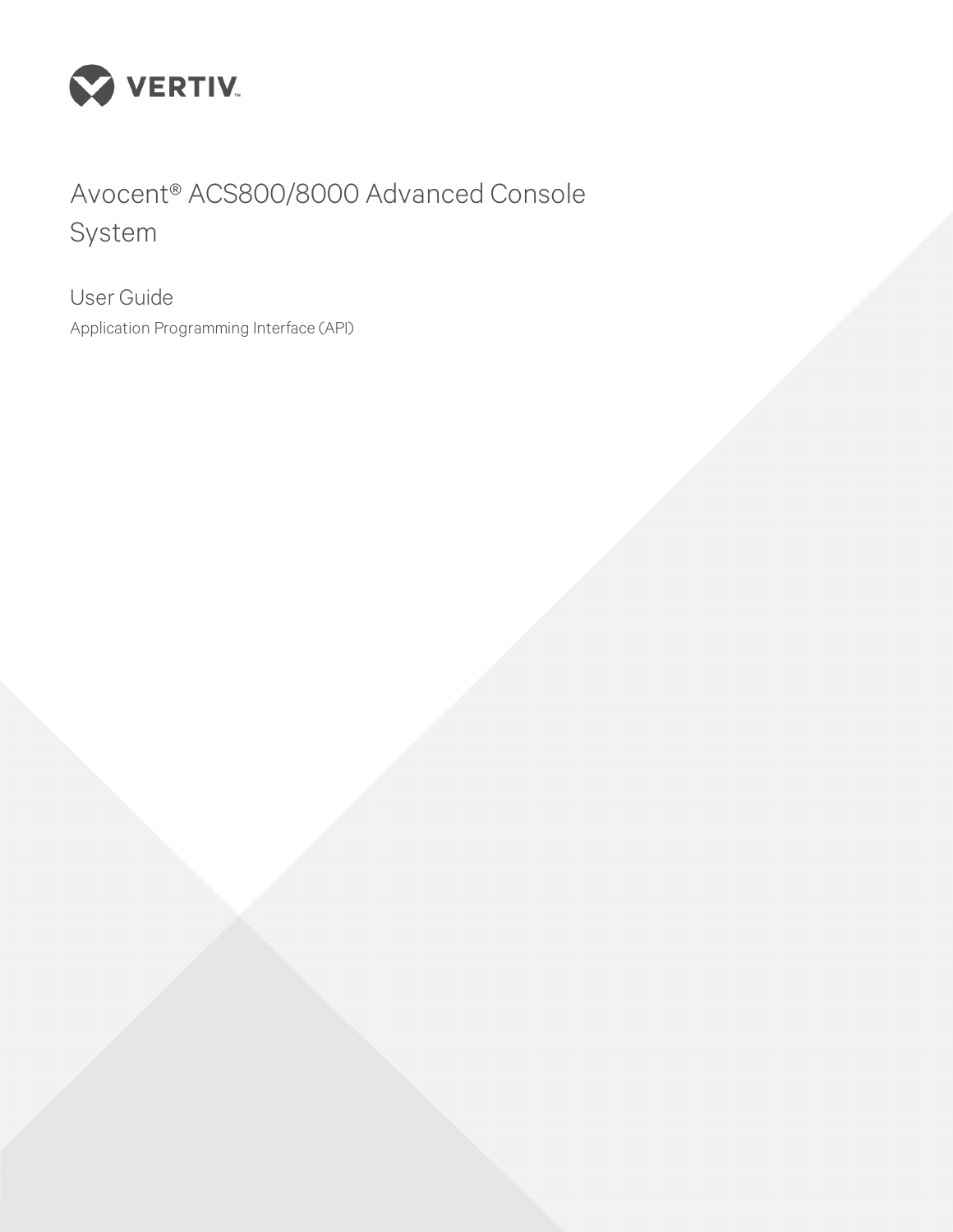The information contained in this document is subject to change without notice and may not be suitable for all applications. While every precaution has been taken to ensure the accuracy and completeness of this document, Vertiv assumes no responsibility and disclaims all liability for damages resulting from use of this information or for any errors or omissions. Refer to other local practices or building codes as applicable for the correct methods, tools, and materials to be used in performing procedures not specifically described in this document.

The products covered by this instruction manual are manufactured and/or sold by Vertiv This document is the property of Vertiv and contains confidential and proprietary information owned by Vertiv. Any copying, use or disclosure of it without the written permission of Vertiv is strictly prohibited.

Names of companies and products are trademarks or registered trademarks of the respective companies. Any questions regarding usage of trademark names should be directed to the original manufacturer.

#### **Technical Support Site**

If you encounter any installation or operational issues with your product, check the pertinent section of this manual to see if the issue can be resolved by following outlined procedures. Visit [https://www.Vertiv.com/en-us/support/](https://www.vertivco.com/en-us/support/) for additional assistance.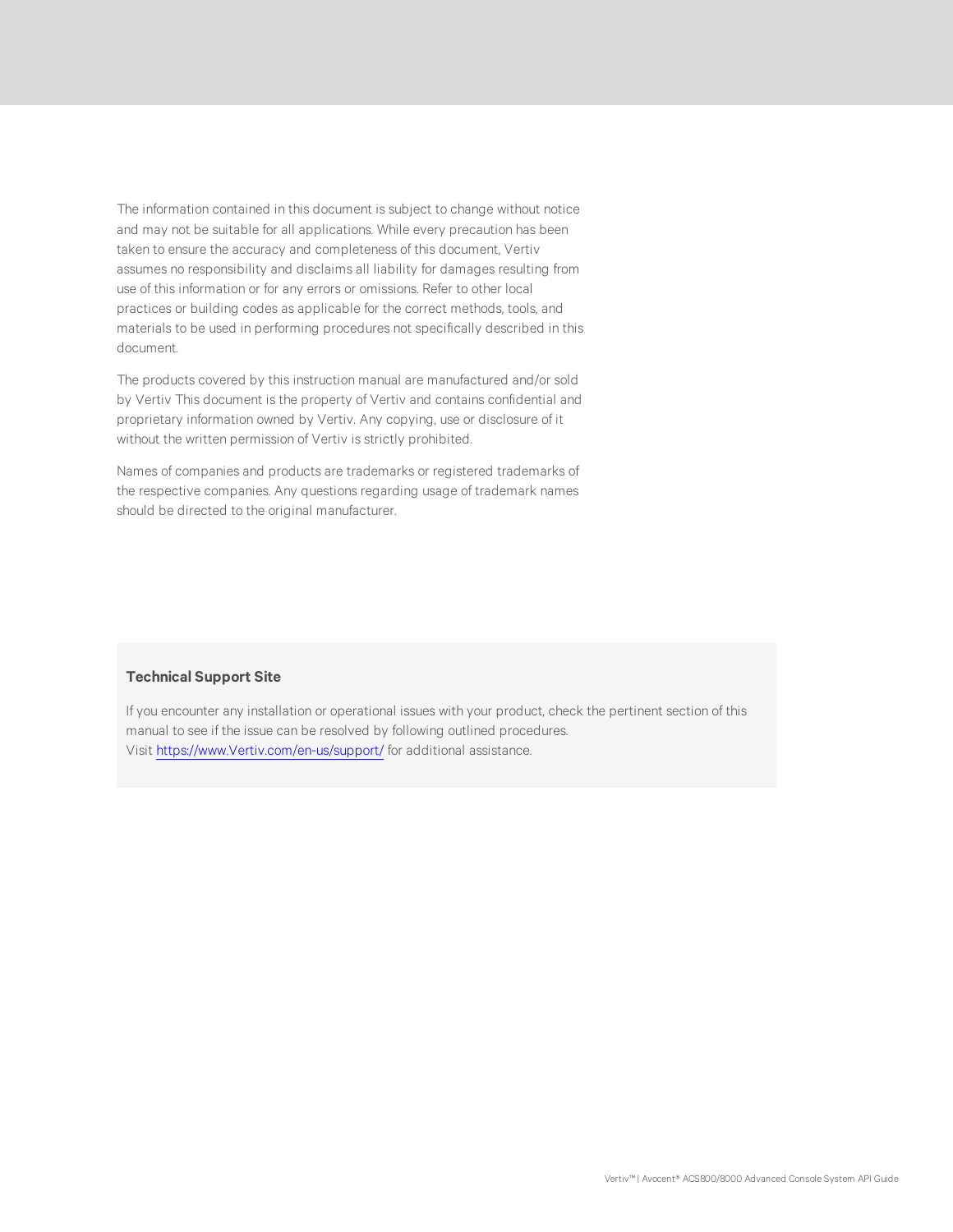

## **TABLE OF CONTENTS**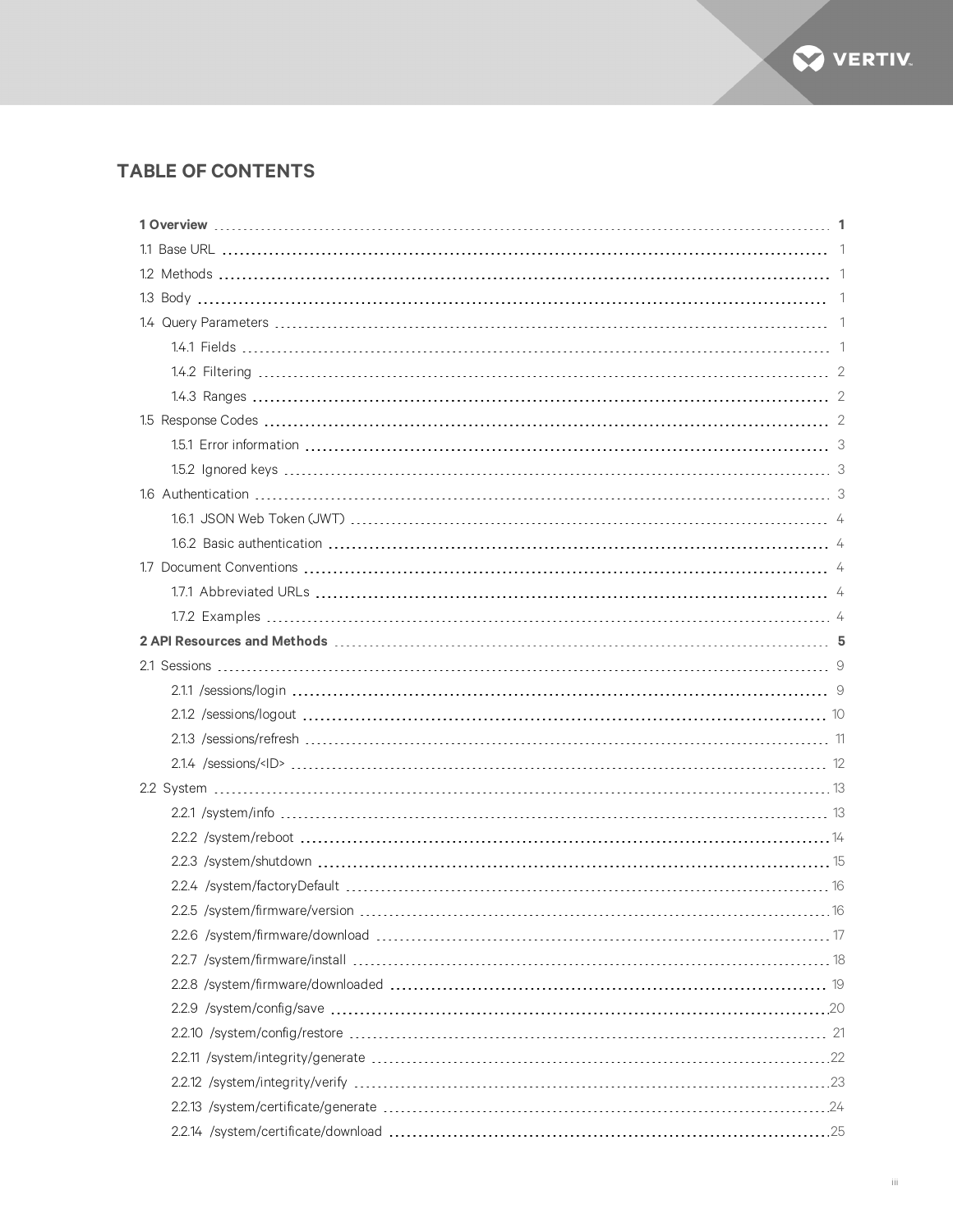| . 64 |
|------|
|      |
|      |
|      |
|      |
|      |
|      |
|      |
|      |
|      |
|      |
|      |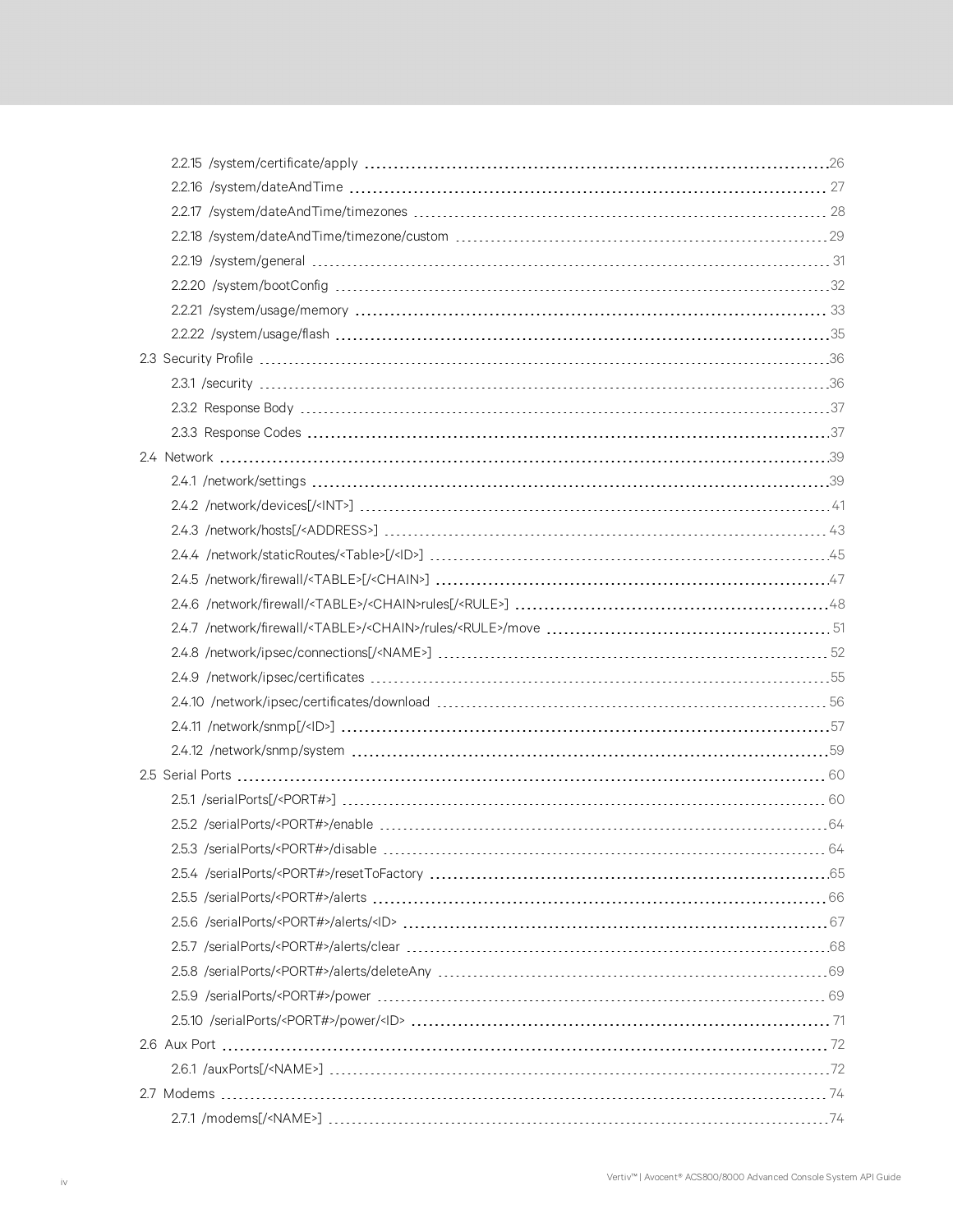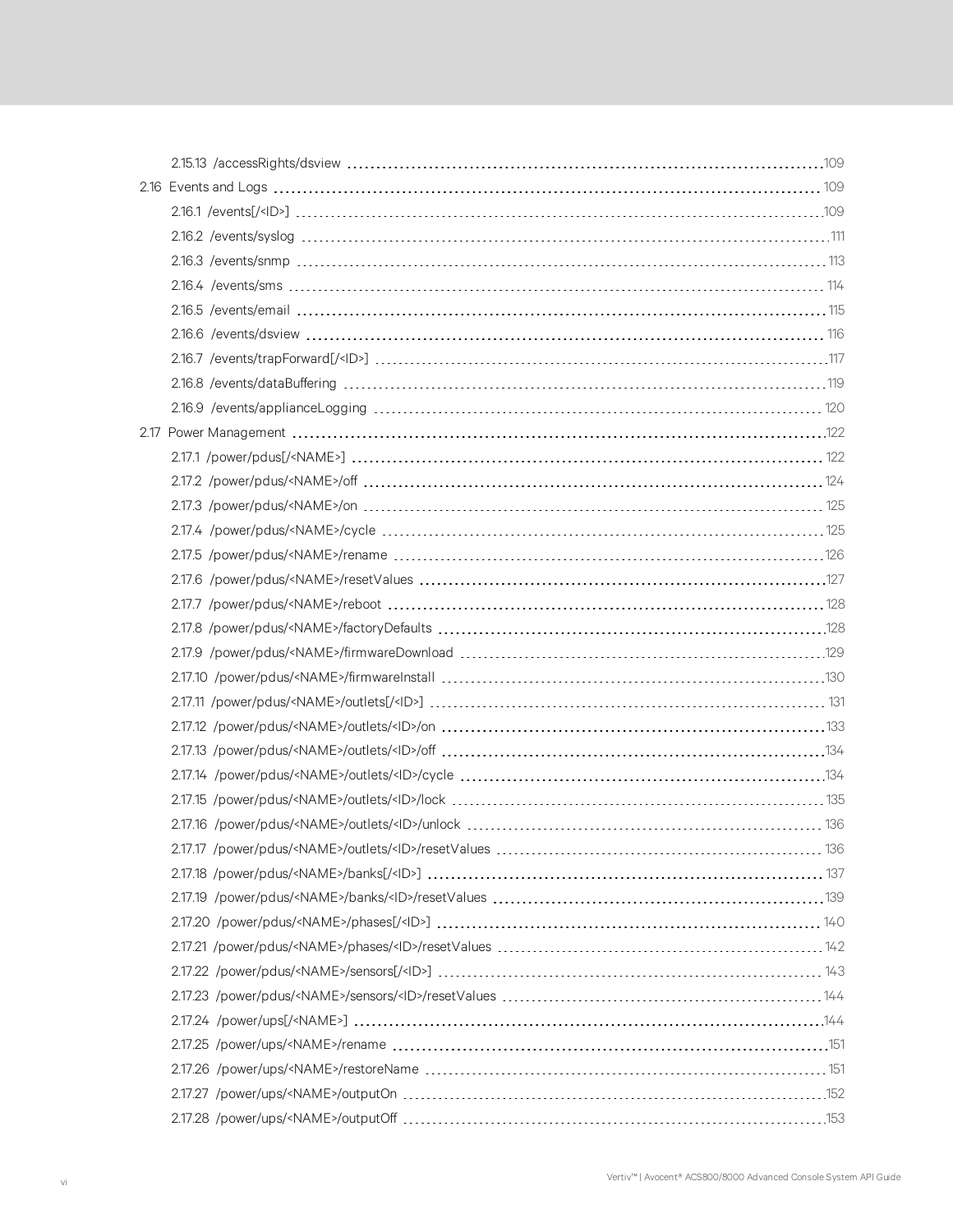

| . 170 |  |
|-------|--|
|       |  |
|       |  |
|       |  |
|       |  |
|       |  |
|       |  |
|       |  |
|       |  |
|       |  |
|       |  |
|       |  |
|       |  |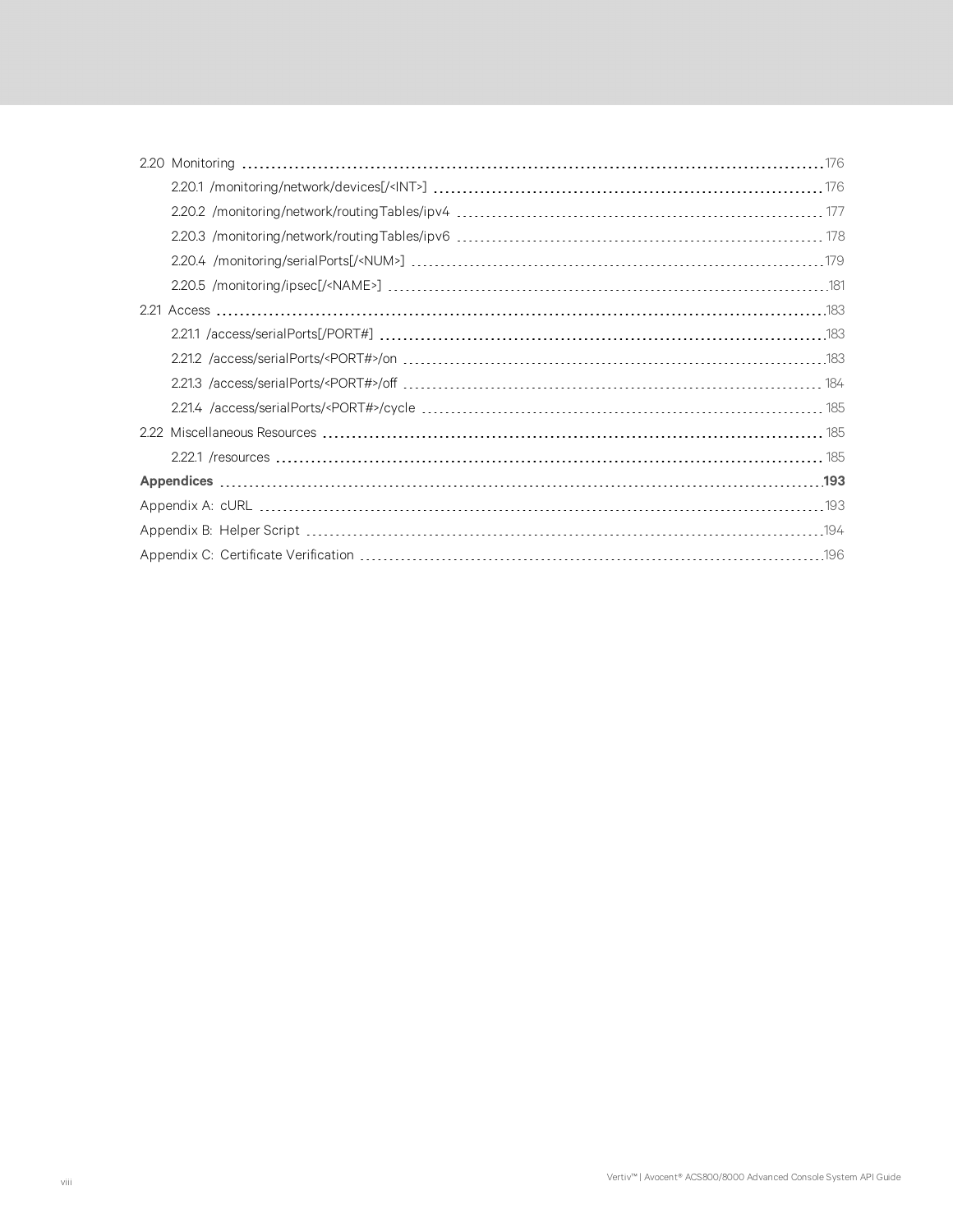

## <span id="page-8-0"></span>**1 OVERVIEW**

This document defines the native RESTful Application Programming Interface (API) for the Avocent® ACS800/8000 Advanced Console System from Vertiv.

## <span id="page-8-1"></span>**1.1 Base URL**

The base URL format is: https://<IP\_ADDRESS>:<PORT\_NUMBER>/api/v1/.

#### NOTE: The version number is mandatory to identify future enhancements and expansions.

The HTTPS port number is 48048 by default. HTTP may also be used with the default port number, 8080, but is completely insecure. By default, HTTP access is disabled and only HTTPS access is enabled. Both HTTP and HTTPS access can be enabled or disabled by the admin and their respective port numbers changed. Changes to these settings will restart the RESTful API server and disconnect any existing RESTful sessions.

## <span id="page-8-2"></span>**1.2 Methods**

The following basic HTTP methods are supported.

#### Table 1.1 Supported HTTP Methods

| <b>METHOD</b> | <b>DESCRIPTION</b>                                                                                                                                                                                                                                                                                                         |  |  |
|---------------|----------------------------------------------------------------------------------------------------------------------------------------------------------------------------------------------------------------------------------------------------------------------------------------------------------------------------|--|--|
| <b>POST</b>   | Used to create a new resource (specified in the JSON body) underneath the resource specified by the URL. The created resource is<br>returned in the body or enough information is returned to find the new (an ID or URL).                                                                                                 |  |  |
|               | Also used to initiate actions.                                                                                                                                                                                                                                                                                             |  |  |
| <b>GET</b>    | Requests a representation of the specified resource. This has no other effects other than reading and returning the data.                                                                                                                                                                                                  |  |  |
| <b>PUT</b>    | Modifies an existing resource (specified in the URL) with the data present in the JSON body. Only the items present in the body are<br>modified and the rest are left unchanged.<br>The response code is typically 204 (Status No Content) with no content in the body unless otherwise requested by a specific parameter. |  |  |
| <b>PATCH</b>  | Similar to the PUT method, but is typically intended only for modifying a portion of the specified resource. PUT in this API is also allowed to<br>only modify a portion of a resource, so PATCH is included just for those applications that already use it.                                                              |  |  |
| <b>DELETE</b> | Deletes the resource specified by the URL.                                                                                                                                                                                                                                                                                 |  |  |

## <span id="page-8-3"></span>**1.3 Body**

The body for GET/POST/PUT/PATCH requests uses JSON syntax. This means the "Content-Type" and "Accept" headers should be set to application/json. All parameters and values are case sensitive. Parameters that are string types must have their value enclosed in quotes even if the content is numerical, as is the case with some of the parameters that have a dropdown menu in the Web UI. All parameters are string type unless otherwise specified to be an integer, array or something else.

## <span id="page-8-4"></span>**1.4 Query Parameters**

## <span id="page-8-5"></span>**1.4.1 Fields**

The fields query parameter is supported for many resources to enable you to limit the fields that are returned. The following example returns an array of all the serial ports with only the speed and pinout fields of each:

## GET /serialPorts?fields=pinout,speed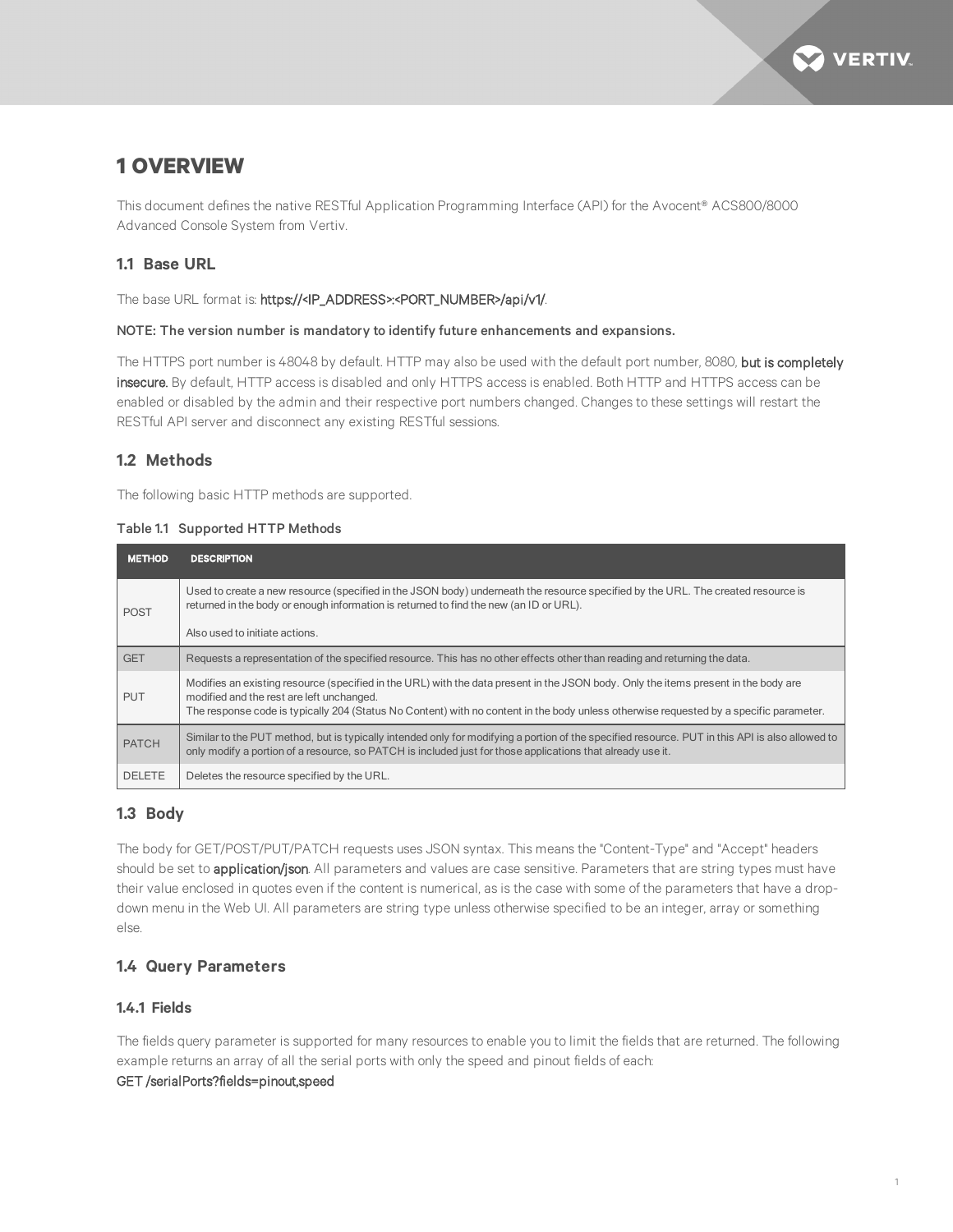Sub-fields such as speed, which is under the physical portion of a serial port, are unique and can be specified without any reference to the parent (physical in this example).

## <span id="page-9-0"></span>**1.4.2 Filtering**

Filtering can be performed on certain resources that return an array of items by specifiying attributes of that resource that should be matched for each item.

#### GET /serialPorts?status=enabled&speed=9600

This request returns an array of serial ports that are enabled and set to a speed of 9600.

NOTE: The ampersand (&) is not meant to imply a logical "and" operation, but is instead a standard URL delimiter. A logical "and" is implicit because all specified filters must match for the element to be included in the returned resource list.

For any single parameter, multiple acceptable values can be specified and separated by commas.

#### GET /serialPorts?speed=1200, 2400, 4800

This request returns an array of serial ports that have port speeds of 1200, 2400 or 4800.

Ranges for integer fields can be specified using a hyphen (-) and can be combined with the comma separated list.

#### GET /serialPorts?port=1,3-5,7

This request returns an array of serial ports consisting of ports 1, 3, 4, 5 and 7.

A value prefixed with "~" inverts the condition.

#### GET /serialPorts?profile=~cas

<span id="page-9-1"></span>This request returns an array of serial ports with the profile NOT set to cas.

#### **1.4.3 Ranges**

Ranges are supported for certain numeric parameters when filtering and will use the following format:

#### GET /serialPorts?port=1,3-5,7

<span id="page-9-2"></span>This returns only the items specified. PUT and PATCH should also behave in this manner.

#### **1.5 Response Codes**

The API utilizes standard HTTP response codes where appropriate. The following table lists the supported response codes and typical usage.

#### Table 1.2 Response Code Descriptions

| <b>RESPONSE</b><br><b>CODE</b> | <b>MEANING</b> | <b>DESCRIPTION</b>                                                                     |
|--------------------------------|----------------|----------------------------------------------------------------------------------------|
| 200 OK                         | <b>Success</b> | Returned for a successful request; may include a JSON body with results.               |
| 201 Created                    | Created        | Returned for a successful request that has resulted in the creation of a new resource. |
| 204 No<br>Content              | <b>Success</b> | Returned for asuccessful request; does NOT include a JSON body with results.           |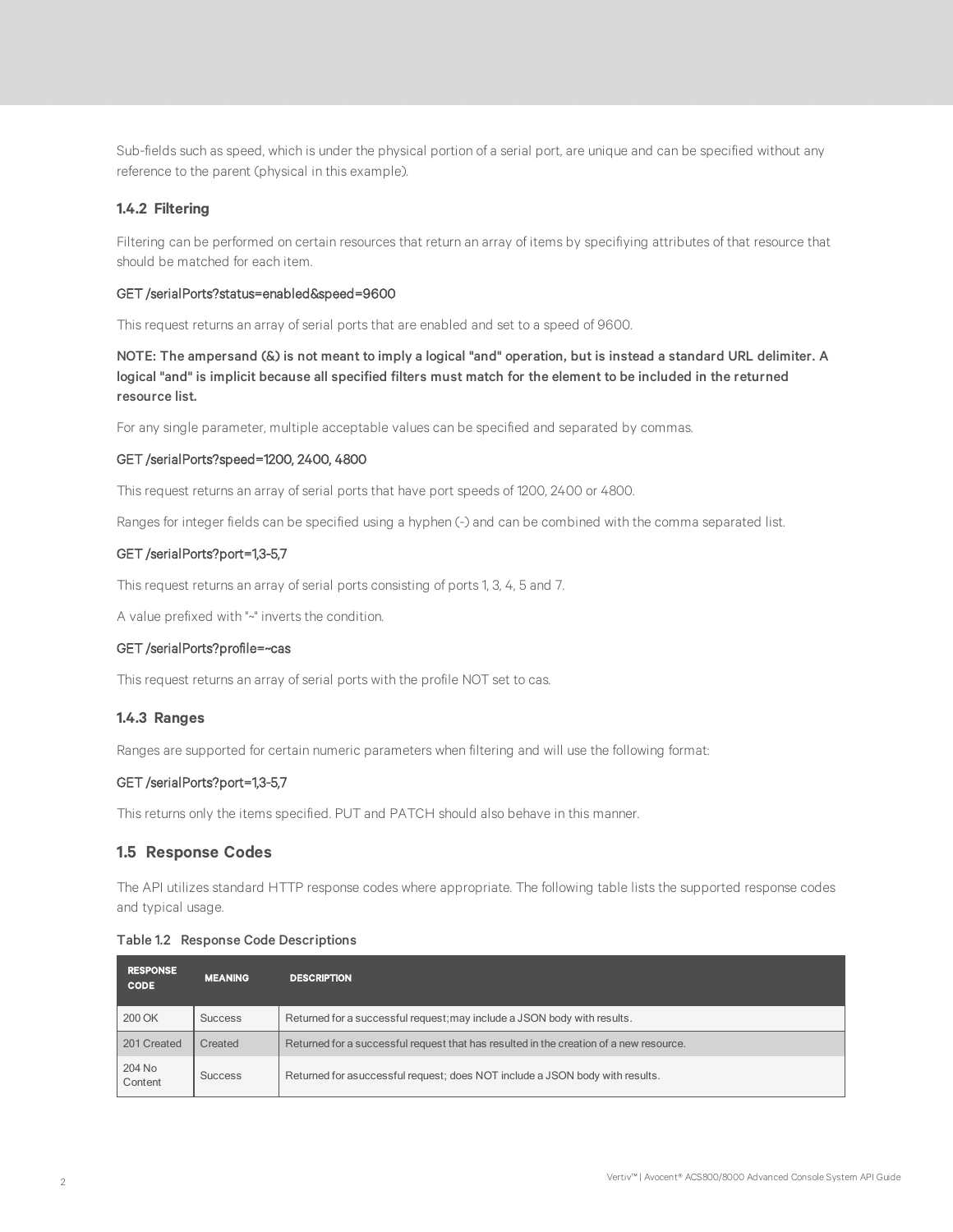

#### Table 1.2 Response Code Descriptions (continued)

| <b>RESPONSE</b><br><b>CODE</b> | <b>MEANING</b>           | <b>DESCRIPTION</b>                                                                                                                                           |  |
|--------------------------------|--------------------------|--------------------------------------------------------------------------------------------------------------------------------------------------------------|--|
| 400 Bad<br>Request             | Failure                  | Returned on afailed request; includes a JSON encoded list of errors for one or more of the problematic parameters.<br>May also indicate other system errors. |  |
| 401<br>Unauthorized            | Authorization<br>Failure | Returned for arequest without the proper authentication.                                                                                                     |  |
| 404 Not<br>Found               | API not active           | Returned for arequest where the resource is not found; typically includes a JSON-encoded error structure with more<br>error detail.                          |  |

#### <span id="page-10-0"></span>**1.5.1 Error information**

In addition to returning a failing response code, error information is returned in the response body, which provides more detail. This response is in JSON format as follows:.

```
{
   "error": {
      "code": "AE003",
      "message": "invalid parameter",
      "detail": "bob"
   }
}
```
<span id="page-10-1"></span>NOTE: Not all error information responses include the detail field.

#### **1.5.2 Ignored keys**

If unknown keys are sent as part of the JSON body of a PUT or PATCH request, they are ignored by the API. This is part of the RESTful way of supporting different devices and different versions of API implementation. If a device doesn't understand or support something, it is permitted to ignore it.

Rather than ignoring mis-spellings and leaving the caller to wonder why a parameter didn't get Set, the API returns a response body along with the 200 response code that contains a successful response message, along with a list of keys that were ignored. This permits the caller to look for this information, if desired..

```
{
   "status": "success",
   "ignoredKeys": [
      "datea",
      "timee"
   ]
}
```
If a parent key is ignored, all children below it are ignored but are not processed and listed as ignored keys. Even if all keys are ignored, a successful response is still returned because the command didn't fail to write anything that it attempted to write.

## <span id="page-10-2"></span>**1.6 Authentication**

The ACS RESTful API supports two different methods of authentication: JSON Web Token (JWT) and Basic Authentication.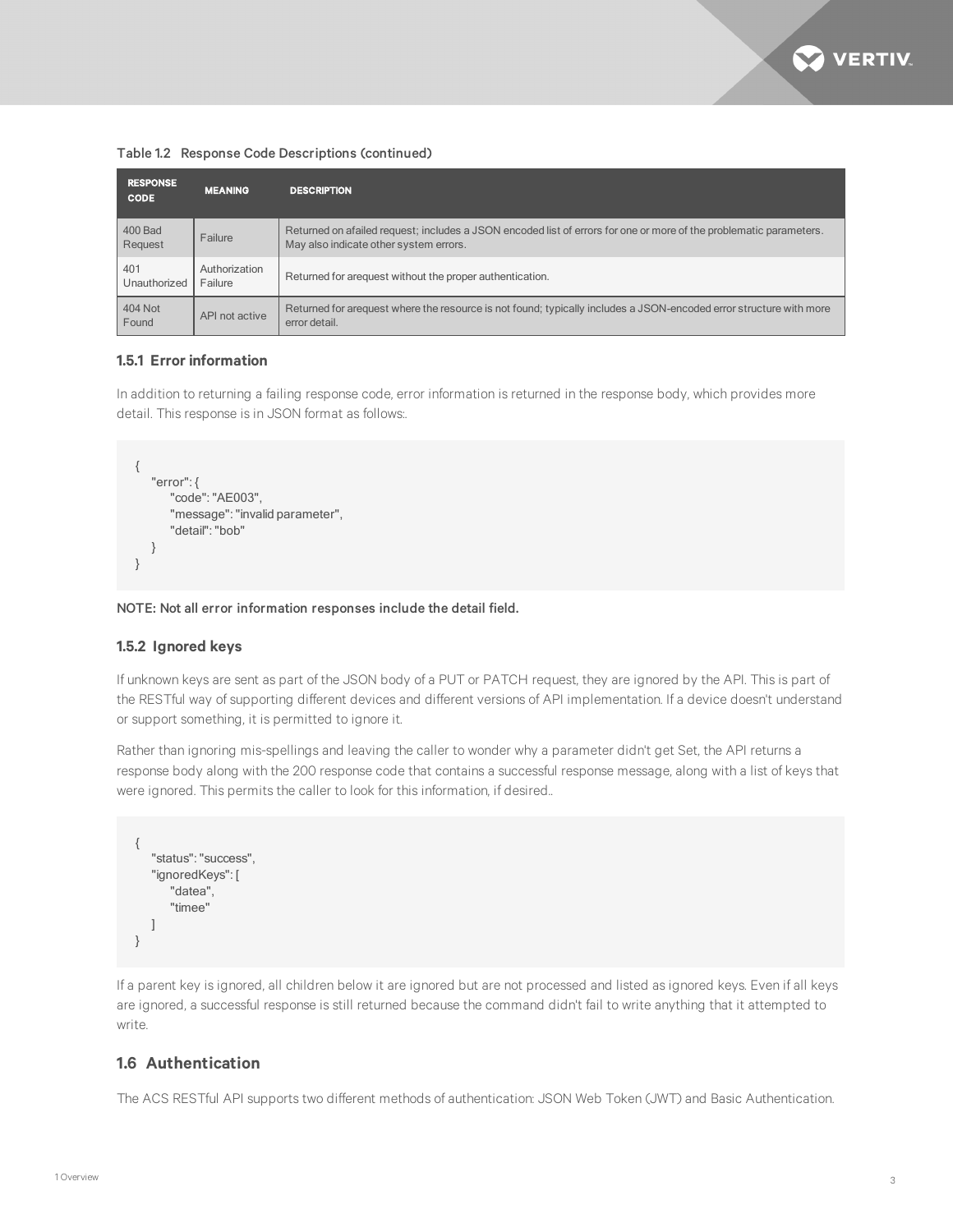## <span id="page-11-0"></span>**1.6.1 JSON Web Token (JWT)**

Using the JWT method, you can log in and authenticate using the /sessions/login resource, passing it aa valid appliance username and password in the JSON body of the request. If successful, the appliance returns a JWT that must be included in the header of all subsequent requests as the "Authorization" key with a value of "Bearer <JWT>". This minimizes some of the appliance authentication overhead on each individual RESTful API call.

The JWT remains valid for 60 minutes. A GET request (or call) via the /sessions/refresh resource can be sent before the token expires to refresh and provide a new token.

## NOTE: The username and password are transmitted as unencrypted plain text in the original /sessions/login request body, so it is recommended to use HTTPS for RESTful communications.

#### <span id="page-11-1"></span>**1.6.2 Basic authentication**

Basic authentication takes a username/password pair and encodes it using base64. The resulting base64 value must then be included in every request header as the "Authorization" key with a value of "Basic <BASE64\_VALUE>". After the request is authenticated by the appliance, the request is executed and the session terminated.

## NOTE: The username and password are transmitted unencrypted (base64 is NOT a secure encryption) in every request, so it is recommended to use HTTPS for RESTful communications.

## <span id="page-11-2"></span>**1.7 Document Conventions**

## <span id="page-11-3"></span>**1.7.1 Abbreviated URLs**

To make this document more readable, the URLs in the examples are generally abbreviated to show only the portion of the URL after the /v1. The full URL is necessary when using the API. For example:

<span id="page-11-4"></span>/system/info is shown instead of https://10.20.30.40:48048/api/v1/system/info

#### **1.7.2 Examples**

In the RESTful examples throughout this document, the request is shown in **bold** type, including both URL components and the message body. The response body is shown in normal type.

Example:

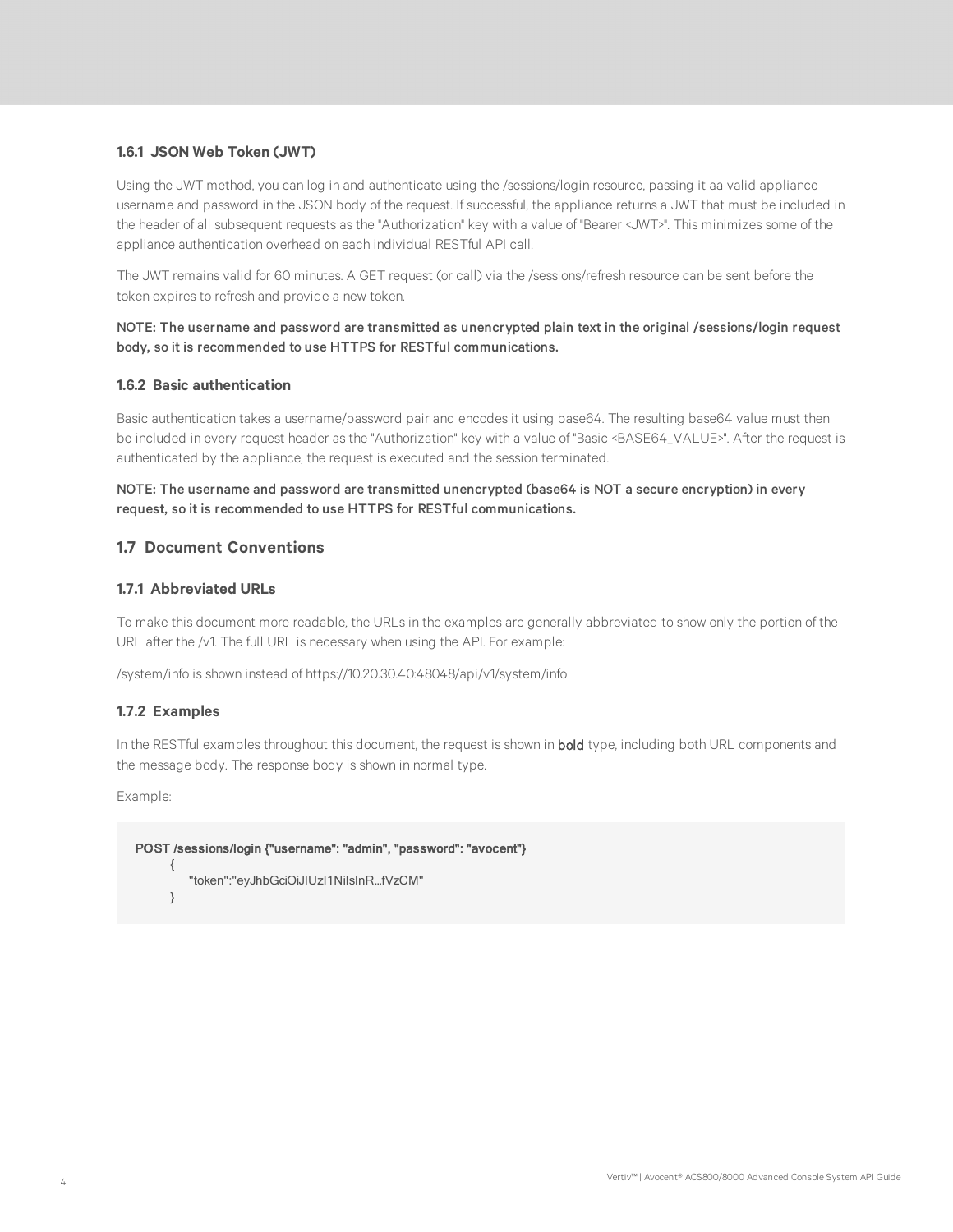**VERTIV.** 

## <span id="page-12-0"></span>**2 API RESOURCES AND METHODS**

The following table lists the resources the API provides.

#### Table 2.1 URL Descriptions

| <b>URL</b>                                                                                                                                               | <b>METHOD</b>                            | <b>DESCRIPTION</b>                                                                                               |
|----------------------------------------------------------------------------------------------------------------------------------------------------------|------------------------------------------|------------------------------------------------------------------------------------------------------------------|
| <b>Sessions</b>                                                                                                                                          |                                          |                                                                                                                  |
| /sessions/login                                                                                                                                          | <b>POST</b>                              | Logs in with the username and password, creates an API session, and returns<br>a token in JSON body.             |
| /sessions/logout                                                                                                                                         | <b>POST</b>                              | Exits and cleans up the current session.                                                                         |
| /sessions/refresh                                                                                                                                        | <b>GET</b>                               | Using the token provided, obtains a new refreshed token which is returned in<br>the JSON body response.          |
| /sessions                                                                                                                                                | <b>GTE</b>                               | List of all active sessions.                                                                                     |
| /sessions/ <id></id>                                                                                                                                     | <b>GET</b><br><b>DELETE</b>              | Returns details of specified session or kills the specified session.                                             |
| <b>Access</b>                                                                                                                                            |                                          |                                                                                                                  |
| /access/serialPorts<br>/access/serialPorts/ <port#>/on<br/>/access/serialPorts/<port#>/off<br/>/access/serialPorts/<port#>/cycle</port#></port#></port#> | <b>GET POST</b>                          | Returns a list of ports and devices that can be accessed and provides actions<br>to control power if configured. |
| System                                                                                                                                                   |                                          |                                                                                                                  |
| /system/info                                                                                                                                             | <b>GET</b>                               | Reads basic system info such as serial number and type.                                                          |
| /system/reboot                                                                                                                                           | <b>POST</b>                              | Reboots the appliance. Returns immediately.                                                                      |
| /system/shutdown                                                                                                                                         | <b>POST</b>                              | Shuts down the appliance. Returns immediately.                                                                   |
| /system/factoryDefault                                                                                                                                   | <b>POST</b>                              | Resets the appliance to the factory defaults and reboots.                                                        |
| /system/firmware/version                                                                                                                                 | <b>GET</b>                               | Returns version information of firmware, bootcode and date of build.                                             |
| /system/firmware/download                                                                                                                                | <b>POST</b>                              | Downloads a firmware image file to the appliance using ftp, sftp or scp.                                         |
| /system/firmware/install                                                                                                                                 | <b>POST</b>                              | Installs a previously downloaded firmware image file.                                                            |
| /system/firmware/downloaded                                                                                                                              | <b>GET</b>                               | Returns the version information of a previously downloaded firmware file.                                        |
| /system/config/save                                                                                                                                      | <b>POST</b>                              | Saves the appliance configuration to a file.                                                                     |
| /system/config/restore                                                                                                                                   | <b>POST</b>                              | Restores the appliance configuration from a saved file.                                                          |
| /system/dateAndTime                                                                                                                                      | <b>GET</b><br><b>PUT</b><br><b>PATCH</b> | Reads and configures system time parameters.                                                                     |
| /system/dateAndTime/timezones                                                                                                                            | <b>GET</b>                               | Returns a list of all recognized time zones.                                                                     |
| /system/general                                                                                                                                          | <b>GET</b><br>PUT<br><b>PATCH</b>        | Reads and configures general system parameters, including online Help,<br>language, banner and so on.            |
| /system/bootConfig                                                                                                                                       | <b>GET</b><br><b>PUT</b><br><b>PATCH</b> | Reads and configures the boot configuration parameters.                                                          |
| /system/certificate/download<br>/system/certificate/generate<br>/system/certificate/apply                                                                | <b>POST</b>                              | Manages certificates.                                                                                            |
| /system/integrity/generate<br>/system/integrity/verify                                                                                                   | <b>POST</b>                              | Generates and verifies MD5 system configuration integrity.                                                       |
| /system/usage/memory                                                                                                                                     | <b>GET</b>                               | Provides read-only system usage information.                                                                     |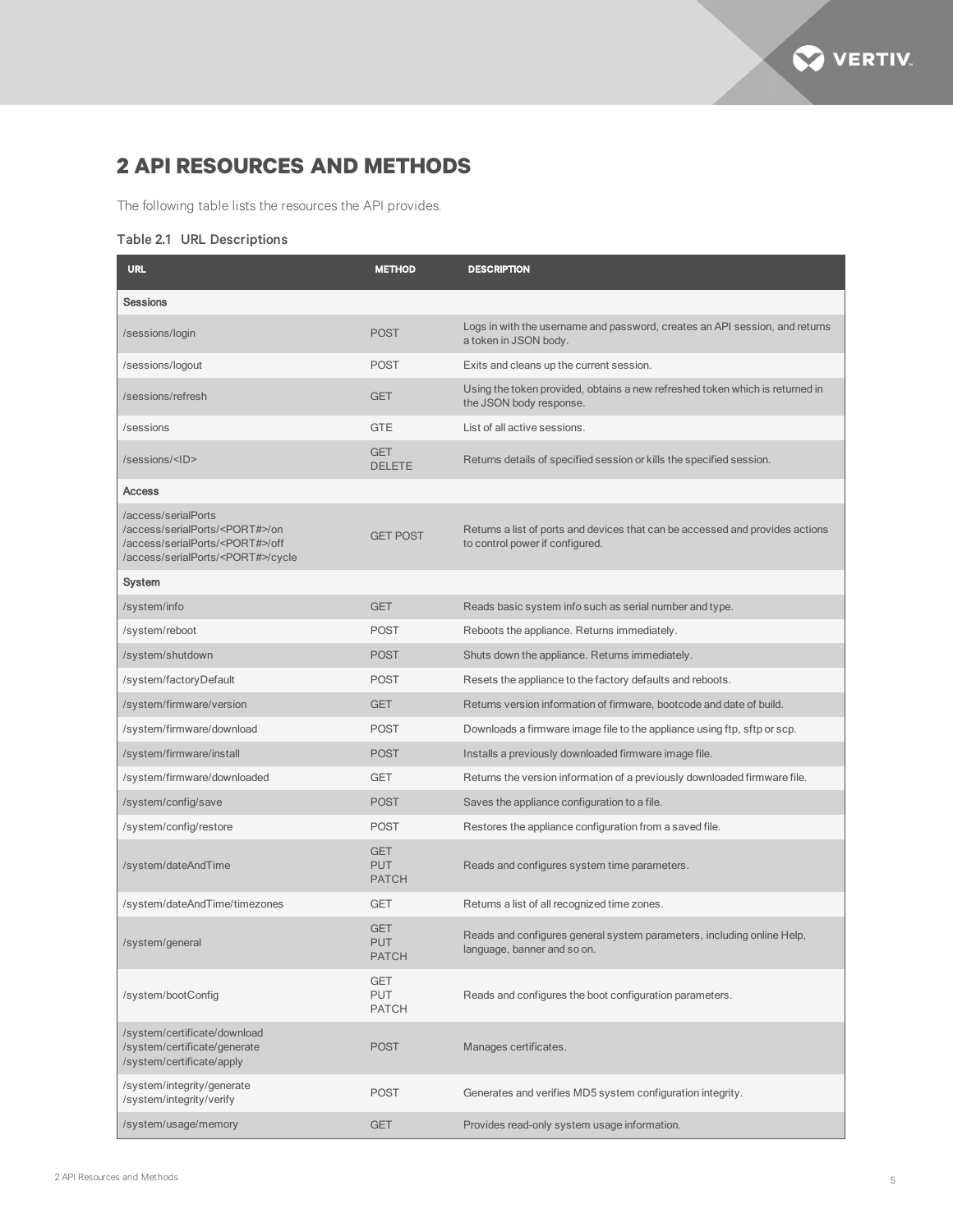| <b>URL</b>                                                                                                                                                                             | <b>METHOD</b>                                 | <b>DESCRIPTION</b>                                                                                                           |
|----------------------------------------------------------------------------------------------------------------------------------------------------------------------------------------|-----------------------------------------------|------------------------------------------------------------------------------------------------------------------------------|
| /system/usage/flash                                                                                                                                                                    |                                               |                                                                                                                              |
| Security                                                                                                                                                                               |                                               |                                                                                                                              |
| /security                                                                                                                                                                              | <b>GET</b><br><b>PUT</b><br><b>PATCH</b>      | Reads and configures various security profile parameters.                                                                    |
| <b>Network</b>                                                                                                                                                                         |                                               |                                                                                                                              |
| /network/settings                                                                                                                                                                      | <b>GET</b><br><b>PUT</b><br><b>PATCH</b>      | Reads and configures various appliance specific network parameters.                                                          |
| /network/devices<br>/network/devices/ <eth#></eth#>                                                                                                                                    | <b>GET</b><br><b>PUT</b><br><b>PATCH</b>      | Reads and configures network device-specific parameters: method (dhcp or<br>static), IP address, netmask, gateway and so on. |
| /network/staticRoutes/[ipv4/ipv6]                                                                                                                                                      | <b>GET PUT</b><br>PATCH POST<br><b>DELETE</b> | Reads and configures network static routes.                                                                                  |
| /network/hosts/network/hosts/ <addr></addr>                                                                                                                                            | <b>GET PUT</b><br>PATCH POST<br><b>DELETE</b> | Configures network host names on local network.                                                                              |
| /network/firewall/[ipv4 ipv6]                                                                                                                                                          | <b>GET PUT</b><br>PATCH POST<br><b>DELETE</b> | Creates and configures chains for the ipv4 and ipv6 filter tables.                                                           |
| /network/ipsec/certificates                                                                                                                                                            | <b>GET</b>                                    | Lists IPSec PKCS12 files.                                                                                                    |
| /network/ipsec/certificates/ <name></name>                                                                                                                                             | <b>DELETE</b>                                 | Deletes IPSec PKCS12 files.                                                                                                  |
| /network/ipsec/certificates/download                                                                                                                                                   | <b>POST</b>                                   | Downloads an IPSec certificate.                                                                                              |
| /network/ipsec/connections[/ <name>]</name>                                                                                                                                            | <b>GET PUT</b><br>PATCH POST<br><b>DELETE</b> | Reads and configures IPSec connections and settings.                                                                         |
| /network/snmp[/ <id>]</id>                                                                                                                                                             | <b>GET PUT</b><br>PATCH POST<br><b>DELETE</b> | Reads and configures SNMP settings.                                                                                          |
| /network/snmp/system                                                                                                                                                                   | <b>GET PUT</b><br><b>PATCH</b>                | Reads and configures SNMP system settings.                                                                                   |
| Ports                                                                                                                                                                                  |                                               |                                                                                                                              |
| /serialPorts<br>/serialPorts/ <port#></port#>                                                                                                                                          | <b>GET</b><br><b>PUT</b><br><b>PATCH</b>      | Reads and configures various serial port parameters: status, pinout, parity,<br>profile and so on.                           |
| /serialPorts/ <port#>/alerts<br/>/serialPorts/<port#>/alerts/<id><br/>/serialPorts/<port#>/alerts/clear<br/>/serialPorts/<port#>/alerts/deleteAny</port#></port#></id></port#></port#> | <b>GET POST</b><br><b>DELETE</b>              | Reads and configures alert strings.                                                                                          |
| /serialPorts/ <port#>enable</port#>                                                                                                                                                    | <b>POST</b>                                   | Enables the serial port.                                                                                                     |
| /serialPorts/ <port#>disable</port#>                                                                                                                                                   | <b>POST</b>                                   | Disables the serial port.                                                                                                    |
| /serialPorts/ <port#>resetToFactory</port#>                                                                                                                                            | <b>POST</b>                                   | Resets the serial port to factory defaults.                                                                                  |
| /serialPorts/ <port#>/power<br/>/serialPorts/<port#>/power/<id></id></port#></port#>                                                                                                   | <b>GET POST</b><br><b>DELETE</b>              | Merges PDU outlets or UPS outlet groups with the serial port. Views all merged<br>outlets.                                   |
| /auxPorts/<br>/auxPorts/ <name></name>                                                                                                                                                 | <b>GET PUT</b><br><b>PATCH</b>                | Reads and configures Auxiliary Port parameters.                                                                              |
| /casProfile                                                                                                                                                                            | <b>GET PUT</b>                                | Reads and configures the CAS profile parameters.                                                                             |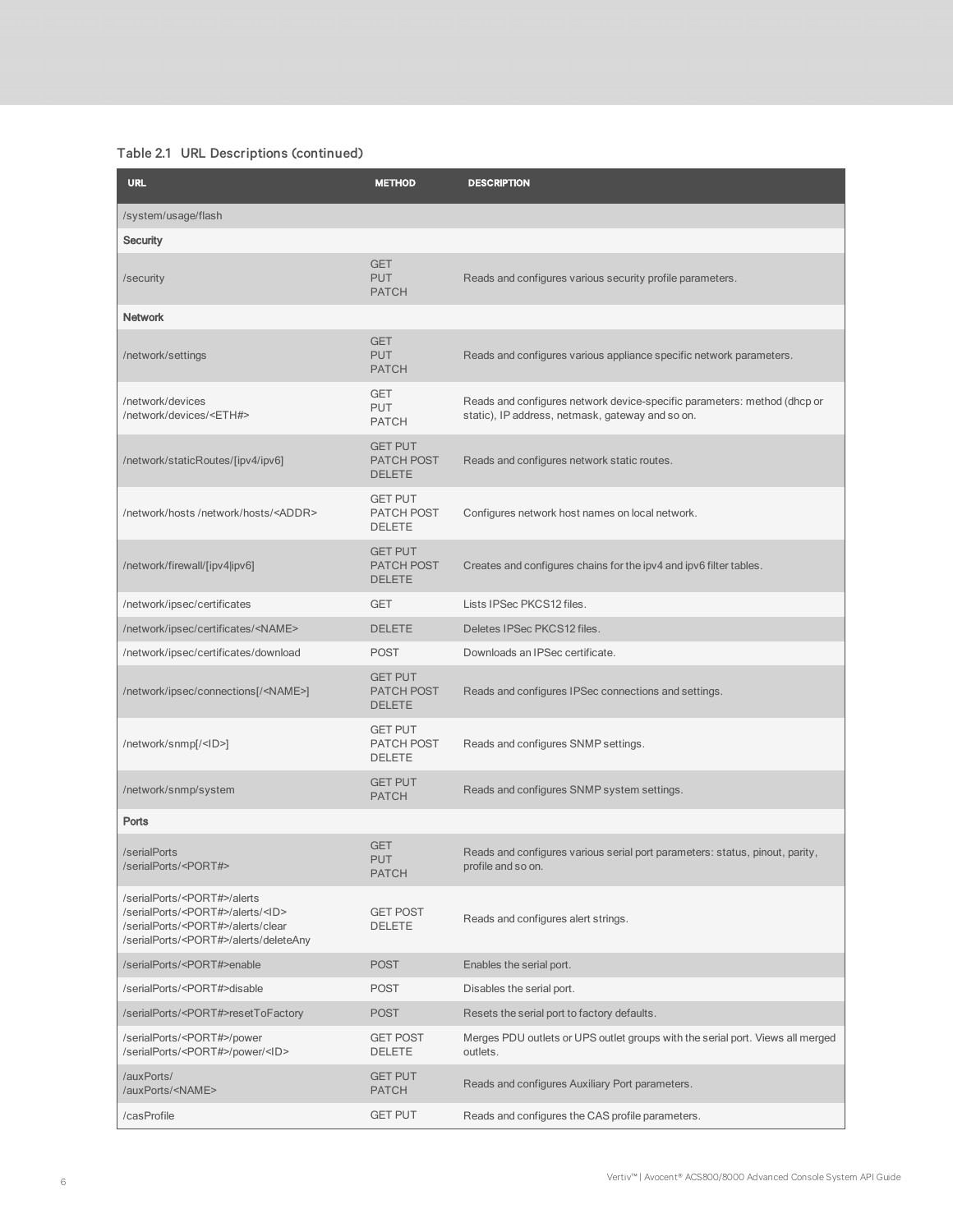

| <b>URL</b>                                                                                                                     | <b>METHOD</b>                                                            | <b>DESCRIPTION</b>                                                                                                       |
|--------------------------------------------------------------------------------------------------------------------------------|--------------------------------------------------------------------------|--------------------------------------------------------------------------------------------------------------------------|
|                                                                                                                                | <b>PATCH</b>                                                             |                                                                                                                          |
| /casProfile/probeStrings[/ <id>]</id>                                                                                          | <b>GET POST</b><br><b>DELETE</b>                                         | Reads and configures probe strings used by auto discovery.                                                               |
| /casProfile/matchStrings[/ <id>]</id>                                                                                          | <b>GET POST</b><br><b>DELETE</b>                                         | Reads and configures match strings used by auto discovery.                                                               |
| /casProfile/autoAnswer[/ <id>]</id>                                                                                            | <b>GET POST</b><br><b>DELETE</b>                                         | Reads and configures auto answer string pairs.                                                                           |
| /dialinProfile                                                                                                                 | <b>GET PUT</b><br><b>PATCH</b>                                           | Reads and configures the Dial-In Profile settings.                                                                       |
| /dialinProfile/callbackUsers                                                                                                   | <b>GET</b><br>POST DELETE<br>PUT PATCH                                   | Reads and configures the list of callback users and their numbers from the Dial-<br>In Profile.                          |
| /dialinProfile/pppOtpUsers                                                                                                     | <b>GET POST</b><br><b>DELETE</b>                                         | Reads and configures the list of PPP OTP users from the Dial-In Profile.                                                 |
| Pluggable                                                                                                                      |                                                                          |                                                                                                                          |
| /pluggableDevices<br>/pluggableDevices/ <name></name>                                                                          | <b>GET</b>                                                               | Returns a list of attached pluggable devices and their details or returns details<br>on the named pluggable device.      |
| /pluggableDevices/ <name>/eject</name>                                                                                         | <b>POST</b>                                                              | Ejects the specified device so that it is safe to remove.                                                                |
| /pluggableDevices/ <name>/delete</name>                                                                                        | <b>POST</b>                                                              | Deletes the specified device after unplugging it.                                                                        |
| /pluggableDevices/ <name>/setConsole</name>                                                                                    | <b>POST</b>                                                              | Sets up the specified pluggable device as a console port.                                                                |
| Authentication                                                                                                                 |                                                                          |                                                                                                                          |
| /authentication/                                                                                                               | <b>GET</b><br><b>PUT</b><br><b>PATCH</b>                                 | Reads and configures general appliance authentication parameters.                                                        |
| /authentication/dsview<br>/authentication/kerberos<br>/authentication/Idap<br>/authentication/radius<br>/authentication/tacacs | <b>GET</b><br><b>PUT</b><br><b>PATCH</b>                                 | Reads and configures authentication parameters specific to each type of<br>authentication server.                        |
| <b>Users</b>                                                                                                                   |                                                                          |                                                                                                                          |
| /users<br>/users/ <name></name>                                                                                                | <b>GET</b><br><b>PUT</b><br><b>PATCH</b><br><b>POST</b><br><b>DELETE</b> | Reads and configures user-specific parameters, including listing all users,<br>adding a user and editing existing users. |
| /users/ <name>/unlock</name>                                                                                                   | <b>POST</b>                                                              | Unlocks the user account if it is locked.                                                                                |
| /users/passwordRules                                                                                                           | <b>GET PUT</b><br><b>PATCH</b>                                           | Reads and configures the user password rules.                                                                            |
|                                                                                                                                |                                                                          |                                                                                                                          |
|                                                                                                                                |                                                                          |                                                                                                                          |
| <b>Events and Logs</b>                                                                                                         |                                                                          |                                                                                                                          |
| /events[/ <id>]</id>                                                                                                           | <b>GET PUT</b><br><b>PATCH</b>                                           | Enables or disables the various events and configures event notifications.                                               |
| /events/applianceLogging                                                                                                       | <b>GET PUT</b><br><b>PATCH</b>                                           | Reads and configures appliance logging settings.                                                                         |
| /events/dataBuffering                                                                                                          | <b>GET PUT</b><br><b>PATCH</b>                                           | Reads and configures data buffer settings.                                                                               |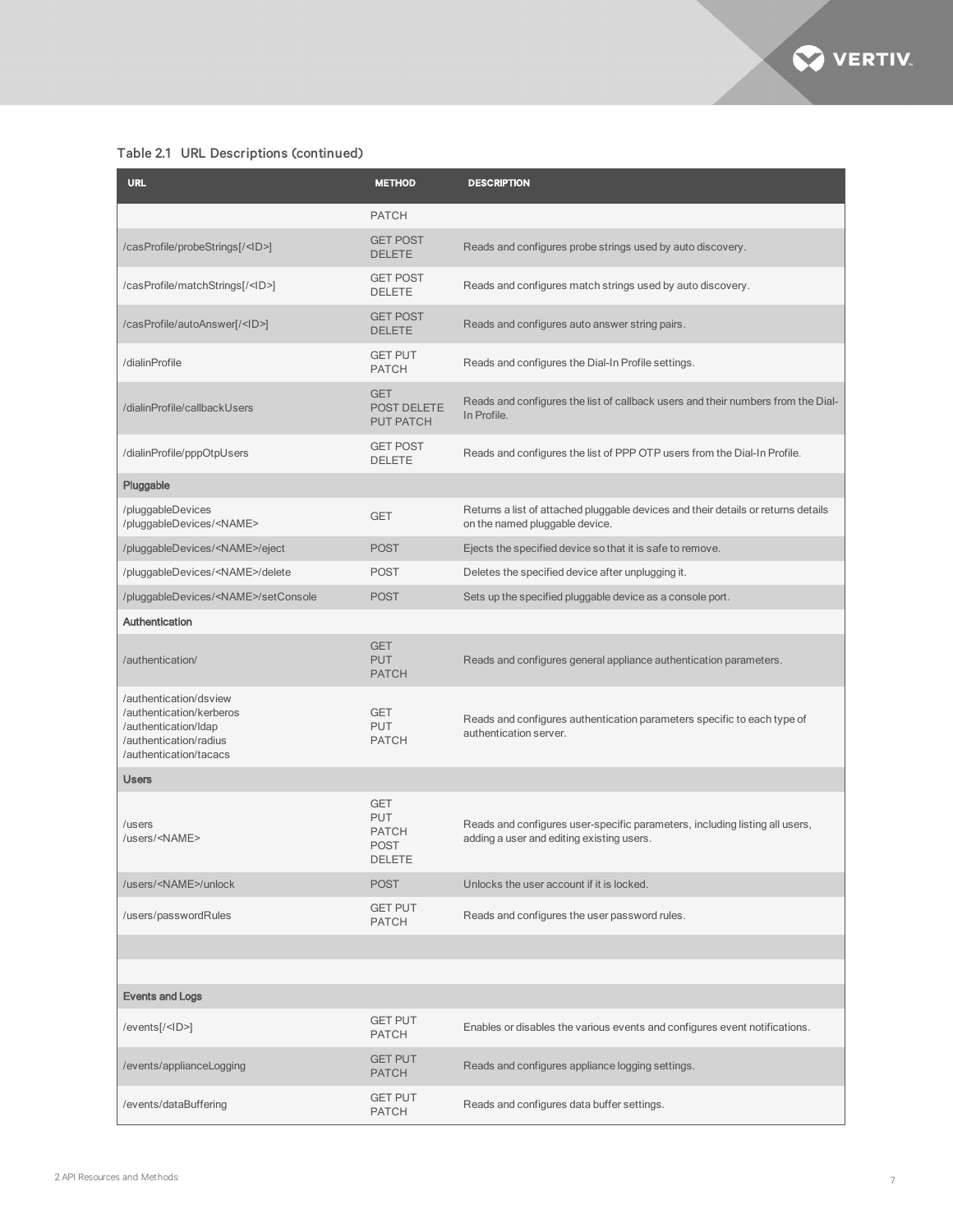| <b>URL</b>                                                                                                                                                                                                                                                                                                                        | <b>METHOD</b>                                 | <b>DESCRIPTION</b>                                                     |
|-----------------------------------------------------------------------------------------------------------------------------------------------------------------------------------------------------------------------------------------------------------------------------------------------------------------------------------|-----------------------------------------------|------------------------------------------------------------------------|
| /events/dsview                                                                                                                                                                                                                                                                                                                    | <b>GET PUT</b><br><b>PATCH</b>                | Reads and configures the DSView event destination parameters.          |
| /events/snmp                                                                                                                                                                                                                                                                                                                      | <b>GET PUT</b><br><b>PATCH</b>                | Reads and configures the event destination SNMP parameters.            |
| /events/sms                                                                                                                                                                                                                                                                                                                       | <b>GET PUT</b><br><b>PATCH</b>                | Reads and configures the event destination SMS parameters.             |
| /events/email                                                                                                                                                                                                                                                                                                                     | <b>GET PUT</b><br><b>PATCH</b>                | Reads and configures the event destination email parameters.           |
| /events/syslog                                                                                                                                                                                                                                                                                                                    | <b>GET PUT</b><br><b>PATCH</b>                | Reads and configures the event destination syslog parameters.          |
| /events/trapForward[/ <id>]</id>                                                                                                                                                                                                                                                                                                  | <b>GET PUT</b><br>PATCH POST<br><b>DELETE</b> | Reads and configures the Trap Forward entries.                         |
| <b>Power Management</b>                                                                                                                                                                                                                                                                                                           |                                               |                                                                        |
| /power/login                                                                                                                                                                                                                                                                                                                      | <b>GET PUT</b><br><b>PATCH</b>                | Reads and configures the login credentials for various brands of PDUs. |
| /power/networkPdus[/ <addr>]</addr>                                                                                                                                                                                                                                                                                               | <b>GET PUT</b><br>PATCH POST<br><b>DELETE</b> | Reads and configures the list of Network PDUs.                         |
| /power/networkUps[/ <addr>]</addr>                                                                                                                                                                                                                                                                                                | <b>GET PUT</b><br>PATCH POST<br>DELETE        | Reads and configures the list of Network UPS devices.                  |
| /power/pdus[/ <name>]</name>                                                                                                                                                                                                                                                                                                      | <b>GET PUT</b><br><b>PATCH</b>                | Read and configure PDU settings.                                       |
| /power/pdus/ <name>/banks[/<id>]</id></name>                                                                                                                                                                                                                                                                                      | <b>GET PUT</b><br><b>PATCH</b>                | Read and configure bank settings for a PDU.                            |
| /power/pdus/ <name>/banks/<id>/resetValues</id></name>                                                                                                                                                                                                                                                                            | <b>POST</b>                                   | Resets the electrical monitoring values for a PDU.                     |
| /power/pdus/ <name>/cycle<br/>/power/pdus/<name>/factoryDefaults<br/>/power/pdus/<name>/off<br/>/power/pdus/<name>/on<br/>/power/pdus/<name>/reboot<br/>/power/pdus/<name>/rename<br/>/power/pdus/<name>/resetValues</name></name></name></name></name></name></name>                                                             | <b>POST</b>                                   | Provides control of the PDU.                                           |
| /power/pdus/ <name>/outlets[/<id>]</id></name>                                                                                                                                                                                                                                                                                    | <b>GET PUT</b><br><b>PATCH</b>                | Views the list of outlets on the PDU. Configures outlet settings.      |
| /power/pdus/ <name>/outlets/<id>/cycle<br/>/power/pdus/<name>/outlets/<id>/lock<br/>/power/pdus/<name>/outlets/<id>/off<br/>/power/pdus/<name>/outlets/<id>/on<br/>/power/pdus/<name>/outlets/<id>/resetValues<br/>/power/pdus/<name>/outlets/<id>/unlock</id></name></id></name></id></name></id></name></id></name></id></name> | <b>POST</b>                                   | Provides control of the outlet.                                        |
| /power/pdus/ <name>/phases[/<id>]</id></name>                                                                                                                                                                                                                                                                                     | <b>GET PUT</b><br><b>PATCH</b>                | Views the list of phases on the PDU. Configures phase settings.        |
| /power/pdus/ <name>/phases/<id>/resetValues</id></name>                                                                                                                                                                                                                                                                           | <b>POST</b>                                   | Resets the electrical monitoring values for a phase.                   |
| /power/pdus/ <name>/sensors[/<id>]</id></name>                                                                                                                                                                                                                                                                                    | <b>GET PUT</b><br><b>PATCH</b>                | Views the list of sensors on the PDU. Configures sensor settings.      |
| /power/pdus/ <name>/sensors/<id>/resetValues</id></name>                                                                                                                                                                                                                                                                          | <b>POST</b>                                   | Resets the monitoring value for a sensor.                              |
| /power/ups[/ <name>]</name>                                                                                                                                                                                                                                                                                                       | <b>GET PUT</b><br><b>PATCH</b>                | Read and configure UPS settings.                                       |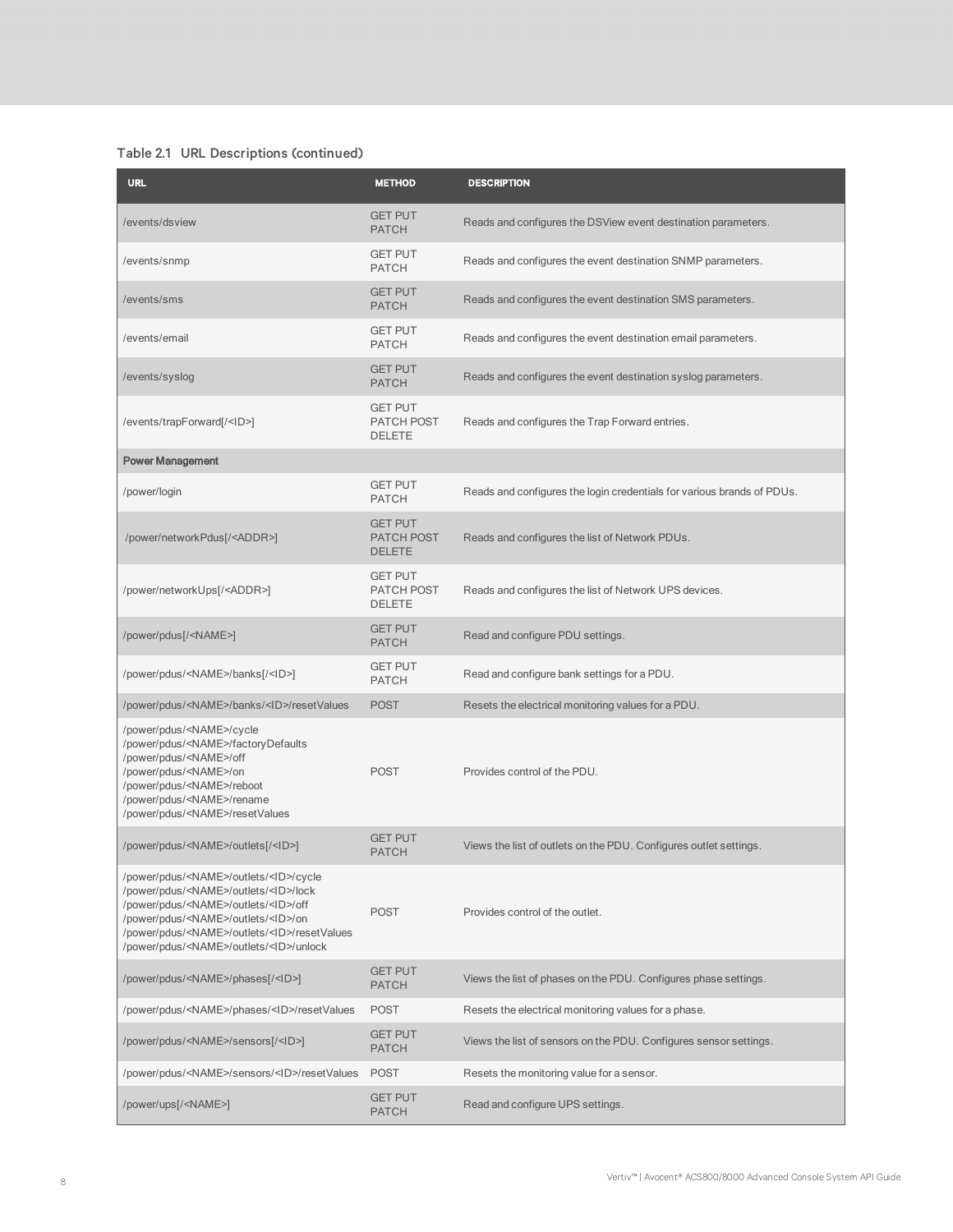

| <b>URL</b>                                                                                                                                                                                                                                                                                                                      | <b>METHOD</b>                  | DESCRIPTION                                                                                                                                                   |
|---------------------------------------------------------------------------------------------------------------------------------------------------------------------------------------------------------------------------------------------------------------------------------------------------------------------------------|--------------------------------|---------------------------------------------------------------------------------------------------------------------------------------------------------------|
| /power/ups/ <name>/outletGroups[/<id>]</id></name>                                                                                                                                                                                                                                                                              | <b>GET</b>                     | Views the list of controllable outlet groups on the UPS.                                                                                                      |
| /power/ups/ <name>/outletGroups/<id>/cycle<br/>/power/ups/<name>/outletGroups/<id>/off<br/>/power/ups/<name>/outletGroups/<id>/on</id></name></id></name></id></name>                                                                                                                                                           | <b>POST</b>                    | Provides control of the outlet group.                                                                                                                         |
| /power/ups/ <name>/outputCycle<br/>/power/ups/<name>/outputOff<br/>/power/ups/<name>/outputOn<br/>/power/ups/<name>/rename<br/>/power/ups/<name>/resetPowerStats<br/>/power/ups/<name>/restoreName<br/>/power/ups/<name>/silenceAlarm<br/>/power/ups/<name>/testBattery</name></name></name></name></name></name></name></name> | <b>POST</b>                    | Provides control of the UPS.                                                                                                                                  |
| <b>Sensors</b>                                                                                                                                                                                                                                                                                                                  |                                |                                                                                                                                                               |
| /sensors/internal                                                                                                                                                                                                                                                                                                               | <b>GET PUT</b><br><b>PATCH</b> | Reads the internal temperature sensors, and configures threshold values.                                                                                      |
| /sensors/1wire[/ <addr>]</addr>                                                                                                                                                                                                                                                                                                 | <b>GET DELETE</b><br>PATCH PUT | Provides access to the attached 1-wire sensors.                                                                                                               |
| /sensors/1wire/ <addr>/refresh</addr>                                                                                                                                                                                                                                                                                           | <b>POST</b>                    | Refreshes the list of 1-wire sensors.                                                                                                                         |
| /sensors/digitalln                                                                                                                                                                                                                                                                                                              |                                |                                                                                                                                                               |
| /sensors/pdu/sensors/pdu/ <name>/reset</name>                                                                                                                                                                                                                                                                                   | <b>GET POST</b>                | Resets the monitoring values for a sensor.                                                                                                                    |
| Monitoring                                                                                                                                                                                                                                                                                                                      |                                |                                                                                                                                                               |
| /monitoring/network/devices[/ <int>]</int>                                                                                                                                                                                                                                                                                      | <b>GET</b>                     | Lists the network devices and their IP addresses.                                                                                                             |
| /monitoring/serialPorts[/ <id>]</id>                                                                                                                                                                                                                                                                                            | <b>GET DELETE</b>              | Provides information about the current state of the serial ports. The DELETE<br>method clears the transmission counter to zero for an individual serial port. |
| /monitoring/ipsec[/ <name>]</name>                                                                                                                                                                                                                                                                                              | <b>GET</b>                     | Provides information about the IPSec tunnel status.                                                                                                           |
| /monitoring/network/routingTables/[ipv4 ipv6]                                                                                                                                                                                                                                                                                   | <b>GET</b>                     | Lists the IPv4/IPv6 routing tables.                                                                                                                           |
| <b>Miscellaneous</b>                                                                                                                                                                                                                                                                                                            |                                |                                                                                                                                                               |
| /resources                                                                                                                                                                                                                                                                                                                      | <b>GET</b>                     | Return a list of available API resources.                                                                                                                     |

## <span id="page-16-0"></span>**2.1 Sessions**

## <span id="page-16-1"></span>**2.1.1 /sessions/login**

This command establishes a connection using the username and password provided in the JSON body with the configured authentication of the appliance.

A web token is returned to be sent in the header of ALL subsequent requests as the "Authorization" key with a value of "Bearer <TOKEN>".

An alternative to this log-in session is to send a base64 encoded username/password pair in every API request, using an "Authorization" key with a value of "Basic <BASE64\_VALUE>". For more information, see [Authentication](#page-10-2) on page 3.

#### **Methods**

POST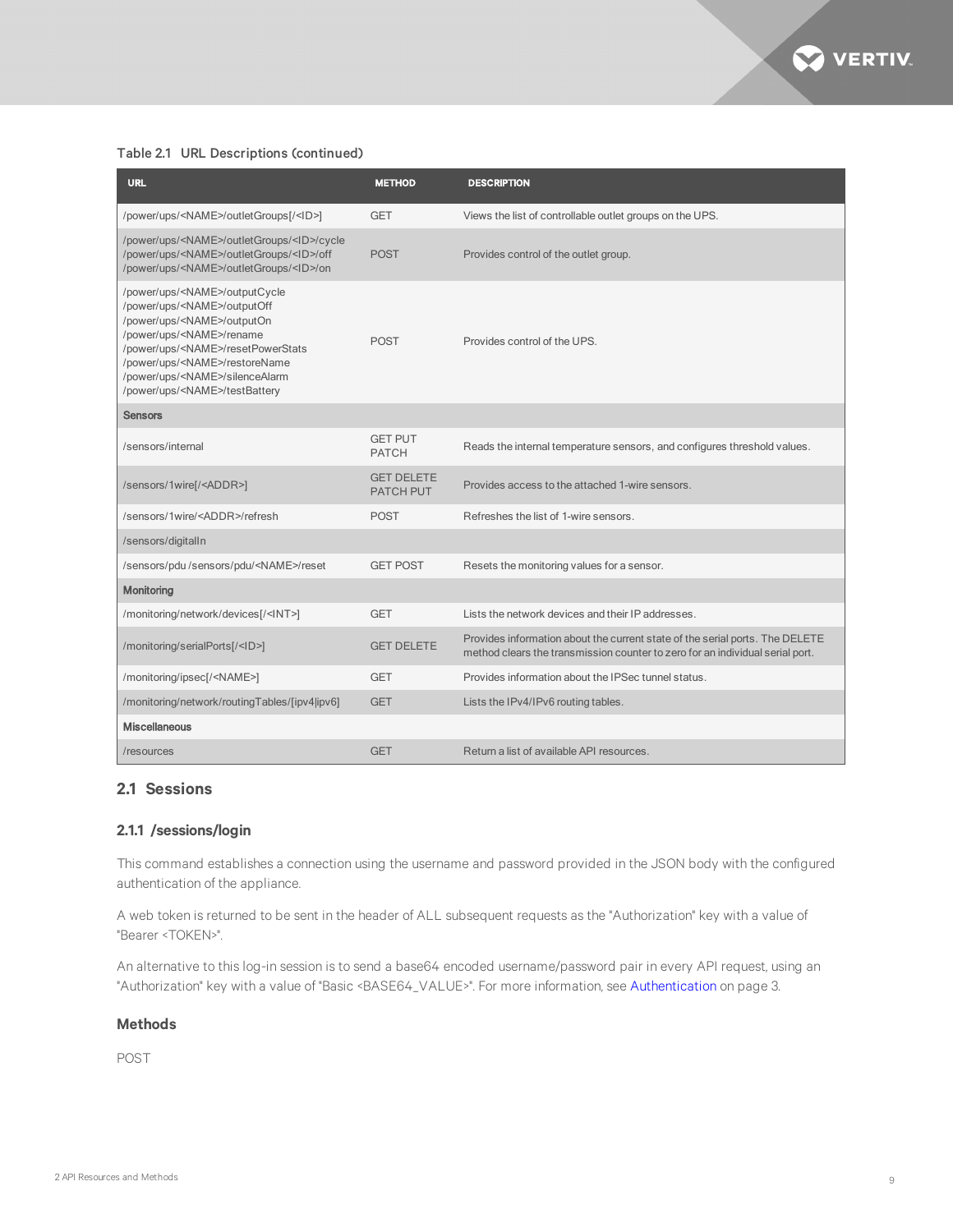#### **Parameters**

| <b>PARAMETER</b> | <b>DESCRIPTION</b>                                                    |
|------------------|-----------------------------------------------------------------------|
| username         | Valid username of an account on the appliance (root, admin and so on) |
| password         | Valid password for the specified username                             |

#### **Query**

None

## **Response Body**

JSON object

## **Response Codes**

| 200 | ОK             |
|-----|----------------|
| 401 | Not Authorized |
| 40x | Failure        |

## **Examples**

```
POST /sessions/login {"username": "admin", "password": "avocent"}
      {
         "token":"eyJhbGciOiJIUzI1NiIsInR…fVzCM"
      }
POST /sessions/login {"username": "bad", "password": "bad"}
      {
         "error": {
           "code": "AE017",
            "message": "user authentication failed"
         }
     }
```
## <span id="page-17-0"></span>**2.1.2 /sessions/logout**

This action disconnects the current connection and lets the appliance free any web token or other session authentication and clean up the session.

### **Methods**

POST

## **Parameters**

None

## **Query**

None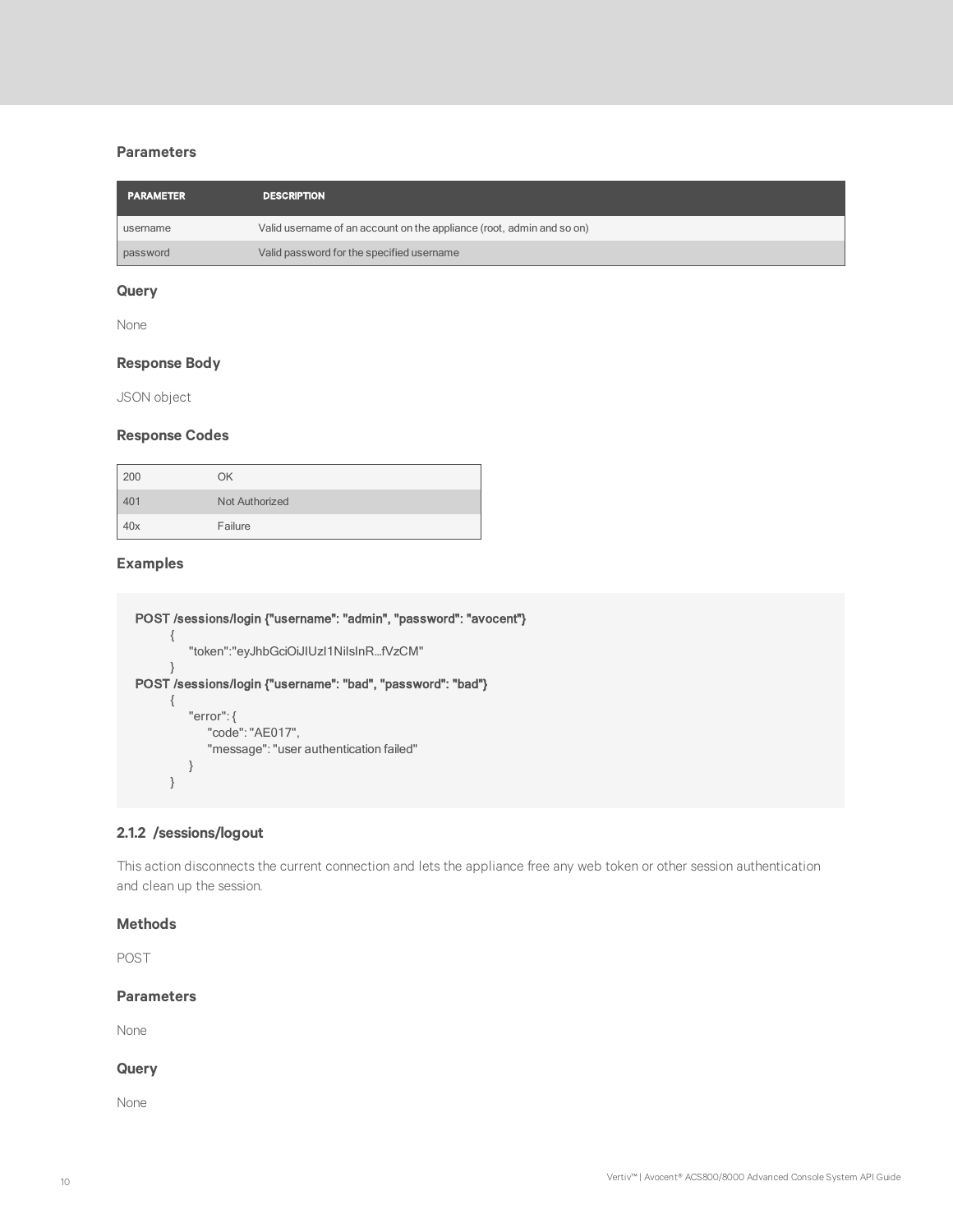

#### **Response Body**

JSON object

## **Response Codes**

| 200 | OK      |
|-----|---------|
| 40x | Failure |

### **Examples**

```
POST /sessions/logout
    {
        "logout": "OK",
        "username": "root"
     }
```
#### <span id="page-18-0"></span>**2.1.3 /sessions/refresh**

This command refreshes the current connection token to keep it active.

## **Methods**

GET

## **Parameters**

None

#### **Query**

None

## **Response Body**

JSON object

## **Response Codes**

| 200      | OK      |
|----------|---------|
| 40x<br>Ш | Failure |

#### **Examples**

```
GET /sessions/refresh
     {
        "token":"eyJhbGciOiJIUzI1NiIsInR…fVzCM"
     }
```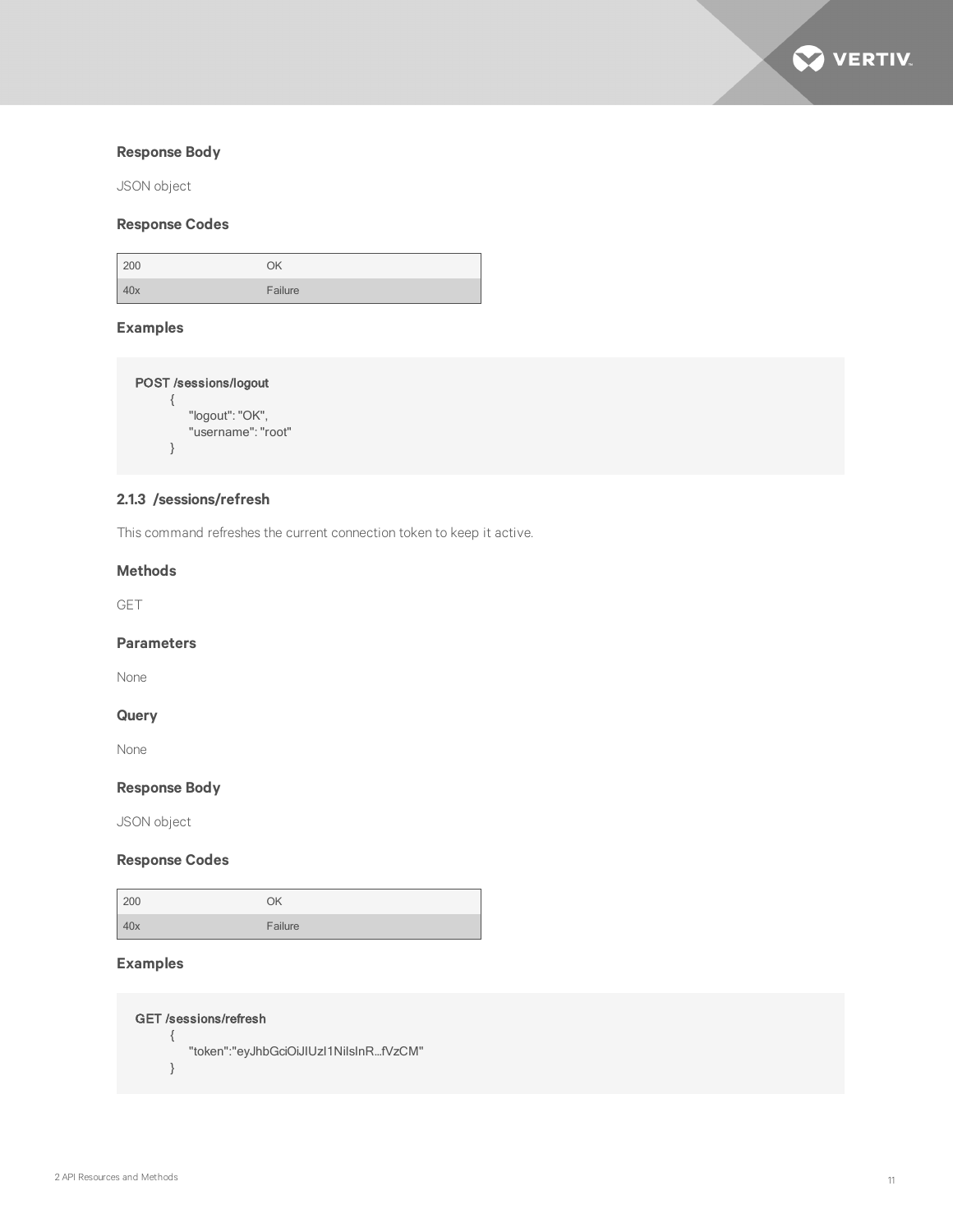## <span id="page-19-0"></span>**2.1.4 /sessions/<ID>**

This resource provides the ability to view all active sessions and their session information and to kill specific sessions.

#### **Methods**

GET, DELETE

### **Parameters**

## Table 2.2 <ID#> Parameters

| <b>PARAMETER</b> | <b>DESCRIPTION</b>                                            |
|------------------|---------------------------------------------------------------|
| id               | Unique session ID number. Integer.                            |
| user             | Username which owns the session.                              |
| clientlp         | IP Address of the client which originated the session.        |
| creationTime     | Date and time on which the session was created.               |
| sessionType      | Type of session: ssh/telnet/console/http/https/raw/unknown.   |
| connectionType   | Type of connection: serial/wmi/cli/api/unknown.               |
| targetName       | Name of the target of the session, or blank if the appliance. |
| parentId         | Unique session ID number.                                     |

## **Query**

Fields are supported for all parameters. Filtering is supported for all parameters except for creationTime on GET/sessions.

## **Response Body**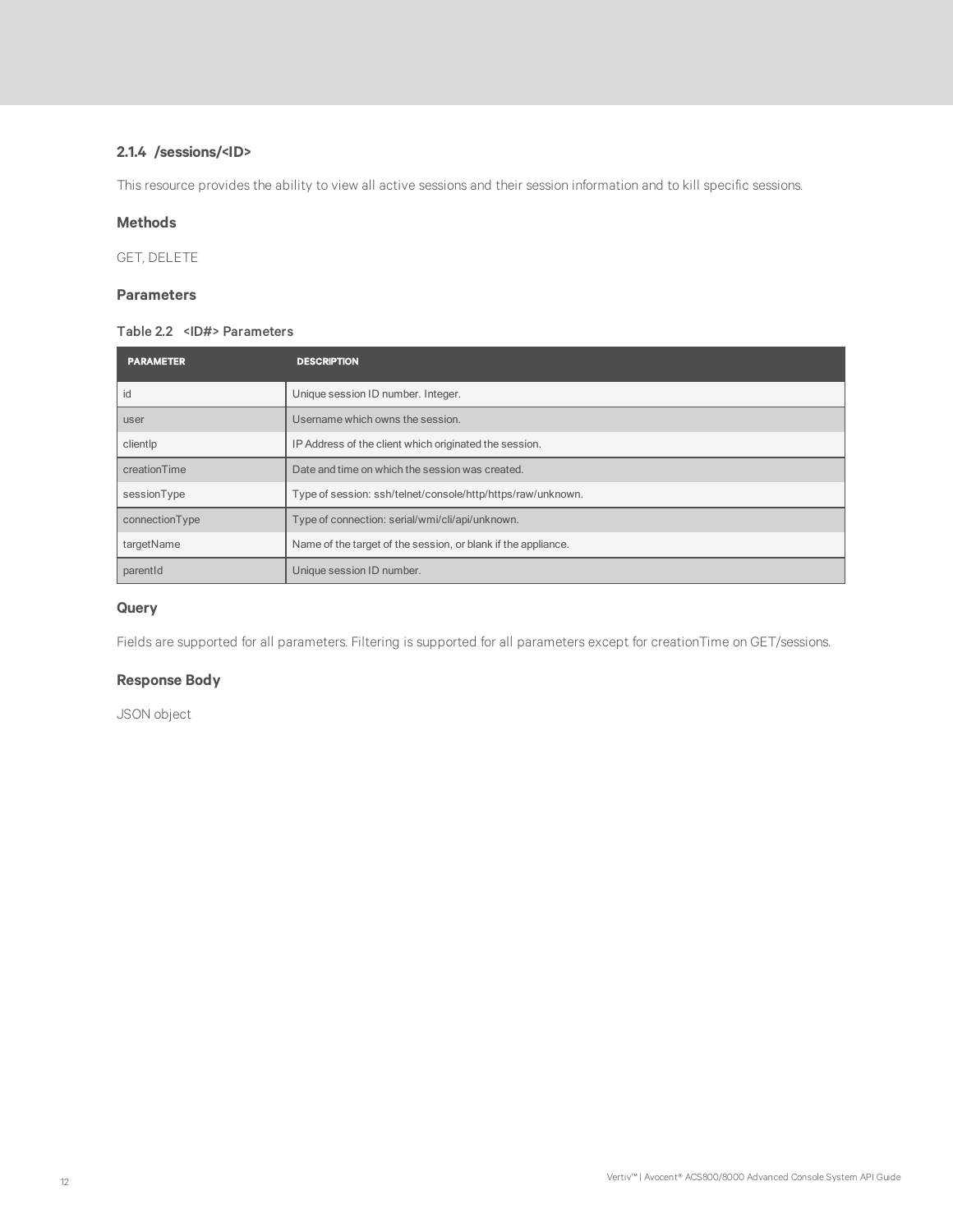

| 200 | OK        |
|-----|-----------|
| 404 | Not Found |
| 40x | Failure   |

#### **Examples**

```
GET /sessions
      {
          "sessions": [
            {
                "id": 24,
                "user": "root",
                "clientIp": "10.20.30.40",
                "creationTime": "Tue 01 Aug 2017 07:15:36 PM UTC",
                "sessionType": "http",
                "connectionType": "wmi",
                "target": "",
                "parentId": "",
             },
             {
                "id": 43,
                 …
             },
              …
         ]
      }
GET /sessions/100
      {
          "id": 100,
          "user": "root",
         "clientIp": "10.20.30.40",
         "creationTime": "Tue 01 Aug 2017 07:15:36 PM UTC",
          "sessionType": "http",
         "connectionType": "wmi",
         "target": "",
          "parentId": "",
      }
DELETE /sessions/101
```
## <span id="page-20-0"></span>**2.2 System**

#### <span id="page-20-1"></span>**2.2.1 /system/info**

This resource provides access to read only system information about the appliance's identity, versions, power and CPU information.

## **Methods**

GET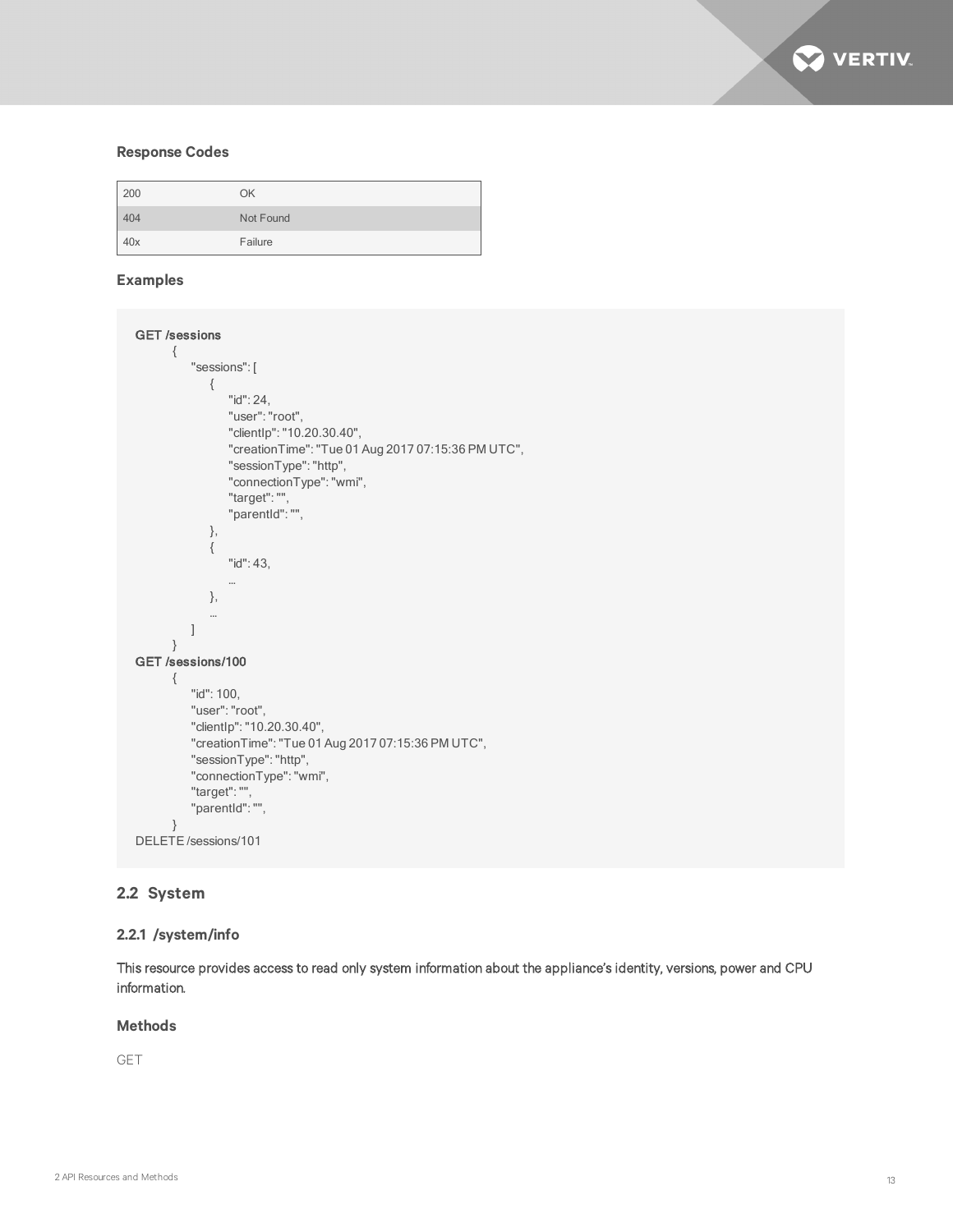#### **Parameters**

| <b>PARAMETER</b> | <b>DESCRIPTION</b>                                                                                                                                            |
|------------------|---------------------------------------------------------------------------------------------------------------------------------------------------------------|
| serialNumber     | Serial number assigned to the appliance at the factory.                                                                                                       |
| type             | Description of the type of unit, including the model number with port count, power supplies and modem presence.<br>Example: ACS8048 with single power supply. |
| bootcode         | Version number of the installed bootcode<br>Example: 1.17                                                                                                     |
| firmware         | Full version number of the installed firmware.<br>Example: 1.3.75.2779+551+28+11                                                                              |
| firmwareDate     | Date of the installed firmware.<br>Example: Sep 1 2016 - 04:07:14                                                                                             |
| bootedFrom       | Identifies whether the appliance is currently booted from hardware (internal Flash) or network.                                                               |
| powerSupply1     | Status of power supply 1: on/off                                                                                                                              |
| powerSupply2     | Status of power supply 2, if present: on/off                                                                                                                  |
| cpu              | Description of the cpu: ARMv7 Processor rev 0 (v71)                                                                                                           |
| cores            | Number of cores in the cpu: integer 2                                                                                                                         |

#### **Query**

Fields are supported for all parameters.

## **Response Body**

JSON object

#### **Response Codes**

| 200 | OK                 |
|-----|--------------------|
| 400 | <b>Bad request</b> |

#### **Examples**

#### GET /system/info

```
{
   "serialNumber": "1234567890",
   "type": "ACS8048 with single power supply",
   "bootcode": "1.17",
   "firmware": "1.3.75.2779+551+28+11",
   "firmwareDate": "Sep 1 2016 – 04:07:14",
   "bootedFrom": "hardware",
   "powerSupply1": "on",
   "cpu": "ARMv7 Processor rev 0 (v7l)",
   "cores": 2
}
```
### <span id="page-21-0"></span>**2.2.2 /system/reboot**

This command causes the appliance to reboot.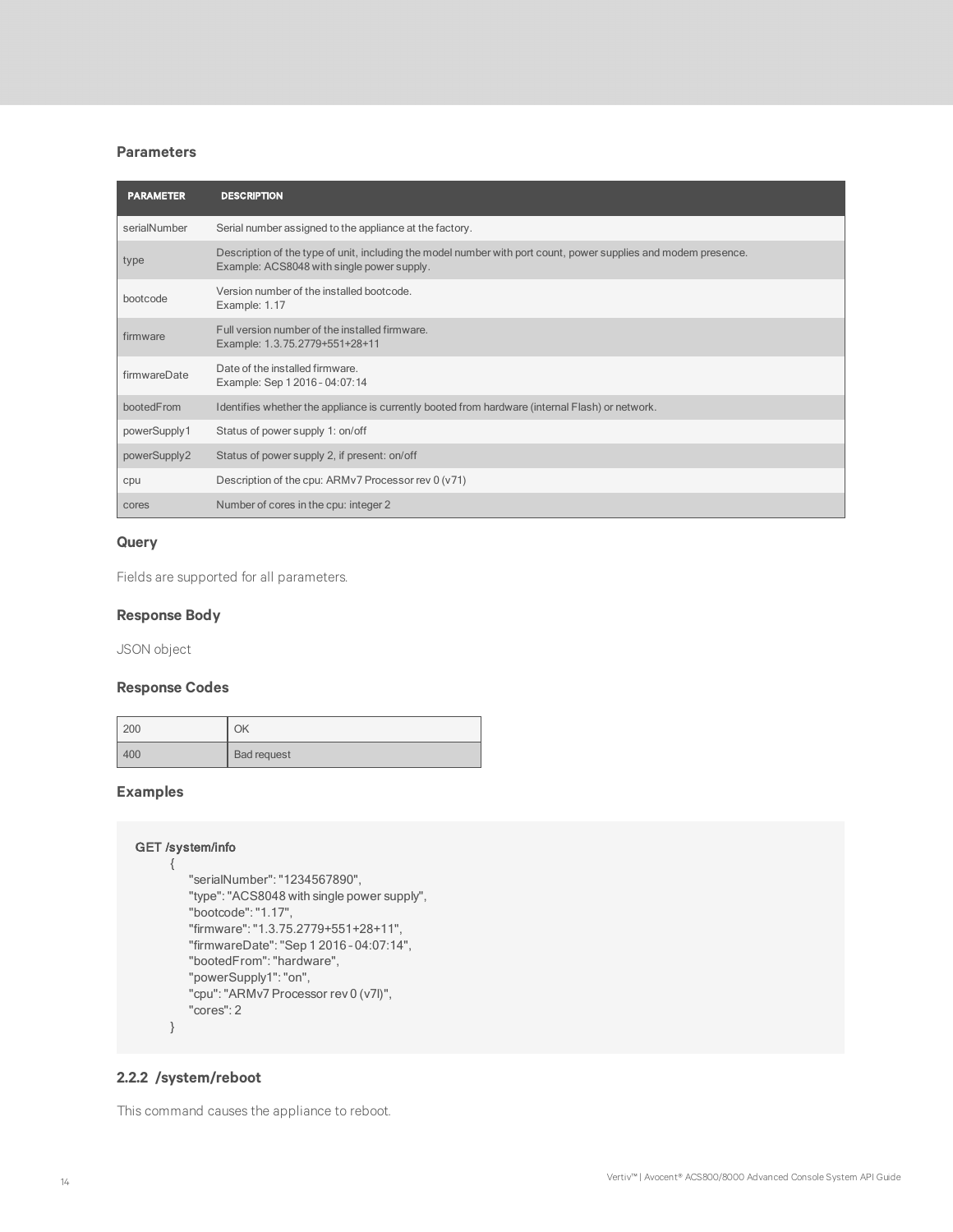

#### **Methods**

POST

## **Parameters**

None

#### **Query**

None

## **Response Body**

JSON object

## **Response Codes**

| 200 | ОK      |
|-----|---------|
| 40x | Failure |

## **Examples**

```
POST /system/reboot
         {
            "status": "initiated reboot"
         }
```
## <span id="page-22-0"></span>**2.2.3 /system/shutdown**

This command causes the appliance to shut down.

#### **Methods**

POST

## **Parameters**

None

## **Query**

None

## **Response Body**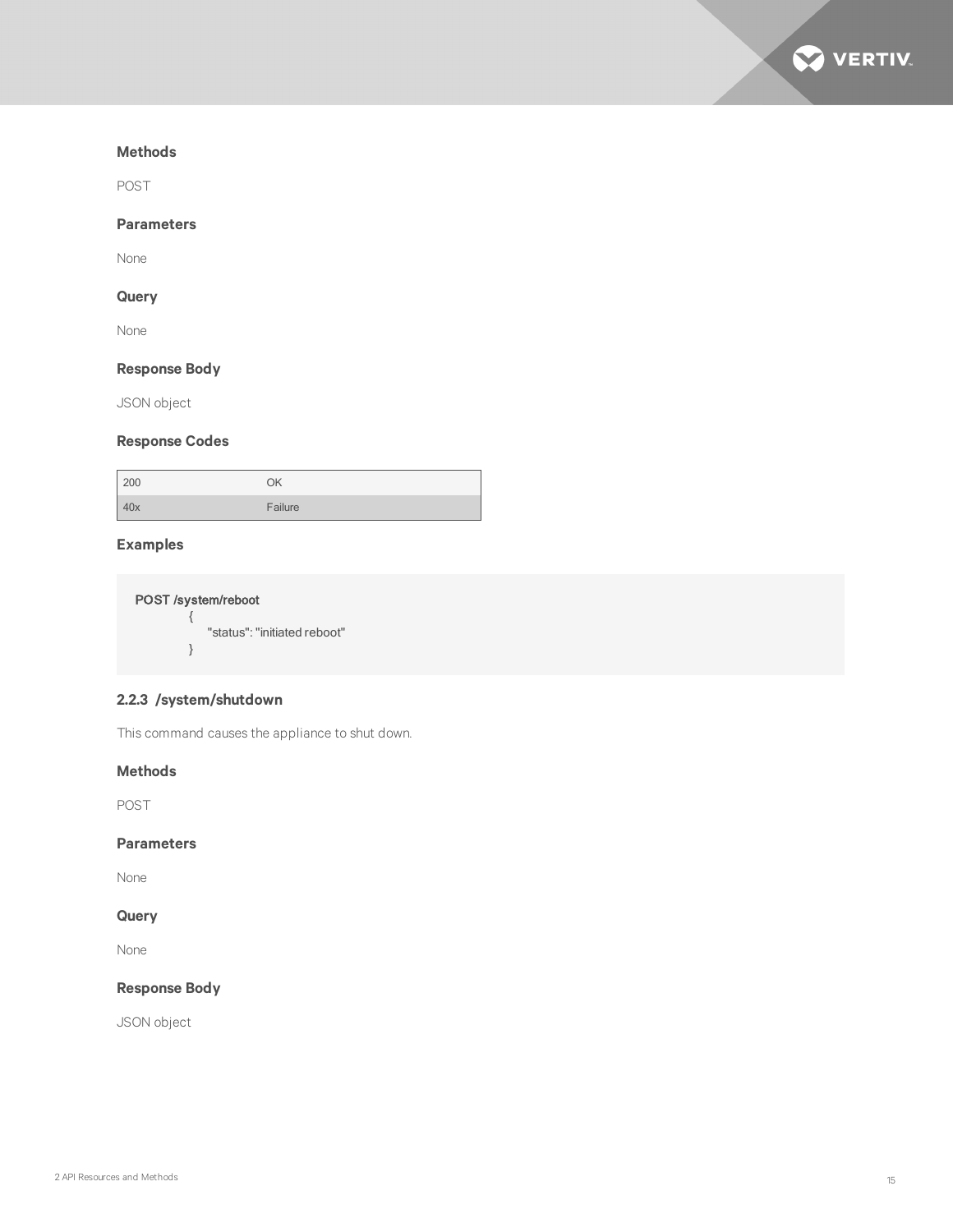| 200 | OK      |
|-----|---------|
| 40x | Failure |

## **Examples**

## POST /system/shutdown

{

}

"status": "initiated shutdown"

## <span id="page-23-0"></span>**2.2.4 /system/factoryDefault**

This action restores the appliance to the factory default and reboots the appliance.

#### **Methods**

POST

#### **Parameters**

None

## **Query**

None

#### **Response Body**

JSON object

#### **Response Codes**

| 200 | OK      |
|-----|---------|
| 40x | Failure |

#### **Examples**

## POST /system/factoryDefault

{ "status": "initiated factoryDefault" }

#### <span id="page-23-1"></span>**2.2.5 /system/firmware/version**

This resource provides information about the currently installed and running firmware, including build date and version numbers of various components.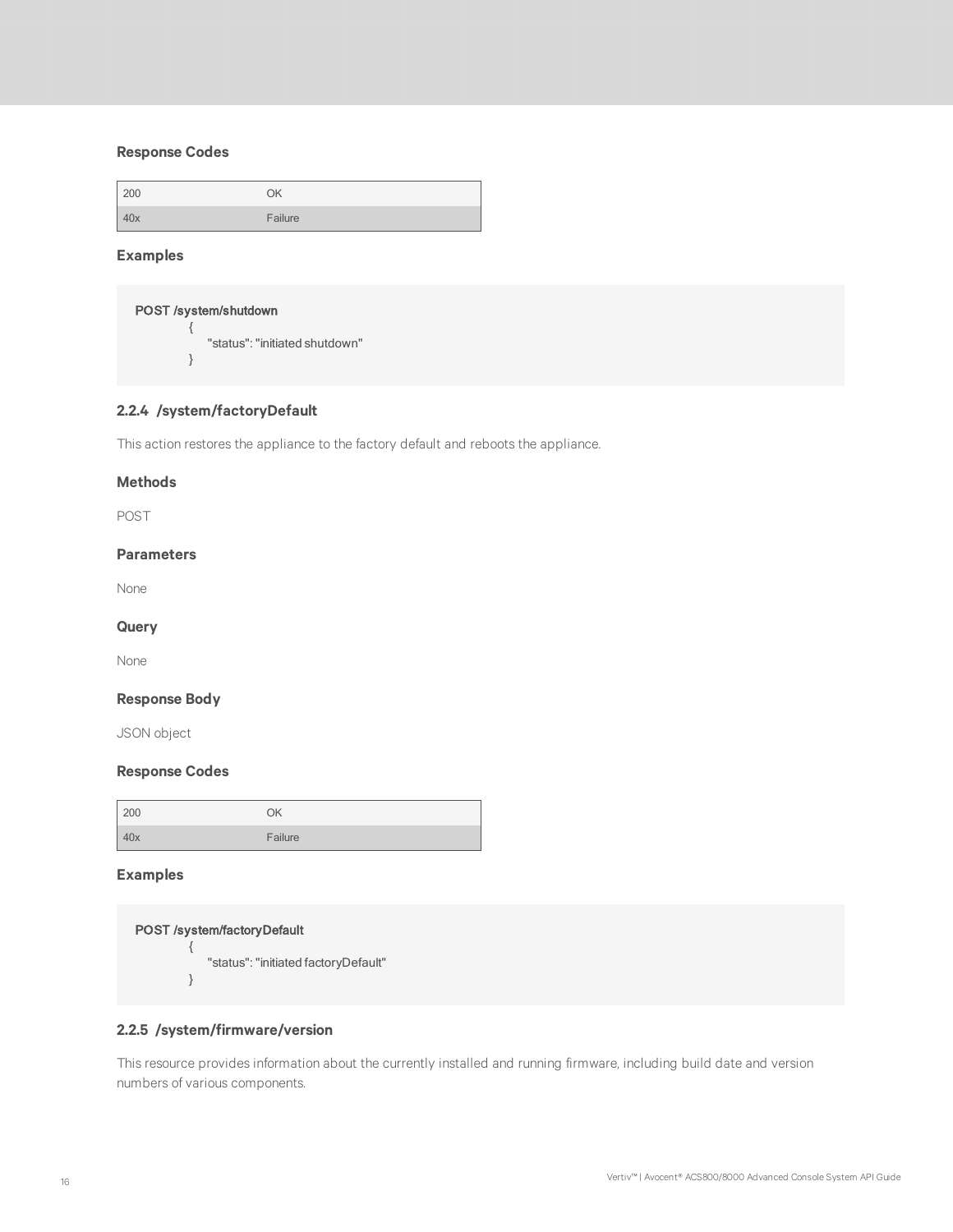

#### **Methods**

GET

## **Parameters**

| <b>PARAMETER</b> | <b>DESCRIPTION</b>                                                            |
|------------------|-------------------------------------------------------------------------------|
| version          | Full version number of the installed firmware. Example: 1.3.75.2779+551+28+11 |
| bootVersion      | Version number of the installed bootcode. Example: 1.18                       |
| date             | Date of the firmware build. Example: Aug 12 2017 - 09:12:24                   |

#### **Query**

None

#### **Response Body**

JSON object

#### **Response Codes**

| 200 | ОK                 |
|-----|--------------------|
| 400 | <b>Bad Request</b> |

#### **Examples**

```
GET /system/firmware/version
     {
         "version": "1.3.75.2779+551+28+11",
         "bootVersion": "1.17",
         "date": "Aug 12 2017 – 09:12:24"
     }
```
#### <span id="page-24-0"></span>**2.2.6 /system/firmware/download**

This action causes the appliance to download the firmware file specified in preparation for subsequent firmware updating. The command does not return until the file download is complete or fails. Depending on the network speed, this could take a couple minutes.

#### **Methods**

POST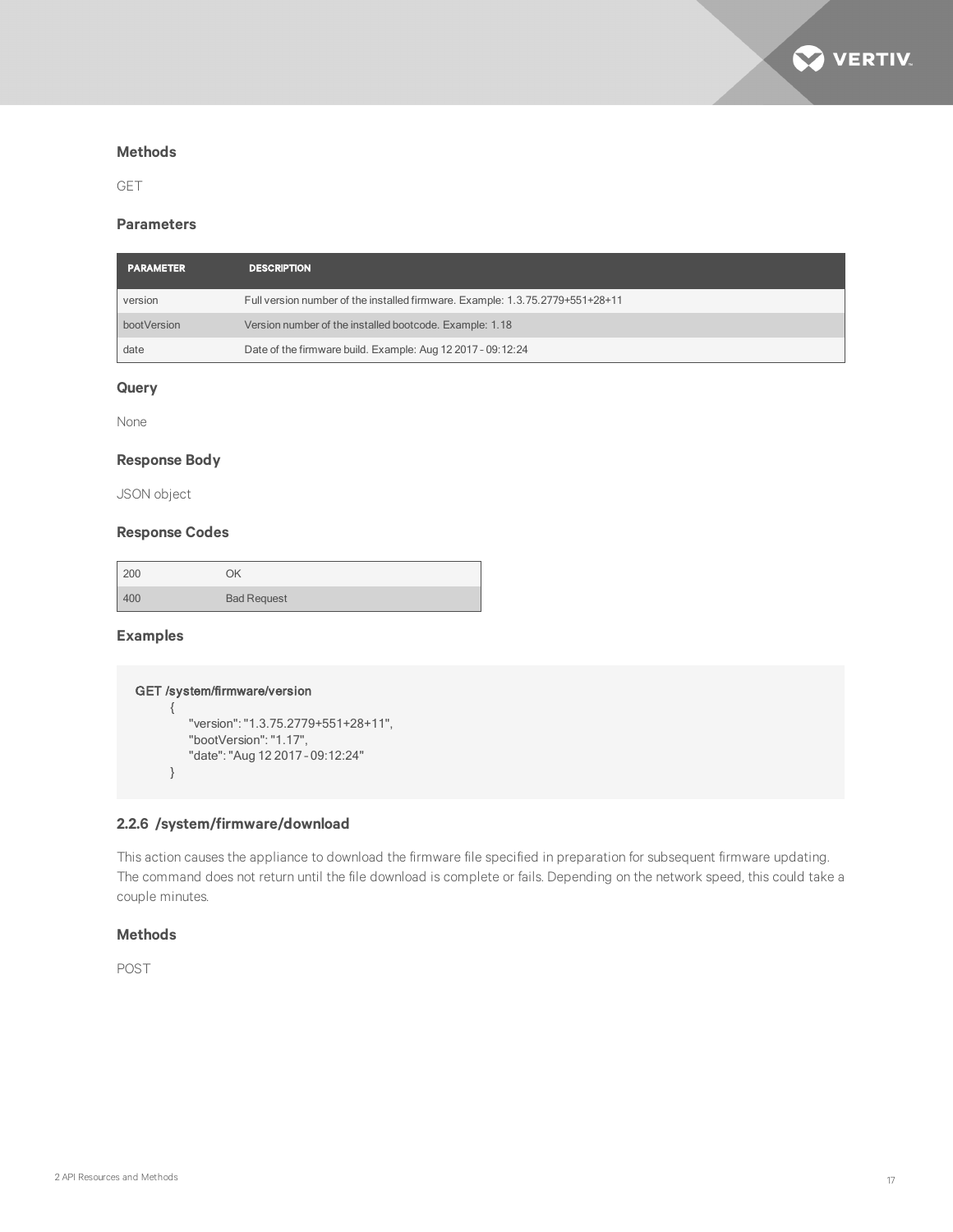#### **Parameters**

| <b>PARAMETER</b> | <b>DESCRIPTION</b>                                                                 |
|------------------|------------------------------------------------------------------------------------|
| protocol         | Specifies the protocol (ftp/scp/sftp) to use to download the firmware.             |
| ipAddress        | IP address of the remote server from which to download the file.                   |
| username         | Username to access the remote server.                                              |
| password         | Password to access the remote server.                                              |
| directory        | Directory path on the remote server, typically relative to the ftp root directory. |
| filename         | Filename of the firmware file on the remote server.                                |

#### **Query**

None

## **Response Body**

JSON object

#### **Response Codes**

| 200 | ОK                 |
|-----|--------------------|
| 400 | <b>Bad Request</b> |

#### **Examples**

```
POST /system/firmware/download
        {
                  "protocol": "ftp",
                  "ipAddress": "10.20.30.80",
                  "username": "anonymous",
                  "password": "anonymous",
                  "directory": "pub/firmware/",
                  "filename": "firmware_acs8_1_2_9.fl"
        }
Response is:
         {
            "status": "download successful",
            "firmware": {
               "version": "1.2.9.2449+540+23+11",
               "date": "03/01/17"
            }
         }
```
#### <span id="page-25-0"></span>**2.2.7 /system/firmware/install**

This action causes the appliance to install a previously downloaded firmware image into flash memory. This request does not return until the installation is complete, which may take up to two minutes.

#### **Methods**

POST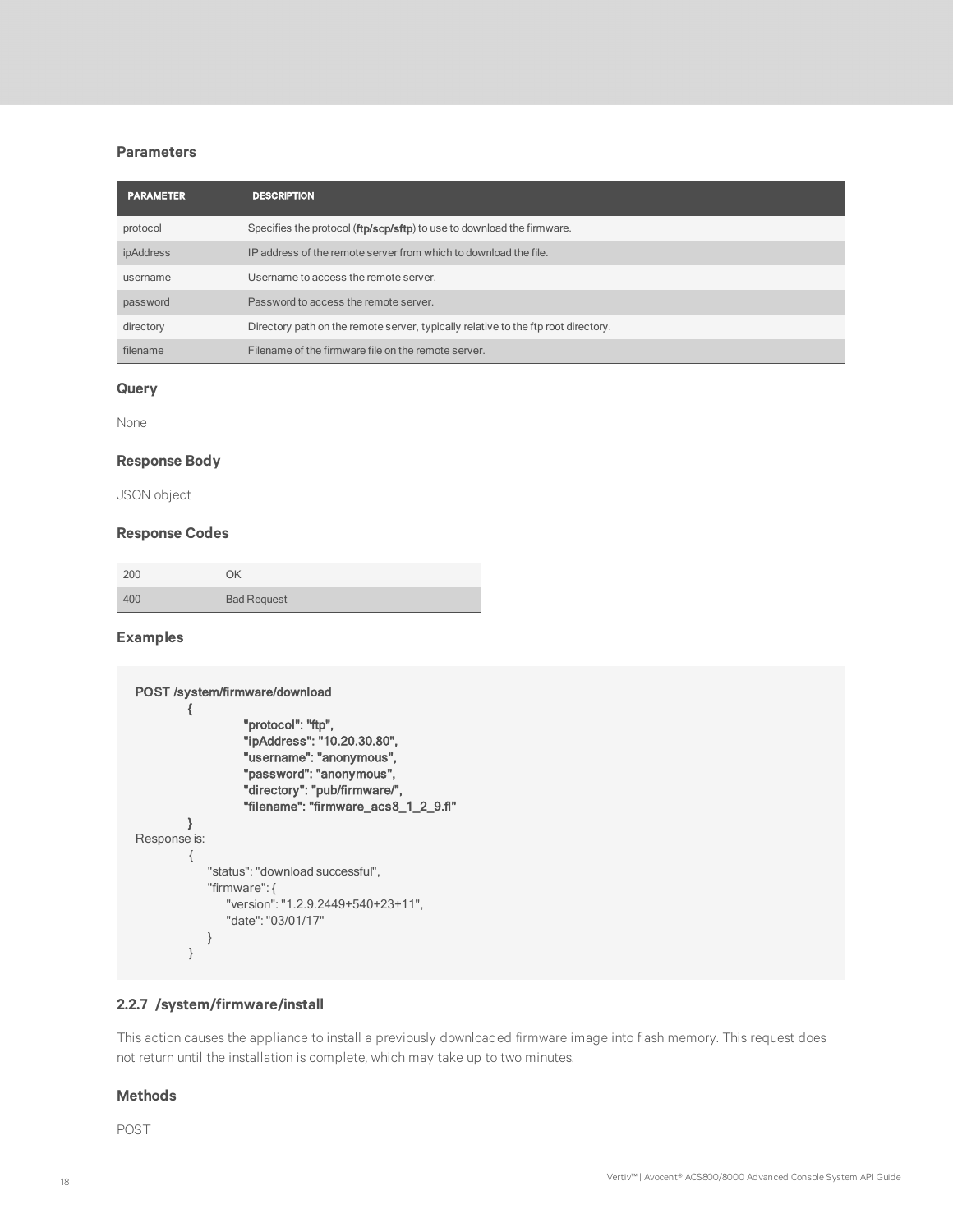

#### **Parameters**

None

**Query**

None

#### **Response Body**

JSON object

#### **Response Codes**

| 200 | ОK                 |
|-----|--------------------|
| 400 | <b>Bad Request</b> |

#### **Examples**

```
POST /system/firmware/install
       {
```

```
"status": "install successful",
  "firmware": {
  "version": "1.2.9.2449+540+23+11",
  "date": "03/01/17"
   }
}
```
### <span id="page-26-0"></span>**2.2.8 /system/firmware/downloaded**

This resource provides information about a firmware image that has previously been downloaded to the appliance.

#### **Methods**

GET

#### **Parameters**

| <b>PARAMETER</b> | <b>DESCRIPTION</b>                                                         |
|------------------|----------------------------------------------------------------------------|
| version          | Full version number of the firmware file.<br>Example: 1.2.9.2449+540+23+11 |
| date             | Date of the build of the firmware file.<br>Example: 03/01/17               |

#### **Query**

None

#### **Response Body**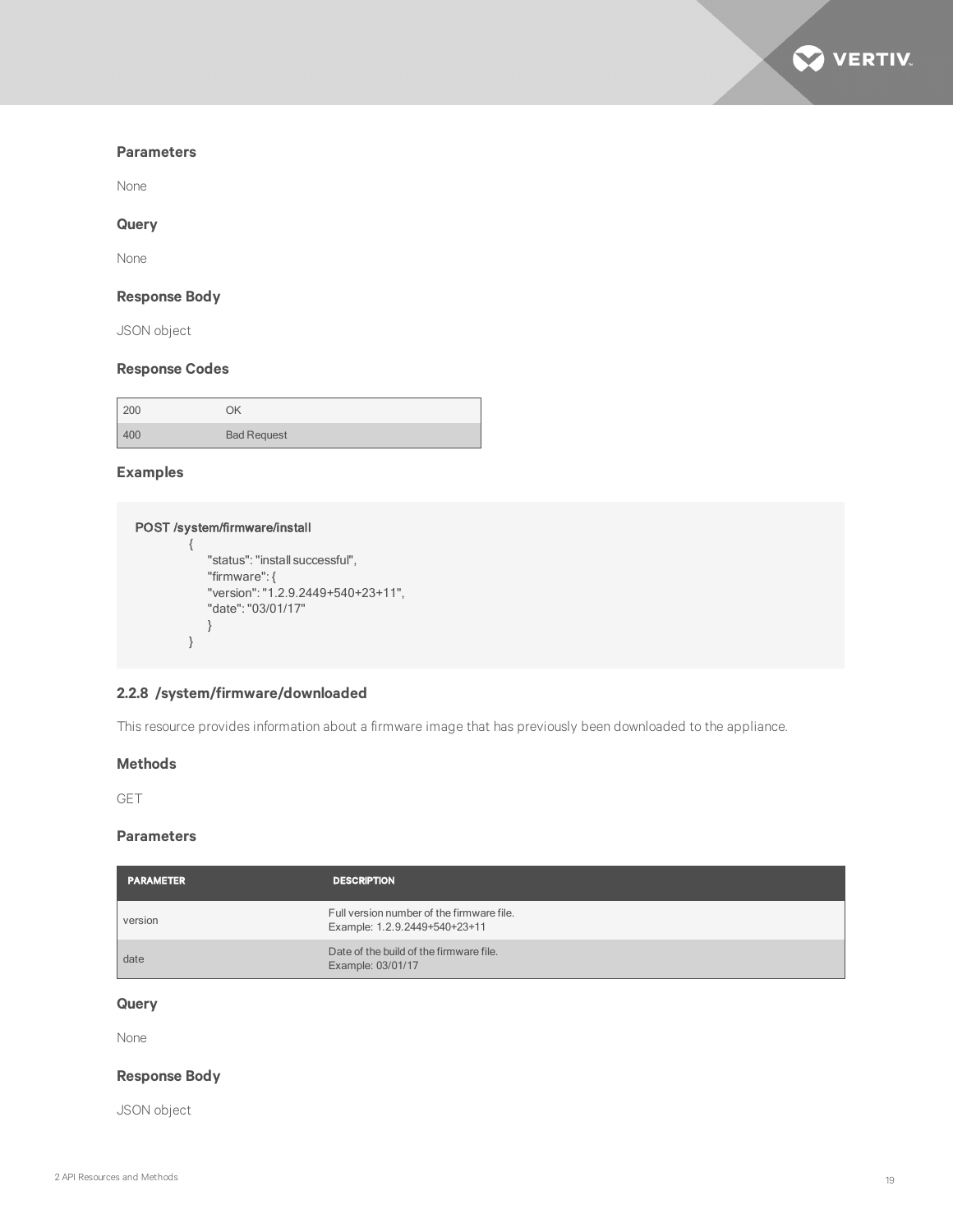| 200 | NС                 |
|-----|--------------------|
| 400 | <b>Bad Request</b> |

## **Examples**

#### GET /system/firmware/downloaded

```
{
   "version": "1.2.9.2449+540+23+11",
   "date": "03/01/17"
}
```
## <span id="page-27-0"></span>**2.2.9 /system/config/save**

This action saves the system configuration of the appliance and does not return until the save is complete. It may take several minutes depending upon the format.

#### NOTE: XML format is not supported in the API.

### **Methods**

POST

## **Parameters**

| <b>PARAMETER</b> | <b>DESCRIPTION</b>                                                                                                                                                                                                                                                                                                                              |
|------------------|-------------------------------------------------------------------------------------------------------------------------------------------------------------------------------------------------------------------------------------------------------------------------------------------------------------------------------------------------|
| format           | Format used to save the configuration. Default is cli if nothing is specified. Otherwise choose from: <b>cli/compressed</b> .                                                                                                                                                                                                                   |
| where            | Where to save the file, either to the local appliance file system or to a remote server: local/remote.                                                                                                                                                                                                                                          |
| protocol         | Protocol used to transfer the file to a remote server: ftp/scp/sftp.                                                                                                                                                                                                                                                                            |
| ipAddress        | IP Address of the remote server.                                                                                                                                                                                                                                                                                                                |
| username         | Username of the account used to log in to the remote server.                                                                                                                                                                                                                                                                                    |
| password         | Password for the specified username to log into the remote server. Defaults to "anonymous" if none is provided.                                                                                                                                                                                                                                 |
| directory        | Directory where the file is to be written. If the directory starts with "/", it is considered an absolute path. Otherwise, the directory is<br>relative to /mnt/hdUser/backup for local, which is the default location of local configuration files, or relative to the specified protocol's<br>configured base directory on the remote server. |
| filename         | Filename to use for the saved configuration file.                                                                                                                                                                                                                                                                                               |

#### **Query**

None

#### **Response Body**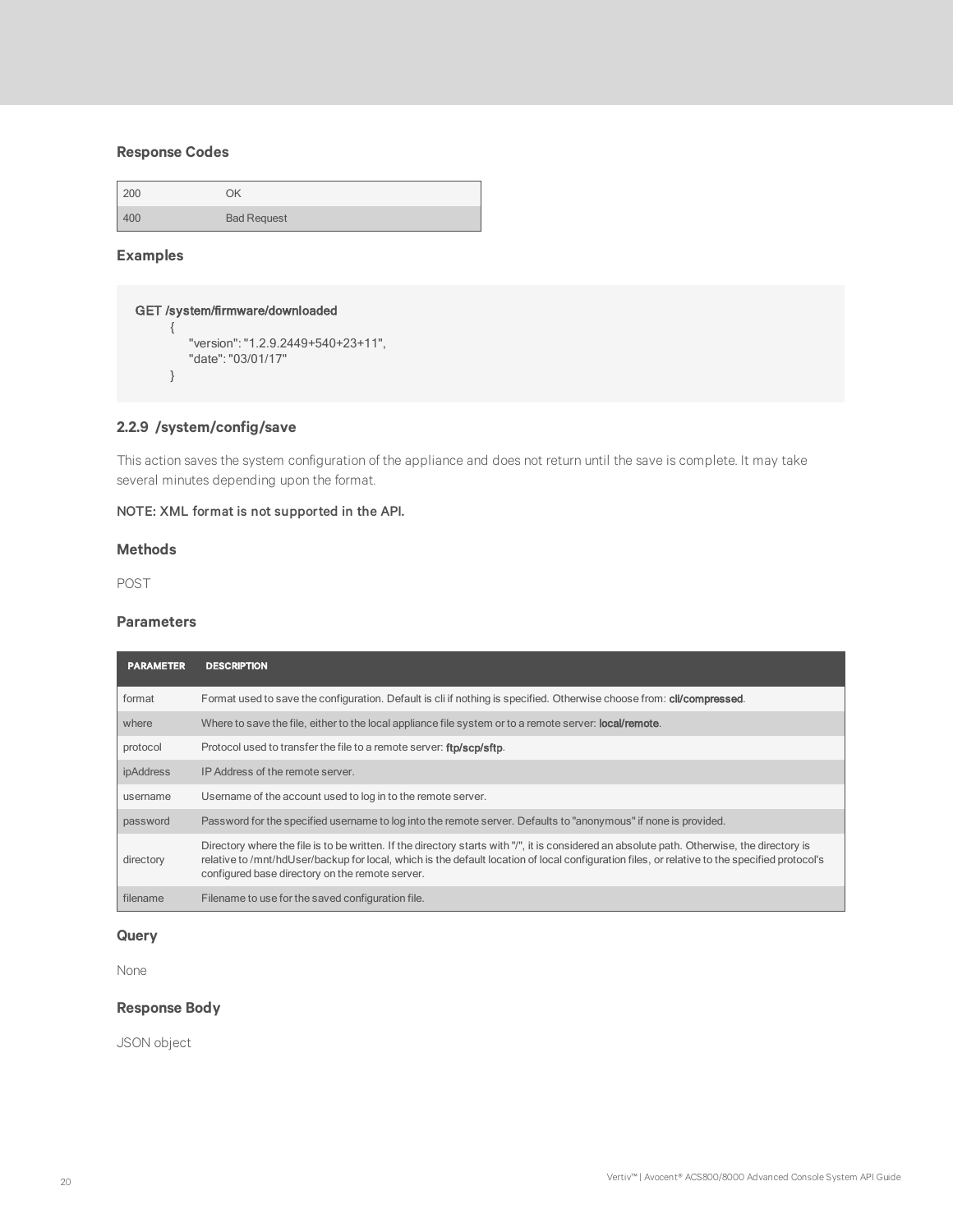

| 200 | OK                 |
|-----|--------------------|
| 400 | <b>Bad Request</b> |

## **Examples**

| POST/system/config/save                                                         |
|---------------------------------------------------------------------------------|
| "format": "cli".                                                                |
| "where": "remote",                                                              |
| "protocol": "ftp",                                                              |
| "ipAddress": "10.20.30.70",                                                     |
| "username": "anonymous",<br>"password": "anonymous",                            |
| "directory": "pub",                                                             |
| "filename": "myconfig.cli"                                                      |
|                                                                                 |
| Response is:                                                                    |
| "status": "backup configuration saved as cli config filename: pub/myconfig.cli" |
|                                                                                 |
|                                                                                 |

## <span id="page-28-0"></span>**2.2.10 /system/config/restore**

Restores the appliance configuration from a specified file and does not return until the restore is complete. This may take several minutes depending upon the format.

#### NOTE: XML format is not supported in the API.

#### **Methods**

POST

#### **Parameters**

| <b>PARAMETER</b> | <b>DESCRIPTION</b>                                                                                                                                                                                                                                                                                                                    |
|------------------|---------------------------------------------------------------------------------------------------------------------------------------------------------------------------------------------------------------------------------------------------------------------------------------------------------------------------------------|
| where            | Where the configuration file is located: local/remote.                                                                                                                                                                                                                                                                                |
| protocol         | Protocol used to retrieve the remote file: ftp/scp/sftp.                                                                                                                                                                                                                                                                              |
| ipAddress        | IP address of the remote server.                                                                                                                                                                                                                                                                                                      |
| username         | Username of the account to use on the remote server.                                                                                                                                                                                                                                                                                  |
| password         | Password for the specified username on the remote server. Defaults to "anonymous" if none is provided.                                                                                                                                                                                                                                |
| directory        | Directory where the file is located. If the directory starts with "/", it is considered an absolute path. Otherwise, the directory is relative to<br>/mnt/hdUser/backup for local, which is the default location of the local configuration files, or relative to the ftp/scp/sftp configured base<br>directory on the remote server. |
| filename         | Name of the configuration file to restore.                                                                                                                                                                                                                                                                                            |

#### **Query**

None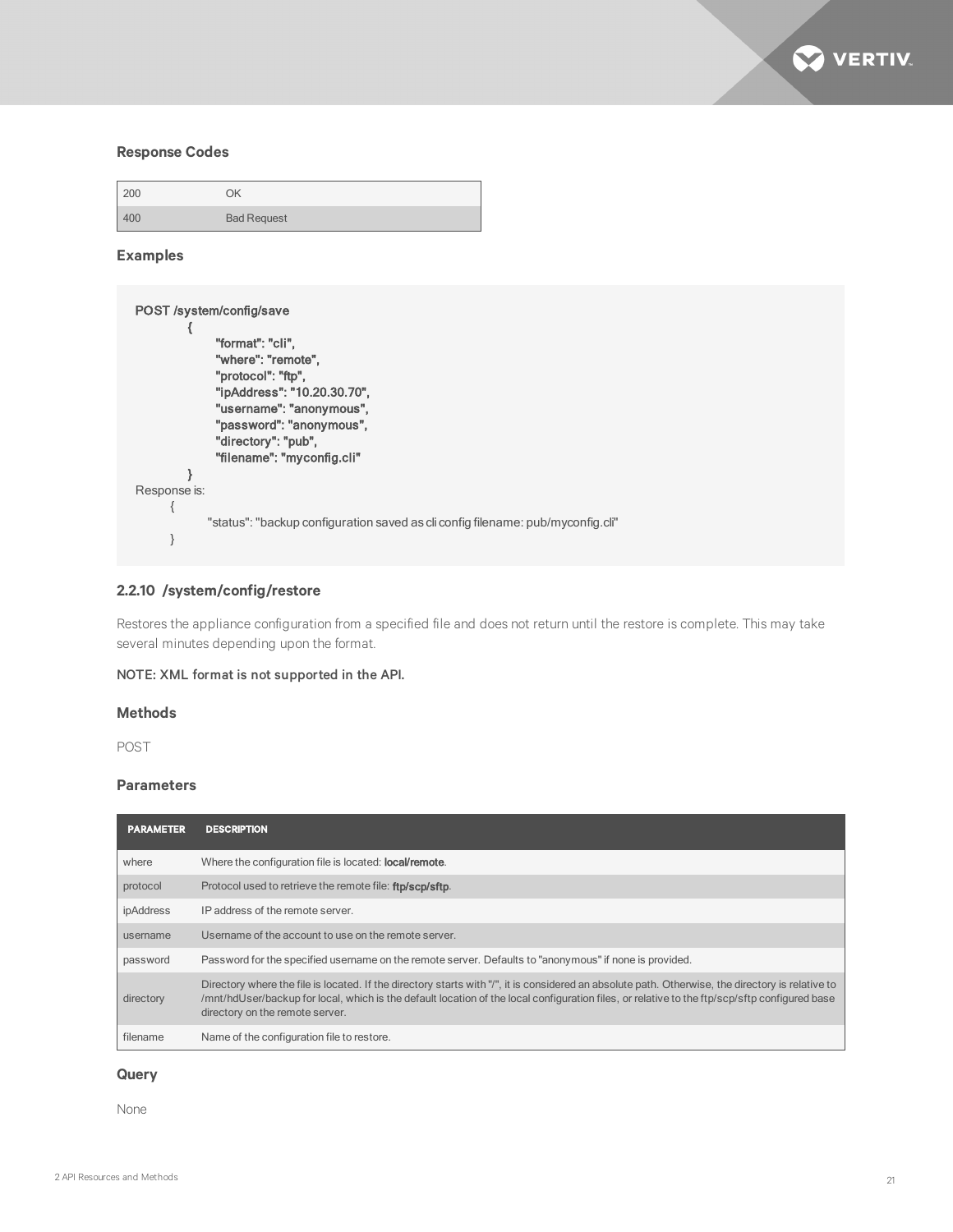#### **Response Body**

JSON object

#### **Response Codes**

| 200 | OK                 |
|-----|--------------------|
| 400 | <b>Bad Request</b> |

#### **Examples**

```
POST /system/config/restore
         {
              "where": "remote",
              "protocol": "ftp",
              "ipAddress": "10.20.30.70",
              "username": "anonymous",
              "password": "anonymous",
              "directory": "pub",
              "filename": "myconfig.cli"
         }
Response is:
      {
         "status": "backup configuration restored from cli config filename:
      pub/myconfig.cli"
      }
```
The following command restores from the local file /mnt/hdUser/backup/myconfig.cli, which is sitting in the default local directory for backup configuration files. The directory parameter is not actually needed in this case, as it is assumed to be blank if not provided.

```
POST /system/config/restore
{
     "where": "local",
    "directory": "",
    "filename": "myconfig.cli"
}
Response is:
{
   "status": "backup configuration restored from cli config filename: myconfig.cli"
}
```
## <span id="page-29-0"></span>**2.2.11 /system/integrity/generate**

This action generates an MD5 Tag for the running configuration and takes no parameters. It returns an MD5 Tag string of the form "bf86785ade6fa3d5999f2f85752a4fd".

#### **Methods**

POST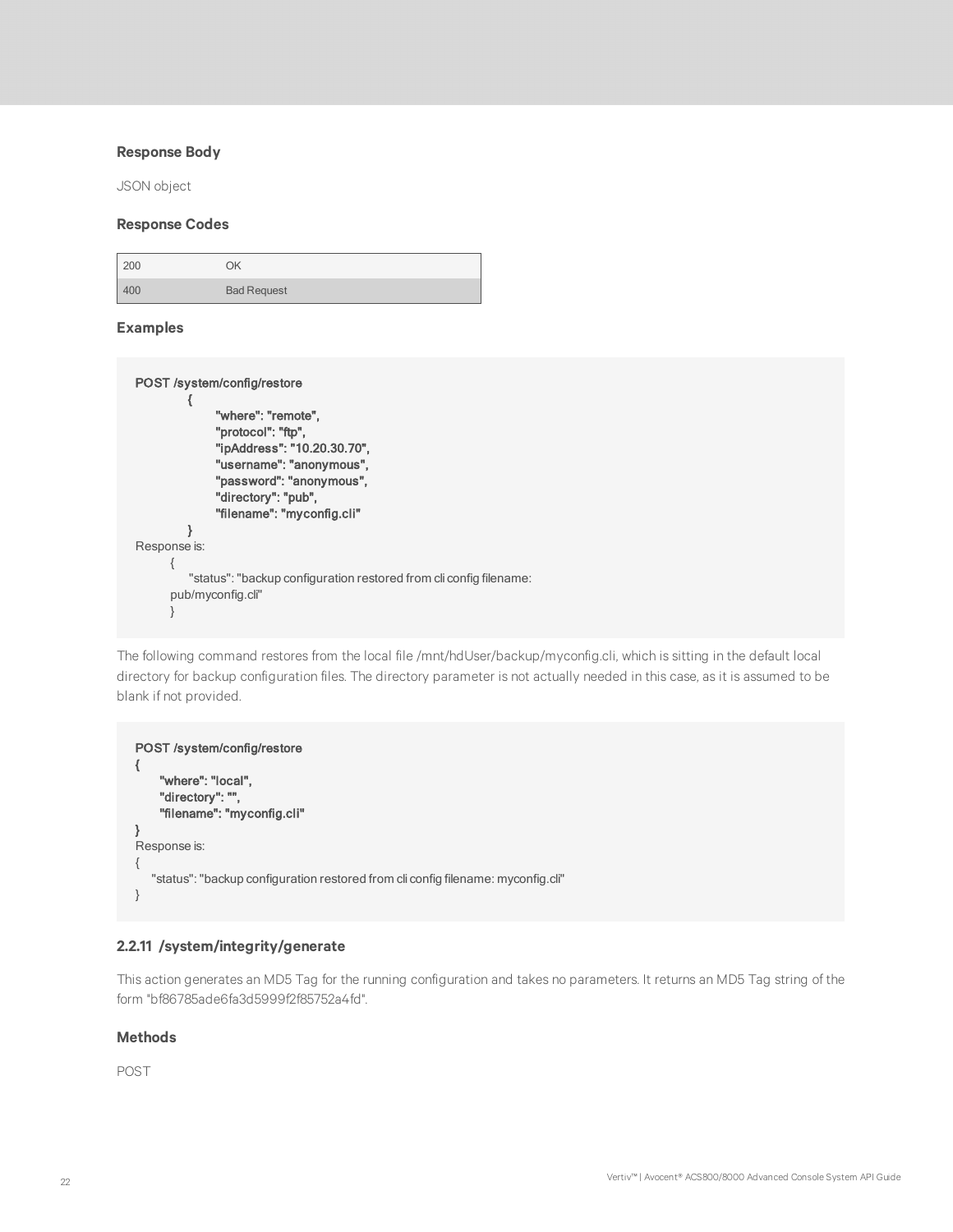

#### **Parameters**

None

**Query**

None

#### **Response Body**

JSON object

#### **Response Codes**

| 200 | OK                 |
|-----|--------------------|
| 400 | <b>Bad Request</b> |

#### **Examples**

## POST /system/integrity/generate Response is: { "md5Tag": "bf86785ade6fa3d5999f2f85752a4fd" }

## <span id="page-30-0"></span>**2.2.12 /system/integrity/verify**

This action verifies the running configurations MD5 against a supplied MD5 value. If no MD5 is supplied, the current running configuration is compared against the last generated MD5.

## **Methods**

POST

#### **Parameters**

| <b>PARAMETER</b> | <b>DESCRIPTION</b>                                                                                   |
|------------------|------------------------------------------------------------------------------------------------------|
| md5Tag           | MD5 tag to compare against the MD5 of the running system. Example: "bf86785ade6fa3d5999f2f85752a4fd" |

#### **Query**

None

#### **Response Body**

JSON object

Response contains the Configuration Integrity Status, either "Unchanged" or "Modified".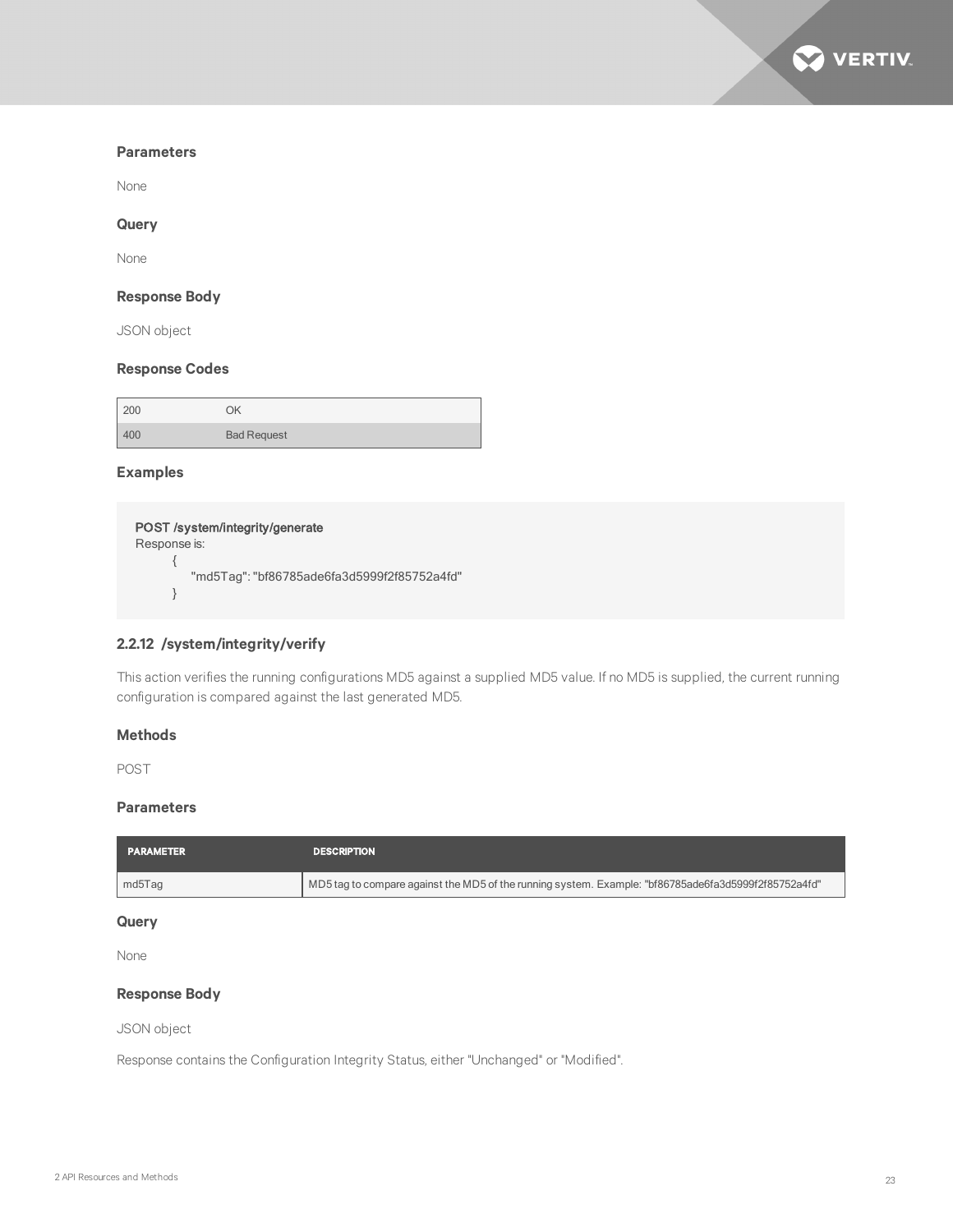| 200 | OK                 |
|-----|--------------------|
| 400 | <b>Bad Request</b> |

## **Examples**

POST /system/integrity/verify '{"md5Tag":"badbadbadbadbadbadbadbadbadd"}' Response is:

```
{
   "integrityStatus": "Modified"
}
```
## <span id="page-31-0"></span>**2.2.13 /system/certificate/generate**

This action generates a self-signed certificate for the appliance from the information provided.

#### **Methods**

POST

#### **Parameters**

| <b>PARAMETER</b> | <b>DESCRIPTION</b>                                         |
|------------------|------------------------------------------------------------|
| country          | Country Name (two letter code). Example: "us."             |
| state            | State or Province name (full name). Example: "washington." |
| city             | City or locality name. Example: "seattle."                 |
| organization     | Organization or Company name.                              |
| unit             | Organizational unit or section name.                       |
| commonName       | Server FQDN or another name.                               |
| emailAddress     | Email address.                                             |
| netscapeComment  | Comment to display in Netscape's comment listbox.          |
| passphrase       | Passphrase to protect private key file.                    |

#### **Query**

None

## **Response Body**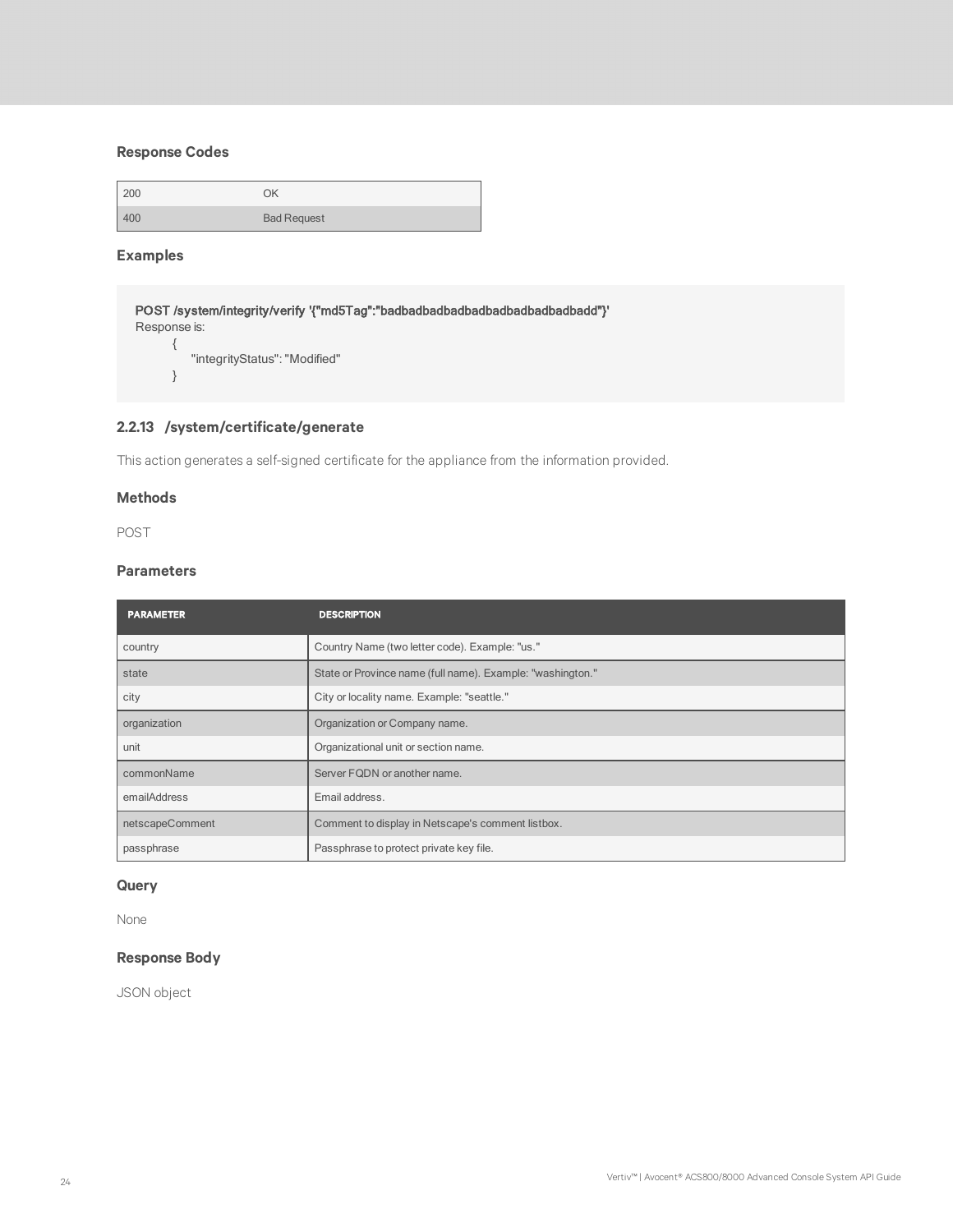

| 200 | ΩK                 |
|-----|--------------------|
| 400 | <b>Bad Request</b> |

## **Examples**

```
POST /system/certificate/generate
         {
              "country": "us",
              "state": "washington",
              "city": "seattle",
              "organization": "",
              "unit": "",
              "commonName": "mycertificate",
              "emailAddress": "me@myemail.com",
              "netscapeComment": "",
              "passphrase": ""
         }
Response is:
      {
          "status": "certificate generation successful",
```
## <span id="page-32-0"></span>**2.2.14 /system/certificate/download**

This action causes the appliance to download a certificate from the specified server information. The action does not return until the file download is complete or fails. Depending on the network speed, this could take a couple minutes.

#### **Methods**

}

POST

## **Parameters**

| <b>PARAMETER</b> | <b>DESCRIPTION</b>                                                                 |
|------------------|------------------------------------------------------------------------------------|
| protocol         | Specifies the protocol to use to download file: ftp/scp/sftp                       |
| ipAddress        | The IP address of the remote server from which to download the file.               |
| username         | Username to access the remote server.                                              |
| password         | Password to access the remote server.                                              |
| directory        | Directory path on the remote server, typically relative to the ftp root directory. |
| filename         | Filename of the certificate file on the remote server.                             |

#### **Query**

None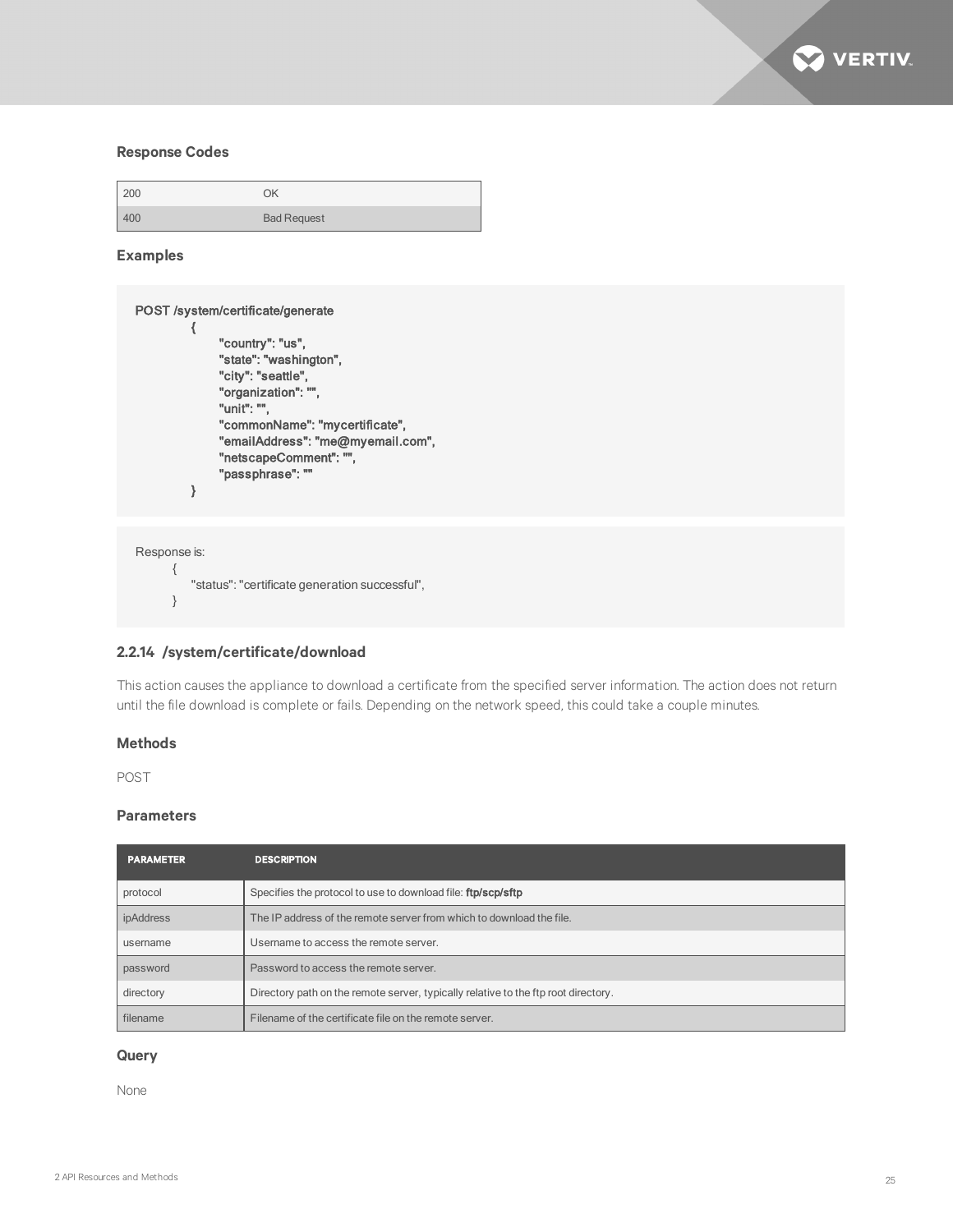#### **Response Body**

JSON object

## **Response Codes**

| 200 | OK                 |
|-----|--------------------|
| 400 | <b>Bad Request</b> |

#### **Examples**

```
POST /system/certificate/download
         {
              "protocol": "ftp",
              "ipAddress": "10.20.30.80",
              "username": "anonymous",
              "password": "anonymous",
              "directory": "pub/certificate/",
              "filename": "mycertificate"
         }
```

```
Response is:
      {
          "status": "certificate download successful",
      }
```
## <span id="page-33-0"></span>**2.2.15 /system/certificate/apply**

This action causes the appliance to apply a previously downloaded or generated certificate.

#### **Methods**

POST

#### **Parameters**

None

#### **Query**

None

## **Response Body**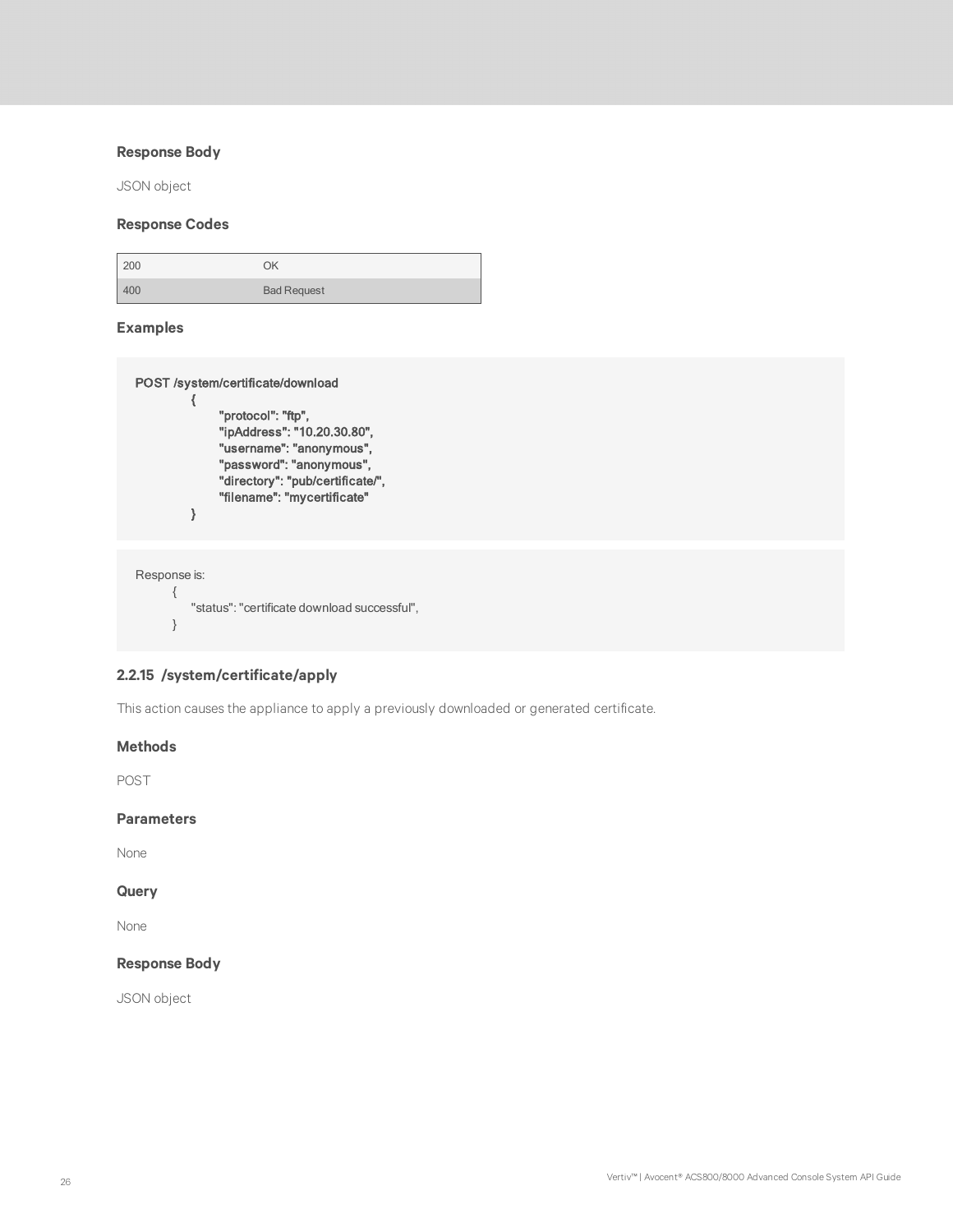

| 200 | ΩK                 |
|-----|--------------------|
| 400 | <b>Bad Request</b> |

## **Examples**

## POST /system/certificate/apply

```
{
   "status": "certificate application successful",
}
```
## <span id="page-34-0"></span>**2.2.16 /system/dateAndTime**

Gets/Sets parameters related to the system's date and time.

NOTE: When NTP is enabled, setting the time and date is not permitted and results in an error.

#### **Methods**

GET, PUT, PATCH

#### **Parameters**

| <b>PARAMETER</b>                             | <b>DESCRIPTION</b>                        |
|----------------------------------------------|-------------------------------------------|
| time                                         | Current time.                             |
| date                                         | Current date.                             |
| ntp                                          | Network Time Protocol. enabled/disabled.  |
| ntpSettings (only valid when ntp is enabled) |                                           |
| ntpServer                                    | IP address or name.                       |
| ntpServer2                                   | IP address or name.                       |
| timezone                                     | Name of the timezone. UTC is the default. |

## **Query**

Fields are supported for all parameters.

#### **Response Body**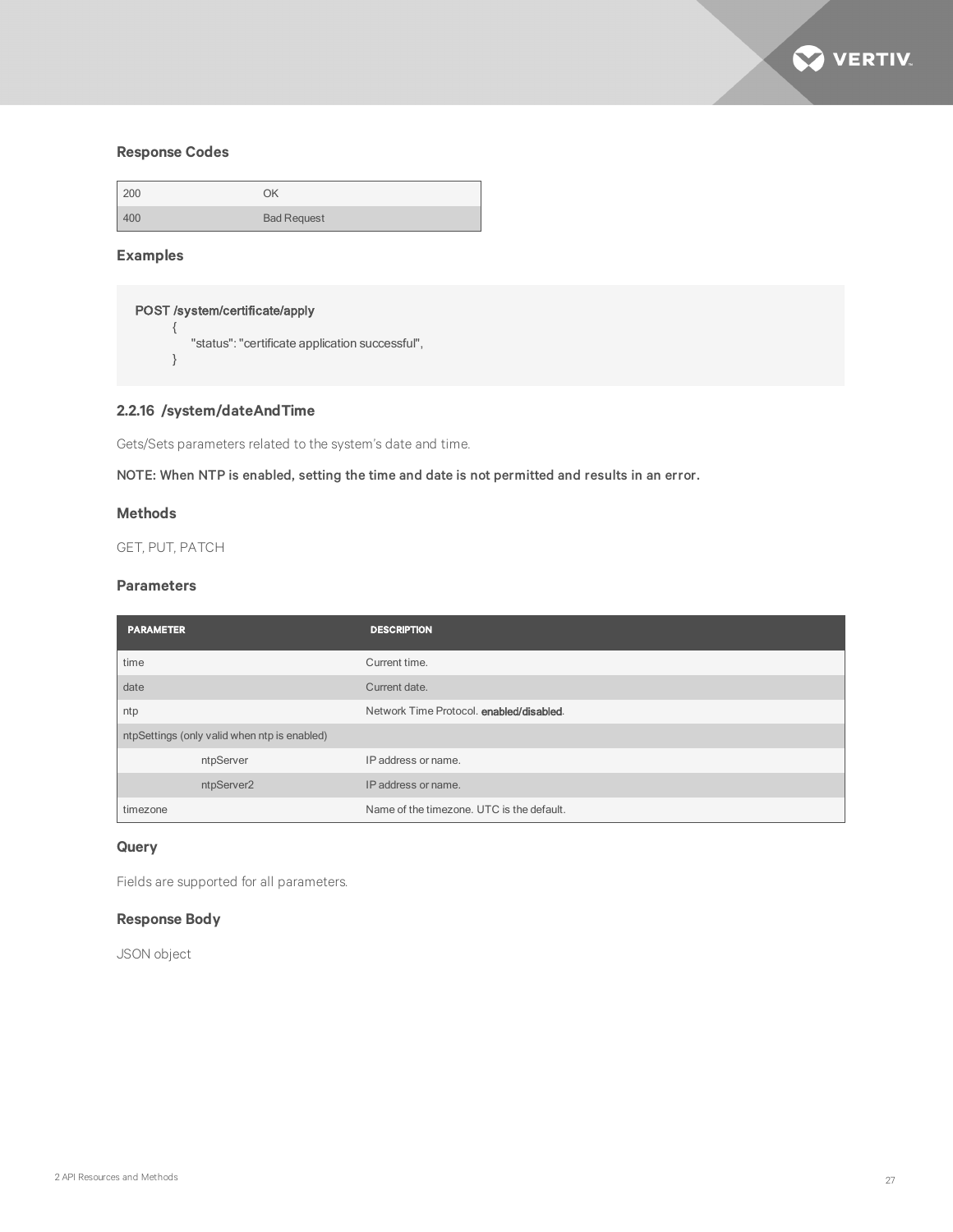| 200 | ΩK                                 |
|-----|------------------------------------|
| 204 | OK No Content (for a PUT or PATCH) |
| 400 | <b>Bad Request</b>                 |

#### **Examples**

```
GET /system/dateAndTime
        {
            "time": "18:00:50",
            "date": "07/12/2017",
            "ntp": "enabled",
            "ntpSettings": {
               "ntpServer": "10.20.30.40",
               "ntpServer2": "ntp.pool.org"
            },
            "timezone": "UTC"
         }
PUT /system/dateAndTime
        {
                  "ntp": "disabled"
        }
PUT /system/dateAndTime
         {
             "time": "05:00:00",
             "date": "08/01/2017"
        }
PUT /system/dateAndTime
        {
             "ntp": "enabled",
             "ntpSettings": {
                  "ntpServer": "ntp.pool.org",
                  "ntpServer2": ""
             }
        }
PUT /system/dateAndTime {"timezone":"US/Central"}
PUT /system/dateAndTime {"timezone":"Custom"}
```
#### <span id="page-35-0"></span>**2.2.17 /system/dateAndTime/timezones**

Gets a list of all the recognized timezones. These values can be used when setting the timezone via the /system/dateAndTime resource.

#### **Methods**

GET

#### **Parameters**

None

#### **Query**

None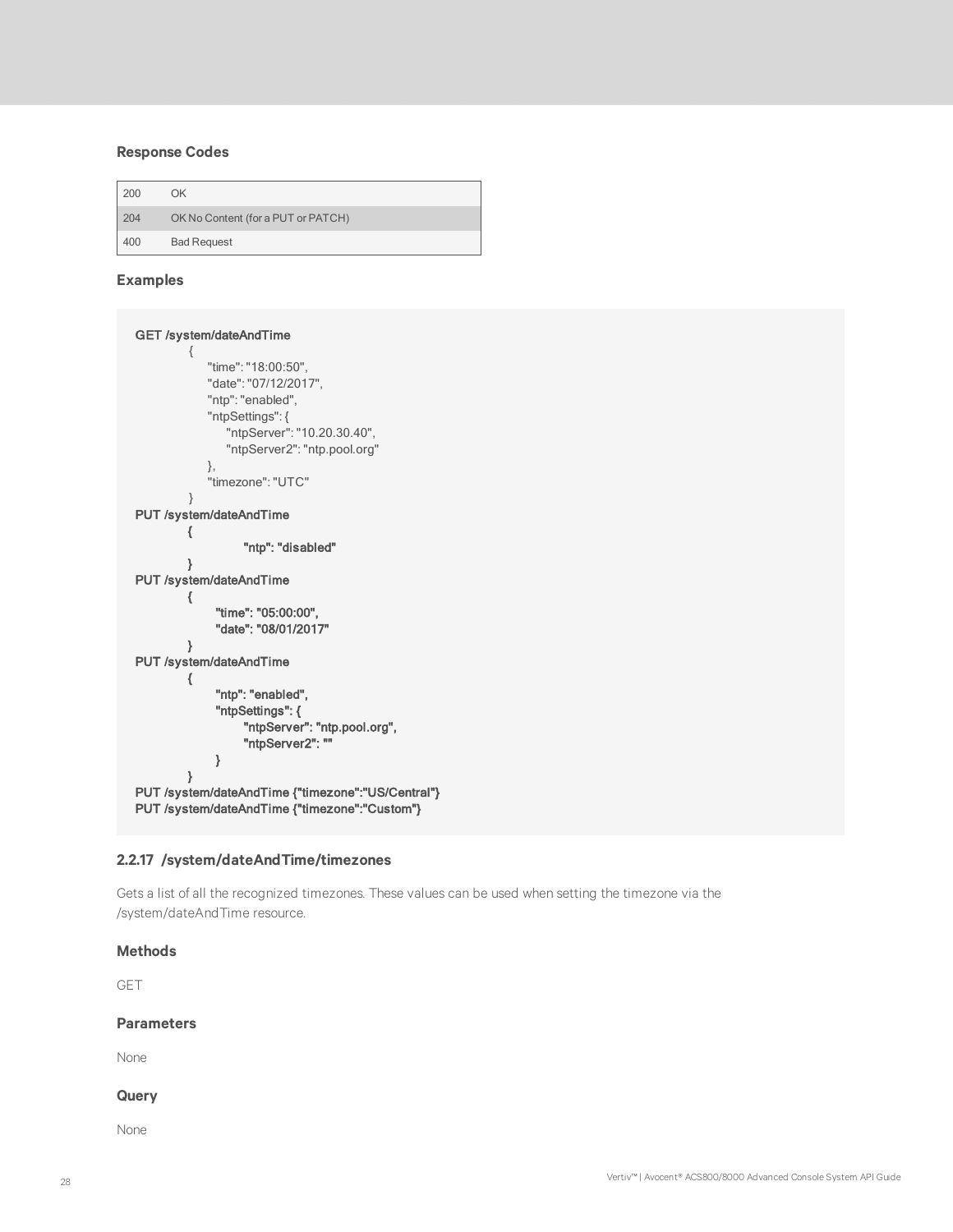

## **Response Body**

JSON object

## **Response Codes**

| 200 | OK                 |
|-----|--------------------|
| 400 | <b>Bad Request</b> |

## **Examples**

```
GET /system/dateAndTime/timezones
    {
       "timezones": [
          "Africa/Abidjan",
          "Africa/Accra",
            ….
            "Zulu"
       ]
      }
```
## **2.2.18 /system/dateAndTime/timezone/custom**

Configure settings for a custom timezone.

## **Methods**

GET, PUT, PATCH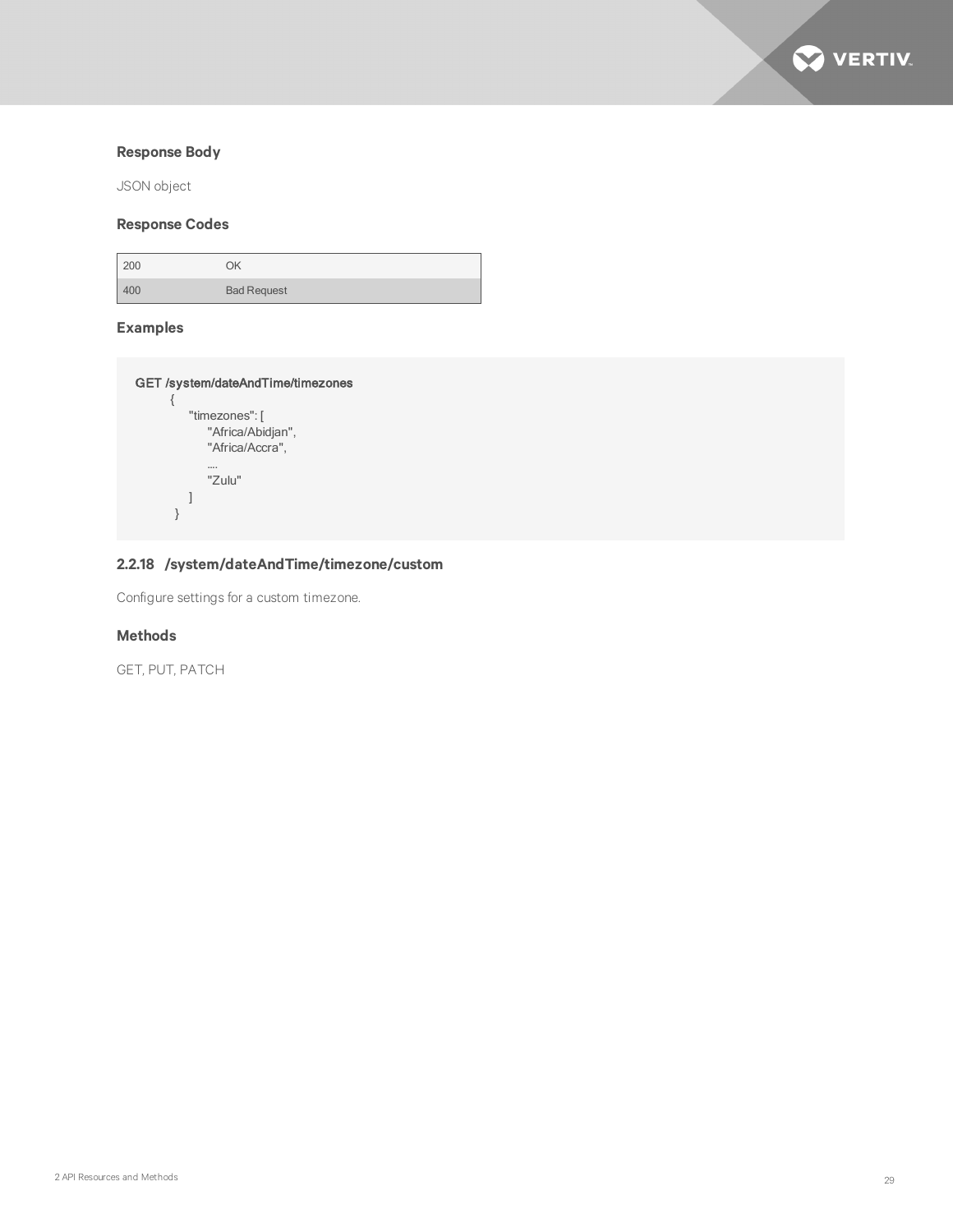#### **Parameters**

| <b>PARAMETER</b>                 | <b>DESCRIPTION</b>                      |
|----------------------------------|-----------------------------------------|
| name                             | Time zone name                          |
| acronym                          | Standard time acronym                   |
| gmtOffset                        | Example: -7:00                          |
| dst                              | Daylight savings time. enabled/disabled |
| (Only used when dst is enabled): |                                         |
| dstAcronym                       | Daylight Saving Time acronym.           |
| saveTime                         | Example: 0:00 to 5:00                   |
| startMonth                       | January//December                       |
| startWeek                        | Week of the month. Integer 1-5          |
| startWeekday                     | Sunday//Saturday                        |
| startHour                        | Example: 01:00                          |
| endMonth                         | January//December                       |
| endWeek                          | Week of the month. Integer 1-5          |
| endWeekday                       | Sunday//Saturday                        |
| endHour                          | Example: 01:00                          |

## **Query**

Fields are supported for all parameters.

## **Response Body**

JSON object

## **Response Codes**

| 200 | ΟK                                 |
|-----|------------------------------------|
| 204 | OK No Content (for a PUT or PATCH) |
| 400 | <b>Bad Request</b>                 |

#### **Examples**

# GET /system/dateAndTime/timezone/custom

{ "name": "mycustom", "acronym": "myc", "gmtOffset": "-4:00", "dst": "enabled", "dstAcronym": "mydst", "saveTime": "1:00", "startMonth": "april", "startWeek": 1, "startWeekday": "sunday", "startHour": "02:00",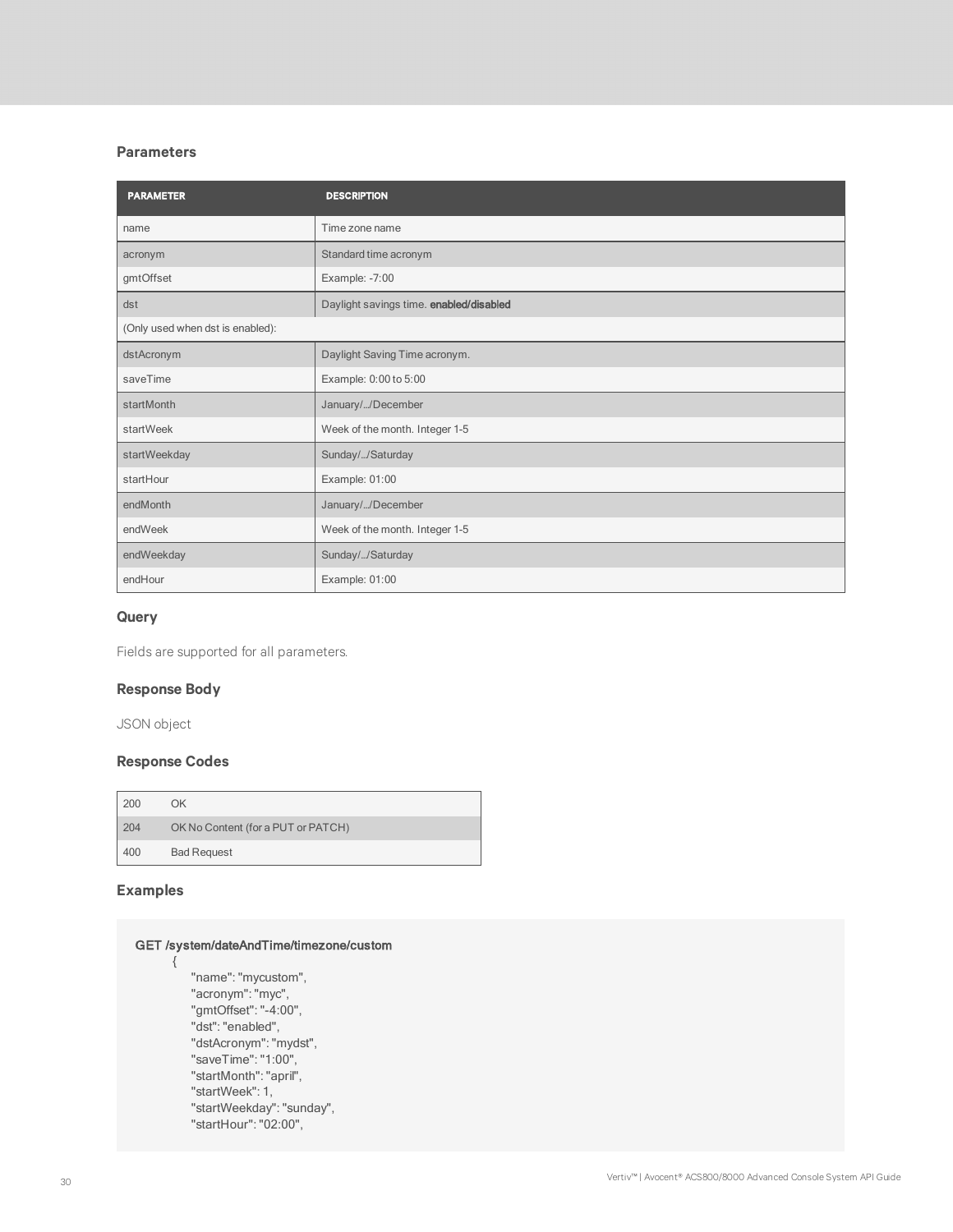

"endMonth": "november", "endWeek": 1, "endWeekday": "sunday", "endHour": "02:00",

```
PUT /system/dateAndTime/timezone/custom
         {
              "name": "mycustom",
              "acronym": "myc",
              "gmtOffset": "-4:00",
              "dst": "disabled"
         }
```
## **2.2.19 /system/general**

}

Gets and sets general appliance level parameters.

## **Methods**

GET, PUT, PATCH

## **Parameters**

| <b>PARAMETER</b> | <b>DESCRIPTION</b>                                                                                                                                                                             |
|------------------|------------------------------------------------------------------------------------------------------------------------------------------------------------------------------------------------|
| language         | Language used for SSH, Telnet and console port sessions to the appliance. english/chinese/french/german/japanese/spanish.                                                                      |
| onlineHelp       | URL for the online help product documentation.<br>Default: http://global.avocent.com/us/olh/acs8x/en/index.html.                                                                               |
| banner           | Controls whether a login banner is displayed. enabled/disabled.                                                                                                                                |
| bannerText       | Text of the login banner to display. It may include special characters for formatting including \t for tabs and \n for newlines. Only shown<br>in the full return body when banner is enabled. |
| viewer           | Type of viewer to use when opening serial or appliance sessions. <b>html5/inlp</b> .                                                                                                           |

### **Query**

Fields are supported for all parameters.

## **Response Codes**

| 200 | ОK                                 |
|-----|------------------------------------|
| 204 | OK No Content (for a PUT or PATCH) |
| 400 | <b>Bad Request</b>                 |

```
GET /system/general
     {
```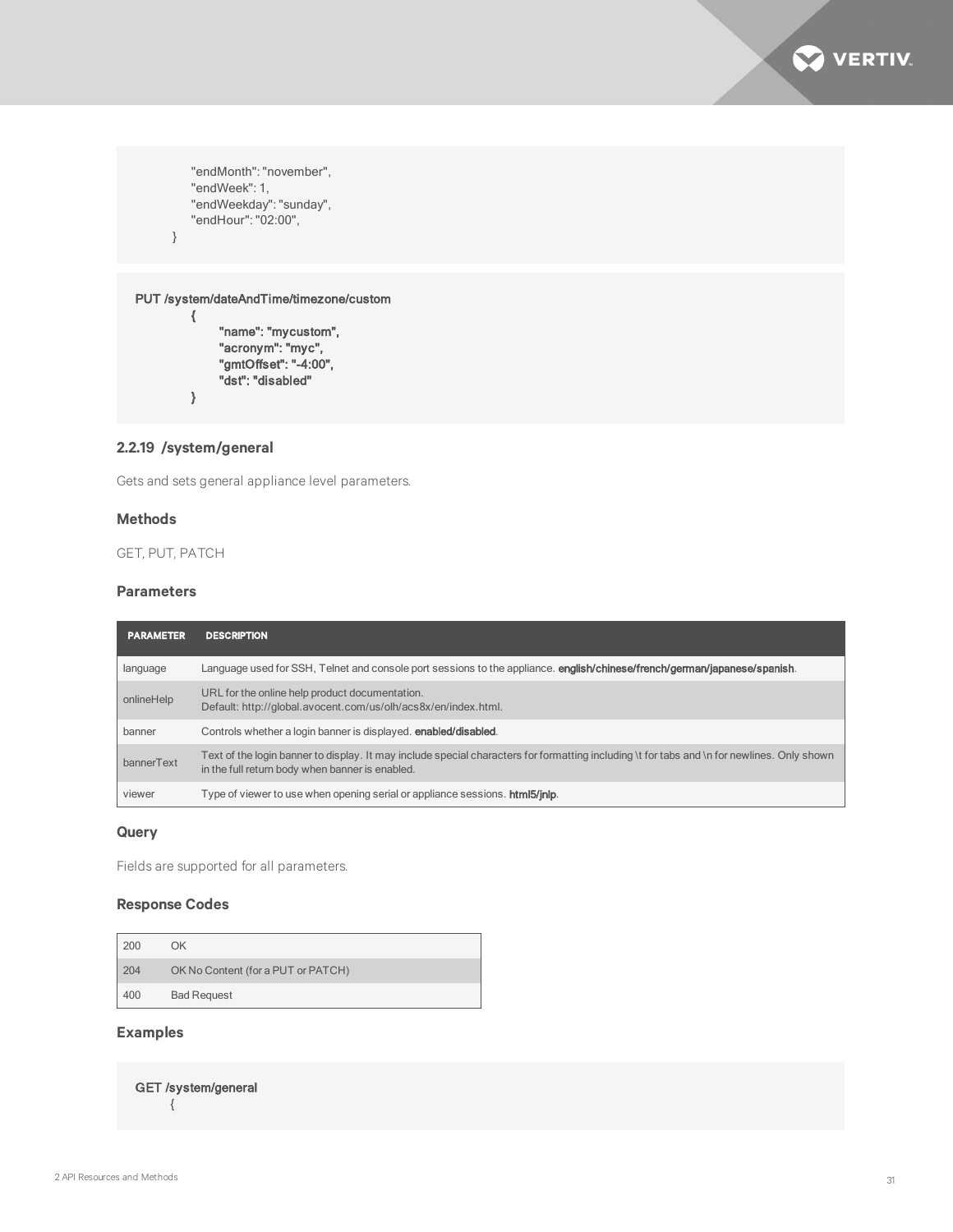

## **2.2.20 /system/bootConfig**

Gets and sets parameters related to the system's boot configuration.

## **Methods**

GET, PUT, PATCH

### **Parameters**

| <b>PARAMETER</b> | <b>DESCRIPTION</b>                                                    |
|------------------|-----------------------------------------------------------------------|
| bootMode         | flash, network                                                        |
| bootImage        | Integer image number when booted from flash. 1 or 2                   |
| flashImage1      | Read only firmware version and date of the first image in flash.      |
| flashImage2      | Read only firmware version and date of the second image in flash.     |
| appliancelp      | Appliance IP address when booted from network. Example: 10.20.30.40   |
| tftpServerIp     | TFTP Server IP address when booted from network. Example: 10.20.30.41 |
| filename         | Filename when booted from network.                                    |
| watchdog         | enabled/disabled                                                      |
| consoleSpeed     | Console port speed: 1200/2400/4800/9600/19200/38400/57600/115200      |

### **Query**

None

### **Response Body**

None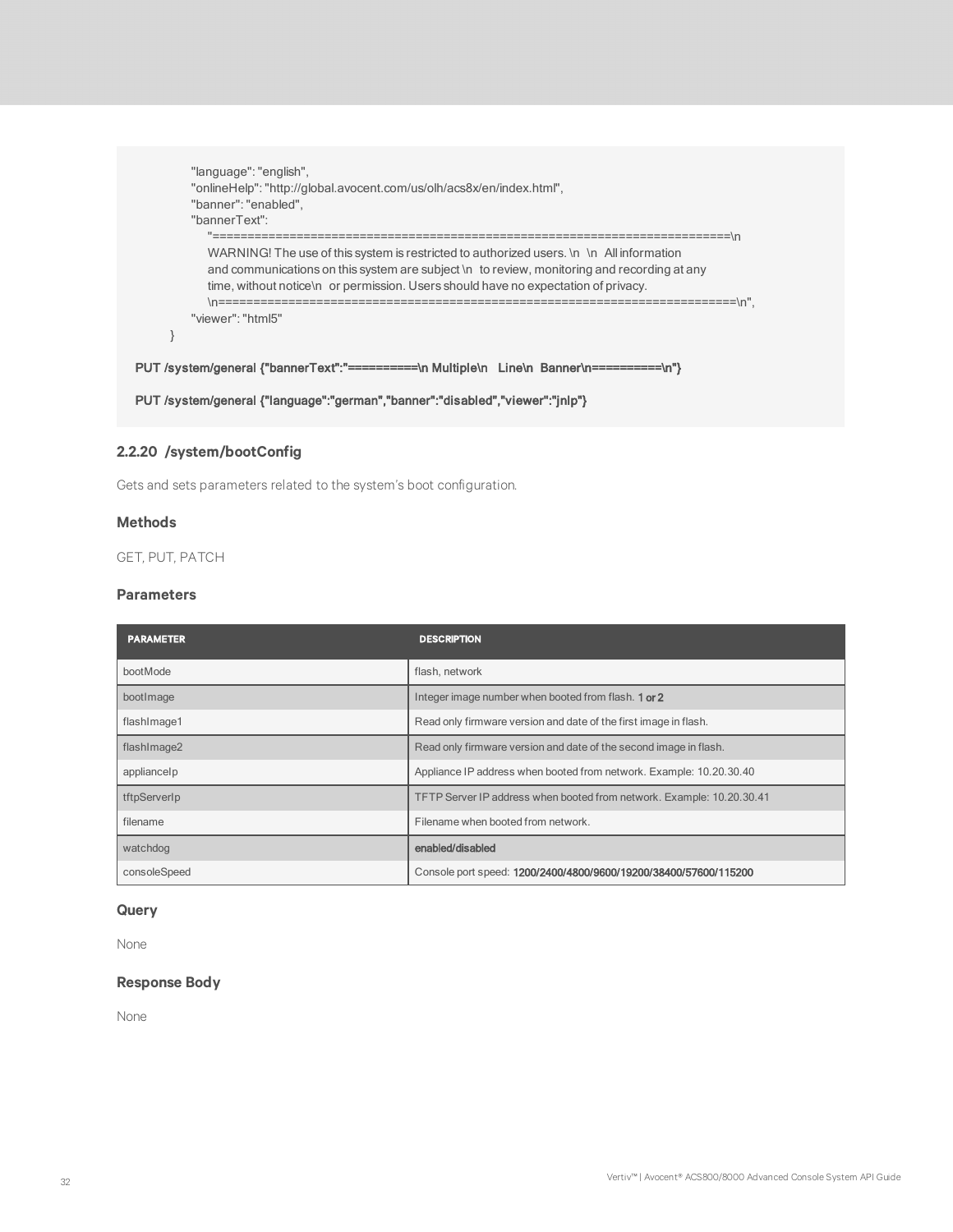

| 200 | OK                 |
|-----|--------------------|
| 400 | <b>Bad Request</b> |

## **Examples**

## GET /system/bootConfig

```
{
         "bootFrom": "flash",
         "bootImage": 1,
          "flashImage1": "1.3.12.2683+551+26+1 (Jun 15 2017 – 16:26:07)",
          "flashImage2": "1.3.75.2779+551+28+11 (Jul 26 2017 – 10:02:10)",
         "watchdog": "enabled",
         "consoleSpeed": 9600
      }
GET /system/bootConfig
      {
```

```
"bootFrom": "network",
   "applianceIp": "10.20.30.40",
   "tftpServerIp": "10.20.30.41",
   "filename": "acs.fl",
   "watchdog": "enabled",
   "consoleSpeed": 9600
}
```
## **2.2.21 /system/usage/memory**

Gets read only system information about memory usage.

### **Methods**

GET

### **Parameters**

| <b>PARAMETER</b> | <b>DESCRIPTION</b>                                                                                                           |
|------------------|------------------------------------------------------------------------------------------------------------------------------|
| active           | Memory that has been used more recently and usually not reclaimed unless absolutely necessary. Example: "66856 kB"           |
| anonPages        | Non-file backed pages mapped into userspace page tables                                                                      |
| bounce           | Memory used for block device "bounce buffers"                                                                                |
| <b>buffers</b>   | Relatively temporary storage for raw disk blocks                                                                             |
| cached           | In-memory cache for files read from the disk                                                                                 |
| commitLimit      | Total amount of memory currently available to be allocated on the system                                                     |
| committedAS      | Amount of memory presently allocated on the system.                                                                          |
| dirty            | Memory which is waiting to get written back to the disk                                                                      |
| highFree         | Highmem is all memory above ~860MB of physical memory; Highmem areas are for use by userspace programs, or for the pagecache |
| highTotal        | Highmem total                                                                                                                |
| inactive         | Memory which has been less recently used                                                                                     |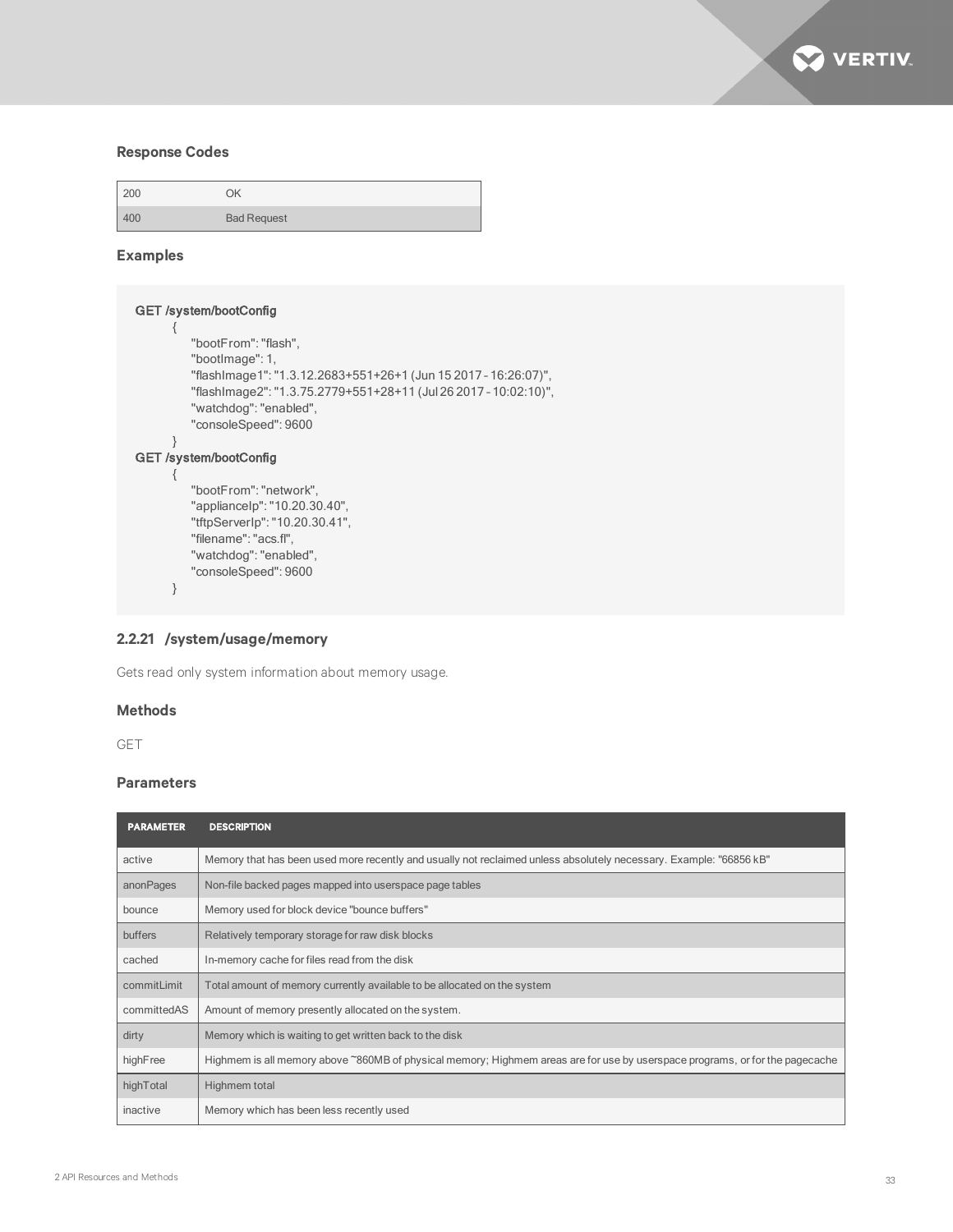| <b>PARAMETER</b> | <b>DESCRIPTION</b>                                                                                                       |
|------------------|--------------------------------------------------------------------------------------------------------------------------|
| kernelStack      | Memory the kernel stack uses                                                                                             |
| <b>lowFree</b>   | Memory used for everything that highmem can be used for; also available for the kernel's use for its own data structures |
| lowTotal         | Lowmem total                                                                                                             |
| mapped           | Files which have been mmapped, such as libraries                                                                         |
| memAvailable     | Estimate of how much memory is available for new applications, without swapping                                          |
| memFree          | Sum of LowFree+HighFree                                                                                                  |
| memTotal         | Total usable ram                                                                                                         |
| mlocked          | Pages locked to memory using the mlock() system call                                                                     |
| nfsUnstable      | NFS pages sent to the server, but not yet committed to stable storage                                                    |
| pageTables       | Amount of memory dedicated to the lowest level of page tables                                                            |
| shmem            | Total memory used by shared memory (shmem) and tmpfs                                                                     |
| slab             | In-kernel data structures cache                                                                                          |
| sReclaimable     | Part of Slab, that might be reclaimed, such as caches                                                                    |
| sUnreclaim       | Part of Slab, that cannot be reclaimed on memory pressure                                                                |
| swapCached       | Memory present within main memory, but also in the swapfile                                                              |
| swapFree         | Memory evicted from RAM, and temporarily on the disk                                                                     |
| swapTotal        | Total amount of swap space available                                                                                     |
| unevictable      | Unevictable pages can't be swapped out for a variety of reasons                                                          |
| vmallocChunk     | Largest contiguous block of vmalloc area which is free                                                                   |
| vmallocTotal     | Total size of vmalloc memory area                                                                                        |
| vmallocUsed      | Amount of ymalloc area used                                                                                              |
| writeback        | Memory being actively written back to the disk                                                                           |
| writebackTmp     | Memory used by FUSE for temporary writeback buffers                                                                      |

# **Query**

None

## **Response Body**

None

# **Response Codes**

{

| 200 | OК                 |
|-----|--------------------|
| 400 | <b>Bad Request</b> |

## **Examples**

# GET /system/usage/memory

"active": "66856 kB",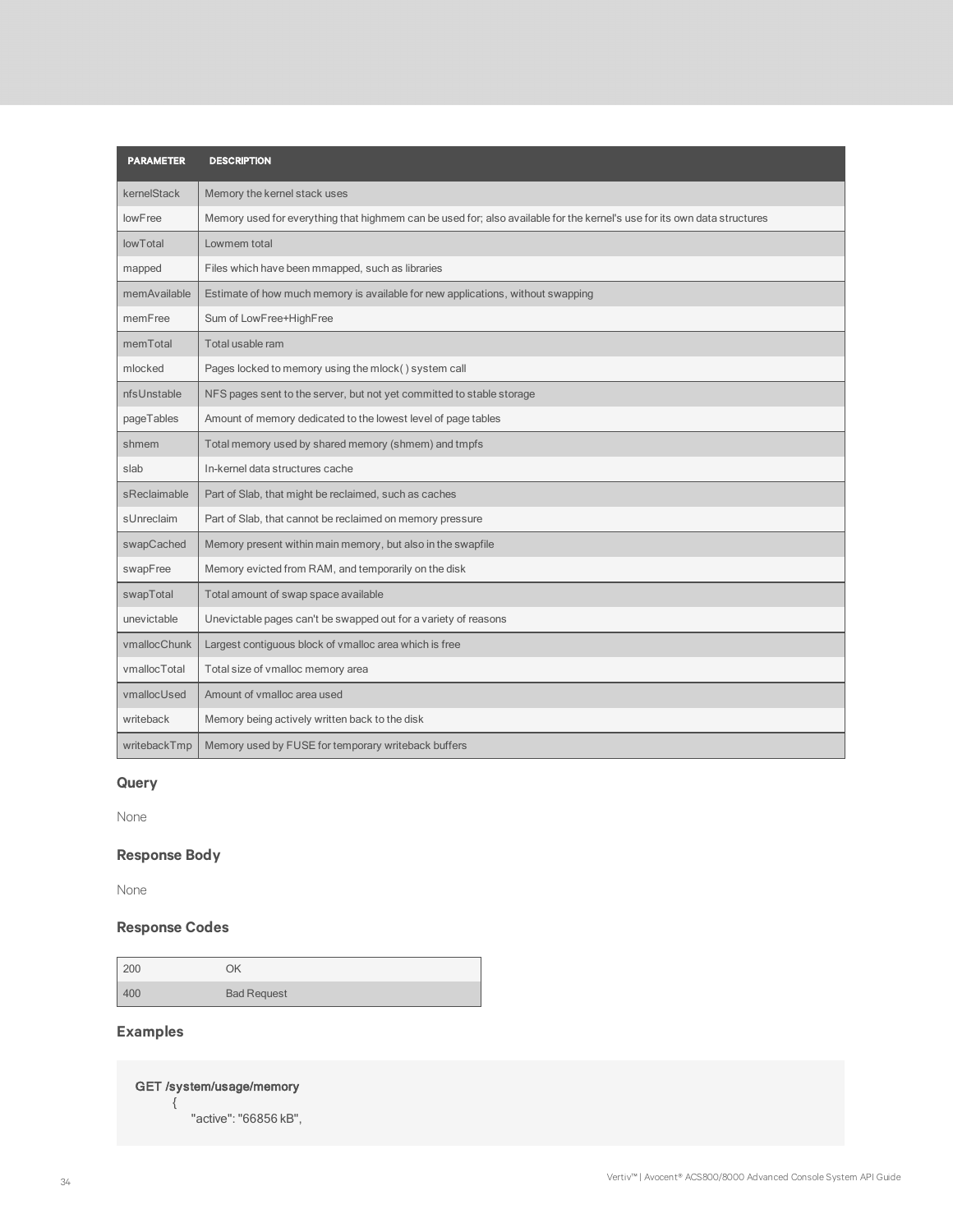

```
"activeAnon": "38180 kB",
   …
   "writebackTmp": "0 kB"
}
```
## **2.2.22 /system/usage/flash**

Gets read only system information about flash usage and returns an array of file systems and their individual usage information.

### **Methods**

GET

## **Parameters**

| <b>PARAMETER</b> | <b>DESCRIPTION</b>                              |
|------------------|-------------------------------------------------|
| filesystem       | Name of the file system                         |
| 1kBlocks         | Total number of 1k blocks                       |
| used             | Number of blocks used                           |
| available        | Number of block available                       |
| use              | Percent of blocks in use                        |
| mountedOn        | Directory path where the file system is mounted |

## **Query**

None

### **Response Body**

None

## **Response Codes**

| 200 | ОK                 |
|-----|--------------------|
| 400 | <b>Bad Request</b> |

```
GET /system/usage/flash
     {
         "flashUsage": [
           {
```

```
"filesystem": "/dev/mmcblk0p8",
   "1kBlocks": "59361",
    …
},
{
   "filesystem": "/dev/mmcblk0p11",
```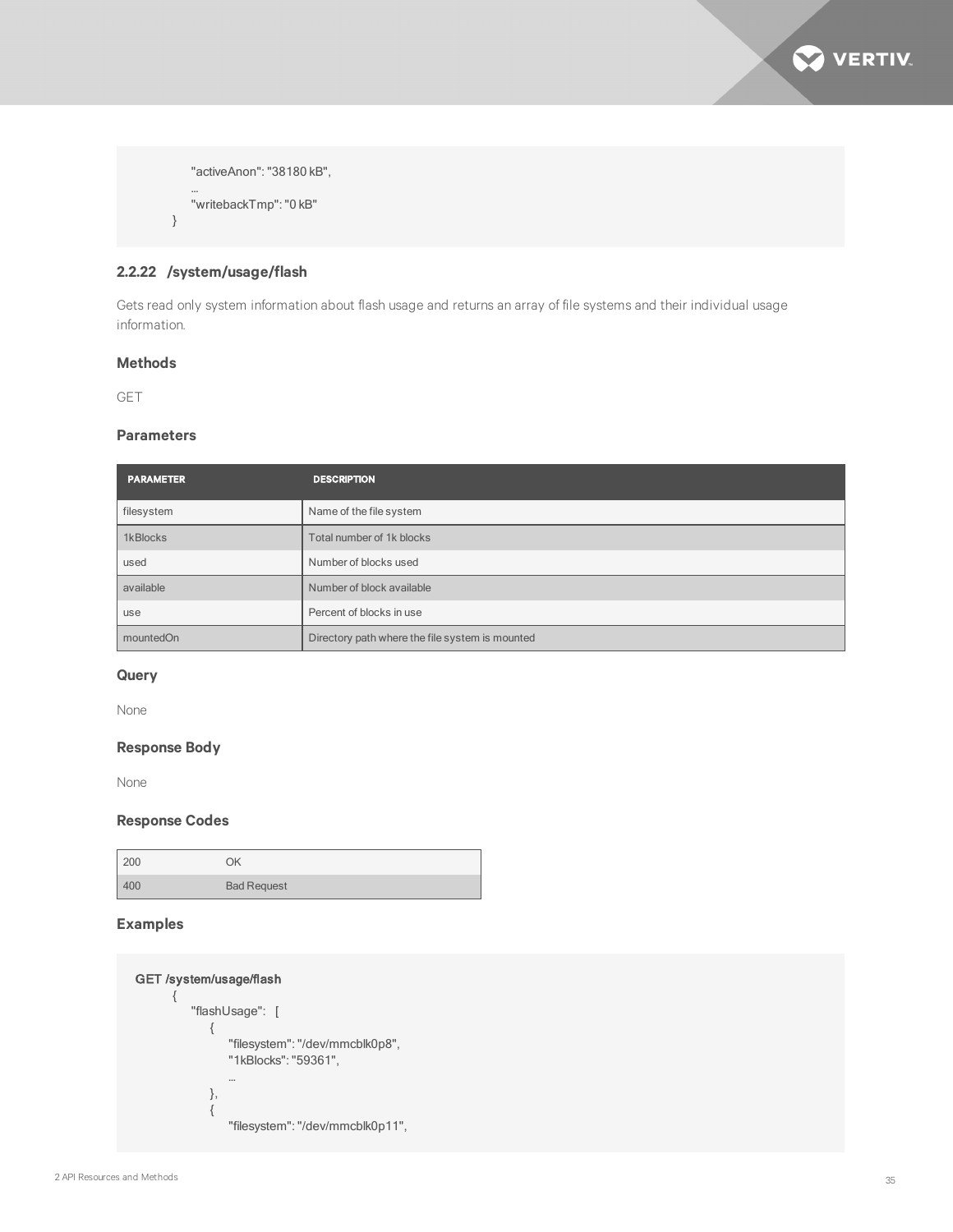

# **2.3 Security Profile**

# **2.3.1 /security**

Gets and sets parameters in the security profile of the appliance.

## **Methods**

GET, PUT, PATCH

## **Parameters**

| <b>PARAMETER</b> |                                                   | <b>DESCRIPTION</b>                                                                                                                                                 | <b>OPTONS</b>               |
|------------------|---------------------------------------------------|--------------------------------------------------------------------------------------------------------------------------------------------------------------------|-----------------------------|
| idleTimeout      |                                                   | Session idle timeout in seconds: integer. 0 disables the timeout<br>entirely, otherwise 90 seconds is the minimum accepted value.                                  |                             |
| rpc              |                                                   | <b>RPC</b> service                                                                                                                                                 | enabled/disabled            |
| pluggableDevices |                                                   | Pluggable device detection.                                                                                                                                        | enabled/disabled            |
| pluggableStorage |                                                   | Pluggable storage devices.                                                                                                                                         | enabled/disabled            |
| access           |                                                   | Serial port access can be configured to allow access for all users, or<br>allow the configuration of group and user-specific authorizations to<br>restrict access. | all/user_group              |
|                  | allAccessSettings (only valid when access is all) |                                                                                                                                                                    |                             |
|                  | session                                           | Sessions can be set to allow single or multiple session read/write.                                                                                                | single/multiple             |
|                  | killMultiSession                                  | Enables you to kill other sharers of a session.                                                                                                                    | enabled/disabled            |
|                  | sendMessageMultiSession                           | Enables you to send a message to other users sharing a session.                                                                                                    | enabled/disabled            |
|                  | powerControl                                      | Enables you to control power of a multi session.                                                                                                                   | enabled/disabled            |
|                  | dataBufferManagement                              | Enables you for data buffer management of a session.                                                                                                               | enabled/disabled            |
|                  | restfulClientMenu                                 | Enables the restfulClient menu.                                                                                                                                    | enabled/disabled            |
| eraseFlash       |                                                   | Control whether entire flash configuration is erased on a factory<br>default.                                                                                      | enabled/disabled            |
| bootp            |                                                   | Controls bootp configuration retrieval.                                                                                                                            | enabled/disabled            |
|                  | bootpSettings (only valid when bootp is enabled)  |                                                                                                                                                                    |                             |
|                  | bootpInterface                                    | Specifies network interface used by bootp.                                                                                                                         | eth#                        |
|                  | liveConfigurationRetrieval                        | Enables live configuration retrieval any time DHCP renews.                                                                                                         | enabled/disabled            |
| sshUserPass      |                                                   | Controls whether SSH allows authentication via<br>username/password.                                                                                               | enabled/disabled            |
| profile          |                                                   | Sets the appliance security profile.                                                                                                                               | open/moderate/secure/custom |
|                  | customProfile (only valid when profile is custom) |                                                                                                                                                                    |                             |
|                  | telnet                                            | Telnet service.                                                                                                                                                    | enabled/disabled            |
|                  | ftp                                               | FTP service.                                                                                                                                                       | enabled/disabled            |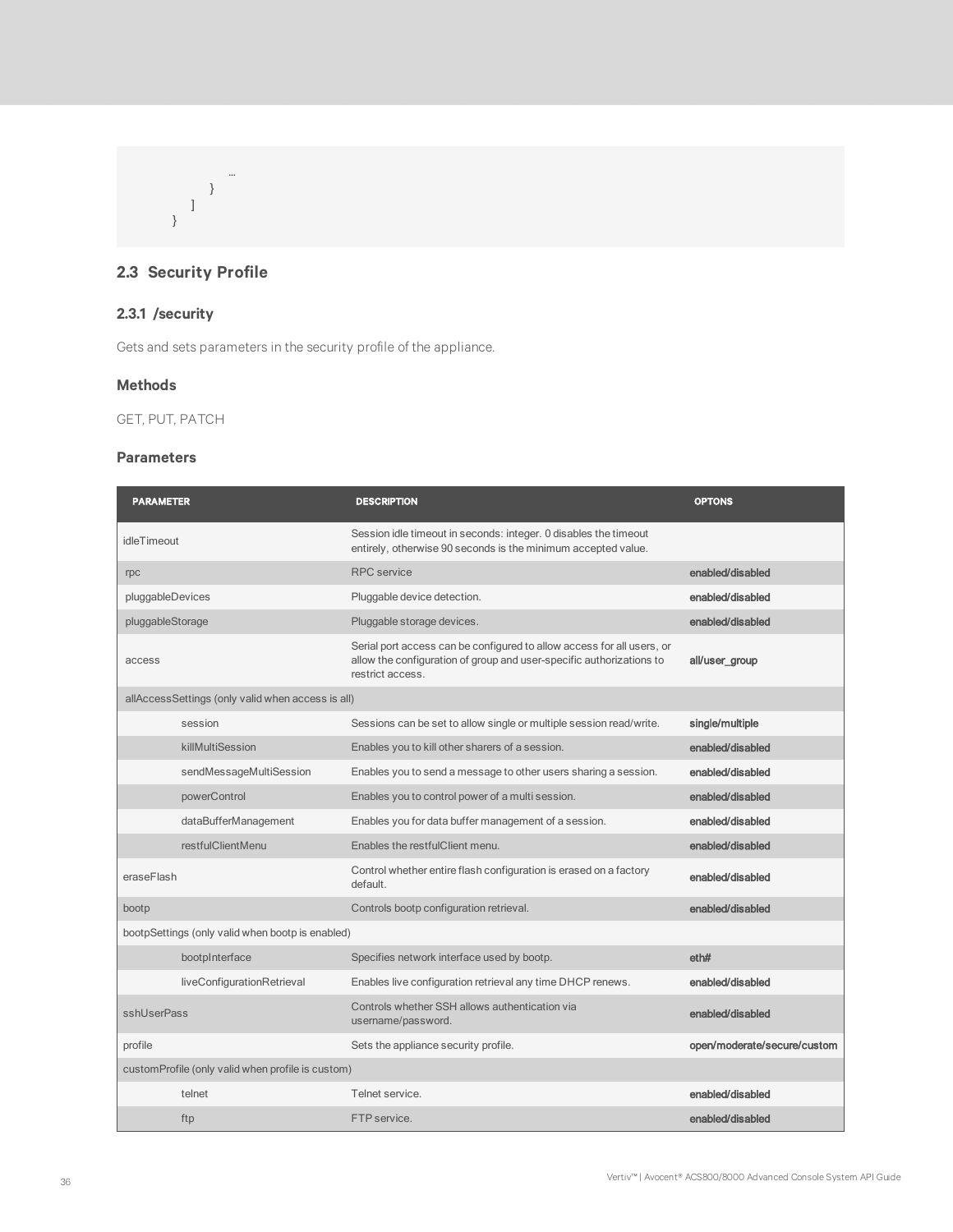

| <b>PARAMETER</b> |                |                                                              | <b>DESCRIPTION</b>                                                                  | <b>OPTONS</b>                                                    |
|------------------|----------------|--------------------------------------------------------------|-------------------------------------------------------------------------------------|------------------------------------------------------------------|
|                  | snmp           |                                                              | SNMP service.                                                                       | enabled/disabled                                                 |
|                  | ipsec          |                                                              | IPSec.                                                                              | enabled/disabled                                                 |
|                  | answerlcmp     |                                                              | Answer ICMP message.                                                                | enabled/disabled                                                 |
|                  | sshVersion     |                                                              | <b>SSH Version.</b>                                                                 | 1/2/1 2/2 1                                                      |
|                  | sshPort        |                                                              | SSH TCP port number.                                                                | integer (default 22)                                             |
|                  | sshRootAccess  |                                                              | SSH allow root access.                                                              | enabled/disabled                                                 |
|                  | sshCipherLevel |                                                              | SSH minimum cipher and mac suite level.                                             | low/high                                                         |
|                  | httpSession    |                                                              | HTTP sessions.                                                                      | enabled/disabled                                                 |
|                  |                | httpSettings (only valid when httpSession is enabled)        |                                                                                     |                                                                  |
|                  |                | httpPort                                                     | HTTP port number.                                                                   | integer (default 80)                                             |
|                  | httpsSession   |                                                              | HTTPS sessions.                                                                     | enabled/disabled                                                 |
|                  |                |                                                              | httpsSettings (only valid when httpsSession is enabled)                             |                                                                  |
|                  |                | httpsTlsVersion                                              | HTTPS TLS version.                                                                  | $1.1/1.1$   1.2 / 1.2 / 1.1 + 1.0 /<br>$1.1$   1.2+1.0 / 1.2+1.0 |
|                  |                |                                                              | httpsCipherLevel HTTPS minimum cipher suite level.                                  | low/medium/high                                                  |
|                  |                | httpsPort                                                    | HTTPS Port number.                                                                  | integer (default 443)                                            |
|                  |                | redirectHttp                                                 | Redirect HTTP/HTTPS.                                                                | enabled/disabled                                                 |
| consolePort      |                |                                                              | Appliance console port.                                                             | enabled/disabled                                                 |
| apiHttpAccess    |                |                                                              | Allow RESTful API access via HTTP.                                                  | enabled/disabled                                                 |
|                  |                | apiHttpSettings (only valid when apiHttpAccess is enabled)   |                                                                                     |                                                                  |
|                  | apiHttpPort    |                                                              | HTTP port number for RESTful API access.                                            | integer                                                          |
| apiHttpsAccess   |                |                                                              | Allows RESTful API access via HTTPS.                                                | enabled/disabled                                                 |
|                  |                | apiHttpsSettings (only valid when apiHttpsAccess is enabled) |                                                                                     |                                                                  |
|                  | apiHttpsPort   |                                                              | HTTPS port number for RESTful API access.                                           | integer                                                          |
| fips             |                |                                                              | FIPS 140-2 module.<br>NOTE: Changing the fips value causes the appliance to reboot. | enabled/disabled                                                 |
| dsview           |                |                                                              | Allows appliance to be managed by DSView software.                                  | enabled/disabled                                                 |

## **Query**

Fields are supported for all parameters.

## **2.3.2 Response Body**

JSON object

## **2.3.3 Response Codes**

| 200 | ΟK                                 |
|-----|------------------------------------|
| 204 | OK No Content (for a PUT or PATCH) |
| 400 | <b>Bad Request</b>                 |

NOTE: Pluggable Storage Device changes are effective after reboot only.

NOTE: Disabling Pluggable Device Detection is effective after reboot only.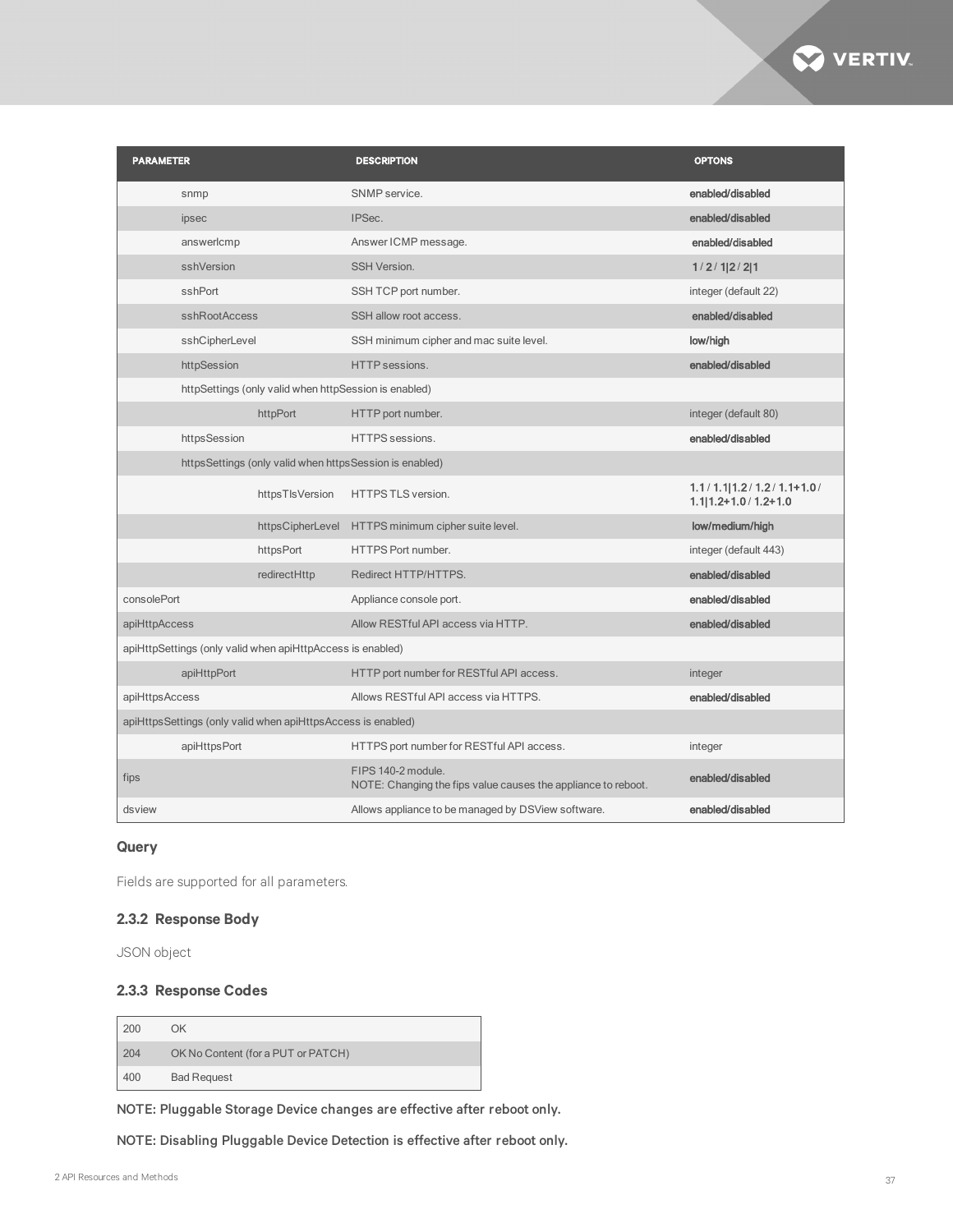NOTE: Profile changes affecting HTTP and HTTPS terminates all http sessions.

NOTE: Disabling the Console Port can make the appliance inaccessible and should only be done in the most extreme cases.

NOTE: API changes made while using the API may terminate the API session.

```
GET /security
      {
           "idleTimeout": 63955,
          "rpc": "disabled",
           "pluggableDevices": "enabled",
           "pluggableStorage": "disabled",
          "access": "all",
          "allAccessSettings": {
              "session": "multiple",
             "killMultiSession": "enabled",
              "sendMessageMultiSession": "enabled",
              "powerControl": "enabled",
              "dataBufferManagement": "enabled",
              "restfulClientMenu": "enabled"
          },
          "eraseFlash": "disabled",
          "bootp": "enabled",
          "bootpSettings": {
              "bootpInterface": "eth0",
              "liveConfigurationRetrieval": "enabled"
          },
          "sshUserPass": "enabled",
          "profile": "custom",
          "customProfile": {
             "telnet": "enabled",
             "ftp": "disabled",
             "snmp": "disabled",
             "ipsec": "disabled",
             "answerIcmp": "enabled",
             "sshVersion": "1|2",
             "sshPort": 22,
             "sshRootAccess": "enabled",
             "sshCipherLevel": "low",
              "httpSession": "enabled",
              "httpSettings": {
                 "httpPort": 80
          },
          "httpsSession": "enabled",
          "httpsSettings": {
             "httpsTlsVersion": "1.1|1.2,
             "httpsCipherLevel": "low",
             "httpsPort": 443,
             "redirectHttp": "disabled"
          }
         },
          "consolePort": "enabled",
          "apiHttpAccess": "enabled",
          "apiHttpSettings": {
             "apiHttpPort": 8080
```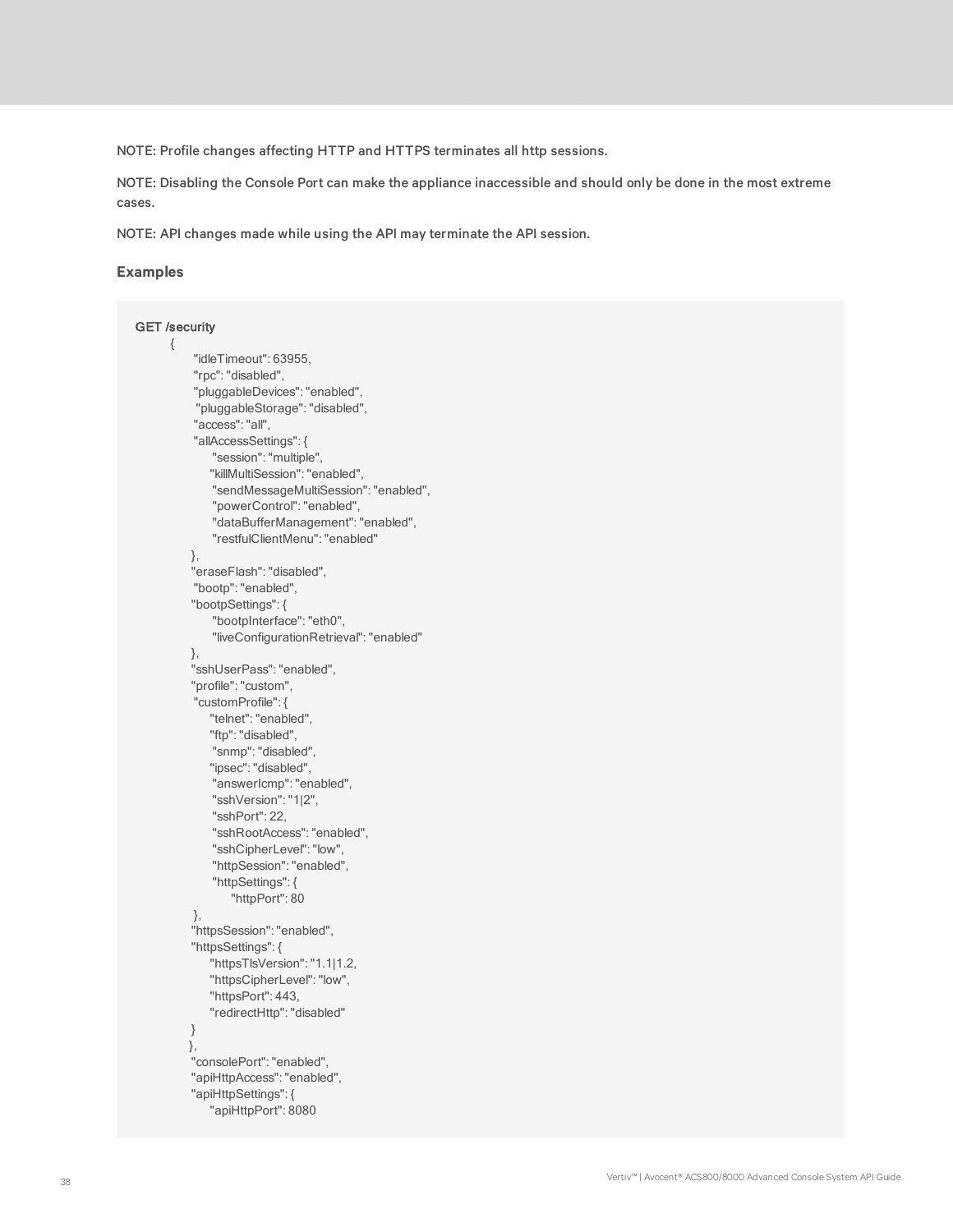

```
},
          "apiHttpsAccess": "enabled",
          "apiHttpsSettings": {
          "apiHttpsPort": 48048
         },
          "fips": "disabled",
          "dsview": "enabled"
       }
GET /security
      {
         "idleTimeout": 63955,
          "rpc": "disabled",
          "pluggableDevices": "disabled",
          "access": "user_group",
          "eraseFlash": "disabled",
          "bootp": "disabled",
          "sshUserPass": "enabled",
          "profile": "open",
          "consolePort": "enabled",
          "apiHttpAccess": "disabled",
          "apiHttpsAccess": "disabled",
          "fips": "disabled",
          "dsview": "disabled"
      }
GET /security?fields=idleTimeout
      { 
         "idleTimeout": 300
      }
GET /security?fields=rpc,pluggableDevices
      { 
         "rpc": "disabled",
         "pluggableDevices": "enabled"
       }
PUT /security {"customProfile": {"httpsSettings": {"httpsPort": 444,
"redirectHttp": "disabled"}}}
```
## **2.4 Network**

### **2.4.1 /network/settings**

Get and set various network parameter settings of the console system.

NOTE: When configuring failoverSettings, the primary and secondary interface cannot be set to the same value, so when swapping them the changes need to be made in one PUT command rather than separately.

### **Methods**

GET, PUT, PATCH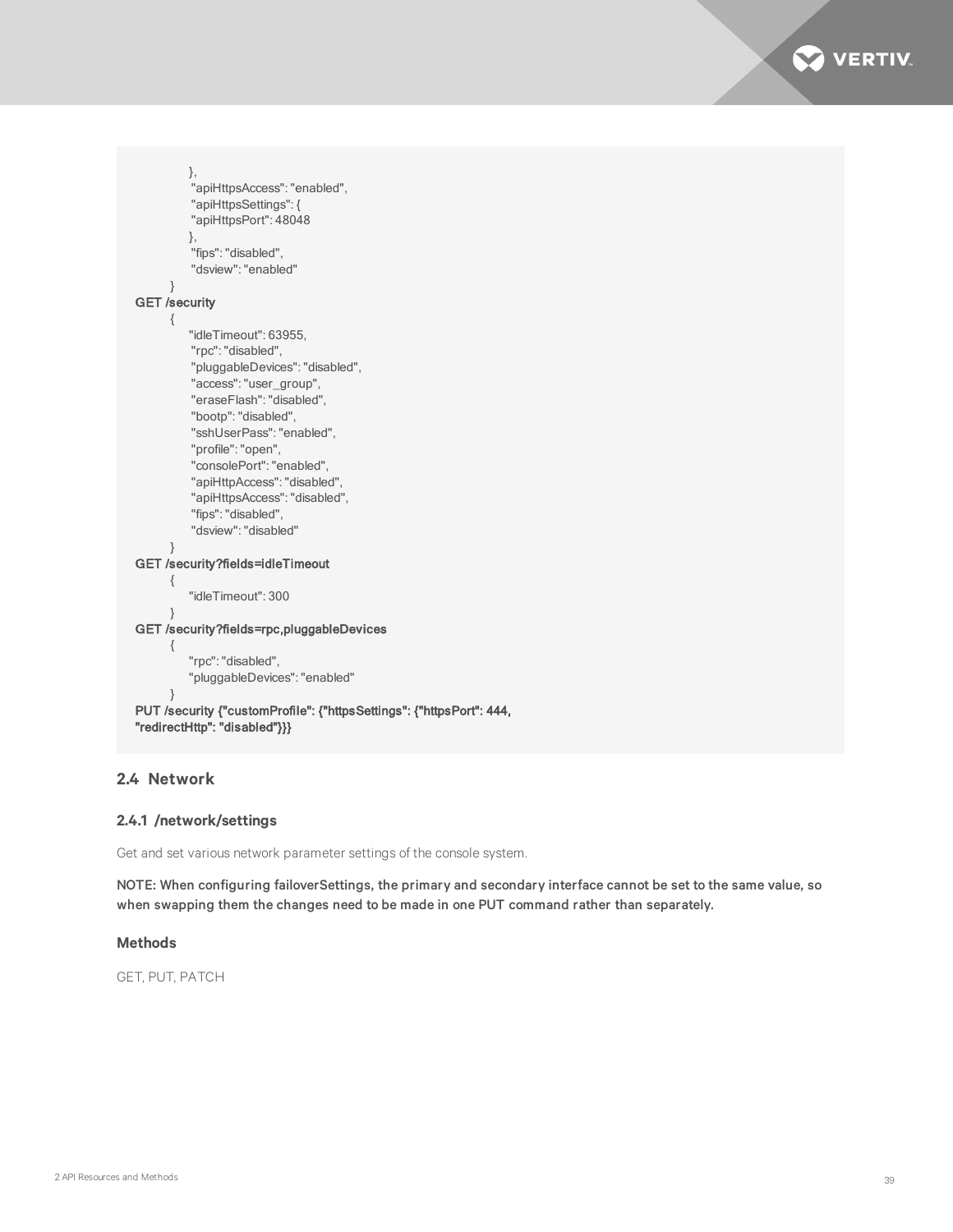#### **Parameters**

| <b>PARAMETER</b> |                                                       | <b>DESCRIPTION</b>                                                                                                          |
|------------------|-------------------------------------------------------|-----------------------------------------------------------------------------------------------------------------------------|
| hostname         |                                                       | User-defined name of the appliance on the network. Defaults to the "ACS80xx- <serialnumber>" format.</serialnumber>         |
| primaryDns       |                                                       | IP address of the primary DNS server.                                                                                       |
| secondaryDns     |                                                       | IP address of the secondary DNS server.                                                                                     |
| domain           |                                                       | Domain address. Default: corp.avocent.com.                                                                                  |
| search           |                                                       | Search address. Default: corp.avocent.com.                                                                                  |
| <b>Ildp</b>      |                                                       | Link Layer Discovery Protocol: enabled/disabled.                                                                            |
| ipv6             |                                                       | IPv6 support: enabled/disabled.                                                                                             |
|                  | ipv6Settings (only valid when ipv6 is enabled)        |                                                                                                                             |
|                  | dhcpv6Dns                                             | Get the IPv6 DNS server address from DHCPv6: enabled/disabled.                                                              |
|                  | dhcpv6Domain                                          | Get the IPv6 Domain name from DHCPv6: enabled/disabled.                                                                     |
| ipsecFrequency   |                                                       | IPSec Tunnel Check Frequency.                                                                                               |
| ipsecMaxTime     |                                                       | <b>IPSec Tunnel Check Maximum Time.</b>                                                                                     |
| multipleRouting  |                                                       | Enable network failover or IPv4 Multiple Routing Tables: none/enable_network_failover/enable_multiple_<br>routing.          |
| bonding          |                                                       |                                                                                                                             |
|                  | bondingSettings: (only valid when bonding is enabled) |                                                                                                                             |
| miiMon           |                                                       | Integer milliseconds.                                                                                                       |
| upDelay          |                                                       | Integer milliseconds.                                                                                                       |
|                  |                                                       | failoverSettings (only valid when multipleRouting is enable_network_failover).                                              |
|                  | primaryInterface                                      | Primary network interface: eth#.                                                                                            |
|                  | secondaryInterface                                    | Secondary network interface: eth#.                                                                                          |
|                  | vpnConnection                                         |                                                                                                                             |
|                  | trigger                                               | Failover trigger: primary_interface_down/unreachable_primary_default_gateway/unreachable_ip_<br>address/unreachable_dsview. |
|                  | unreachablelp                                         | IP address to probe when trigger is unreachable ip address.                                                                 |
|                  |                                                       |                                                                                                                             |

# **Query**

Fields are supported for all parameters.

# **Response Body**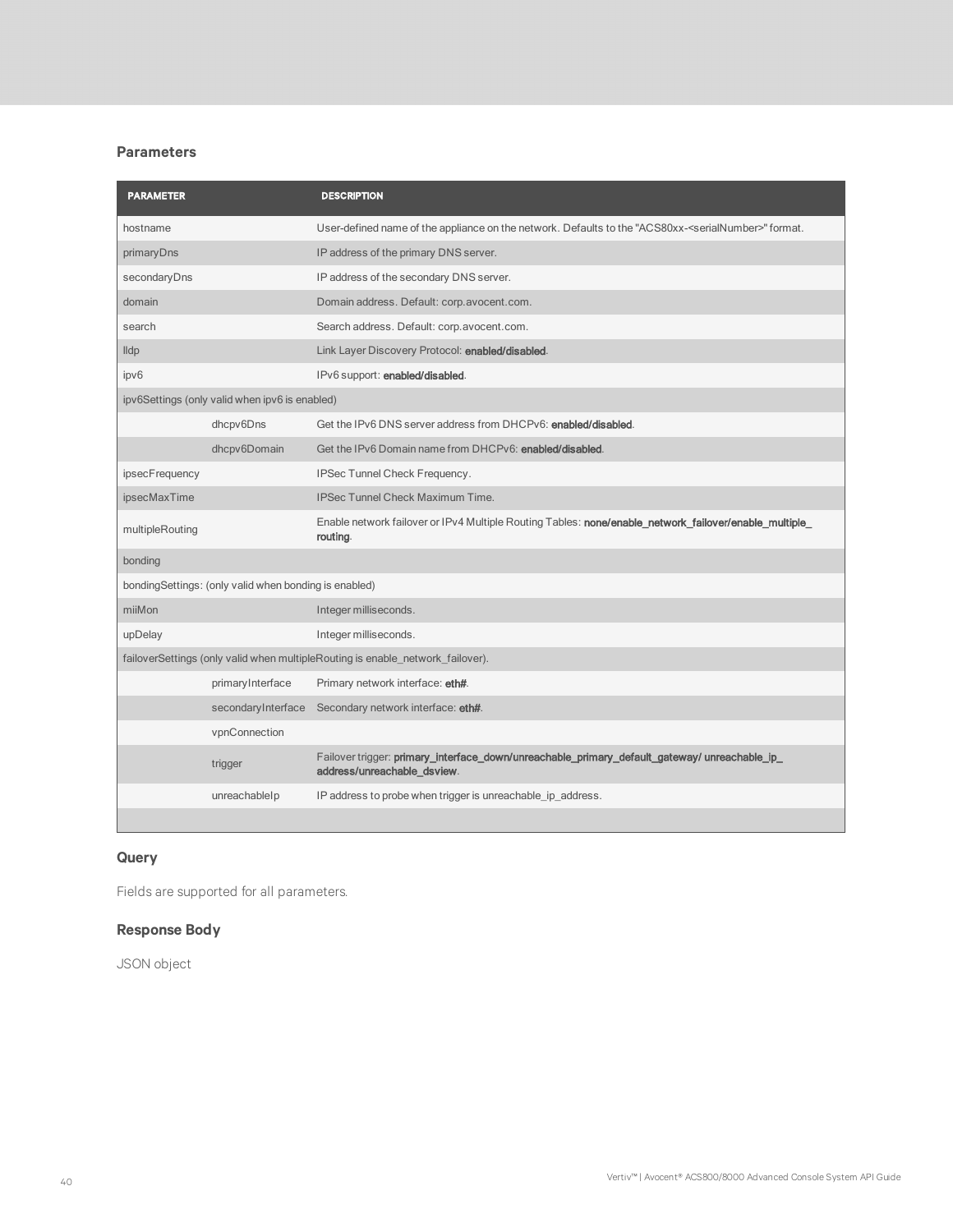

| 200 | OK                                 |
|-----|------------------------------------|
| 204 | OK No Content (for a PUT or PATCH) |
| 400 | <b>Bad Request</b>                 |

## **Examples**

```
GET /network/settings
     {
         "hostname": "ACS8048-123456789",
         "primaryDns": "10.20.30.40",
         "secondaryDns": "10.20.30.50",
         "domain": "corp.avocent.com",
         "search": "corp.avocent.com",
         "lldp": "disabled",
         "ipv6": "enabled",
         "ipv6Settings": {
            "dhcpv6Dns": "disabled",
            "dhcpv6Domain": "disabled",
         }
      "ipsecFrequency": "1m",
      "ipsecMaxTime": "24h",
      "multipleRouting": "enable_network_failover",
      "failoverSettings": {
         "primaryInterface": "eth0",
         "secondaryInterface": "eth1",
         "trigger": "unreachable_ip_address",
         "unreachableIp": "10.20.30.50"
      },
      "bonding": "disabled"
  }
```
PUT /network/settings {"hostname": "myhostname"}

## **2.4.2 /network/devices[/<INT>]**

Get and set various network device parameters for individual network interfaces.

#### **Methods**

GET, PUT, PATCH

## **Parameters**

| <b>PARAMETER</b> | <b>DESCRIPTION</b>                                                       |
|------------------|--------------------------------------------------------------------------|
| interface        | Read-only name of the network interface: eth0, eth1 and so on.           |
| isPrimary        | Read-only. Identifies if this is the primary interface: enabled/disabled |
| status           | Status of the interface: enabled/disabled                                |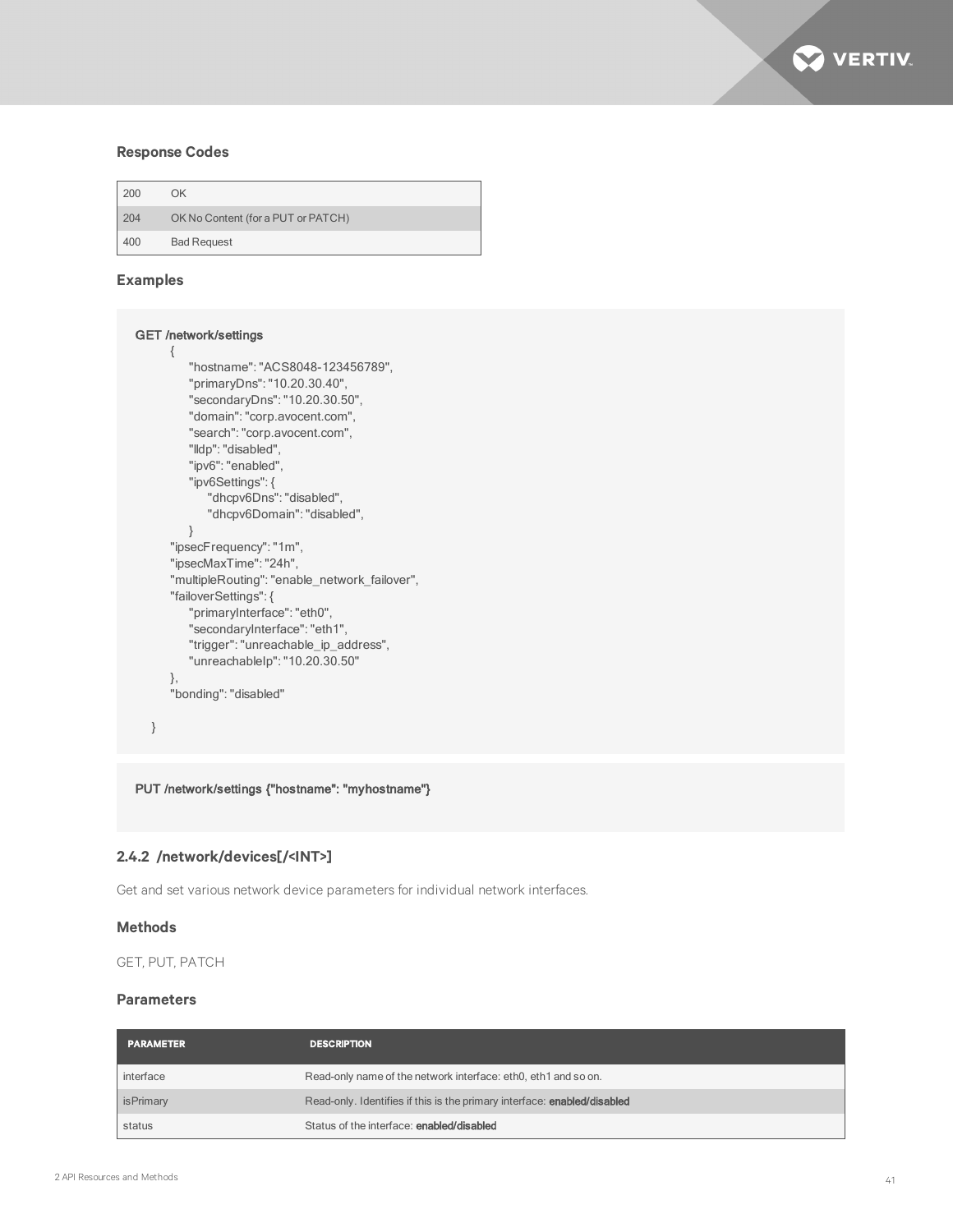| <b>PARAMETER</b> |                                                   | <b>DESCRIPTION</b>                                                                         |
|------------------|---------------------------------------------------|--------------------------------------------------------------------------------------------|
| ipv4Method       |                                                   | Method used to configure IPv4: dhcp/static/unconfigured                                    |
| ipv6Method       |                                                   | Method used to configure IPv6: stateless/dhcpv6/static/unconfigured                        |
| mac              |                                                   | Read only hardware MAC address of this interface. Example: 00:e0:86:01:02:03               |
|                  | ipv4Static (only valid when ipv4Method is static) |                                                                                            |
|                  | ipv4Address                                       | IPv4 address for static configuration.<br>Example: 10.20.30.40                             |
|                  | ipv4Mask                                          | Subnet mask for static configuration.<br>Example: 255.255.255.0                            |
|                  | ipv4Gateway                                       | Gateway to use for static configuration.<br>Example: 10.20.30.1                            |
|                  | ipv6Static (only valid when ipv6Method is static) |                                                                                            |
|                  | ipv6Address                                       | IPv6 address for static configuration.<br>Example: fd00:0024:0000:0000:02e0:86ff:fe10:2c3b |
|                  | ipv6PrefixLength                                  | IPv6 prefix length for static configuration.<br>Example: 112                               |
| mtu              |                                                   | Maximum Transmission Unit size in bytes.                                                   |

## **Query**

Fields are supported for all parameters.

## **Response Body**

JSON object

## **Response Codes**

| 200 | OK                                 |
|-----|------------------------------------|
| 204 | OK No Content (for a PUT or PATCH) |
| 400 | <b>Bad Request</b>                 |

```
GET /network/devices
      {
         "devices": [
            {
               "interface": "eth0",
               "isPrimary": "enabled",
                "status": "enabled",
                "ipv4Method": "dhcp",
                "ipv6Method": "stateless",
                "mac": "00:11:22:33:44:55",
                "mtu": 1500
            },
            {
                "interface": "eth1",
                …
```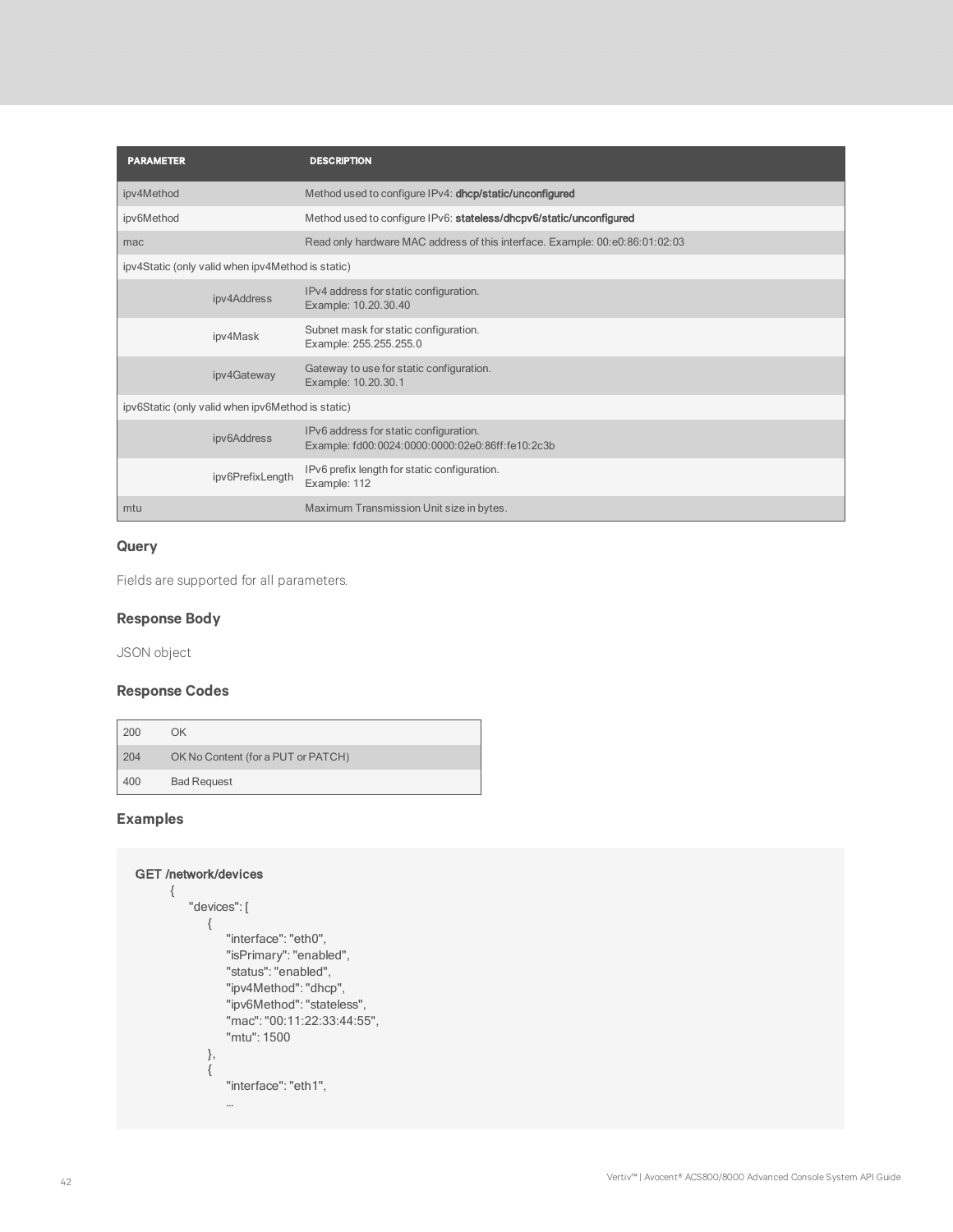



## **2.4.3 /network/hosts[/<ADDRESS>]**

Get and set network hosts entries for the local network.

#### **Methods**

GET, PUT, PATCH, POST, DELETE

### **Parameters**

| <b>PARAMETER</b> | <b>DESCRIPTION</b>                                             |
|------------------|----------------------------------------------------------------|
| ipAddress        | IPv4 or IPv6 IP address for the host; read-only on a PUT/PATCH |
| hostname         | Hostname                                                       |
| alias            | Alternate hostname or alias                                    |

#### **Query**

Fields are supported for all parameters.

## **Response Body**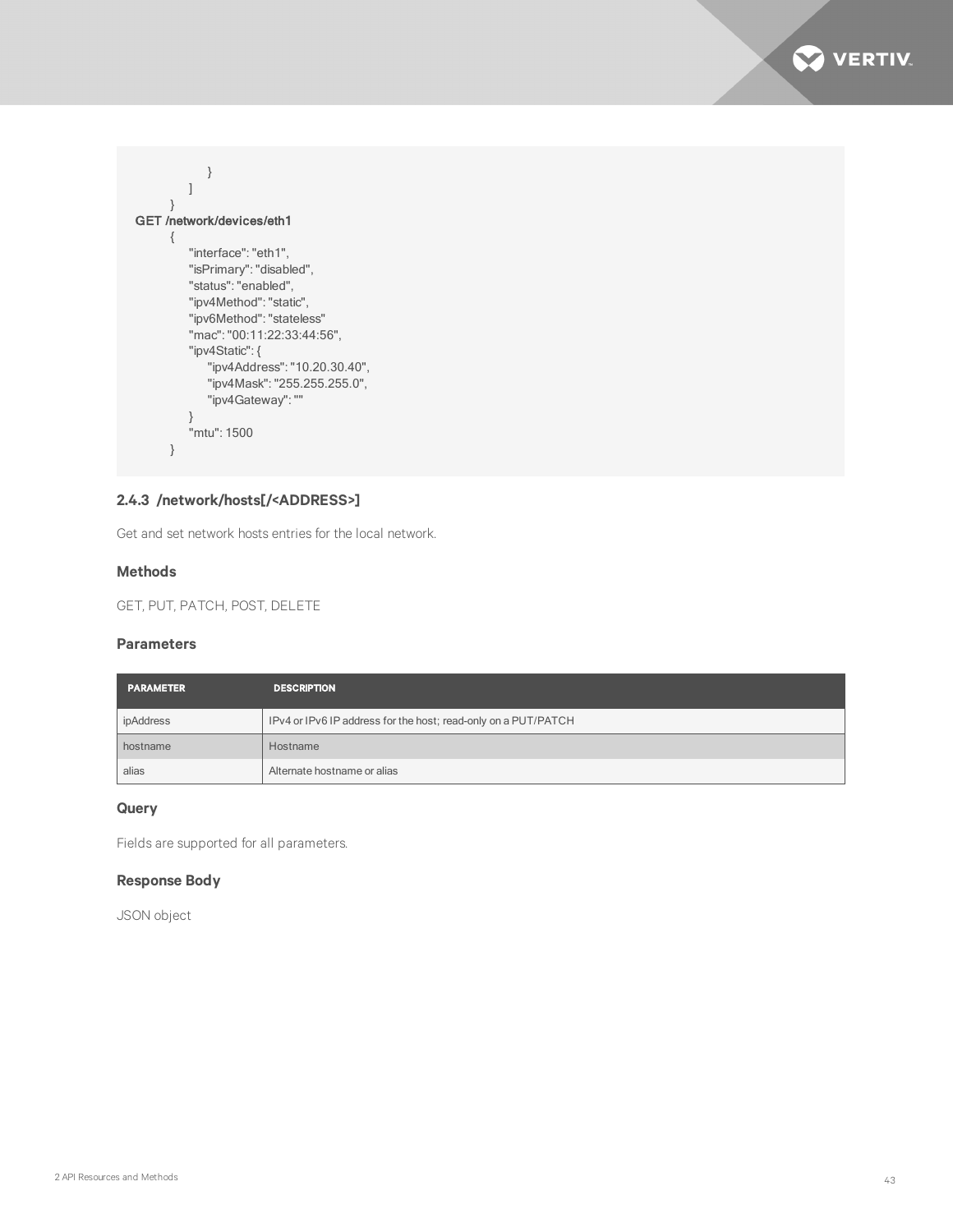| 200 | ΟK                                 |
|-----|------------------------------------|
| 204 | OK No Content (for a PUT or PATCH) |
| 400 | <b>Bad Request</b>                 |

## **Examples**

```
GET /network/hosts
```

```
{
          "networkHosts": [
             {
                 "ipAddress": "127.0.0.1",
                 "hostname": "localhost.localdomain",
                 "alias": "localhost"
             },
             {
                 "ipAddress": "::1",
                 "hostname": "localhost",
                 "alias": "ip6-localhost ip6-loopback"
             },
              …
          ]
      }
GET /network/hosts/10.20.30.40
       {
          "ipAddress": "10.20.30.40",
          "hostname": "myserver",
          "alias": ""
      }
GET /network/hosts/fe00::0
       {
          "ipAddress": "fe00::0",
          "hostname": "ip6-mcastprefix",
          "alias": ""
      }
POST /network/hosts
      {
          "ipAddress": "10.20.30.70",
          "hostname": "anotherhost.domain",
          "alias": "anotherhost"
      }
```
Response is:

```
{
          "ipAddress": "10.20.30.70",
          "hostname": "anotherhost.domain",
          "alias": "anotherhost"
      }
PUT /network/hosts/10.20.30.70
      {
          "hostname": "newhost.domain",
```
"alias": "newhost",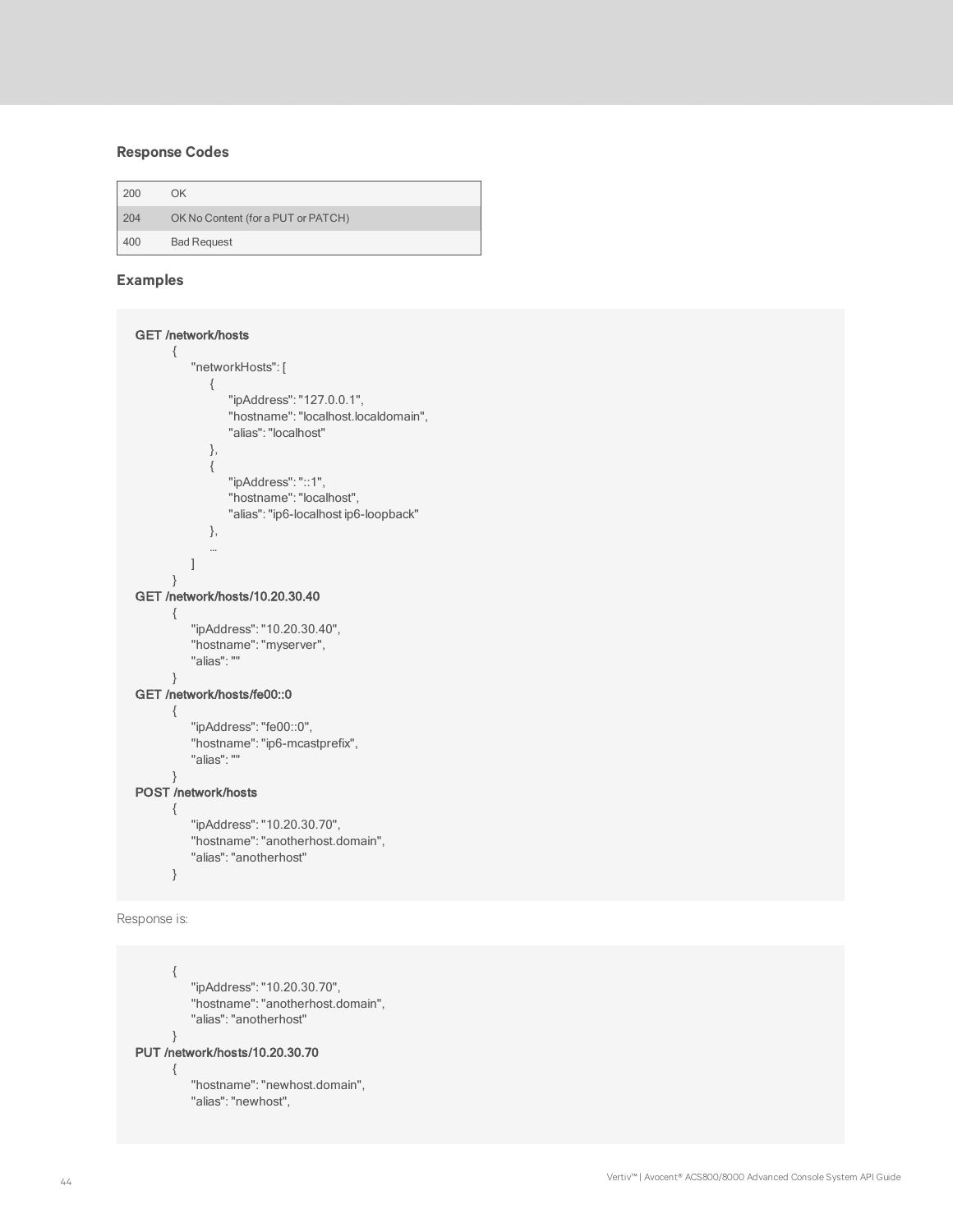

## } DELETE /network/hosts/10.20.30.70

## **2.4.4 /network/staticRoutes/<Table>[/<ID>]**

Get and set static route table entries.

The TABLE portion of the resource is either "ipv4" or "ipv6".

## **Methods**

GET, PUT, PATCH, POST, DELETE

#### **Parameters**

| <b>PARAMETER</b> | <b>DESCRIPTION</b>                                                     |
|------------------|------------------------------------------------------------------------|
| id               | Read-only identifier composed of destination and metric fields         |
| destination      | Destination IP / Mask bits or "default", for example: "10.20.30.40/32" |
| gateway          | Gateway IP address                                                     |
| interface        | eth#                                                                   |
| metric           | Integer between 0 and 32765                                            |

## **Query**

Fields are supported for all parameters.

## **Response Body**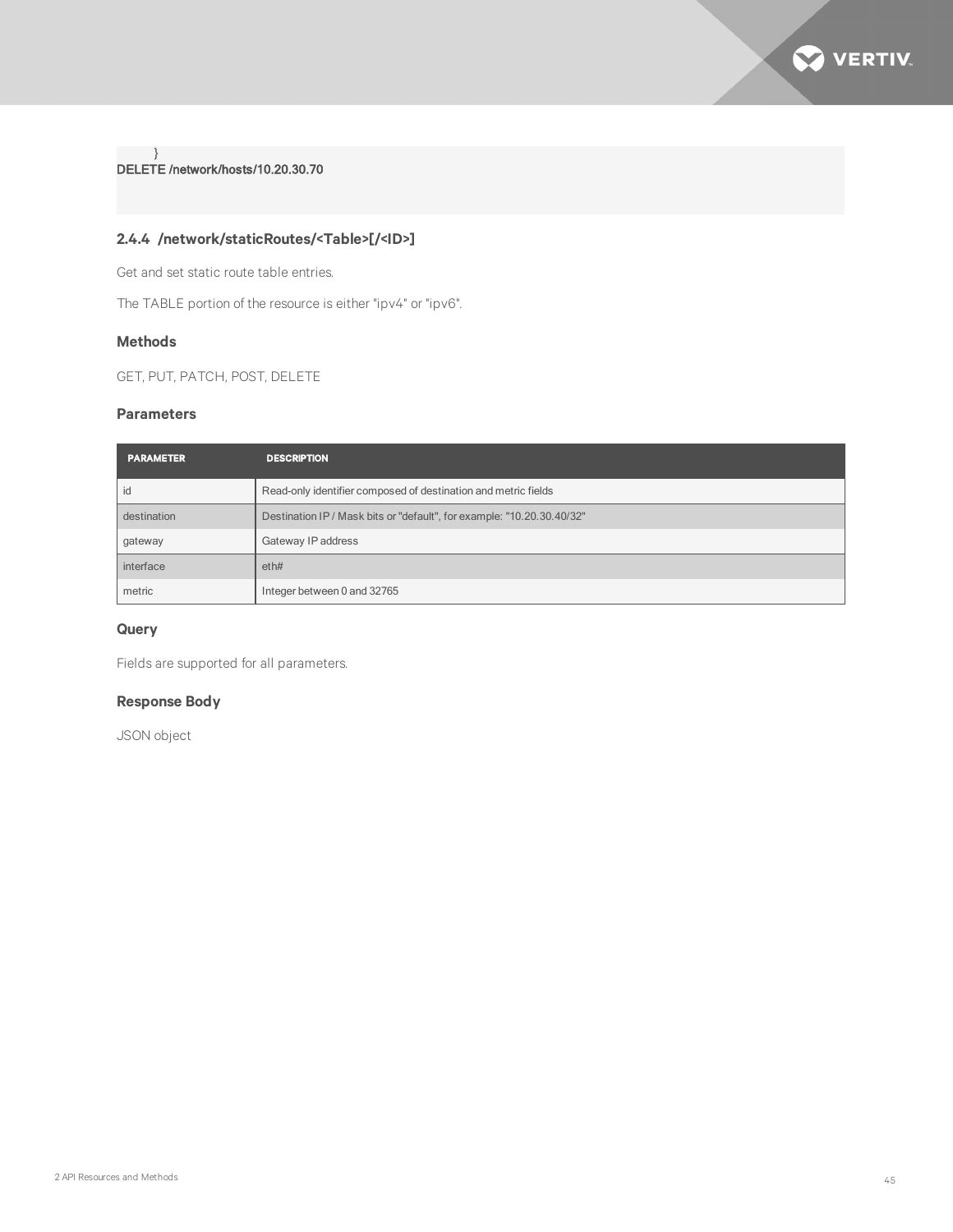| 200 | OK                                 |
|-----|------------------------------------|
| 201 | Created                            |
| 204 | OK No Content (for a PUT or PATCH) |
| 400 | <b>Bad Request</b>                 |

## **Examples**

```
GET /network/staticRoutes/ipv4
      {
          "staticRoutes": [
             {
                 "id": "10.20.30.40/32-123",
                 "destination": "10.20.30.40/32",
                 "gateway": "10.20.30.41",
                 "interface": "eth0",
                 "metric": 123
             },
              {
                 "id": "default-3",
                 "destination": "default",
                 "gateway": "1.2.3.4",
                 "interface": "eth0",
                 "metric": 3
             }
          \overline{1}}
GET /network/staticRoutes/ipv4/default-3
      {
          "id": "default-3",
          "destination": "default",
          "gateway": "1.2.3.4",
          "interface": "eth0",
          "metric": 3
      }
DELETE /network/staticRoutes/ipv4/default-3
POST /network/staticRoutes/ipv4
      {
               "destination": "10.20.30.40/32",
               "gateway": "1.2.3.4",
               "interface": "eth1",
               "metric": 123
          }
```
Response is:

{ "id": "10.20.30.40/32-123", "destination": "10.20.30.40/32", "gateway": "", "interface": "eth1", "metric": 123 }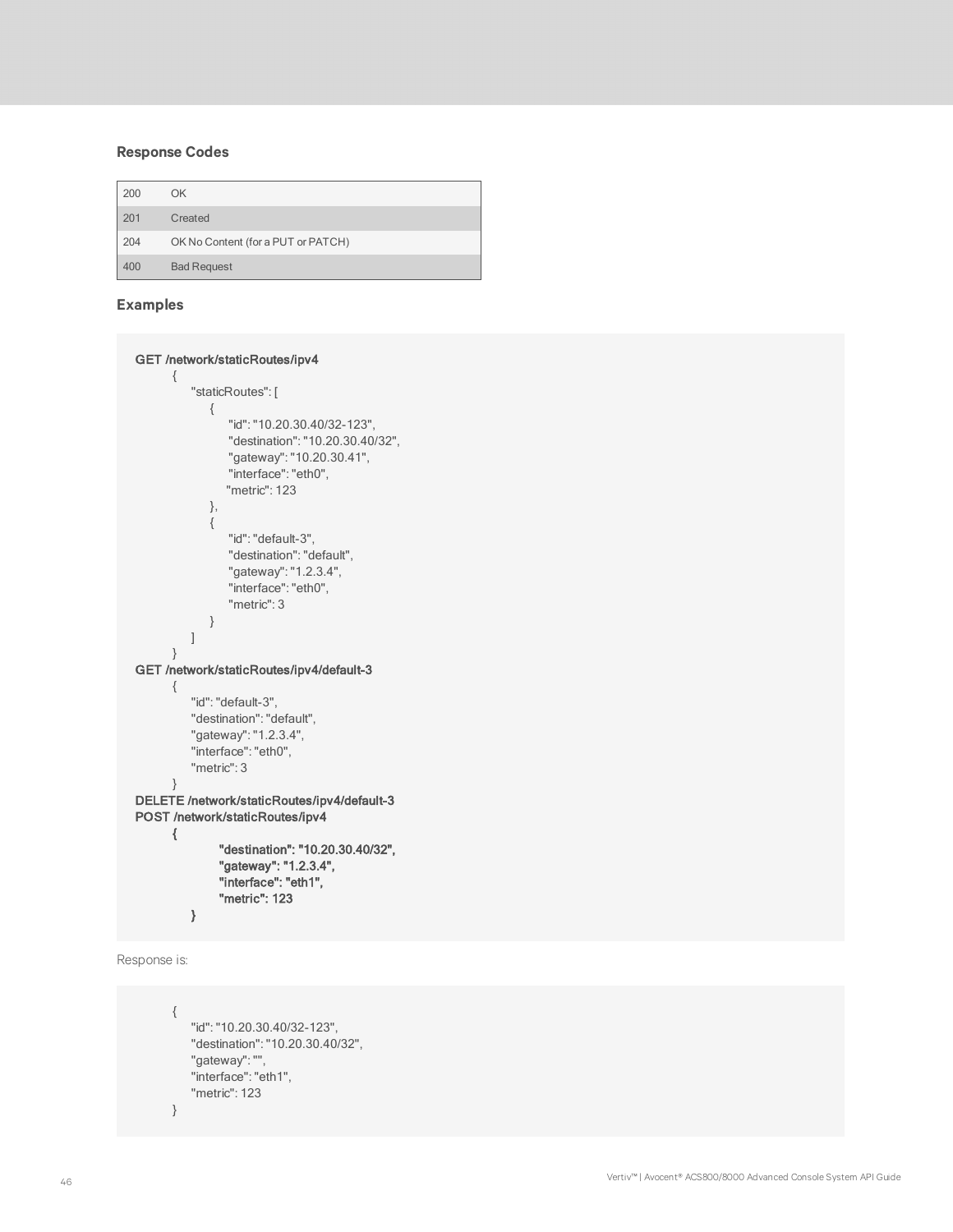

## **2.4.5 /network/firewall/<TABLE>[/<CHAIN>]**

Create and configure chains for the IPv4 and IPv6 filter tables.

The TABLE portion of the resource is either "ipv4" or "ipv6".

### **Parameters**

| <b>PARAMETER</b> | <b>DESCRIPTION</b>                                           |
|------------------|--------------------------------------------------------------|
| name             | Chain name. FORWARD / INPUT / OUTPUT /*                      |
| policy           | Chain policy: accept/drop                                    |
| packets          | Integer number of packets processed for built-in chains only |
| bytes            | Integer number of bytes processed for built-in chains only   |

## **Query**

Fields are supported for all parameters.

## **Response Body**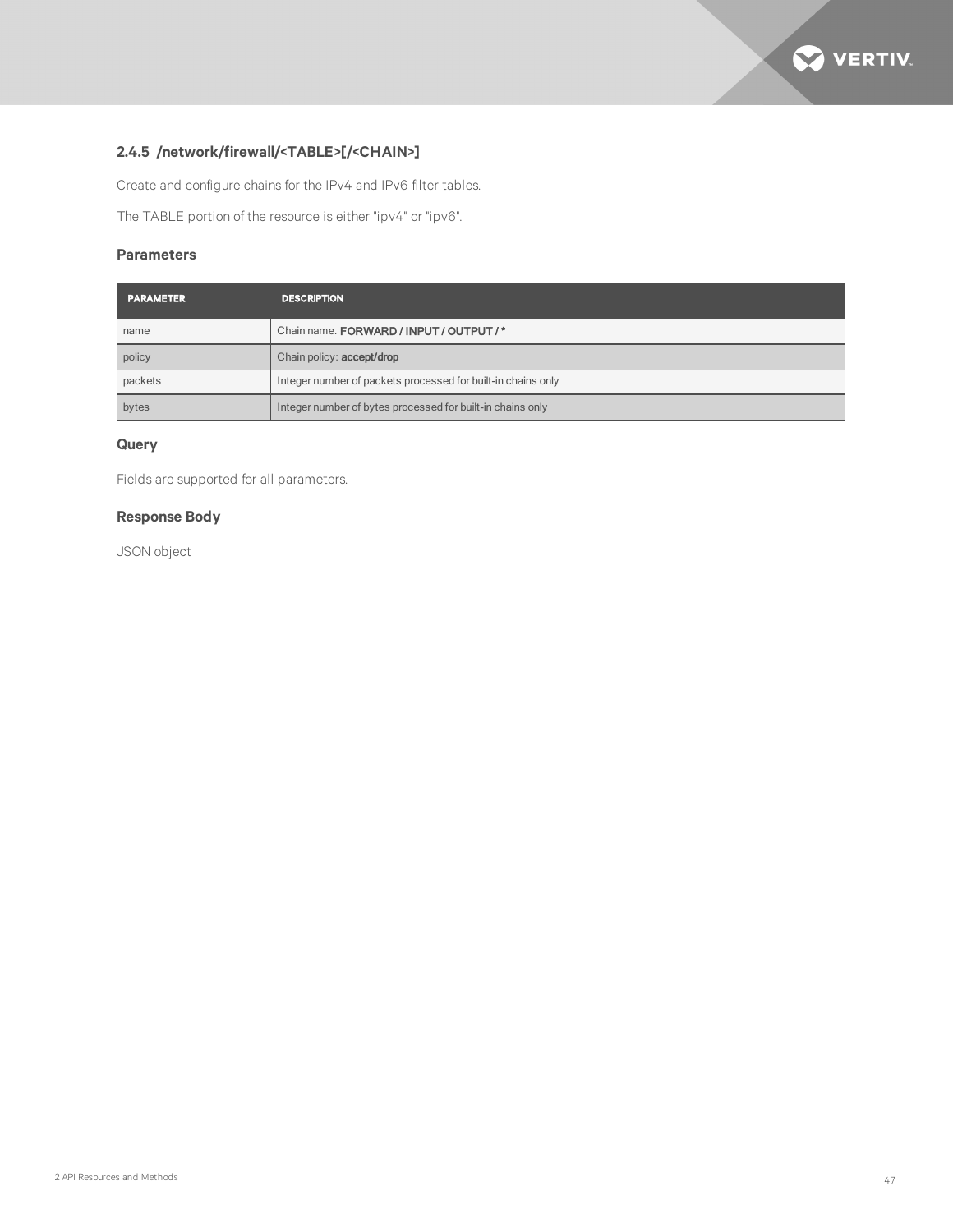| 200 | ОK                                 |
|-----|------------------------------------|
| 204 | OK No Content (for a PUT or PATCH) |
| 400 | <b>Bad Request</b>                 |

## **Examples**

```
GET /network/firewall/ipv4
      {
         "chains": [
             {
                "name": "FORWARD",
                "policy": "accept",
                "packets": 0,
                "bytes": 0,
             },
             {
                "name": "INPUT",
                "policy": "accept",
                "packets": 124294,
                "bytes": 15373123,
             },
             {
                "name": "INPUT",
                 …
             }
         \mathbf{I}}
GET /network/firewall/ipv6/FORWARD
      {
         "name": "FORWARD",
          "policy": "accept","packets": 0,
         "bytes": 0,
      }
POST /network/firewall/ipv4
         {
              "name":"mychain"
         }
```
Response is:

```
{ 
   "name": "mychain",
  "policy": "-",
   "packets": 0,
   "bytes": 0,
}
DELETE /network/firewall/ipv4/mychain
```
## **2.4.6 /network/firewall/<TABLE>/<CHAIN>rules[/<RULE>]**

Configure rules for a firewall chain.

The TABLE portion of the resource is either "ipv4" or "ipv6".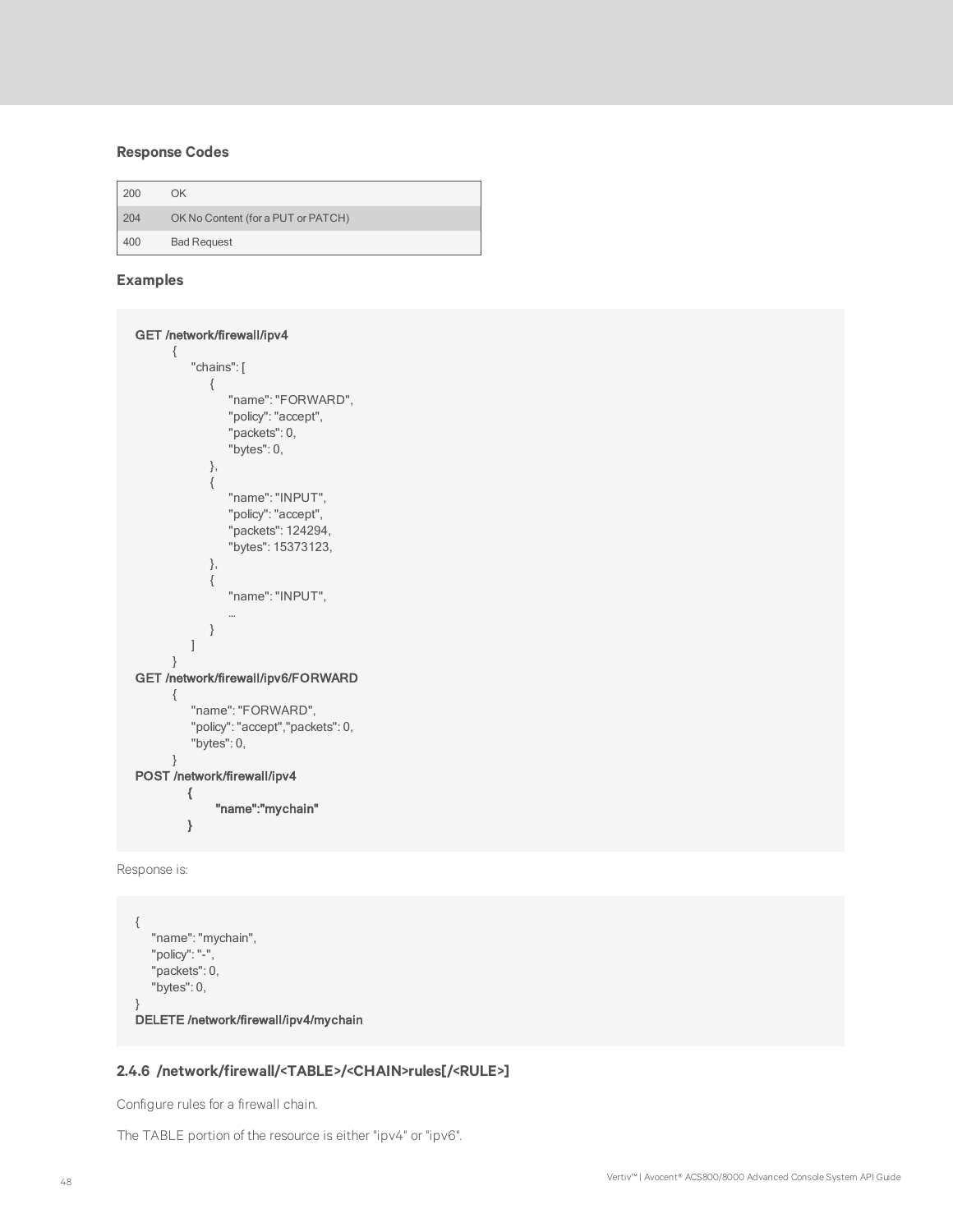

#### **Parameters**

| <b>PARAMETERS</b>                  | <b>DESCRIPTION</b>                                                                                                                                                                                                                                                                                                                                                                                                                                                                                                                                                                                                                                                                                          |
|------------------------------------|-------------------------------------------------------------------------------------------------------------------------------------------------------------------------------------------------------------------------------------------------------------------------------------------------------------------------------------------------------------------------------------------------------------------------------------------------------------------------------------------------------------------------------------------------------------------------------------------------------------------------------------------------------------------------------------------------------------|
| index                              | Integer rule index assigned by system for identification                                                                                                                                                                                                                                                                                                                                                                                                                                                                                                                                                                                                                                                    |
| target                             | accept/drop/log/reject/return                                                                                                                                                                                                                                                                                                                                                                                                                                                                                                                                                                                                                                                                               |
| source                             | Source address and mask or prefix. Simple IP or cidr or network with dotted quad netmask.                                                                                                                                                                                                                                                                                                                                                                                                                                                                                                                                                                                                                   |
| destination                        | Destination address and mask or prefix. Simple IP or cidr or network with dotted quad netmask.                                                                                                                                                                                                                                                                                                                                                                                                                                                                                                                                                                                                              |
| protocol                           | numeric/tcp/udp/icmp                                                                                                                                                                                                                                                                                                                                                                                                                                                                                                                                                                                                                                                                                        |
| (Only used when protocol is tcp):  |                                                                                                                                                                                                                                                                                                                                                                                                                                                                                                                                                                                                                                                                                                             |
| tcpSourcePort                      | Port number, blank, or a colon separated range of port numbers                                                                                                                                                                                                                                                                                                                                                                                                                                                                                                                                                                                                                                              |
| tcpDestPort                        | Port number, blank, or a colon separated range of port numbers                                                                                                                                                                                                                                                                                                                                                                                                                                                                                                                                                                                                                                              |
| tcpFlagSyn                         | any/set/unset                                                                                                                                                                                                                                                                                                                                                                                                                                                                                                                                                                                                                                                                                               |
| tcpFlagAck                         | any/set/unset                                                                                                                                                                                                                                                                                                                                                                                                                                                                                                                                                                                                                                                                                               |
| tcpFlagFin                         | any/set/unset                                                                                                                                                                                                                                                                                                                                                                                                                                                                                                                                                                                                                                                                                               |
| tcpFlagRst                         | any/set/unset                                                                                                                                                                                                                                                                                                                                                                                                                                                                                                                                                                                                                                                                                               |
| tcpFlagUrg                         | any/set/unset                                                                                                                                                                                                                                                                                                                                                                                                                                                                                                                                                                                                                                                                                               |
| tcpFlagPsh                         | any/set/unset                                                                                                                                                                                                                                                                                                                                                                                                                                                                                                                                                                                                                                                                                               |
| (Only used when protocol is udp):  |                                                                                                                                                                                                                                                                                                                                                                                                                                                                                                                                                                                                                                                                                                             |
| udpSourcePort                      | Port number, blank or a colon separated range of port numbers                                                                                                                                                                                                                                                                                                                                                                                                                                                                                                                                                                                                                                               |
| udpDestPort                        | Port number, blank, or a colon separated range of port numbers                                                                                                                                                                                                                                                                                                                                                                                                                                                                                                                                                                                                                                              |
| (Only used when protocol is icmp): |                                                                                                                                                                                                                                                                                                                                                                                                                                                                                                                                                                                                                                                                                                             |
| icmpType                           | One of the following:<br>address_mask_reply / address_mask_request / any / bad_ip_header / communication_prohibited / destination_<br>unreachable / echo_reply / echo_request / fragmentation_needed / host_precedence_violation / host_prohibited /<br>host_redirect / host_unknown / host_unreachable / network_prohibited / network_redirect / network_unknown /<br>network_unreachable/parameter_problem/port_unreachable/precedence_cutoff/protocol_unreachable/redirect<br>/ required_option_missing/ router_advertisement/ router_solicitation/ source_quench/ source_route_failed/time_<br>exceeded / timestamp_reply / timestamp_request / tos_host_redirect / tos_host_unreachable / tos_network_ |
|                                    | redirect / tos_network_unreachable / ttl_zero_during_reassembly / ttl_zero_during_transit                                                                                                                                                                                                                                                                                                                                                                                                                                                                                                                                                                                                                   |
| inputInterface                     | any/lo/eth#                                                                                                                                                                                                                                                                                                                                                                                                                                                                                                                                                                                                                                                                                                 |
| outputInterface                    | any/lo/eth#                                                                                                                                                                                                                                                                                                                                                                                                                                                                                                                                                                                                                                                                                                 |
| fragments                          | all_packets_and_fragments / unfragmented_packets_and_1st_packets / 2nd_and_further_packets                                                                                                                                                                                                                                                                                                                                                                                                                                                                                                                                                                                                                  |
| matchSourceIpDifferent             | enabled/disabled                                                                                                                                                                                                                                                                                                                                                                                                                                                                                                                                                                                                                                                                                            |
| matchDestIpDifferent               | enabled/disabled                                                                                                                                                                                                                                                                                                                                                                                                                                                                                                                                                                                                                                                                                            |
| matchSourcePortsDifferent          | enabled/disabled                                                                                                                                                                                                                                                                                                                                                                                                                                                                                                                                                                                                                                                                                            |
| matchDestPortsDifferent            | enabled/disabled                                                                                                                                                                                                                                                                                                                                                                                                                                                                                                                                                                                                                                                                                            |
| matchProtocolsDifferent            | enabled/disabled                                                                                                                                                                                                                                                                                                                                                                                                                                                                                                                                                                                                                                                                                            |
| matchTcpFlagsDifferent             | enabled/disabled                                                                                                                                                                                                                                                                                                                                                                                                                                                                                                                                                                                                                                                                                            |
| matchlcmpTypesDifferent            | enabled/disabled                                                                                                                                                                                                                                                                                                                                                                                                                                                                                                                                                                                                                                                                                            |
| matchInputInterfacesDifferent      | enabled/disabled                                                                                                                                                                                                                                                                                                                                                                                                                                                                                                                                                                                                                                                                                            |
| matchOutputInterfacesDifferent     | enabled/disabled                                                                                                                                                                                                                                                                                                                                                                                                                                                                                                                                                                                                                                                                                            |
| (Only used when target is log):    |                                                                                                                                                                                                                                                                                                                                                                                                                                                                                                                                                                                                                                                                                                             |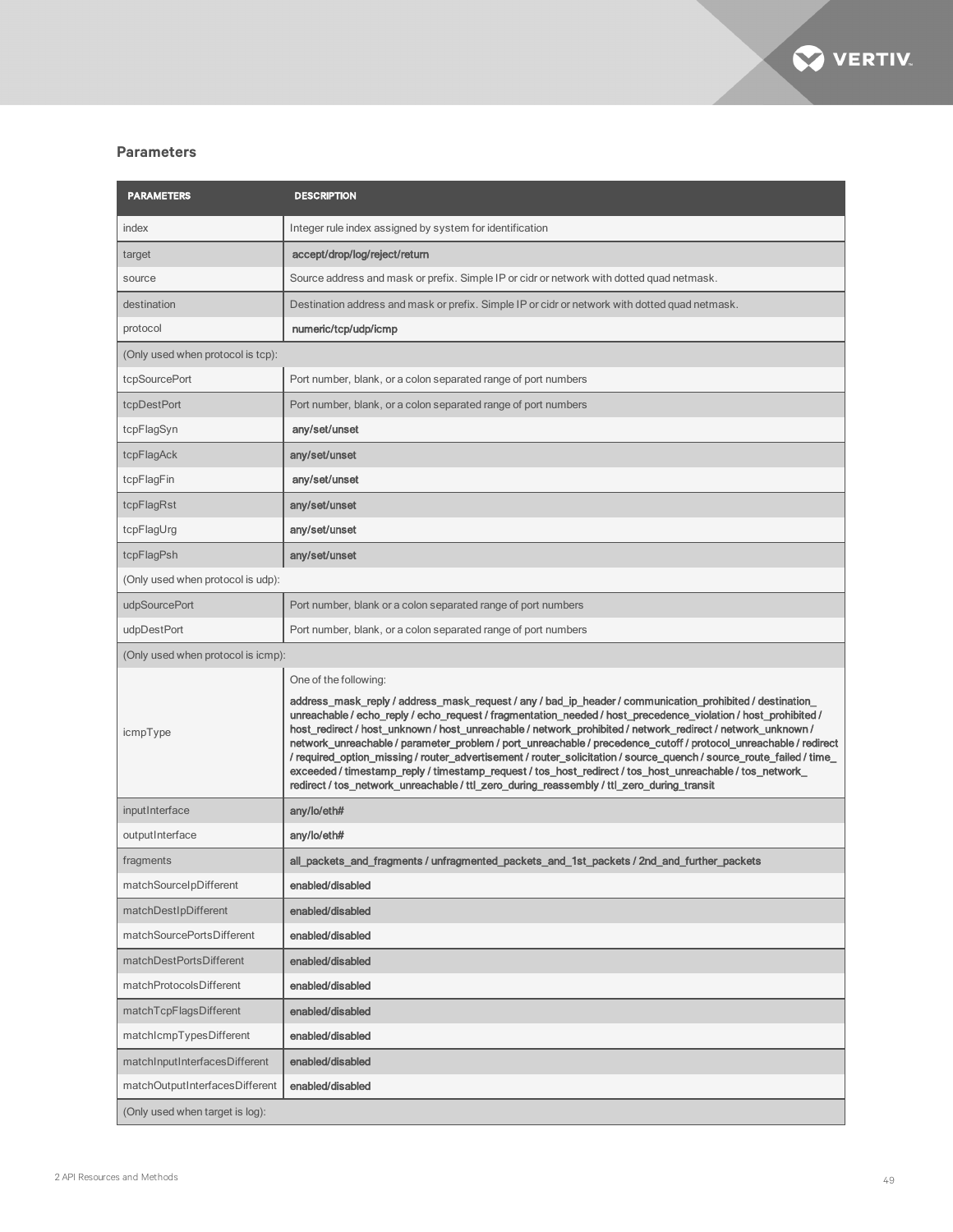| <b>PARAMETERS</b>                  | <b>DESCRIPTION</b>                                                                                                                                                   |
|------------------------------------|----------------------------------------------------------------------------------------------------------------------------------------------------------------------|
| logLevel                           | debug/info/notice/warning/error                                                                                                                                      |
| logPrefix                          | n/a                                                                                                                                                                  |
| (Only used when target is reject): |                                                                                                                                                                      |
| rejectWith                         | administratively_prohibited / host_prohibited / host_unreachable / network_prohibited / network_unreachable /<br>port_unreachable / protocol_unreachable / tcp_reset |
| packets                            | Number of packets processed                                                                                                                                          |
| bytes                              | Number of bytes processed                                                                                                                                            |

### **Query**

Fields are supported for all parameters.

## **Response Body**

JSON object

## **Response Codes**

| 200 | OK                                 |
|-----|------------------------------------|
| 204 | OK No Content (for a PUT or PATCH) |
| 400 | <b>Bad Request</b>                 |

```
GET /network/firewall/ipv4/FORWARD/rules
{ 
   "rules": [
      {
         "index": 0,
          "target": "log",
          "sourceIpMask": "",
          …
      },
      {
          "index": 1,
          …
      }
   \mathbf{I}}
GET /network/firewall/ipv4/FORWARD/rules/1
{ 
   "index": 1,
   "target": "log",
   "sourceIpMask": "10.20.0.0/16",
   "destIpMask": "10.20.30.0/24",
   "protocol": "numeric",
   "protocolNumber": 123,
   "inputInterface": "any",
   "outputInterface": "any",
   "fragments": "all_packets_and_fragments",
```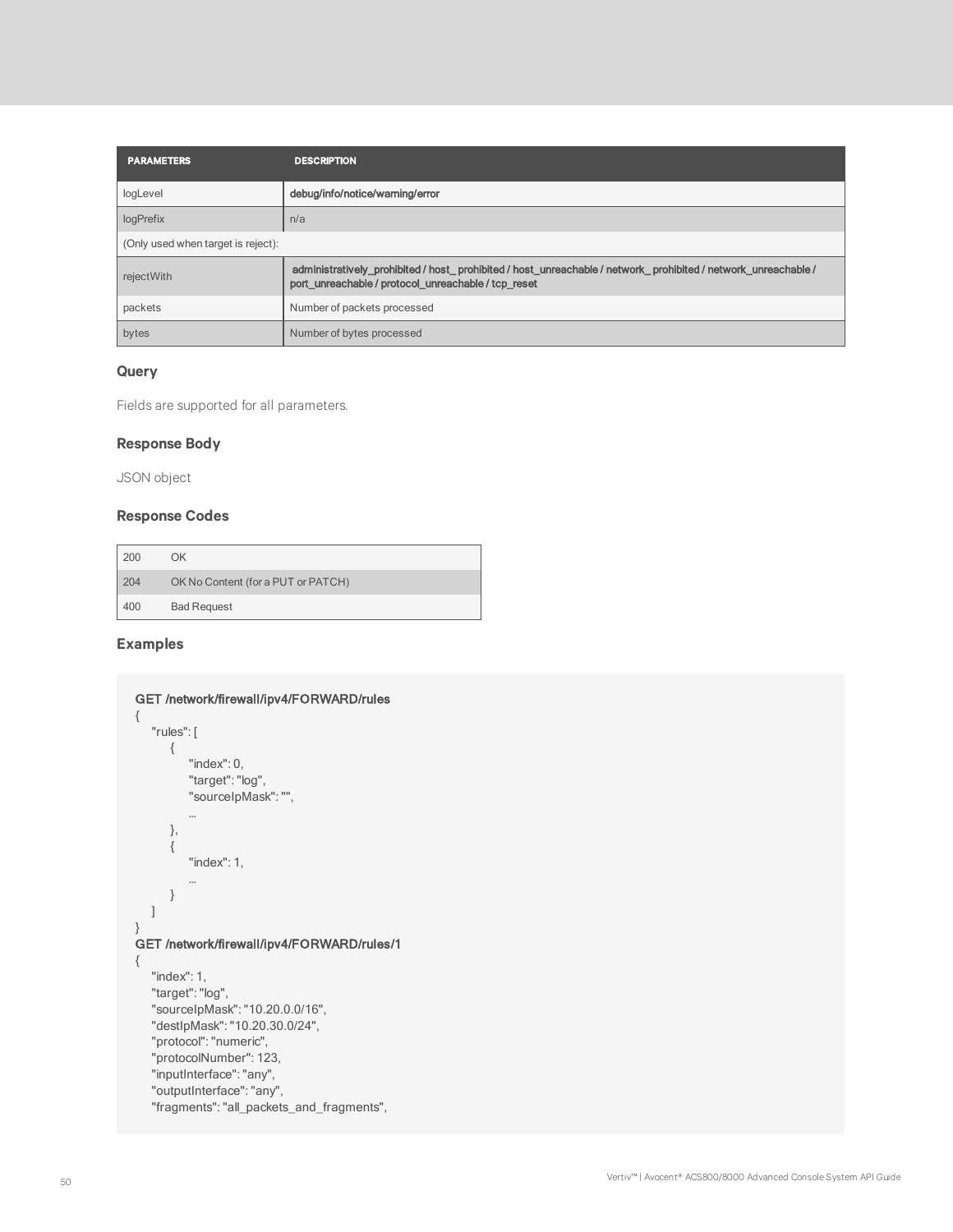

```
"matchSourceDifferent": "disabled",
   …
   "logLevel": "debug",
   "logPrefix": "myPrefix"
}
POST /network/firewall/ipv4/mychain/rules
         {
    "target":"accept",
    "sourceIpMask": "10.20.0.0/16",
    "destIpMask": "10.20.30.0/24",
    "protocol": "numeric",
    "protocolNumber": 123,
               …
         }
Response is:
{ 
  "index": 0,
  "target": "accept",
  "sourceIpMask": "10.20.0.0/16",
  "destIpMask": "10.20.30.0/24",
  "protocol": "numeric",
  "protocolNumber": 123,
  "inputInterface": "any",
  "outputInterface": "any",
  "fragments": "all_packets_and_fragments",
  "matchSourceDifferent": "disabled",
   …
}
DELETE /network/firewall/ipv4/mychain/rules/0
```
## **2.4.7 /network/firewall/<TABLE>/<CHAIN>/rules/<RULE>/move**

Moves a firewall rule up or down the list or to a specific location in the list of rules.

The TABLE portion of the resource is either "ipv4" or "ipv6".

#### **Methods**

POST

## **Parameters**

| <b>PARAMETER</b> | <b>DESCRIPTION</b>                       |
|------------------|------------------------------------------|
| direction        | Move up or down by one. up/down          |
| index            | Desired integer index, shift accordingly |

#### **Query**

None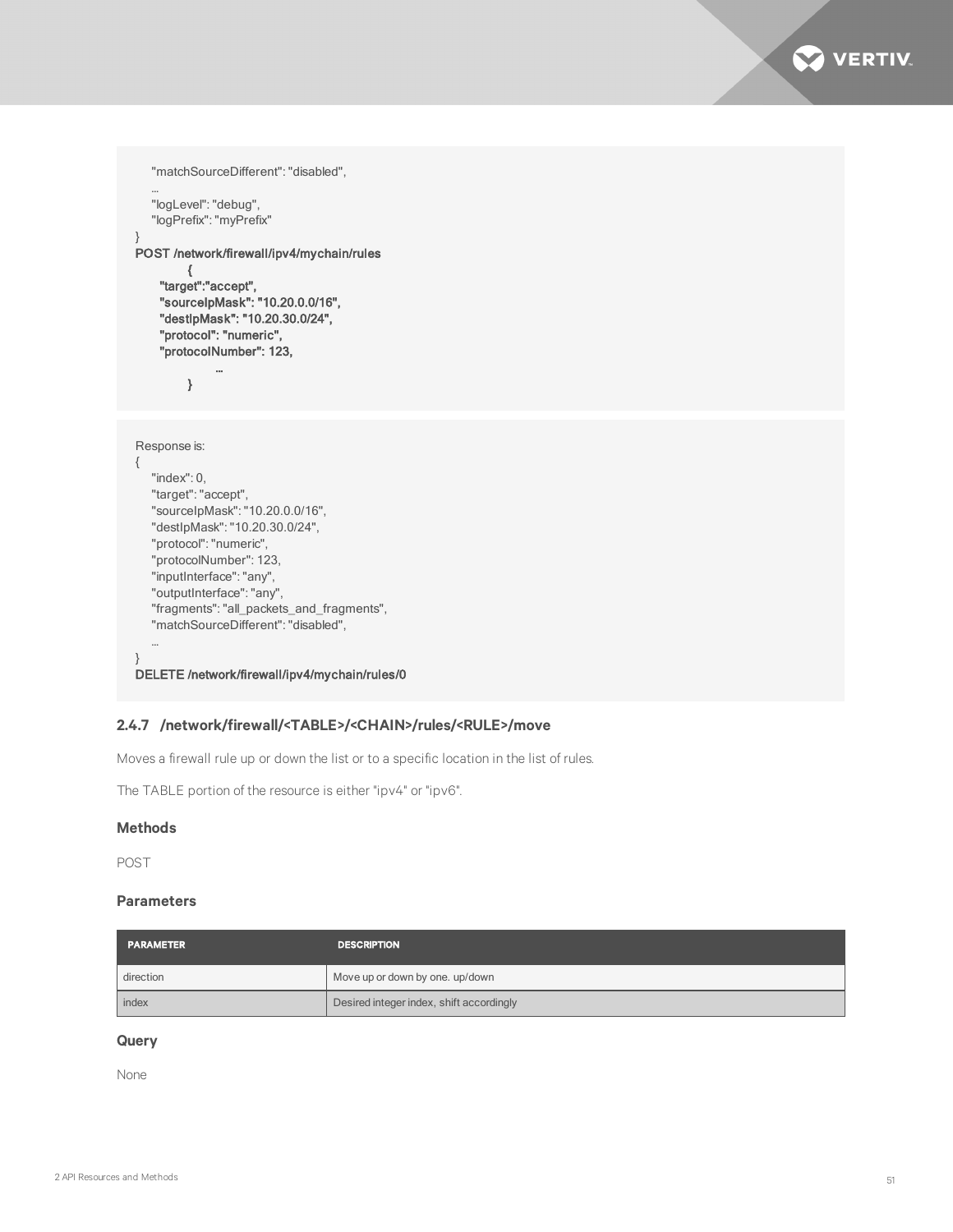## **Response Body**

None

## **Response Codes**

| 200 | OK.                                |
|-----|------------------------------------|
| 204 | OK No Content (for a PUT or PATCH) |
| 400 | <b>Bad Request</b>                 |

## **Examples**

POST /network/firewall/ipv4/INPUT/rules/1/move {"direction": "down"} POST /network/firewall/ipv6/INPUT/rules/3/move {"index": 0}

## **2.4.8 /network/ipsec/connections[/<NAME>]**

Configure IPSec connections and settings.

#### **Methods**

GET, PUT, PATCH, POST, DELETE

### **Parameters**

| <b>PARAMETER</b>         | <b>DESCRIPTION</b>                                                     |
|--------------------------|------------------------------------------------------------------------|
| name                     | IPSec connection name                                                  |
| ikeVersion               | KE version. ike_v1/ike_v2                                              |
| bootAction               | Boot action; add/start/ignore                                          |
| aggressive               | Aggressive; yes/no                                                     |
| dpdAction                | DPD action; none/restart                                               |
| remoteld                 |                                                                        |
| remotelpAddress          |                                                                        |
| remoteSubnet             | Subnet IP address and mask in format "10.20.30.00/24"                  |
| localld                  |                                                                        |
| localVirtualIp           |                                                                        |
| locallpAddress           |                                                                        |
| localSubnet              | Subnet IP address and mask in format "10.20.30.00/24"                  |
| authenticationMeth<br>od | Authentication method. pre_shared_secret/psk_and_xauth/rsa_certificate |
| rsaCertificateFile       |                                                                        |
| rsaFallback              | RSA Fallback. enabled/disabled                                         |
| xauthPreSharedSec<br>ret |                                                                        |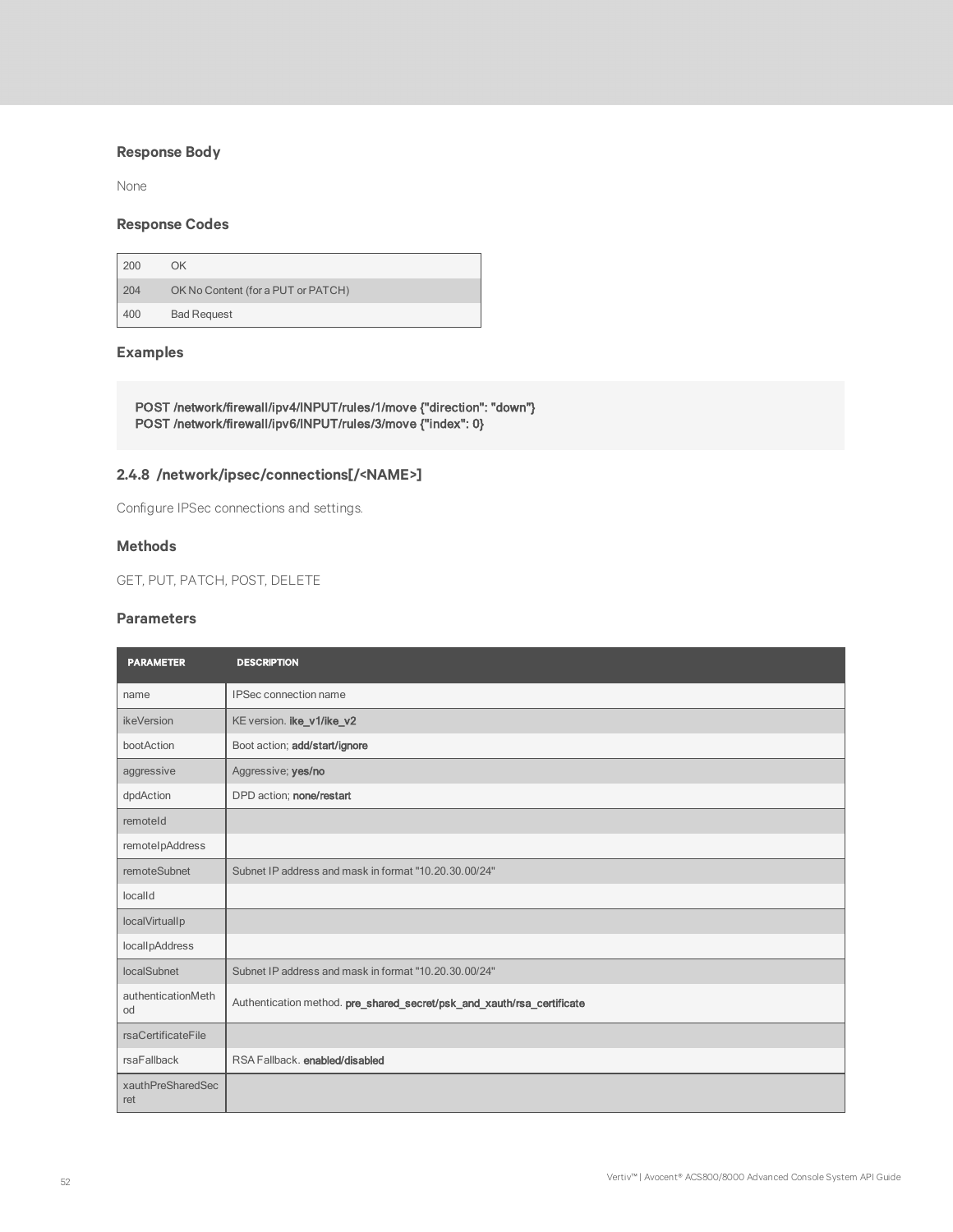

| <b>PARAMETER</b> | <b>DESCRIPTION</b>                                                                                                                                                                           |
|------------------|----------------------------------------------------------------------------------------------------------------------------------------------------------------------------------------------|
| xauthUsername    |                                                                                                                                                                                              |
| xauthPassword    |                                                                                                                                                                                              |
| preSharedSecret  |                                                                                                                                                                                              |
| ikeEncryption    | 3des/aes128/aes192/aes256/des                                                                                                                                                                |
| ikeHash          | sha256/sha384/sha512/sha1/md5                                                                                                                                                                |
| ikeDhGroup       | modp768/modp1024/modp1536/modp2048/modp3072/modp4096/modp6144/<br>modp8192/modp1024s160/modp2048s224/modp2048s256/ecp192/ecp224/ecp256/ecp384/ecp521/ecp224bp/ecp256bp/ecp3<br>84bp/ecp512bp |
| espEncryption    | 3des/aes128/aes192/aes256/des                                                                                                                                                                |
| espHash          | sha256/sha384/sha512/sha1/md5                                                                                                                                                                |
| espDhGroup       | modp768/modp1024/modp1536/modp2048/modp3072/modp4096/modp6144/<br>modp8192/modp1024s160/modp2048s224/modp2048s256/ecp192/ecp224/ecp256/ecp384/ecp521/ecp224bp/ecp256bp/ecp3<br>84bp/ecp512bp |
| reauthentication | yes/no                                                                                                                                                                                       |
| ikeLifetime      | Default: 24h                                                                                                                                                                                 |
| keyLifetime      | Default: 60m                                                                                                                                                                                 |
| rekey            | yes/no                                                                                                                                                                                       |
| keyingTries      | Default: 3                                                                                                                                                                                   |
| rekeyMargin      | Default: 3m                                                                                                                                                                                  |
| dpdDelay         | Default: 300s                                                                                                                                                                                |

## **Query**

Fields are supported for all parameters.

## **Response Body**

JSON object

## **Response Codes**

| 200 | OK                                 |
|-----|------------------------------------|
| 201 | Created                            |
| 204 | OK No Content (for a PUT or PATCH) |
| 400 | <b>Bad Request</b>                 |

```
GET /network/ipsec/connections
{ 
   "connections": [
      {
          "name": "myconnection",
          "ikeVersion": "ike_v2",
         "bootAction": "add",
```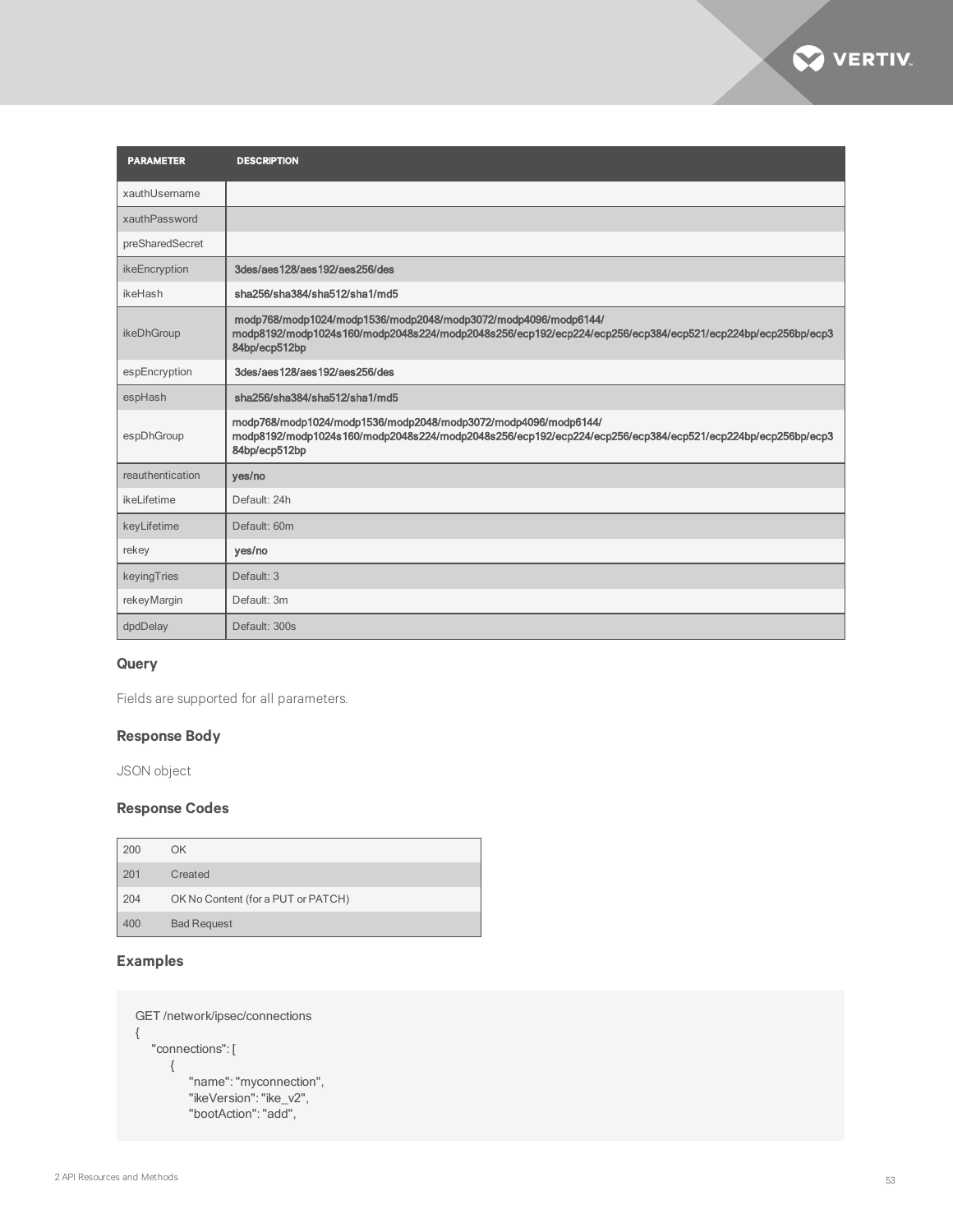```
"aggressive": "no",
          "dpdAction": "none",
          "remoteId": "",
          "remoteIpAddress": "",
          "remoteSubnet": "",
          …
      },
      {
          "name": "anotherconnection",
          "ikeVersion": "ike_v1",
          "bootAction": "add",
          "aggressive": "no",
          …
      },
       …
   \begin{array}{c} \hline \end{array}}
GET /network/ipsec/connections/myconnection
{ 
   "name": "myconnection",
   "ikeVersion": "ike_v2",
   "bootAction": "add",
   "aggressive": "no",
   "dpdAction": "none",
   "remoteId": "",
   "remoteIpAddress": "10.20.30.40",
   "remoteSubnet": "",
   "localId": "",
   "localVirtualIp": "",
   "localIpAddress": "10.20.30.41",
   "localSubnet": "",
   "authenticationMethod": "pre_shared_secret",
   "rsaCertificateFile": "",
   "rsaFallback": "disabled",
   "xauthPreSharedSecret": "",
   "xauthUsername": "",
   "xauthPassword": "",
   "preSharedSecret": "",
   "ikeEncryption": "aes256",
   "ikeHash": "sha512",
   "ikeDhGroup": "modp768",
   "espEncryption": "aes256",
   "espHash": "sha512",
   "espDhGroup": "modp2048",
   "reauthentication": "no",
   "ikeLifetime": "23h",
   "keyLifetime": "60m",
   "rekey": "yes",
   "keyingTries": "3",
   "rekeyMargin": "3m",
   "dpdDelay": "300s"
}
DELETE /network/ipsec/connections/myconnection
PUT /network/ipsec/connections/myconnection
{
```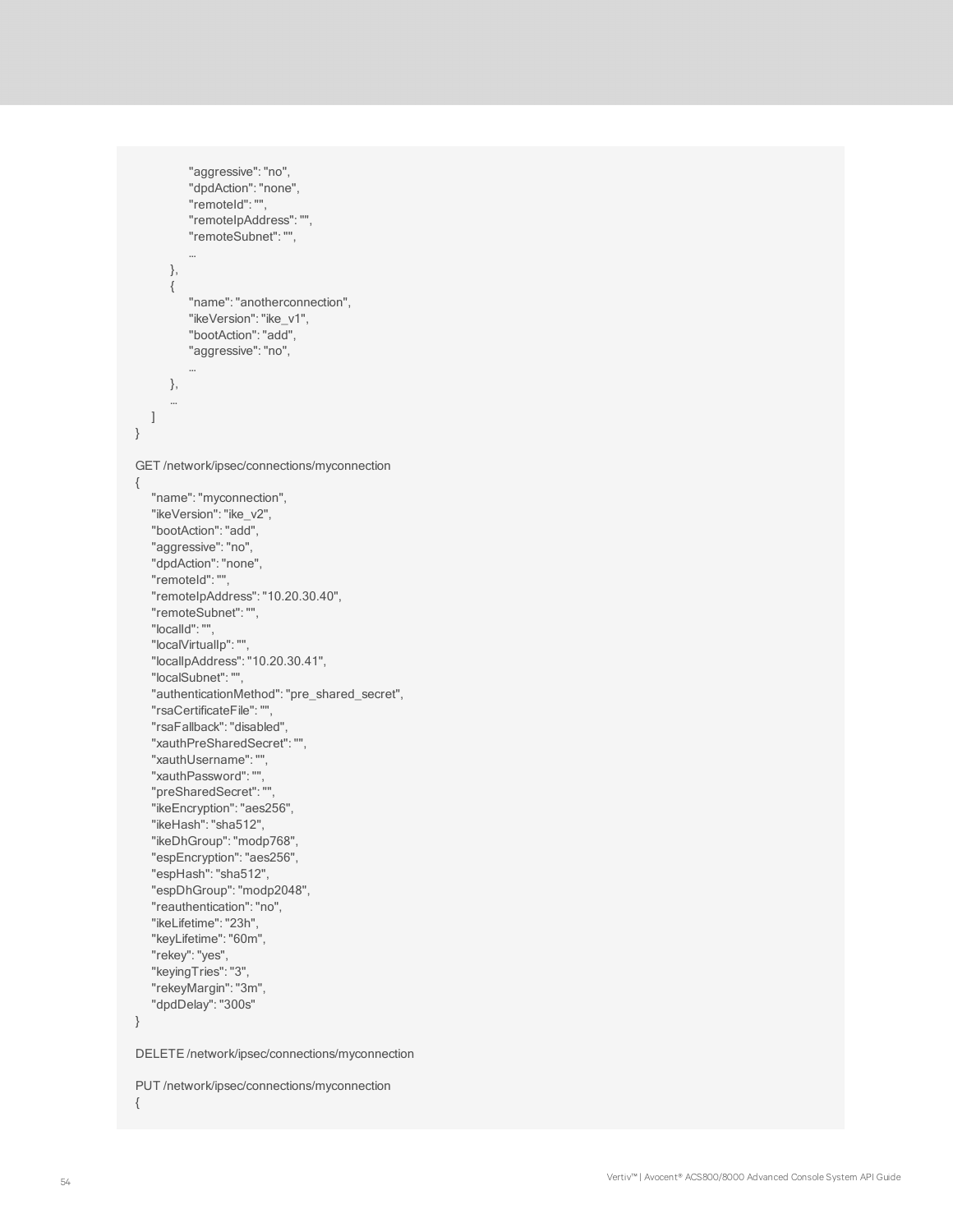

```
"remoteId": "mine",
   "remoteIpAddress": "10.20.30.40",
   "remoteSubnet": "10.20.30.00/24"
}
POST /network/ipsec/connections
{ 
   "name": "myconnection",
   "remoteId": "mine",
   "remoteIpAddress": "10.20.30.40",
   "remoteSubnet": "10.20.30.00/24"
}
Response is:
{ 
   "name": "myconnection",
   "ikeVersion": "ikev2",
  "bootAction": "ignore",
   "aggressive": "no",
   "dpdAction": "none",
   "remoteId": "mine",
   "remoteIpAddress": "10.20.30.40",
   "remoteSubnet": "10.20.30.00/24", …
```

```
}
```
## **2.4.9 /network/ipsec/certificates**

List and delete IPSec PKCS12 files.

#### **Methods**

GET, DELETE

#### **Parameters**

None

#### **Query**

None

### **Response Body**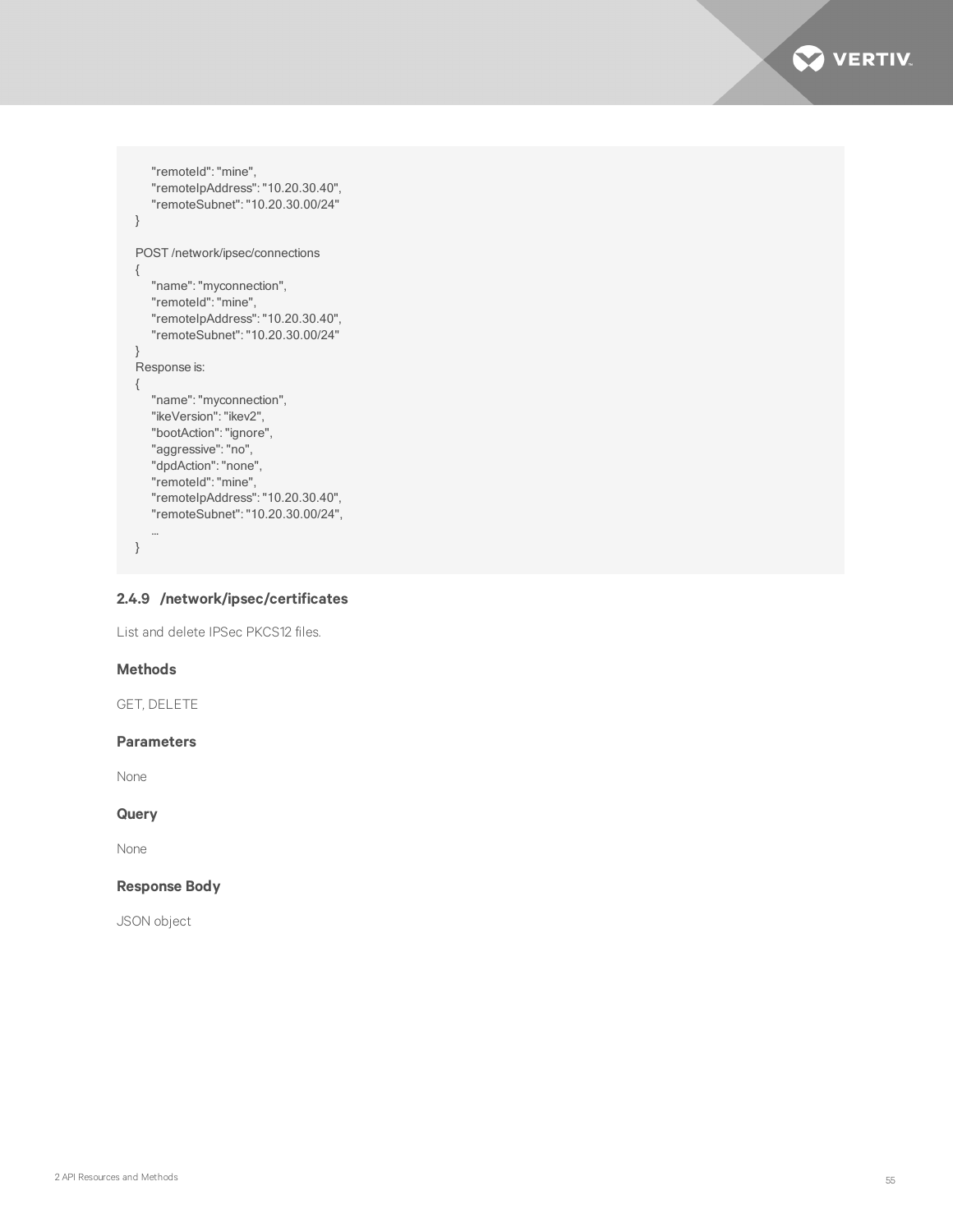| 200 | ЭK                 |
|-----|--------------------|
| 400 | <b>Bad Request</b> |

## **Examples**

```
GET /network/ipsec/certificates
{
   "ipsecCertificates": [
      {
         "name": "cert1.p12",
      },
      {
         "name": "cert2.p12",
      }
  ]
}
DELETE /network/ipsec/certificates/cert1.p12
```
# **2.4.10 /network/ipsec/certificates/download**

This action downloads an IPSec certificate for the appliance from a remote server.

### **Methods**

POST

## **Parameters**

| <b>PARAMETER</b> | <b>DESCRIPTION</b>                                                                |
|------------------|-----------------------------------------------------------------------------------|
| protocol         | Specifies the protocol to use to download file: ftp/scp/sftp                      |
| ipAddress        | IP address of the remote server from which to download the file                   |
| username         | Username to access the remote server                                              |
| password         | Password to access the remote server                                              |
| directory        | Directory path on the remote server, typically relative to the ftp root directory |
| filename         | Filename of the certificate file on the remote server                             |

## **Query**

None

## **Response Body**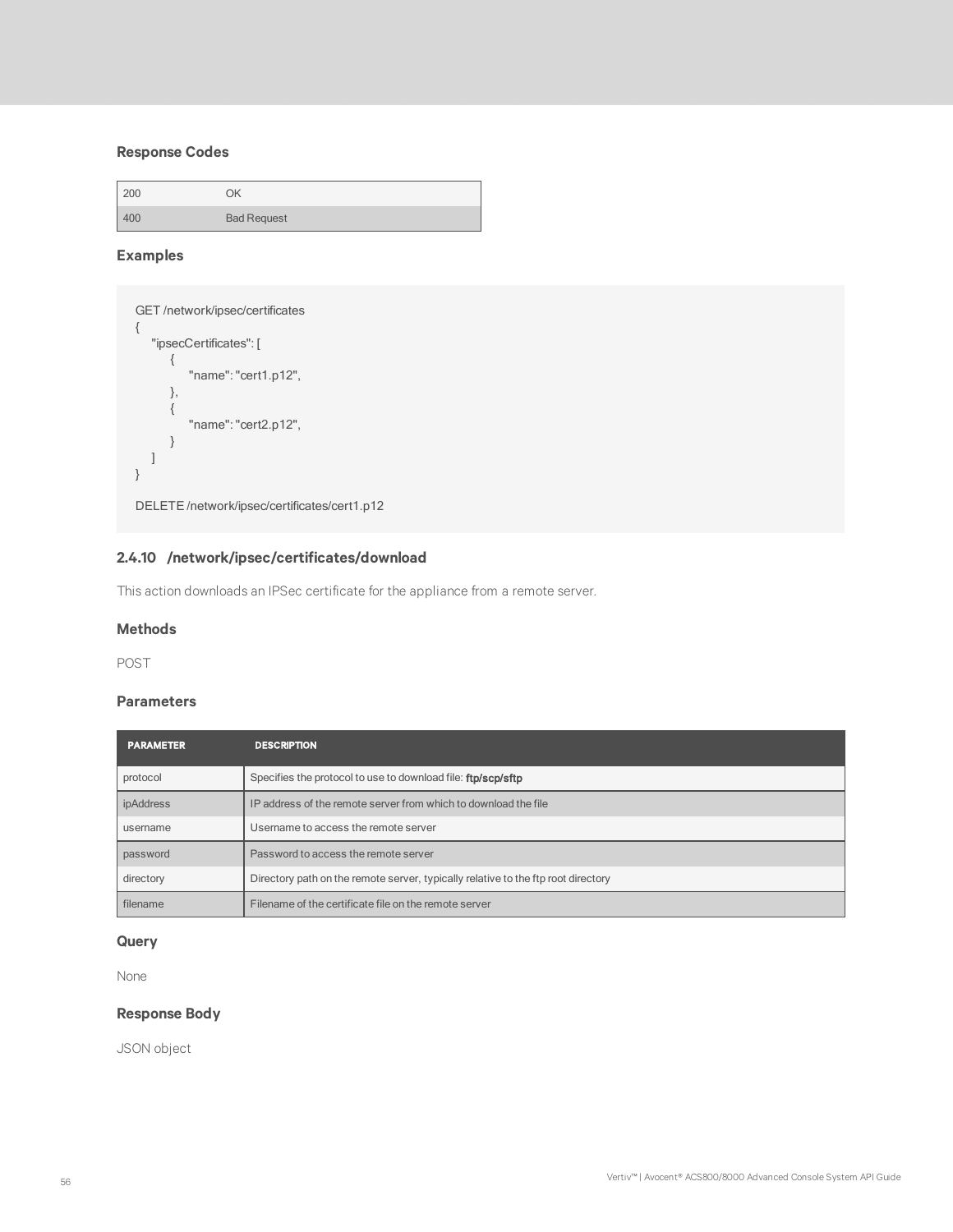

| 200 | OK                 |
|-----|--------------------|
| 400 | <b>Bad Request</b> |

## **Examples**

```
POST /network/ipsec/certificates/download
{
   "protocol": "ftp",
   "ipAddress": "10.20.30.80",
   "username": "anonymous",
  "password": "anonymous",
  "directory": "pub/certificate/",
  "filename": "mycertificate.p12"
}
Response is:
{
   "status": "ipsec certificate download successful",
}
```
## **2.4.11 /network/snmp[/<ID>]**

Configure SNMP settings.

#### **Methods**

GET, PUT, PATCH, POST, DELETE

## **Parameters**

| <b>PARAMETERS</b>        | <b>DESCRIPTION</b>                                                     |
|--------------------------|------------------------------------------------------------------------|
| id                       | Read-only identifier composed of name and potentially source fields    |
| name                     | SNMP community name for v1/v2 or the username for v3                   |
| version                  | version SNMP version. v1_v2/ipv6_v1_v2/v3                              |
| source                   | Subnet address for v1/v2.                                              |
| oid                      | Unique snmp identifier                                                 |
| permission               | Access permission. read and write/read only                            |
| authenticationType       | SNMP v3 authentication type. md5/sha                                   |
| authenticationPassphrase | SNMP v3 authentication passphrase                                      |
| encryptionMethod         | SNMP v3 encryption method. des/aes                                     |
| privacyPassphrase        | SNMP v3 privacy passphrase                                             |
| minimumSecurityLevel     | SNMP v3 minimum security level. auth no priv/auth priv/no auth no priv |

#### **Query**

Fields are supported for all parameters.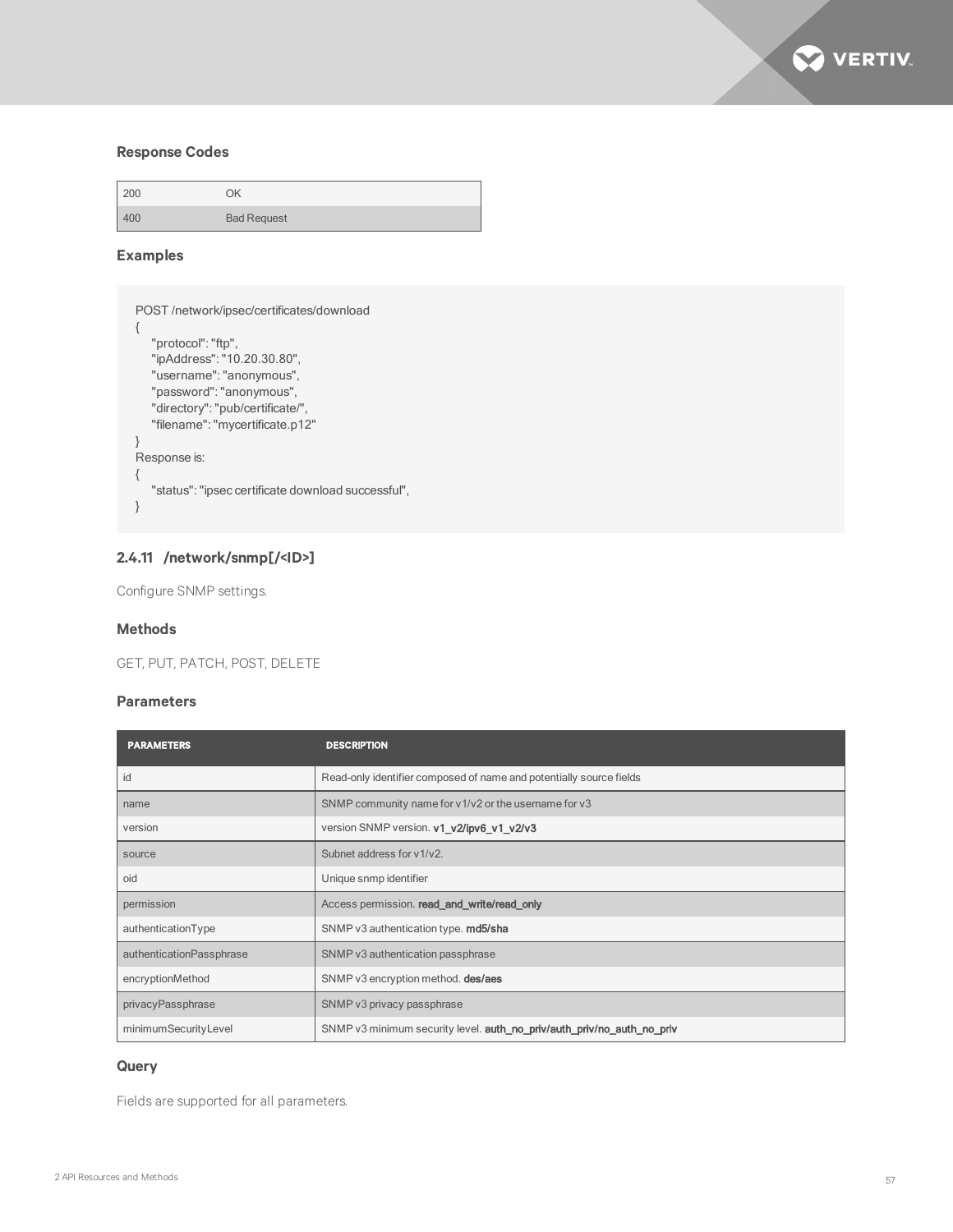#### **Response Body**

JSON object

### **Response Codes**

| 200 | OK.                                |
|-----|------------------------------------|
| 201 | Created                            |
| 204 | OK No Content (for a PUT or PATCH) |
| 400 | <b>Bad Request</b>                 |

```
GET /network/snmp
{ 
   "snmp": [
      {
         "id": "mycommunity~10.20.30.40",
         "name": "mycommunity",
         "version": "v1_v2",
         "source": "10.20.30.40",
         "oid": "",
         "permission": "read_only"
      },
      {
         "id": "myusername",
         "name": "myusername",
         "version": "v3",
         "permission": "read_only",
         "authenticationType": "md5",
         "authenticationPassphrase":****,
         "encryptionMethod": "des",
         "privacyPassphrase":****,
         "minimumSecurityLevel": "no_auth_no_priv"
      }
      …
  ]
}
GET /network/snmp/1
{ 
   "id": "mycommunity~10.20.30.40",
   "name": "mycommunity",
   "version": "v1_v2",
   "source": "10.20.30.40"
  "oid": "",
   "permission": "read_only",
}
DELETE /network/snmp/mycommunity~10.20.30.40
GET /network/snmp/myusername
{
```

```
"id": "myusername",
"name": "myusername",
"version": "v3",
"oid": "",
```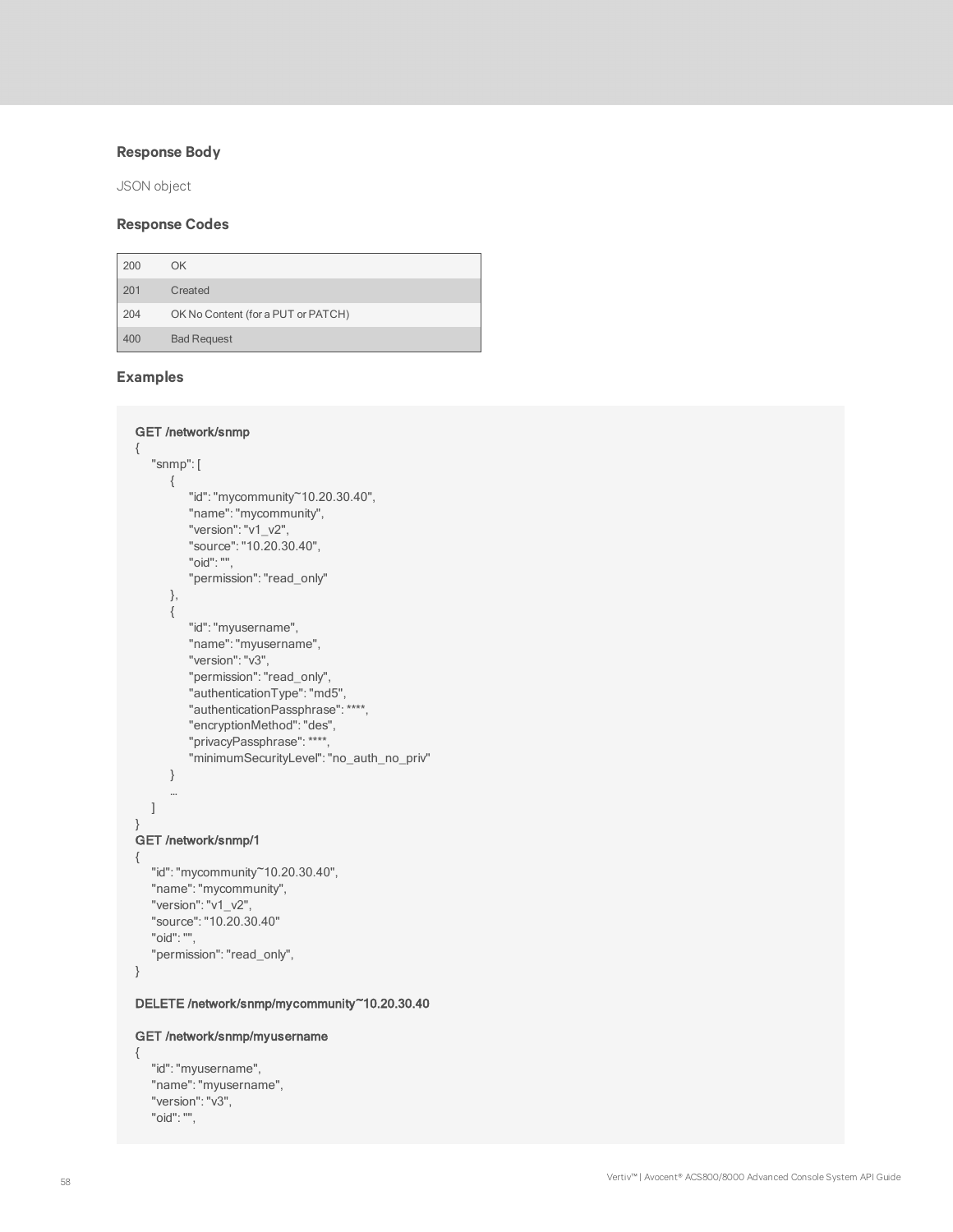

```
"permission": "read_only",
   "authenticationType": "md5",
   "authenticationPassphrase":****,
   "encryptionMethod": "des",
   "privacyPassphrase":****,
   "minimumSecurityLevel": "no_auth_no_priv"
}
POST /network/snmp
{
    "name": "mycommunity",
    "oid": "",
    "permission": "read_only",
    "version": "v1_v2",
    "source": "10.20.30.40"
}
Response is:
{ 
   "id": "mycommunity~10.20.30.40",
   "name": "mycommunity",
   "version": "v1_v2",
   "source": "10.20.30.40"
  "oid": "",
   "permission": "read_only",
}
PUT /network/snmp/mycommunity~10.20.30.40
{ 
   "oid": ".1",
   "permission": "read_write",
}
```
### **2.4.12 /network/snmp/system**

Configure SNMP system settings.

### **Methods**

GET, PUT, PATCH

| <b>PARAMETER</b> | <b>DESCRIPTION</b>                                               |
|------------------|------------------------------------------------------------------|
| sysContact       | SNMP system contact information. Defaults to Avocent Corporation |
| sysLocation      | SNMP system location information. Defaults to Avocent ACS8000    |

#### **Query**

Fields are supported for all parameters.

### **Response Body**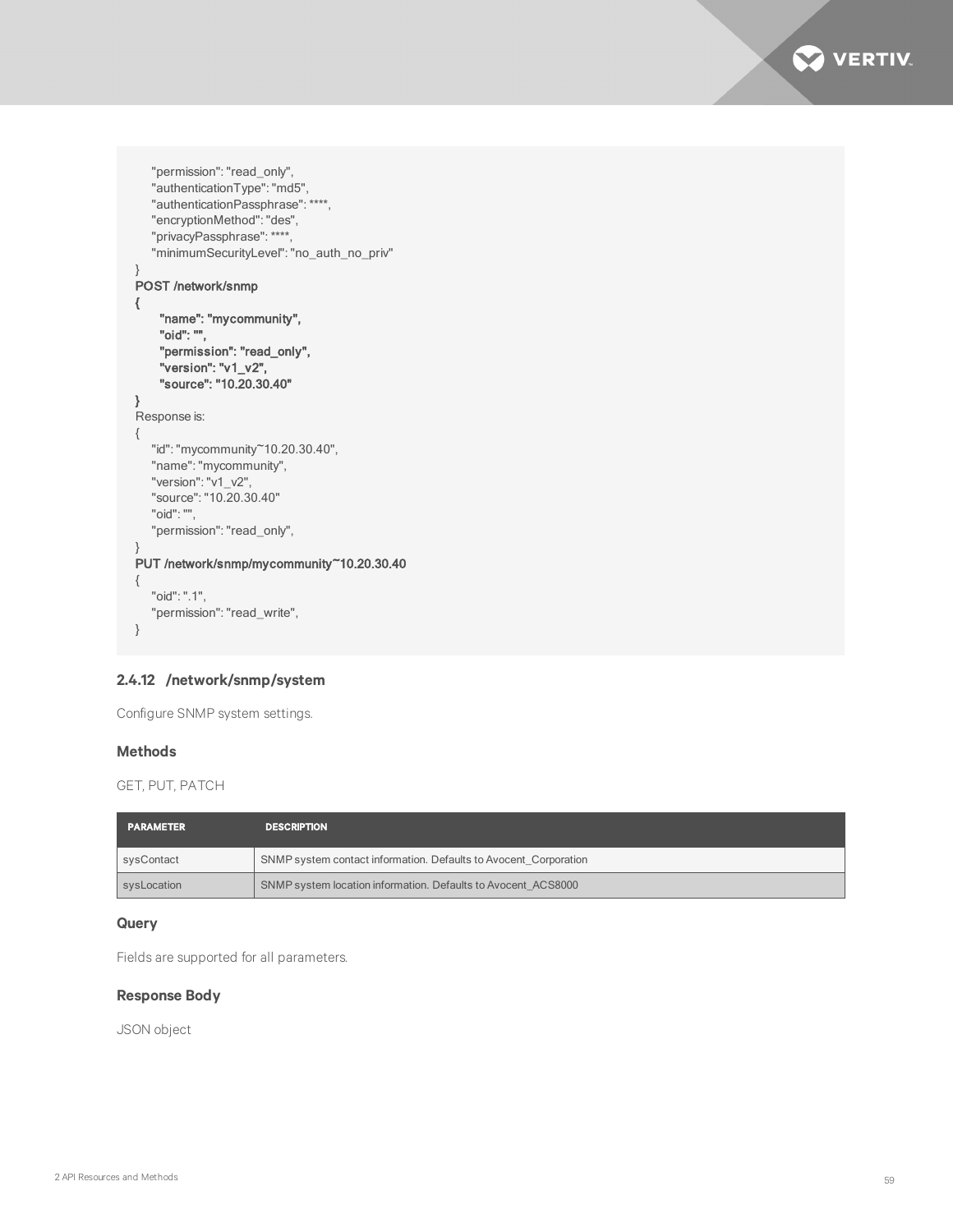| 200 | ΩK                                 |
|-----|------------------------------------|
| 204 | OK No Content (for a PUT or PATCH) |
| 400 | <b>Bad Request</b>                 |

## **Examples**

```
GET /network/snmp/system
{ 
  "sysContact": "Avocent_Corporation",
  "sysLocation": "Avocent_ACS8000"
}
PUT /network/snmp/system
{ 
    "sysContact": "corporate IT @ 1-800-xxx-yyyy",
    "sysLocation": "Server room 123"
}
```
# **2.5 Serial Ports**

## **2.5.1 /serialPorts[/<PORT#>]**

Get and set various serial port parameters for one or more serial ports.

## **Methods**

GET, PUT, PATCH

#### **Parameters**

| <b>PARAMETER</b>                                                      | <b>DESCRIPTION</b>                                                                            | <b>OPTIONS</b>                                           |
|-----------------------------------------------------------------------|-----------------------------------------------------------------------------------------------|----------------------------------------------------------|
| port                                                                  | Read-only port number.                                                                        |                                                          |
| profile                                                               | Port profile.<br>Note: Unconfigured is a read-only state that cannot<br>be set.               | cas/power/dial_in/dial_out/socket_client/unconfigured    |
| deviceName                                                            | Read-only device name assigned by the operating<br>system. Examples: ttyS1, ttyUSB0, ttyACM0. | Examples: ttyS1, ttyUSB0, ttyACM0                        |
| status                                                                | Port status                                                                                   | enabled/disabled                                         |
| physical (only valid when the profile is cas, power or socket client) |                                                                                               |                                                          |
| pinout                                                                | Serial port pinout.                                                                           | auto/cisco/cyclades/RS422/rRS485                         |
| speed                                                                 | Serial port speed: integer                                                                    | 1200/2400/4800/9600/19200/38400/57600/115200/230400      |
| parity                                                                | Parity.                                                                                       | even/odd/none                                            |
| dataBits                                                              | Number of data bits: integer.                                                                 | 5/6/7/8                                                  |
| stopBits                                                              | Number of stop bits.                                                                          | integer 1/2                                              |
| flowControl                                                           | Flow control mechanism.                                                                       | none / hardware / software/rxon_software / txon_software |
| cas (only valid when the profile is cas)                              |                                                                                               |                                                          |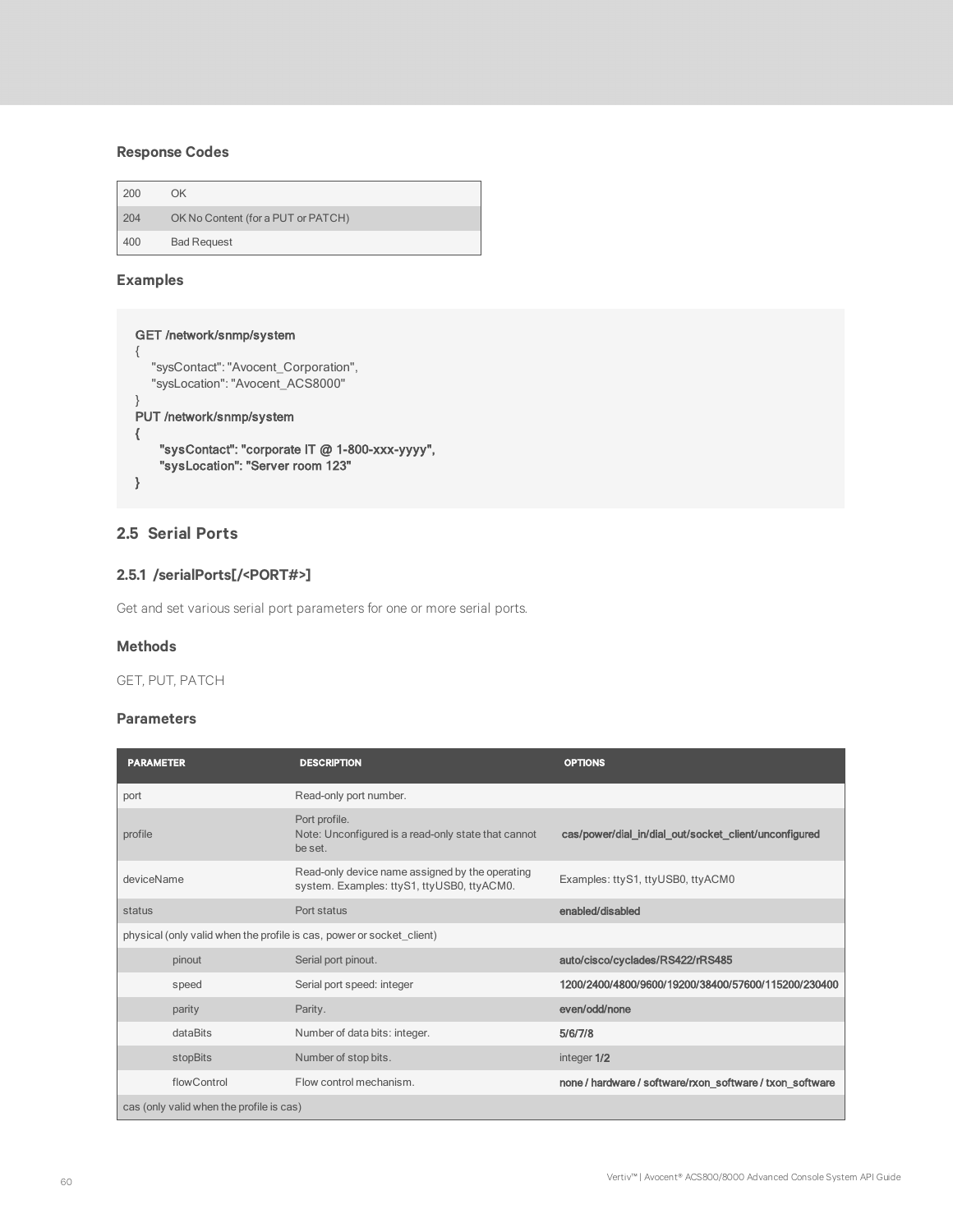

| <b>PARAMETER</b> |                        | <b>DESCRIPTION</b>                                                                                                                                                                   | <b>OPTIONS</b>                                                                                                                                                                                                                                   |
|------------------|------------------------|--------------------------------------------------------------------------------------------------------------------------------------------------------------------------------------|--------------------------------------------------------------------------------------------------------------------------------------------------------------------------------------------------------------------------------------------------|
|                  | name                   | User-assigned or default name for the port. Default is<br>the last half of the appliance MAC address followed<br>by "-p-" and the port number.                                       | Example: 10-2c-3d-p-1                                                                                                                                                                                                                            |
|                  | autoDiscovery          | Enables auto discovery. The target name is<br>discovered and associated with this serial port. If it<br>fails, the default port name is used.                                        | enabled/disabled                                                                                                                                                                                                                                 |
|                  | speedAutoDetection     | Enables speed auto detection to try to discover the<br>speed of the serial port.                                                                                                     | enabled/disabled                                                                                                                                                                                                                                 |
|                  | protocol               | The protocol used by authorized users to access the<br>serial port or target.                                                                                                        | ssh/telnet/raw_mode/telnet ssh/telnet raw_mode/<br>ssh raw_mode/telnet ssh raw_mode                                                                                                                                                              |
|                  | authentication         | Type used to authenticate a user during the target<br>session.                                                                                                                       | none / dsview_down_local / dsview / dsview local / ldap_<br>down_local / Idap / Idap local / local / local radius /<br>local tacacs+/otp/otp local/radius_down_local/radius/<br>radius   local / tacacs+_down_local / tacacs+ /<br>tacacs+ local |
|                  | textHotKey             | Hotkey to suspend the target session and return to<br>the cli prompt. Not available for raw.                                                                                         | Default is Ctrl-Z (^Z)                                                                                                                                                                                                                           |
|                  | powerHotKey            | Hotkey to suspend the target session and display the<br>Power Management Menu to control the outlets<br>merged to the target. Not available for raw.                                 | Default is Ctrl-P (^P)                                                                                                                                                                                                                           |
|                  | restfulHotKey          | Hotkey to suspend the target session and display the<br>RESTful Client Menu, which is used to send user-<br>defined RESTful actions to a RESTful server.                             | Default is not configured                                                                                                                                                                                                                        |
|                  | telnetAliasPort        | TCP port used to connect directly to a serial port<br>using Telnet protocol.                                                                                                         | Default is 7000+port number                                                                                                                                                                                                                      |
|                  | sshAliasPort           | TCP port used to connect directly to a serial port<br>using SSH protocol.                                                                                                            | Default is not configured                                                                                                                                                                                                                        |
|                  | rawModeAliasPort       | TCP port used to connect directly to a serial port<br>using raw socket for connection.                                                                                               | Default is not configured                                                                                                                                                                                                                        |
|                  | ipv4AliasAddress       | IPv4 address used to connect directly to a serial port.                                                                                                                              |                                                                                                                                                                                                                                                  |
|                  | ipv4AliasInterface     | Interface associated with the ipv4AliasAddress.                                                                                                                                      | eth#                                                                                                                                                                                                                                             |
|                  | ipv6AliasAddress       | IPv6 address used to connect directly to a serial port.                                                                                                                              |                                                                                                                                                                                                                                                  |
|                  | ipv6AliasInterface     | Interface associated with the ipv6AliasAddress.                                                                                                                                      | eth#                                                                                                                                                                                                                                             |
|                  | dcdSensitivity         | Allows a session only if DCD is on.                                                                                                                                                  | enabled/disabled                                                                                                                                                                                                                                 |
|                  | autoAnswer             | Enables processing of input data so when the input<br>data matches one input string configured in Auto<br>Answer, the configured output string is transmitted to<br>the serial port. | enabled/disabled                                                                                                                                                                                                                                 |
|                  | dtrMode                | Sets DTR mode.                                                                                                                                                                       | <b>always_on</b> - DTR status is always on<br>normal (default) - DTR status depends on the existence of<br>a CAS session<br>off_interval - when a CAS session is closed; DTR stays<br>down during this interval                                  |
|                  | dtrOffInterval         | Interval used by DTR Mode off_interval in<br>milliseconds.                                                                                                                           | integer, Default: 100                                                                                                                                                                                                                            |
|                  | linefeedSuppression    | Enables the suppression of the line-feed character<br>after the carriage return character.                                                                                           | enabled/disabled                                                                                                                                                                                                                                 |
|                  | nullAfterCrSuppression | Enables the suppression of the NULL character after<br>the carriage return character.                                                                                                | enabled/disabled                                                                                                                                                                                                                                 |
|                  | transmissionInterval   | The interval the port waits to send data to a remote<br>client in milliseconds.                                                                                                      | integer                                                                                                                                                                                                                                          |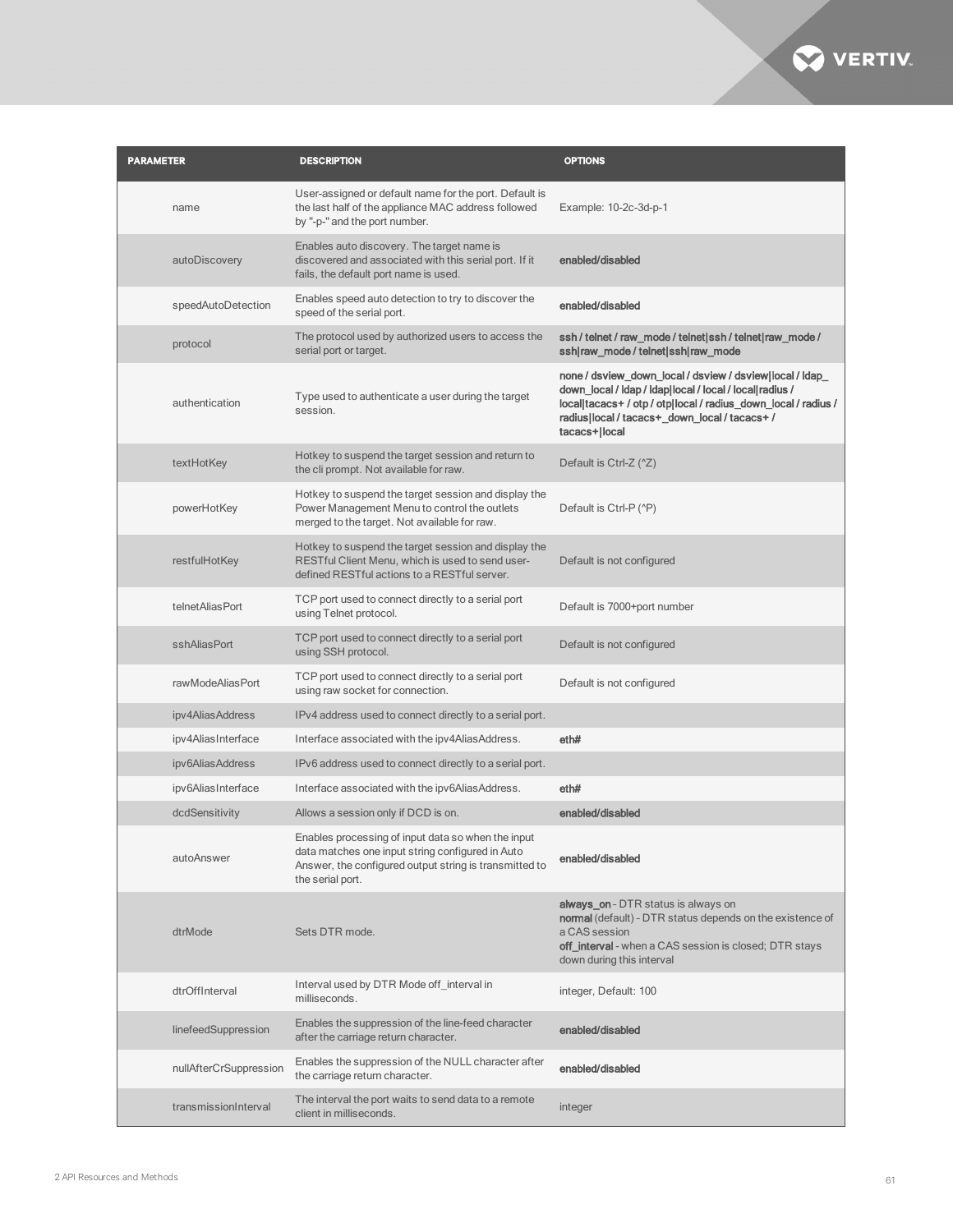| <b>PARAMETER</b> |                                                             | <b>DESCRIPTION</b>                                                                                                                 | <b>OPTIONS</b>                                                                                                                                                                                                                           |
|------------------|-------------------------------------------------------------|------------------------------------------------------------------------------------------------------------------------------------|------------------------------------------------------------------------------------------------------------------------------------------------------------------------------------------------------------------------------------------|
|                  | breakSequence                                               | An administrator can configure the control key as the<br>break sequence, entering ^ before the letter.                             | Default: ~break                                                                                                                                                                                                                          |
|                  | breakInterval                                               | Interval for the break signal in milliseconds.                                                                                     | integer, Default: 500                                                                                                                                                                                                                    |
|                  | multiSessionMenu                                            | Enables the multi-session menu when connecting to<br>a port that is already being accessed by another user.                        | enabled/disabled                                                                                                                                                                                                                         |
|                  | loginNotification                                           | Enables the notification to multi-session users when<br>a user logs in or logs out.                                                | enabled/disabled                                                                                                                                                                                                                         |
|                  | infoNotification                                            | Displays an information message when a target<br>session is opened.                                                                | enabled/disabled                                                                                                                                                                                                                         |
|                  | cas/dataBuffering (only valid when the profile is cas)      |                                                                                                                                    |                                                                                                                                                                                                                                          |
|                  | bufferingStatus                                             | Enables or disables data buffering.                                                                                                | enabled/disabled                                                                                                                                                                                                                         |
|                  | bufferingType                                               | Controls the type of data buffering:                                                                                               | local - stores the data buffering file on the appliance's local<br>file system<br>nfs - stores the data buffering file on an NFS server<br>syslog - sends the data to the syslog server<br>dsview - sends the data to the DSView server. |
|                  | localDevice                                                 | When the buffering Type is set to local, this field<br>specifies where on the local system the data<br>buffering files are stored. | Options are the built-in memory (mmcblk0) or a connected<br>USB storage or SD card location.                                                                                                                                             |
|                  | timeStamp                                                   | When enabled, adds the time stamp to the data<br>buffering line for a local or NFS server.                                         | enabled/disabled                                                                                                                                                                                                                         |
|                  | loginMessage                                                | Includes special notification for logins and logouts in<br>data buffering.                                                         | enabled/disabled                                                                                                                                                                                                                         |
|                  | sessionLogging                                              | Controls when data is stored.                                                                                                      | enabled/disabled                                                                                                                                                                                                                         |
|                  | power (only valid when the profile is power)                |                                                                                                                                    |                                                                                                                                                                                                                                          |
|                  | speedAutoDetect                                             | Enables speed auto detect for power device. Tries to<br>discover the speed of the attached power device.                           | enabled/disabled                                                                                                                                                                                                                         |
|                  | pollingRate                                                 | Interval in seconds to update information from the<br>PDU                                                                          | integer, Default: 20                                                                                                                                                                                                                     |
|                  | deviceType                                                  | Type of power device connected to the serial port.                                                                                 | pdu/ups                                                                                                                                                                                                                                  |
|                  | pduType                                                     | Defines the type or vendor of the PDU connected to<br>the serial port.                                                             | auto/cyclades/enp/spc/servertech/raritan/apc/eaton                                                                                                                                                                                       |
|                  | powerCycleInterval                                          | The interval in seconds between Off and On actions<br>for the power cycle command.                                                 | integer, Default: 15                                                                                                                                                                                                                     |
|                  | syslog                                                      | When enabled, the PDU sends syslog messages to<br>the appliance.                                                                   | enabled/disabled                                                                                                                                                                                                                         |
|                  | buzzer                                                      | Enables or disables the PDU's buzzer.                                                                                              | enabled/disabled                                                                                                                                                                                                                         |
|                  | overcurrentProtection                                       | When enabled, the software's overcurrent protection<br>is on.                                                                      | enabled/disabled                                                                                                                                                                                                                         |
|                  | upsType                                                     | Defines the type or vendor of the UPS connected to<br>the serial port.                                                             | gxt4                                                                                                                                                                                                                                     |
|                  | socketClient (only valid when the profile is socket client) |                                                                                                                                    |                                                                                                                                                                                                                                          |
|                  | remoteServer                                                | IPv4 or IPv6 address of the remote server.                                                                                         |                                                                                                                                                                                                                                          |
|                  | remoteTcpPort                                               | TCP port to be used to establish a connection with a<br>remote server.                                                             |                                                                                                                                                                                                                                          |
|                  | establishConnection                                         | Configures the event that triggers the establishment<br>of the connection.                                                         | dcd/always                                                                                                                                                                                                                               |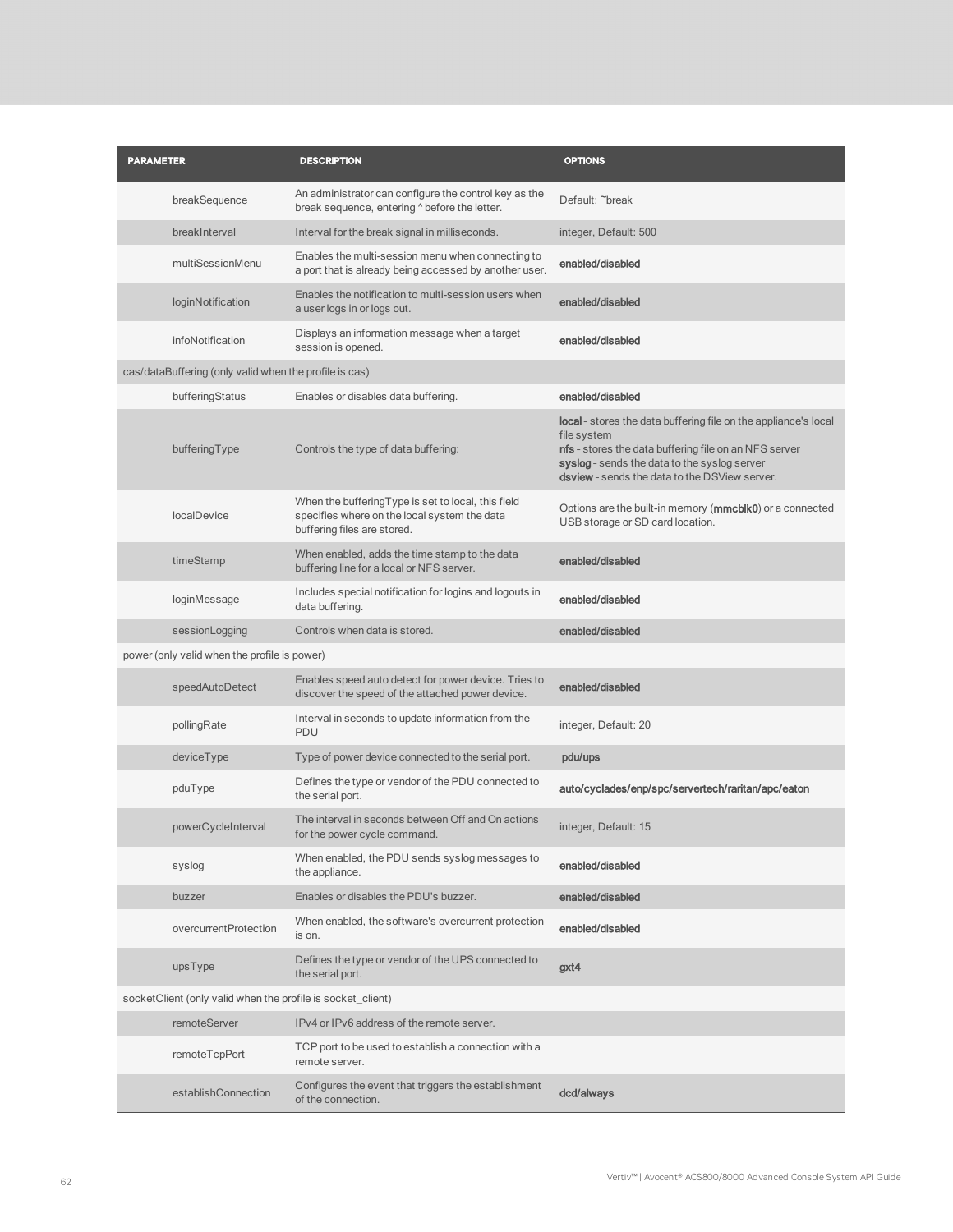

## **Query**

Fields are supported for all parameters.

### **Response Body**

JSON object

## **Response Codes**

| 200 | ΩK                                 |
|-----|------------------------------------|
| 204 | OK No Content (for a PUT or PATCH) |
| 400 | <b>Bad Request</b>                 |

```
GET /serialPorts/1
{ 
   "port": "1",
   "profile": "cas",
   "deviceName": "ttyS1",
   "status": "enabled",
    "physical":
{
      "pinout": "cisco",
      "speed": 115200,
      "parity": "none",
      "dataBits": 8,
      "stopBits": 1,
      "flowControl": "none"
   },
    "cas":
{
      "name": "MyServer",
      "autoDiscovery": "disabled", …
  }
}
GET /serialPorts
      { 
           "serialPorts":
[
      {
          "port": "1",
          "profile": "cas",
          "deviceName": "ttyS1",
          "status": "enabled", …
      \},},…{
      \cdots\{"port": "48", …
      }
  \, ]
}
PUT /serialPorts/1
'{"cas":{"sshAliasPort":"8001"}}'
```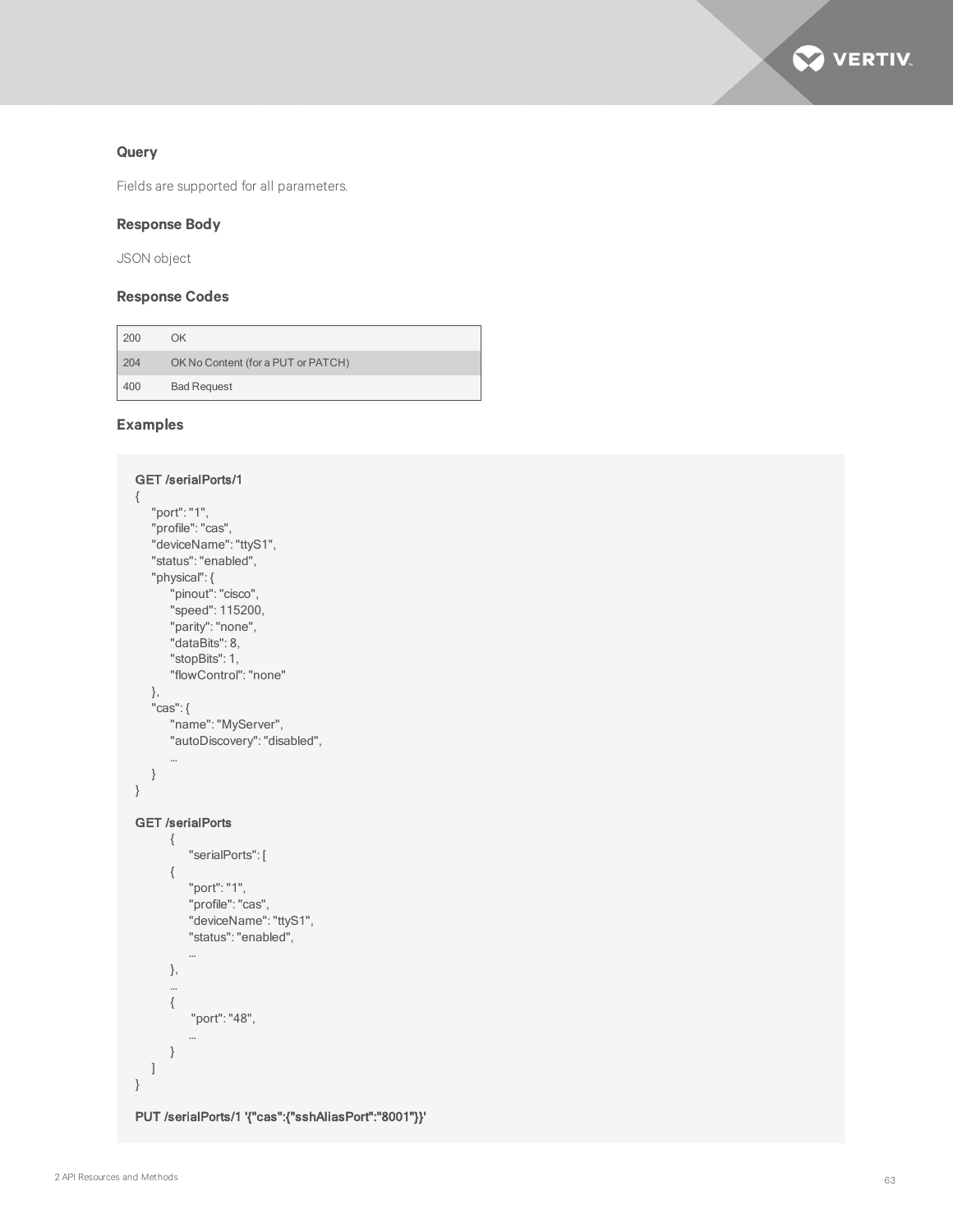```
GET /serialPorts/75
      { 
          "error": {
             "code": "AE002",
             "message": "resource id not found",
             "detail": "75 is not a valid port id"
  }
}
```
## **2.5.2 /serialPorts/<PORT#>/enable**

Enable the serial port.

## **Methods**

POST

## **Parameters**

None.

## **Query**

None.

## **Response Body**

JSON object.

### **Response Codes**

| 200 | OK                 |
|-----|--------------------|
| 400 | <b>Bad Request</b> |

**Examples**

## POST /serialPorts/3/enable

Response is:

{ "status": "success. port 3 enabled." }

## **2.5.3 /serialPorts/<PORT#>/disable**

Disable the serial port.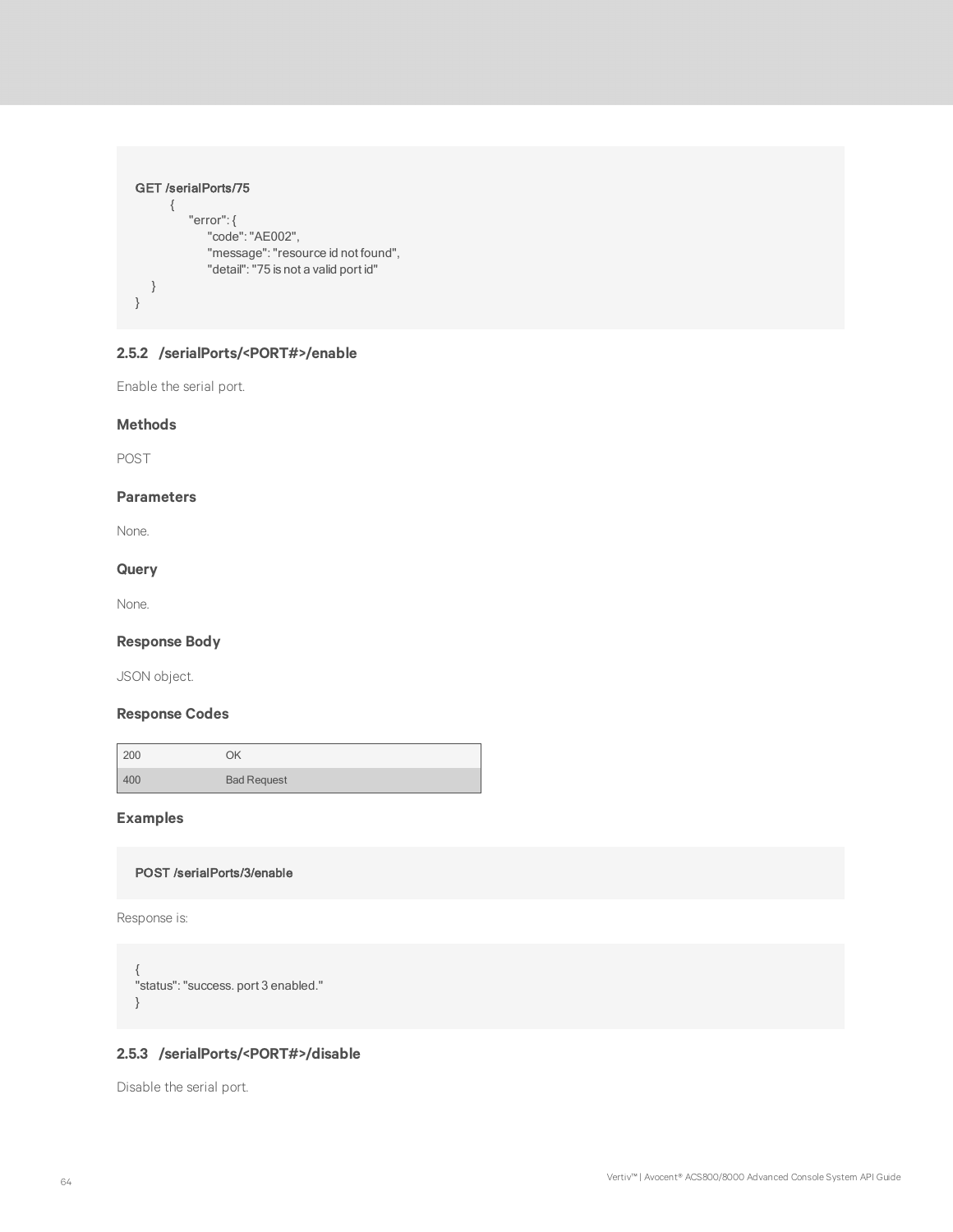

#### **Methods**

POST

## **Parameters**

None.

## **Query**

None.

## **Response Body**

JSON object.

## **Response Codes**

| 200             | $\cap$ K           |
|-----------------|--------------------|
| 40 <sub>C</sub> | <b>Bad Request</b> |

## **Examples**

POST /serialPorts/3/disable

Response is:

```
{
"status": "success. port 3 disabled."
}
```
## **2.5.4 /serialPorts/<PORT#>/resetToFactory**

Reset the serial port to factory defaults.

## **Methods**

POST

## **Parameters**

None.

## **Query**

None.

## **Response Body**

JSON object.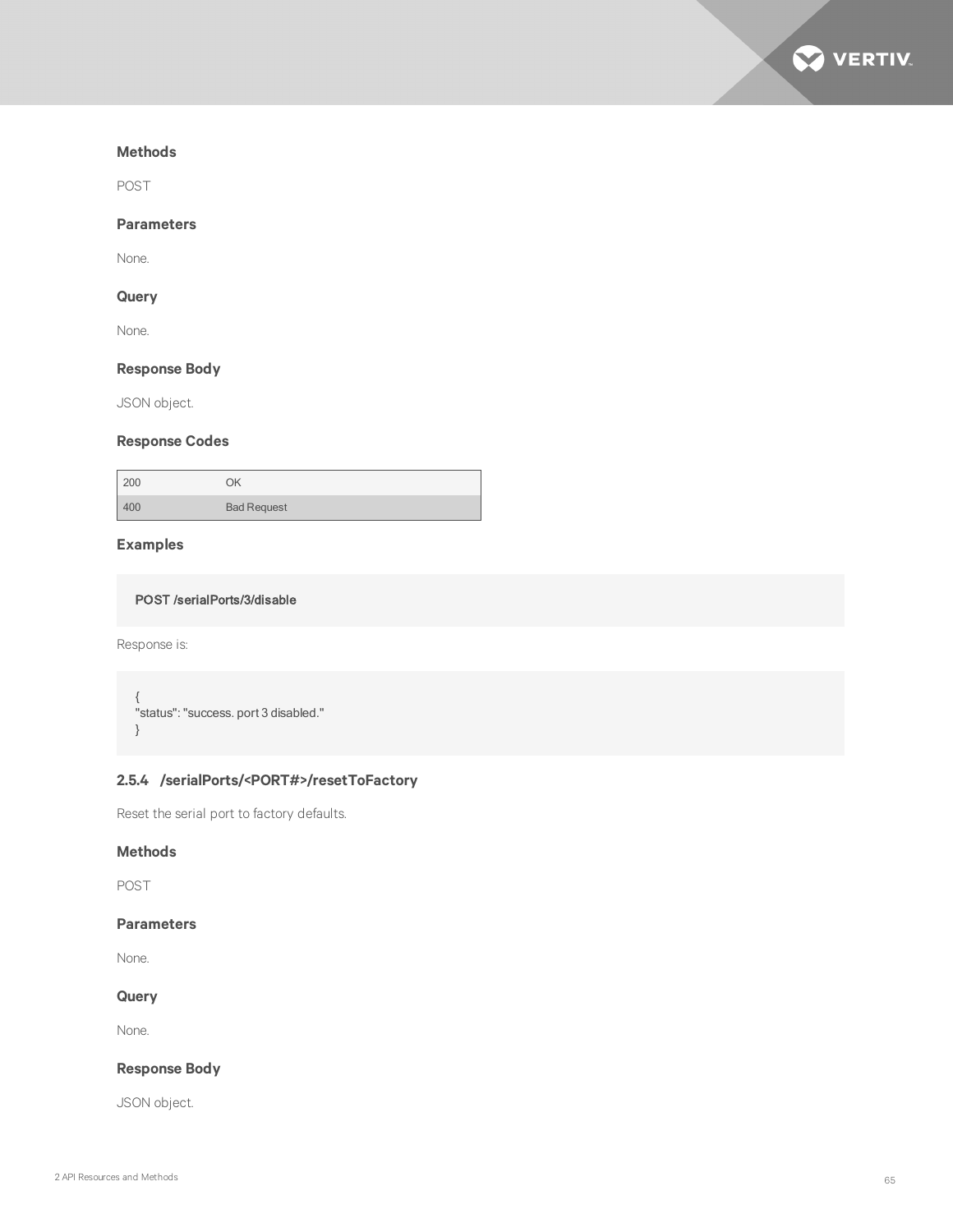| 200 | DК                 |
|-----|--------------------|
| 400 | <b>Bad Request</b> |

## **Examples**

## POST /serialPorts/3/resetToFactory

Response is:

{ "status": "success. port 3 restored to factory." }

## **2.5.5 /serialPorts/<PORT#>/alerts**

Configure alert strings.

## **Methods**

GET, POST

## **Parameters**

| <b>PARAMETER</b> | <b>DESCRIPTION</b>                                                                                                                                                                                                                 |
|------------------|------------------------------------------------------------------------------------------------------------------------------------------------------------------------------------------------------------------------------------|
| index            | Read-only index.                                                                                                                                                                                                                   |
| alertString      | String to match.                                                                                                                                                                                                                   |
| scriptName       | Name of the script to run when the matching alertString is detected. This script should be placed in the /etc/alerts scripts folder. The<br>script name should be the script name only, with a '.sh' extension and no folder path. |
| emergency        | If set to 'yes' and an alert occurs, the serial port LED blinks amber quickly. <b>yes/no</b>                                                                                                                                       |

## **Query**

Fields are supported for all parameters.

## **Response Body**

JSON object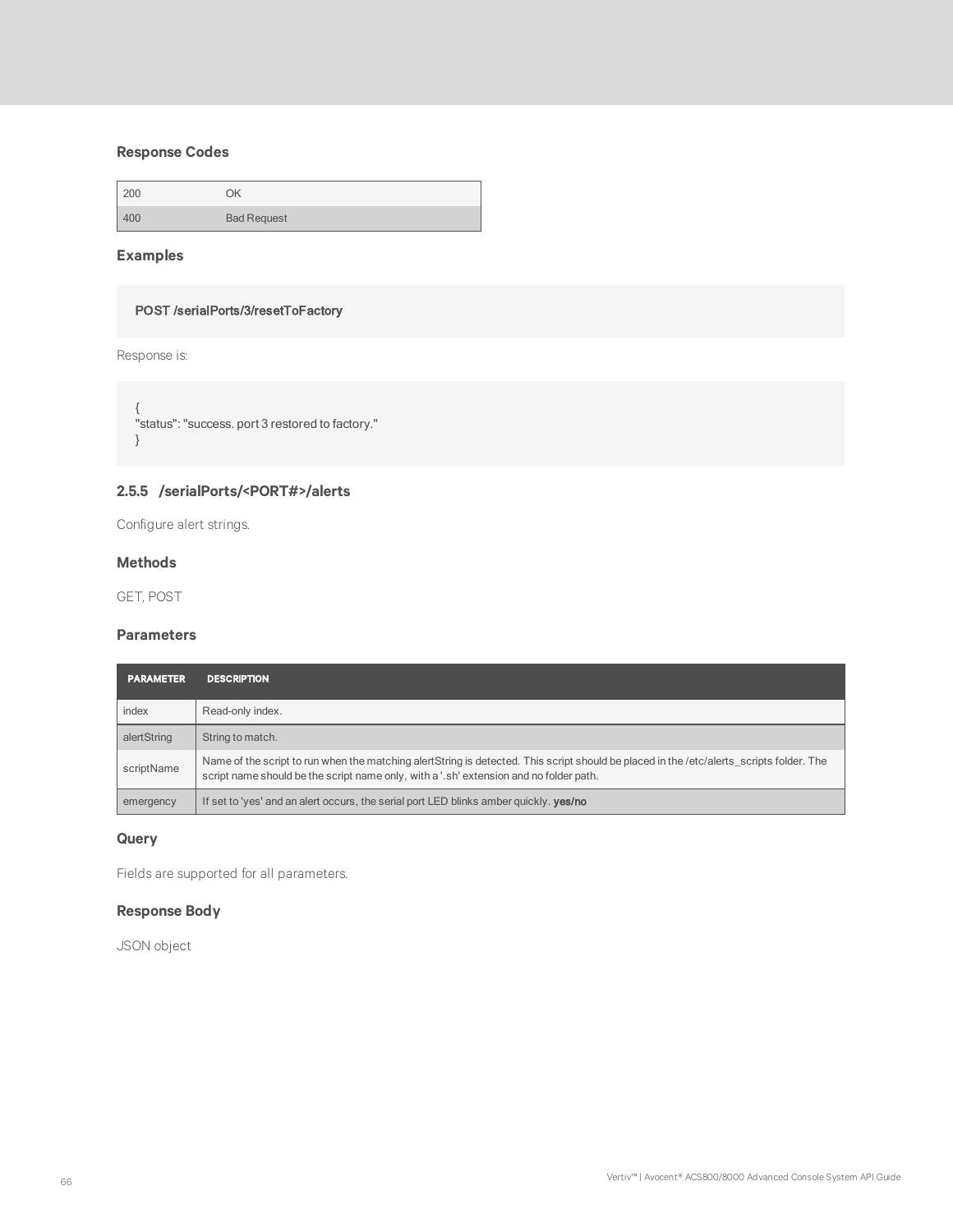

200 OK 400 Bad Request

## **Examples**

## GET /serialPorts/3/alerts

Response:

```
{
   "alertStrings": [
      {
          "index": 1,
          "alertString": "Invalid",
          "scriptName": "sample_script.sh",
          "emergency": "no"
      },
       {
          "index": 2,
          "alertString": "Error occurred",
          "scriptName": "sample_script.sh",
          "emergency": "yes"
      },
   ]
}
```
To add a new alert string:

```
POST /serialPorts/3/alerts
{
              "alertString": "new string",
              "scriptName": "new_script.sh",
              "emergency": "yes"
}
```
## **2.5.6 /serialPorts/<PORT#>/alerts/<ID>**

Delete an alert string. The ID is the index of the alert string.

## **Methods**

DELETE

## **Parameters**

None

## **Query**

Fields are supported for all parameters.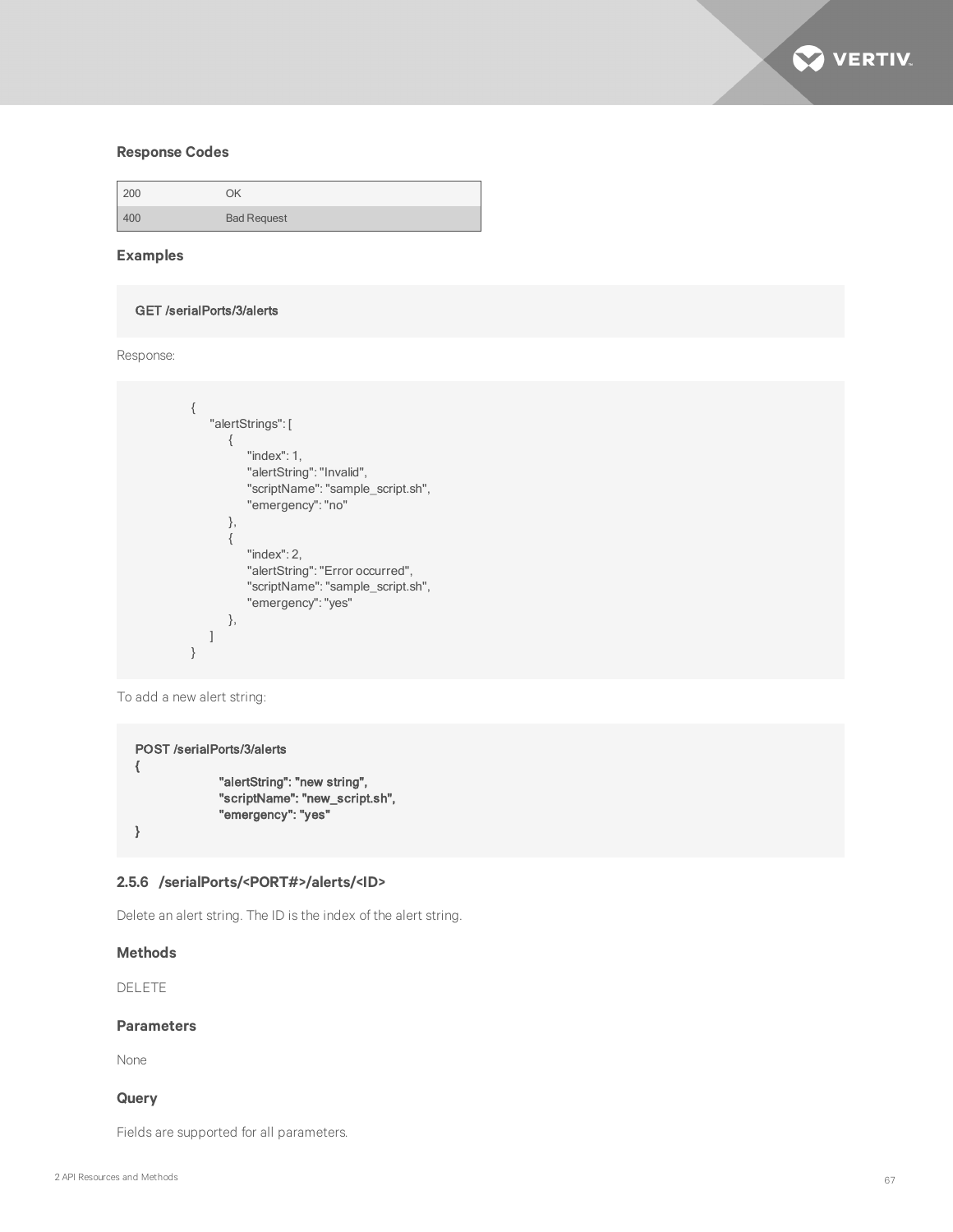## **Response Body**

JSON object

## **Response Codes**

| 200 | ОK                 |
|-----|--------------------|
| 400 | <b>Bad Request</b> |

## **Examples**

DELETE /serialPorts/3/alerts/1

## **2.5.7 /serialPorts/<PORT#>/alerts/clear**

Clear active alerts on a serial port.

## **Methods**

POST

## **Parameters**

None

## **Query**

None

## **Response Body**

JSON object

## **Response Codes**

| 200 | ОK                 |
|-----|--------------------|
| 400 | <b>Bad Request</b> |

## **Examples**

#### POST /serialPorts/3/alerts/clear

Response:

{ "status": "success. alerts cleared." }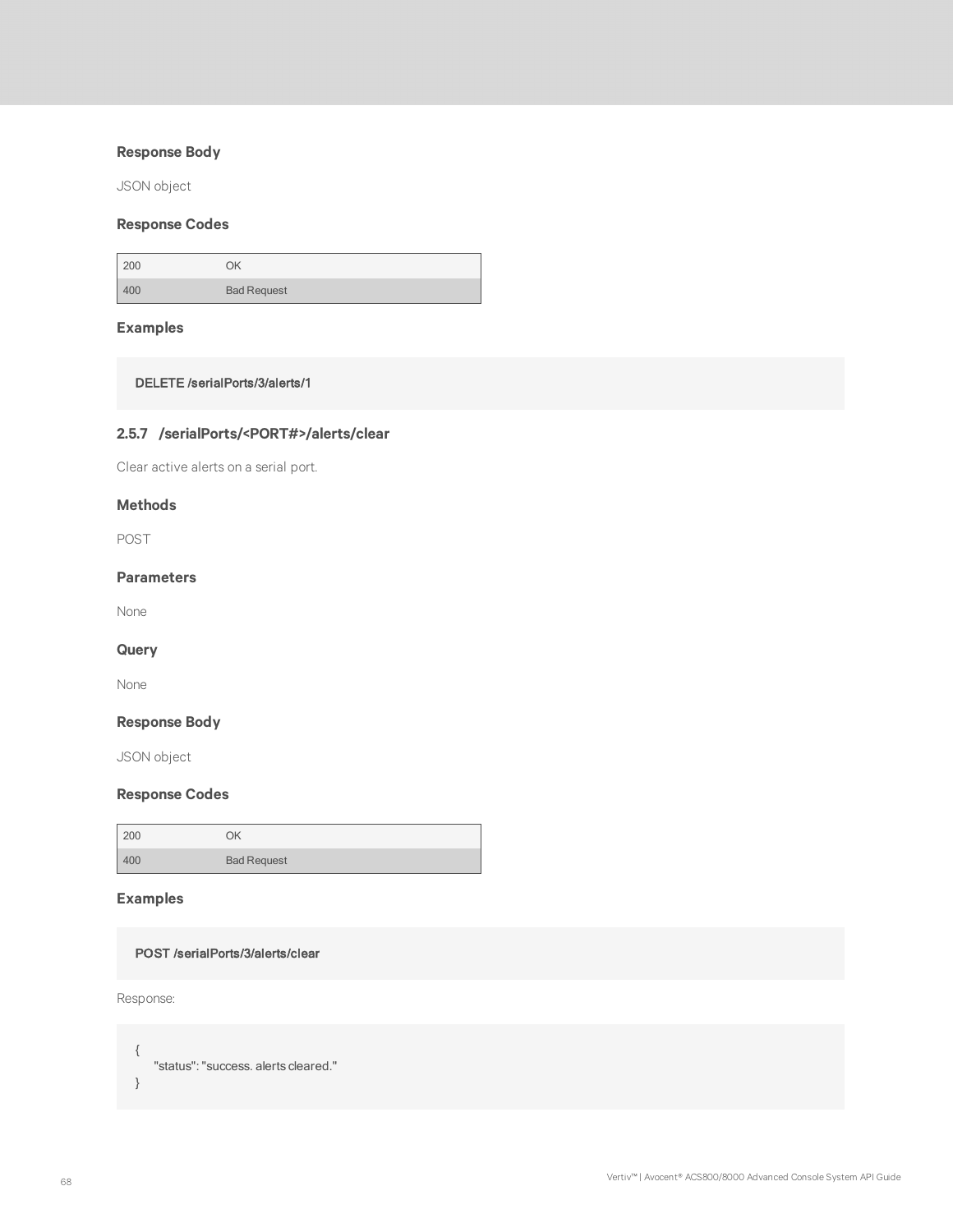

## **2.5.8 /serialPorts/<PORT#>/alerts/deleteAny**

Deletes all alert strings for the port.

### **Methods**

POST

#### **Parameters**

None

## **Query**

None

## **Response Body**

JSON object

#### **Response Codes**

| 200 | DК                 |
|-----|--------------------|
| 400 | <b>Bad Request</b> |

#### **Examples**

## POST /serialPorts/3/alerts/deleteAny

Response:

{ "status": "success. alert strings deleted." }

## **2.5.9 /serialPorts/<PORT#>/power**

Merge PDU outlets or UPS outlet groups with the serial port, and view all merged outlets.

## NOTE: Either PDU outlets or UPS outlet groups can be merged with a serial port, but not a mix of both.

## **Methods**

GET, POST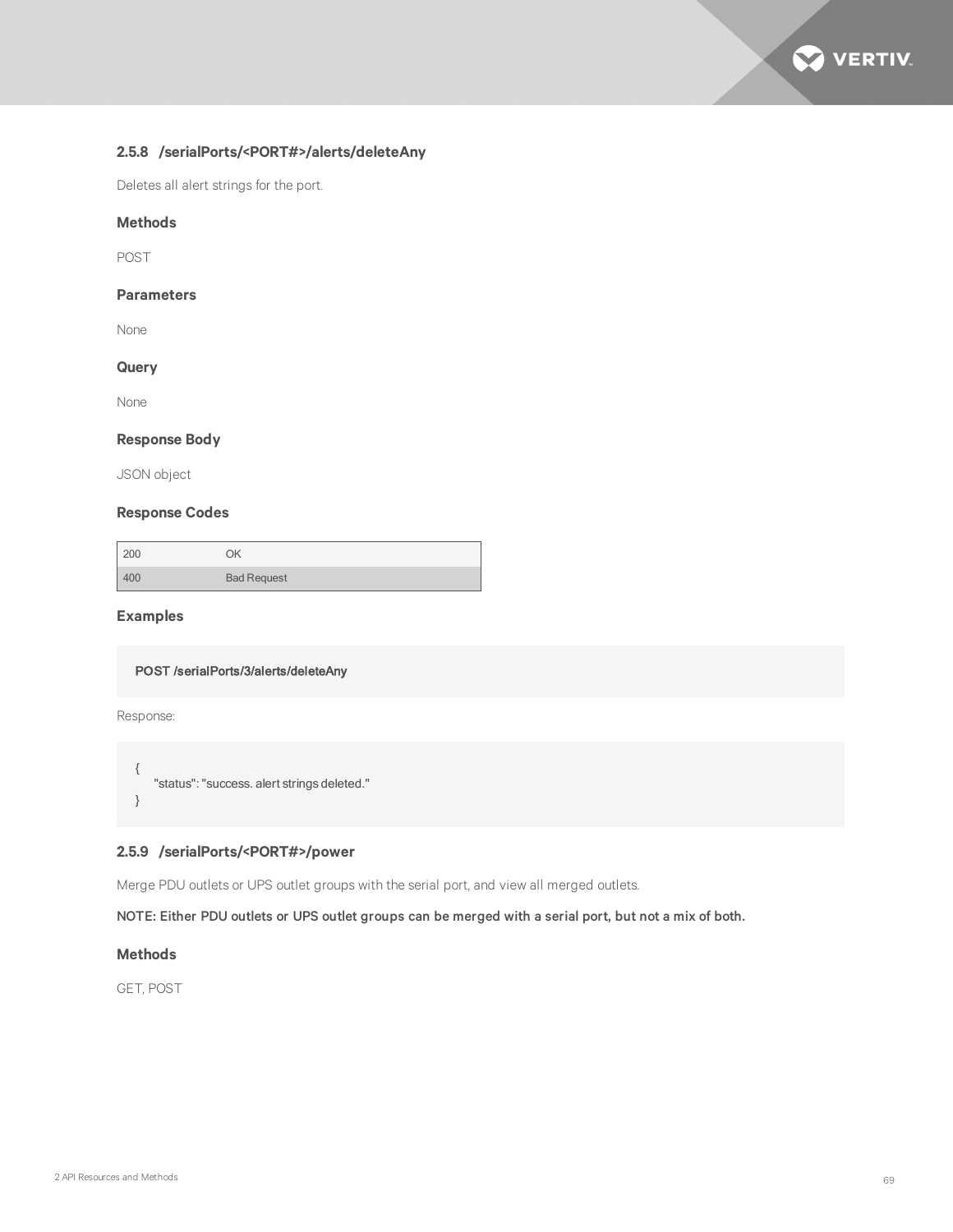#### **Parameters**

| <b>PARAMETER</b> | <b>DESCRIPTION</b>                                                                                                                                                        |
|------------------|---------------------------------------------------------------------------------------------------------------------------------------------------------------------------|
| Id               | Read-only Id for the outlet consisting of the PDU name and the outlet number, or the UPS name and the UPS outlet group number, in<br>this format: devicename~outletnumber |
| deviceType       | Identifies the power device: pdu or ups                                                                                                                                   |
| deviceld         | Name of the PDU or UPS                                                                                                                                                    |
| outlet           | PDU outlet number, or UPS outlet group number                                                                                                                             |

### **Query**

Fields are supported for all parameters.

## **Response Body**

JSON object

### **Response Codes**

| 200 | ЭK                 |
|-----|--------------------|
| 400 | <b>Bad Request</b> |

## **Examples**

```
GET /serialPorts/1/power
         {
             "power": [
                {
                   "id": "MPX~3",
                   "deviceType": "pdu",
                   "deviceId": "MPX",
                    "outlet": "3"
                },
                {
                   "id": "MPX~4",
                   "deviceType": "pdu",
                   "deviceId": "MPX",
                    "outlet": "4"
                }
            \, ]
         }
```

```
GET /serialPorts/2/power
         {
             "power": [
                {
                  "id": "GXT4~1",
                   "deviceType": "ups",
                   "deviceId": "GXT4",
                   "outlet": "1"
               },
                {
```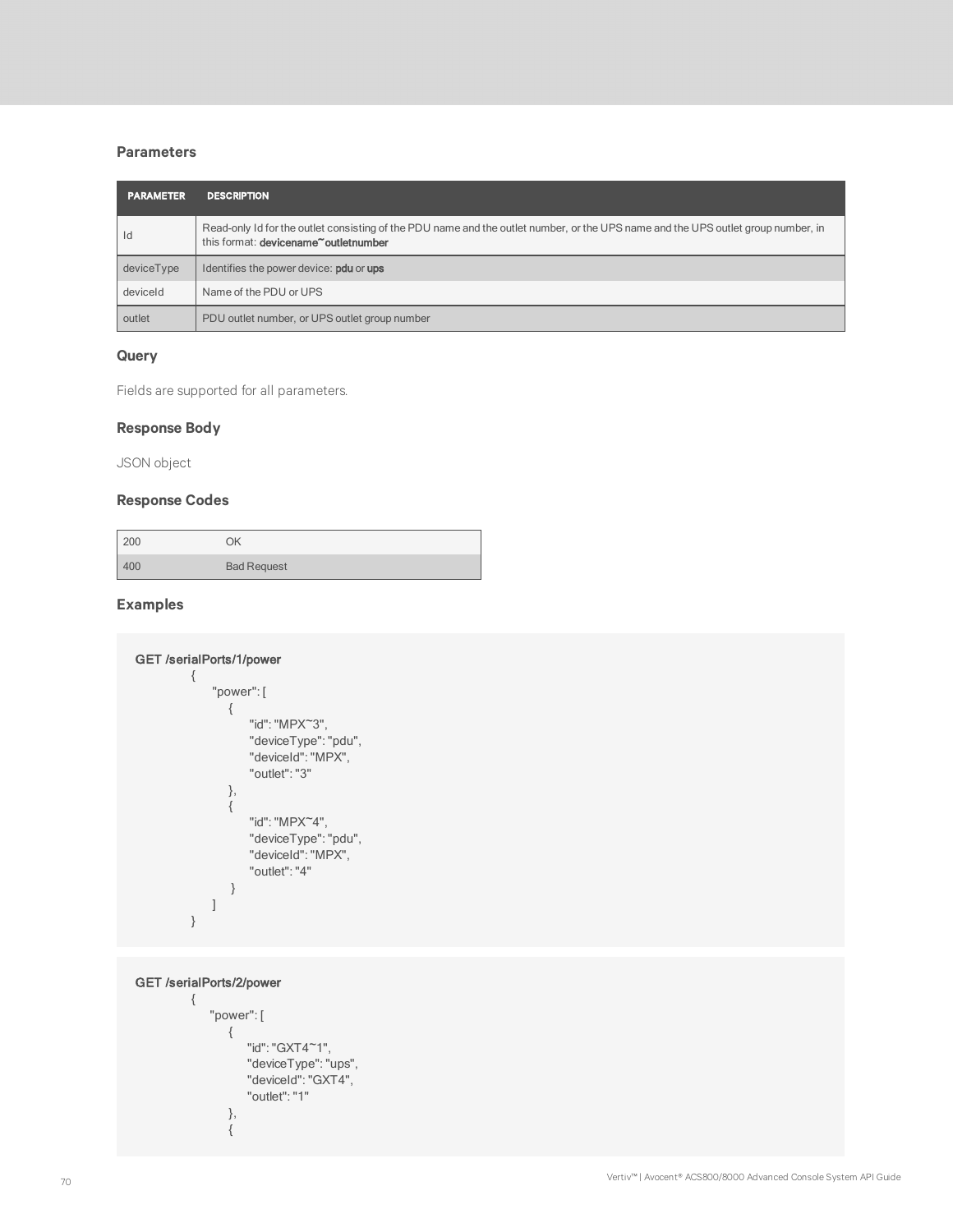

```
"id": "GXT4~2",
          "deviceType": "ups",
          "deviceId": "GXT4",
          "outlet": "2"
      }
   ]
}
```
To merge a new outlet with the serial port:

```
POST /serialPorts/1/power
               {
              "deviceType": "pdu",
              "deviceId": "MPX",
              "outlet": "5"
              }
```
Response:

```
{
   "deviceType": "pdu",
   "deviceId": "MPX",
   "outlet": "5"
}
```

```
POST /serialPorts/2/power
               {
               "deviceType": "ups",
              "deviceId": "GXT4-1000",
              "outlet": "1"
              }
```
Response:

```
{
   "deviceType": "ups",
   "deviceId": "GXT4-1000",
   "outlet": "1"
}
```
## **2.5.10 /serialPorts/<PORT#>/power/<ID>**

Delete merged PDU outlets or UPS outlet groups. The ID is in the devicename~outletnumber format.

### **Methods**

DELETE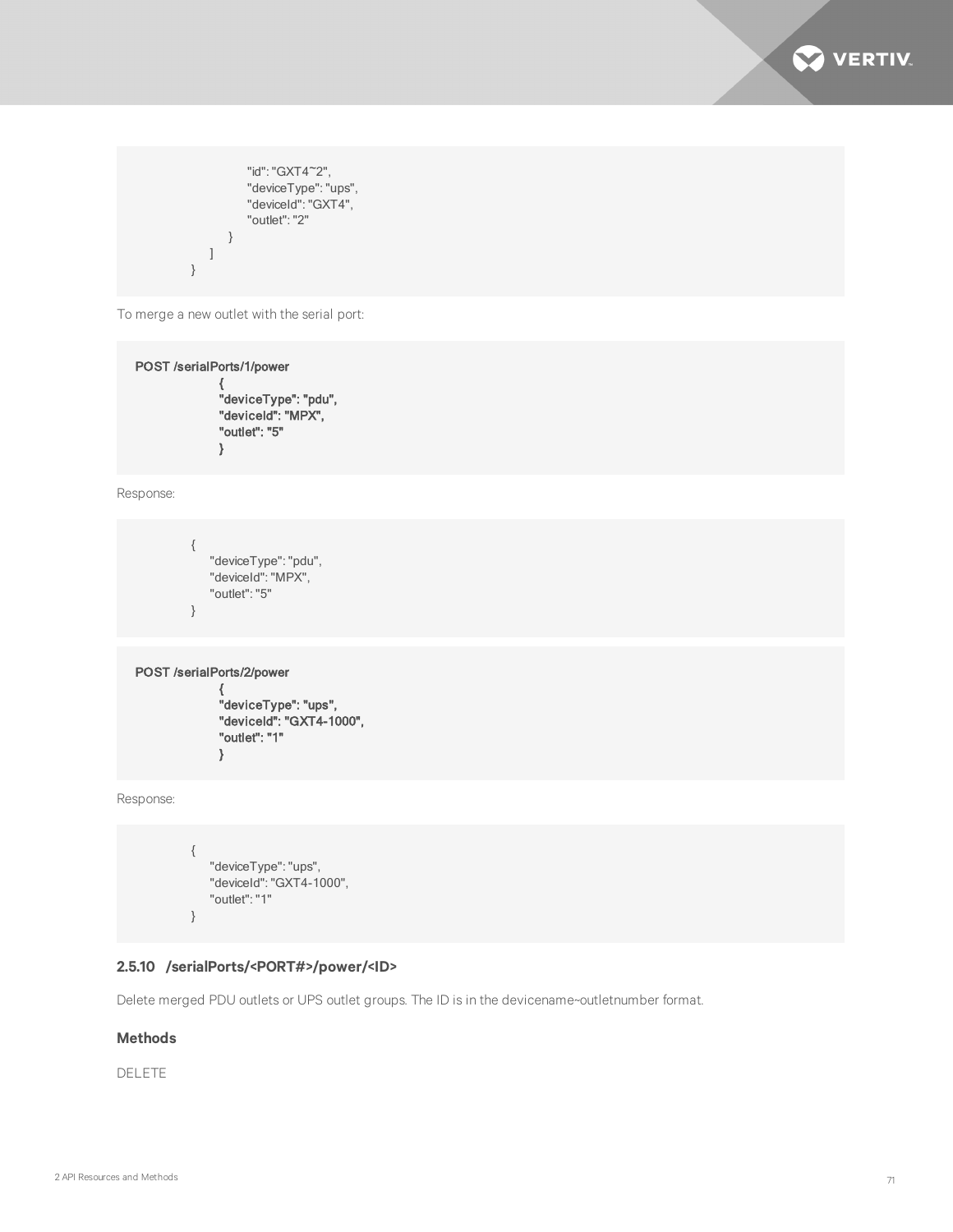#### **Parameters**

None

## **Response Body**

JSON object

## **Response Codes**

| 200 | OK                 |
|-----|--------------------|
| 201 | Created            |
| 400 | <b>Bad Request</b> |

## **Examples**

DELETE /serialPorts/1/power/MPX~5

## **2.6 Aux Port**

## **2.6.1 /auxPorts[/<NAME>]**

Get and set Auxiliary Port parameters. There is a single Auxiliary port when a built-in modem is present.

### **Methods**

GET, PUT, PATCH

## **Parameters**

| <b>PARAMETER</b> | <b>DESCRIPTION</b>                                               |                                                                                                        |                                                                                                                           |
|------------------|------------------------------------------------------------------|--------------------------------------------------------------------------------------------------------|---------------------------------------------------------------------------------------------------------------------------|
| deviceName       | Ex: ttyM1                                                        |                                                                                                        |                                                                                                                           |
| status           | enabled/disabled                                                 |                                                                                                        |                                                                                                                           |
| profile          | unconfigured/dial_in/dial_out                                    |                                                                                                        |                                                                                                                           |
| phoneNumber      | Dial-Out only.                                                   |                                                                                                        |                                                                                                                           |
| speed            |                                                                  | AuxPort speed: integer 1200/2400/4800/9600/19200/38400/57600/115200                                    |                                                                                                                           |
| initChat         | Dial-In Default:<br>""\d\d\d+++\d\d\dATZ OK<br>Dial-Out Default: |                                                                                                        |                                                                                                                           |
|                  |                                                                  | <b>ABORT</b><br><b>ABORT</b><br><b>ABORT</b><br><b>ABORT</b><br><b>ABORT</b><br>11.11<br>OK<br>CONNECT | <b>BUSY</b><br><b>VOICE</b><br>"NO CARRIER"<br>"NO DIAL TONE:<br>"NO DIAL TONE"<br><b>ATZ</b><br><b>ATDT\T</b><br>101.101 |
| pppAddressConfig |                                                                  | none, local, remote (Dial-Out profile only supports local)                                             |                                                                                                                           |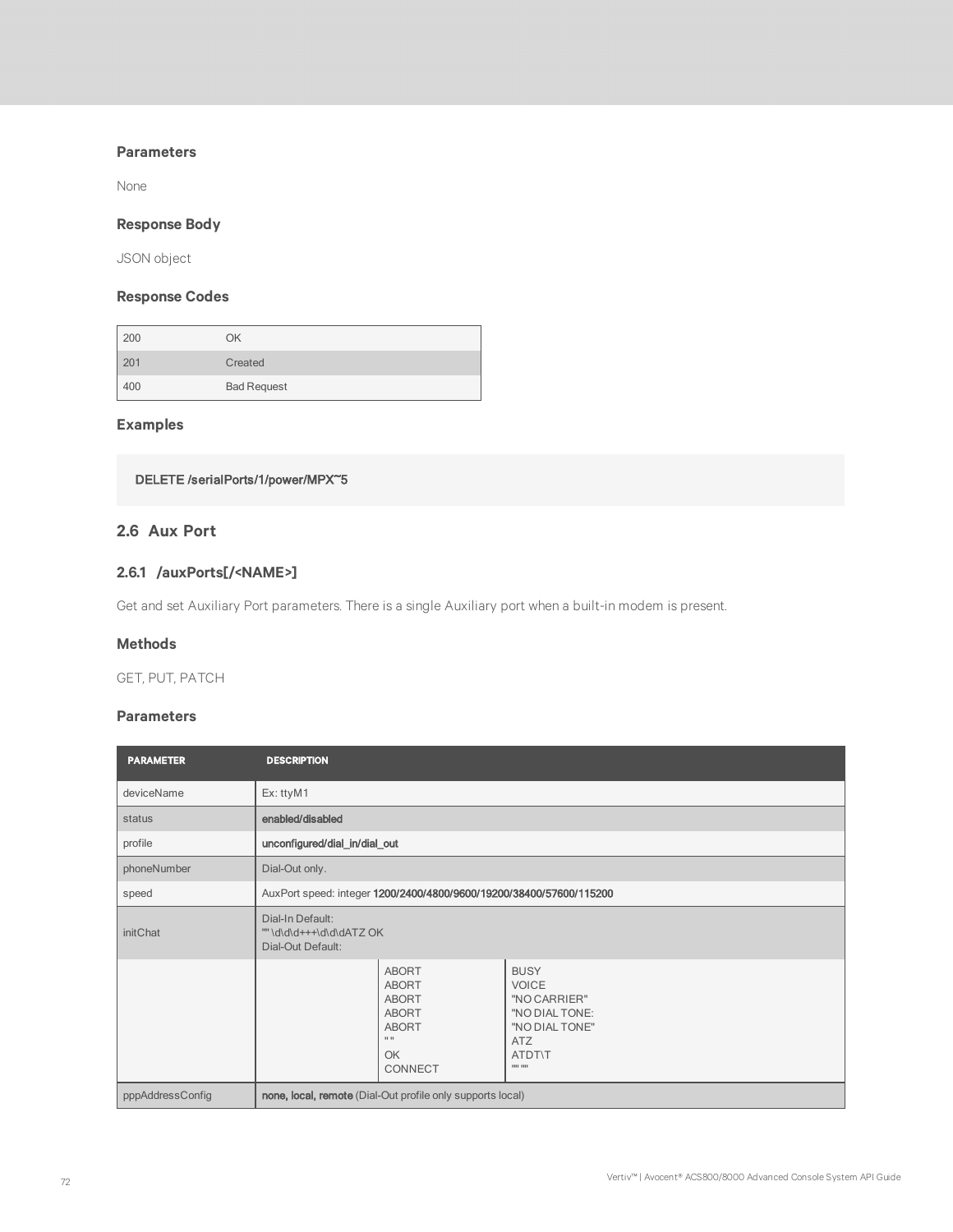

| <b>PARAMETER</b>          | <b>DESCRIPTION</b>                                                                    |
|---------------------------|---------------------------------------------------------------------------------------|
| locallpv4Address          | IPv4 address of the local side of the ppp connection when pppAddressConfig is local.  |
| remotelpv4Address         | IPv4 address of the remote side of the ppp connection when pppAddressConfig is local. |
| locallpv6Address          | IPv6 address of the local side of the ppp connection when pppAddressConfig is local.  |
| remotelpv6Address         | IPv6 address of the remote side of the ppp connection when pppAddressConfig is local. |
| pppAuthentication         | none/appliance/remote                                                                 |
| pppAuthenticationProtocol | pap/chap/eap (eap not supported for remote authentication)                            |
| pppRemoteUsername         | The username for remote authentication.                                               |
| pppRemotePassphrase       | The passphrase for remote authentication.                                             |
| chapInterval              | Integer number of seconds. Default: 0                                                 |
| chapMaxChallenge          | Default: 10                                                                           |
| chapRestart               | Integer number of seconds. Default: 3                                                 |
| pppIdleTimeout            | Integer number of seconds. Default: 0                                                 |

## **Query**

Fields are supported for all parameters.

## **Response Body**

JSON object

## **Response Codes**

| 200 OK |                                        |
|--------|----------------------------------------|
|        | 204 OK No Content (for a PUT or PATCH) |
|        | 400 Bad Request                        |

## **Examples**

```
GET /auxPorts
     {
         "auxPorts": [
            {
               "deviceName": "ttyM1",
               "status": "disabled",
                "profile": "unconfigured"
            }
         \, ]
      }
```
#### GET /auxPorts {

"deviceName": "ttyM1", "status": "disabled", "profile": "dial\_in",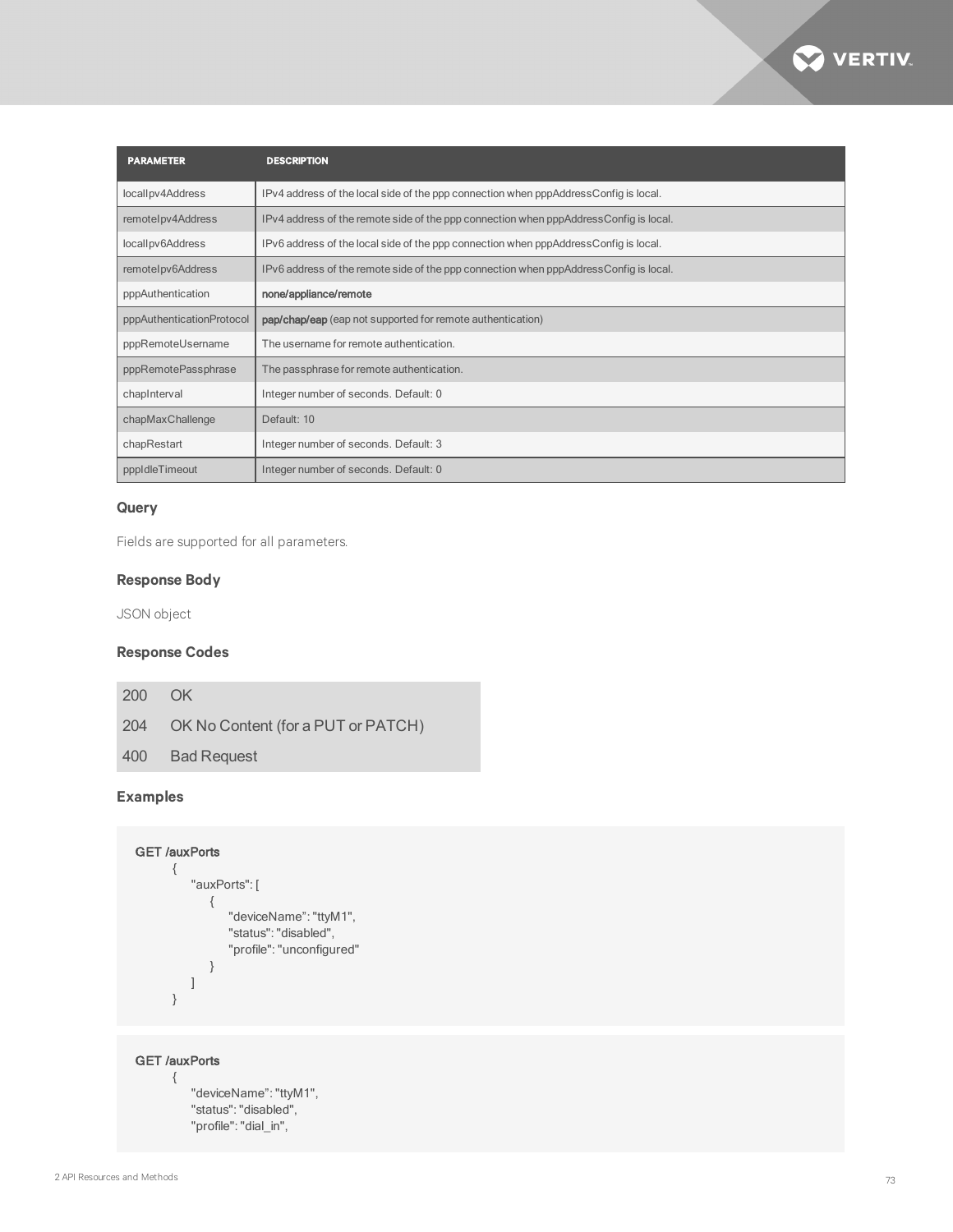```
"speed": 38400,
"initChat": "\"\" \d\d\d+++\d\d\dATZ OK",
"pppAddressConfig": "none",
"pppAuthentication": "none",
"chapInterval": 0,
"chapMaxChallenge": 10,
"chapRestart": 3,
"pppIdleTimeout": 0
```

```
}
```
#### PUT /auxPorts/ttyM1 {

```
"status": "enabled",
"profile": "dial_out",
"phoneNumber": "18001234567",
"speed": 38400,
"initChat": "ABORT\tBUSY\nABORT\tVOICE\n",
"localIpv4Address": "10.20.30.40",
"remoteIpv4Address": "10.20.30.41",
"localIpv6Address": "",
"remoteIpv6Address": "",
"pppAuthentication": "remote",
"pppAuthenticationProtocol": "pap",
"pppRemoteUsername": "testuser",
"pppRemotePassphrase": "mypassphrase",
"chapInterval": 0,
"chapMaxChallenge": 10,
"chapRestart": 3,
"pppIdleTimeout": 0
```
## **2.7 Modems**

## **2.7.1 /modems[/<NAME>]**

}

Get and set Modem parameters. This provides a single resource to configure modem profiles of dial-in and dial-out for all such devices: auxiliary port built-in modem, pluggable USB modems and serial port modems.

#### **Methods**

GET, PUT, PATCH

### **Parameters**

| <b>PARAMETER</b> | <b>DESCRIPTION</b>                                                  |
|------------------|---------------------------------------------------------------------|
| deviceName       | $Ex:$ tty $M1$                                                      |
| status           | enabled/disabled                                                    |
| profile          | unconfigured/dial in/dial out                                       |
| phoneNumber      | Dial-Out only.                                                      |
| speed            | AuxPort speed: integer 1200/2400/4800/9600/19200/38400/57600/115200 |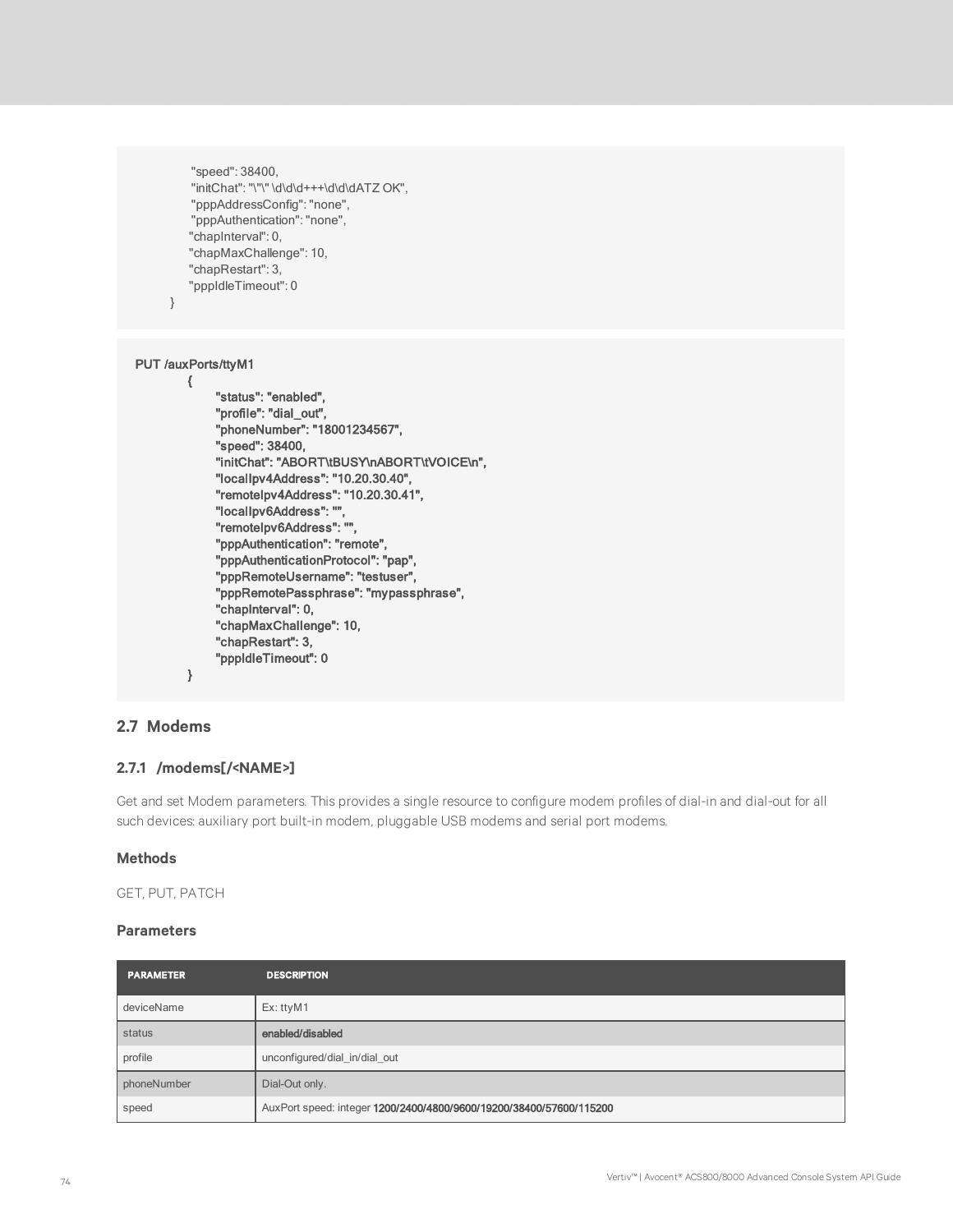

| <b>PARAMETER</b>          | <b>DESCRIPTION</b>                                                                                            |                                                                                                                           |
|---------------------------|---------------------------------------------------------------------------------------------------------------|---------------------------------------------------------------------------------------------------------------------------|
| initChat                  | Dial-In Default:<br>HO STAb/b/h+++b/b/b/m'<br>Dial-Out Default:                                               |                                                                                                                           |
|                           | <b>ABORT</b><br><b>ABORT</b><br><b>ABORT</b><br><b>ABORT</b><br><b>ABORT</b><br>$\mathbf{H}$<br>OK<br>CONNECT | <b>BUSY</b><br><b>VOICE</b><br>"NO CARRIER"<br>"NO DIAL TONE:<br>"NO DIAL TONE"<br><b>ATZ</b><br><b>ATDT\T</b><br>101.101 |
| pppAddressConfig          | none, local, remote (Dial-Out profile only supports local)                                                    |                                                                                                                           |
| locallpv4Address          |                                                                                                               |                                                                                                                           |
| remotelpv4Address         |                                                                                                               |                                                                                                                           |
| locallpv6Address          |                                                                                                               |                                                                                                                           |
| remotelpv6Address         |                                                                                                               |                                                                                                                           |
| pppAuthentication         | none/appliance/remote                                                                                         |                                                                                                                           |
| pppAuthenticationProtocol | pap/chap/eap (eap not supported for remote authentication)                                                    |                                                                                                                           |
| pppRemoteUsername         |                                                                                                               |                                                                                                                           |
| pppRemotePassphrase       |                                                                                                               |                                                                                                                           |
| chapInterval              | Integer number of seconds. Default: 0                                                                         |                                                                                                                           |
| chapMaxChallenge          | Default: 10                                                                                                   |                                                                                                                           |
| chapRestart               | Integer number of seconds. Default: 3                                                                         |                                                                                                                           |
| pppIdleTimeout            | Integer number of seconds. Default: 0                                                                         |                                                                                                                           |

## **Query**

Fields are supported for all parameters.

## **Response Body**

JSON object

## **Response Codes**

| 200 OK |                                        |
|--------|----------------------------------------|
|        | 204 OK No Content (for a PUT or PATCH) |
|        | 400 Bad Request                        |

# **Examples**

```
GET /modems
    {
        "modems": [
          {
             "deviceName": "ttyM1",
```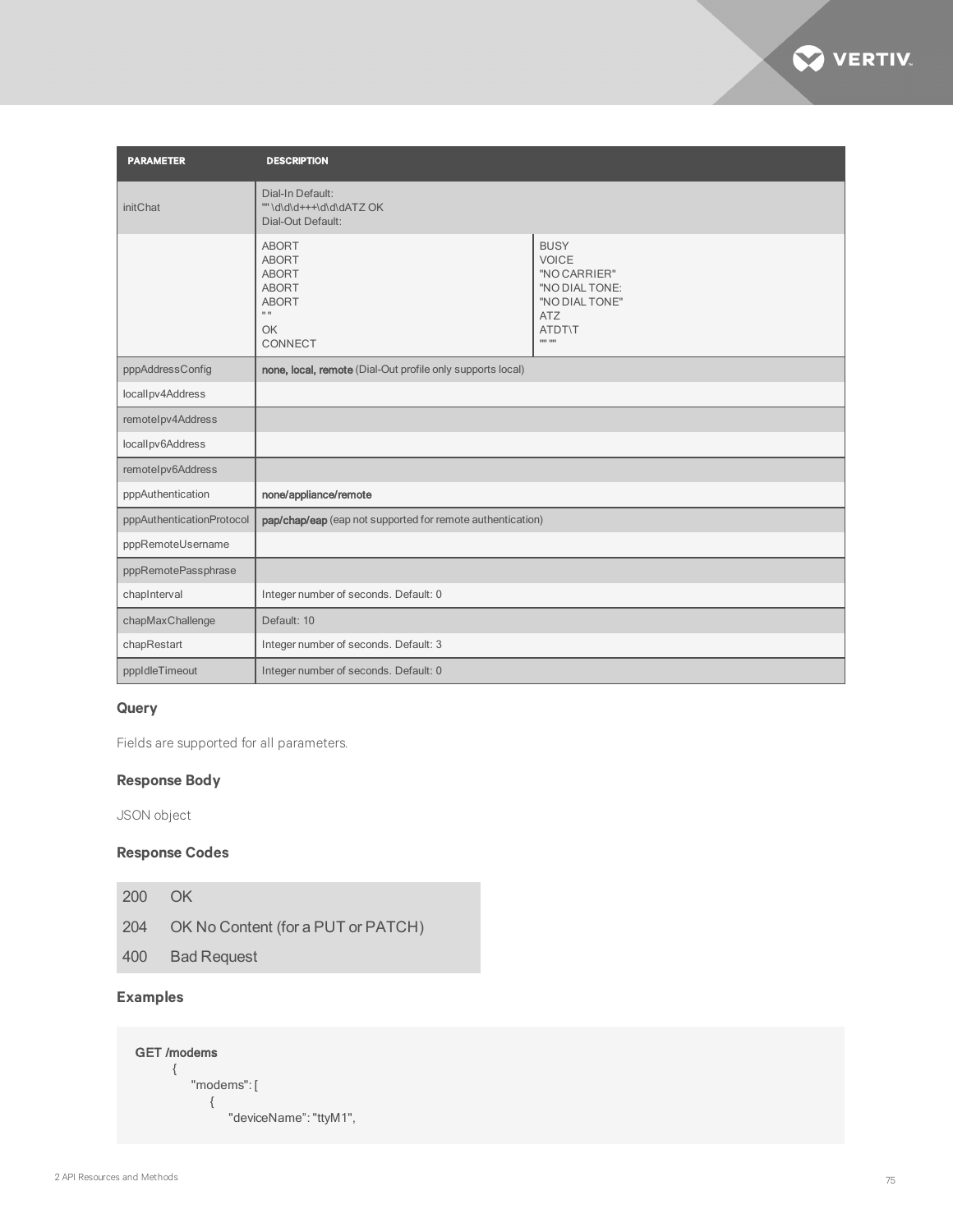```
"status": "disabled",
           "profile": "unconfigured"
       },
       {
           "deviceName": "ttyACM0",
           "status": "disabled",
           "profile": "dial_in",
            …
       },
       {
           "deviceName": "ttyS18",
           "status": "disabled",
           "profile": "dial_out",
            …
       }
   \mathbf{I}}
```
#### GET /modems/ttyM1

{

```
"deviceName": "ttyM1",
"status": "disabled",
"profile": "dial_in",
"speed": 38400,
"initChat": "\"\" \d\d\d+++\d\d\dATZ OK",
"pppAddressConfig": "none",
"pppAuthentication": "none",
"chapInterval": 0,
"chapMaxChallenge": 10,
"chapRestart": 3,
"pppIdleTimeout": 0
```

```
}
```
#### PUT /modems/ttyM1 {

```
"status": "enabled",
"profile": "dial_out",
"phoneNumber": "18001234567",
"speed": 38400,
"initChat": "ABORT\tBUSY\nABORT\tVOICE\n",
"localIpv4Address": "10.20.30.40",
"remoteIpv4Address": "10.20.30.41",
"localIpv6Address": "",
"remoteIpv6Address": "",
"pppAuthentication": "remote",
"pppAuthenticationProtocol": "pap",
"pppRemoteUsername": "testuser",
"pppRemotePassphrase": "mypassphrase",
"chapInterval": 0,
"chapMaxChallenge": 10,
"chapRestart": 3,
"pppIdleTimeout": 0
```
}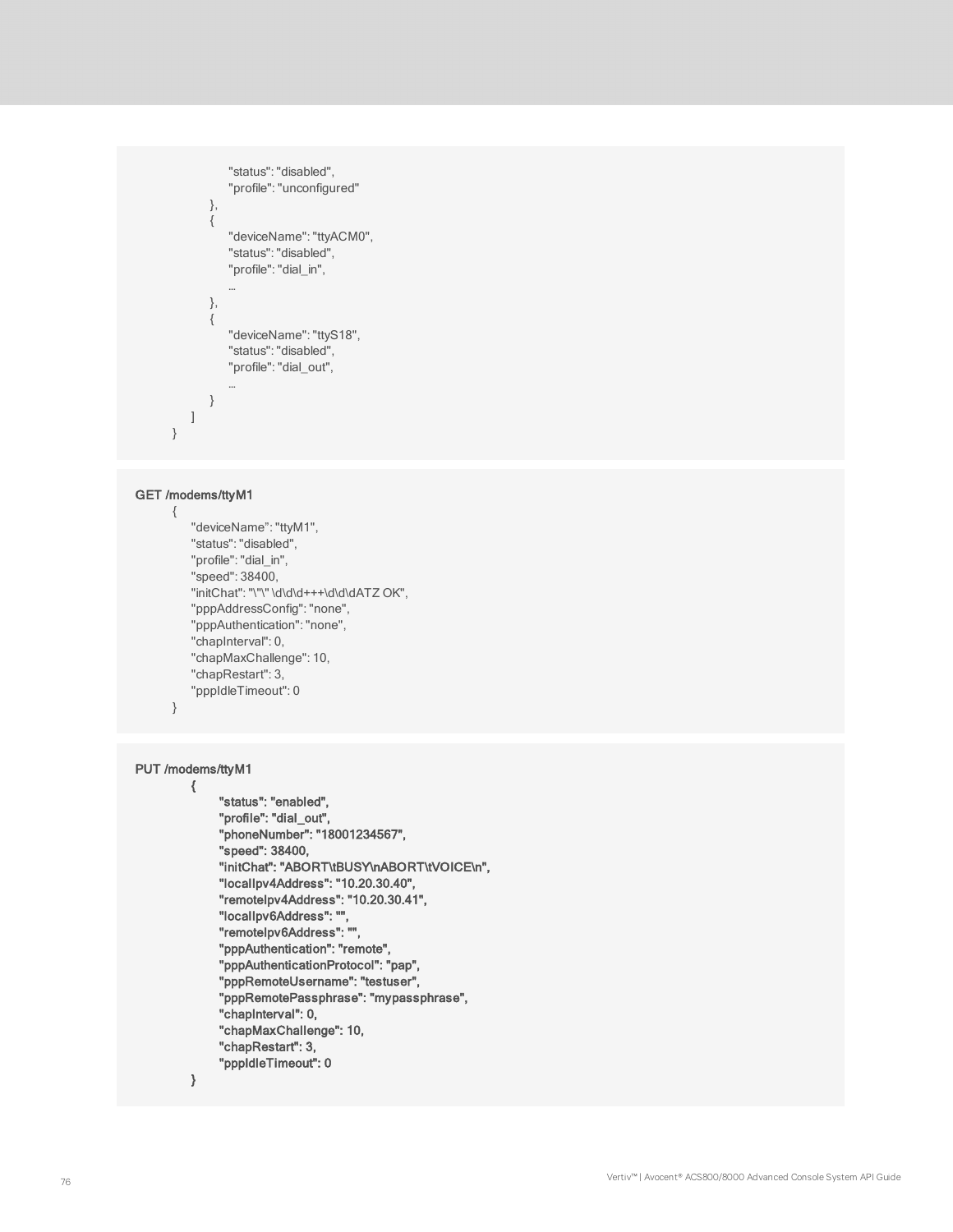

## **2.8 CAS Profile**

#### **2.8.1 /casProfile**

Get and set the CAS Profile parameters.

## **Methods**

GET, PUT, PATCH

## **Parameters**

| <b>PARAMETER</b>      | <b>DESCRIPTION</b>                                                             |
|-----------------------|--------------------------------------------------------------------------------|
| autoDiscoveryTimeout  | Integer seconds                                                                |
| probeTimeout          | Integer seconds                                                                |
| defaultDiscoverySpeed | Serial port speed: integer 1200/2400/4800/9600/19200/38400/57600/115200/230400 |
| probe1200             | enabled/disabled                                                               |
| probe2400             | enabled/disabled                                                               |
| probe4800             | enabled/disabled                                                               |
| probe9600             | enabled/disabled                                                               |
| probe19200            | enabled/disabled                                                               |
| probe38400            | enabled/disabled                                                               |
| probe57600            | enabled/disabled                                                               |
| probe115200           | enabled/disabled                                                               |
| probe230400           | enabled/disabled                                                               |

## **Query**

Fields are supported for all parameters.

## **Response Body**

JSON object

## **Response Codes**

| 200 | OK                                 |
|-----|------------------------------------|
| 204 | OK No Content (for a PUT or PATCH) |
| 400 | <b>Bad Request</b>                 |

## **Examples**

## GET /casProfile

{

"autoDiscoveryTimeout": 60,

"probeTimeout": 3,

"defaultDiscoverySpeed": 9600,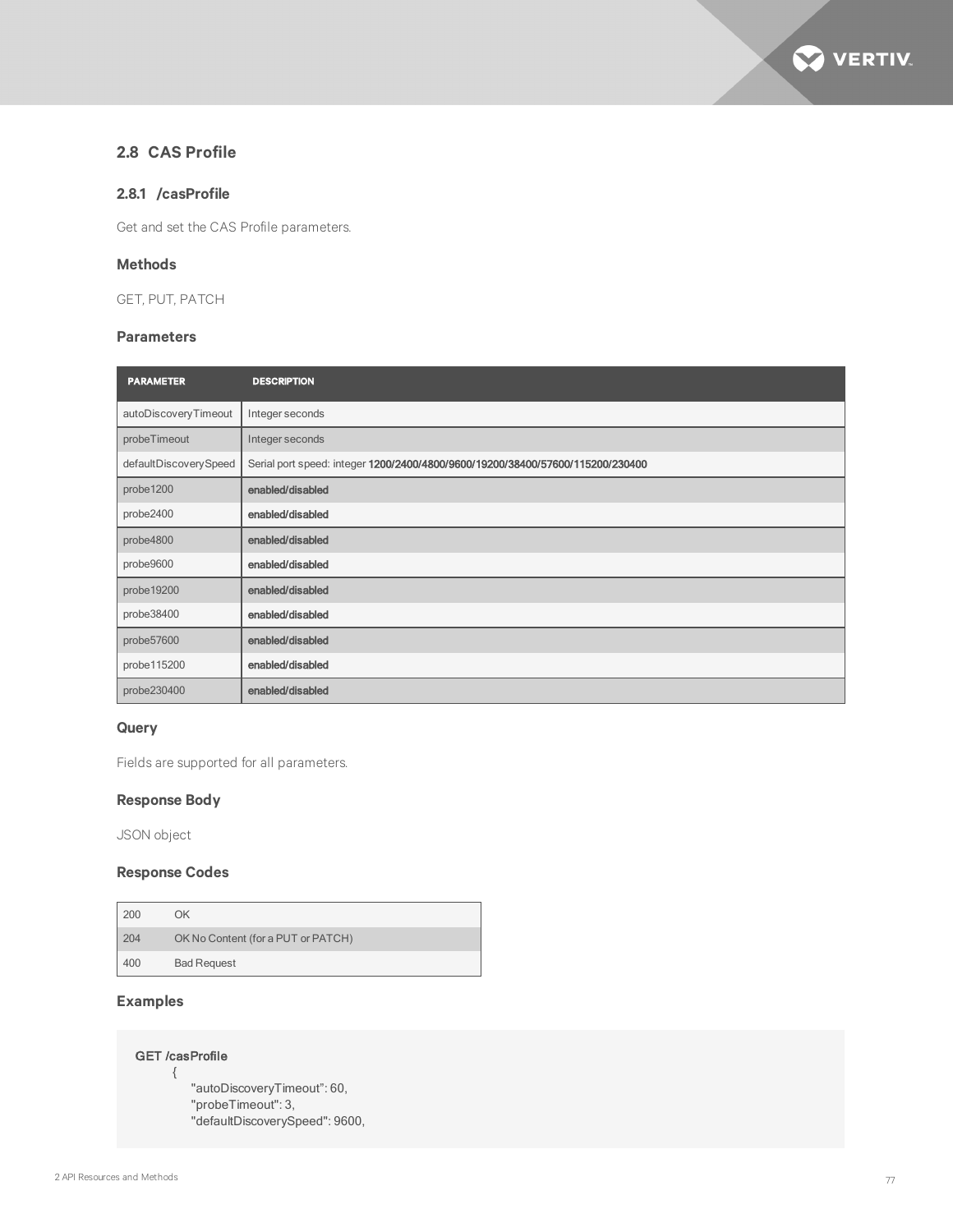```
"probe1200": "enabled",
          "probe2400": "disabled",
          "probe4800": "disabled",
          "probe9600": "enabled",
          "probe19200": "disabled",
          "probe38400": "disabled",
          "probe57600": "enabled",
          "probe115200": "enabled",
          "probe230400": "disabled"
      }
PUT /casProfile
     {
```

```
"autoDiscoveryTimeout": 60,
     "probeTimeout": 3,
     "defaultDiscoverySpeed": 9600,
     "probe1200": "enabled",
     "probe2400": "disabled",
     "probe4800": "disabled",
     "probe9600": "enabled",
     "probe19200": "disabled",
     "probe38400": "disabled",
     "probe57600": "enabled",
     "probe115200": "enabled",
    "probe230400": "disabled"
}
```
#### **2.8.2 /casProfile/probeStrings**

Add and remove probe strings used by auto discovery.

#### **Methods**

GET, POST, DELETE

### **Parameters**

| <b>PARAMETERS</b> | <b>DESCRIPTION</b>      |
|-------------------|-------------------------|
| index             | Read-only numeric index |
| probeString       | Example: "\r"           |

#### **Query**

Fields are supported for all parameters.

#### **Response Body**

JSON object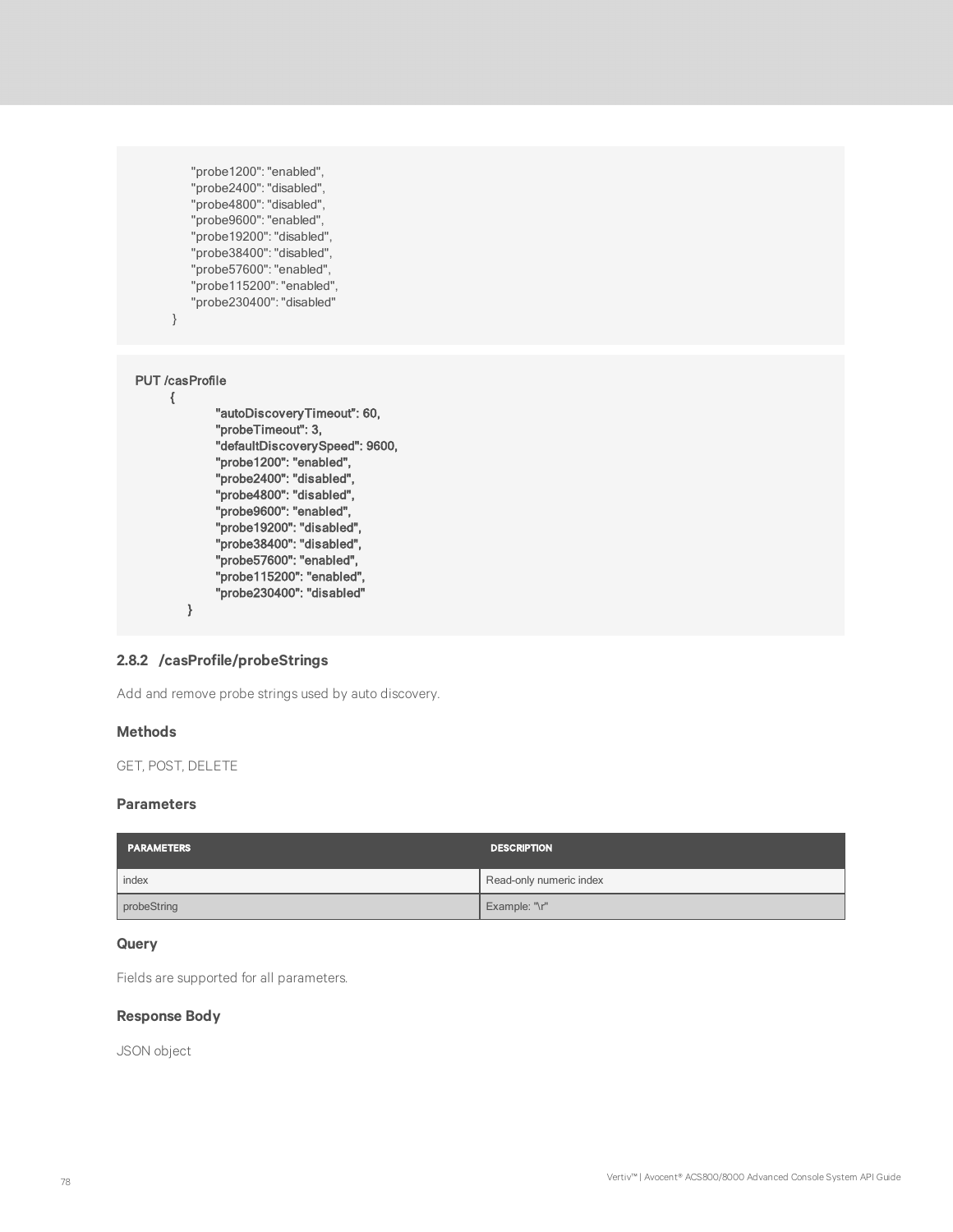

| 200 | ΩK                 |
|-----|--------------------|
| 201 | Created            |
| 400 | <b>Bad Request</b> |

## **Examples**



{ "index": 2, "probeString": "test" }

## DELETE /casProfile/probeStrings/2

## **2.8.3 /casProfile/matchStrings**

Add and remove match strings used by auto discovery.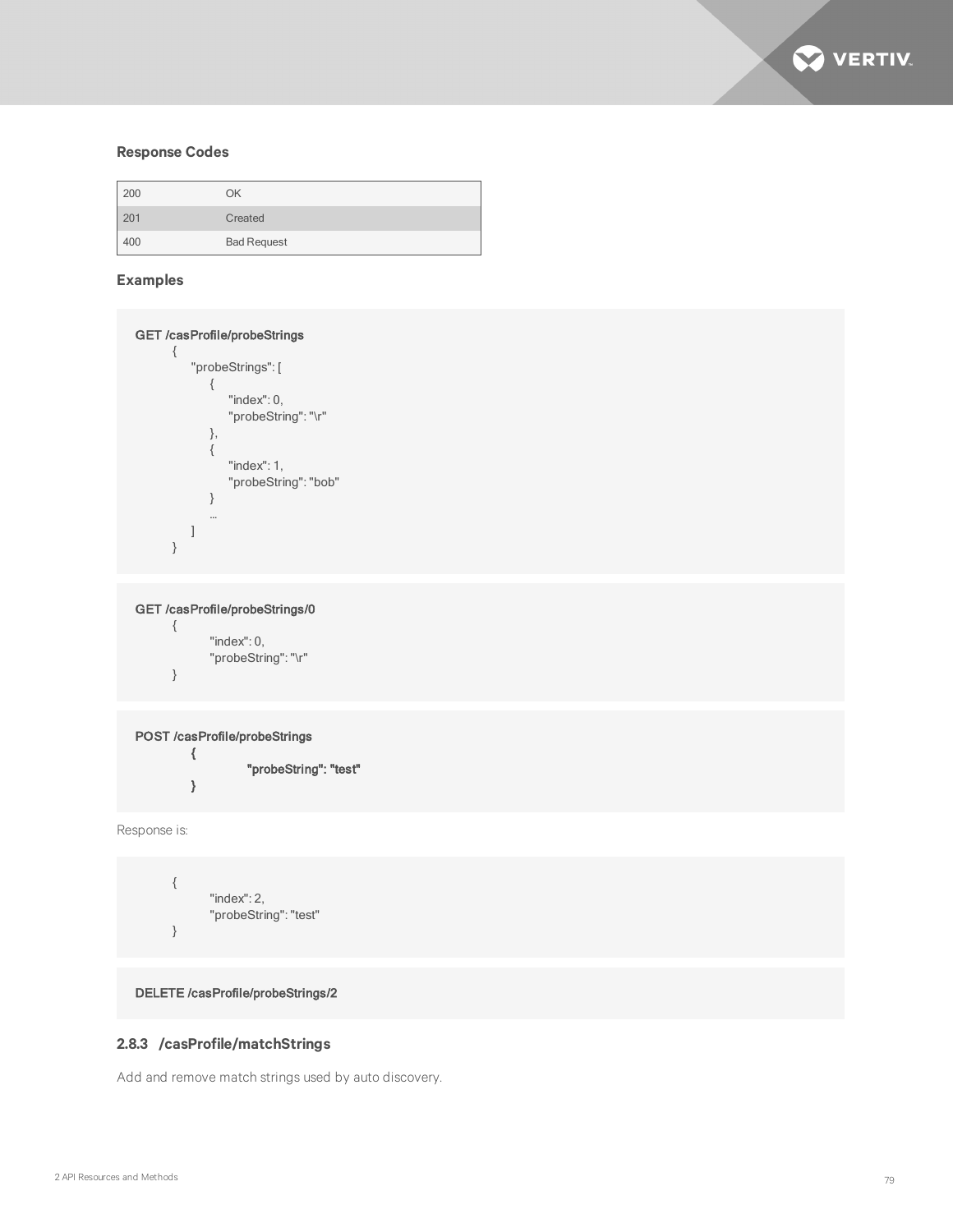#### **Methods**

GET, POST, DELETE

## **Parameters**

| <b>PARAMETERS</b> | <b>DESCRIPTION</b>      |
|-------------------|-------------------------|
| index             | Read-only numeric index |
| matchString       | Example: "%H!login:"    |

#### **Query**

Fields are supported for all parameters.

## **Response Body**

JSON object

## **Response Codes**

| 200 | ΟK                 |
|-----|--------------------|
| 201 | Created            |
| 400 | <b>Bad Request</b> |

## **Examples**

```
GET /casProfile/matchStrings
      {
         "matchStrings": [
             {
                "index": 0,
                "matchString": "%H.*ogin:"
             },
             {
                "index": 1,
                "matchString": "%H!login:"
             },
             {
                "index": 2,
                "matchString": "%H#"
             },
             {
                "index": 3,
                "matchString": "%H>"
             }
         \mathbf{l}}
```
## GET /casProfile/matchStrings/1

{

"index": 1,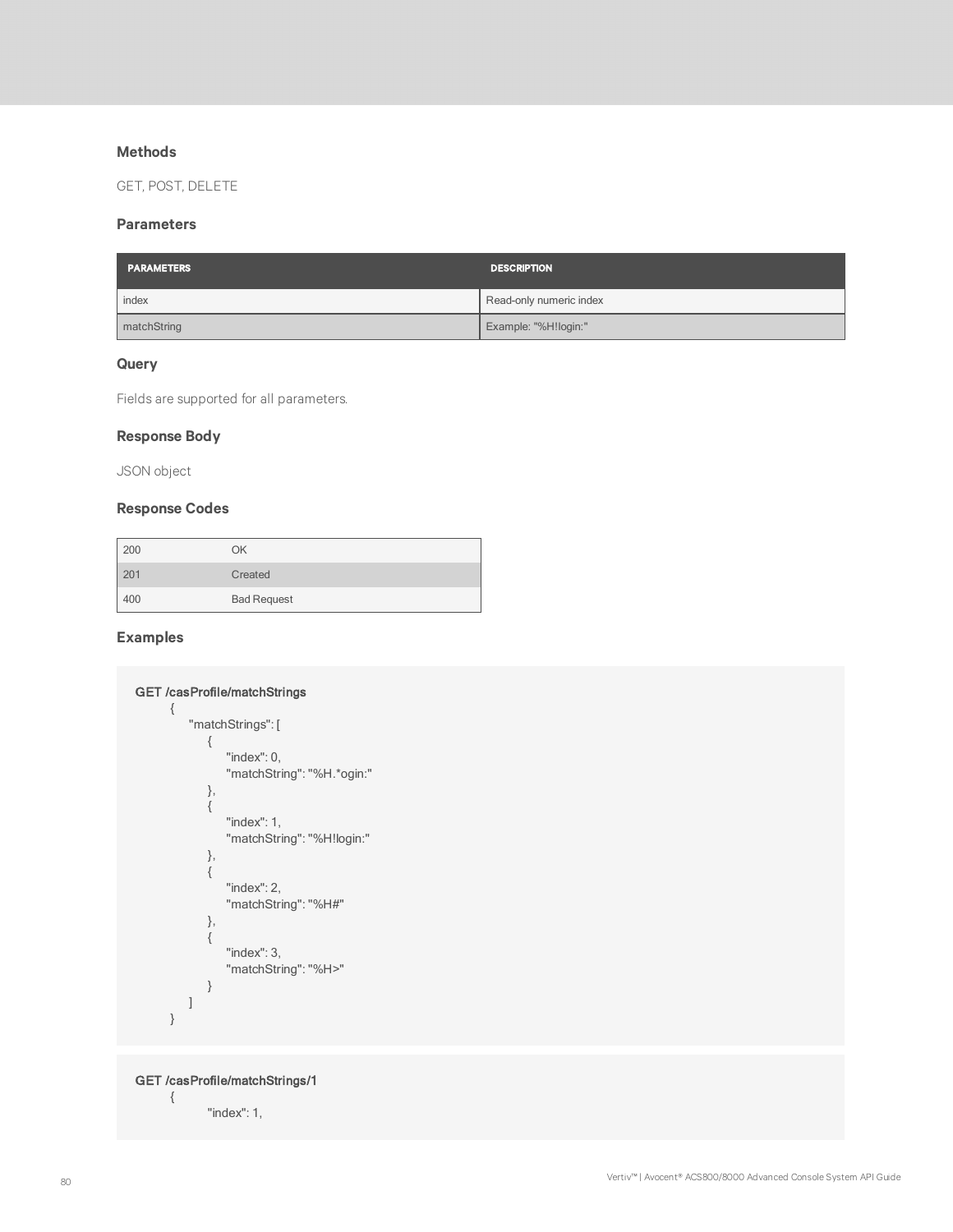



# **2.8.4 /casProfile/autoAnswer**

Add and remove auto answer strings pairs.

#### **Methods**

GET, POST, DELETE

## **Parameters**

| <b>PARAMETERS</b> | <b>DESCRIPTION</b>                                       |
|-------------------|----------------------------------------------------------|
| index             | Read-only numeric index                                  |
| inputString       | Input string to compare against incoming data            |
| outputString      | Output string to send in response to matching input data |

### **Query**

Fields are supported for all parameters.

## **Response Body**

JSON object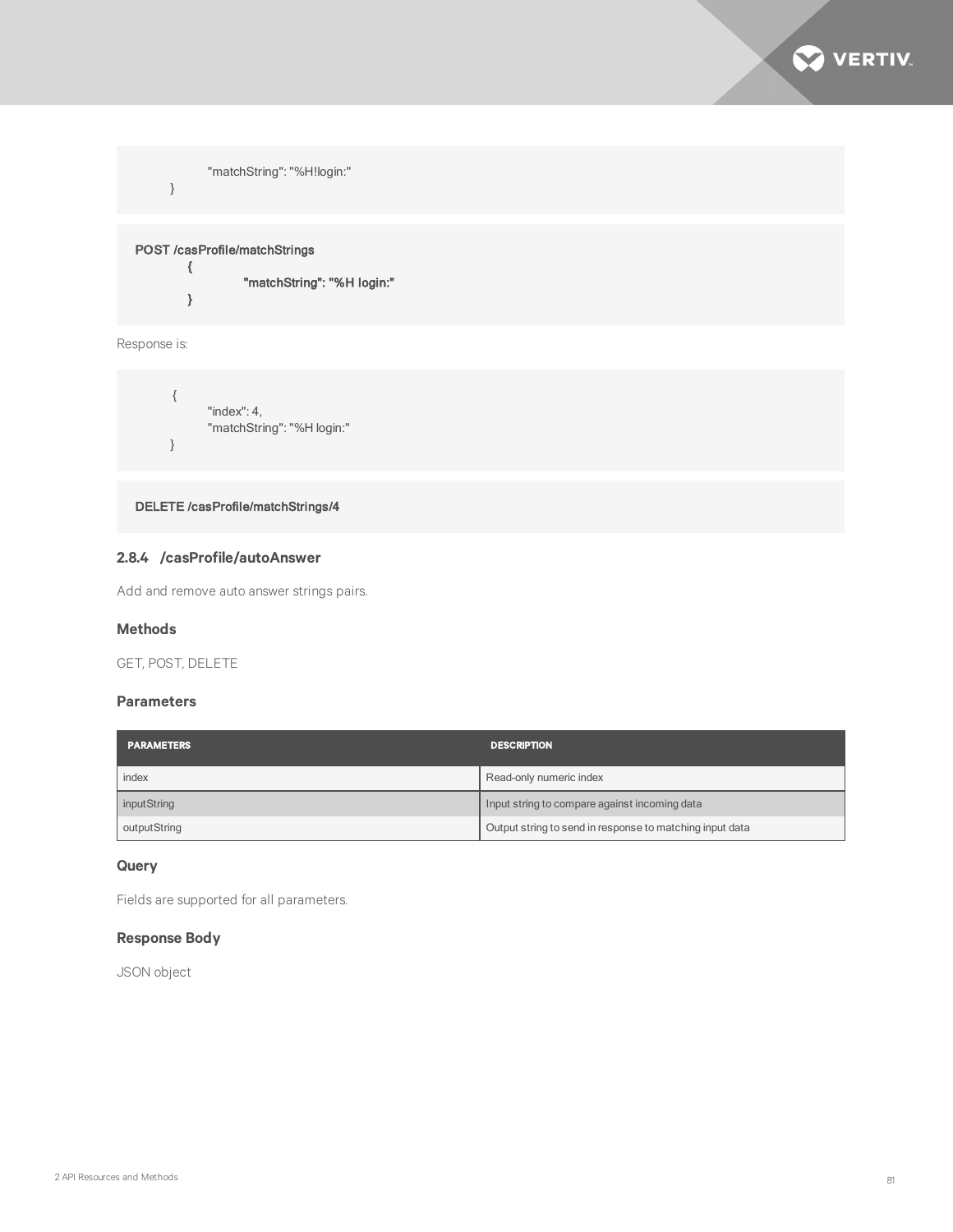| 200 | OK                 |
|-----|--------------------|
| 201 | Created            |
| 400 | <b>Bad Request</b> |

## **Examples**

```
GET /casProfile/autoAnswer
       {
           "autoAnswer": [
              {
                  "index": 0,
                   "inputString": "myinput",
                   "outputString": "myoutput"
               },
               {
                   "index": 1,
                   "inputString": "yourinput",
                   "outputString": "youroutput"
               }
               …
           \begin{array}{c} \hline \end{array}}
```

```
GET /casProfile/autoAnswer/0
     {
         "index": 0,
```

```
"inputString": "myinput",
"outputString": "myoutput"
```

```
POST /casProfile/autoAnswer
         \{"inputString": "testinput",
              "outputString": "testoutput"
         }
```

```
Response is:
```
}

```
{
   "index": 2,
   "inputString": "testinput",
   "outputString": "testoutput"
}
```
DELETE /casProfile/autoAnswer/2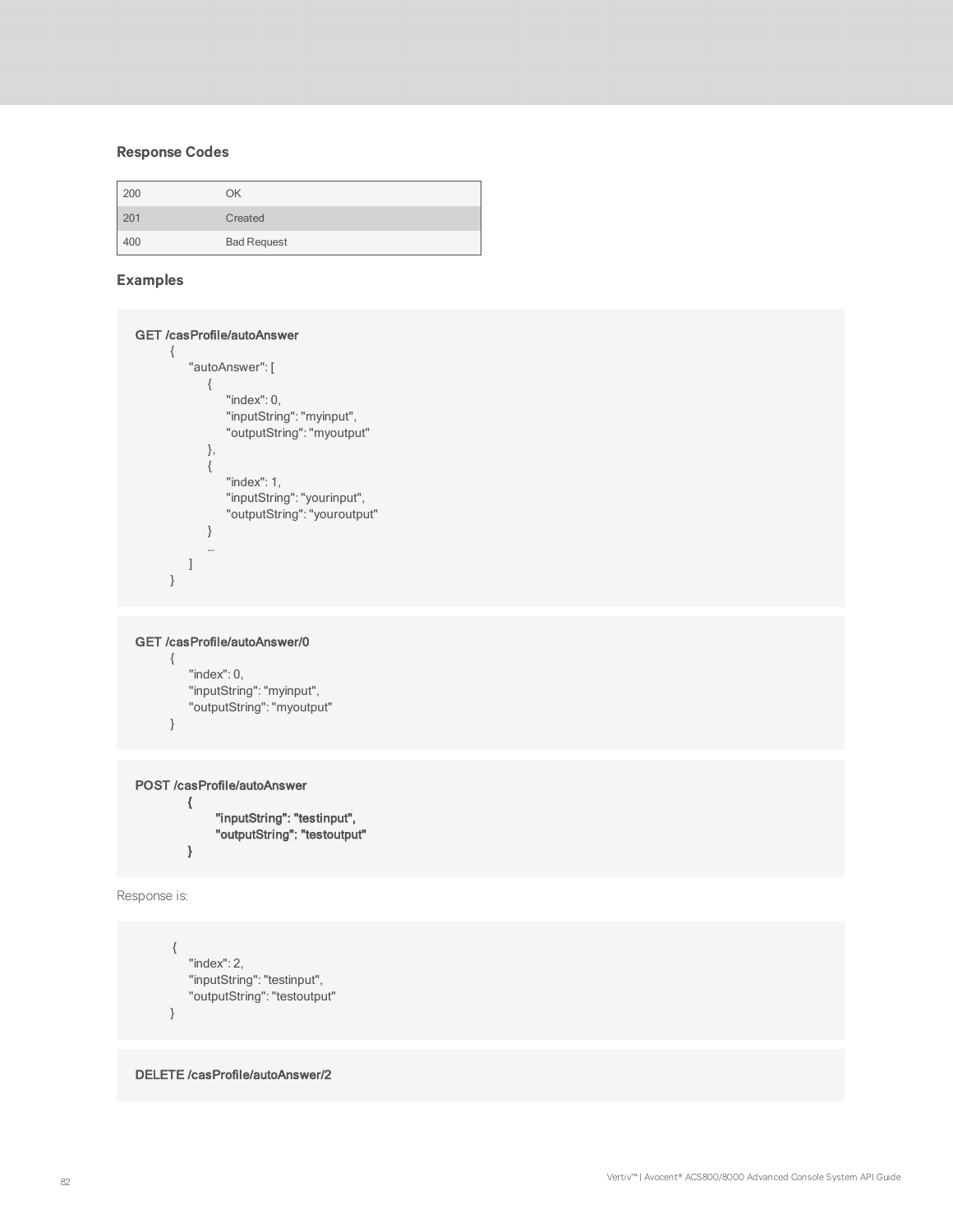

## **2.9 Dial-In Profile**

#### **2.9.1 /dialinProfile**

This resource provides the ability to get and set the Dial-In Profile settings.

## **Methods**

GET, PUT, PATCH

## **Parameters**

| <b>PARAMETER</b> | <b>DESCRIPTION</b>                                                                                                                                                                                                                                                                                        |
|------------------|-----------------------------------------------------------------------------------------------------------------------------------------------------------------------------------------------------------------------------------------------------------------------------------------------------------|
| loginToAppliance | Allow dial-in login to appliance. enabled/disabled/callback                                                                                                                                                                                                                                               |
| otpLoginAuth     | OTP login authentication. enabled/disabled                                                                                                                                                                                                                                                                |
| pppConnection    | PPP connection, enabled/disabled/callback                                                                                                                                                                                                                                                                 |
| pppPapAuth       | PPP/PAP authentication: dsview_down_local/dsview/dsview local/kerberos_down_local/kerberos/kerberos local/ldap<br>down_local / Idap / Idap local / local / Iocal radius / local tacacs+ / otp / otp local / radius_down_local / radius / radius local /<br>tacacs+_down_local / tacacs+ / tacacs+   local |

## **Query**

Fields are supported for all parameters.

## **Response Body**

JSON object

## **Response Codes**

| 200 | OK                                 |
|-----|------------------------------------|
| 204 | OK No Content (for a PUT or PATCH) |
| 400 | <b>Bad Request</b>                 |

## **Examples**

```
GET /dialinProfile
     {
         "loginToAppliance": "disabled",
         "otpLoginAuth": "disabled",
         "pppConnection": "disabled",
         "pppAuth": "local"
     }
```
### PUT /dialinProfile

 $\{$ "loginToAppliance": "enabled", }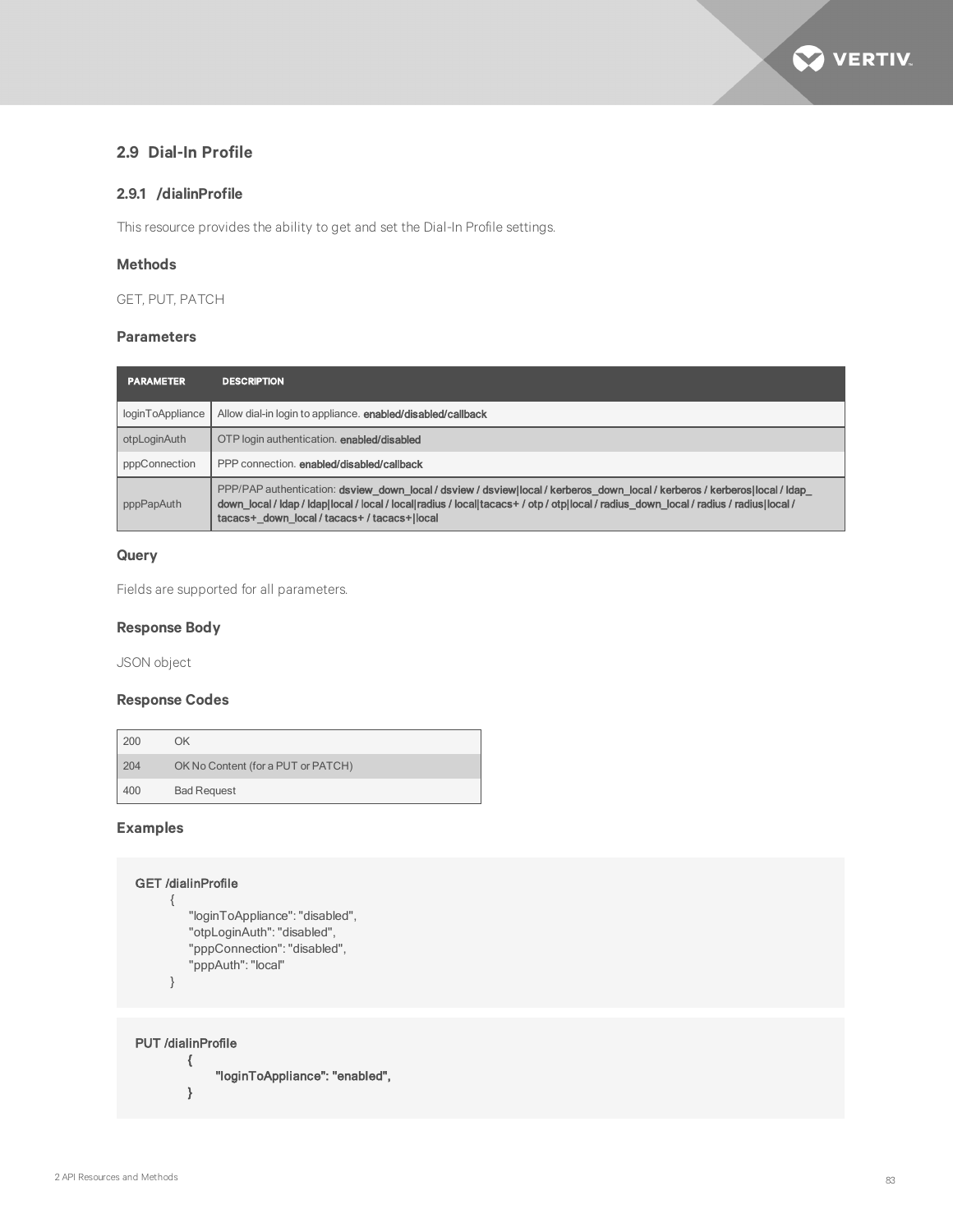## **2.9.2 /dialinProfile/callbackUsers[/<NAME>]**

Add and remove callback users and their numbers from the Dial-In Profile.

## **Methods**

GET, PUT, PATCH, POST, DELETE

#### **Parameters**

| <b>PARAMETER</b> | <b>DESCRIPTION</b>    |
|------------------|-----------------------|
| user             | Example: "bob"        |
| number           | Example: "8001234567" |

## **Query**

Fields are supported for all parameters.

#### **Response Body**

JSON object

## **Response Codes**

| 200 | OK.                                |
|-----|------------------------------------|
| 201 | Created                            |
| 204 | OK No Content (for a PUT or PATCH) |
| 400 | <b>Bad Request</b>                 |

#### **Examples**

```
GET /dialinProfile/callbackUsers
{ 
   "callbackUsers": [
      {
          "user": "bob",
          "number": "8001234567"
      },
      {
          "user": "joe",
          "number": "8004567890"
      }
       …
   \begin{array}{c} \hline \end{array}}
GET /dialinProfile/callbackUsers/bob
{ 
   "user": "bob",
   "number": "8001234567"
}
PUT /dialinProfile/callbackUsers/bob
{
```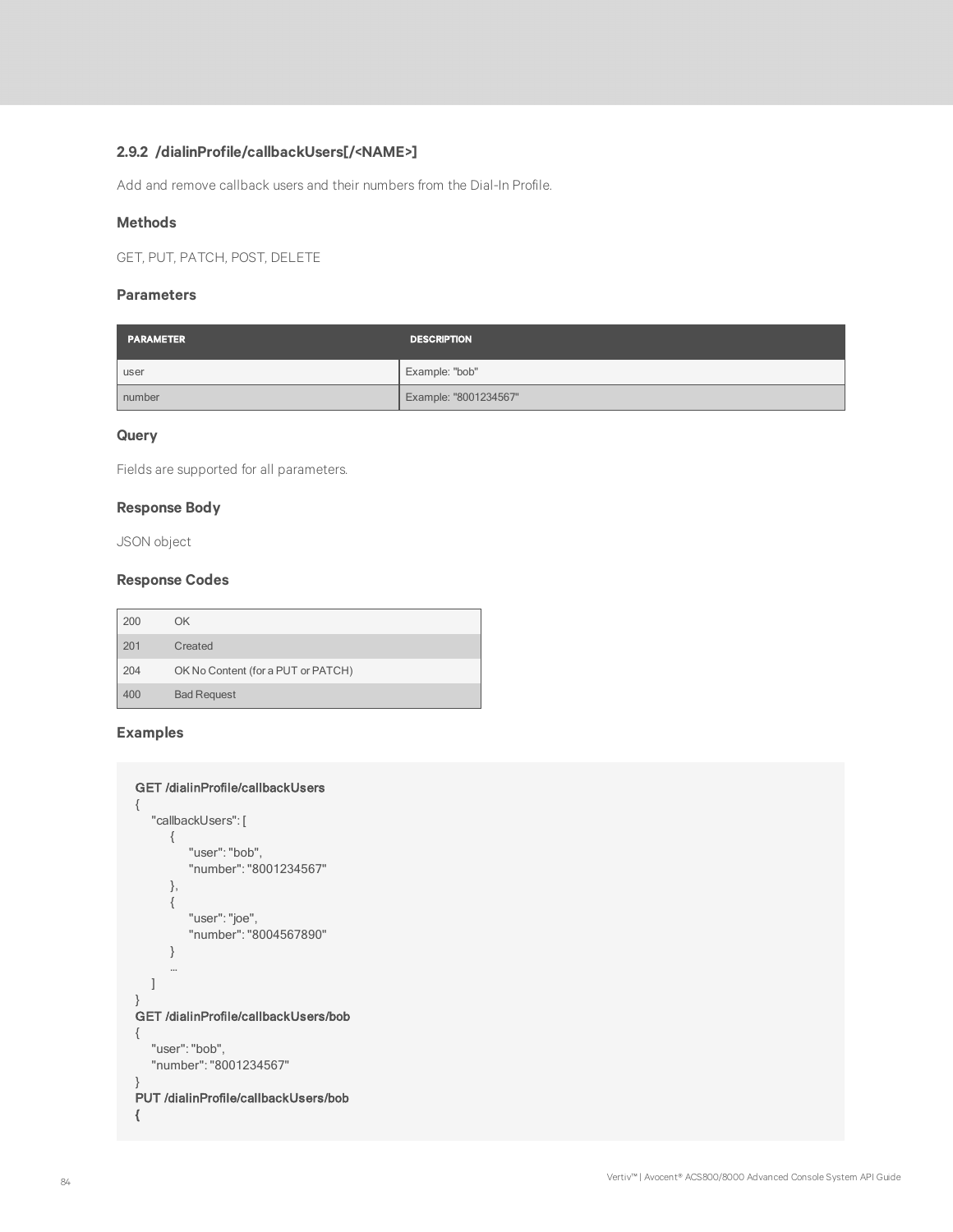

```
"number": "8001234567"
}
POST /dialinProfile/callbackUsers
{
    "user": "test",
    "number": "8001238378"
}
Response is:
{ 
  "user": "test",
  "number": "8001238378"
}
DELETE /dialinProfile/callbackUsers/test
```
## **2.10 /dialinProfile/pppOtpUsers[/<NAME>]**

Add and remove PPP OTP users from the Dial-In Profile.

## **Methods**

GET, POST, DELETE

## **Parameters**

| <b>PARAMETER</b> | <b>DESCRIPTION</b>                         |
|------------------|--------------------------------------------|
| user             | PPP OTP username. Example: "bob"           |
| passphrase       | Write-only value. Example: "thisisaphrase" |
| seed             | Read-only value. Example: "AC9491"         |

## **Query**

Fields are supported for all parameters.

## **Response Body**

JSON object

## **Response Codes**

| 200 | OK                 |
|-----|--------------------|
| 201 | Created            |
| 400 | <b>Bad Request</b> |

## **Examples**

{

## GET /dialinProfile/pppOtpUsers

"pppOtpUsers": [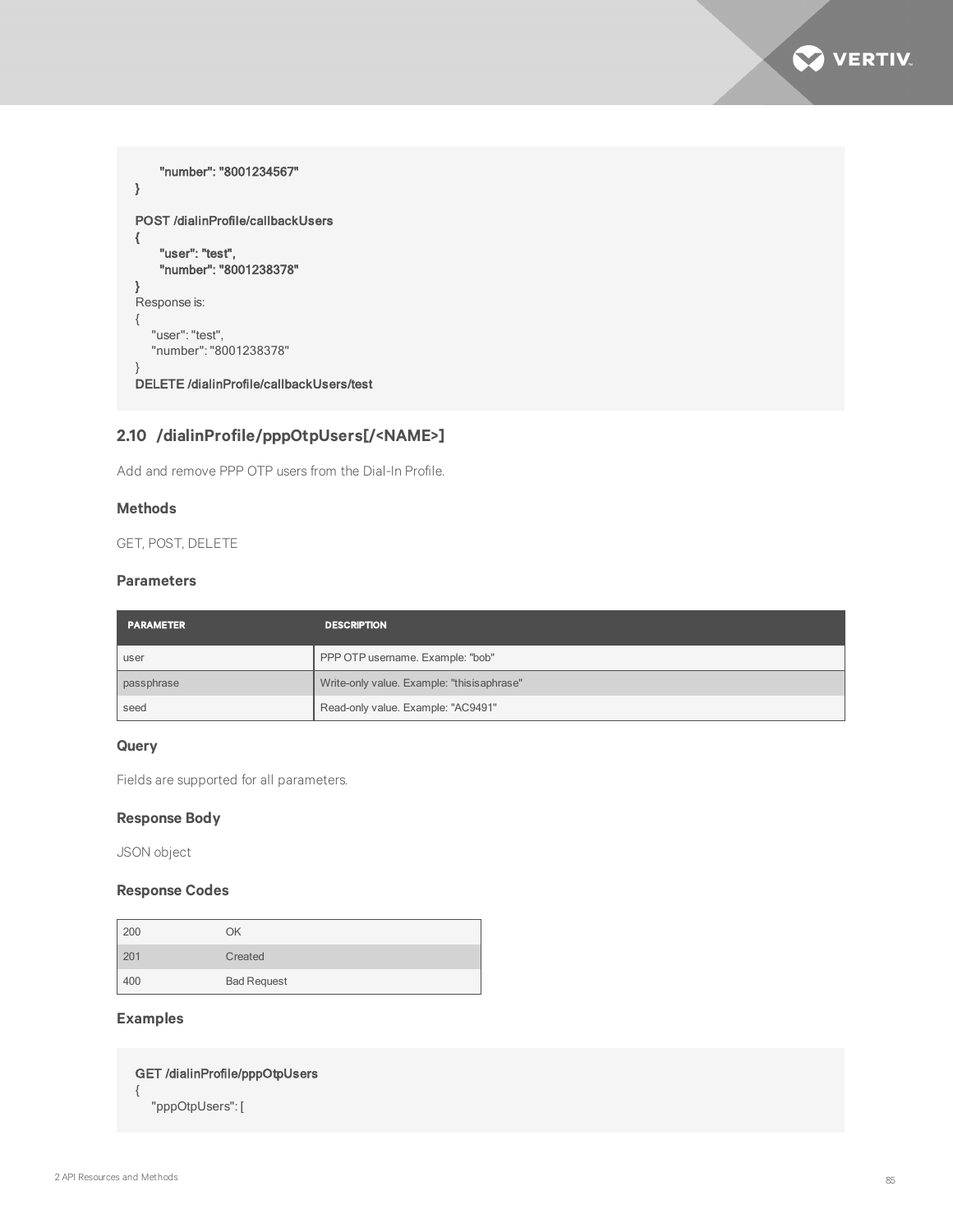

## **2.11 Pluggable Devices**

## **2.11.1 /pluggableDevices[/<NAME>]**

Read information about the attached pluggable devices (USB, SD card).

## **Methods**

GET

#### **Parameters**

| <b>PARAMETER</b> | <b>DESCRIPTION</b>                                                        |
|------------------|---------------------------------------------------------------------------|
| deviceName       | Linux assigned name of the USB device. (For example, ttyACM0, ttyUSB0)    |
| deviceType       | Device's type. console/ethernet/modem/storage/wirelessModem               |
| card             | Physical device type: mmc SD / usb usbslot                                |
| devicePath       | USB device path to uniquely identify where the device is in the USB tree. |
| deviceInfo       | Device info available via USB device descriptors.                         |
| status           | Current state of the device. inserted/unmounted/ejected                   |
| port             | Serial port number assigned to this device if it is enabled as a console. |

## **Query**

Fields are supported for all parameters.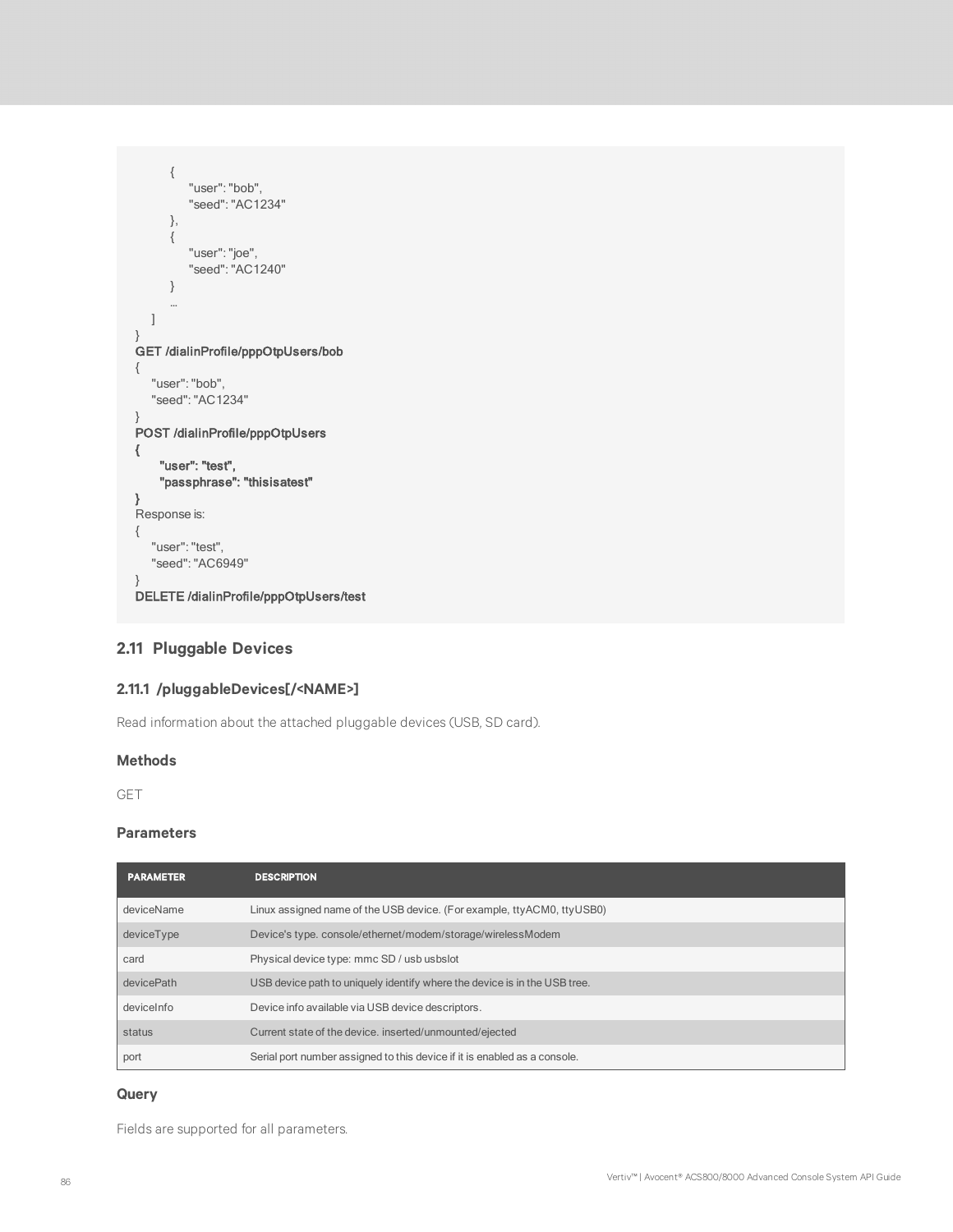

| 200 | ОK                 |
|-----|--------------------|
| 400 | <b>Bad Request</b> |

### **Examples**

```
GET /pluggableDevices
      {
          "pluggableDevices": [
             {
                "deviceName": "ttyACM0",
                "deviceType": "Console",
                "card": "usb usbslot",
                "devicePath": "1-1.3",
                "deviceInfo": "…",
                "status": "ejected",
                "port": "49"
             },
             …
         \overline{1}}
GET /pluggableDevices/ttyUSB0
      {
         "deviceName": "ttyUSB0",
         "deviceType": "console",
         "card": "usb usbslot",
         "devicePath": "1-1.4",
         "deviceInfo": "…",
         "status": "inserted",
         "port": "49"
      }
GET /pluggableDevices/mmcblk1p1
      {
         "deviceName": "mmcblk1p1",
         "deviceType": "stroage",
         "card": "mmcSD",
         "devicePath": "",
         "deviceInfo": " ",
         "status": "inserted",
      }
```
#### **2.11.2 /pluggableDevices/<NAME>/setConsole**

Sets up the specified pluggable device as a console port. This adds the device to the list of serial ports by adding a new serial port number. The serial port must then be configured appropriately. This can only be done for devices that show a deviceType of "console".

### **Methods**

POST

#### **Parameters**

None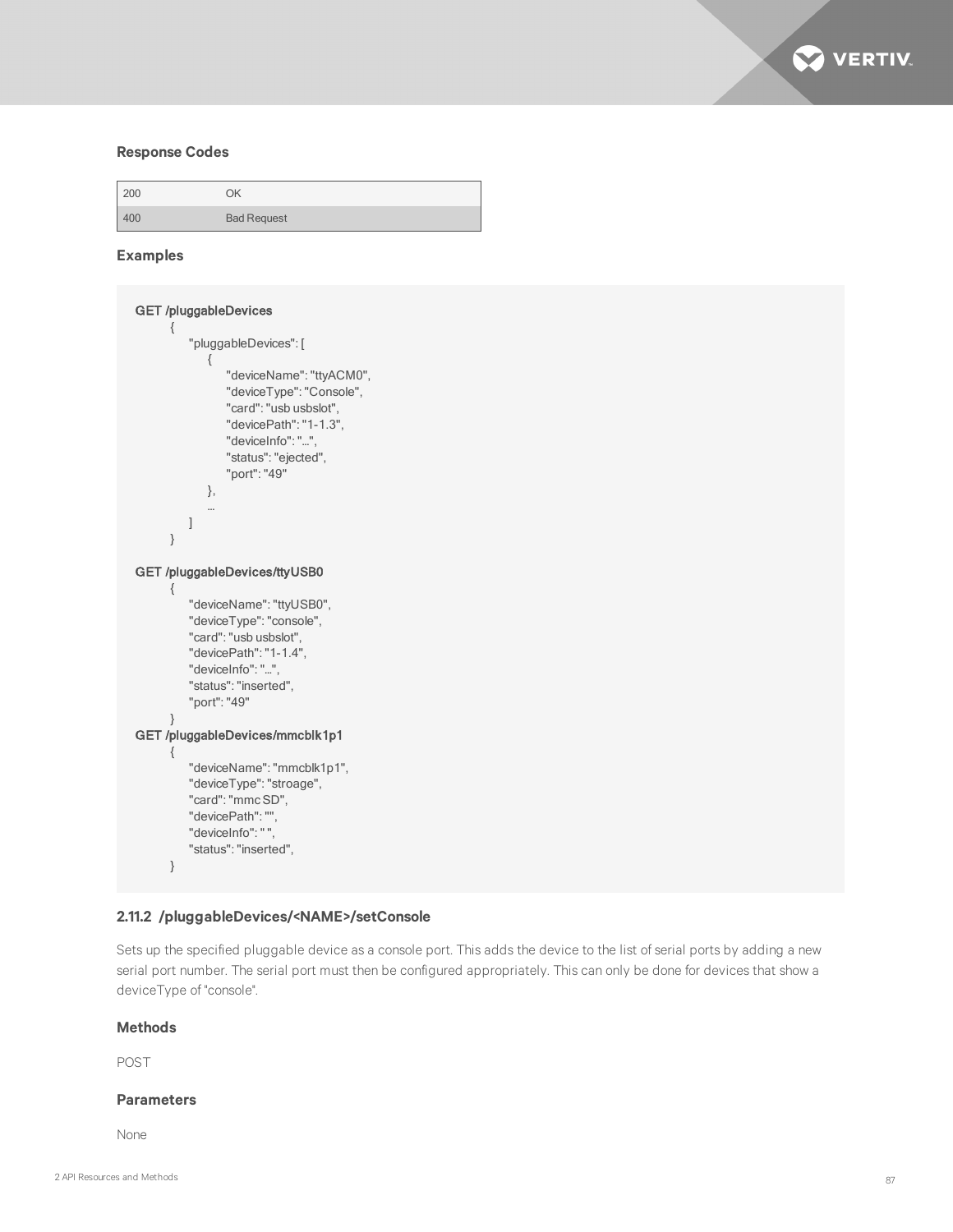#### **Query**

None

## **Response Codes**

| 200 | ЭK                 |
|-----|--------------------|
| 400 | <b>Bad Request</b> |

#### **Request and Response Examples**

```
POST /pluggableDevices/ttyUSB0/setConsole
      {
         "status": "success. ttyUSB0 set to console, port 49"
     }
```
## **2.11.3 /pluggableDevices/<NAME>/eject**

Eject the specified pluggable device so that it can be physically removed without causing loss of data. For a storage device, this makes sure the device is not busy.

## **Methods**

POST

## **Parameters**

None

#### **Query**

None

### **Response Codes**

| 200 | ОK                 |
|-----|--------------------|
| 400 | <b>Bad Request</b> |

#### **Examples**

## POST /pluggableDevices/sda1/eject

{ "status": "It is now safe to physically unplug the sda1 device" }

## **2.11.4 /pluggableDevices/<NAME>/delete**

Deletes the specified pluggable device after it has been safely ejected and physically unplugged.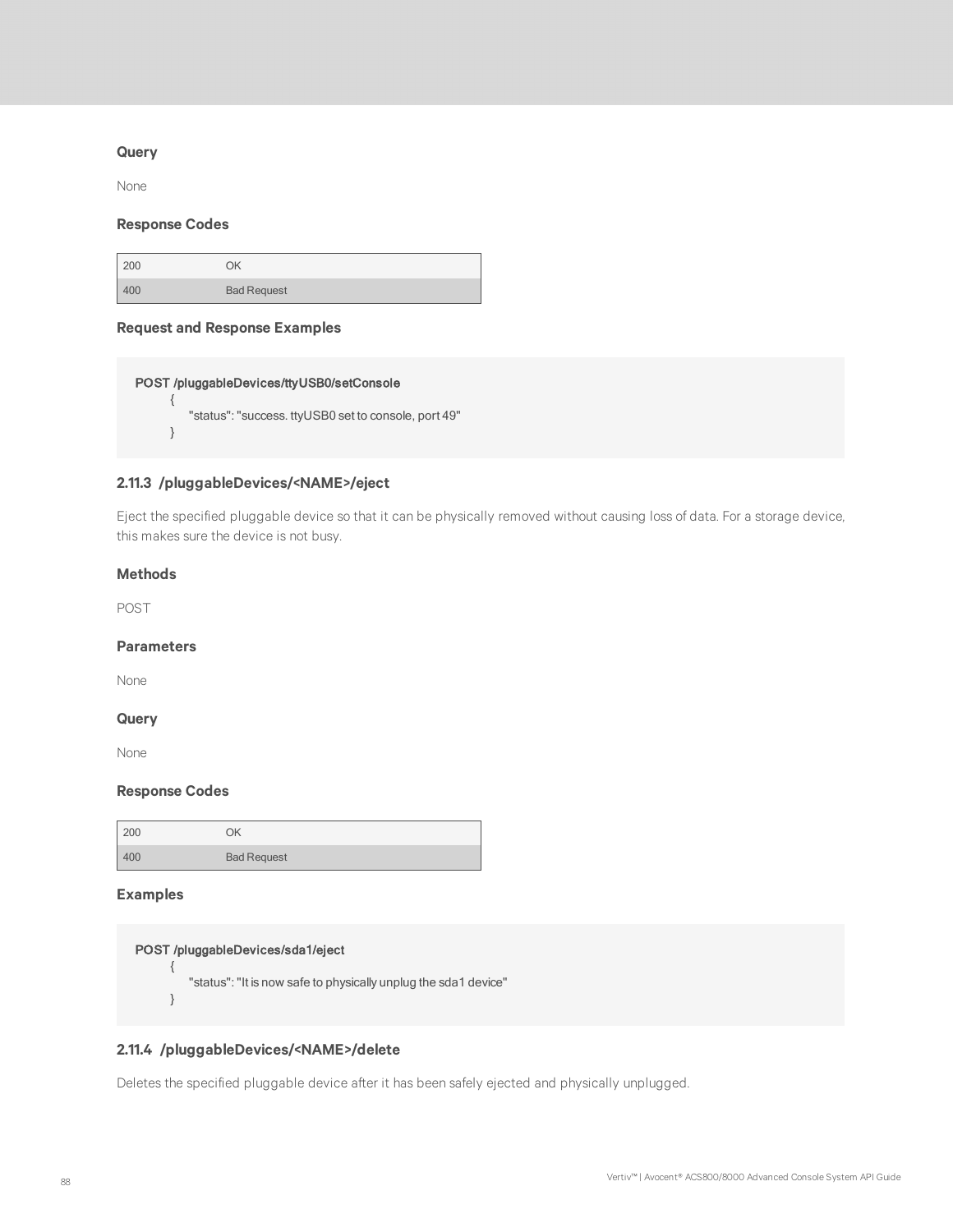

#### **Methods**

POST

## **Parameters**

None

## **Query**

None

## **Response Codes**

| 200 | ОK                 |
|-----|--------------------|
| 400 | <b>Bad Request</b> |

## **Examples**

## POST /pluggableDevices/ttyUSB1/delete

{ "status": "success. ttyUSB1 deleted"

# }

# **2.12 Authentication**

## **2.12.1 /authentication**

Get and set the various appliance authentication parameters.

#### **Methods**

GET, PUT, PATCH

## **Parameters**

| <b>PARAMETER</b>     | <b>DESCRIPTION</b>                                                                                                                                                                                                                                                                              |
|----------------------|-------------------------------------------------------------------------------------------------------------------------------------------------------------------------------------------------------------------------------------------------------------------------------------------------|
| applianceAuthType    | Type of authentication to use to grant access to the appliance. dsview_down_local/dsview/dsview local/ldap_down_local/<br>ldap / ldap local / local / local radius / local tacacs+ / otp / otp local / radius_down_local / radius / radius local / tacacs+<br>down local/tacacs+/tacacs+llocal  |
| singleSignOn         | Enables single sign-on. Uses the specified single sign-on authentication and no further authentication is needed when<br>accessing a port. enabled/disabled                                                                                                                                     |
| singleSignOnAuthType | Authentication to use for single sign-on. unconfigured / dsview_down_local / dsview / dsview local / Idap_down_local / Idap /<br>Idap local / local / local radius / local tacacs+ / otp / otp local / radius_down_local / radius / radius local / tacacs+_down_local<br>/tacacs+/tacacs+ local |

## **Query**

Fields are supported for all parameters.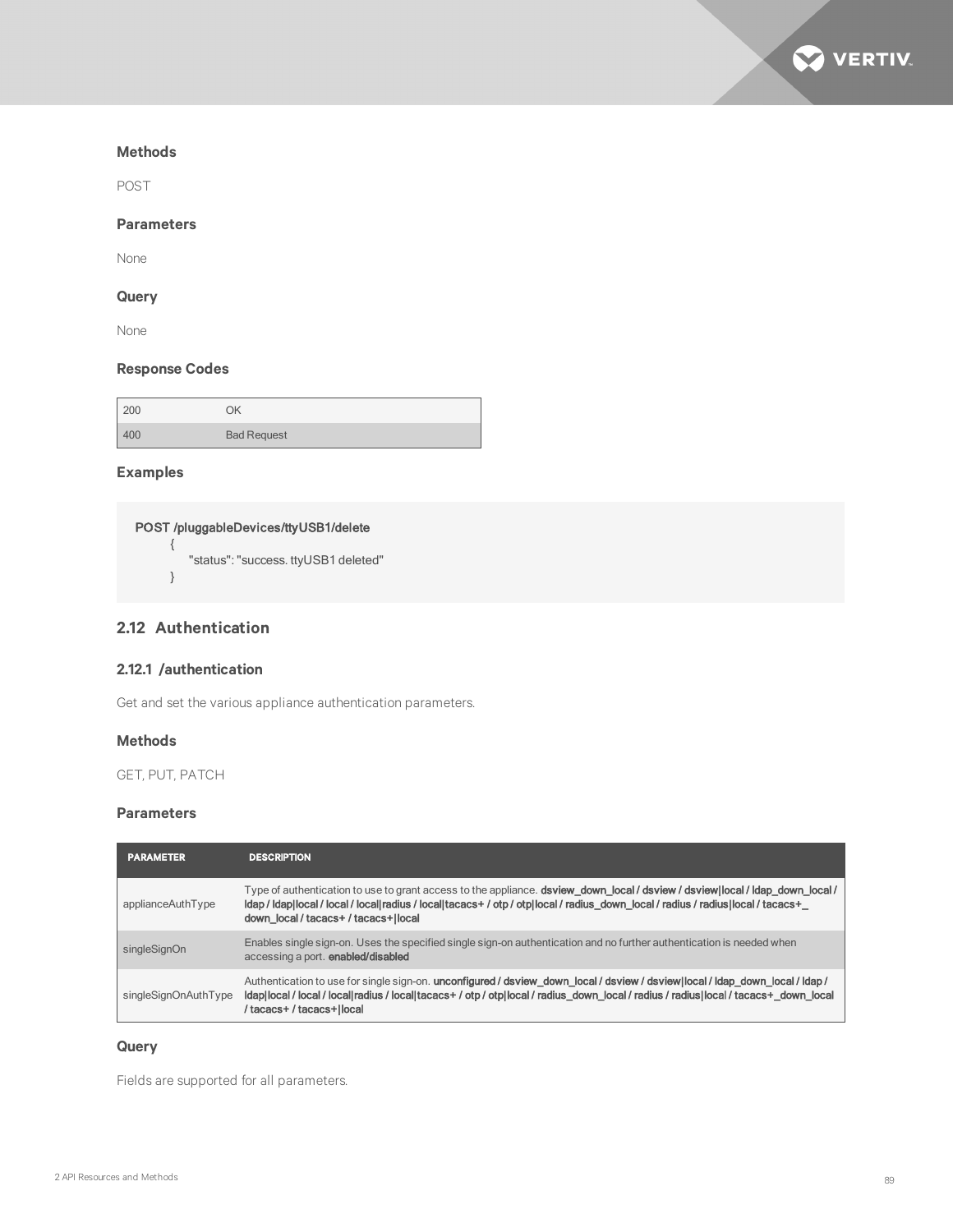| 200 | ΟK                                 |
|-----|------------------------------------|
| 204 | OK No Content (for a PUT or PATCH) |
| 400 | <b>Bad Request</b>                 |

## **Examples**

## GET /authentication

```
{
   "applianceAuthType": "local",
   "singleSignOn": "disabled",
   "singleSignOnAuthType": "unconfigured"
}
```
## PUT /authentication { "singleSignOn": "enabled" }

### **2.12.2 /authentication/dsview**

Get and set DSView software authentication parameters.

## **Methods**

GET, PUT, PATCH

#### **Parameters**

| <b>PARAMETER</b> | <b>DESCRIPTION</b>             |
|------------------|--------------------------------|
| serverIpAddress1 | IP Address of DSView Server #1 |
| serverIpAddress2 | IP Address of DSView Server #2 |
| serverIpAddress3 | IP Address of DSView Server #3 |
| serverIpAddress4 | IP Address of DSView Server #4 |

#### **Query**

Fields are supported for all parameters.

## **Response Codes**

| 200 | ΟK                                 |
|-----|------------------------------------|
| 204 | OK No Content ) for a PUT or PATCH |
| 400 | <b>Bad Request</b>                 |

## **Examples**

{

#### GET /authentication/dsview

"serverIpAddress1": "10.20.30.40",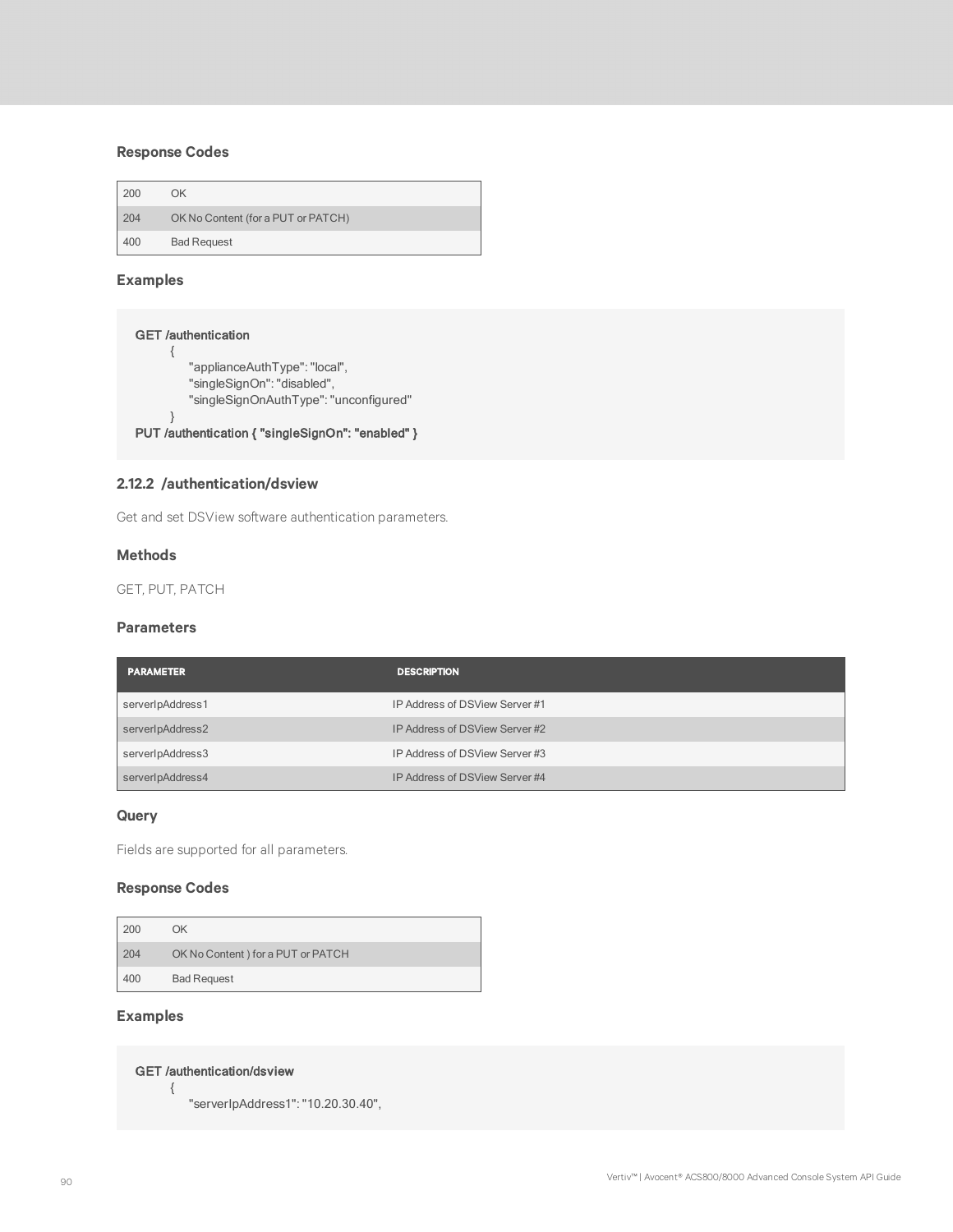

```
"serverIpAddress2": "0.0.0.0",
         "serverIpAddress3": "0.0.0.0",
         "serverIpAddress4": "0.0.0.0"
      }
PUT /authentication/dsview { "serverIpAddress1": "10.20.30.40" }
```
#### **2.12.3 /authentication/kerberos**

Get and set Kerberos authentication parameters.

## **Methods**

GET, PUT, PATCH

### **Parameters**

| <b>PARAMETER</b> | <b>DESCRIPTION</b>                           |
|------------------|----------------------------------------------|
| server           | IP address (or realm) of the Kerberos server |
| realmDomainName  |                                              |
| domainName       |                                              |

#### **Query**

Fields are supported for all parameters.

## **Response Codes**

| 200 | OK                                 |
|-----|------------------------------------|
| 204 | OK No Content ) for a PUT or PATCH |
| 400 | <b>Bad Request</b>                 |

#### **Examples**

```
GET /authentication/kerberos
     {
         "server": "10.20.30.41",
         "realmDomainName": "avocent.com",
         "domainName": "avocent.com"
     }
PUT /authentication/kerberos { "server": "10.20.30.41" }
```
## **2.12.4 /authentication/ldap**

Get and set LDAP authentication parameters.

#### **Methods**

GET, PUT, PATCH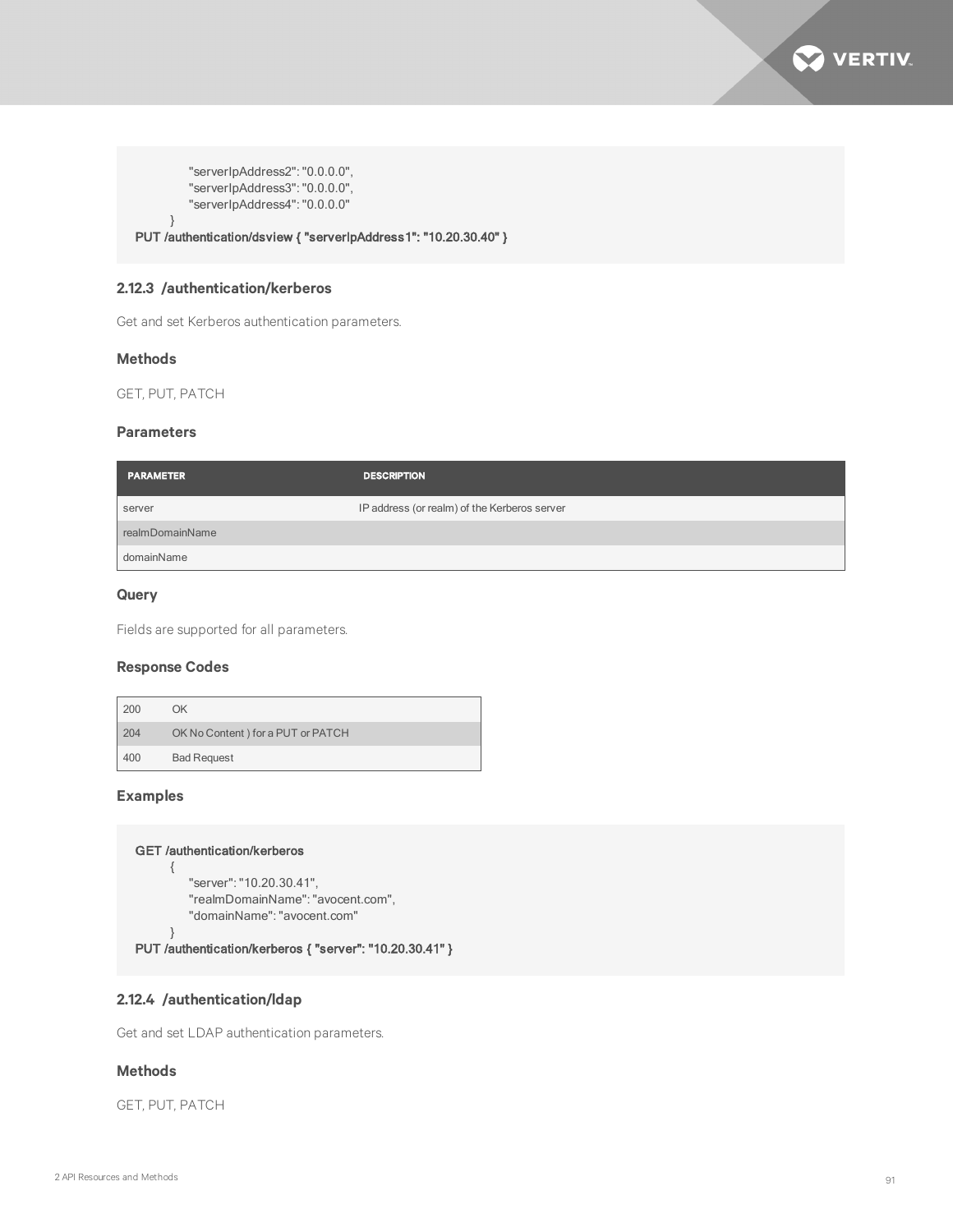#### **Parameters**

| <b>PARAMETER</b> | <b>DESCRIPTION</b>                 |
|------------------|------------------------------------|
| server           | IP Address of the LDAP server      |
| base             | Base                               |
| secure           | Secure mode: on/off/start_tls      |
| userName         | Database username                  |
| password         | Database password for the username |
| attributes       | Login attributes                   |

#### **Query**

Fields are supported for all parameters.

## **Response Codes**

| 200 | OK                                 |
|-----|------------------------------------|
| 204 | OK No Content (for a PUT or PATCH) |
| 400 | <b>Bad Request</b>                 |

## **Examples**

```
GET /authentication/ldap
     {
        "server": "10.20.30.42",
        "base": "",
         "secure": "off",
         "userName": "myuser",
         "password": "mypassword",
         "attributes": ""
      }
PUT /authentication/Idap { "server":"10.20.30.42", "secure": "on" }
```
## **2.12.5 /authentication/radius**

Get and set RADIUS authentication parameters.

## **Methods**

GET, PUT, PATCH

### **Parameters**

| <b>PARAMETER</b>           | <b>DESCRIPTION</b>                             |
|----------------------------|------------------------------------------------|
| firstAuthenticationServer  | IP address of the first authentication server  |
| firstAccountingServer      | IP address of the first accounting server      |
| secondAuthenticationServer | IP address of the second authentication server |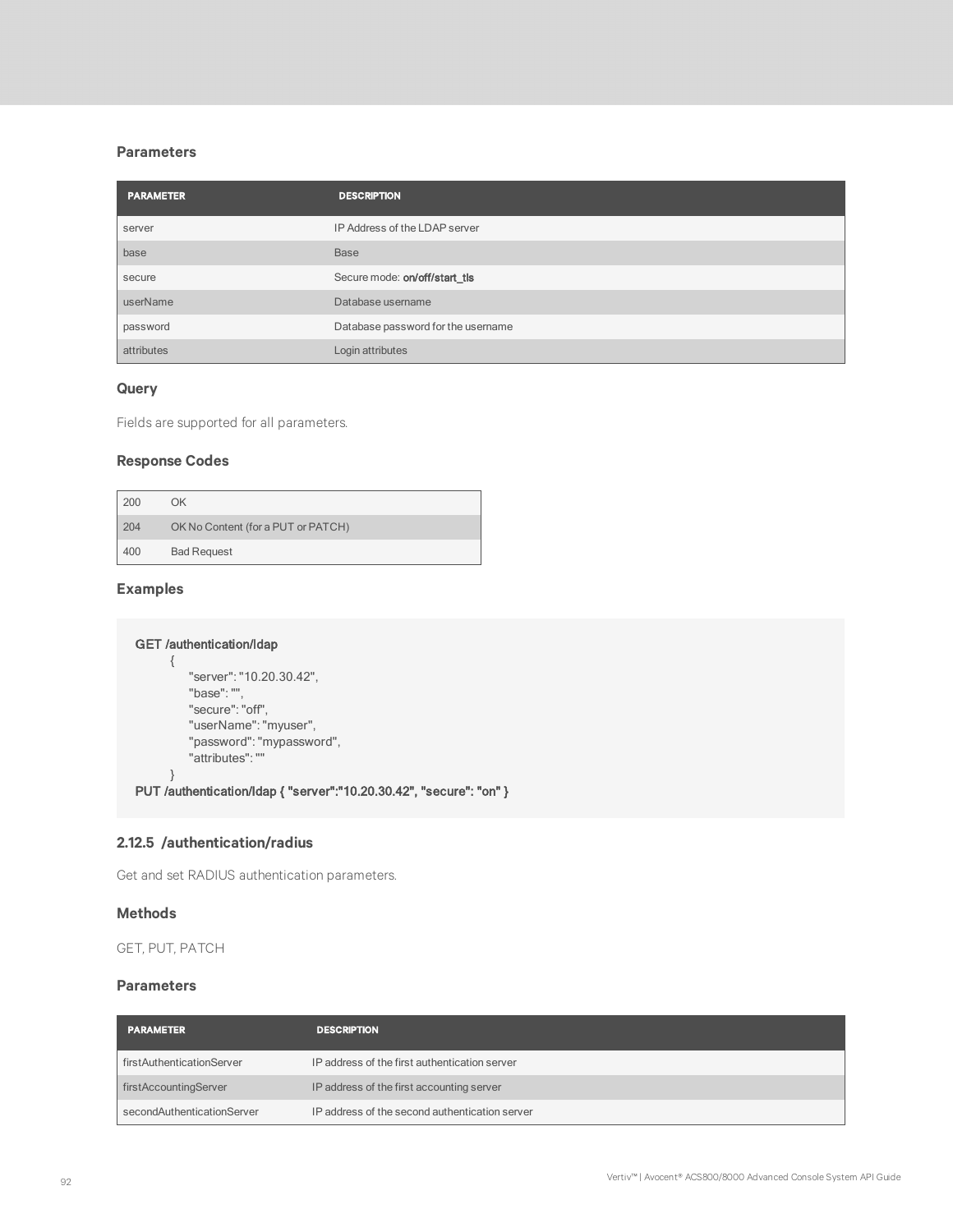

| <b>PARAMETER</b>       |                                                           | <b>DESCRIPTION</b>                                                                  |
|------------------------|-----------------------------------------------------------|-------------------------------------------------------------------------------------|
| secondAccountingServer |                                                           | IP address of the second accounting server                                          |
| secret                 |                                                           | Secret word or passphrase, applies to both sets of servers                          |
| timeout                |                                                           | Desired number of seconds for server timeout: integer                               |
| retries                |                                                           | Desired number of retries: integer                                                  |
| serviceType            |                                                           | Enables Service-Type attribute to specify the authorization group: enabled/disabled |
|                        | serviceTypeGroups: (only valid if serviceType is enabled) |                                                                                     |
|                        | login                                                     | Authorization group name for Login                                                  |
|                        | framed                                                    | Authorization group name for Framed                                                 |
|                        | callbackLogin                                             | Authorization group name for Callback Login                                         |
|                        | callbackFramed                                            | Authorization group name for Callback Framed                                        |
|                        | outbound                                                  | Authorization group name for Outbound                                               |
|                        | administrative                                            | Authorization group name for Administrative                                         |

## **Query**

Fields are supported for all parameters.

## **Response Codes**

| 200 | ΟK                                 |
|-----|------------------------------------|
| 204 | OK No Content (for a PUT or PATCH) |
| 400 | <b>Bad Request</b>                 |

## **Examples**

| "firstAuthenticationServer": "127.0.0.1", |
|-------------------------------------------|
| "firstAccountingServer": "127.0.0.1",     |
| "secondAuthenticationServer": "",         |
| "secondAccountingServer": "",             |
| "secret": "******".                       |
| "timeout": 3,                             |
| "retries": 2.                             |
| "serviceType": "enabled",                 |
| "serviceTypeGroups": {                    |
| "login": "",                              |
| "framed": "".                             |
| "callbackLogin": "",                      |
| "callbackFramed": "".                     |
| "outbound": "".                           |
| "administrative": ""                      |
|                                           |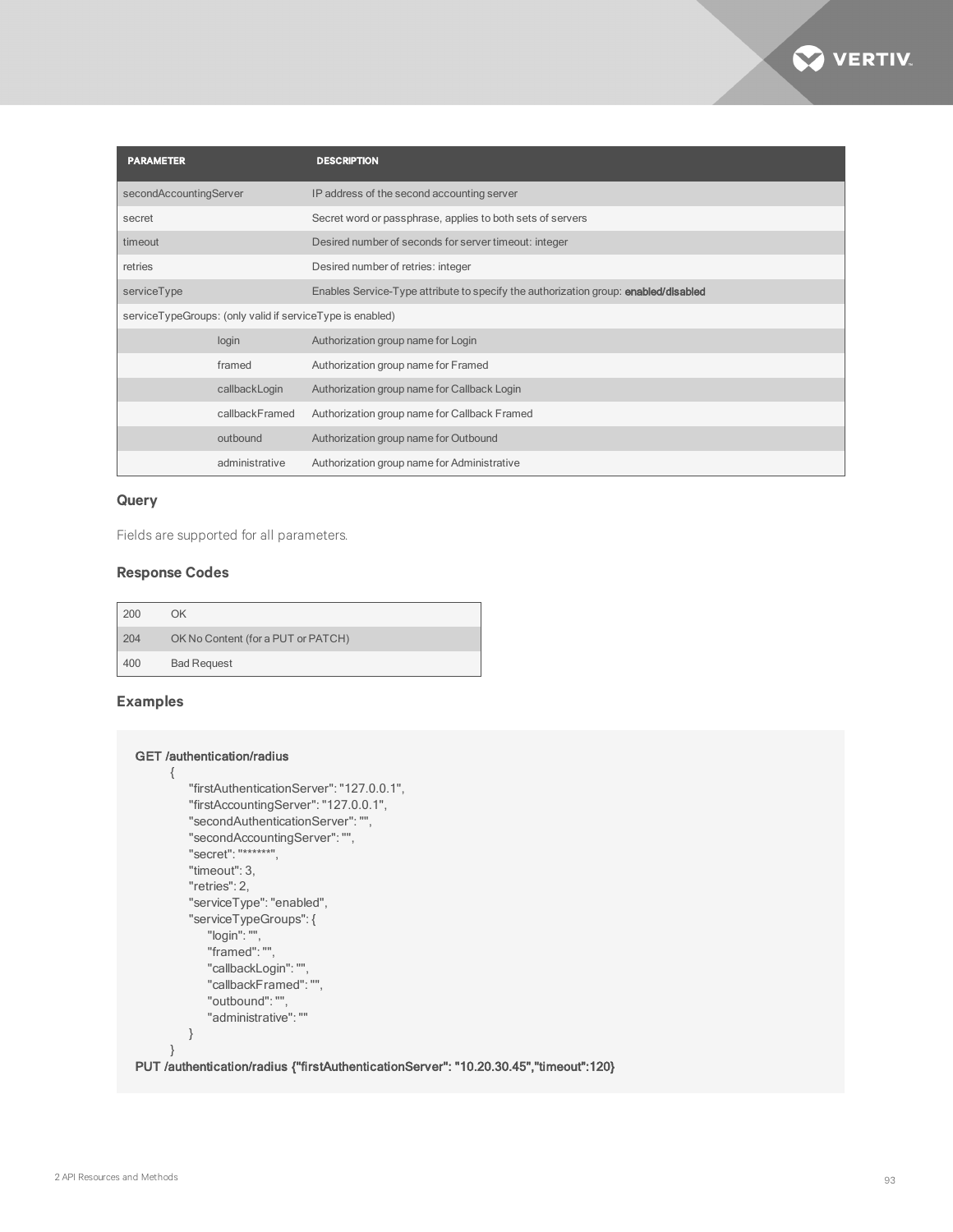## **2.12.6 /authentication/tacacs**

Get and set TACACS+ authentication parameters.

## **Methods**

GET, PUT, PATCH

#### **Parameters**

| <b>PARAMETER</b>                                      | <b>DESCRIPTION</b>                                                               |
|-------------------------------------------------------|----------------------------------------------------------------------------------|
| firstAuthenticationServer                             | IP Address of the first authentication server                                    |
| firstAccountingServer                                 | IP Address of the first accounting server                                        |
| secondAuthenticationServer                            | IP Address of the second authentication server                                   |
| secondAccountingServer                                | IP Address of the second accounting server                                       |
| service                                               | Service: ppp/raccess/shell                                                       |
| secret                                                | Secret word or passphrase, applies to both sets of servers                       |
| timeout                                               | Desired number of seconds for server timeout                                     |
| retries                                               | Desired number of retries                                                        |
| version                                               | Version: v0/v0_v1/v1/v1_v0                                                       |
| userLevel                                             | Enable User-Level attribute to specify the authorization group: enabled/disabled |
| userLevelGroups: (only valid if userLevel is enabled) |                                                                                  |
| userLevel1                                            | Authorization group name for User-Level 1                                        |
| $\cdots$                                              | $\cdots$                                                                         |
| userLevel15                                           | Authorization group name for User-Level 15                                       |

## **Query**

Fields are supported for all parameters.

## **Response Codes**

| 200 | ΩK                                 |
|-----|------------------------------------|
| 204 | OK No Content (for a PUT or PATCH) |
| 400 | <b>Bad Request</b>                 |

## **Examples**

{

## GET /authentication/tacacs

"firstAuthenticationServer": "10.20.30.46", "firstAccountingServer": "10.20.30.47", "secondAuthenticationServer": "", "secondAccountingServer": "", "service": "ppp", "secret": "", "timeout": 10,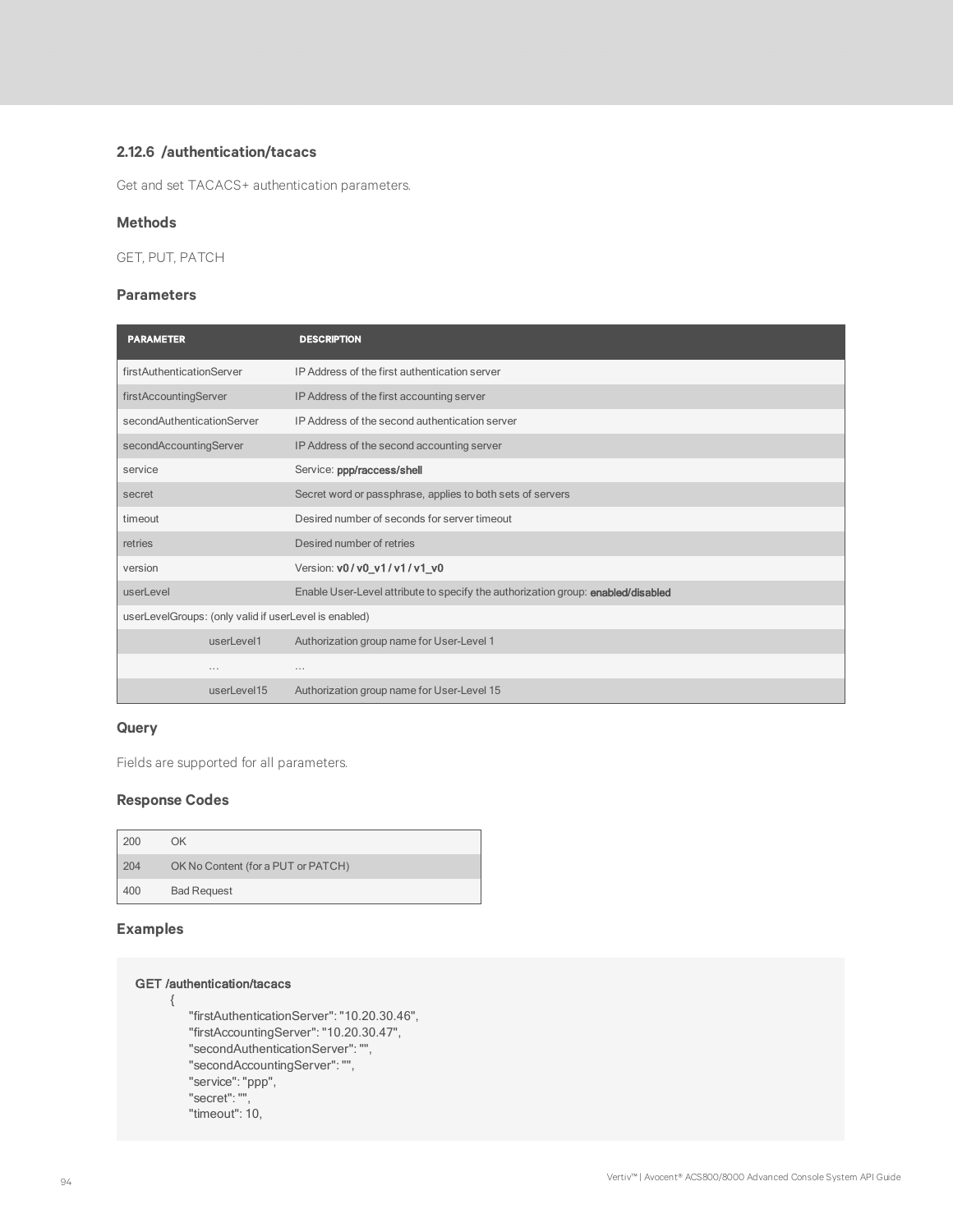

```
"retries": 2,
          "version": "v1",
         "userLevel": "enabled",
          "userLevelGroups": {
             "userLevel1": "",
              …
              "userLevel15": ""
         }
       }
PUT /authentication/tacacs {"firstAuthenticationServer": "10.20.30.46",
```

```
"firstAccountingServer": "10.20.30.47","version": "v0_v1"}
```
## **2.13 Users**

## **2.13.1 /users[/<NAME>]**

This command provides the ability to view and edit user settings as well as add new users and delete existing users.

## **Methods**

GET, PUT, PATCH, POST, DELETE

NOTE: For methods PUT, PATCH, POST and DELETE, the Name is required. For example: DELETE /users/testuser.

#### **Parameters**

| <b>PARAMETER</b>   |                         | <b>DESCRIPTION</b>                                                                       |
|--------------------|-------------------------|------------------------------------------------------------------------------------------|
| name               |                         | User name; admin and root exist by default                                               |
| settings           |                         |                                                                                          |
|                    | password                | Password for the user                                                                    |
|                    | changePasswordNextLogin | Set to force the user to change the password the next time they log in: enabled/disabled |
|                    | userGroups              | List of groups to which this user belongs: string array                                  |
| passwordExpiration |                         |                                                                                          |
|                    | minimumDays             | Minimum number of days allowed between password changes; an integer                      |
|                    | maximumDays             | Maximum number of days a password is valid; an integer                                   |
|                    | inactiveDays            | Number of inactive days after which a password is considered expired; an integer         |
|                    | warningDays             | Number of days a warning is issued to the user prior to expiration; an integer           |
| accountExpiration  |                         | Account expiration date                                                                  |

#### **Query**

Fields are supported for all parameters.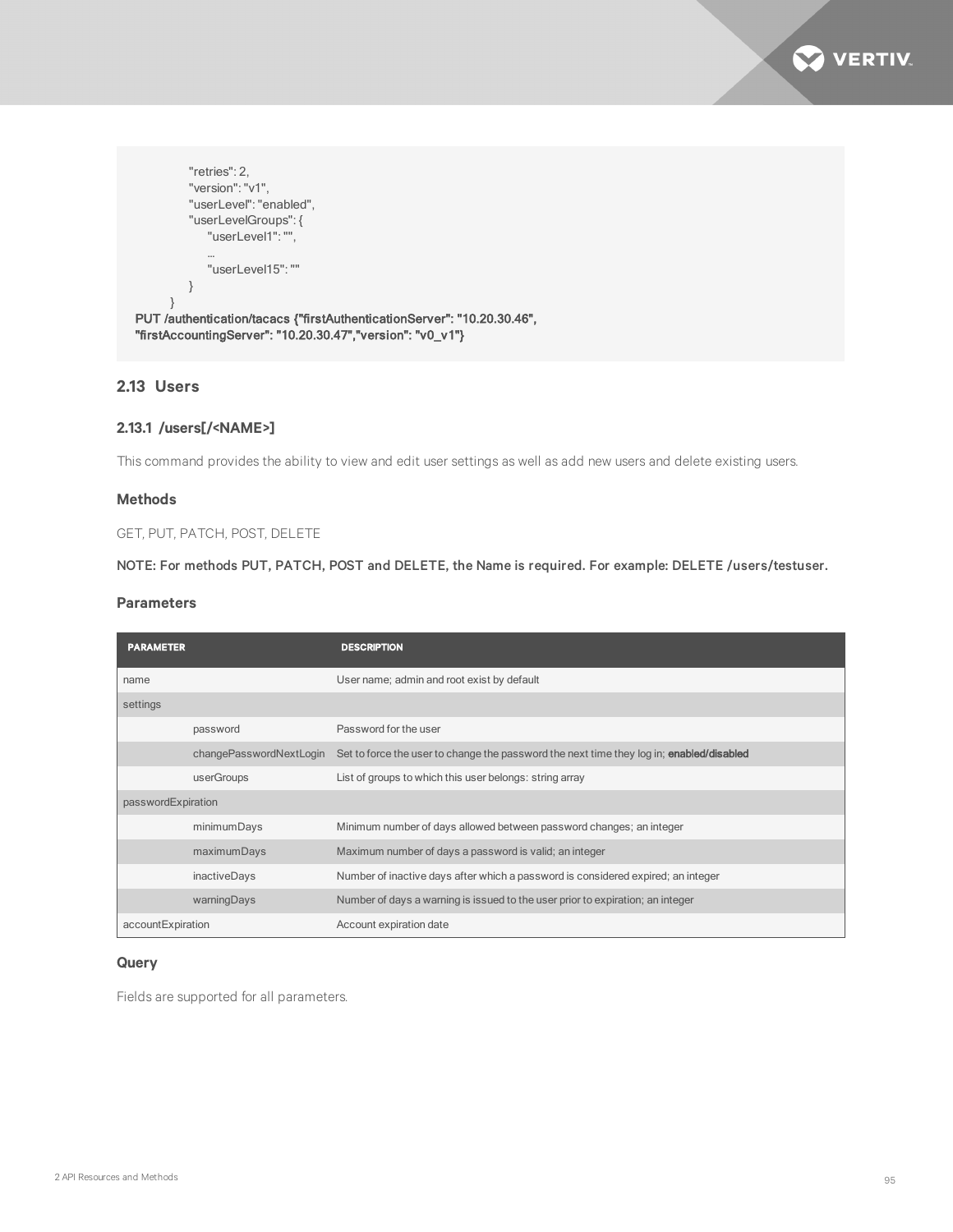| 200 | ОK                                 |
|-----|------------------------------------|
| 201 | Created                            |
| 204 | OK No Content (for a PUT or PATCH) |
| 400 | <b>Bad Request</b>                 |

### **Examples**

```
GET /users
     {
         "users": [
            {
                "name": "admin",
                "settings": {
                   "password": "",
                   …
            },
            {
                "name": "root",
                …
             }
          ]
      }
GET /users/admin
     { 
         "name": "admin",
         "settings": {
            "password": "",
            "changePasswordNextLogin": "disabled",
            "userGroups": [
                "admin"
            ],
            "passwordExpiration": {
                "minimumDays": 0,
                "maximumDays": 99999,
                "inactiveDays": "",
                "warningDays": 7
            },
            "accountExp": ""
         }
     }
POST /users
         {
              "name": "bob",
              "settings": {
                   "password": "password1234!",
                   "changePasswordNextLogin": "enabled",
                   …
         }
Response is:
     { 
         "name": "bob",
         "settings": {
            "password": "password1234!",
```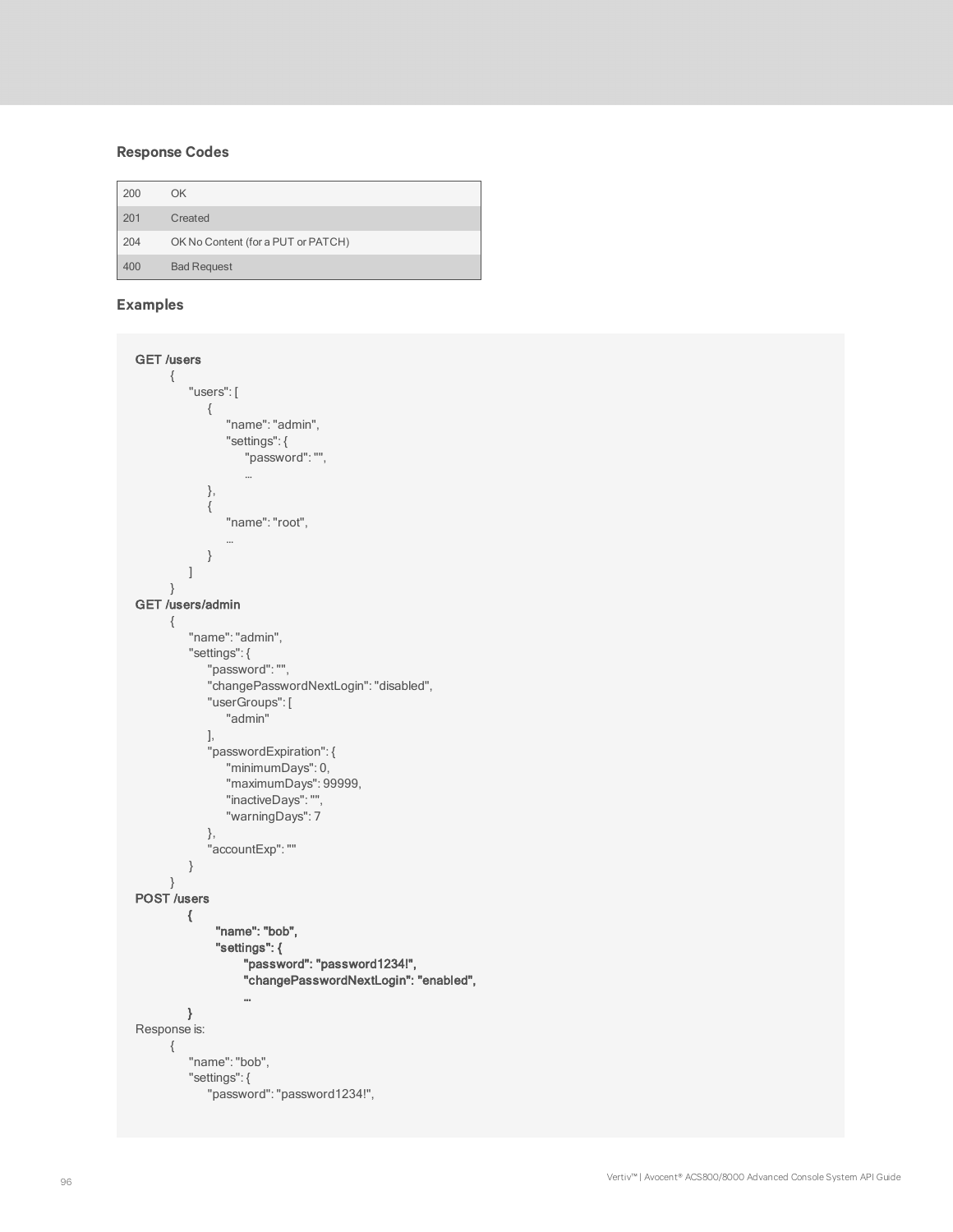

}

…

## **2.13.2 /users/<NAME>/unlock**

This resource provides the ability to unlock a locked user account.

## **Methods**

POST

#### **Parameters**

None

#### **Query**

None

## **Response Body**

JSON object

## **Response Codes**

| 200 | OK                 |
|-----|--------------------|
| 400 | <b>Bad Request</b> |

## **Examples**

```
POST /users/admin/unlock
Response is:
     {
         "status": "user account unlocked"
     }
```
## **2.13.3 /users/passwordRules**

Configure the syslog parameters.

### **Methods**

GET, PUT, PATCH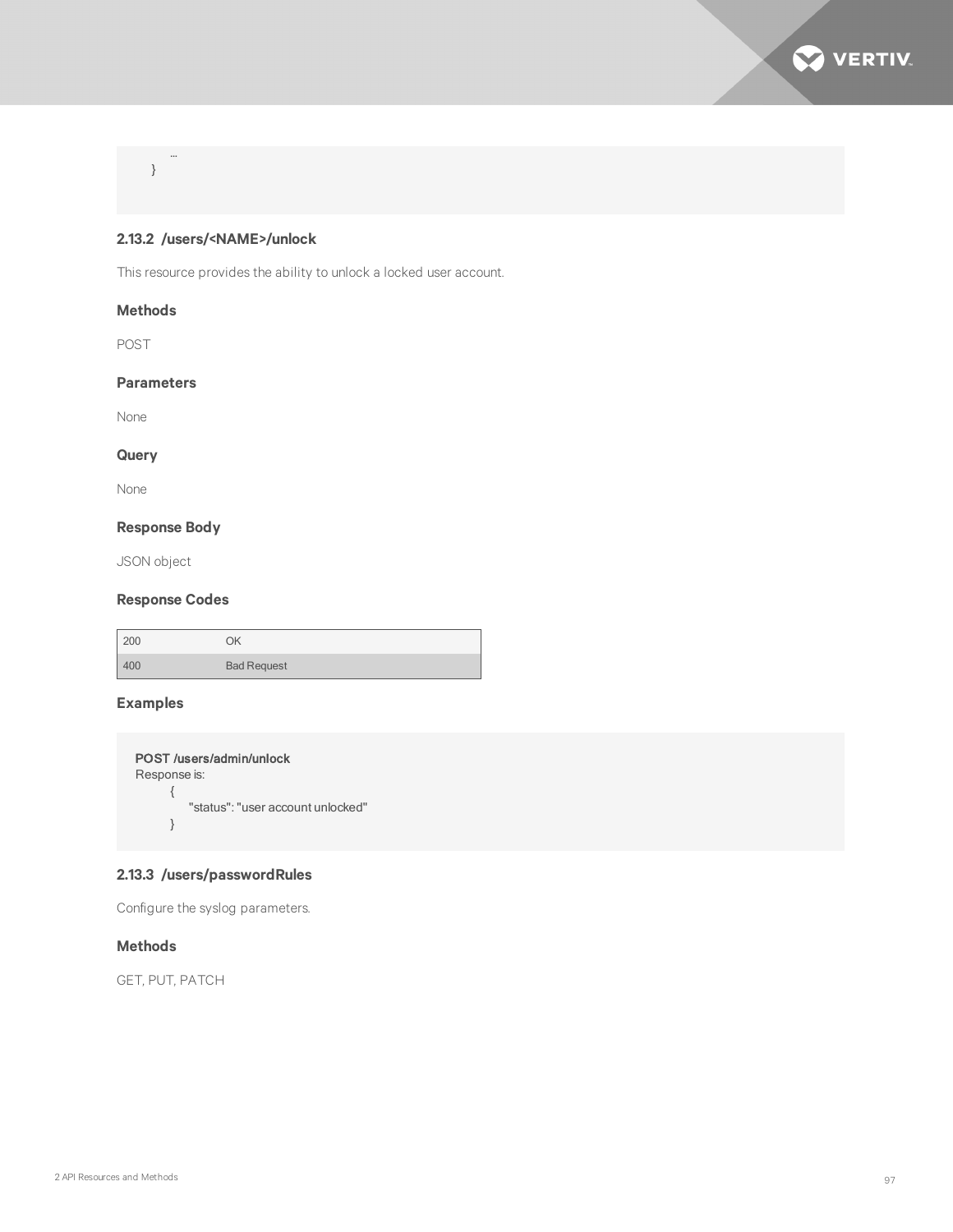#### **Parameters**

| <b>PARAMETER</b>    |                  | <b>DESCRIPTION</b>                                                                                   |
|---------------------|------------------|------------------------------------------------------------------------------------------------------|
| checkComplexity     |                  | enabled/disabled                                                                                     |
| complexitySettings: |                  |                                                                                                      |
|                     | minimumDigits    | Integer minimum number of digits                                                                     |
|                     | minimumUppercase | Integer minimum number of uppercase characters                                                       |
|                     | minimumSpecial   | Integer minimum number of special characters                                                         |
|                     | minimumSize      | Integer minimum number of total characters                                                           |
| expirationSettings: |                  |                                                                                                      |
|                     | minimumDays      | Integer minimum number of days; default 0                                                            |
|                     | maximumDays      | Integer maximum number of days; default 99999                                                        |
|                     | warningDays      | Integer number of warning days; default 7                                                            |
| lockoutSettings:    |                  |                                                                                                      |
|                     | failedAttempts   | Integer number of failed attempts allowed before locking account; default is 0, which is<br>disabled |
|                     | lockoutDuration  | Integer account lockout duration after each failed login in minutes; default is 0.                   |
|                     | unlockAfter      | Integer unlock account after a specific number of minutes; default is 10. 0 means manual<br>unlock   |

## **Query**

Fields are supported for all parameters.

# **Response Body**

JSON object

## **Response Codes**

| 200 | OK.                                |
|-----|------------------------------------|
| 204 | OK No Content (for a PUT or PATCH) |
| 400 | <b>Bad Request</b>                 |

# **Examples**

| <b>GET /users/passwordRules</b> |  |
|---------------------------------|--|
|                                 |  |
| "checkComplexity": "enabled",   |  |
| "complexitySettings": {         |  |
| "minimumDigits": 0,             |  |
| "minimumUppercase": 0,          |  |
| "minimumSpecial": 0,            |  |
| "minimumSize": 8                |  |
| },                              |  |
| "expirationSettings": {         |  |
| "minimumDays": 0,               |  |
|                                 |  |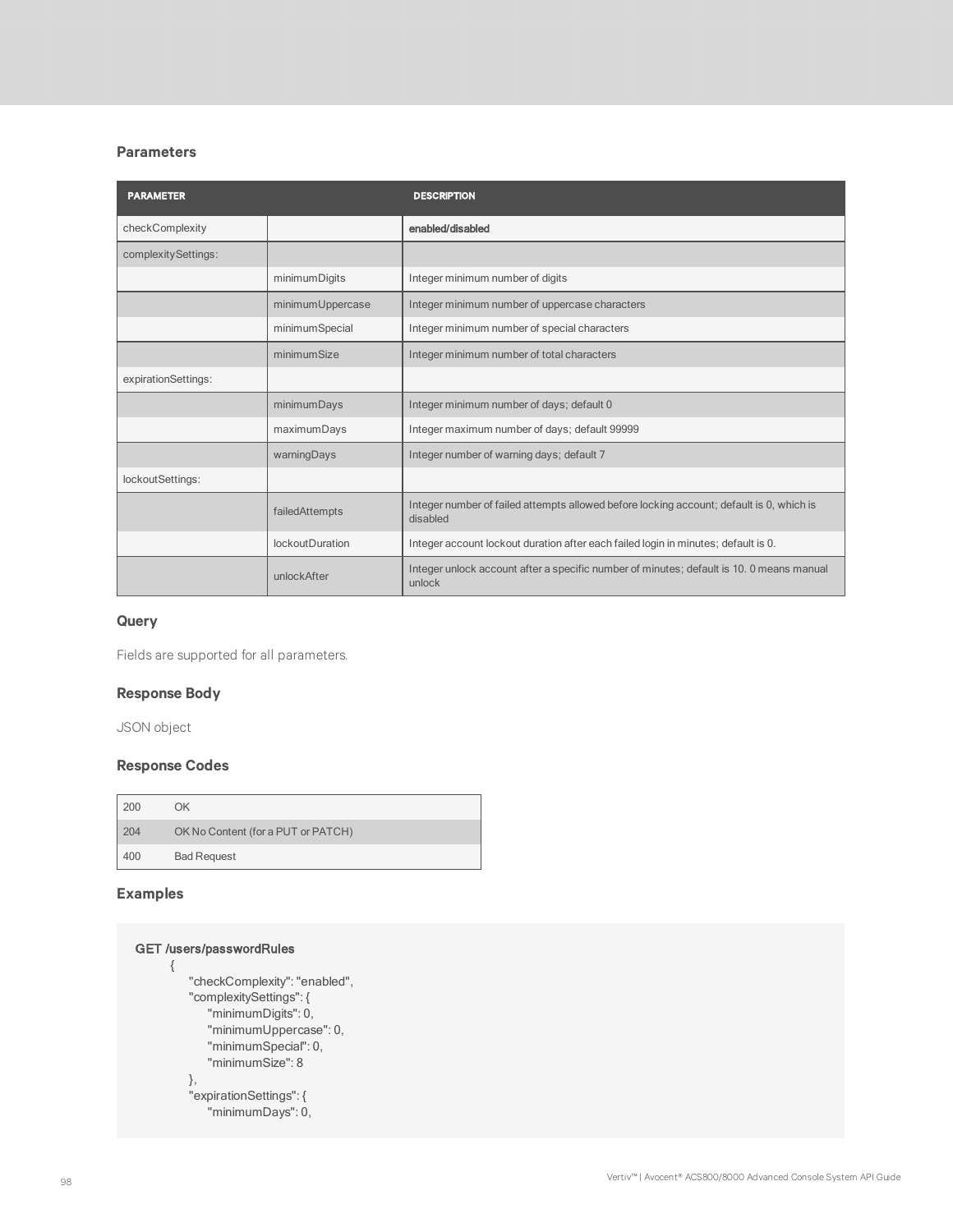

```
"maximumDays": 99999,
            "warningDays": 7,
         },
         "lockoutSettings": {
            "failedAttempts": 0,
            "lockoutDuration": 0,
            "unlockAfter": 10
         }
      }
PUT /users/passwordRules
        {
              "checkComplexity": "disabled",
              "lockoutSettings": {
                   "failedAttempts":3,
                   "lockoutDuration":1,
                   "unlockAfter": 5
             }
        }
```
## **2.14 Groups**

## **2.14.1 /groups[/<NAME>]**

This resource provides the ability to view and edit group settings as well as add new users and delete existing users.

## **Methods**

GET, PUT, PATCH, POST, DELETE

#### **Parameters**

| <b>PARAMETER</b> |                       | <b>DESCRIPTION</b>                                                                 |
|------------------|-----------------------|------------------------------------------------------------------------------------|
| name             |                       | Group name. admin, appliance-admin, shell-login-profile and user exist by default. |
| members          |                       | List of users which belong to this group. String array.                            |
| settings         |                       |                                                                                    |
|                  | sessionTimeout        | global/custom                                                                      |
|                  | customTimeout         | Custom session timeout in seconds. Integer. Default 300.                           |
|                  | profile               | none/ts_menu/cli                                                                   |
|                  | tsMenuOptions         | String.                                                                            |
|                  | cliCmd                | String. Example: shell.                                                            |
|                  | cliExitAfterExecuting | enabled/disabled                                                                   |

### **Query**

Fields are supported for all parameters.

### **Response Body**

JSON object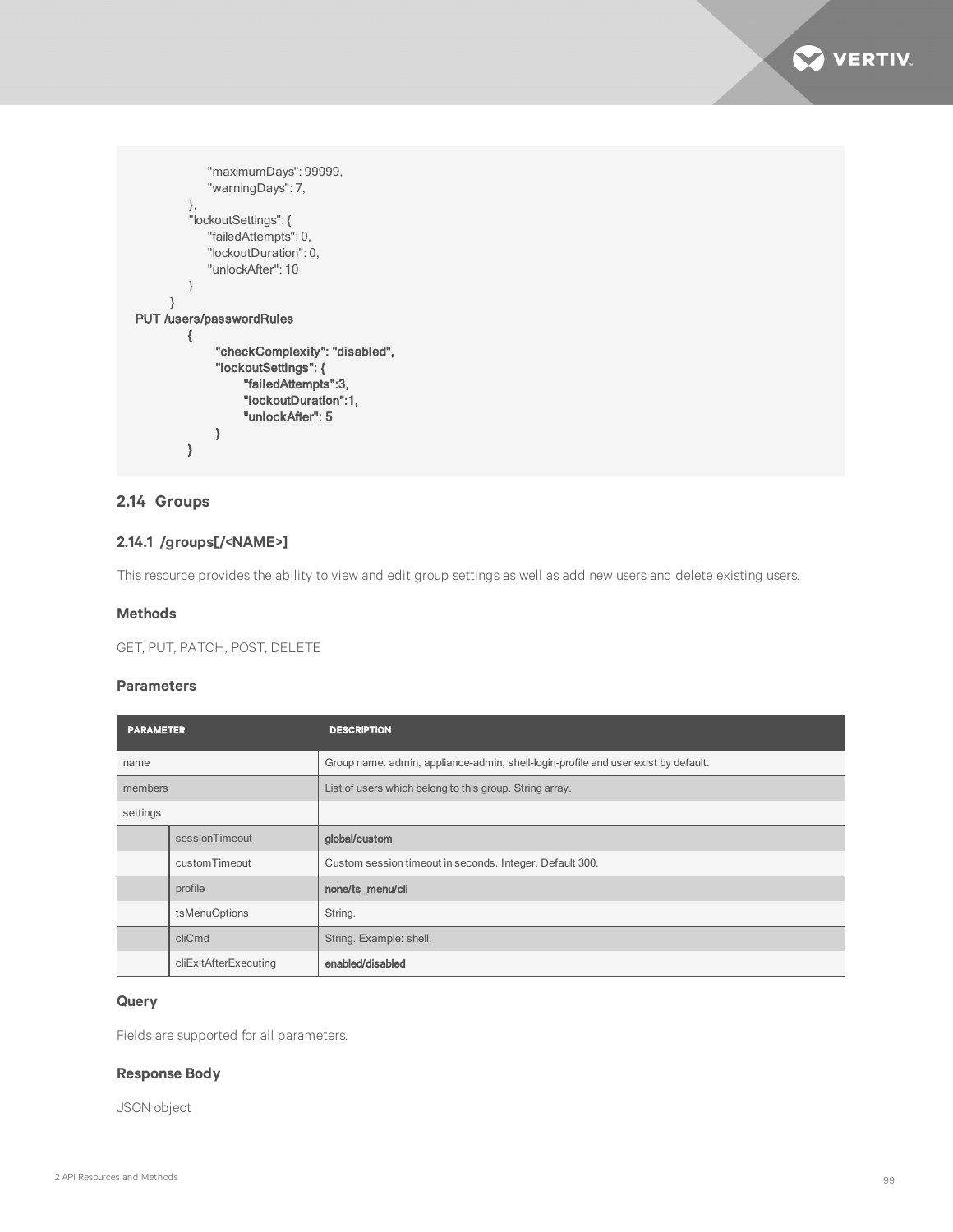| 200 | OK                                 |
|-----|------------------------------------|
| 201 | Created                            |
| 204 | OK No Content (for a PUT or PATCH) |
| 400 | <b>Bad Request</b>                 |

### **Examples**

```
GET /groups
      {
          "groups": [
             {
                "name": "admin",
                "settings" : {
                    "sessionTimeout": "global",
                    "customTimeout": 300,
                    "profile": "cli",
                    "tsMenuOptions": "",
                    "cliCmd": "shell",
                    "cliExitAfterExecuting": "disabled"
                },
                 "members" : [
                    "root",
                    "admin"
                ]
             },
             {
                "name": "appliance-admin",
                "settings" : {
                    …
             }
         \mathbf{I}}
GET /groups/admin
      {
         "name": "admin",
         "members" : [
             "admin", "root"
         ],
          "settings" : {
             "sessionTimeout": "global",
             "profile": "cli",
             "cliCmd": "shell",
             "cliExitAfterExecuting":"disabled"
         }
      }
POST /groups {"name":"mygroup"}
PUT /groups/mygroup
         {
               "settings" : {
                    "sessionTimeout": "custom",
                    "customTimeout": 100,
                    "profile": "none"
              },
```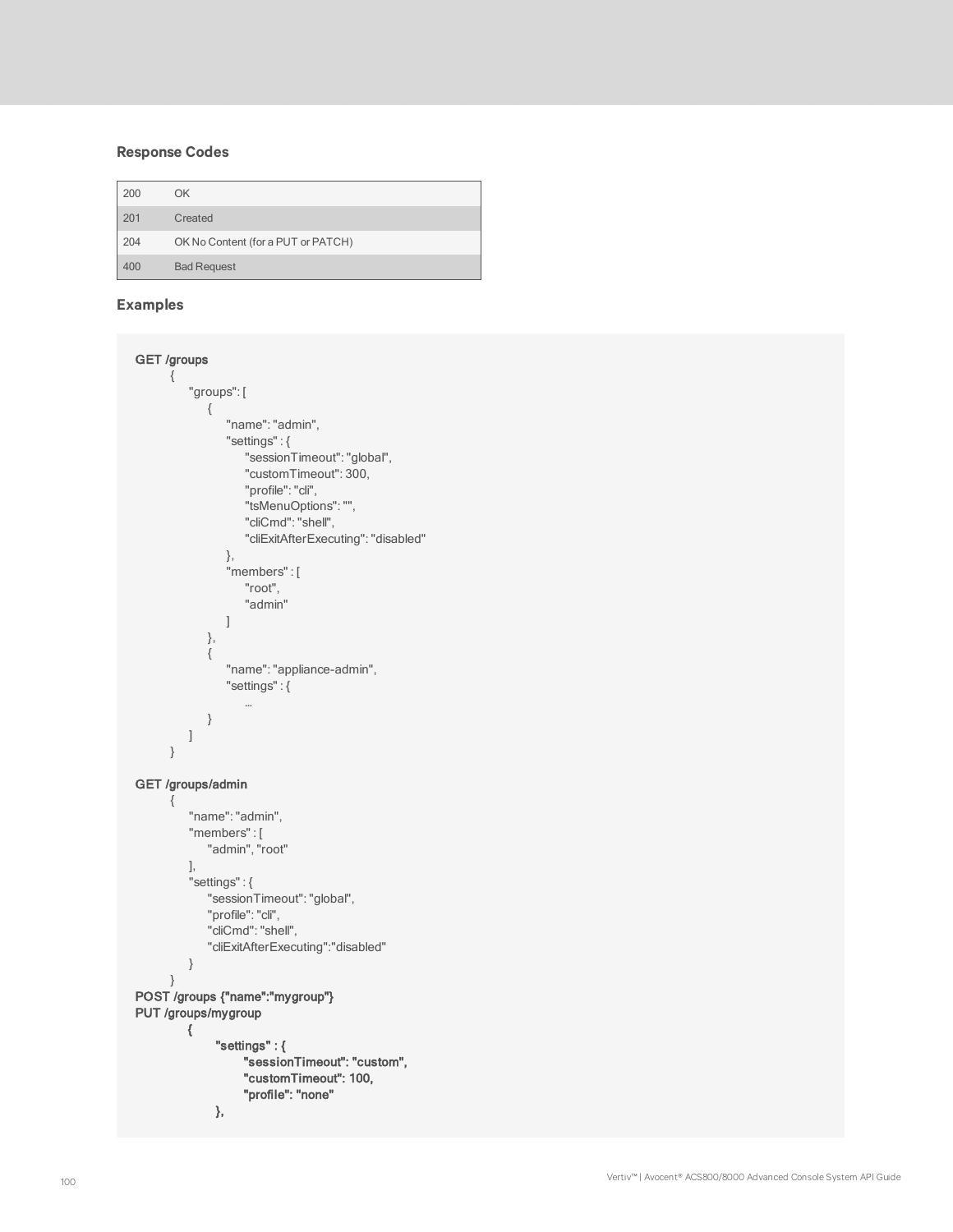

```
"members": ["admin","root"]
        }
PUT /groups/mygroup
         {
              "settings" : {
                   "sessionTimeout": "custom",
                   "customTimeout": 150,
                   "profile": "ts_menu",
                   "tsMenuOptions": "my options"
             }
        }
PUT /groups/mygroup
         {
              "settings" : {
                  "sessionTimeout": "custom",
                  "customTimeout": 250,
                  "profile": "cli",
                  "cliCmd": "shell",
                  "cliExitAfterExecuting": "disabled"
             }
        }
```
## **2.15 AccessRights**

## **2.15.1 /accessRights/users/<NAME>/serialPorts[/<PORT>]**

Configure the individual users access rights to serial ports. This is an array of access right structures.

### **Methods**

GET, PUT, PATCH, POST, DELETE

### **Parameters**

| <b>PARAMETER</b>        | <b>DESCRIPTION</b>   |
|-------------------------|----------------------|
| port                    | Serial port number   |
| name                    | Serial port name     |
| session                 | single/multi         |
| accessMode              | read_write/read_only |
| killMultiSession        | enabled/disabled     |
| sendMessageMultiSession | enabled/disabled     |
| powerControl            | enabled/disabled     |
| dataBufferManagement    | enabled/disabled     |
| restfulMenu             | enabled/disabled     |

### **Query**

Fields are supported for all parameters.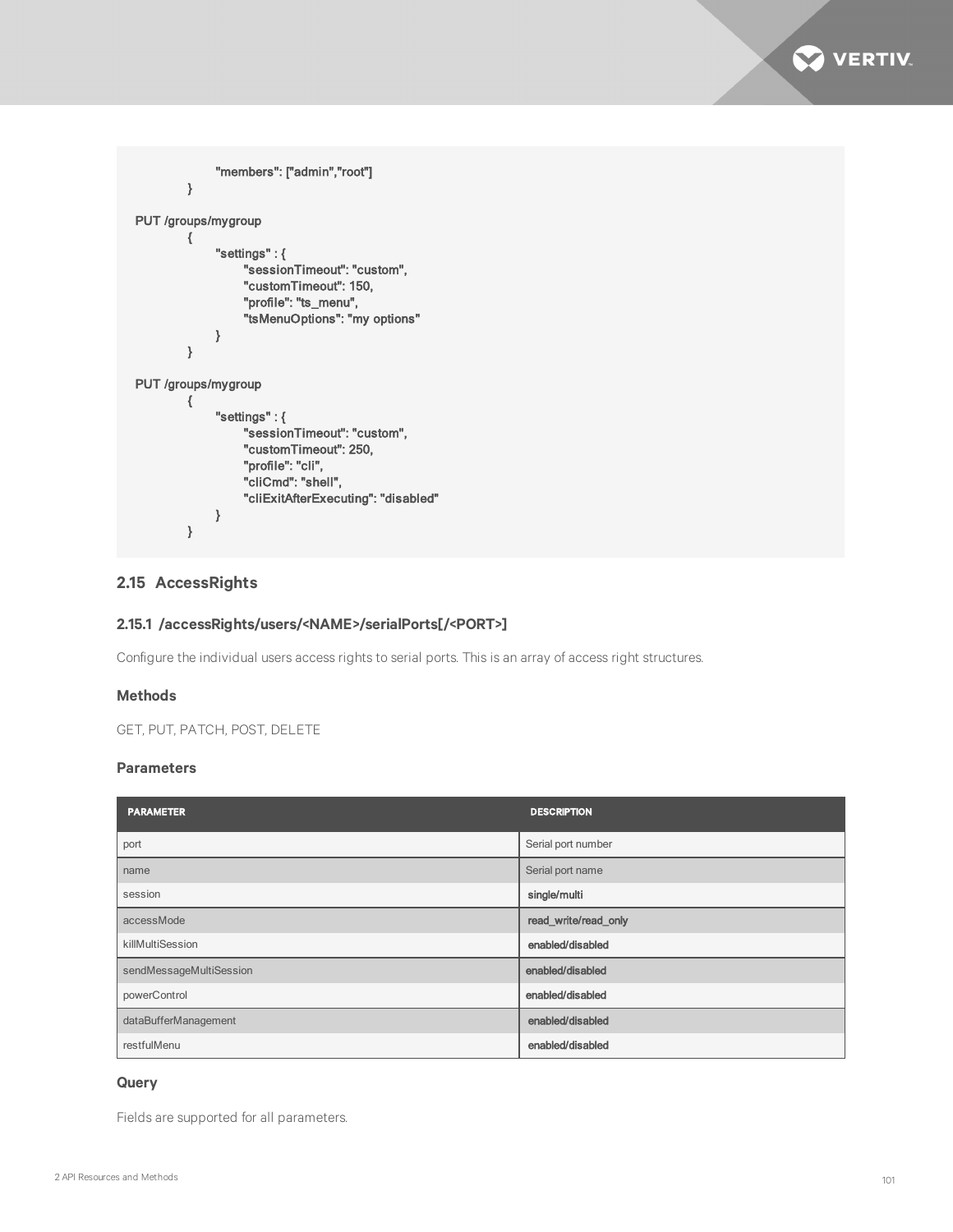### **Response Body**

JSON object

### **Response Codes**

| 200 | OK                                 |
|-----|------------------------------------|
| 201 | Created                            |
| 204 | OK No Content (for a PUT or PATCH) |
| 400 | <b>Bad Request</b>                 |

### **Examples**

```
GET /accessRights/users/myuser/serialPorts
      {
         "accessRights": [
            {
                "port": 1,
                "name": "ttyS1",
                "session": "single",
                "accessMode": "read_write",
                "killMultiSession": "enabled",
                "sendMessageMultiSession": "disabled",
                "powerControl": "enabled",
                "dataBufferManagement": "disabled",
            },
            {
                "port": 2,
                "name": "ttyS2",
                "session": "multi",
                "accessMode": "read_only",
                …
            }
         \mathbf{I}}
GET /accessRights/users/myuser/serialPorts/1
      {
         "port": 1,
         "name": "ttyS1",
         "session": "single",
          …
      }
PUT /accessRights/users/myuser/serialPorts/2
      {
         "session": "read_only"
      }
POST /accessRights/users/myuser/serialPorts
      {
         "port": 3,
         "name": "ttyS3",
         "session": "single"
      }
```

```
Response is:
```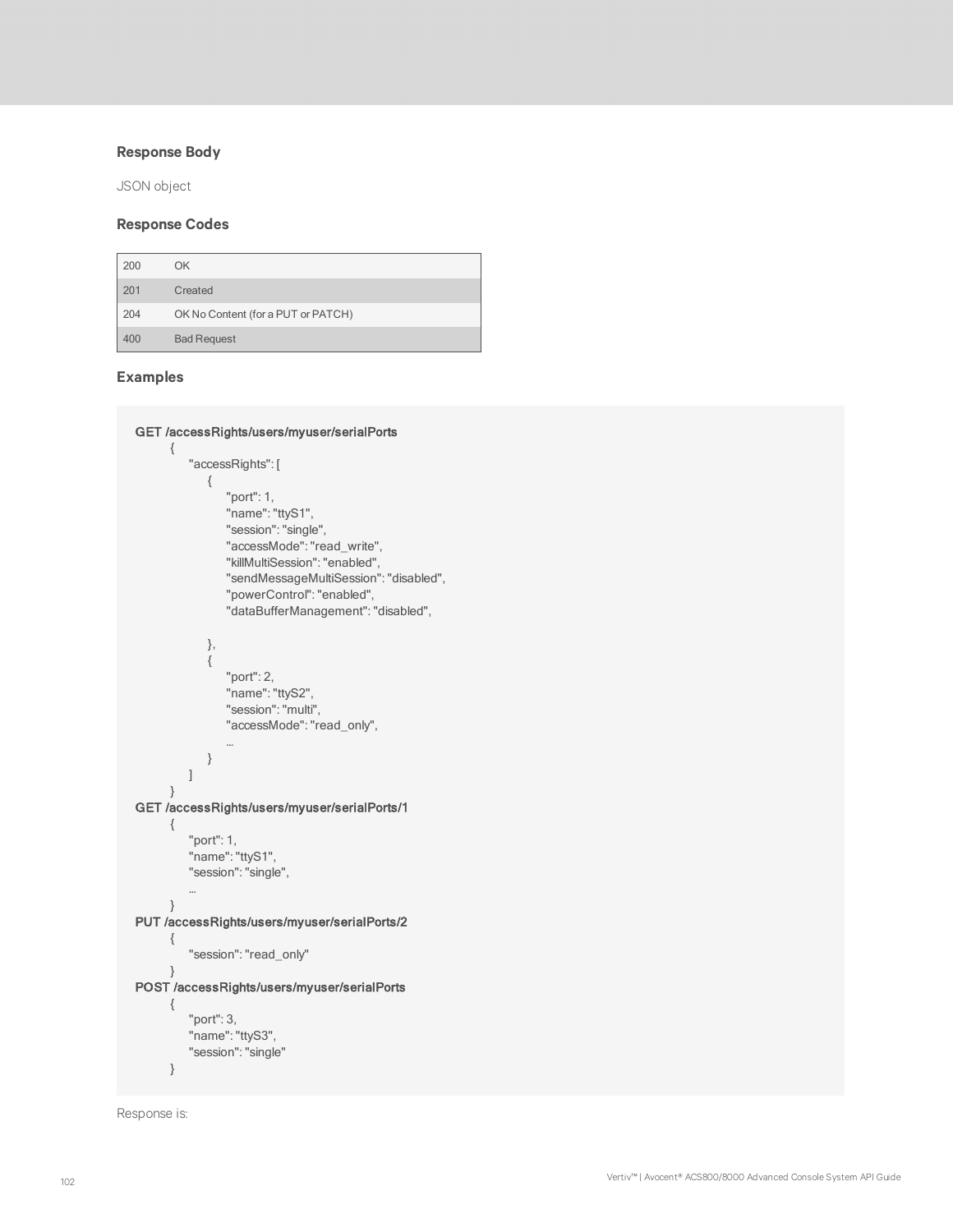

{ "port": 3, "name": "ttyS3", "session": "single", "accessMode": "read\_write", "killMultiSession": "disabled ", "sendMessageMultiSession": "disabled", "powerControl": "disabled ", "dataBufferManagement": "disabled", "restfulMenu": "disabled", }

## DELETE /accessRights/users/myuser/serialPorts/2

### **2.15.2 /accessRights/users/<NAME>/appliance**

Configure the individual users access rights to the appliance.

### **Methods**

GET, PUT, PATCH

### **Parameters**

| <b>PARAMETER</b>    | <b>DESCRIPTION</b> |
|---------------------|--------------------|
| view                | enabled/disabled   |
| disconnect          | enabled/disabled   |
| reboot              | enabled/disabled   |
| flashUpgrade        | enabled/disabled   |
| configureSettings   | enabled/disabled   |
| configureUsers      | enabled/disabled   |
| backupRestoreConfig | enabled/disabled   |
| shellAccess         | enabled/disabled   |
| transferFiles       | enabled/disabled   |

## **Query**

Fields are supported for all parameters.

### **Response Body**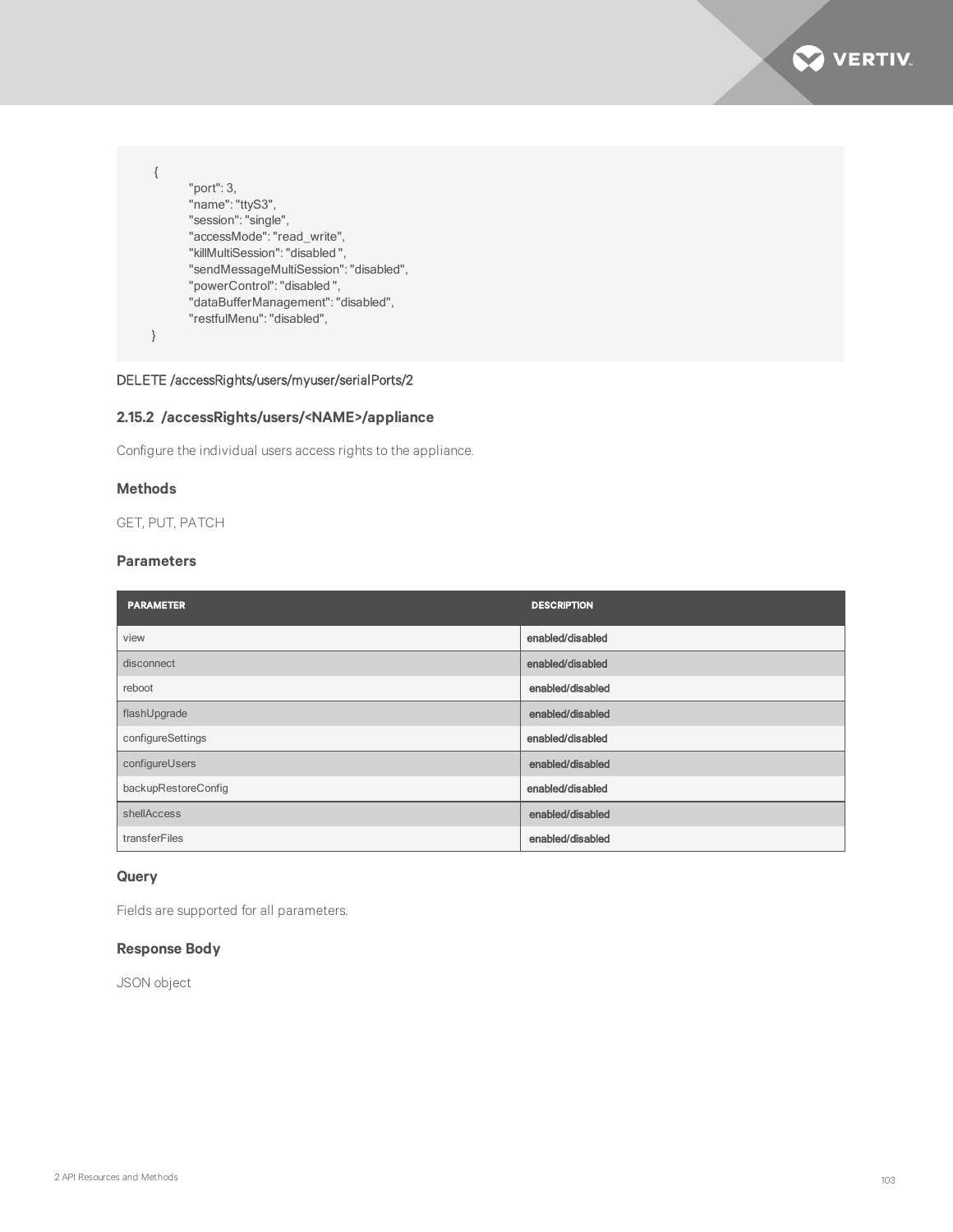| 200 | OK.                                |
|-----|------------------------------------|
| 204 | OK No Content (for a PUT or PATCH) |
| 400 | <b>Bad Request</b>                 |

### **Examples**

| GET/accessRights/users/myuser/appliance  |
|------------------------------------------|
|                                          |
| "view": "disabled".                      |
| "disconnect": "disabled",                |
| "reboot": "disabled".                    |
| "flashUpgrade": "disabled",              |
| "configureSettings": "disabled",         |
| "configureUsers": "disabled",            |
| "backupRestoreConfig": "disabled",       |
| "shellAccess": "disabled".               |
| "transferFiles": "disabled"              |
|                                          |
| PUT /accessRights/users/myuser/appliance |
|                                          |
| "shellAccess": "enabled"                 |
|                                          |
|                                          |

## **2.15.3 /accessRights/users/<NAME>/pdus**

Configure the individual users access rights to PDU devices.

## **Methods**

GET, POST, DELETE

## **Parameters**

| <b>PARAMETER</b> | <b>DESCRIPTION</b> |
|------------------|--------------------|
| pduld            | PDU name           |

## **Query**

Fields are supported for all parameters.

## **Response Body**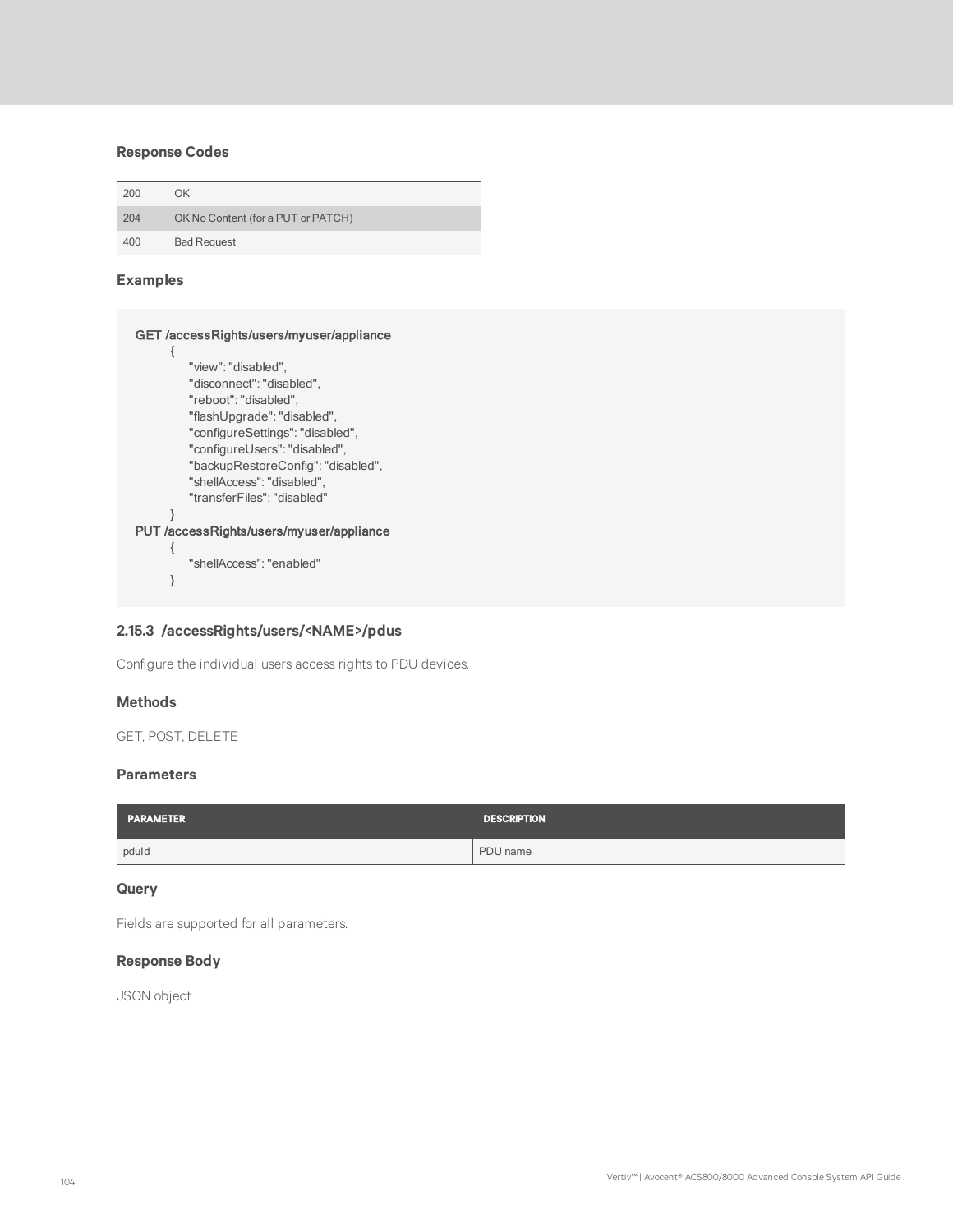

| 200 | OK                 |
|-----|--------------------|
| 201 | Created            |
| 400 | <b>Bad Request</b> |

### **Examples**



## **2.15.4 /accessRights/users/<NAME>/outlets**

Configure the individual users access rights to individual PDU outlets

### **Methods**

GET, POST, DELETE

### **Parameters**

| <b>PARAMETER</b> | <b>DESCRIPTION</b> |
|------------------|--------------------|
| pduld            | PDU name           |
| outlets          | List of outlets    |

## **Query**

Fields are supported for all parameters.

### **Response Body**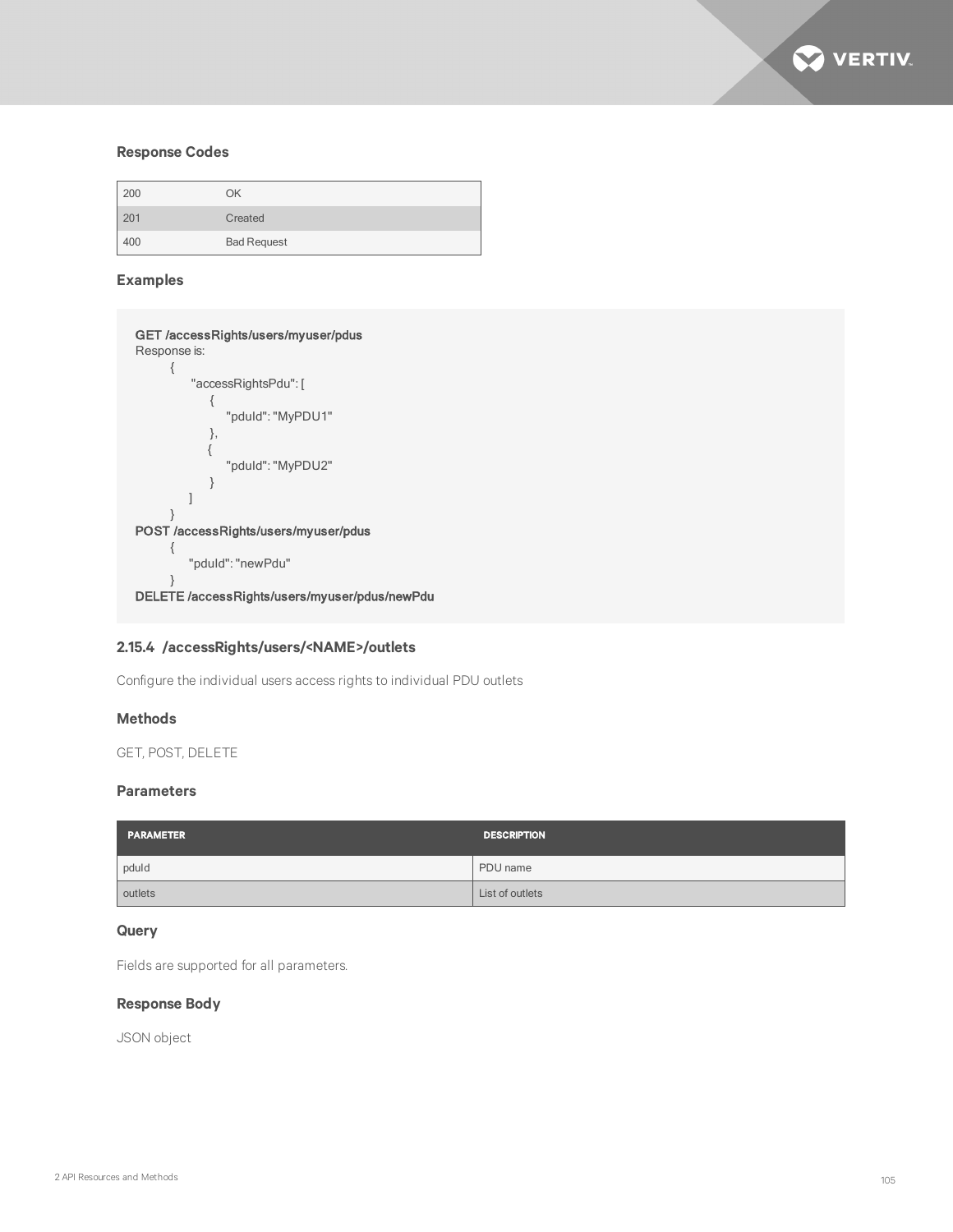| 200 | OK                 |
|-----|--------------------|
| 201 | Created            |
| 400 | <b>Bad Request</b> |

### **Examples**

```
GET /accessRights/users/myuser/outlets
Response is:
     {
         "accessRightsOutlets": [
            {
               "pduId": "MyPDU",
                "outlets": "13-15"
            },
             {
               "pduId": "MyPDU2",
               "outlets": "1-3,5"
            }
         \, \, \,}
POST /accessRights/users/myuser/outlets
         {
              "pduId": "newPdu",
              "outlets" : "7,8,10-12"
         }
DELETE /accessRights/users/myuser/outlets/newPdu
```
# **2.15.5 /accessRights/users/<NAME>/ups**

Configure the individual users access rights to UPS devices.

### **Methods**

GET, POST, DELETE

### **Parameters**

| PARAMETER | <b>DESCRIPTION</b> |
|-----------|--------------------|
| upsId     | UPS name           |

## **Query**

Fields are supported for all parameters.

### **Response Body**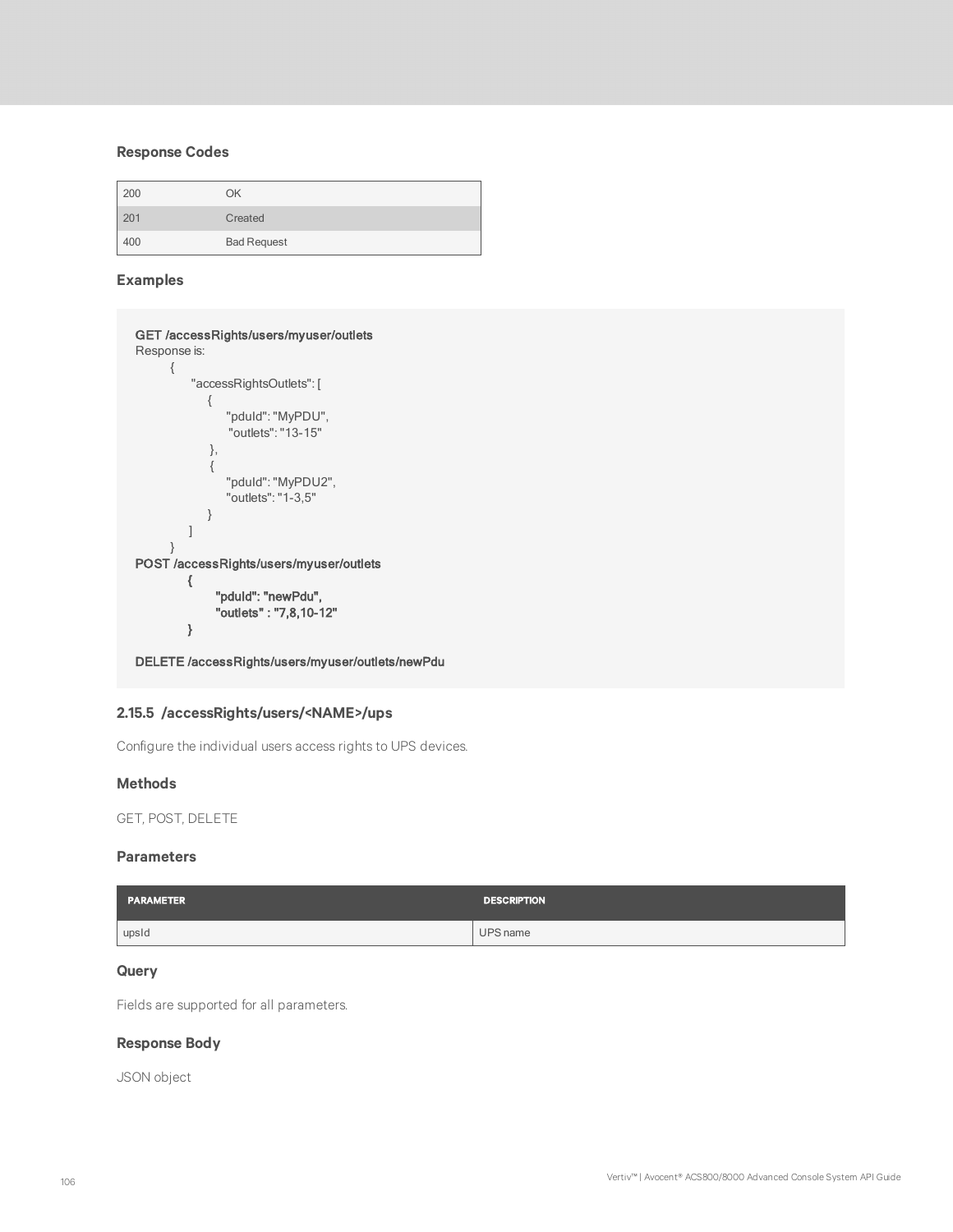

| 200 | OK                 |
|-----|--------------------|
| 201 | Created            |
| 400 | <b>Bad Request</b> |

### **Examples**

```
GET /accessRights/users/myuser/ups
Response is:
     {
        "accessRightsUps": [
           {
              "upsId": "GXT4_1"
           },
           {
              "upsId": "GXT4_2"
           }
        ]
     }
POST /accessRights/users/myuser/ups
        {
             "upsId": "newUps"
        }
DELETE /accessRights/users/myuser/ups/newUps
```
### **2.15.6 /accessRights/users/<NAME>/upsOutletGroups**

Configure the individual users access rights to individual UPS outlet groups.

### **Methods**

GET, POST, DELETE

### **Parameters**

| <b>PARAMETER</b> | <b>DESCRIPTION</b>    |
|------------------|-----------------------|
| upsId            | UPS name              |
| outletGroups     | List of outlet groups |

### **Query**

Fields are supported for all parameters.

## **Response Body**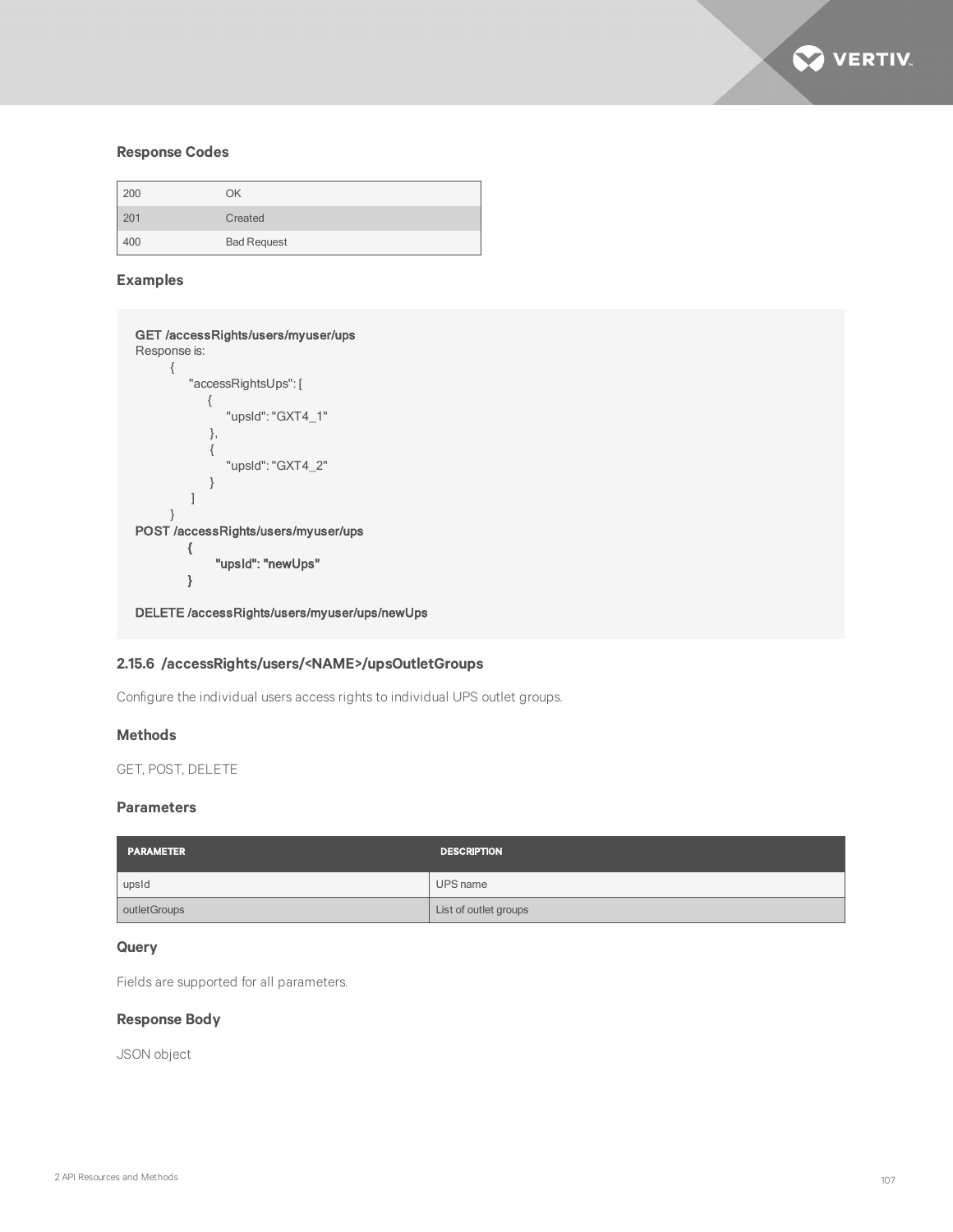| 200 | OK                 |
|-----|--------------------|
| 201 | Created            |
| 400 | <b>Bad Request</b> |

### **Examples**



DELETE /accessRights/users/myuser/upsOutletGroups/newUps

### **2.15.7 /accessRights/groups/<NAME>/serialPorts[/<PORT>]**

Refer to /accessRights/users/<NAME>/serial[/<PORT>].

### **2.15.8 /accessRights/groups/<NAME>/appliance**

Refer to /accessRights/users/<NAME>/appliance.

### **2.15.9 /accessRights/groups/<NAME>/pdus**

Refer to /accessRights/users/<NAME>/pdus.

### **2.15.10 /accessRights/groups/<NAME>/outlets**

Refer to /accessRights/users/<NAME>/outlets.

### **2.15.11 /accessRights/groups/<NAME>/ups**

Refer to /accessRights/users/<NAME>/ups.

### **2.15.12 /accessRights/groups/<NAME>/upsOutletGroups**

Refer to /accessRights/users/<NAME>/upsOutletGroups.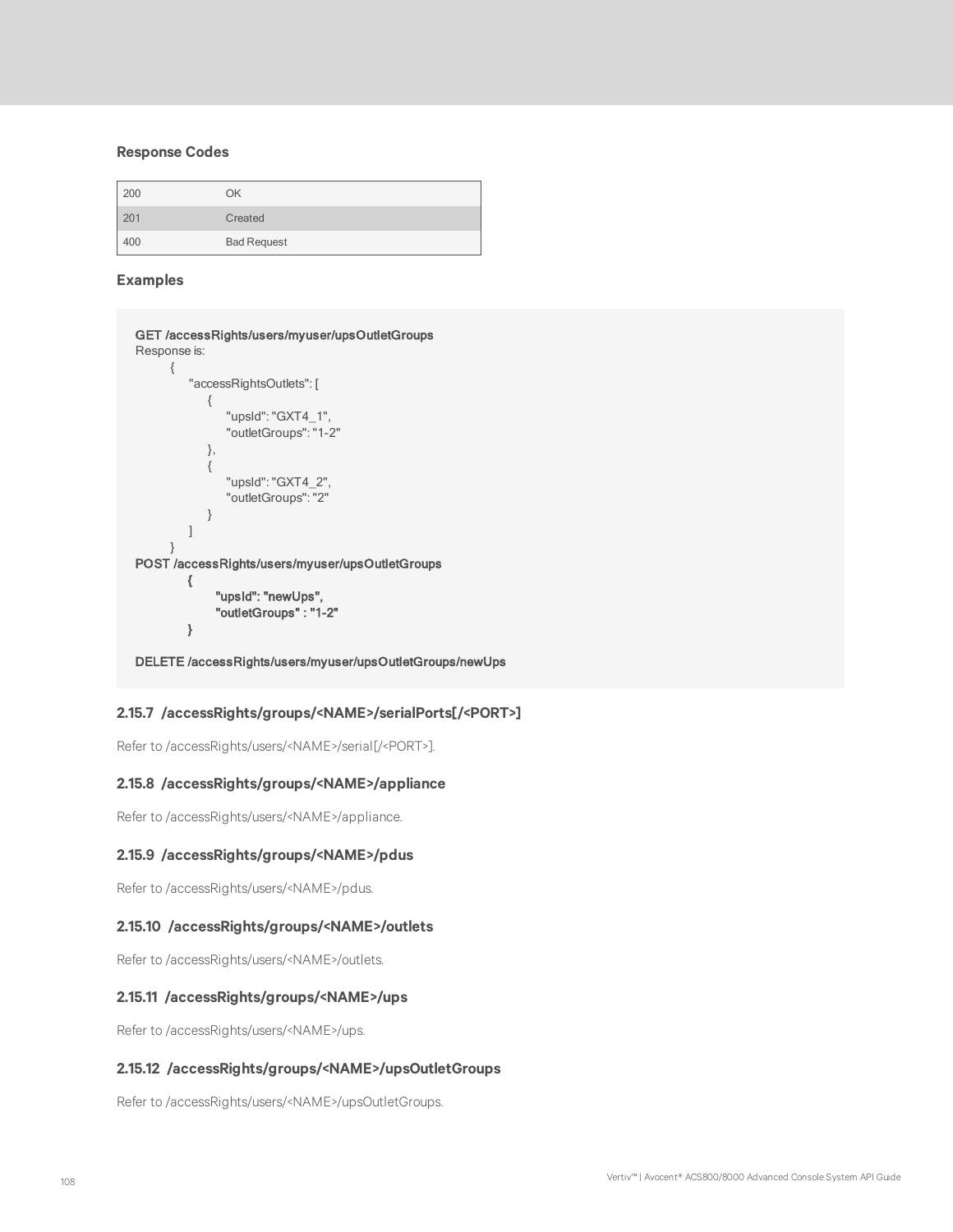

### **2.15.13 /accessRights/dsview**

This resource provides the ability to configure the dsview access rights.

### **Methods**

GET, PUT, PATCH

### **Parameters**

| <b>PARAMETER</b>        | <b>DESCRIPTION</b>   |
|-------------------------|----------------------|
| session                 | single/multi         |
| accessMode              | read_write/read_only |
| killMultiSession        | enabled/disabled     |
| sendMessageMultiSession | enabled/disabled     |

### **Query**

Fields are supported for all parameters.

### **Response Body**

JSON object

### **Response Codes**

| 200 | ΩK                                 |
|-----|------------------------------------|
| 204 | OK No Content (for a PUT or PATCH) |
| 400 | <b>Bad Request</b>                 |

### **Examples**

```
GET /accessRights/dsview
     {
         "session": "single",
         "accessMode": "read_write",
         "killMultiSession": "enabled",
         "sendMessageMultiSession": "disabled",
      }
PUT /accessRights/dsview
        {
              "accessMode": "read_only"
        }
```
## **2.16 Events and Logs**

## **2.16.1 /events[/<ID>]**

List, enable and disable the various events and control how their notifications are sent.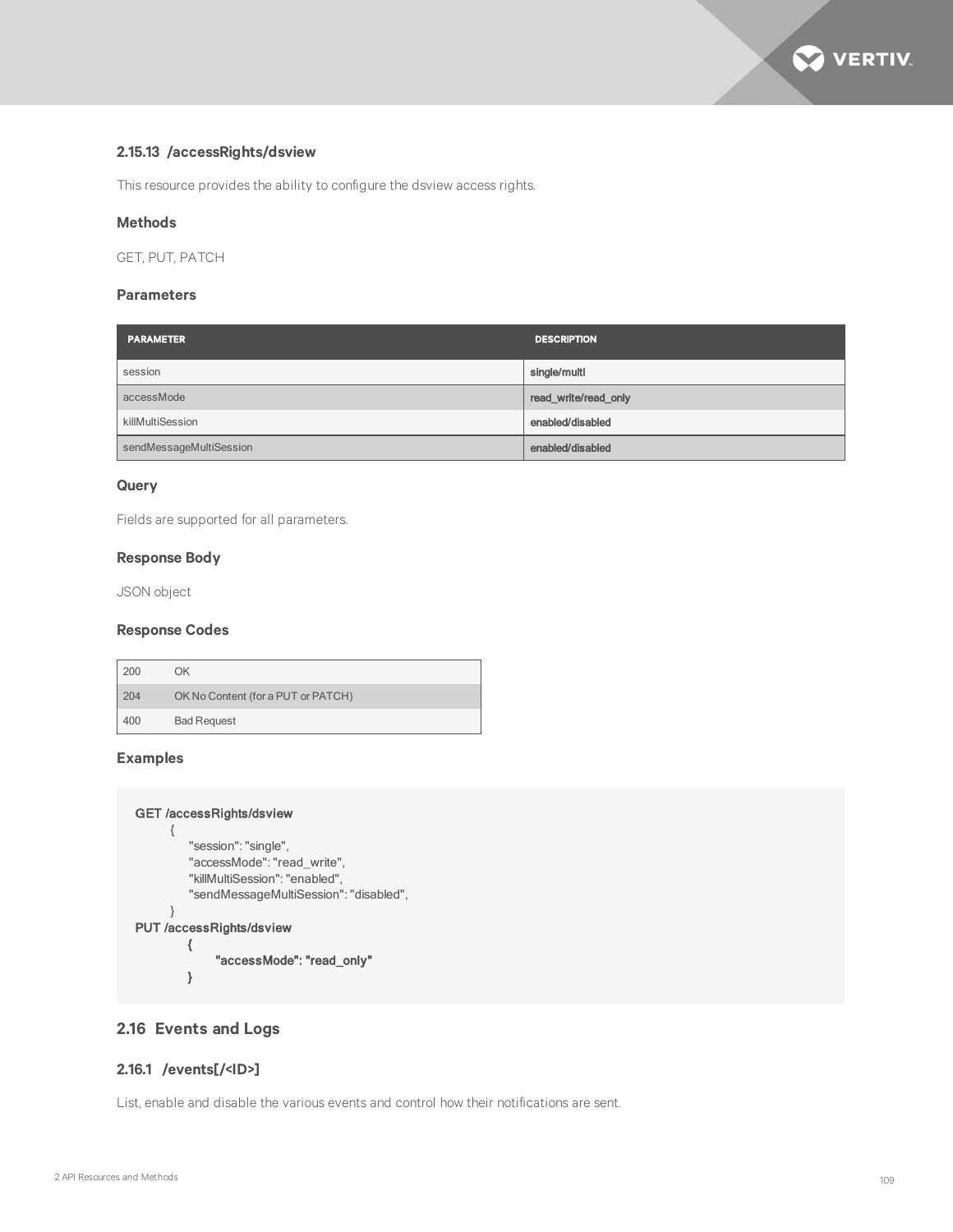### **Methods**

GET, PUT, PATCH

## **Parameters**

| <b>PARAMETER</b> | <b>DESCRIPTION</b>                                             |
|------------------|----------------------------------------------------------------|
| event            | Event number. Integer. Read-only.                              |
| description      | Event description. Read-only.                                  |
| traps            | Send a trap to one or more SNMP servers. enabled/disabled      |
| syslog           | Send a message to one or more Syslog servers. enabled/disabled |
| dsview           | Send a message to one or more DSView servers. enabled/disabled |
| email            | Send an email. enabled/disabled                                |
| sms              | Send a text message. enabled/disabled                          |

### **Query**

Fields are supported for all parameters.

## **Response Body**

JSON object

## **Response Codes**

| 200 | ΩK                                 |
|-----|------------------------------------|
| 204 | OK No Content (for a PUT or PATCH) |
| 400 | <b>Bad Request</b>                 |

## **Examples**

| <b>GET</b> /events |                                                                                                                                                             |
|--------------------|-------------------------------------------------------------------------------------------------------------------------------------------------------------|
| ł<br>"events": [   |                                                                                                                                                             |
| {                  | "event": 1.<br>"description": "Appliance Rebooting",<br>"traps": "disabled",<br>"syslog": "enabled",<br>"dsview": "disabled",<br>"email": "disabled",       |
| },                 | "sms": "disabled"                                                                                                                                           |
| $\{$               | "event": 2.<br>"description": "Appliance Daemon Started",<br>"traps": "disabled",<br>"syslog": "disabled",<br>"dsview": "disabled",<br>"email": "disabled", |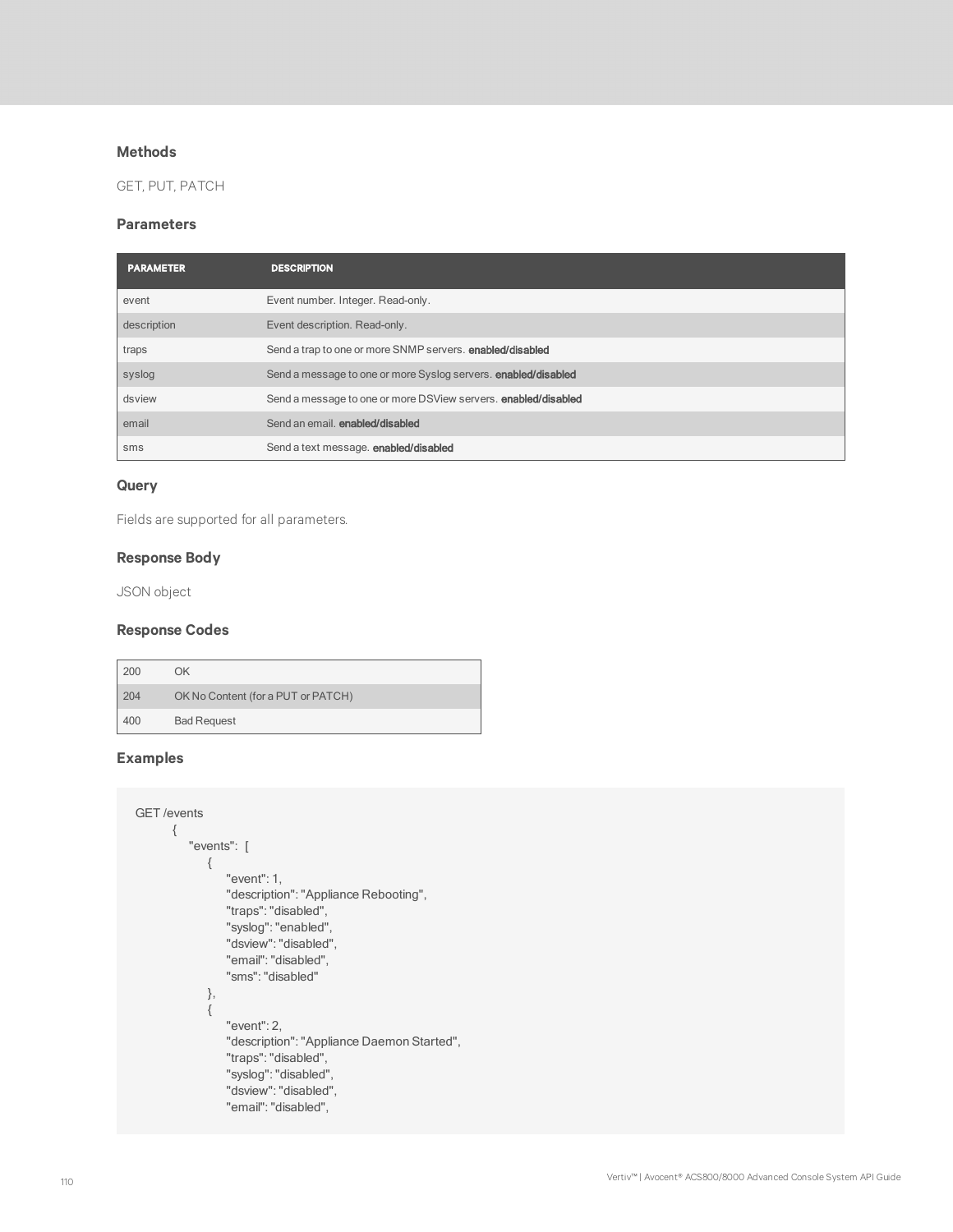

```
"sms": "disabled"
            },
             …
         ]
      }
GET /events/513
     {
        "events": 513,
        "description": "CPU Temperature Max Threshold Exceeded",
         "traps": "disabled",
         "syslog": "enabled",
        "dsview": "disabled",
        "email": "enabled",
        "sms": "disabled"
     },
GET /events?syslog=enabled
PUT /events/513
     {
        "traps": "enabled",
        "syslog": "disabled"
     }
```
## **2.16.2 /events/syslog**

Configure the syslog parameters.

## **Methods**

GET, PUT, PATCH

### **Parameters**

| <b>PARAMETER</b> | <b>DESCRIPTION</b>                                                                             |
|------------------|------------------------------------------------------------------------------------------------|
| facility         | Log Local facility.<br>log_local_0/log_local_1/log_local_2/log_local_3/log_local_4/log_local_5 |
| remoteServerIpv4 | enabled/disabled                                                                               |
| ipv4Server1      | Remote server IP address.                                                                      |
| ipv4Port1        | Remote server UDP port number. Integer.                                                        |
| ipv4Server2      | Remote server IP address.                                                                      |
| ipv4Port2        | Remote server UDP port number. Integer.                                                        |
| ipv4Server3      | Remote server IP address.                                                                      |
| ipv4Port3        | Remote server UDP port number. Integer.                                                        |
| ipv4Server4      | Remote server IP address.                                                                      |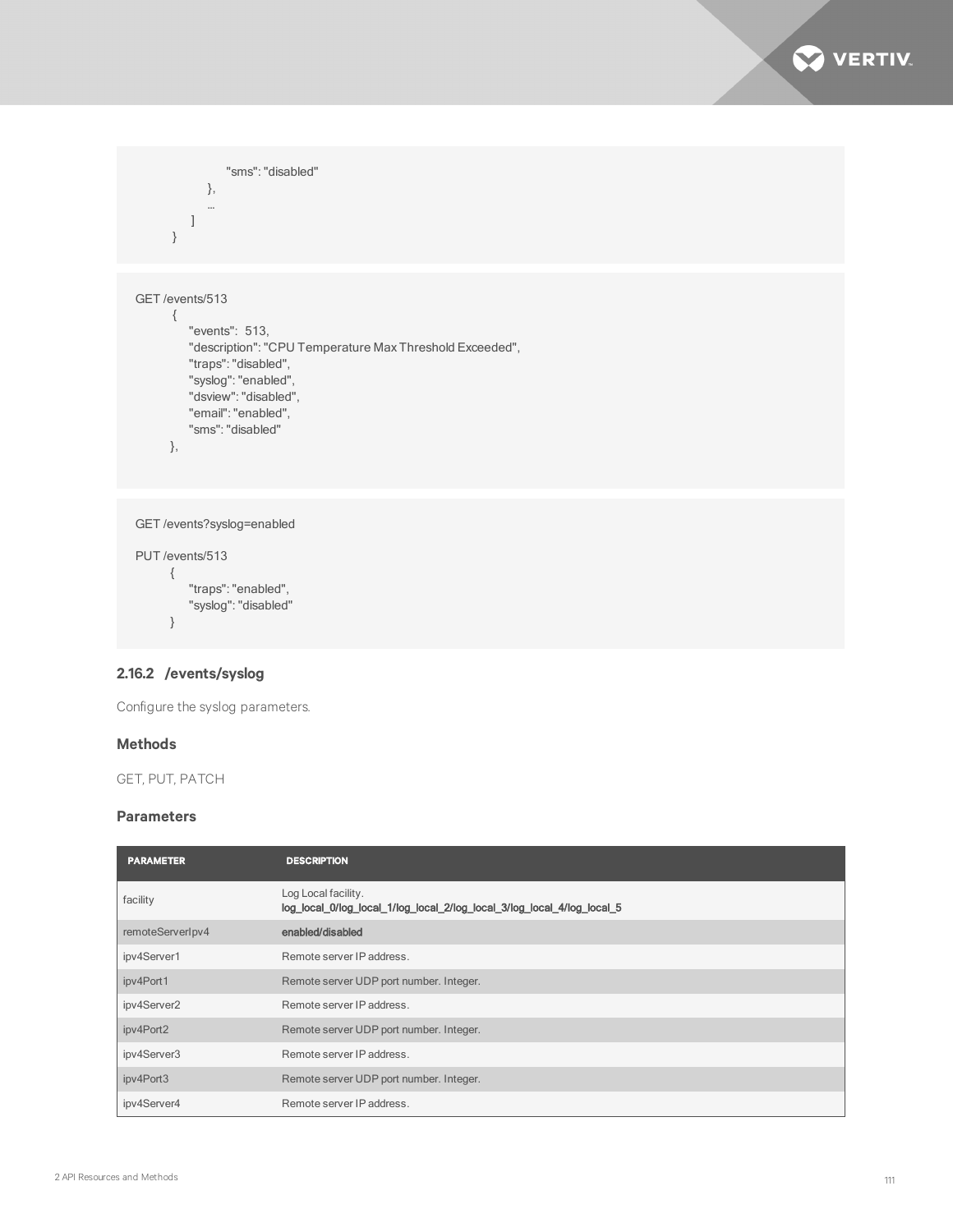| <b>PARAMETER</b> | <b>DESCRIPTION</b>                                              |
|------------------|-----------------------------------------------------------------|
| ipv4Port4        | Remote server UDP port number. Integer.                         |
| ipv4Server5      | Remote server IP address.                                       |
| ipv4Port5        | Remote server UDP port number. Integer.                         |
| remoteServerIpv6 | enabled/disabled                                                |
| ipv6Server1      | Remote server IP address.                                       |
| ipv6Port1        | Remote server UDP port number. Integer.                         |
| ipv6Server2      | Remote server IP address.                                       |
| ipv6Port2        | Remote server UDP port number. Integer.                         |
| ipv6Server3      | Remote server IP address.                                       |
| ipv6Port3        | Remote server UDP port number. Integer.                         |
| ipv6Server4      | Remote server IP address.                                       |
| ipv6Port4        | Remote server UDP port number. Integer.                         |
| ipv6Server5      | Remote server IP address.                                       |
| ipv6Port5        | Remote server UDP port number. Integer.                         |
| applianceConsole | Send syslog messages to the appliance console. enabled/disabled |
| rootSession      | Send syslog messages to any root sessions. enabled/disabled     |

### **Query**

Fields are supported for all parameters.

## **Response Body**

JSON object

## **Response Codes**

| 200 | ΟK                                 |
|-----|------------------------------------|
| 204 | OK No Content (for a PUT or PATCH) |
| 400 | <b>Bad Request</b>                 |

## **Examples**

## GET /events/syslog

{

```
"facility": 2,
"remoteServerIpv4": "enabled",
"ipv4Server1": "10.20.30.40",
"ipv4Port1": 514,
"ipv4Server2": "",
"ipv4Server3": "",
"ipv4Server4": "",
"ipv4Server5": "",
"remoteServerIpv6": "disabled",
```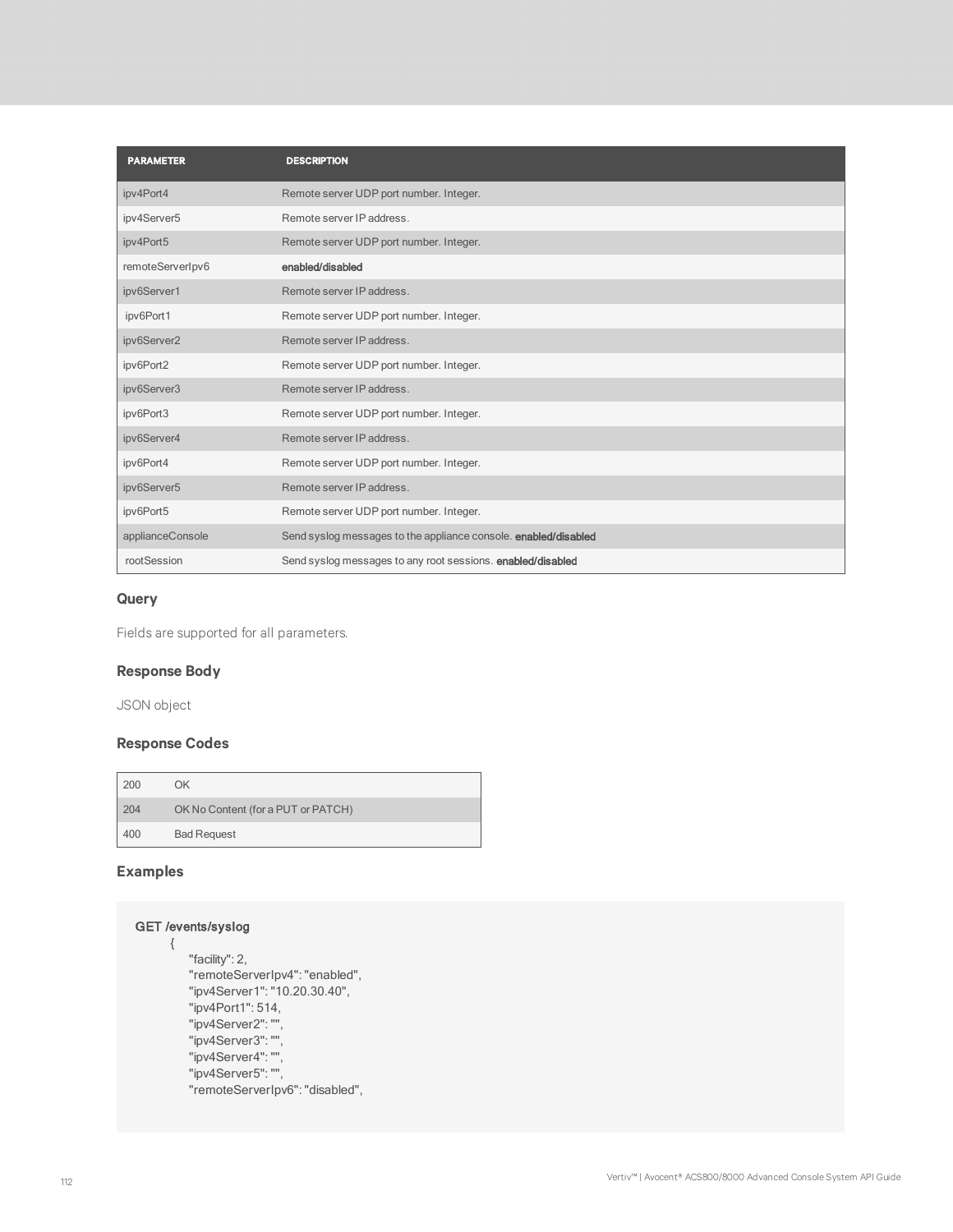

```
"applianceConsole": "enabled",
         "rootSession": "disabled"
     }
PUT /events/syslog
         {
              "remoteServerIpv6": "enabled",
```

```
"ipv6Server1": "10.20.30.41",
    "ipv6Port1": 514
}
```
## **2.16.3 /events/snmp**

Configure the event destination SNMP parameters.

### **Methods**

GET, PUT, PATCH

## **Parameters**

| <b>PARAMETER</b>    | <b>DESCRIPTION</b>      |
|---------------------|-------------------------|
| community           | string                  |
| server1             | SNMP server1 IP address |
| server <sub>2</sub> | SNMP server2 IP address |
| server3             | SNMP server3 IP address |
| server4             | SNMP server4 IP address |
| server <sub>5</sub> | SNMP server5 IP address |

## **Query**

Fields are supported for all parameters.

## **Response Body**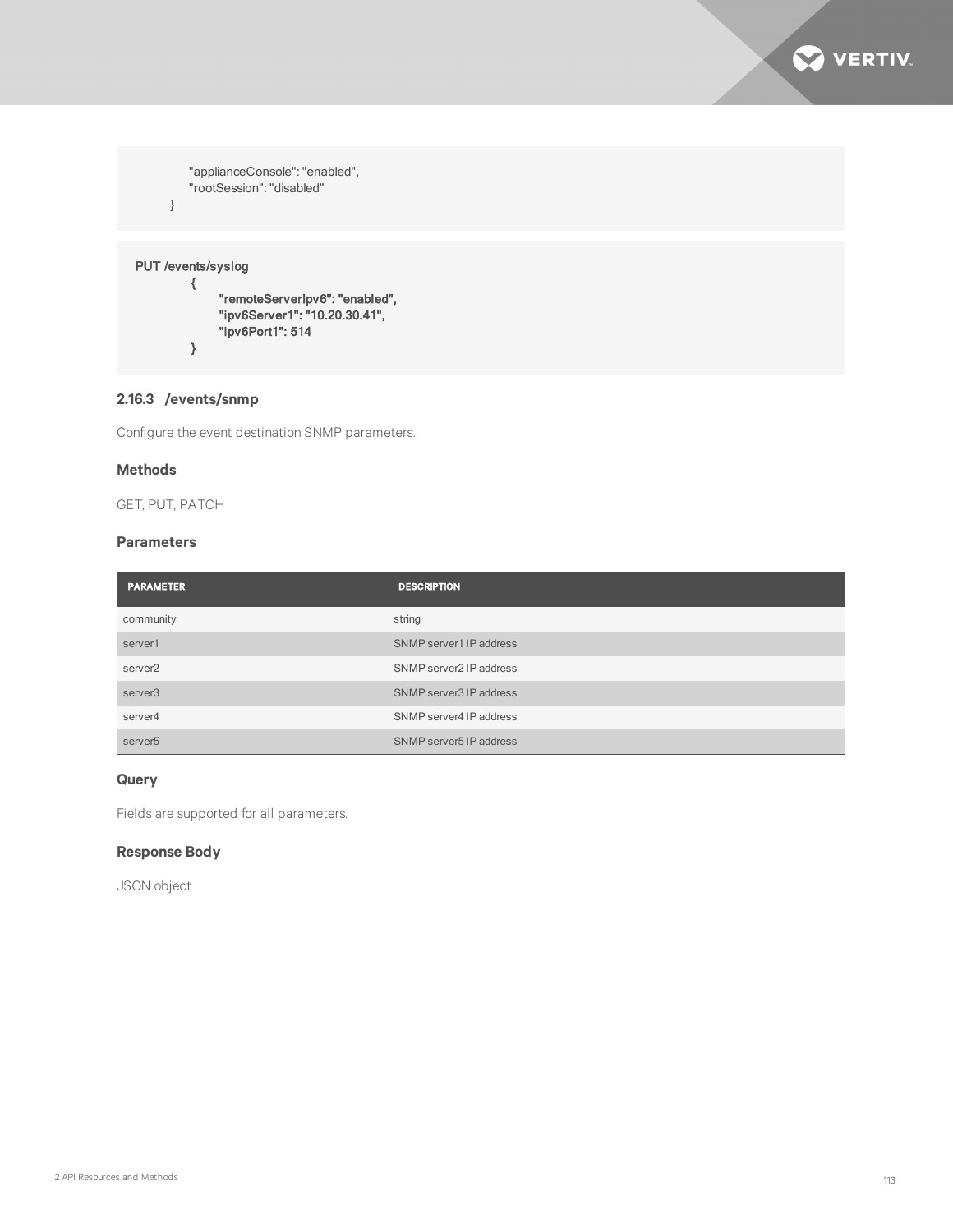| 200 | ОK                                 |
|-----|------------------------------------|
| 204 | OK No Content (for a PUT or PATCH) |
| 400 | <b>Bad Request</b>                 |

### **Examples**

## GET /events/snmp

}

```
{
   "community": 2,
    "server1": 10.20.30.40",
     "server2": "",
     "server3": "",
     "server4": "",
     "server5": "",
```

```
PUT /events/snmp
          \left\{ \right."server2": 10.20.30.42",
          }
```
## **2.16.4 /events/sms**

Configure the sms (text message) event destination parameters.

## **Methods**

GET, PUT, PATCH

## **Parameters**

| <b>PARAMETER</b> | <b>DESCRIPTION</b>          |
|------------------|-----------------------------|
| server           | IP address of an SMS server |
| port             | TCP port number on server   |
| number           | Number to send messages to  |

## **Query**

Fields are supported for all parameters.

### **Response Body**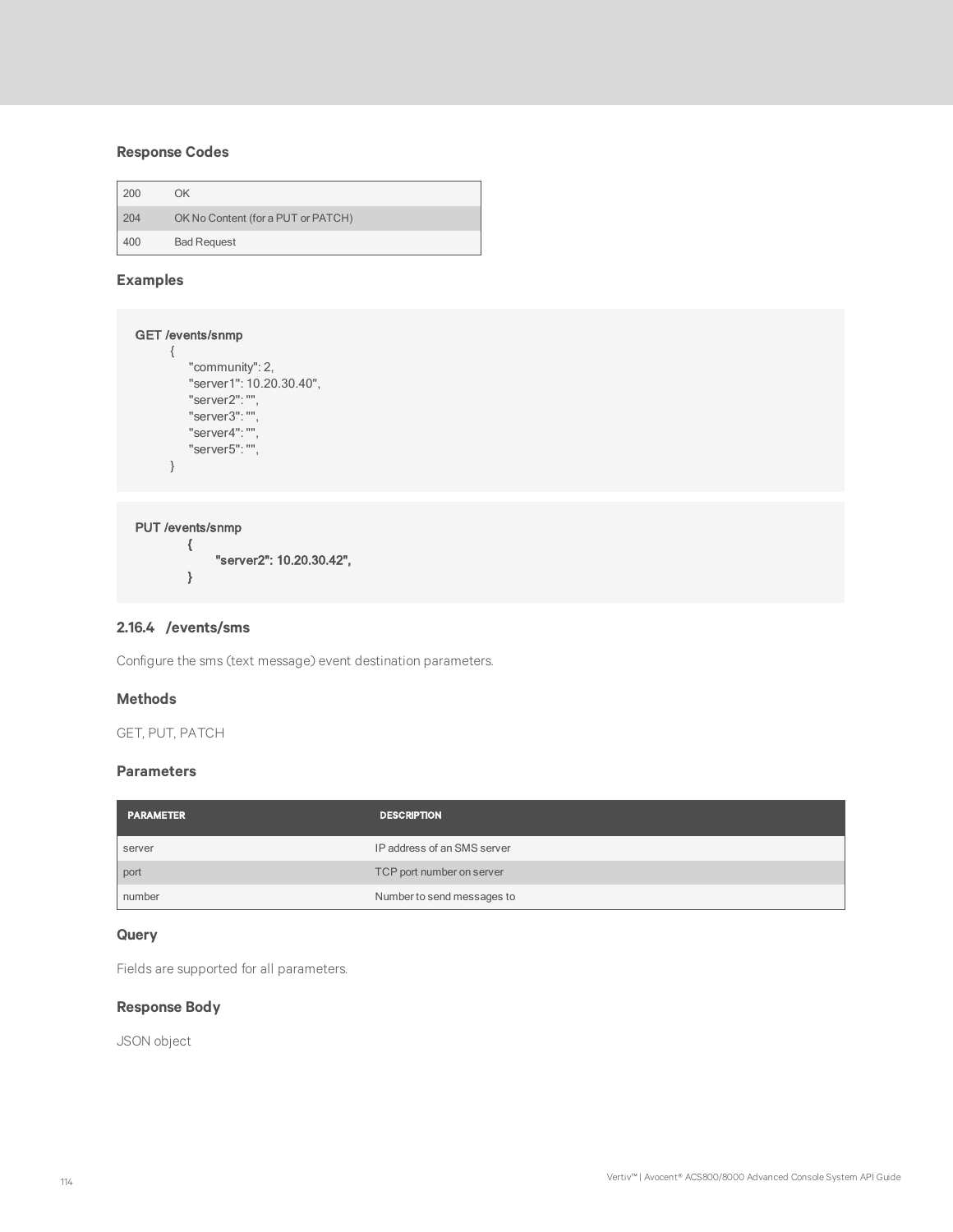

| 200 | ΟK                                 |
|-----|------------------------------------|
| 204 | OK No Content (for a PUT or PATCH) |
| 400 | <b>Bad Request</b>                 |

### **Examples**

| <b>GET</b> /events/sms |                         |
|------------------------|-------------------------|
|                        |                         |
|                        | "server": 10.20.30.40", |
|                        | "port": "",             |
|                        | "number": "8001234567", |
|                        |                         |

## PUT /events/sms

```
\{"number": "8001234567",
}
```
## **2.16.5 /events/email**

Configure the email event destination parameters.

## **Methods**

GET, PUT, PATCH

## **Parameters**

| <b>PARAMETER</b> | <b>DESCRIPTION</b>                                          |
|------------------|-------------------------------------------------------------|
| server           | IP address of an email server                               |
| port             | TCP port number to use                                      |
| number           | Email address to recieve event messages to send messages to |

### **Query**

Fields are supported for all parameters.

## **Response Body**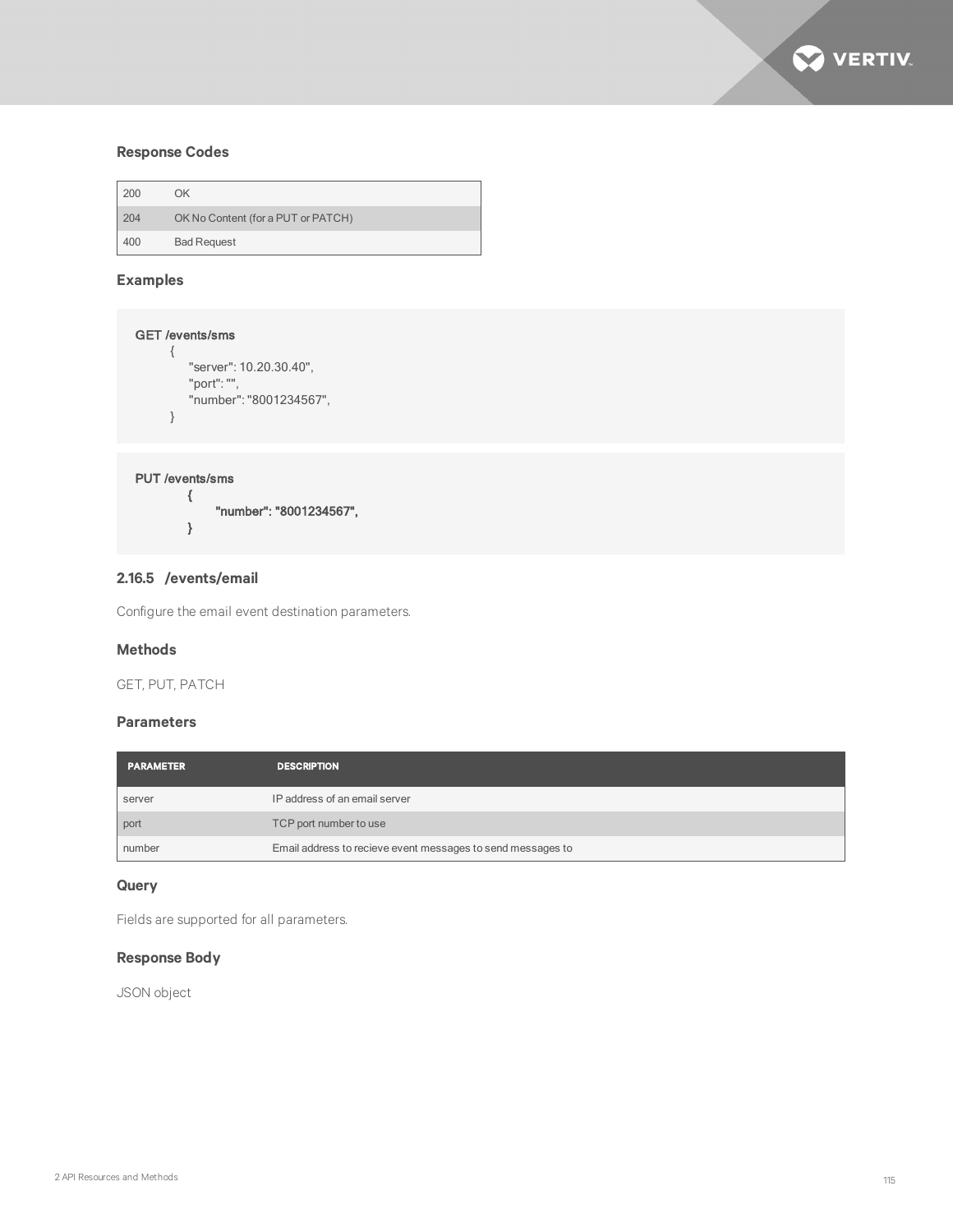| 200 | ΟK                                 |
|-----|------------------------------------|
| 204 | OK No Content (for a PUT or PATCH) |
| 400 | <b>Bad Request</b>                 |

## **Examples**

| GET/events/mail                   |
|-----------------------------------|
|                                   |
| "server": 10.20.30.40",           |
| "port": "25",                     |
| "destination": "help@myemail.com" |
|                                   |
|                                   |
|                                   |
| PUT /events/email                 |
|                                   |

"destination": "help@myemail.com"

}

## **2.16.6 /events/dsview**

Configure the DSView event destination parameters.

### **Methods**

GET, PUT, PATCH

## **Parameters**

| <b>PARAMETER</b>                           | <b>DESCRIPTION</b>                                   |
|--------------------------------------------|------------------------------------------------------|
| server                                     | IP address of the DSView server.                     |
| syslogServerPort                           | Syslog server port. Default 4514.                    |
| sshServerPort                              | SSH server port. Default 4122.                       |
| sshUsername                                | SSH username.                                        |
| sshldleTimeout                             | SSH idle timeout in seconds. Default 15.             |
| sshStartThreshold                          | SSH start threshold in bytes. Default 10000.         |
| sshTunnelBufferSize bufferFullFirstWarning | SSH tunnel buffer size in bytes. Default 1000000.    |
| bufferFullFirstWarning                     | Buffer full first warning in bytes. Default 500000.  |
| bufferFullSecondWarning                    | Buffer full second warning in bytes. Default 700000. |
| bufferFullThirdWarning                     | Buffer full third warning in bytes. Default 1000000. |

## **Query**

Fields are supported for all parameters.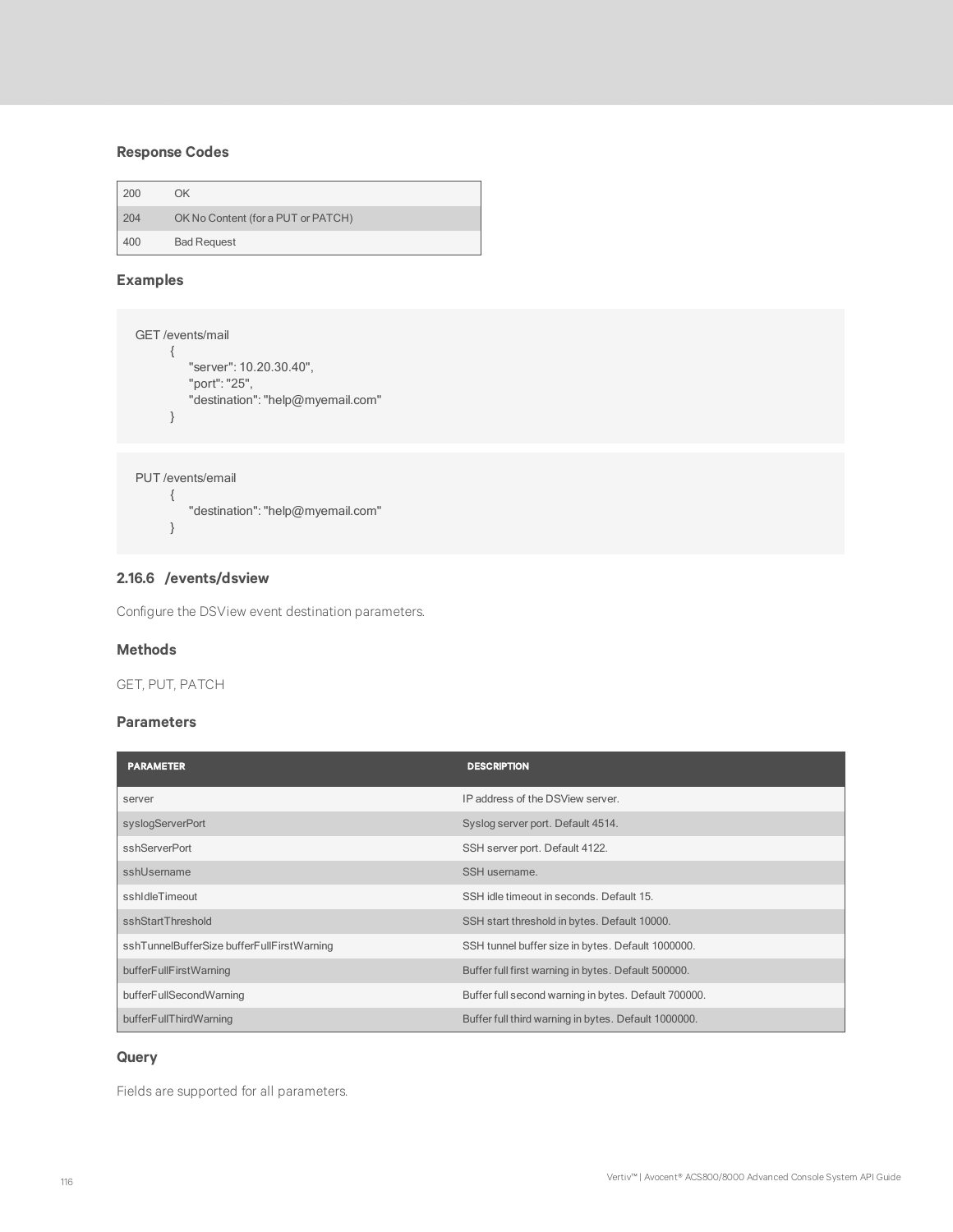

### **Response Body**

JSON object

### **Response Codes**

| 200 | ΩK                                 |
|-----|------------------------------------|
| 204 | OK No Content (for a PUT or PATCH) |
| 400 | <b>Bad Request</b>                 |

## **Examples**

## GET /events/dsview

}

```
{
   "server": 10.20.30.40",
   "syslogServerPort": "4514,
   "sshServerPort": 4122,
   "sshUsername": "admin",
   "sshIdleTimeout": 15,
   "sshStartThreshold": 10000,
   "sshTunnelBufferSize": 1000000,
   "bufferFullFirstWarning": 500000,
   "bufferFullSecondWarning": 700000,
    "bufferFullThirdWarning": 1000000
```

```
PUT /events/dsview
        {
             "server": "10.20.30.40",
             "sshUsername": "admin",
        }
```
## **2.16.7 /events/trapForward[/<ID>]**

Add and delete table entries consisting of:

- Index (read-only)
- serverIPAddress
- serverUDPPort
- OID for filter

## **Methods**

GET,PUT,PATCH,POST,DELETE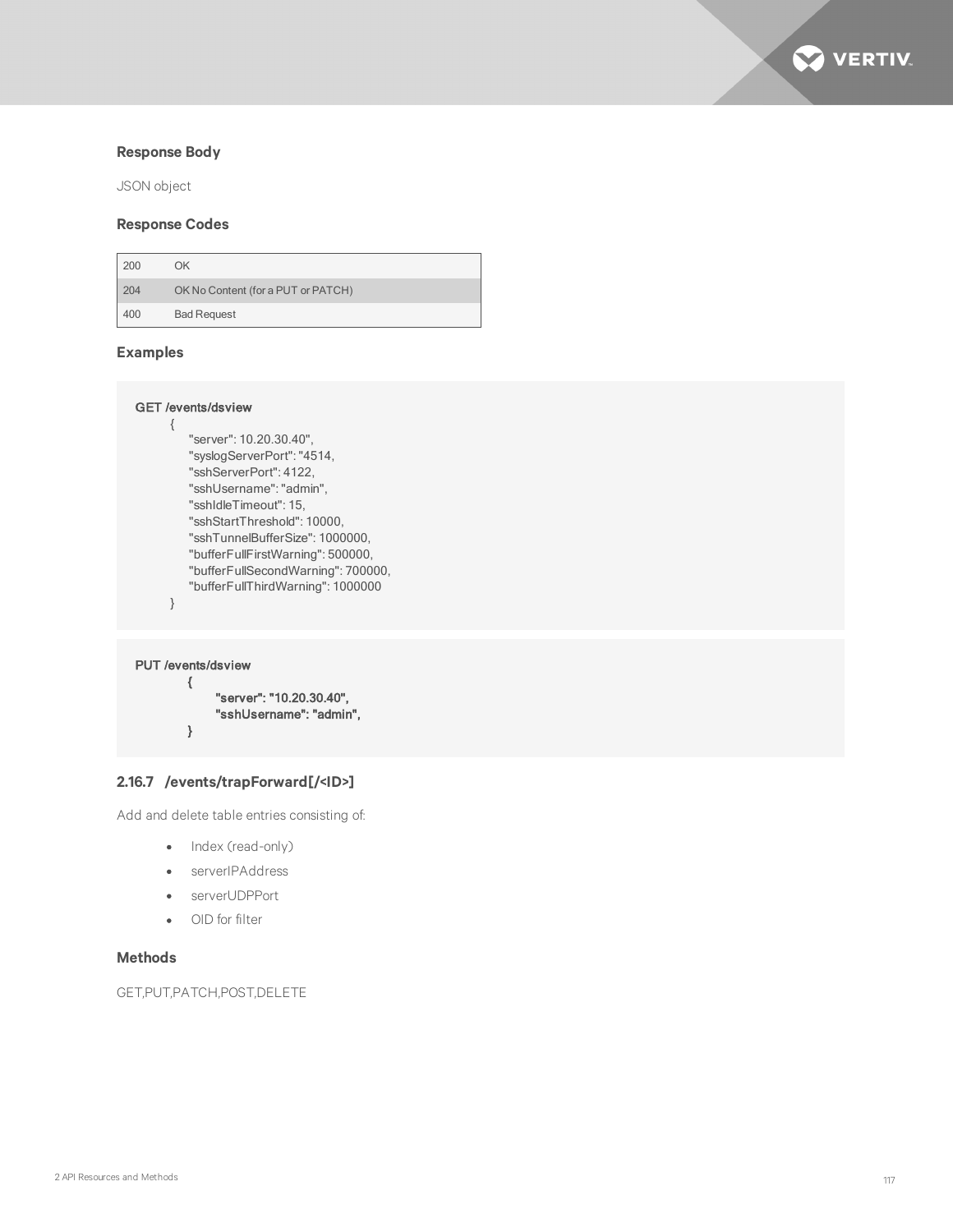### **Parameters**

| <b>PARAMETER</b> | <b>DESCRIPTION</b>                         |
|------------------|--------------------------------------------|
| index            | Read-only integer id.                      |
| serverIPAddress  | IP address of the server to send traps to. |
| serverUDPPort    | UDP port number to send traps to. Integer. |
| oid              | OID for filter. Default: "default".        |

#### **Query**

Fields are supported for all parameters.

### **Response Body**

JSON object

### **Response Codes**

| 200 | ΟK                                 |
|-----|------------------------------------|
| 201 | Created                            |
| 204 | OK No Content (for a PUT or PATCH) |
| 400 | <b>Bad Request</b>                 |

### **Examples**

```
GET /events/trapForward
      {
         "trapForward": [
           {
                "index": 0,
                "serverIpAddress": "10.20.30.40",
                "serverUdpPort": 100,
                "oid": "default"
            },
             {
                "index": 1,
                "serverIpAddress": "10.20.30.41",
                "serverUdpPort": 101,
                "oid": ".1.1.1"
            },
             …
         \, \, \,}
```
### GET /events/trapForward/1

{

```
"index": 1,
"serverIPAddress": "10.20.30.41",
"serverUDPPort": 101,
```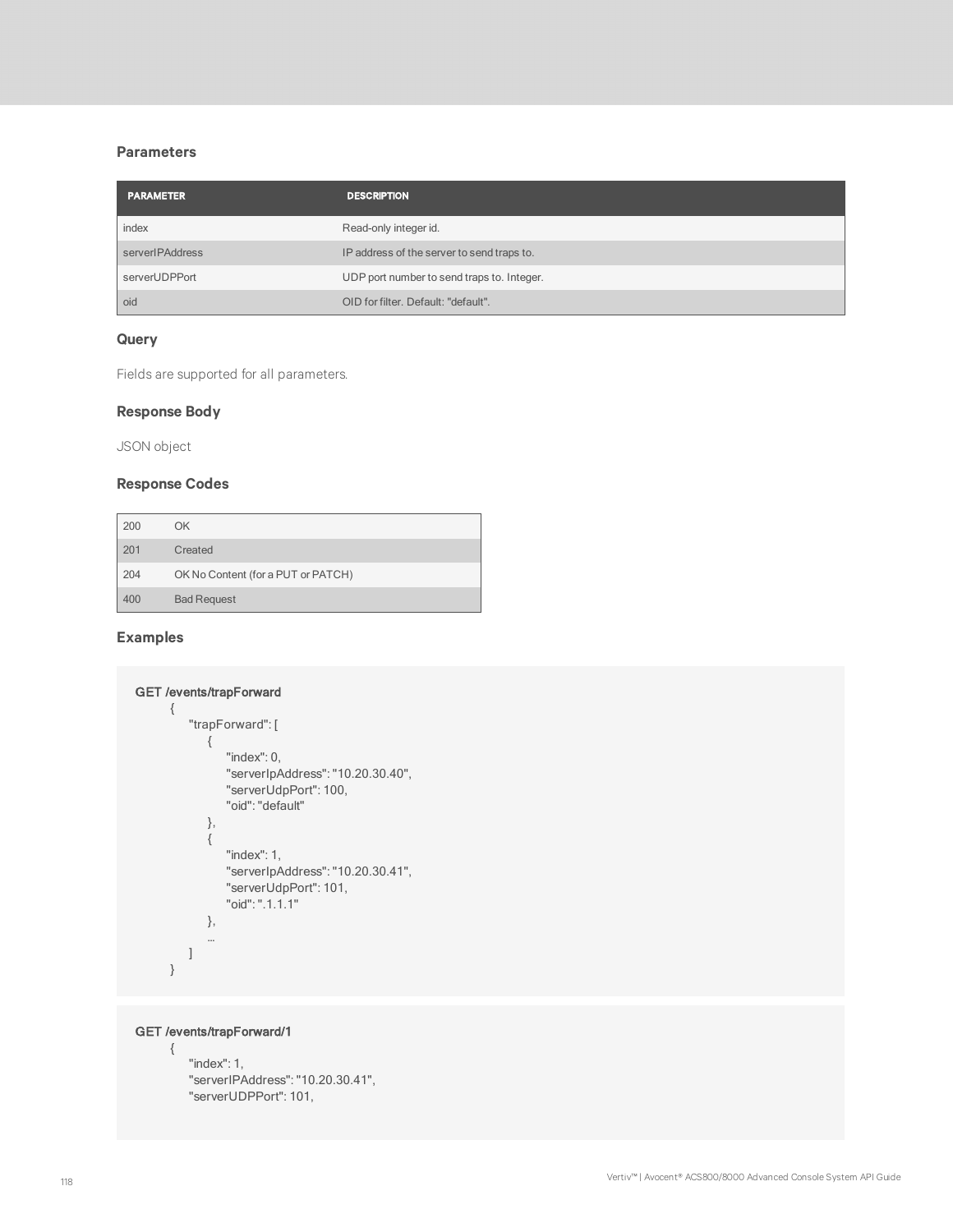

```
"oid": ".1.1.1"
     }
  POST /events/trapForward
           {
                "serverIPAddress": "10.20.30.43",
                "oid": "default"
           }
Response is:
         {
           "index": 3,
           "serverIPAddress": "10.20.30.43",
           "serverUDPPort": 162,
           "oid": "default"
        }
```
### DELETE /events/trapForward/1

## **2.16.8 /events/dataBuffering**

Configure data buffer settings.

### **Methods**

GET, PUT, PATCH

### **Parameters**

| <b>PARAMETER</b> | <b>DESCRIPTION</b>                                                                                                           |
|------------------|------------------------------------------------------------------------------------------------------------------------------|
| segmentSize      | Local file segment size in Kbytes. 0=unlimited. Default 256.                                                                 |
| spareSegments    | Number of local spare file segments. Default 1.                                                                              |
| nfsServer        | IP Address of the NFS server to write data.                                                                                  |
| nfsPath          | File path on NFS server to write data.                                                                                       |
| nfsSegmentSize   | NFS file segment size in Kbytes. 0=unlimited. Default 1024.                                                                  |
| nfsSpareSegments | Number of nfs spare file segments. Default 10.                                                                               |
| closeByTime      | Time in HH: MM format when the current log file should be closed and a new one opened.                                       |
| syslogFacility   | Syslog Log Local facility to use for data buffering. log_local_0/log_local_1/log_local_2/log_local_3/log_local_4/log_local_5 |

### **Query**

Fields are supported for all parameters.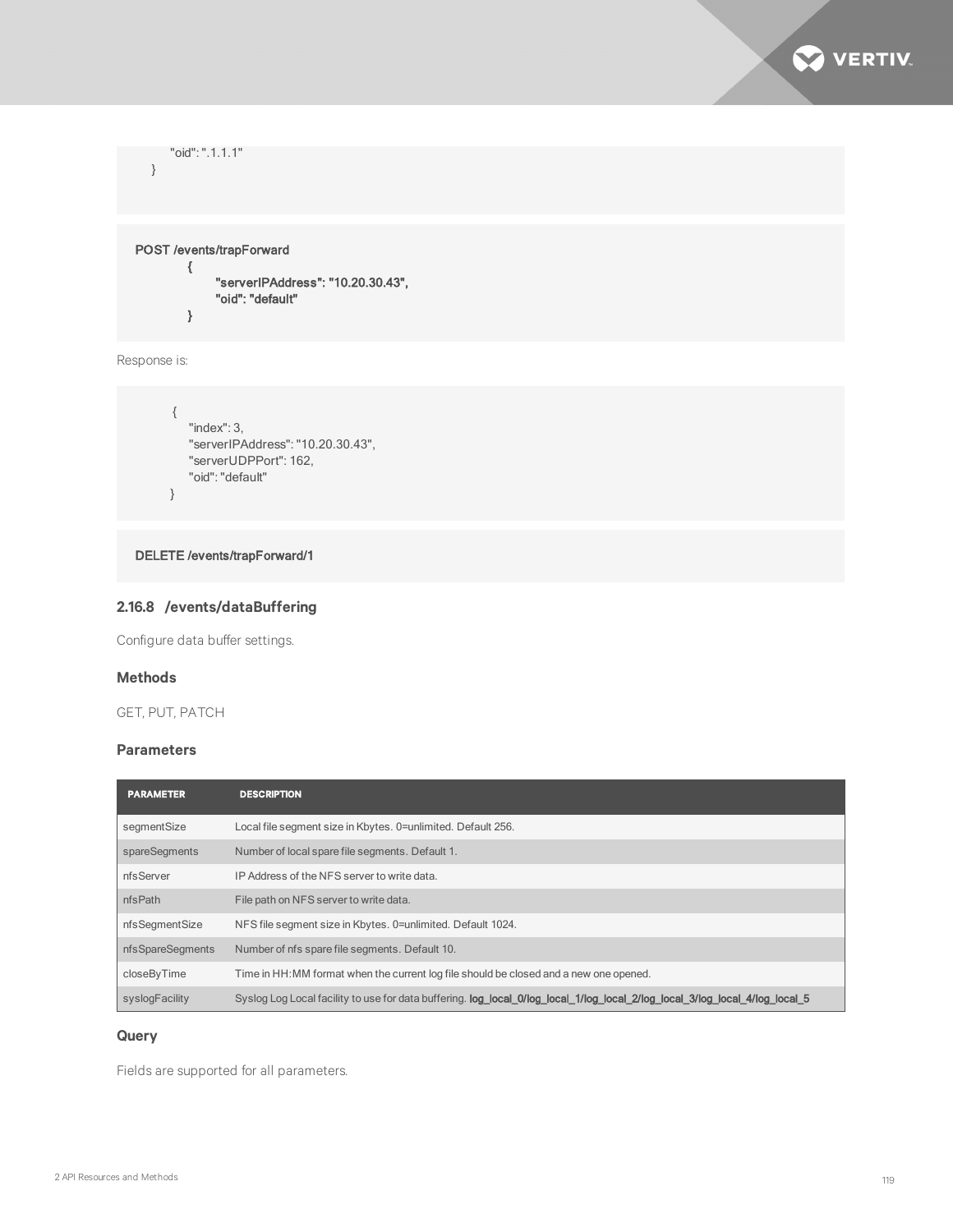### **Response Body**

JSON object

## **Response Codes**

| 200 | OK                                 |
|-----|------------------------------------|
| 204 | OK No Content (for a PUT or PATCH) |
| 400 | <b>Bad Request</b>                 |

## **Examples**

```
GET /events/dataBuffering
     {
         "segmentSize": 256,
         "spareSegments": 1,
         "nfsServer": "10.20.30.40",
         "nfsPath": "/mylogging",
         "nfsSegmentSize": 1024,
         "nfsSpareSegments": 10,
         "closeByTime": "01:00",
         "syslogFacility": "log_local_3"
     }
```
## PUT /events/dataBuffering

{

}

```
"segmentSize": 64,
"spareSegments": 5,
"closeByTime": "23:30",
"syslogFacility": "log_local_4"
```
## **2.16.9 /events/applianceLogging**

Configure appliance logging settings.

### **Methods**

GET, PUT, PATCH

## **Parameters**

| <b>PARAMETER</b> | <b>DESCRIPTION</b>                                        |
|------------------|-----------------------------------------------------------|
| sessionLogging   | Appliance session logging. enabled/disabled               |
| destination      | Destination for writing log file. local/nfs/syslog/dsview |
| localDestination | Local filesystem for logging. Default mmcblk0.            |
| timestamp        | Include timestamp in log entries, enabled/disabled        |
| alerts           | Appliance session data logging alerts. enabled/disabled   |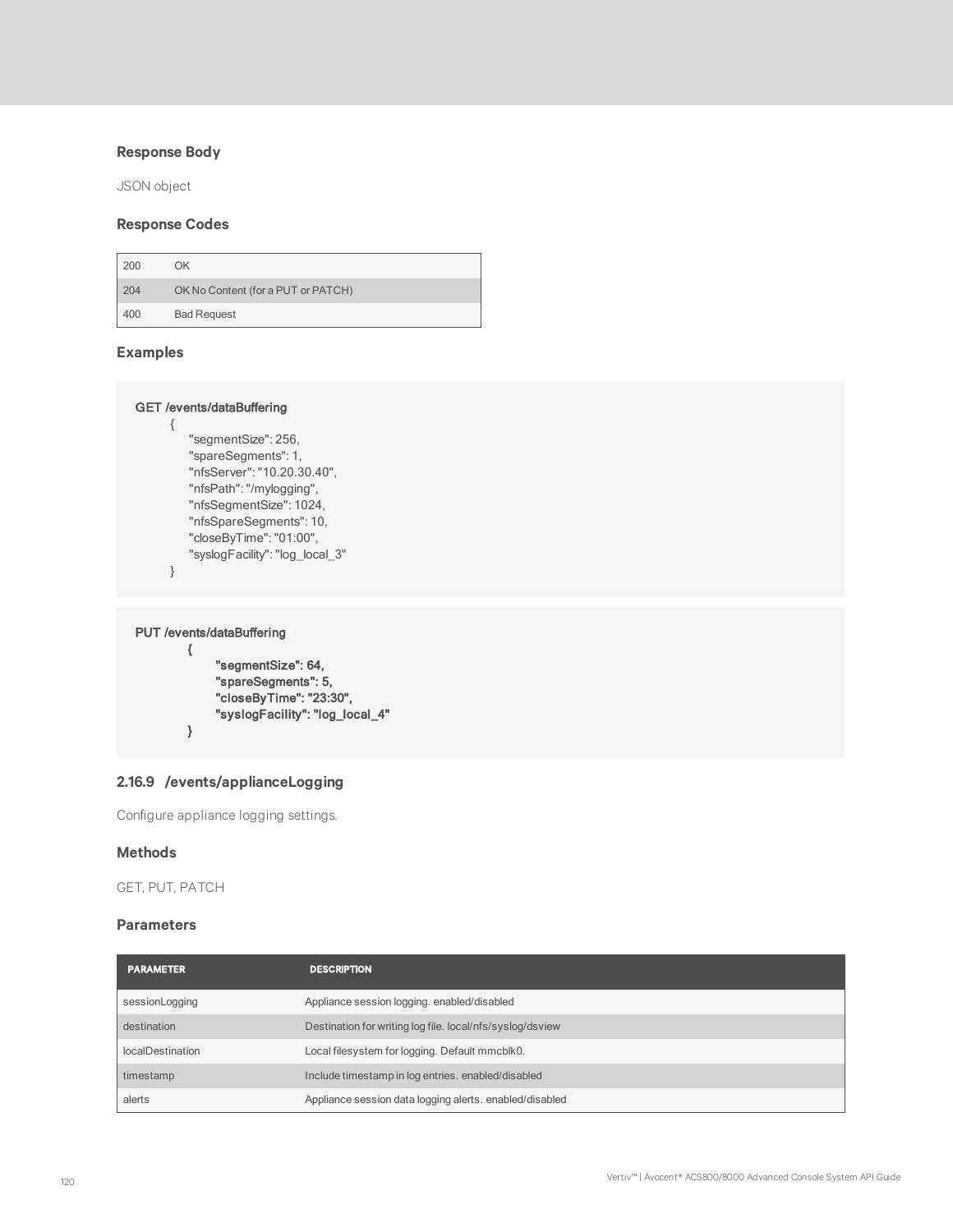

| <b>PARAMETER</b> | <b>DESCRIPTION</b> |
|------------------|--------------------|
| alertString1     |                    |
| alertString2     |                    |
| alertString3     |                    |
| alertString4     |                    |
| alertString5     |                    |
| alertString6     |                    |
| alertString7     |                    |
| alertString8     |                    |
| alertString9     |                    |
| alertString10    |                    |

### **Query**

Fields are supported for all parameters.

### **Response Body**

JSON object

### **Response Codes**

| 200 | ΩK                                 |
|-----|------------------------------------|
| 204 | OK No Content (for a PUT or PATCH) |
| 400 | <b>Bad Request</b>                 |

### **Examples**

```
GET /events/applianceLogging {
          "sessionLogging": "enabled",
         "destination": "local",
         "localDestination": "mmcblk0",
         "timestamp": "enabled",
         "alerts": "enabled",
          "alertString1": "login",
          "alertString2": "logout", …
          "alertString10": "error",
      }
PUT /events/applianceLogging {
         "sessionLogging": "enabled",
         "destination": "nfs"
      }
```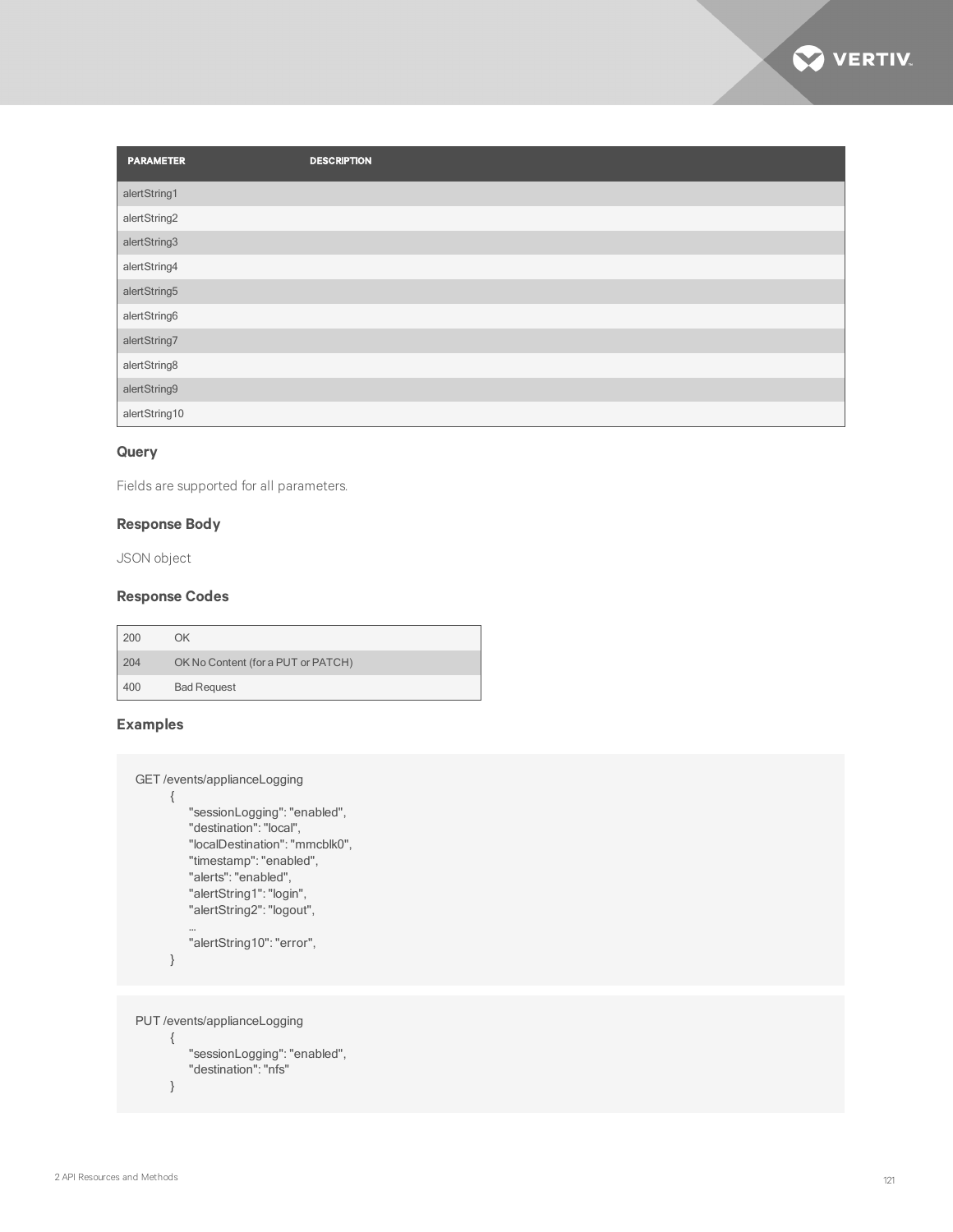## **2.17 Power Management**

## **2.17.1 /power/pdus[/<NAME>]**

This resource provides the ability to view information about all attached PDUs and to configure PDU settings.

## **Methods**

GET, PATCH, PUT

## **Parameters**

| <b>PARAMETER</b>  |                | <b>DESCRIPTION</b>                                                                                                     |
|-------------------|----------------|------------------------------------------------------------------------------------------------------------------------|
| pdulD             |                | Name assigned to this specific PDU                                                                                     |
| vendor            |                | Read only name of the vendor of the PDU                                                                                |
| model             |                | Read only model number of the PDU                                                                                      |
| device            |                | Read only ttyS# form device name, or an IP address for a networked PDU                                                 |
| Number            |                | Read only Position of the PDU in the chain                                                                             |
| firmwareVersion   |                | Read only firmware version of the PDU                                                                                  |
| maxCurrent        |                | Read only current rating of the PDU in Amps                                                                            |
| numberOfBanks     |                | Read only number of banks (circuits) in the PDU                                                                        |
| numberOfPhases    |                | Read only number of phases in the PDU                                                                                  |
| pdulpAddress      |                | Read only IP Address of PDU, if available                                                                              |
| numberOfOutlets   |                | Read only number of outlets                                                                                            |
| numberOfOutletsOn |                | Read only number of outlets which are powered on                                                                       |
| current           |                |                                                                                                                        |
|                   | currentValue   | Read only current draw in Amps                                                                                         |
|                   | currentMax     | Read only maximum observed current in amps                                                                             |
|                   | currentMin     | Read only minimum observed current in amps                                                                             |
|                   | currentAverage | Read only average observed current in amps                                                                             |
|                   | alarm          | Read only current alarm state of the PDU: normal/low_critical/low_warning/high_critical/high_warning/not_<br>available |
|                   | highCritical   | High critical current threshold in amps                                                                                |
|                   | highWarning    | High warning current threshold in amps                                                                                 |
|                   | lowWarning     | Low warning current threshold in amps                                                                                  |
|                   | lowCritical    | Low critical current threshold in amps                                                                                 |
| voltage           |                |                                                                                                                        |
|                   | voltageValue   | Read only voltage in volts                                                                                             |
|                   | voltageMax     | Read only maximum observed voltage in volts                                                                            |
|                   | voltageMin     | Read only minimum observed voltage in volts                                                                            |
|                   | voltageAverage | Read only average observed voltage in volts                                                                            |
|                   | voltageType    | Read only type: measured, estimated                                                                                    |
| powerConsumption  |                |                                                                                                                        |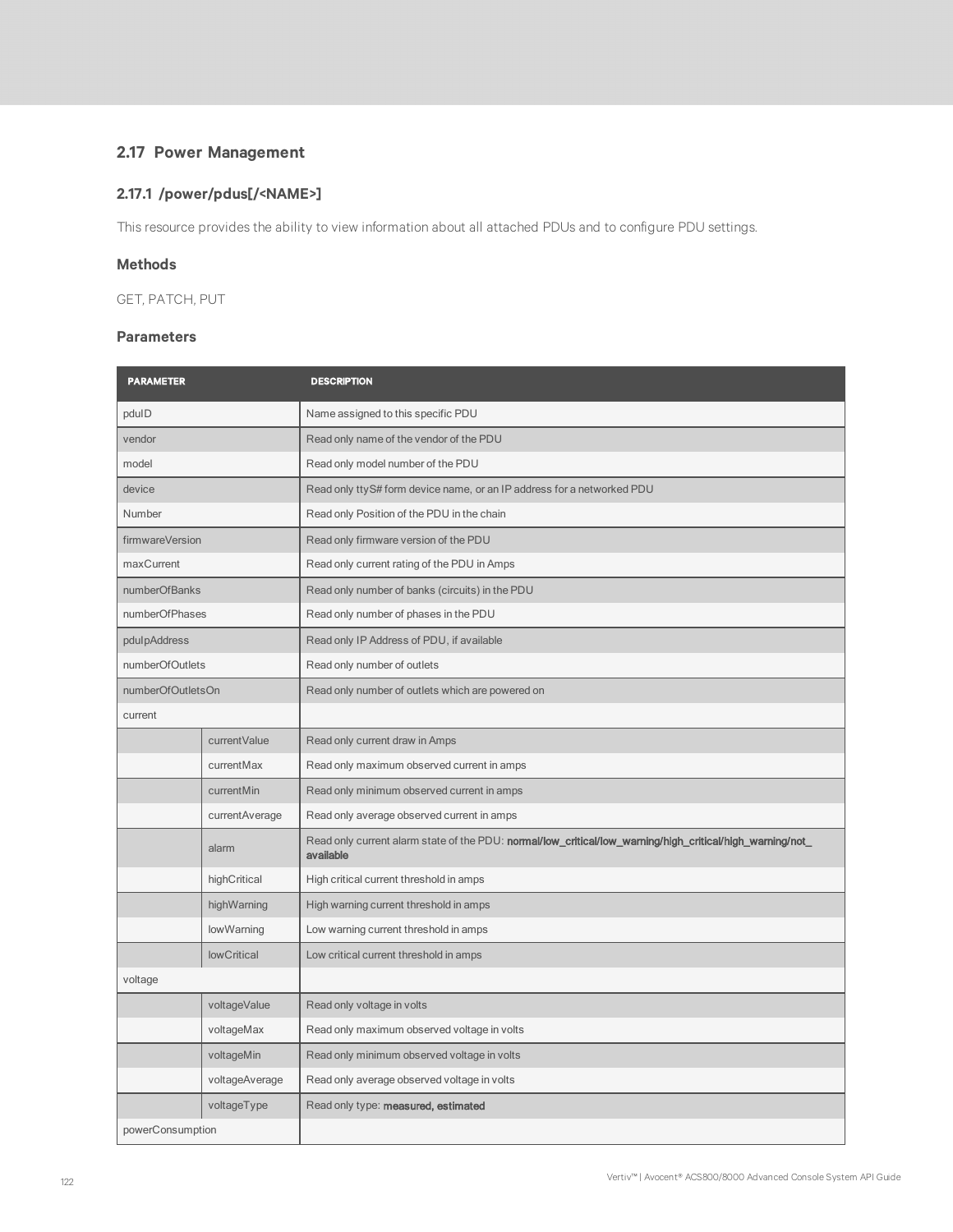

| <b>PARAMETER</b>  |             | <b>DESCRIPTION</b>                                              |
|-------------------|-------------|-----------------------------------------------------------------|
|                   | powerValue  | Read only power draw in watts                                   |
|                   | powerMax    | Read only maximum observed power draw in watts                  |
|                   | powerMin    | Read only minimum observed power draw in watts                  |
|                   | powerAvg    | Read only average observed power draw in watts                  |
|                   | powerType   | Read only type, measured, estimated                             |
| powerFactor       |             | Read only decimal ratio of the real power to the apparent power |
| energyConsumption |             |                                                                 |
|                   | energyValue | Read only accumulated energy in kWh                             |
|                   | startTime   | Read only timestamp for beginning of energy accumulation        |

## **Query**

Fields are supported for all parameters.

## **Response Body**

JSON object

## **Response Codes**

| 200 | ΩK                                 |
|-----|------------------------------------|
| 204 | OK No Content (for a PUT or PATCH) |
| 400 | <b>Bad Request</b>                 |

## **Examples**

| <b>GET /power/pdus/MPX</b>      |
|---------------------------------|
| Response is:                    |
| {                               |
| "pduld": "MPX",                 |
| "vendor": "Vertiv",             |
| "model": "MPXPEM-NVAXXAXX",     |
| "device": "ttyS5",              |
| "number": "1",                  |
| "firmwareVersion": "14.0.0.2",  |
| "maxCurrent": 30,               |
| "numberOfBanks": 3,             |
| "numberOfPhases": 0,            |
| "pdulpAddress": "10.207.24.75", |
| "numberOfOutlets": 18,          |
| "numberOfOutletsOn": 18,        |
| "current": {                    |
| "currentValue": "0.0",          |
| "currentMax": "0.0",            |
| "currentMin": "0.0",            |
| "currentAvg": "0.0",            |
| "alarm": "low critical",        |
| "thresholds": {                 |
|                                 |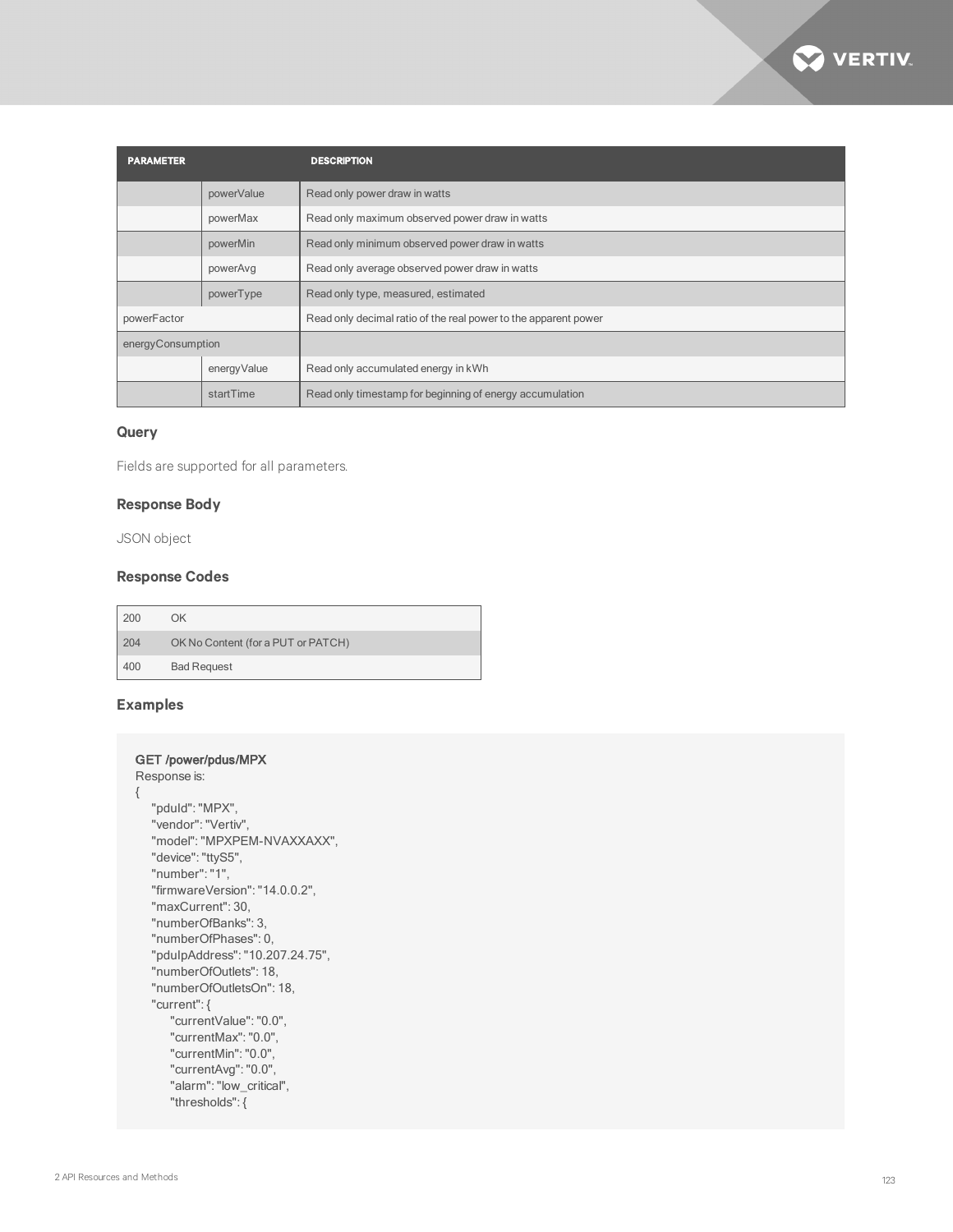```
"highCritical": "27.0",
          "highWarning": "15.0",
          "lowWarning": "",
         "lowCritical": "1.8"
         }
      },
      "voltage": {
      "voltageValue": "115",
      "voltageMax": "116",
       "voltageMin": "114",
       "voltageAvg": "114",
      "voltageType": "measured"
      },
      "powerConsumption": {
         "powerValue": "0.0",
         "powerMax": "0.0",
         "powerMin": "0.0",
         "powerAvg": "0.0",
         "powerType": "measured"
      },
      "powerFactor": "0.00",
      "energyConsumption": {
         "energyValue": "0.700",
         "startTime": ""
      }
}
PUT /power/pdus/MPX
{
    "current": { "thresholds" : { "highCritical": "20.0",
                                   "highWarning": "15",
                                    "lowCritical": "0",
                                    "lowWarning": "0" } }
}
```
## **2.17.2 /power/pdus/<NAME>/off**

Turn all outlets on the PDU off.

### **Methods**

POST

## **Parameters**

None

### **Query**

None

### **Response Body**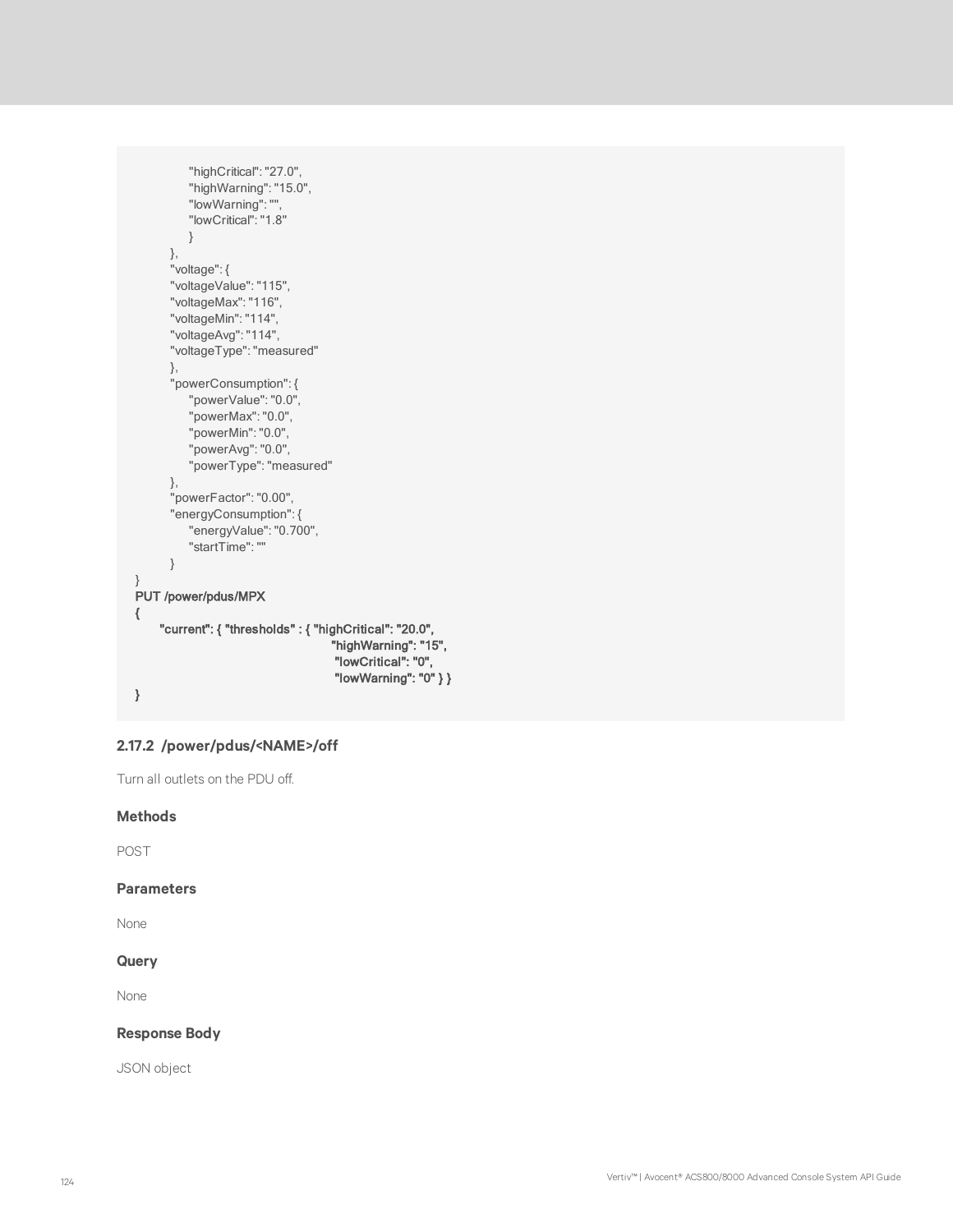

| 200 | OK                 |
|-----|--------------------|
| 400 | <b>Bad Request</b> |

## **Examples**

### POST /power/pdus/MPX/off

Response is:

```
{
   "status": "success. all outlets turned off."
}
```
## **2.17.3 /power/pdus/<NAME>/on**

Turn all outlets on the PDU on.

### **Methods**

POST

### **Parameters**

None

## **Query**

None

### **Response Body**

JSON object

## **Response Codes**

| 200 | ОK                 |
|-----|--------------------|
| 400 | <b>Bad Request</b> |

### **Examples**

```
POST /power/pdus/MPX/on
```
Response is: { "status": "success. all outlets turned on." }

## **2.17.4 /power/pdus/<NAME>/cycle**

Power cycle all outlets on a PDU.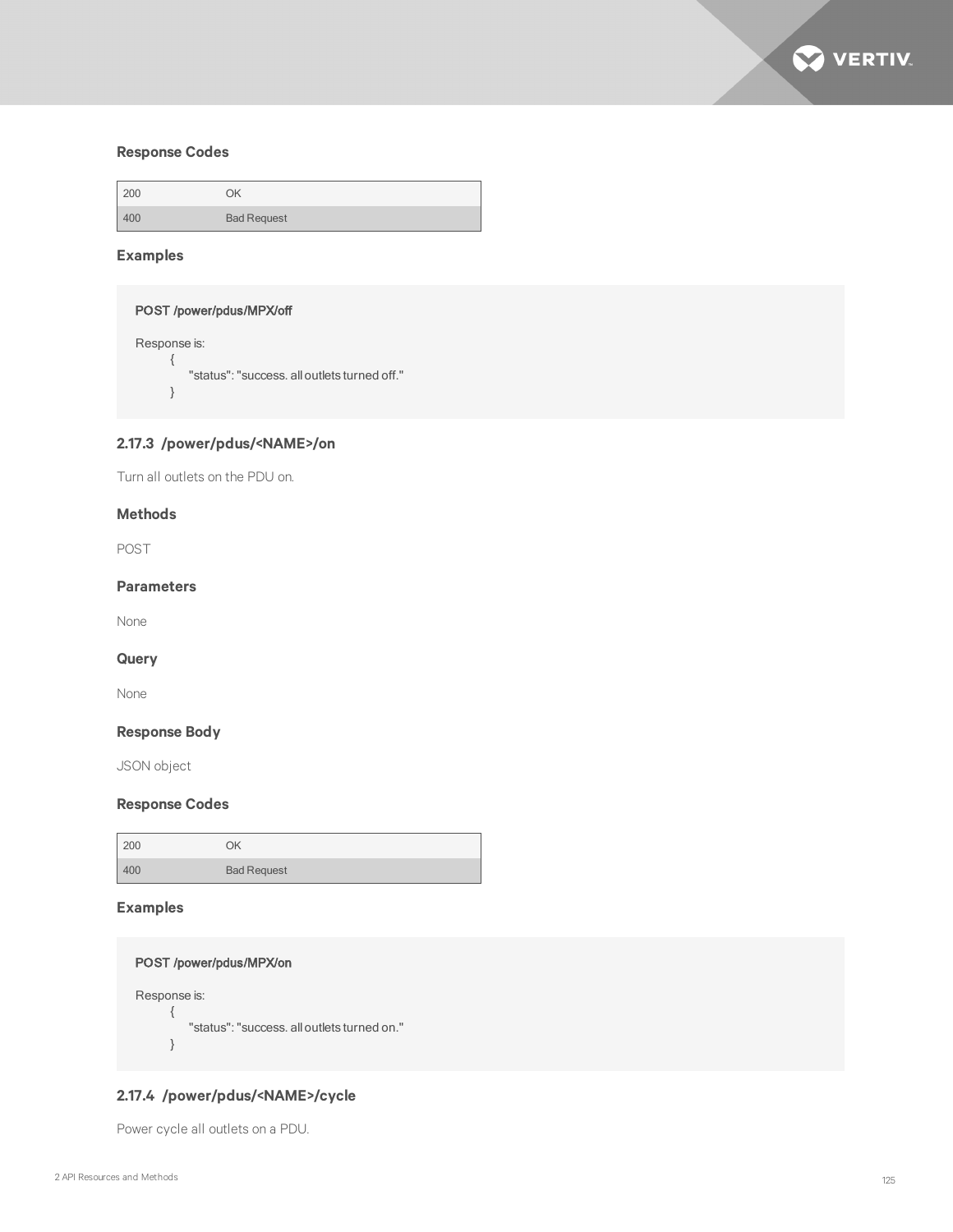#### **Methods**

POST

## **Parameters**

None

### **Query**

None

## **Response Body**

JSON object

## **Response Codes**

| 200 | JК                 |
|-----|--------------------|
|     | <b>Bad Request</b> |

## **Examples**

## POST /power/pdus/MPX/cycle

```
Response is:
     {
         "status": "success. all outlets cycled."
      }
```
## **2.17.5 /power/pdus/<NAME>/rename**

Rename a PDU.

### **Methods**

POST

## **Parameters**

| <b>PARAMETER</b> | <b>DESCRIPTION</b>   |
|------------------|----------------------|
| pduld            | New name for the PDU |

## **Query**

None

## **Response Body**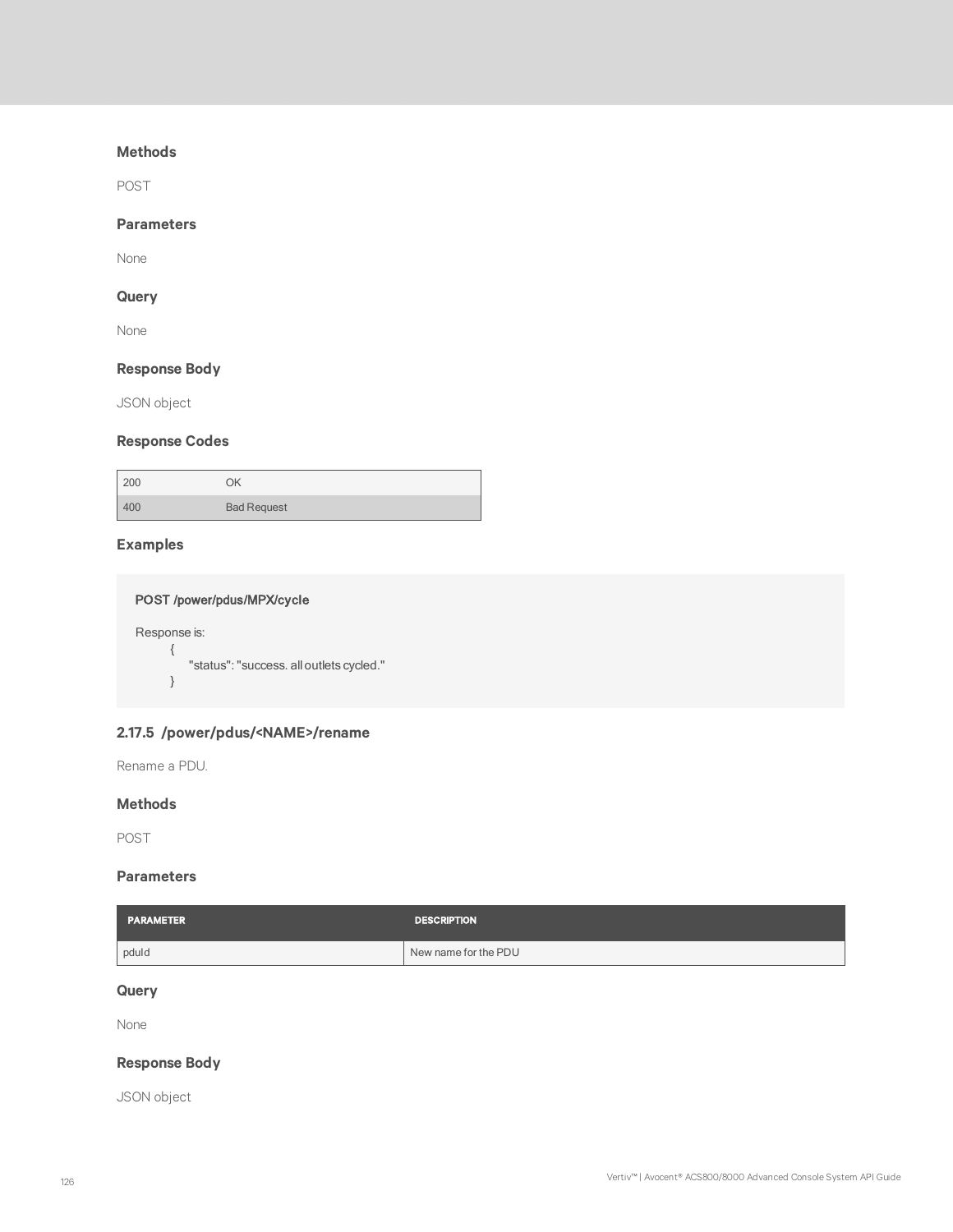

| 200 | OK                 |
|-----|--------------------|
| 400 | <b>Bad Request</b> |

## **Examples**

```
POST /power/pdus/MPX/rename
     {
        "pduId": "newname"
    }
Response is:
     {
        "status": "success. PDU renamed newname."
     }
```
## **2.17.6 /power/pdus/<NAME>/resetValues**

Reset the min/max/avg electrical monitoring values for a PDU.

### **Methods**

POST

### **Parameters**

| <b>PARAMETER</b>     | <b>DESCRIPTION</b>                                          |
|----------------------|-------------------------------------------------------------|
| valuesType           | Set to one of these values: current, voltage, power, energy |
| Query                |                                                             |
| None                 |                                                             |
| <b>Response Body</b> |                                                             |

JSON object

### **Response Codes**

| 200 | ОK                 |
|-----|--------------------|
| 400 | <b>Bad Request</b> |

### **Examples**

```
POST /power/pdus/MPX/resetValues
        {
             "valuesType":"current"
        }
Response is:
```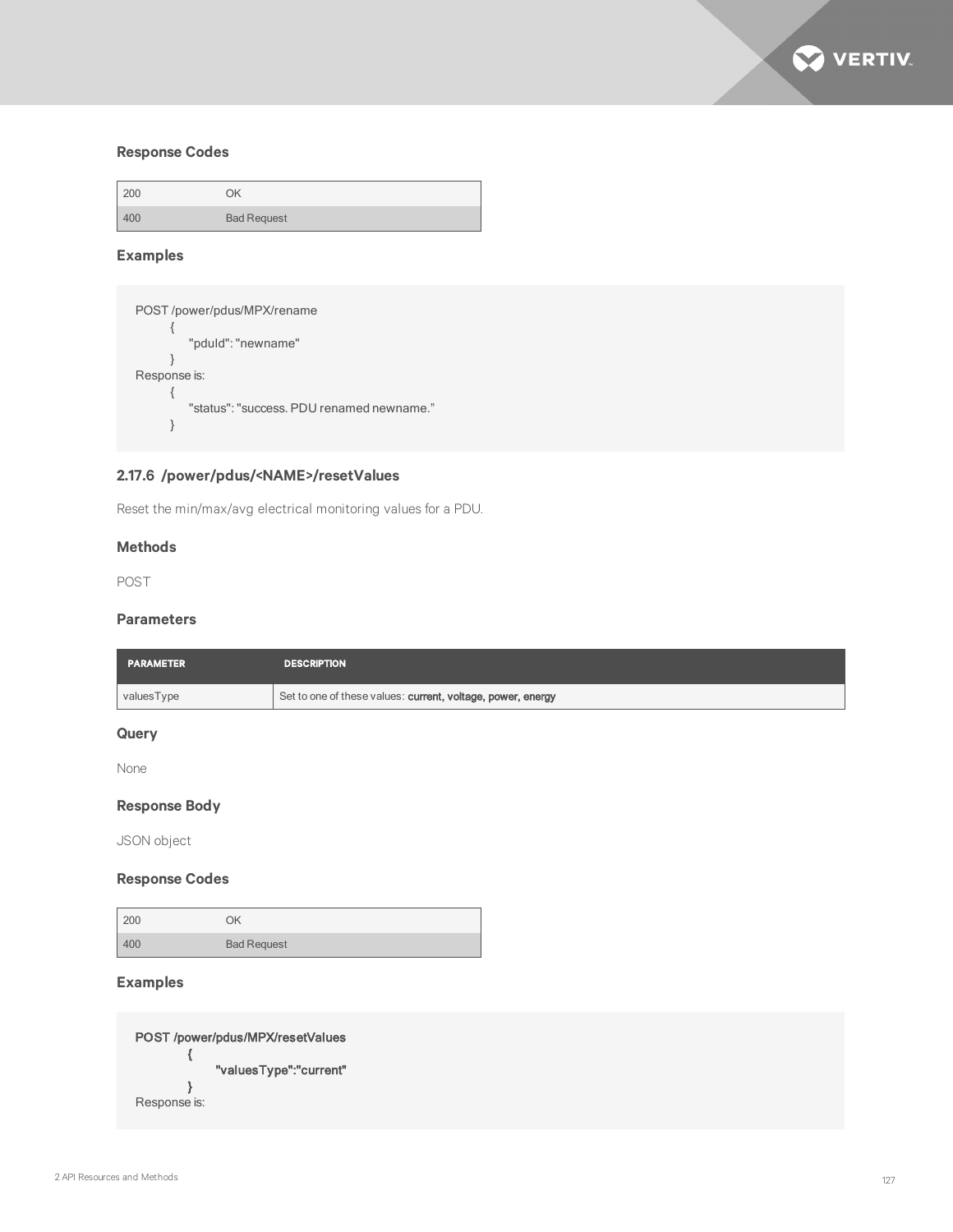```
{
         "status": "success. reset current for PDU."
      }
POST /power/pdus/MPX/resetValues
         {
              "valuesType":"voltage"
         }
Response is:
      {
         "status": "success. reset voltage for PDU."
      }
```
## **2.17.7 /power/pdus/<NAME>/reboot**

Reboot the PDU controller. This does not affect outlet status.

## **Methods**

POST

## **Parameters**

None

### **Query**

None

### **Response Body**

JSON object

### **Response Codes**

200 OK 400 Bad Request

**Examples**

### POST /power/pdus/MPX/reboot

Response is: { "status": "success. reboot initiated." }

## **2.17.8 /power/pdus/<NAME>/factoryDefaults**

Restore factory defaults on a PDU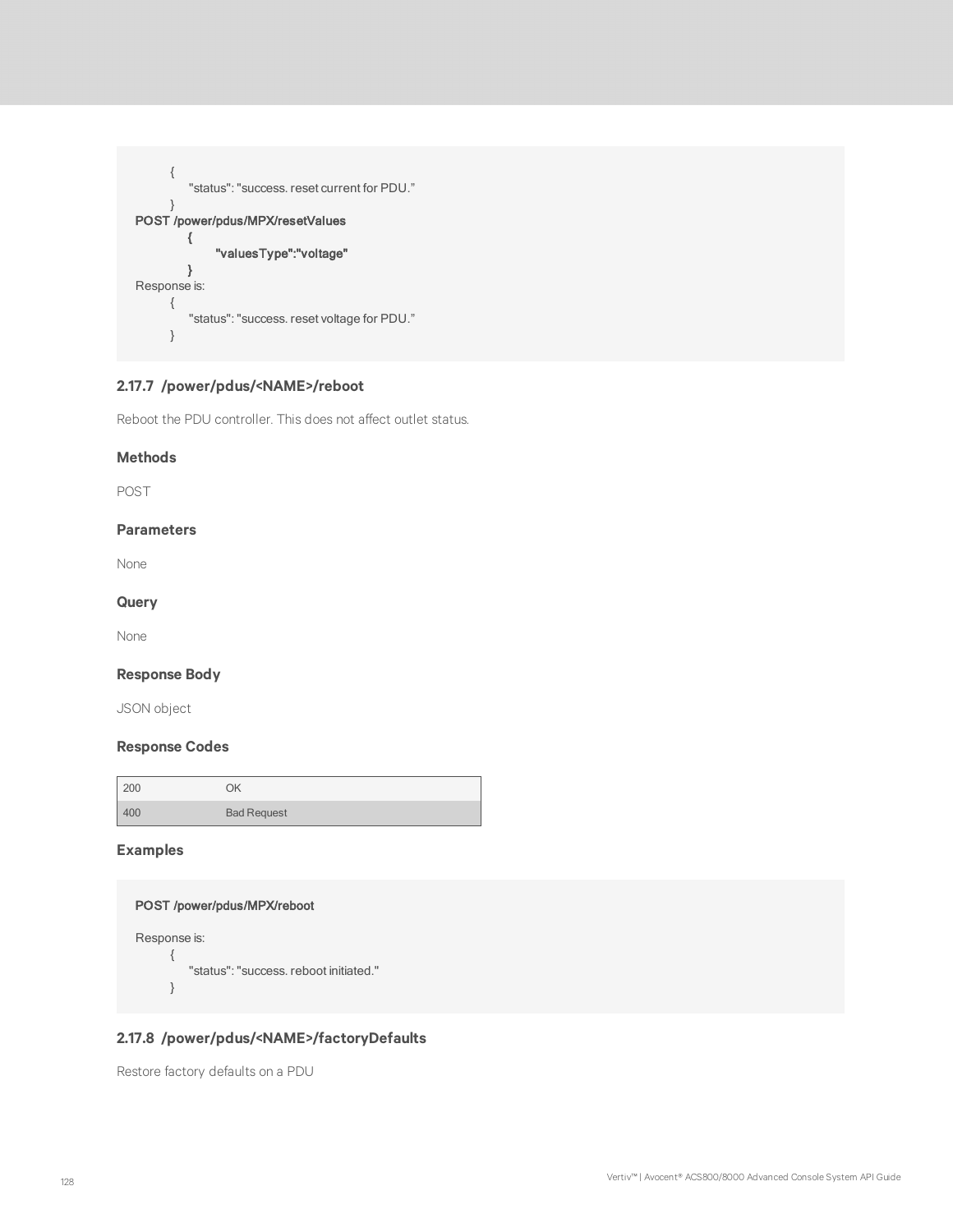

### **Methods**

POST

## **Parameters**

None

### **Query**

None

### **Response Body**

JSON object

### **Response Codes**

| 200 | ОK                 |
|-----|--------------------|
| 400 | <b>Bad Request</b> |

### **Examples**

| POST /power/pdus/MPX/factoryDefaults |                                                 |  |
|--------------------------------------|-------------------------------------------------|--|
| Response is:                         | "status": "success. Factory defaults initiated" |  |

## **2.17.9 /power/pdus/<NAME>/firmwareDownload**

This action causes the appliance to download the firmware file specified, using ftp, in preparation for the subsequent firmware update of the PDU. The action does not return until the file download has completed or fails. Depending on the network speed, this could take a couple of minutes.

### NOTE: Not all PDUs support firmware download.

### **Methods**

POST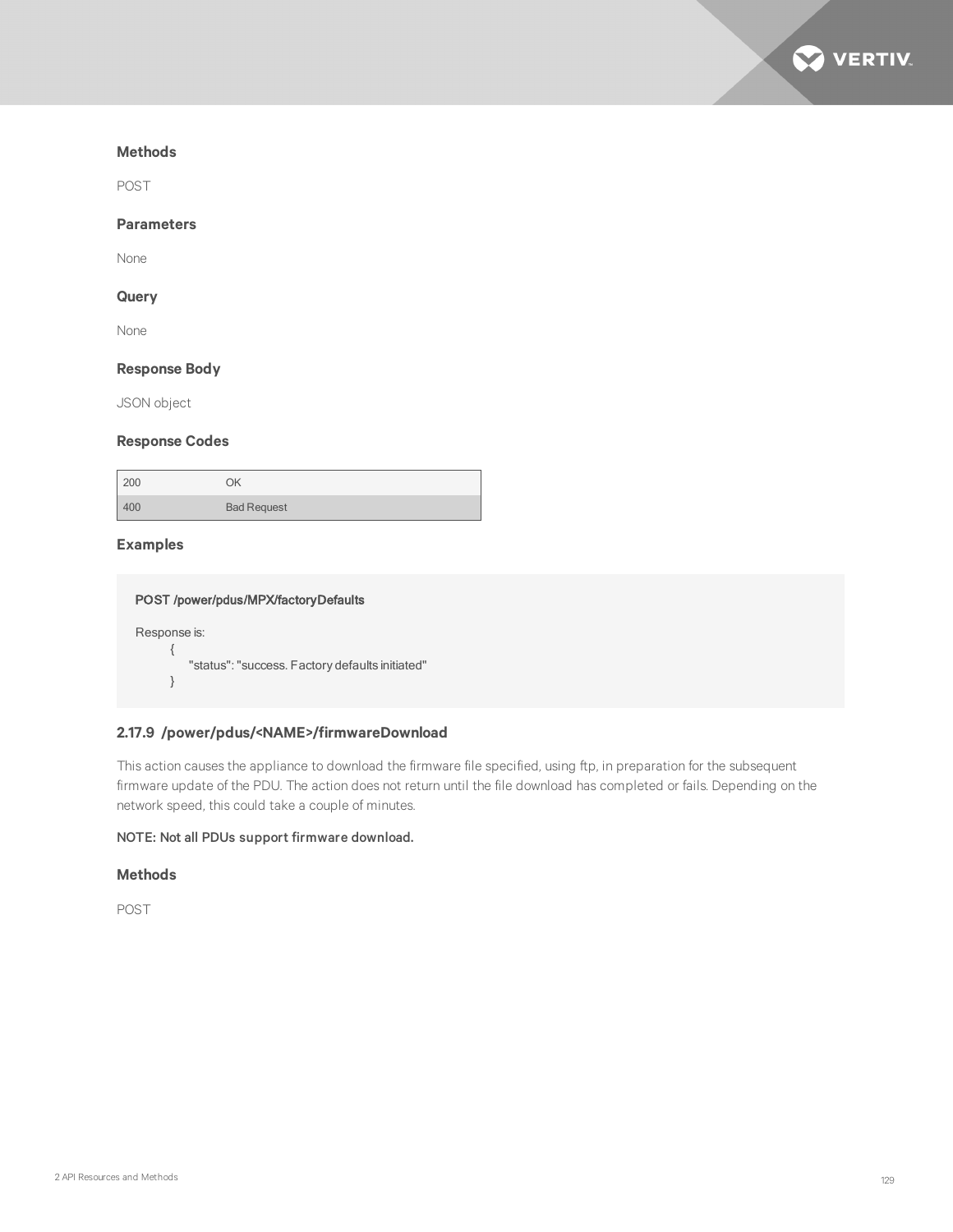### **Parameters**

| <b>PARAMETER</b> | <b>DESCRIPTION</b>                                                                |
|------------------|-----------------------------------------------------------------------------------|
| ipAddress        | IP address of the remote server from which to download the file                   |
| username         | Username to access the remote server                                              |
| password         | Password to access the remote server                                              |
| directory        | Directory path on the remote server, typically relative to the ftp root directory |
| filename         | Filename of the firmware file on the remote server                                |

### **Query**

None

### **Response Body**

JSON object

### **Response Codes**

| 200 | ΩK                 |
|-----|--------------------|
| 400 | <b>Bad Request</b> |

### **Examples**

```
POST /power/pdus/MPX/firmwareDownload
        {
             "ipAddress": "10.20.30.80",
             "username": "anonymous",
             "password": "anonymous",
             "directory": "pub/firmware/",
             "filename": "pdu-firmware.fl"
        }
Response is:
     {
         "status": "download successful",
         "firmware": {
            "version": "14.0.0.2"
         }
     }
```
## **2.17.10 /power/pdus/<NAME>/firmwareInstall**

This action causes the appliance to install a previously downloaded firmware image into the PDU.

This request does not return until the file has been transferred to the PDU and the upgrade has been initiated, which may take up to two minutes.

### **Methods**

POST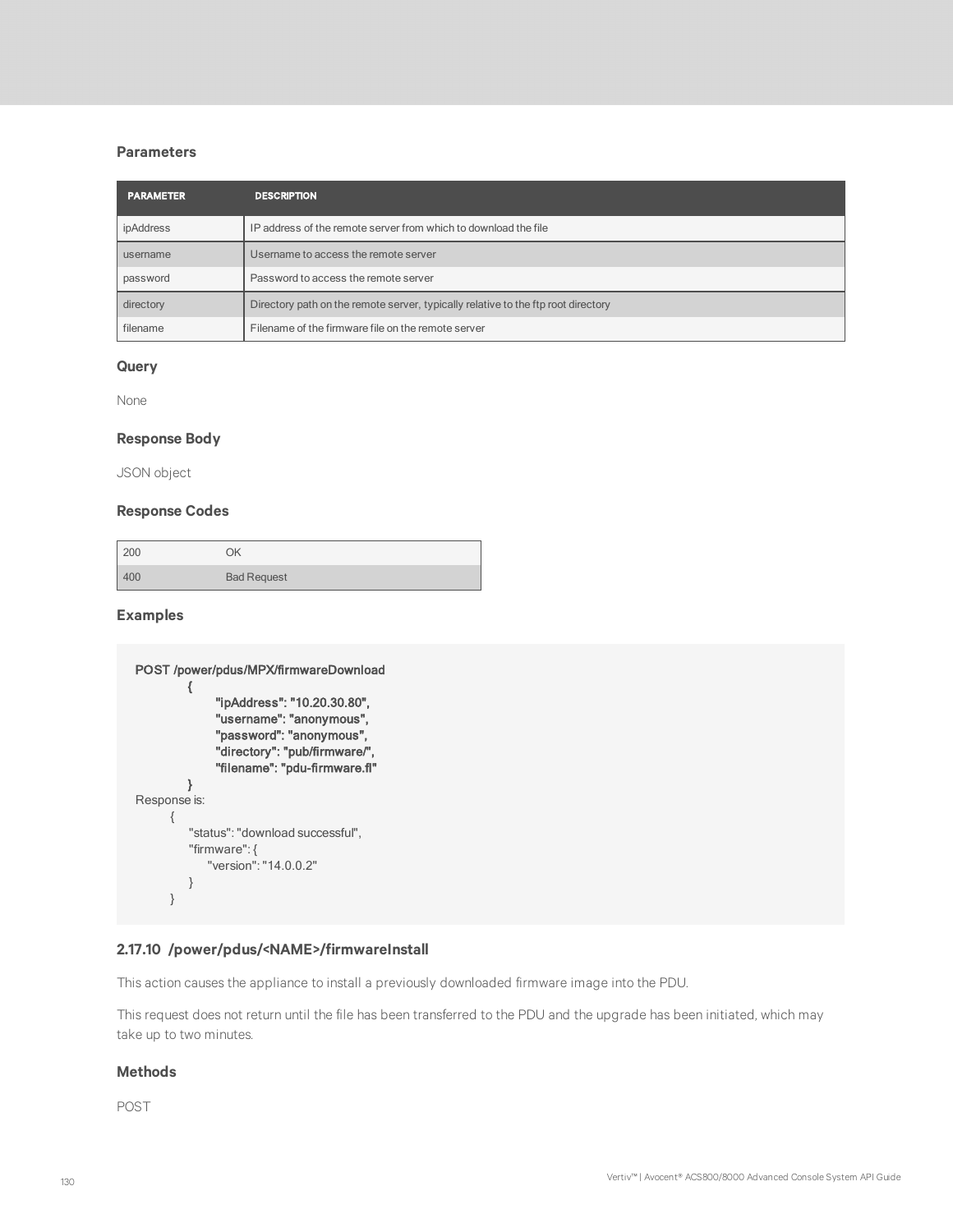

### **Parameters**

None

**Query**

None

### **Response Body**

JSON object

### **Response Codes**

| 200 | ОK                 |
|-----|--------------------|
| 400 | <b>Bad Request</b> |

### **Examples**

```
POST /power/pdus/MPX/firmwareInstall
Response is:
     {
        "status": "install successful",
       "firmware": {
          "version": "14.0.0.2",
        }
     }
```
## **2.17.11 /power/pdus/<NAME>/outlets[/<ID>]**

This resource provides the ability to view information about all the outlets on the PDU, to control the outlets and configure the outlet settings.

### **Methods**

GET, PUT, PATCH

## **Parameters**

All parameters are read-only unless they are marked read-write.

| <b>PARAMETER</b> |              | <b>DESCRIPTION</b>                                                                                           |
|------------------|--------------|--------------------------------------------------------------------------------------------------------------|
| outlet           |              | Integer index.                                                                                               |
| name             |              | Outlet name.                                                                                                 |
| status           |              | Outlet status: on/off/on_fixed/on_locked/on_unlocked/on_pend_off/off_pend_on/on_pend_cycle/off_cycle/not_set |
| bank             |              | Bank number, if applicable. (Not present on all pdus)                                                        |
| current          |              |                                                                                                              |
|                  | currentValue | Current draw in Amps                                                                                         |
|                  | currentMax   | Maximum observed current in amps.                                                                            |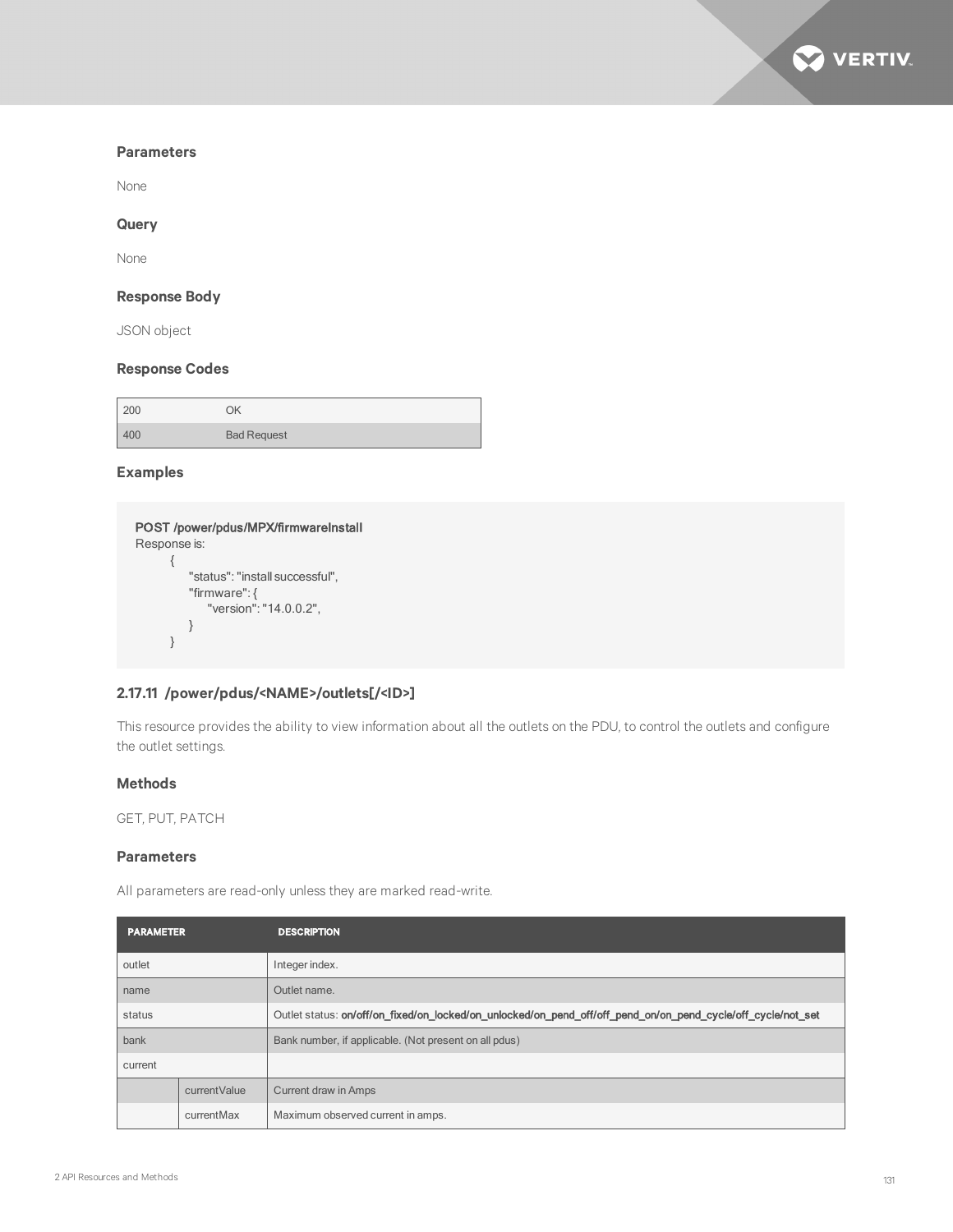| <b>PARAMETER</b>  |                | <b>DESCRIPTION</b>                                                                                                  |
|-------------------|----------------|---------------------------------------------------------------------------------------------------------------------|
|                   | currentMin     | Minimum observed current in amps.                                                                                   |
|                   | currentAverage | Average observed current in amps.                                                                                   |
|                   | Alarm          | Current alarm state of the PDU: normal/low_critical/low_warning/high_critical/high_warning/blown_fuse/not_available |
|                   | highCritical   | Read-write high critical current threshold in amps                                                                  |
|                   | highWarning    | Read-write high warning current threshold in amps                                                                   |
|                   | lowWarning     | Read-write low warning current threshold in amps                                                                    |
|                   | lowCritical    | Read-write low critical current threshold in amps                                                                   |
| voltage           |                |                                                                                                                     |
|                   | voltageValue   | Voltage in volts                                                                                                    |
|                   | voltageMax     | Maximum observed voltage in volts                                                                                   |
|                   | voltageMin     | Minimum observed voltage in volts                                                                                   |
|                   | voltageAverage | Average observed voltage in volts                                                                                   |
|                   | voltageType    | measured or estimated                                                                                               |
| powerConsumption  |                |                                                                                                                     |
|                   | powerValue     | Power draw in watts                                                                                                 |
|                   | powerMax       | Maximum observed power draw in watts                                                                                |
|                   | powerMin       | Minimum observed power draw in watts                                                                                |
|                   | powerAvg       | Average observed power draw in watts                                                                                |
|                   | powerType      | measured or estimated                                                                                               |
| powerFactor       |                | Decimal ratio of the real power to the apparent power                                                               |
| energyConsumption |                |                                                                                                                     |
|                   | energyValue    | Accumulated energy in kWh                                                                                           |
|                   | startTime      | Timestamp for beginning of energy accumulation                                                                      |
| wakeUpState       |                | Read-write wake state: last, on, off                                                                                |
| postOnDelay       |                | Read-write value in seconds                                                                                         |
| postOffDelay      |                | Read-write value in seconds                                                                                         |

## **Examples**

### GET /power/pdus/MPX/outlets/3

```
Response is:
{
   "number": "3",
   "name": "RCP_A-3_[417271G713C2013AUG01040",
   "bank": "A",
   "status": "on",
   "current": {
      "currentValue": "0.0",
       "currentMax": "0.0",
       "currentMin": "0.0",
      "currentAvg": "0.0",
```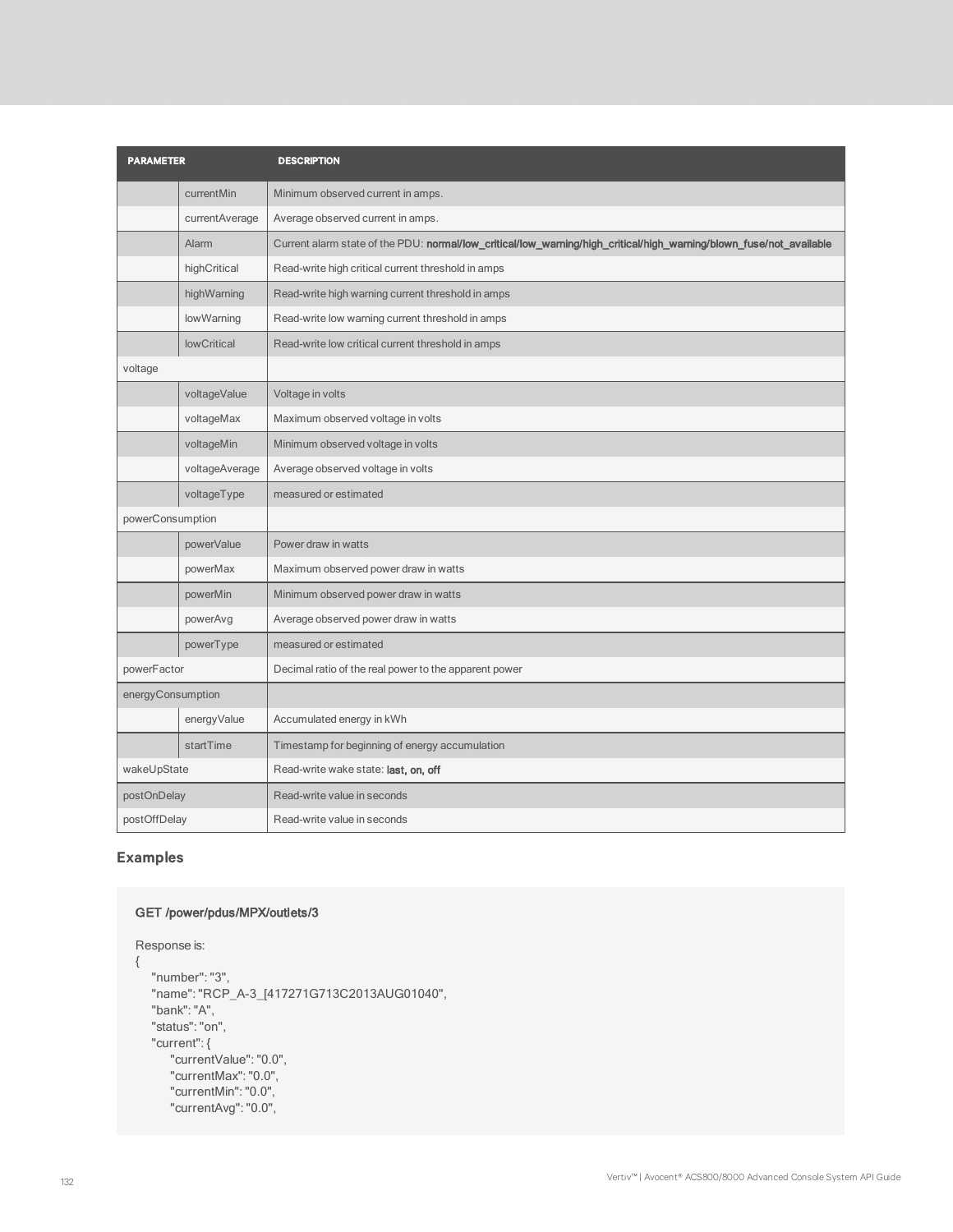

```
"alarm": "normal",
      "thresholds": {
         "highCritical": "19.0",
         "highWarning": "18.0",
         "lowWarning": "",
         "lowCritical": "0.0"
      }
   },
   "voltage": {
      "voltageValue": "116",
      "voltageMax": "117",
      "voltageMin": "114",
      "voltageAvg": "114",
      "voltageType": "measured"
  },
   "powerConsumption": {
      "powerValue": "0.0",
      "powerMax": "0.0",
      "powerMin": "0.0",
      "powerAvg": "0.0",
      "powerType": "measured"
  },
  "powerFactor": "0.00",
   "energyConsumption": {
      "energyValue": "0.000",
      "startTime": ""
  },
         "wakeUpState": "",
         "postOnDelay": "0.0",
         "postOffDelay": "0.0"
      }
PUT /power/pdus/MPX/outlets/3
         {
              "name": "newname"
              "postOnDelay": "5"
              "postOffDelay": "5"
              "current": { "thresholds" : { "highCritical": "20.0",
                                                  "highWarning": "15",
                                                  "lowCritical": "0",
                                                  "lowWarning": "0" } }
         }
```
## **2.17.12 /power/pdus/<NAME>/outlets/<ID>/on**

Turn a PDU outlet on.

### **Methods**

POST

### **Parameters**

None

### **Query**

None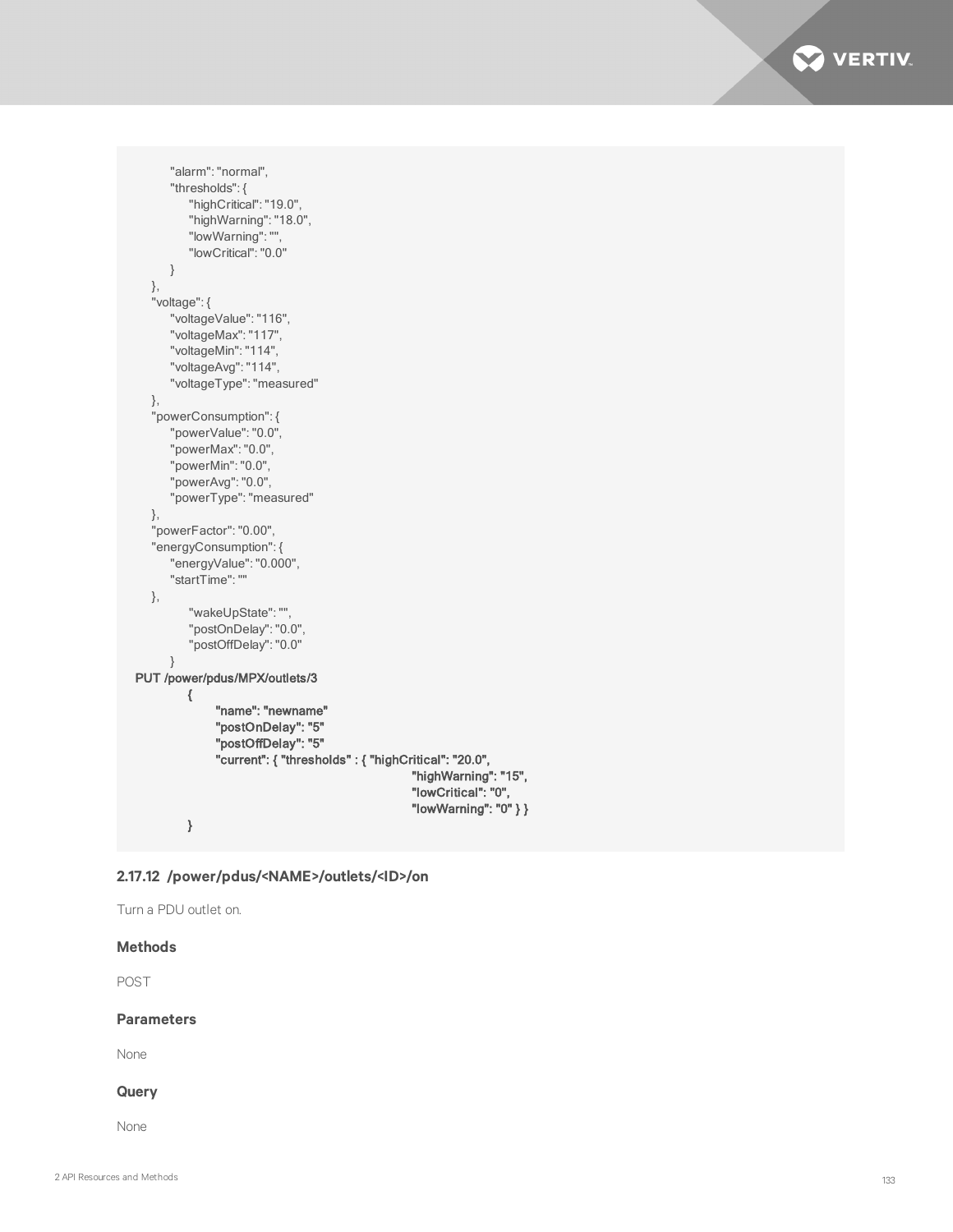### **Response Body**

JSON object

## **Response Codes**

| 200 | ОK                 |
|-----|--------------------|
| 400 | <b>Bad Request</b> |

### **Examples**

POST /power/pdus/MPX/outlets/5/on { "status": "success. Outlet 5 turned on"

**2.17.13 /power/pdus/<NAME>/outlets/<ID>/off**

## Turn a PDU outlet off.

}

### **Methods**

POST

## **Parameters**

None

### **Query**

None

### **Response Body**

JSON object

### **Response Codes**

| 200 | ОK                 |
|-----|--------------------|
| 400 | <b>Bad Request</b> |

### **Examples**

### POST /power/pdus/MPX/outlets/5/off

{ "status": "success. Outlet 5 turned off." }

## **2.17.14 /power/pdus/<NAME>/outlets/<ID>/cycle**

Power cycle an outlet. When the operation is completed the outlet will be in the "on" state.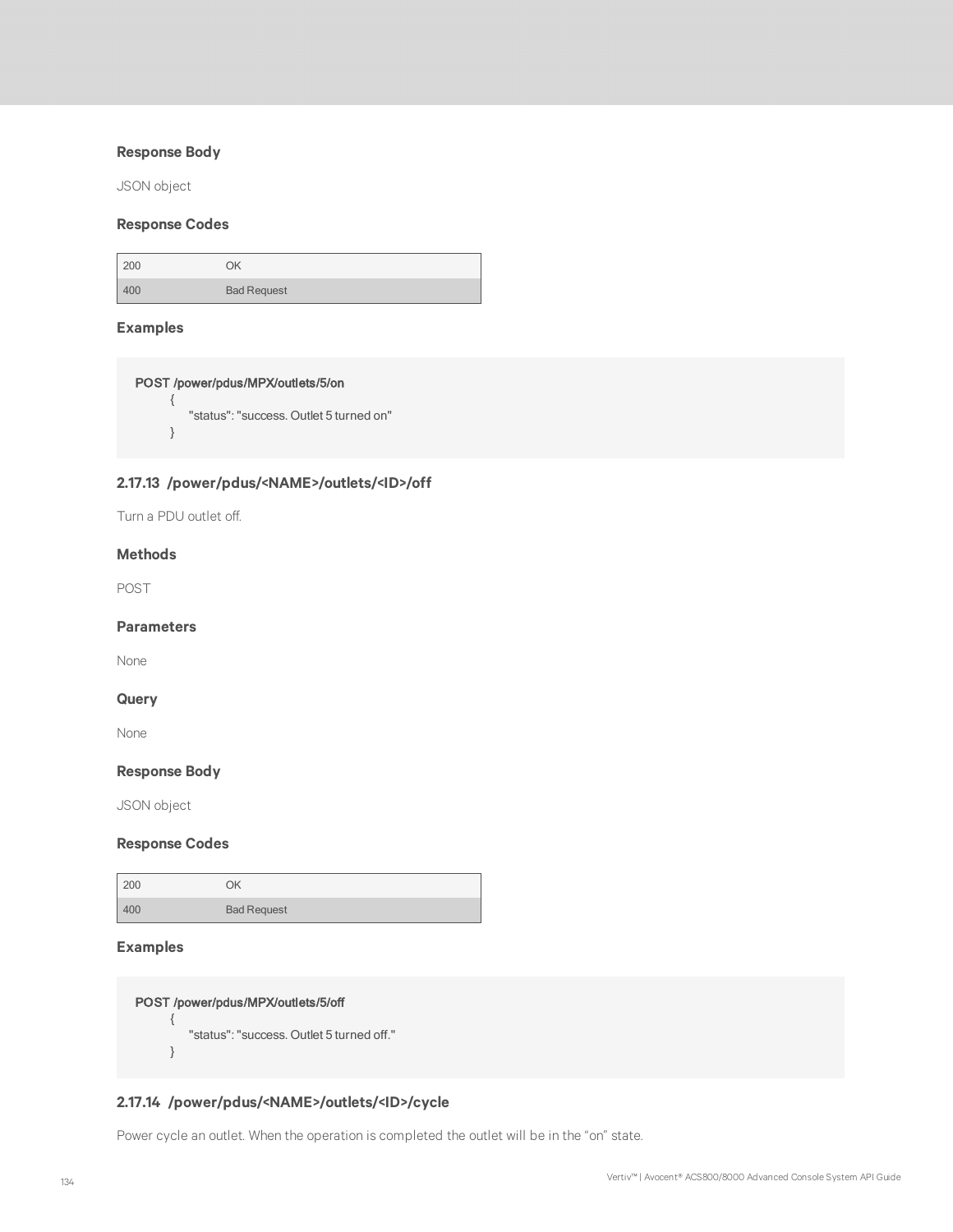

### **Methods**

POST

## **Parameters**

None

### **Query**

None

## **Response Body**

JSON object

## **Response Codes**

}

| 200 | ٦K                 |
|-----|--------------------|
|     | <b>Bad Request</b> |

### **Examples**

```
POST /power/pdus/MPX/outlets/5/cycle
```
{ "status": "success. Outlet 5 cycled."

## **2.17.15 /power/pdus/<NAME>/outlets/<ID>/lock**

Lock an outlet into its current power state (if supported by the PDU).

### **Methods**

POST

## **Parameters**

None

## **Query**

None

### **Response Body**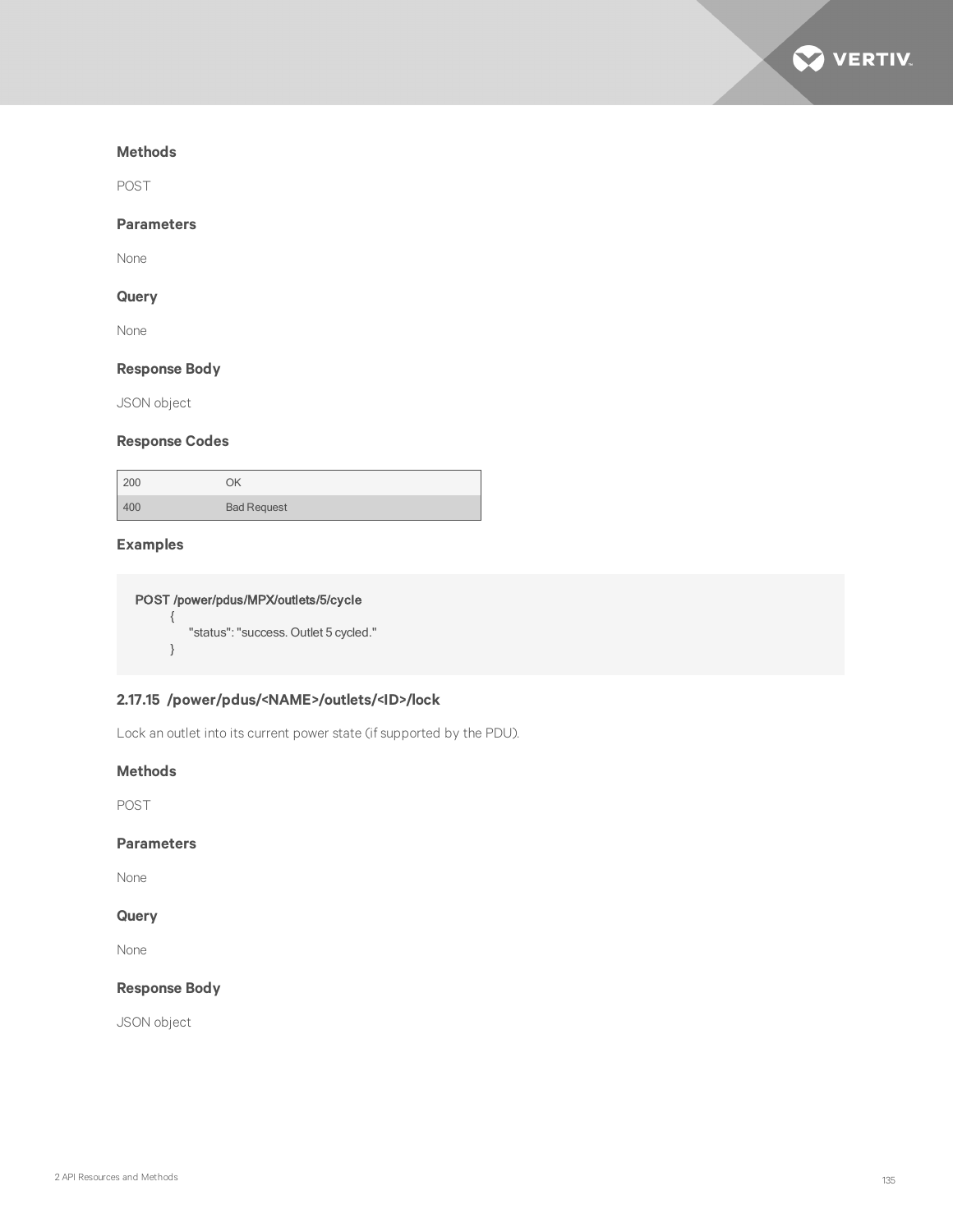| 200 | ΩK                 |
|-----|--------------------|
| 400 | <b>Bad Request</b> |

## **Examples**

### POST /power/pdus/MPX/outlets/5/lock

```
{
   "status": "success. outlet 5 locked."
}
```
### **2.17.16 /power/pdus/<NAME>/outlets/<ID>/unlock**

Unlock an outlet (if supported by the PDU).

## **Methods**

POST

### **Parameters**

None

## **Query**

None

### **Response Body**

JSON object

### **Response Codes**

| 200 | OK                 |
|-----|--------------------|
| 400 | <b>Bad Request</b> |

### **Examples**

```
POST /power/pdus/MPX/outlets/5/unlock
      {
         "status": "success. outlet 5 unlocked."
     }
```
## **2.17.17 /power/pdus/<NAME>/outlets/<ID>/resetValues**

Reset the min/max/avg electrical monitoring values for an outlet.

### **Methods**

POST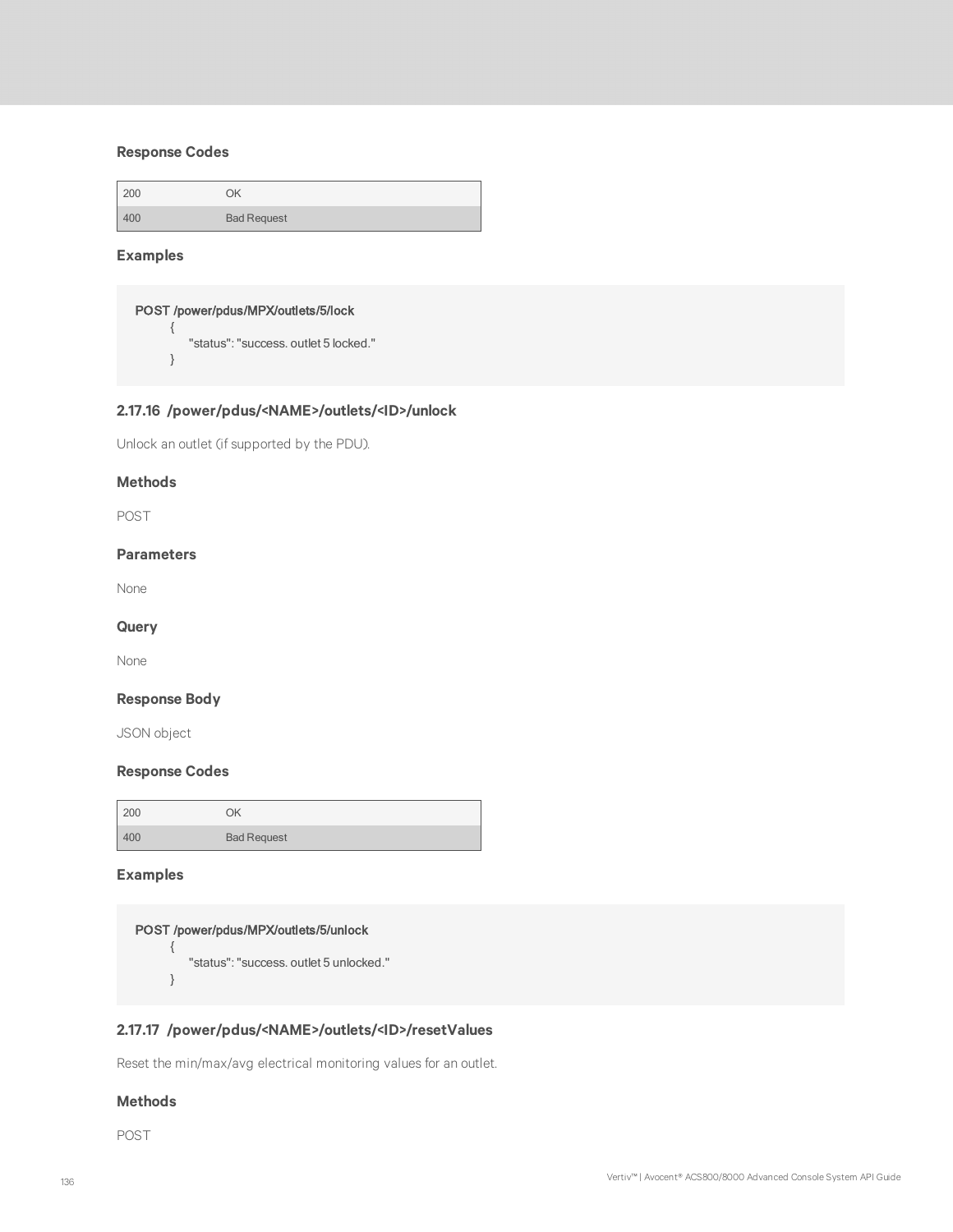

#### **Parameters**

| <b>PARAMETER</b> | <b>DESCRIPTION</b>                                          |
|------------------|-------------------------------------------------------------|
| valuesType       | Set to one of these values: current, voltage, power, energy |

## **Query**

None

## **Response Body**

JSON object

#### **Response Codes**

| 200             | ОK                 |
|-----------------|--------------------|
| 40 <sub>C</sub> | <b>Bad Request</b> |

## **Examples**

| POST/power/pdus/MPX/outlets/1/resetValues      |  |  |
|------------------------------------------------|--|--|
|                                                |  |  |
| "valuesType":"current"                         |  |  |
|                                                |  |  |
| Response is:                                   |  |  |
|                                                |  |  |
| "status": "success, reset current for outlet." |  |  |
|                                                |  |  |

## **2.17.18 /power/pdus/<NAME>/banks[/<ID>]**

This resource provides the ability to view information about all the banks on the PDU.

#### **Methods**

GET, PUT, PATCH

## **Parameters**

All parameters are read-only unless they are marked as read-write.

| <b>PARAMETER</b> | <b>DESCRIPTION</b>          |
|------------------|-----------------------------|
| Number           | Number of the bank          |
| Ref              | Reference name for the bank |
| names            | Read only name for the bank |
| bank             | Bank number, if applicable  |
| Maxcurrent       | Current rating for the bank |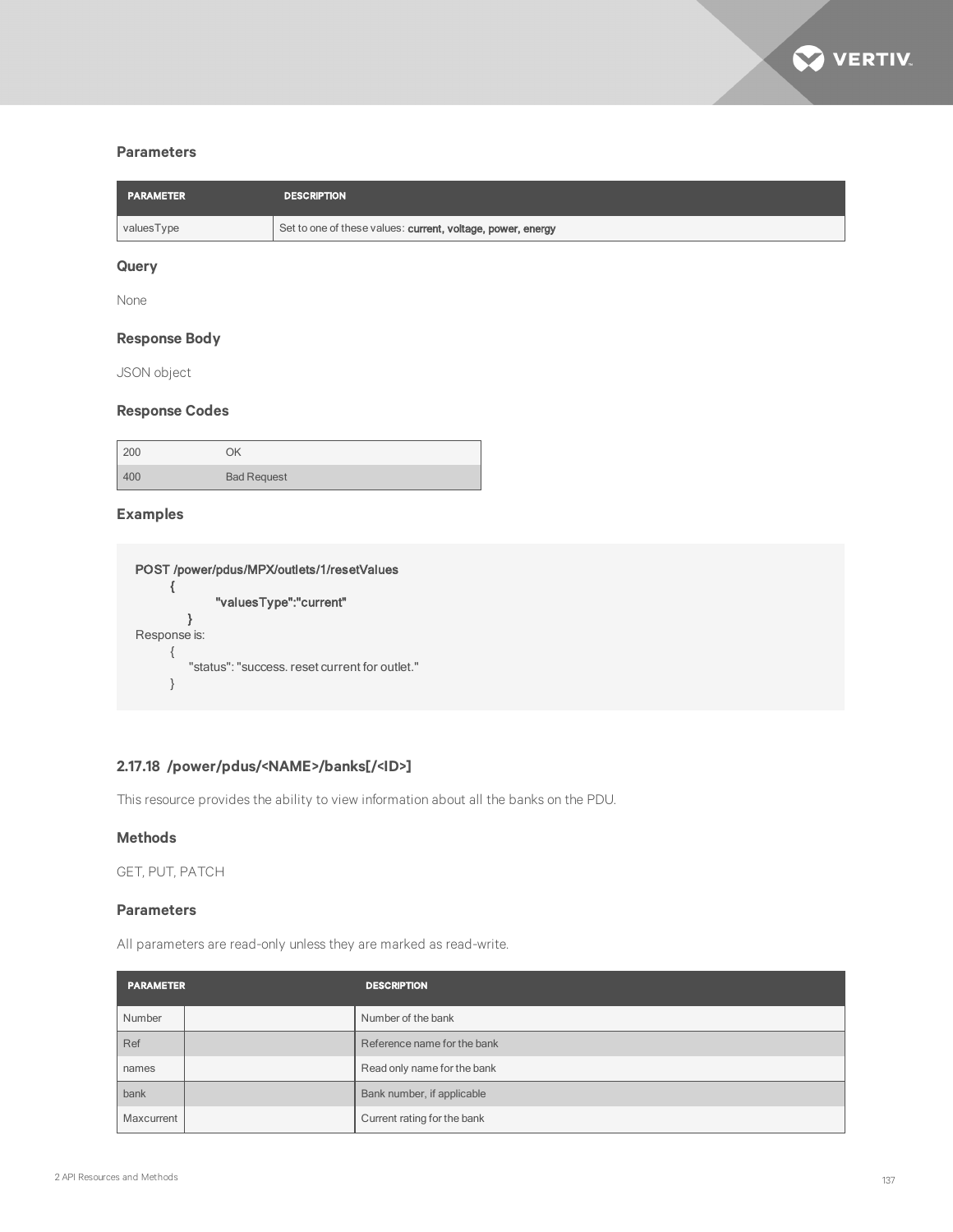| <b>PARAMETER</b>  |                | <b>DESCRIPTION</b>                                                                                                      |
|-------------------|----------------|-------------------------------------------------------------------------------------------------------------------------|
| current           |                |                                                                                                                         |
|                   | currentValue   | Current draw in Amps                                                                                                    |
|                   | currentMax     | Maximum observed current in amps                                                                                        |
|                   | currentMin     | Minimum observed current in amps                                                                                        |
|                   | currentAverage | Average observed current in amps                                                                                        |
|                   | Alarm          | Current alarm state of the PDU: normal/low_critical/low_warning/high_critical/high_warning/blown_<br>fuse/not_available |
|                   | highCritical   | Read-write high critical current threshold in amps                                                                      |
|                   | highWarning    | Read-write high warning current threshold in amps                                                                       |
|                   | lowWarning     | Read-write low warning current threshold in amps                                                                        |
|                   | lowCritical    | Read-write low critical current threshold in amps                                                                       |
| voltage           |                |                                                                                                                         |
|                   | voltageValue   | Voltage in volts                                                                                                        |
|                   | voltageMax     | Maximum observed voltage in volts                                                                                       |
|                   | voltageMin     | Minimum observed voltage in volts                                                                                       |
|                   | voltageAverage | Average observed voltage in volts                                                                                       |
|                   | voltageType    | measured or estimated                                                                                                   |
| powerConsumption  |                |                                                                                                                         |
|                   | powerValue     | Power draw in watts                                                                                                     |
|                   | powerMax       | Maximum observed power draw in watts                                                                                    |
|                   | powerMin       | Minimum observed power draw in watts                                                                                    |
|                   | powerAvg       | Average observed power draw in watts                                                                                    |
|                   | powerType      | measured or estimated                                                                                                   |
| powerFactor       |                | Decimal ratio of the real power to the apparent power                                                                   |
| energyConsumption |                |                                                                                                                         |
|                   | energyValue    | Accumulated energy in kWh                                                                                               |
|                   | startTime      | Timestamp for beginning of energy accumulation                                                                          |

## **Examples**

## GET /power/pdus/MPX/banks/1

```
{
   "number": "1",
   "name": "BR_A_[417271G713C2013AUG010403]",
   "ref": "A",
   "maxCurrent": "20.0",
   "current": {
      "currentValue": "0.0",
      "currentMax": "0.0",
      "currentMin": "0.0",
      "currentAvg": "0.0",
      "alarm": "low_critical",
```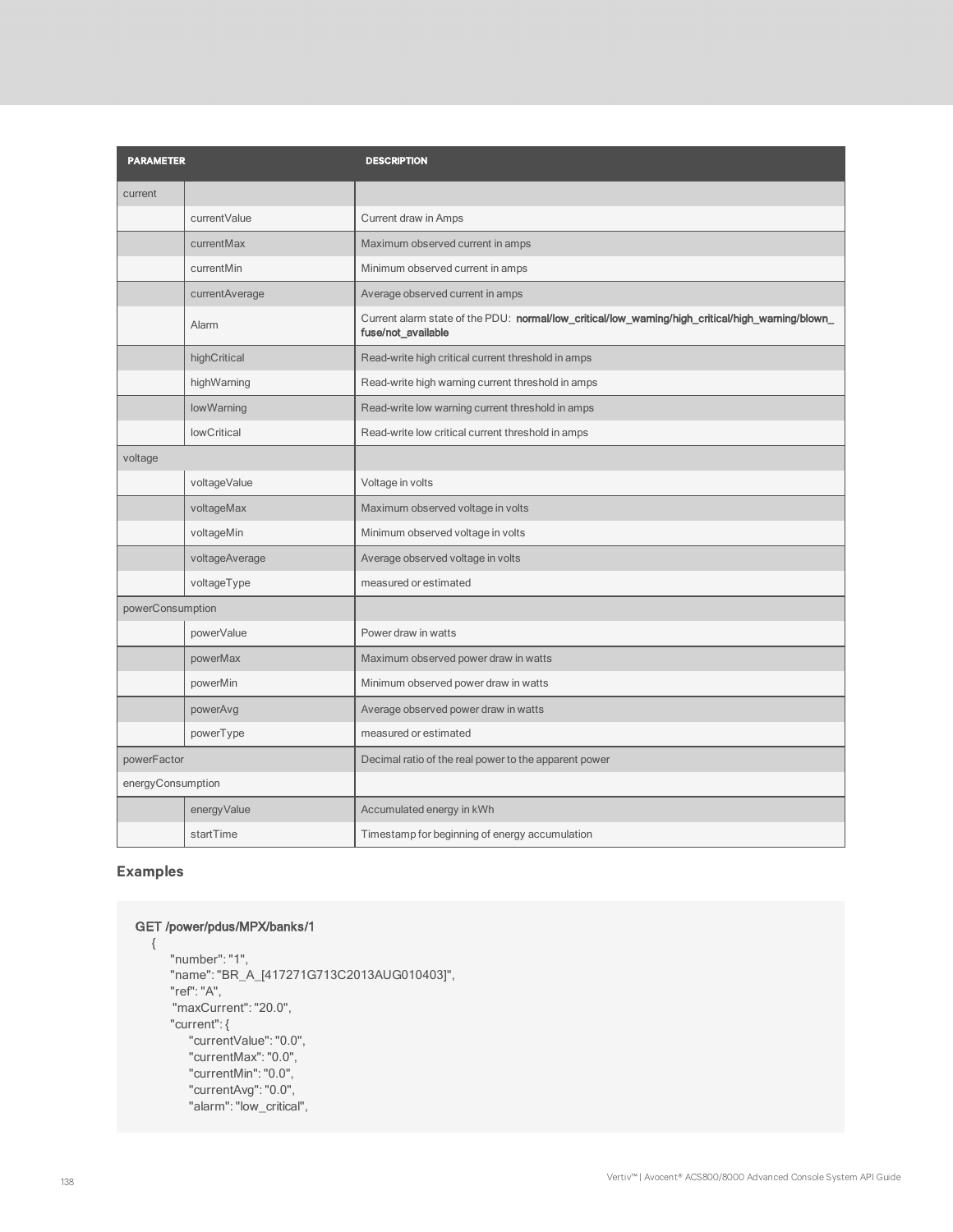

```
"thresholds": {
             "highCritical": "19.0",
             "highWarning": "18.0",
             "lowWarning": "",
             "lowCritical": "2.0"
         }
      },
      "voltage": {
         "voltageValue": "116",
         "voltageMax": "117",
         "voltageMin": "114",
         "voltageAvg": "114",
         "voltageType": "measured"
      },
      "powerConsumption": {
         "powerValue": "0.0",
         "powerMax": "0.0",
         "powerMin": "0.0",
         "powerAvg": "0.0",
         "powerType": "measured"
      },
      "powerFactor": "0.00",
      "energyConsumption": {
         "energyValue": "0.000",
         "startTime": ""
       }
      }
PUT /power/pdus/MPX/banks/3
         {
              "current": { "thresholds" : { "highCritical": "20.0",
                                             "highWarning": "15",
                                             "lowCritical": "0",
                                             "lowWarning": "0" } }
         }
```
## **2.17.19 /power/pdus/<NAME>/banks/<ID>/resetValues**

Reset the min/max/avg electrical monitoring values for a bank.

#### **Methods**

POST

## **Parameters**

| <b>PARAMETER</b> | <b>DESCRIPTION</b>                                          |
|------------------|-------------------------------------------------------------|
| valuesType       | Set to one of these values: current, voltage, power, energy |

## **Query**

None

#### **Response Body**

JSON object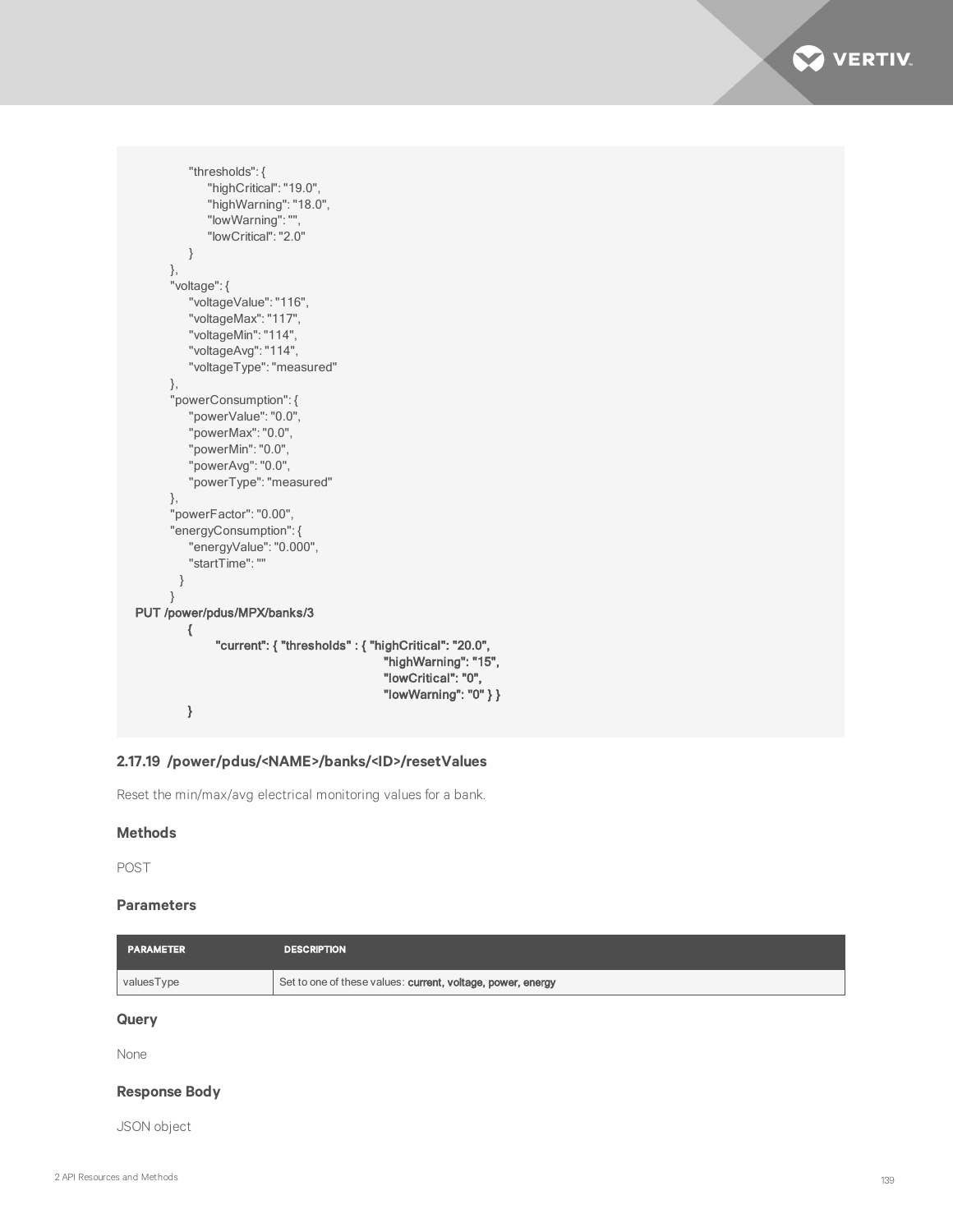| 200 | NС                 |
|-----|--------------------|
|     | <b>Bad Request</b> |

## **Examples**

```
POST /power/pdus/MPX/banks/1/resetValues
         {
              "valuesType":"current"
        }
Response is:
      {
         "status": "success. reset current for bank."
      }
```
## **2.17.20 /power/pdus/<NAME>/phases[/<ID>]**

This resource provides the ability to view information about all the phases on the PDU.

## **Methods**

GET, PUT, PATCH

#### **Parameters**

All parameters are read-only unless they are marked as read-write.

| <b>PARAMETER</b> |                | <b>DESCRIPTION</b>                                                                                                      |
|------------------|----------------|-------------------------------------------------------------------------------------------------------------------------|
| Number           |                | Number of the phase                                                                                                     |
| Ref              |                | Reference name for the phase                                                                                            |
| names            |                | Read only name for the phase                                                                                            |
| bank             |                | Phase number, if applicable                                                                                             |
| Maxcurrent       |                | Current rating for the phase                                                                                            |
| current          |                |                                                                                                                         |
|                  | currentValue   | Current draw in Amps                                                                                                    |
|                  | currentMax     | Maximum observed current in amps                                                                                        |
|                  | currentMin     | Minimum observed current in amps                                                                                        |
|                  | currentAverage | Average observed current in amps                                                                                        |
|                  | alarm          | Current alarm state of the PDU: normal/low_critical/low_warning/high_critical/high_<br>warning/blown_fuse/not_available |
|                  | highCritical   | Read-write high critical current threshold in amps                                                                      |
|                  | highWarning    | Read-write high warning current threshold in amps                                                                       |
|                  | lowWarning     | Read-write low warning current threshold in amps                                                                        |
|                  | lowCritical    | Read-write low critical current threshold in amps                                                                       |
| voltage          |                |                                                                                                                         |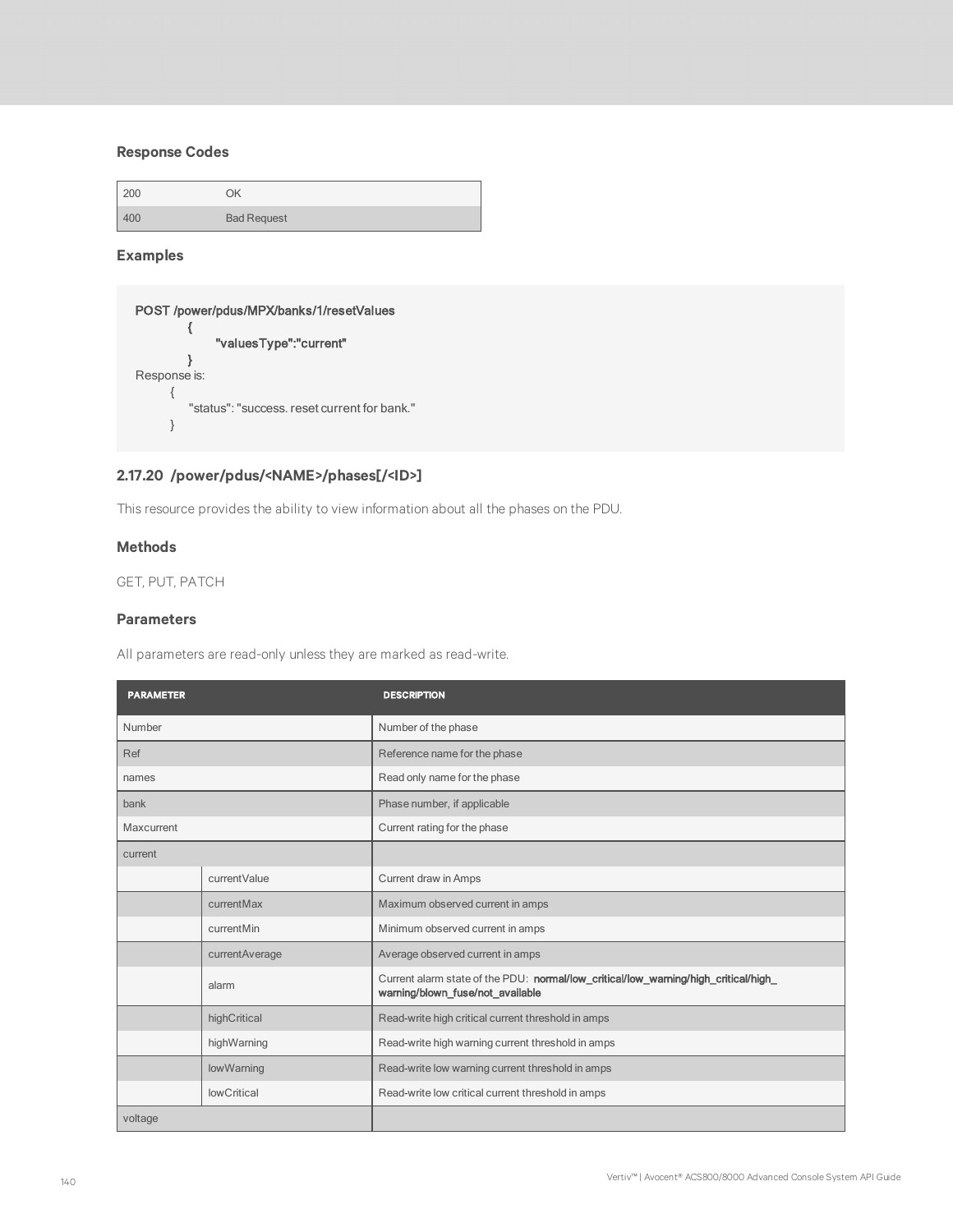

| <b>PARAMETER</b>  |                | <b>DESCRIPTION</b>                                    |
|-------------------|----------------|-------------------------------------------------------|
|                   | voltageValue   | Voltage in volts                                      |
|                   | voltageMax     | Maximum observed voltage in volts                     |
|                   | voltageMin     | Minimum observed voltage in volts                     |
|                   | voltageAverage | Average observed voltage in volts                     |
|                   | voltageType    | measured or estimated                                 |
| powerConsumption  |                |                                                       |
|                   | powerValue     | Power draw in watts                                   |
|                   | powerMax       | Maximum observed power draw in watts                  |
|                   | powerMin       | Minimum observed power draw in watts                  |
|                   | powerAvg       | Average observed power draw in watts                  |
|                   | powerType      | measured or estimated                                 |
| powerFactor       |                | Decimal ratio of the real power to the apparent power |
| energyConsumption |                |                                                       |
|                   | energyValue    | Accumulated energy in kWh                             |
|                   | startTime      | Timestamp for beginning of energy accumulation        |

#### **Examples**

```
GET /power/pdus/MPH2/phases
  Response is:
     {
         "number": "1",
         "name": "MPH2",
         "ref": "L1",
         "maxCurrent": "48.0",
         "current": {
            "currentValue": "0.0",
            "currentMax": "0.0",
            "currentMin": "0.0",
            "currentAvg": "0.0",
            "alarm": "normal",
            "thresholds": {
                "highCritical": "43.2",
                "highWarning": "19.2",
                "lowWarning": "",
                "lowCritical": "0.0"
            }
      },
      "voltage": {
         "voltageValue": "208",
         "voltageMax": "208",
         "voltageMin": "207",
         "voltageAvg": "207",
         "voltageType": "measured"
      },
      "powerConsumption": {
         "powerValue": "0.0",
         "powerMax": "0.0",
```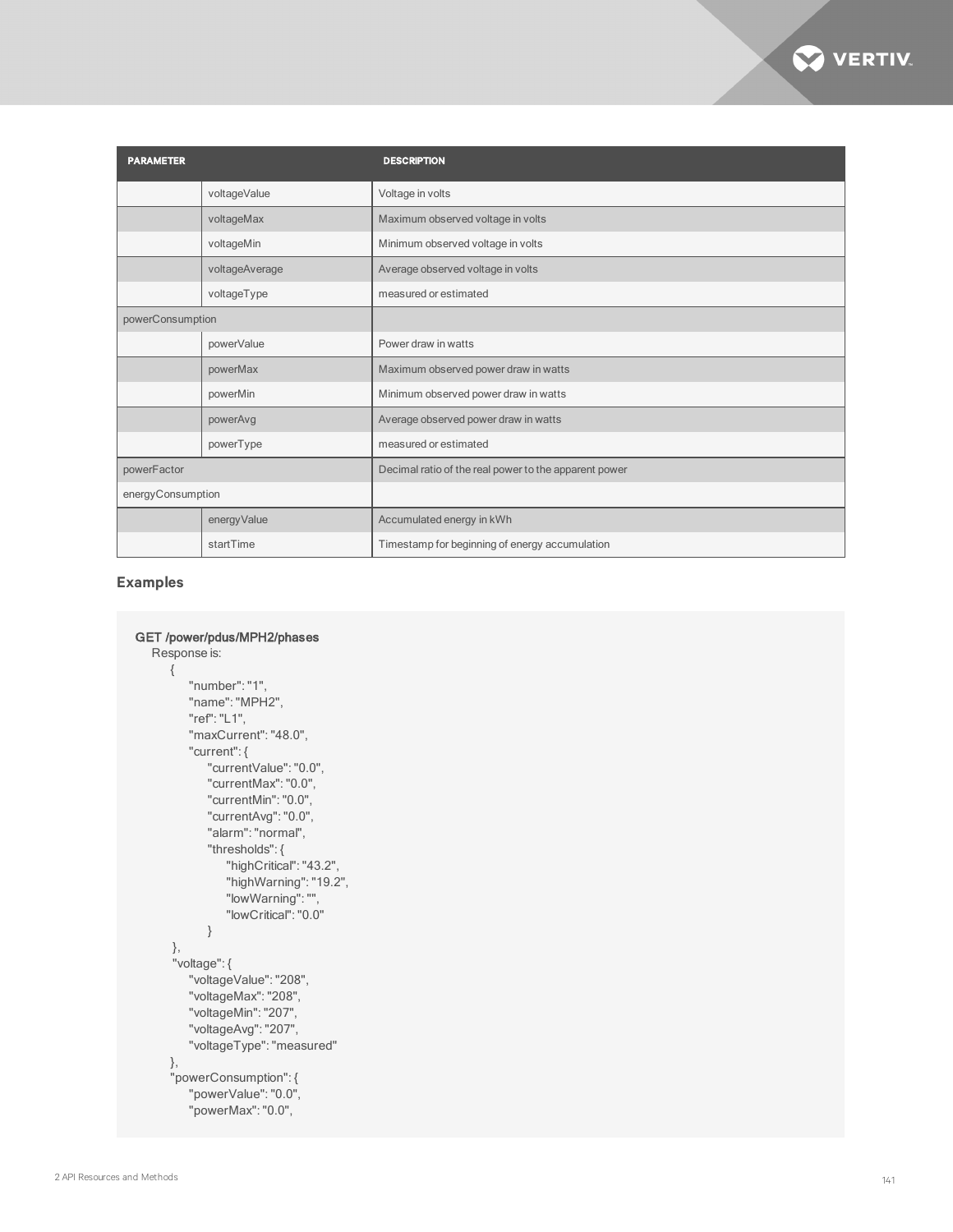```
"powerMin": "0.0",
         "powerAvg": "0.0",
         "powerType": "measured"
     },
     "powerFactor": "0.00",
        "energyConsumption": {
        "energyValue": "",
        "startTime": ""
     }
}
PUT /power/pdus/MPH2/phases/3
        {
             "current": { "thresholds" : { "highCritical": "20.0",
                                           "highWarning": "15",
                                           "lowCritical": "0",
                                           "lowWarning": "0" } }
        }
```
## **2.17.21 /power/pdus/<NAME>/phases/<ID>/resetValues**

Reset the min/max/avg electrical monitoring values for a phase.

## **Methods**

POST

#### **Parameters**

| <b>PARAMETER</b>      |                    | <b>DESCRIPTION</b>                                          |
|-----------------------|--------------------|-------------------------------------------------------------|
| valuesType            |                    | Set to one of these values: current, voltage, power, energy |
| Query                 |                    |                                                             |
| None                  |                    |                                                             |
| <b>Response Body</b>  |                    |                                                             |
| JSON object           |                    |                                                             |
| <b>Response Codes</b> |                    |                                                             |
| 200                   | OK                 |                                                             |
| 400                   | <b>Bad Request</b> |                                                             |
| <b>Examples</b>       |                    |                                                             |
|                       |                    |                                                             |

```
POST /power/pdus/MPH2/phases/1/resetValues
        {
             "valuesType":"current"
        }
Response is:
```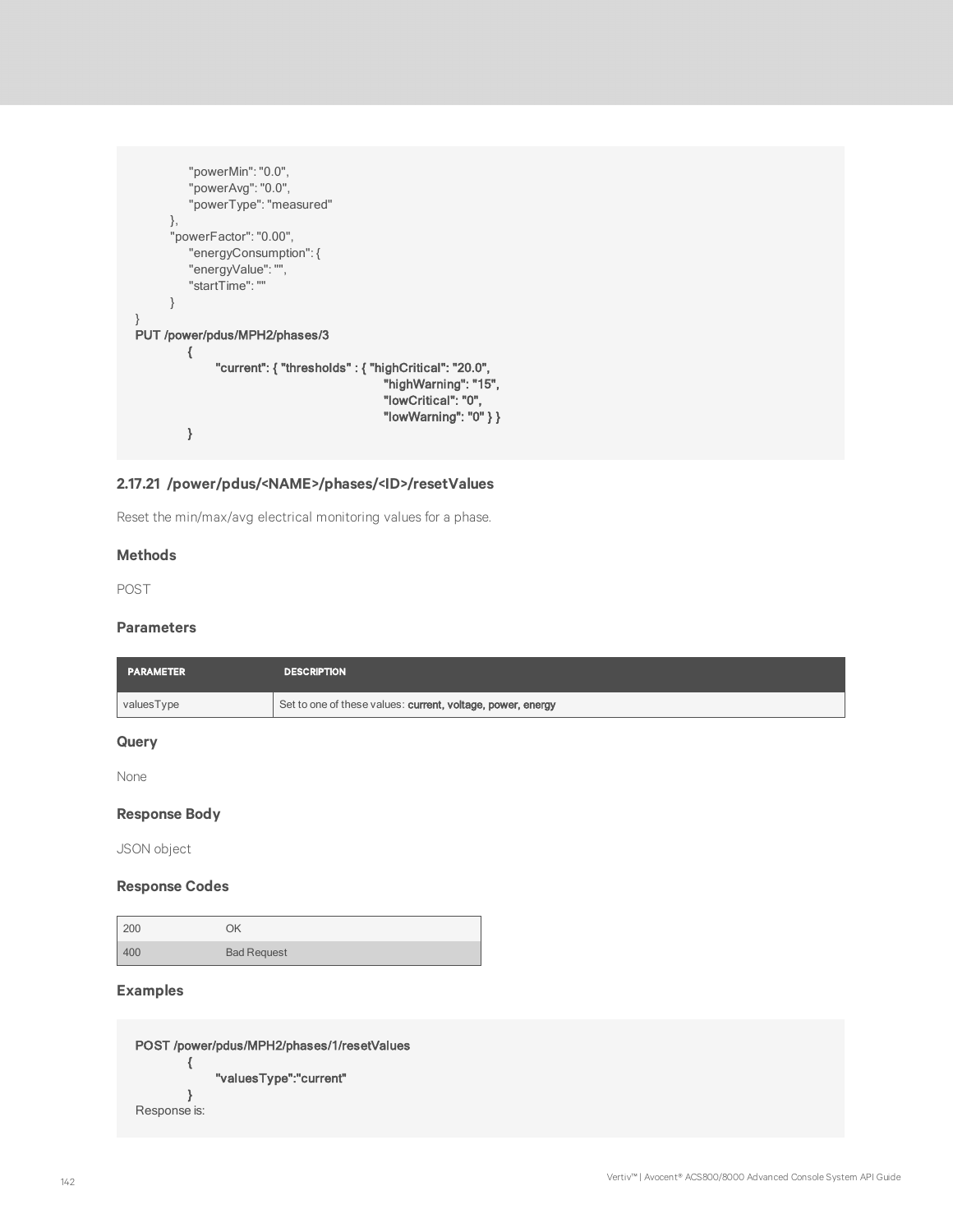

{ "status": "success. reset current for phase." }

## **2.17.22 /power/pdus/<NAME>/sensors[/<ID>]**

This resource provides the ability to view information about all the sensors on the PDU.

#### **Methods**

GET, PUT, PATCH

#### **Parameters**

All values are read-only unless they are marked as read-write.

| <b>PARAMETER</b>   | <b>DESCRIPTION</b>                                              |
|--------------------|-----------------------------------------------------------------|
| number             | Number of the sensor                                            |
| ref                | Reference name for the sensor                                   |
| name               | Read only name for the sensor                                   |
| unit               | Unit value; C, F for temperature sensors, % for humidity sensor |
| sensorValue        | Current draw in Amps                                            |
| sensorMax          | Maximum observed current in amps                                |
| sensorMin          | Minimum observed current in amps                                |
| sensorAverage      | Average observed current in amps                                |
| highCritical       | Read-write high critical current threshold in amps              |
| highWarning        | Read-write high warning current threshold in amps               |
| lowWarning         | Read-write low warning current threshold in amps                |
| <b>lowCritical</b> | Read-write low critical current threshold in amps               |

#### **Examples**

{

# GET /power/pdus/MPX/sensors

```
"number": "1",
"name": "T-SNSR-P5.1.1",
"ref": "T1.1",
"type": "external-temperature",
"unit": "C",
"sensorValue": "24.5",
"sensorMax": "25.0",
"sensorMin": "24.5",
"sensorAvg": "24.5",
"thresholds": {
    "highCritical": "37.0",
   "highWarning": "35.0",
    "lowWarning": "",
```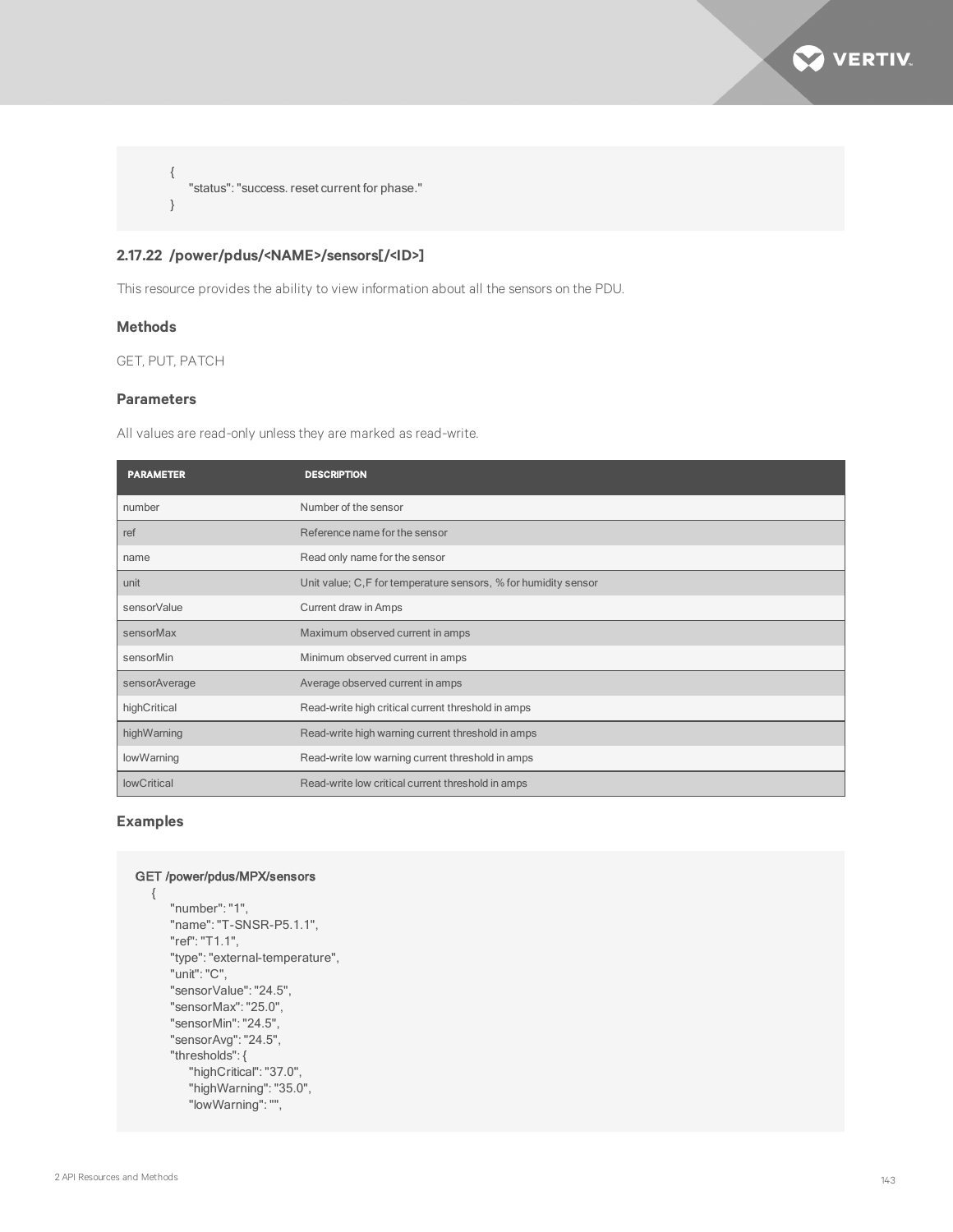```
"lowCritical": ""
      }
   }
PUT /power/pdus/MPX/sensors/1
{
  "thresholds" : { "highCritical": "37.0",
                               "highWarning": "35",
                               "lowCritical": "0",
                               "lowWarning": "0" } }
}
```
## **2.17.23 /power/pdus/<NAME>/sensors/<ID>/resetValues**

Reset the min/max/avg values for a sensor.

#### **Methods**

POST

#### **Parameters**

None

## **Query**

None

#### **Response Body**

JSON object

#### **Response Codes**

| 200 | NС                 |
|-----|--------------------|
| 400 | <b>Bad Request</b> |

#### **Examples**

```
POST /power/pdus/MPX/sensors/1/resetValues
Response is:
      {
         "status": "success. reset values for sensor. "
     }
```
## **2.17.24 /power/ups[/<NAME>]**

This resource provides the ability to view information about all attached UPS devices, configure UPS settings and control UPS output and outlet groups.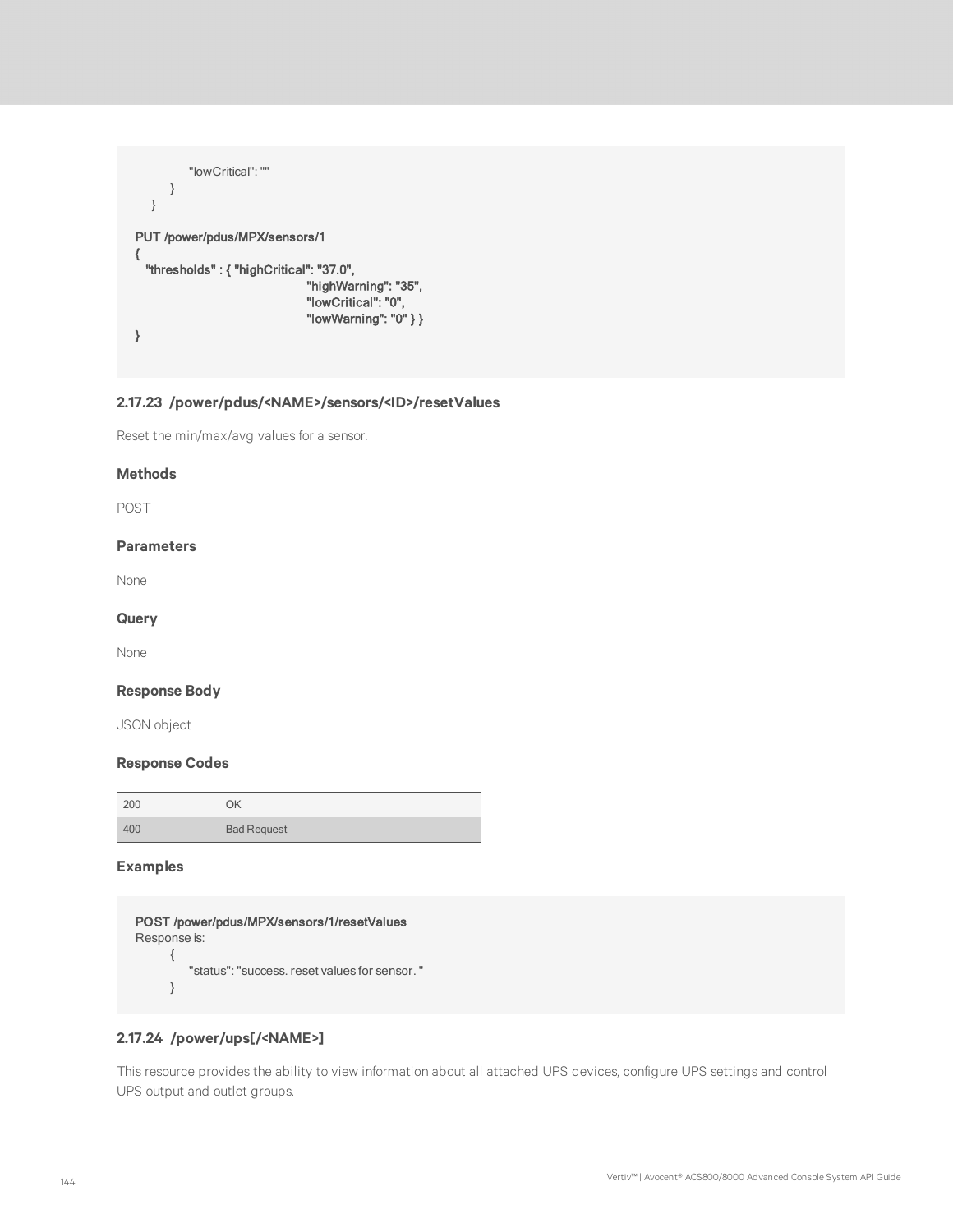

#### **Methods**

GET, PATCH, PUT

## **Parameters**

All parameters are read-only unless they are marked as read-write.

| <b>PARAMETER</b> |                         | <b>DESCRIPTION</b>                                                                              |
|------------------|-------------------------|-------------------------------------------------------------------------------------------------|
| upsID            |                         | Name assigned to this specific UPS.                                                             |
| vendor           |                         | Name of the vendor of the UPS.                                                                  |
| model            |                         | Model number of the UPS.                                                                        |
| device           |                         | ttyS# form device name, or an IP address for a networked UPS.                                   |
| input            |                         |                                                                                                 |
|                  | inputRmsL1N             | System input RMS voltage between line 1 and neutral in VAC.                                     |
|                  | inputRmsL2N             | System input RMS voltage between line 2 and neutral in VAC.                                     |
|                  | inputRmsL1L2            | System input RMS voltage between line 1 and line 2 in VAC.                                      |
|                  | inputRmsCurrentL1       | System input RMS current for line 1 in AAC.                                                     |
|                  | inputRmsCurrentL2       | System input RMS current for line 2 in AAC.                                                     |
|                  | inputFrequency          | System input frequency in Hz.                                                                   |
|                  | inputMaxVoltageL1N      | Maximum system input voltage measurement for Line 1-N since the last reset.                     |
|                  | inputMinVoltageL1N      | Minimum system input voltage measurement for Line 1-N since the last reset.                     |
|                  | inputMaxVoltageL2N      | Maximum system input voltage measurement for Line 2-N since the last reset.                     |
|                  | inputMinVoltageL2N      | Minimum system input voltage measurement for Line 2-N since the last reset.                     |
|                  | inputNomVoltage         | Nominal (or rated) system input voltage in VAC.                                                 |
|                  | inputNomCurrent         | Nominal (or rated) system input current in AAC.                                                 |
|                  | inputNomFrequency       | Nominal (or rated) system input frequency in Hz.                                                |
| bypass           |                         |                                                                                                 |
|                  | bypassInputVoltageL1N   | Bypass input RMS voltage between line 1 and neutral in VAC.                                     |
|                  | bypassInputVoltageL1L2  | Bypass input RMS voltage between line 1 and line 2 in VAC.                                      |
|                  | bypassInputVoltageL2N   | Bypass input RMS voltage between line 2 and neutral in VAC.                                     |
|                  | bypassInputRmsCurrentL1 | Bypass input RMS current for line 1 in AAC.                                                     |
|                  | bypassInputRmsCurrentL2 | Bypass input RMS current for line 2 in AAC.                                                     |
|                  | bypassInputFrequency    | Bypass input frequency in Hz.                                                                   |
|                  | bypassNomVoltage        | Bypass nominal (or rated) voltage in VAC.                                                       |
| battery          |                         |                                                                                                 |
|                  | battery Status          | UPS battery status: normal/low/depleted/unknown.                                                |
|                  | timeRemaining           | Calculated time available on battery in minutes.                                                |
|                  | percentCharge           | Percentage of battery charge.                                                                   |
|                  | chargeStatus            | Battery charge status: fully_charged/not_charging/charging/discharging.                         |
|                  | dcBusVoltage            | Voltage between the positive and negative terminals of the DC bus at the battery input, in VDC. |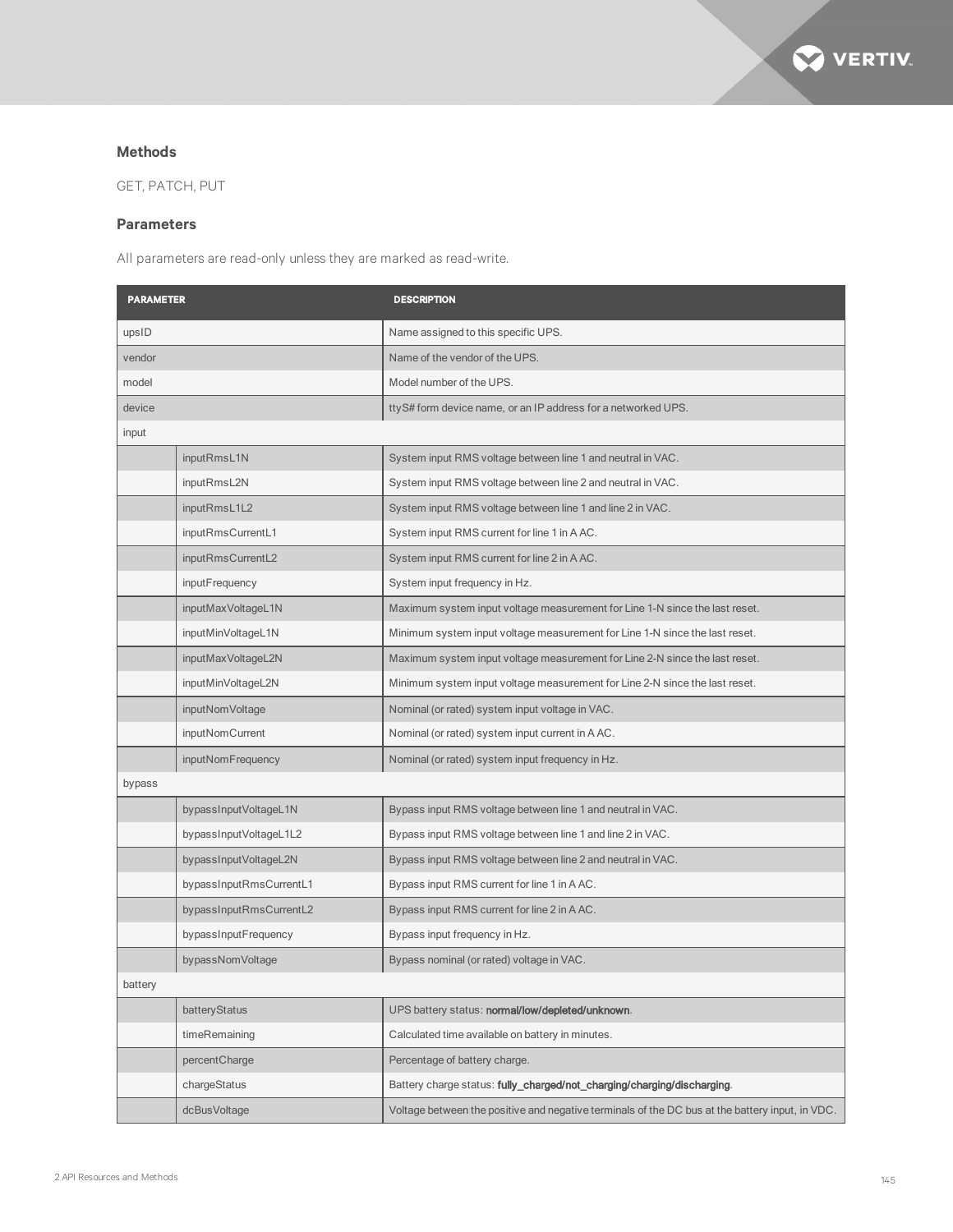| <b>PARAMETER</b> |                           | <b>DESCRIPTION</b>                                                                                                             |
|------------------|---------------------------|--------------------------------------------------------------------------------------------------------------------------------|
|                  | dcBusNomVoltage           | Nominal (or rated) voltage between the positive and negative terminals of the DC bus at the<br>battery input, in VDC.          |
|                  | cabinetType               | Type of extended battery cabinets: <b>internal/external/lrt</b> .                                                              |
|                  | rating                    | Total rating of all parallel strings in the battery in AH.                                                                     |
|                  | numOfEbcInstalled         | Total number of extended battery cabinets installed.                                                                           |
|                  | chargeCompensating        | Battery charge algorithm changed due to battery temperature: true/false.                                                       |
|                  | chargerState              | Current state of the battery charger: on/off.                                                                                  |
|                  | nomBatteryCapacity        | Nominal (or rated) battery capacity time at full load, in minutes.                                                             |
|                  | dischargeTime             | Time on battery operation for this discharge.                                                                                  |
|                  | floatVoltage              | Cell voltage of the battery at float recharging.                                                                               |
|                  | testResult                | Outcome of the previous battery test: unknown/passed/failed/system_failure/in_<br>progress/unallowed.                          |
|                  | lowWarningTime            | Read-write time in seconds. When battery time remaining falls to, or below, this value, the low<br>battery alarm is activated. |
| output           |                           |                                                                                                                                |
|                  | outputVoltageRmsL1N       | System output RMS voltage between Line 1 and Neutral in VAC.                                                                   |
|                  | outputVoltageRmsL1L2      | System output RMS voltage between Line 1 and Line 2 in VAC.                                                                    |
|                  | outputRmsCurrentL1        | System output RMS current for Line 1 in AAC.                                                                                   |
|                  | outputVoltageRmsL2N       | System output RMS voltage between Line 2 and Neutral in VAC.                                                                   |
|                  | outputRmsCurrentL2        | System output RMS current for Line 2 in AAC.                                                                                   |
|                  | outputFrequency           | System output frequency in Hz.                                                                                                 |
|                  | outputMaxVoltageL1N       | Maximum system output voltage measurement for Line 1-neutral since last reset.                                                 |
|                  | outputMinVoltageL1N       | Minimum system output voltage measurement for Line 1-neutral since last reset.                                                 |
|                  | outputMaxVoltageL2N       | Maximum system output voltage measurement for Line 2-neutral since last reset.                                                 |
|                  | outputMinVoltageL2N       | Minimum system output voltage measurement for Line 2-neutral since last reset.                                                 |
|                  | outputPower               | Sum total of all system output phases.                                                                                         |
|                  | outputPowerL1             | System output power on Line 1.                                                                                                 |
|                  | outputPowerL2             | System output power on Line 2.                                                                                                 |
|                  | outputPercentPower        | System output power as a percentage of the rated capacity.                                                                     |
|                  | outputPercentPowerL1      | System output power on Line 1 as a percentage of the rated capacity.                                                           |
|                  | outputPercentPowerL2      | System output power on Line 2 as a percentage of the rated capacity.                                                           |
|                  | outputApparentPower       | Sum total apparent power of all system output phases.                                                                          |
|                  | outputApparentPowerL1     | System apparent power on Line 1.                                                                                               |
|                  | outputApparentPowerL2     | System apparent power on Line 2.                                                                                               |
|                  | outputNomVoltage          | Nominal (or rated) system output voltage.                                                                                      |
|                  | outputApparentPowerRating | Output apparent power rating.                                                                                                  |
|                  | outputNomFrequency        | Nominal (or rated) system output frequency.                                                                                    |
|                  | outputSource              | UPS output source: other/normal/off/bypass/battery/booster/reducer.                                                            |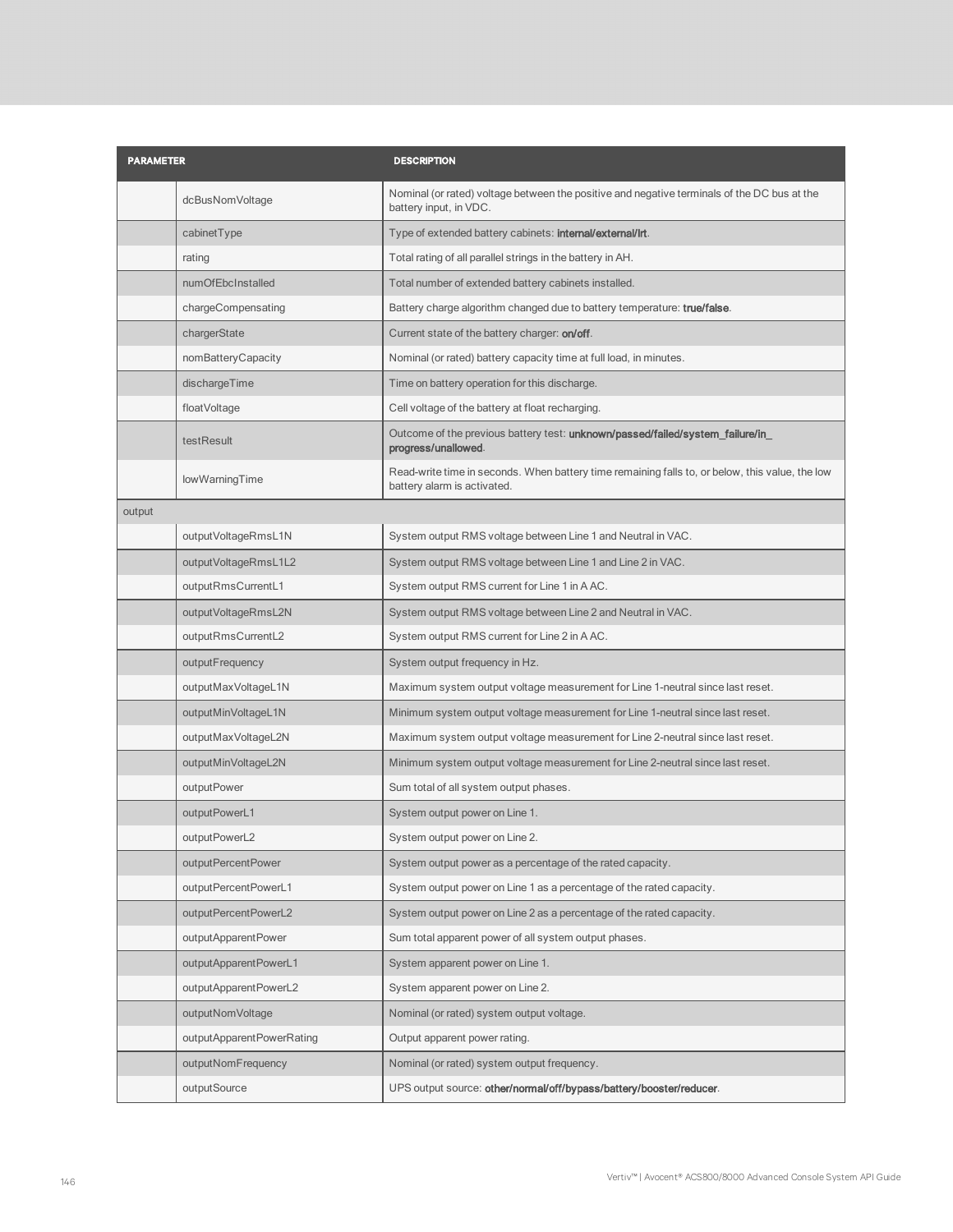

| <b>PARAMETER</b> |                          | <b>DESCRIPTION</b>                                                                                                                                                                                         |
|------------------|--------------------------|------------------------------------------------------------------------------------------------------------------------------------------------------------------------------------------------------------|
|                  | powerFactorCorrection    | State of the power factor correction circuitry of the system: on/off.                                                                                                                                      |
|                  | nomPowerFactor           | Nominal (or rated) system power factor.                                                                                                                                                                    |
|                  | outputOffDelay           | Time in seconds to delay before the output shuts off.                                                                                                                                                      |
|                  | outputOnDelay            | Time in seconds to delay before the system turns on.                                                                                                                                                       |
|                  | outputCycleDelay         | Time in seconds to remain off when the output is cycled.                                                                                                                                                   |
| ecoMode          |                          |                                                                                                                                                                                                            |
|                  | ecoModeStatus            | Current ECO mode status: enabled/disabled.                                                                                                                                                                 |
|                  | ecoModeState             | Read-write value to enable/disable ECO mode: enabled/disabled.                                                                                                                                             |
| systemInfo       |                          |                                                                                                                                                                                                            |
|                  | systemStatus             | Operating status for the system: normal_operation/startup/normal_with_warning/normal_with_<br>alarm/abnormal_operation.                                                                                    |
|                  | systemModel              | System model identifier.                                                                                                                                                                                   |
|                  | firmwareVersion          | Firmware version identifier.                                                                                                                                                                               |
|                  | serialNumber             | System serial number.                                                                                                                                                                                      |
|                  | manufactureDate          | Manufacturing data of the system.                                                                                                                                                                          |
|                  | inputBlackoutCount       | Number of occurrence, since the last reset, where the input was not qualified to provide power<br>to the system.                                                                                           |
|                  | inputBrownoutCount       | Number of occurrence, since the last reset, where the system input voltage has fallen below a<br>pre-determined threshold for a specified amount of time.                                                  |
|                  | inverterState            | Inverter state: on/off.                                                                                                                                                                                    |
|                  | inletAirTemp             | Temperature of the inlet air in degrees Celsius.                                                                                                                                                           |
|                  | shutdownReason           | Reason for the most recent shutdown: none/over_temperature/overload/dc_bus_<br>overload/line_swap/low_battery/remote_command/input_inder_voltage/power_factor_<br>correction_fail/external_signal_command. |
|                  | <b>DcConverterStatus</b> | Operating state of the dc converter.                                                                                                                                                                       |
|                  | upsTopology              | UPS topology: online/offline/line_interactive.                                                                                                                                                             |
|                  | bypassInverterInputCfg   | Input source configuration for the bypass and inverter: single_combined_source/dual_<br>separate_sources.                                                                                                  |
|                  | autoRestart              | Read-write value: enabled/disabled. When enabled the UPS will automatically restart the load<br>when utility power is restored after a battery discharge.                                                  |
|                  | autoRestartDelay         | Read-write value in seconds. If power is lost, the control will delay this amount of time in<br>seconds after power is restored before restarting the unit.                                                |
|                  | audibleAlarmControl      | Read-write audible alarm control: on/off.                                                                                                                                                                  |
| Events           |                          | Value will be <b>active</b> if the event is active, otherwise it will be <b>normal</b> .                                                                                                                   |
|                  | batteryLow               | Calculated battery time remaining has reached the low battery threshold.                                                                                                                                   |
|                  | inputProblem             | A problem with the input has been detected.                                                                                                                                                                |
|                  | outputOff                | System output is off.                                                                                                                                                                                      |
|                  | batteryDischarging       | Battery is discharging.                                                                                                                                                                                    |
|                  | replaceBattery           | Battery is due for replacement.                                                                                                                                                                            |
|                  | batteryTestFail          | Battery test failed.                                                                                                                                                                                       |
|                  | batteryTestInProgress    | Battery self test is in progress.                                                                                                                                                                          |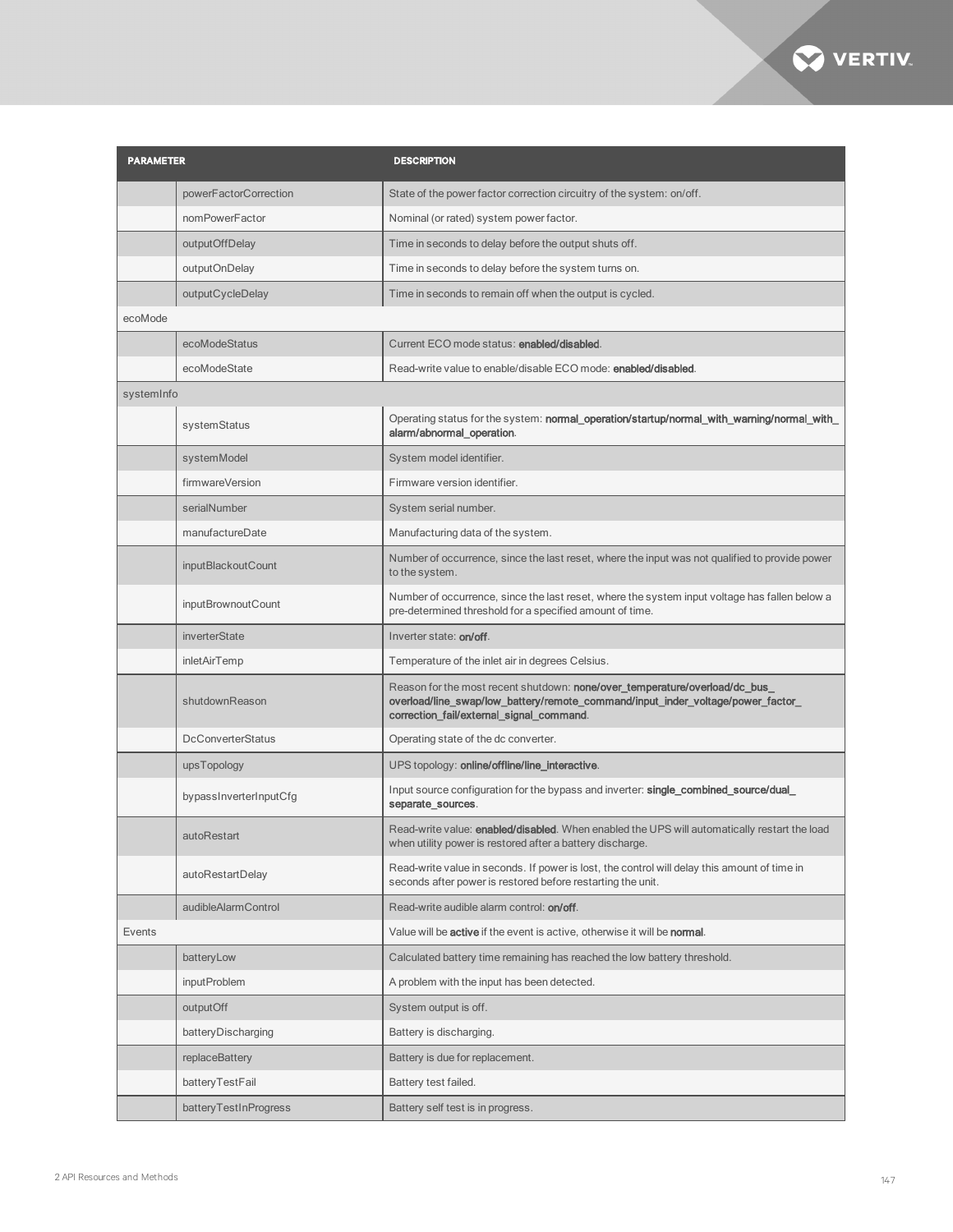| <b>PARAMETER</b> |                         | <b>DESCRIPTION</b>                                                                                                                         |
|------------------|-------------------------|--------------------------------------------------------------------------------------------------------------------------------------------|
|                  | batteryUndervoltage     | Battery voltage is too low.                                                                                                                |
|                  | batteryOvervoltage      | Battery voltage has exceeded a predetermined limit.                                                                                        |
|                  | loadOnBypass            | Output power is supplied by the bypass.                                                                                                    |
|                  | badBypass               | A problem with the bypass has been detected.                                                                                               |
|                  | inputUndervoltage       | One or more of the input phase voltages had dropped below the limit.                                                                       |
|                  | shutdownPending         | One or more of the input phase voltages had exceeded the limit.                                                                            |
|                  | overTemperature         | Equipment over temperature summary event.                                                                                                  |
|                  | outputUndervoltage      | One or more of the output phase voltages had dropped below the limit.                                                                      |
|                  | outputOvervoltage       | One or more of the output phase voltages had exceeded the limit.                                                                           |
|                  | outputOverload          | An overload exists on the output.                                                                                                          |
|                  | inputBadFrequency       | Input frequency is outside the normal range.                                                                                               |
|                  | chargerFailure          | Charger is off.                                                                                                                            |
|                  | lossOfRedundancy        | Multi-mode collection doesn't have enough modules to satisfy the redundancy configuration.                                                 |
|                  | <b>rectifierFailure</b> | Rectifier is off.                                                                                                                          |
|                  | <i>inverterFailure</i>  | Inverter output is off.                                                                                                                    |
|                  | dctoDcConverterFault    | Failure has occurred in the battery discharge circuit.                                                                                     |
|                  | parallellCommWarning    | Parallel communication bus warning.                                                                                                        |
|                  | maintBypassBreaker      | Maintenance bypass breaker is closed (if available).                                                                                       |
|                  | fanFailure              | One or more fans have failed (if available).                                                                                               |
|                  | epoLatched              | System output is off - Emergency Power Off latched requires manual reset (if available).                                                   |
|                  | inputWiringFault        | Neutral/ground conductors on the input wiring are not properly bonded, or the line/neutral<br>conductors have been swapped (if available). |

## **Query**

Fields are supported for all parameters.

# **Response Body**

JSON object

## **Response Codes**

| 200 | OK                                 |
|-----|------------------------------------|
| 204 | OK No Content (for a PUT or PATCH) |
| 400 | <b>Bad Request</b>                 |

## **Examples**

GET /power/ups/GXT4 Response is: {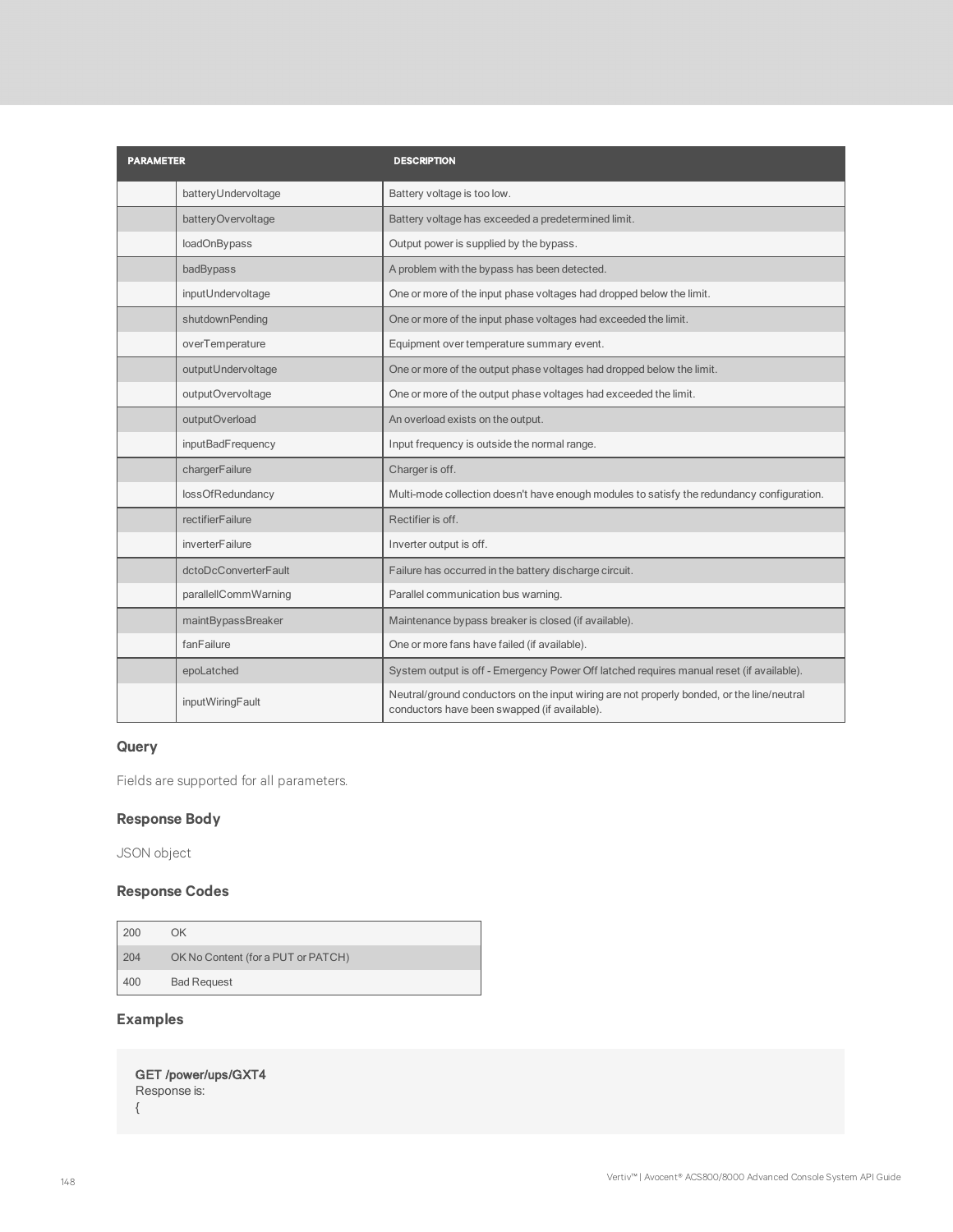

```
"upsId": "GXT4",
  "vendor": "Net-Liebert",
  "model": "MinValidation",
  "device": "10.207.24.67",
  "input":
{
     "inputRmsL1N": "113.0",
     "inputRmsCurrentL1": "0.0",
     "inputFrequency": "59.9",
     "inputMaxVoltageL1N": "118.0",
     "inputMinVoltageL1N": "112.0",
     "inputNomVoltage": "120",
     "inputNomCurrent": "8",
     "inputNomFrequency": "60"
 },
  "bypass":
{
     "bypassInputVoltageL1N": "113.0",
     "bypassInputRmsCurrentL1": "0.0",
     "bypassInputFrequency": "59.9",
     "bypassNomVoltage": "120"
 },
  "battery":
{
     "batteryStatus": "normal",
     "timeRemaining": "178",
     "percentCharge": "100",
     "chargeStatus": "fully_charged",
     "dcBusVoltage": "54",
     "dcBusNomVoltage": "48",
     "cabinetType": "internal",
     "rating": "9",
     "numOfEbcInstalled": "0",
     "chargeCompensating": "false",
     "chargerState": "on",
     "nomBatteryCapacity": "7",
     "dischargeTime": "0",
     "floatVoltage": "54",
     "testResult": "unknown",
     "lowWarningTime": 28
  },
  "output":
{
     "outputVoltageRmsL1N": "0.0",
     "outputRmsCurrentL1": "0.0",
     "outputFrequency": "0.0",
     "outputMaxVoltageL1N": "117.0",
     "outputMinVoltageL1N": "0.0",
     "outputPower": "0.0",
     "outputPercentPower": "0",
     "outputApparentPower": "0.0",
     "outputNomVoltage": "120",
     "outputApparentPowerRating": "1000",
     "outputNomFrequency": "60",
     "outputSource": "off",
     "powerFactorCorrection": "off",
     "nomPowerFactor": "0.9",
     "outputOffDelay": 10,
     "outputOnDelay": 10,
     "outputCycleDelay": 10
},
"ecoMode":
{
```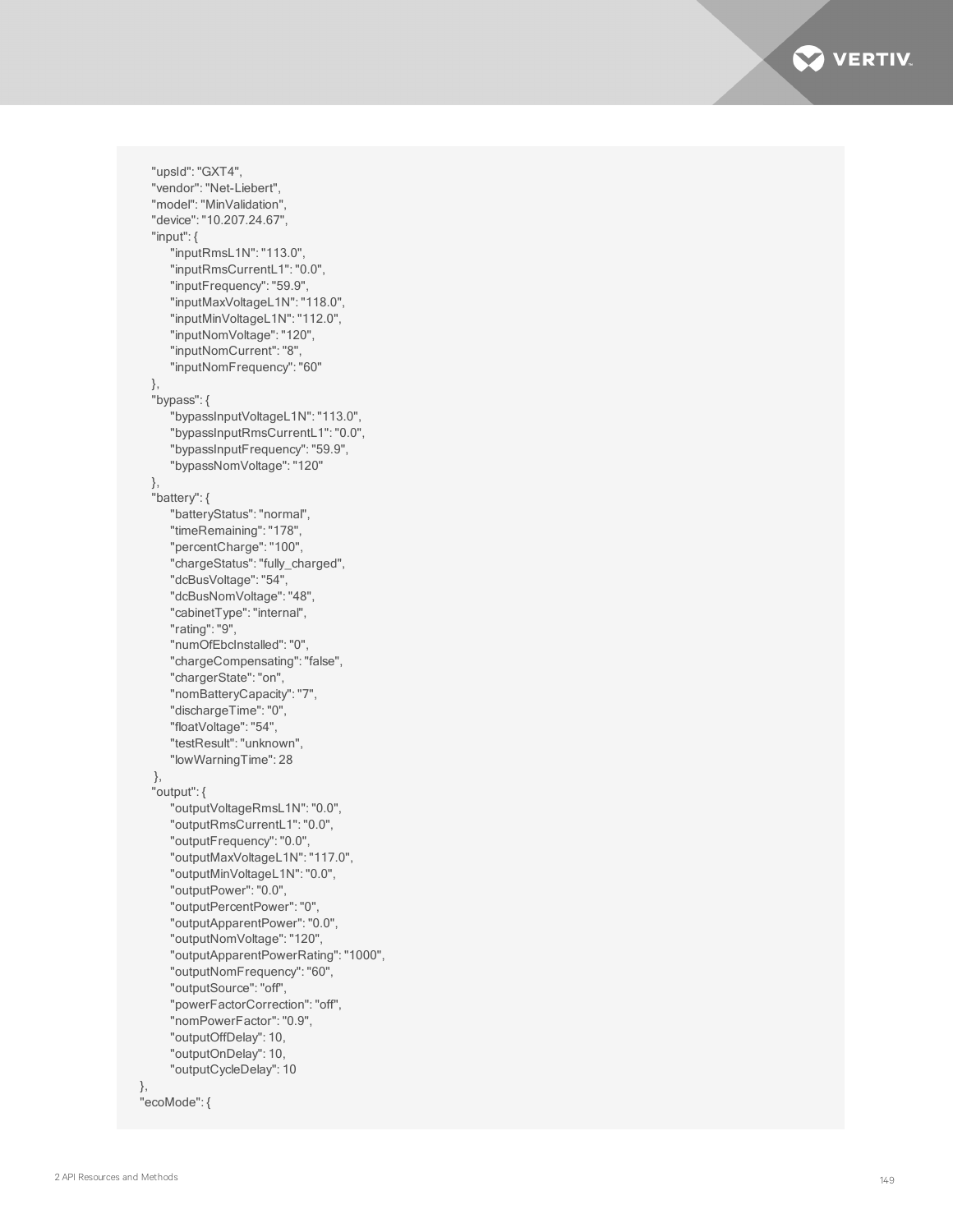"ecoModeStatus": "off", "ecoModeState": "enabled" }, "systemInfo": { "systemStatus": "normal\_with\_alarm", "systemModel": "MinValidation", "firmwareVersion": "U140D170", "serialNumber": "1521500545AFB93", "manufactureDate": "04AUG15", "inputBlackoutCount": "0", "inputBrownoutCount": "0", "inverterState": "off", "inletAirTemp": "20.0", "shutdownReason": "remote\_command", "dcConverterStatus": "off", "upsTopology": "online", "bypassInverterInputCfg": "single\_combined\_source", "autoRestart": "enabled", "autoRestartDelay": 10, "audibleAlarmControl": "on" }, "events": { "batteryLow": "normal", "inputProblem": "normal", "outputOff": "active", "batteryDischarging": "normal", "replaceBattery": "normal", "batteryTestFail": "normal", "batteryTestInProgress": "normal", "batteryUndervoltage": "normal", "batteryOvervoltage": "normal", "loadOnBypass": "normal", "badBypass": "normal", "inputUndervoltage": "normal", "shutdownPending": "normal", "overTemperature": "normal", "outputUndervoltage": "normal", "outputOvervoltage": "normal", "outputOverload": "normal", "inputBadFrequency": "normal", "chargerFailure": "normal", "lossOfRedundancy": "normal", "rectifierFailure": "normal", "inverterFailure": "normal", "dctoDcConverterFault": "normal", "parallellCommWarning": "normal", "maintBypassBreaker": "normal", "fanFailure": "normal", "epoLatched": "normal", "inputWiringFault": "normal" } } PUT /power/ups/GXT4 {

```
"battery": {"lowWarningTime" : 30},
"ecoMode": {"ecoModestate" : "enabled"}
```
}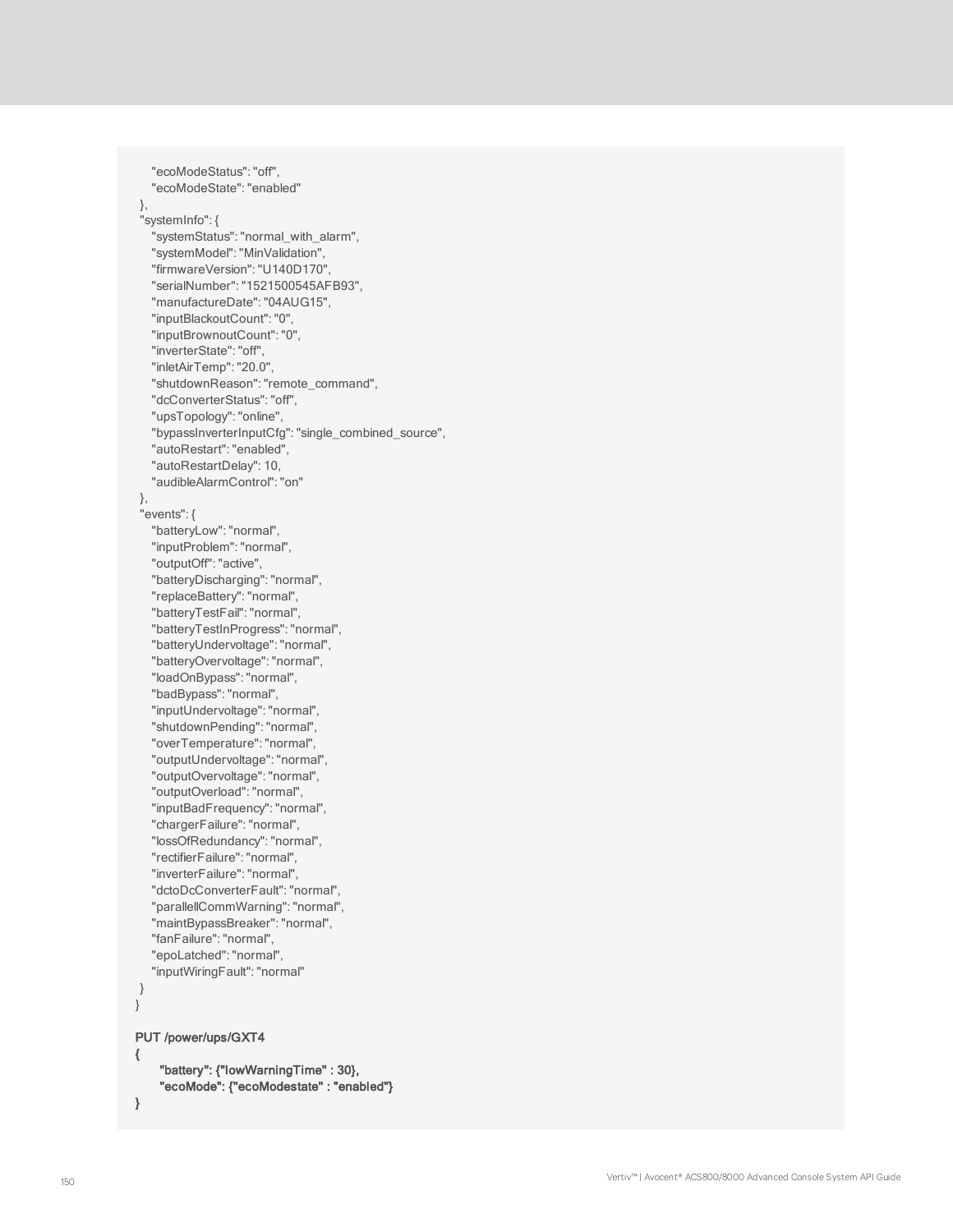

```
PUT /power/pdus/GXT4
{
     "systemInfo": {"autoRestart" : "enabled"},
                          {"autoRestartDelay" : 10"},
                          {"audibleAlarmControl" : "off"}
}
```
#### **2.17.25 /power/ups/<NAME>/rename**

Rename the UPS

## **Methods**

POST

#### **Parameters**

| <b>PARAMETER</b> | <b>DESCRIPTION</b>   |
|------------------|----------------------|
| upsId            | New name for the UPS |

## **Query**

None

#### **Response Body**

JSON object

#### **Response Codes**

| 200 | ٦K                 |
|-----|--------------------|
| 400 | <b>Bad Request</b> |

## **Examples**

```
POST /power/ups/GXT4/rename
        {
             "upsId" : "newname"}
        }
Response is:
     {
        "status": "success. ups renamed."
     }
```
## **2.17.26 /power/ups/<NAME>/restoreName**

Restore the default name for a serially-connected UPS. Does not apply to Net-UPS.

## **Methods**

POST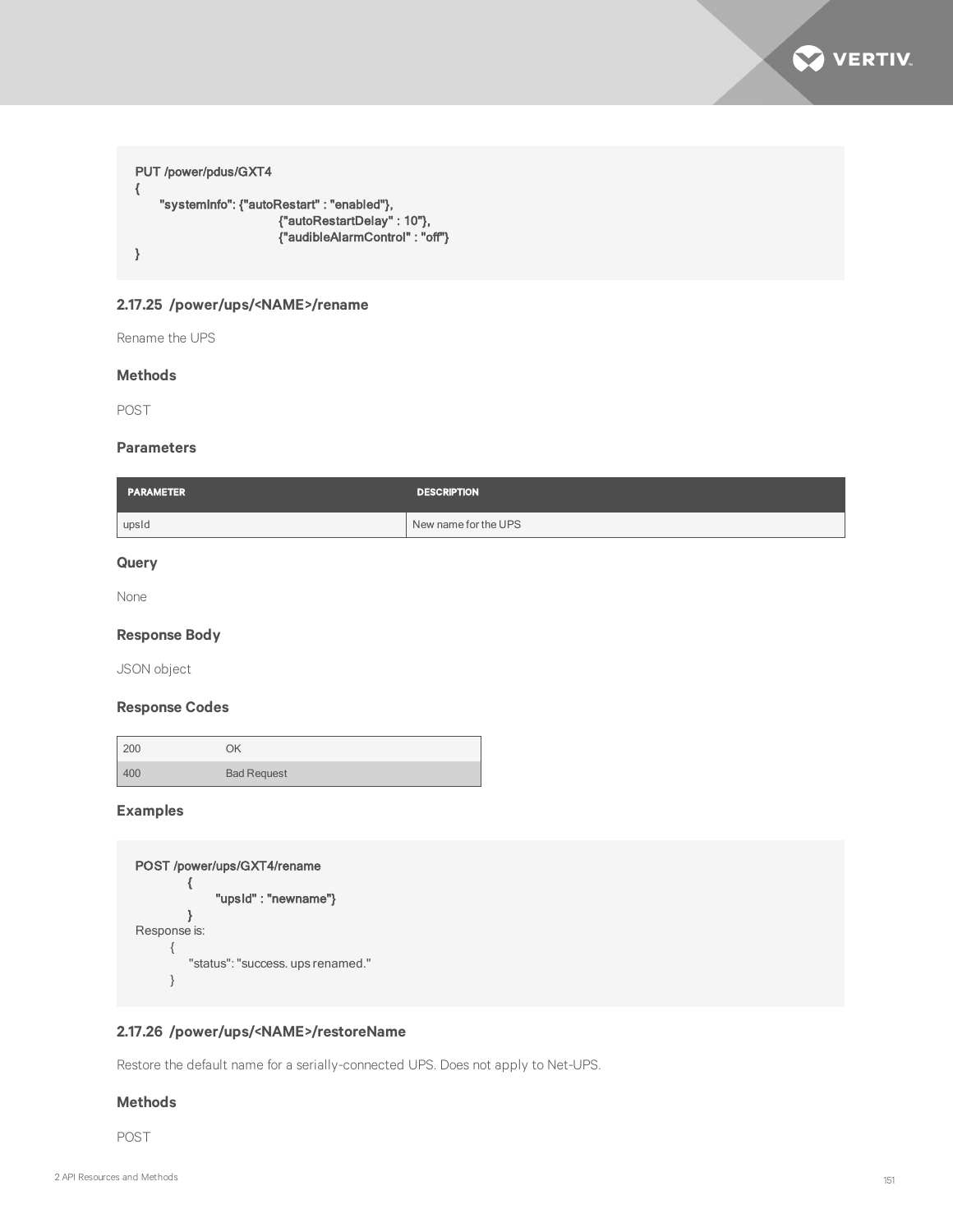#### **Parameters**

None

## **Query**

None

## **Response Body**

JSON object

## **Response Codes**

| 200 | ОK                 |
|-----|--------------------|
| 400 | <b>Bad Request</b> |

## **Examples**

#### POST /power/ups/GXT4/restoreName

Response is: { "status": "success. restored ups name." }

# **2.17.27 /power/ups/<NAME>/outputOn**

Turns the UPS output on.

### **Methods**

POST

## **Parameters**

Parameter is optional. If the parameter is omitted, the delay will default to 10 seconds.

| <b>PARAMETER</b> | <b>DESCRIPTION</b>    |
|------------------|-----------------------|
| outputOnDelay    | Delay time in seconds |

## **Query**

None

#### **Response Body**

JSON object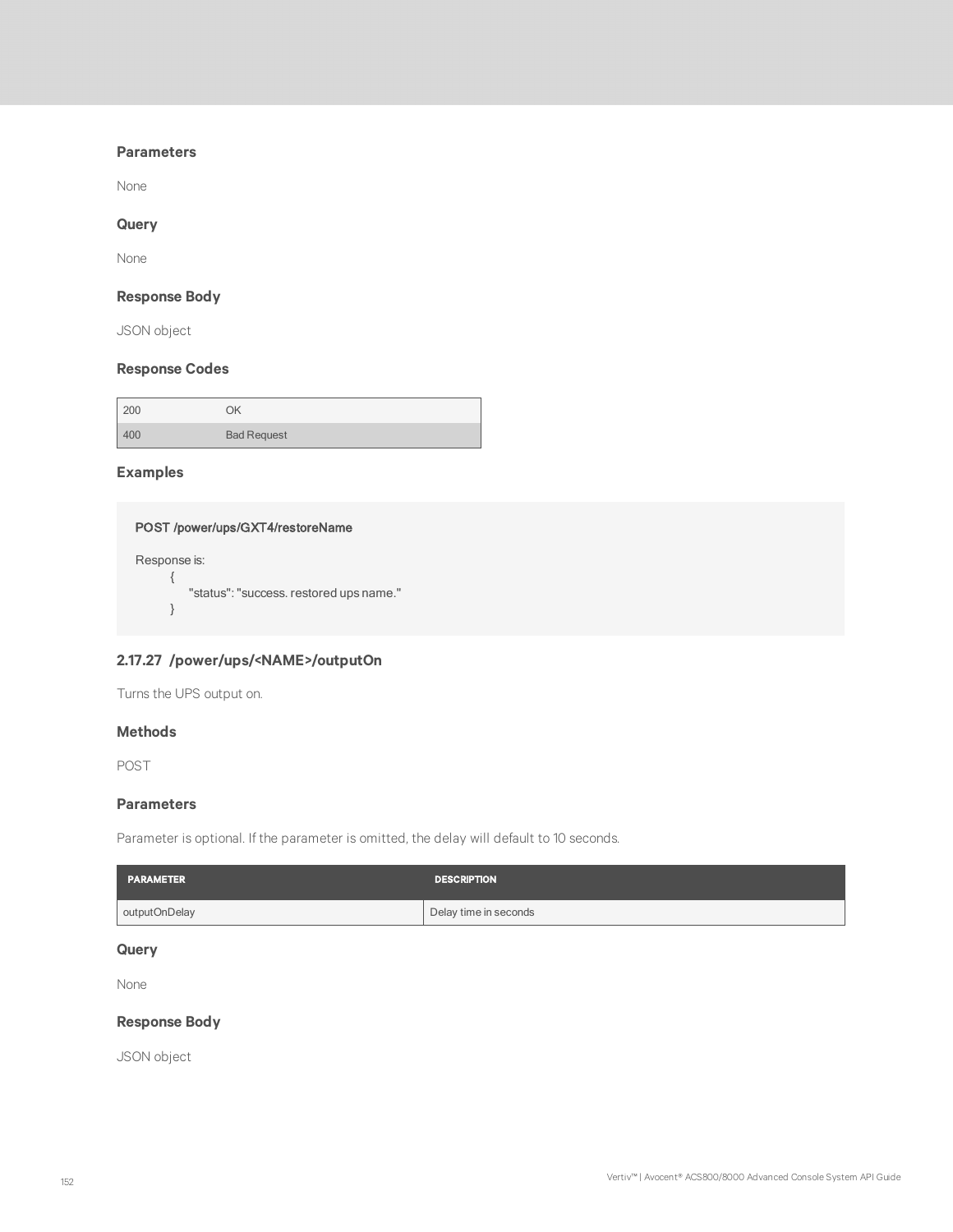

| 200 | ОK                 |
|-----|--------------------|
| 400 | <b>Bad Request</b> |

## **Examples**

POST /power/ups/GXT4/outputOn { "output": {"outputOnDelay" : 10} } Response is: { "status": "success. output on ups GXT3 will be turned on, delay 10 seconds." }

## **2.17.28 /power/ups/<NAME>/outputOff**

Turns the UPS output off

#### **Methods**

POST

#### **Parameters**

Parameter is optional. If the parameter is omitted, the delay will default to 10 seconds.

| <b>PARAMETER</b> | <b>DESCRIPTION</b>    |
|------------------|-----------------------|
| outputOffDelay   | Delay time in seconds |

#### **Query**

None

#### **Response Body**

JSON object

## **Response Codes**

| 200 | OK                 |
|-----|--------------------|
| 400 | <b>Bad Request</b> |

## **Examples**

POST /power/ups/GXT4/outputOff { "output": {"outputOffDelay" : 10} }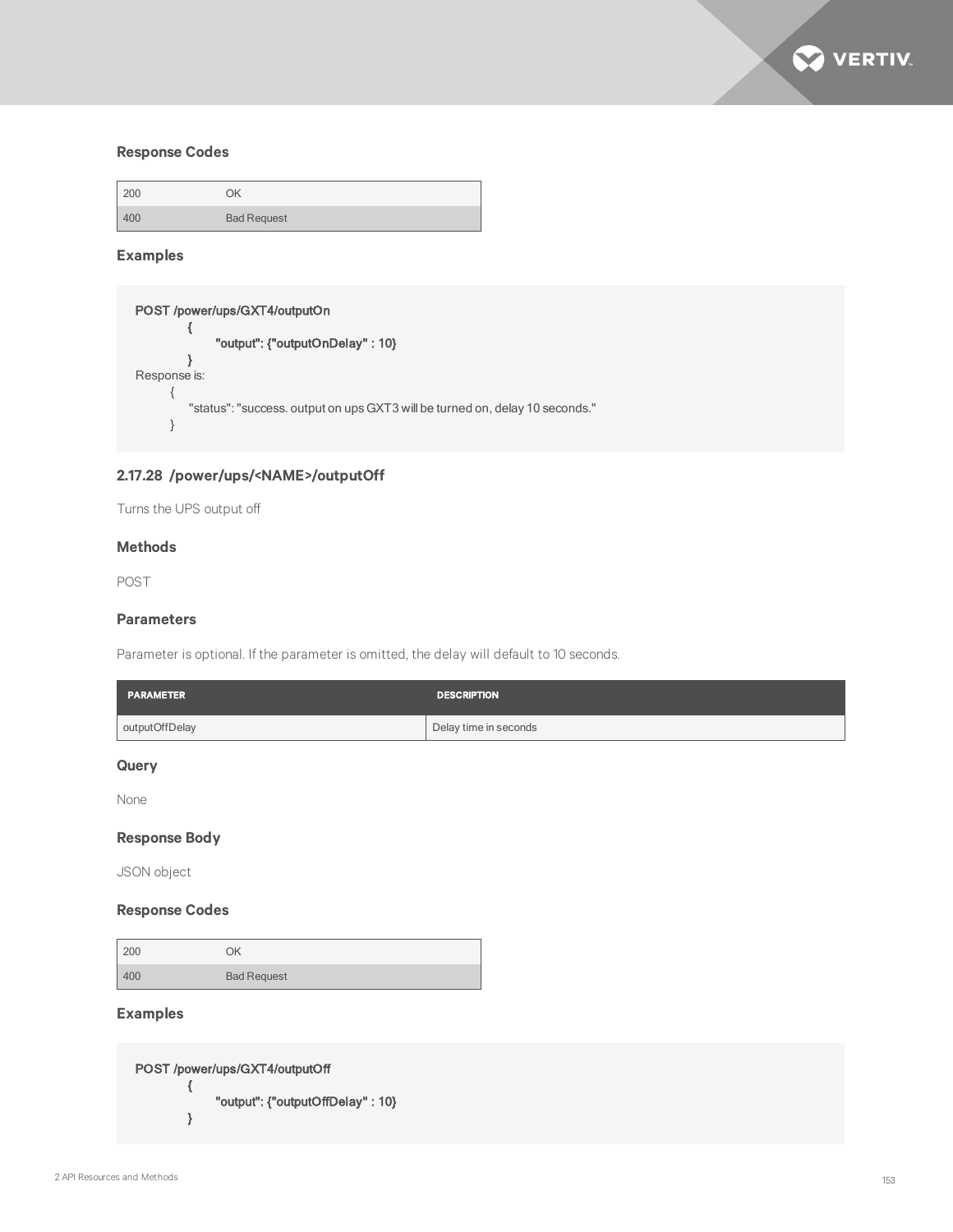```
Response is:
      {
         "status": "success. output on ups GXT3 will be turned off, delay 10 seconds."
      }
```
## **2.17.29 /power/ups/<NAME>/outputCycle**

Cycle the UPS output off and back on again

## **Methods**

POST

#### **Parameters**

Parameter is optional. If the parameter is omitted, the delay will default to 10 seconds.

| <b>PARAMETER</b> | <b>DESCRIPTION</b>                              |
|------------------|-------------------------------------------------|
| outputCycleDelay | Time in seconds that the output will remain off |

#### **Query**

None

#### **Response Body**

JSON object

## **Response Codes**

| 200 | ٦K                 |
|-----|--------------------|
| 400 | <b>Bad Request</b> |

## **Examples**

```
POST /power/ups/GXT4/outputCycle
         {
              "output": {"outputCycleDelay" : 10}
        }
Response is:
      {
         "status": "success. Output on ups GXT4 cycle initiated, delay 10 seconds."
     }
```
## **2.17.30 /power/ups/<NAME>/testBattery**

Initiate battery self test.

#### **Methods**

POST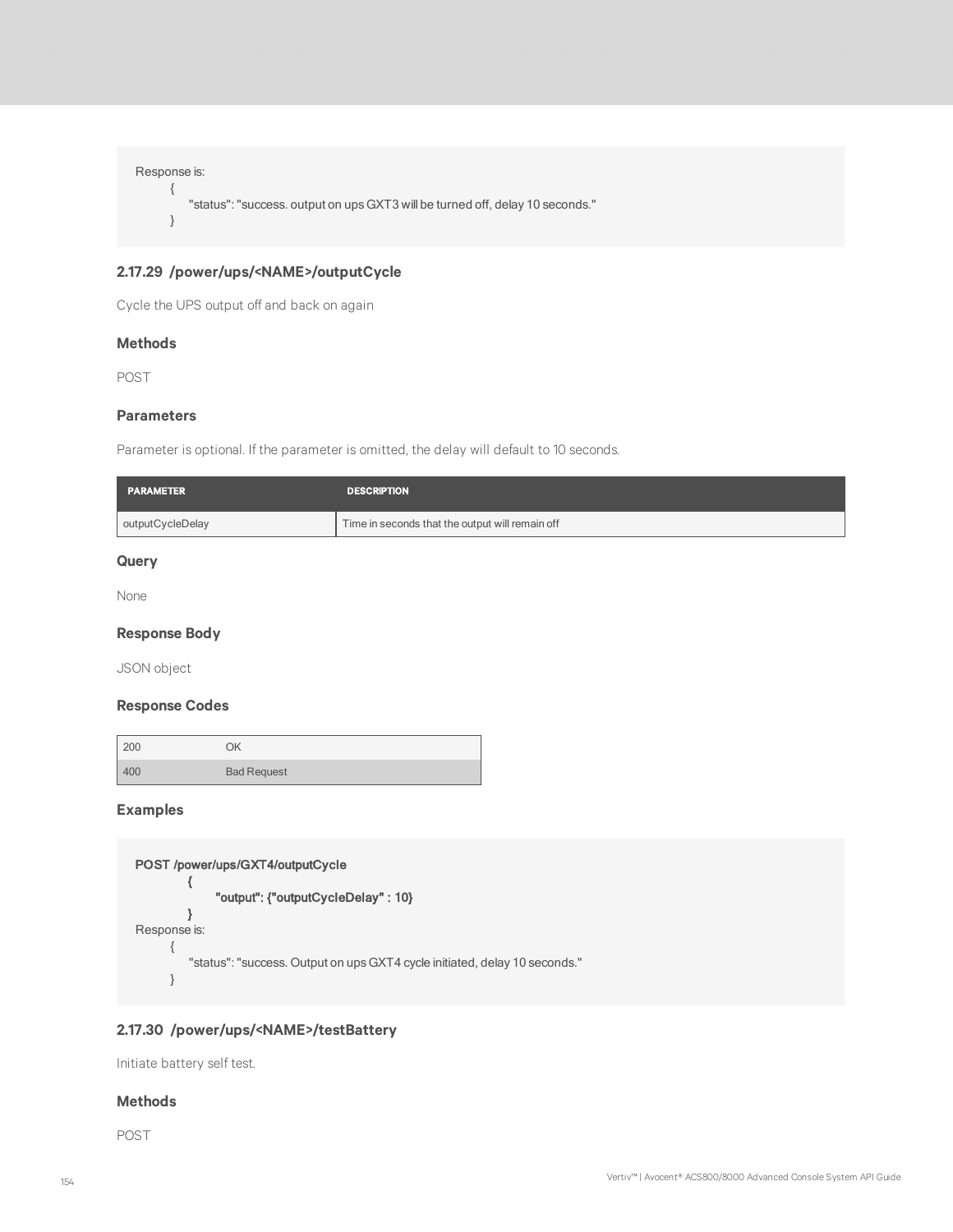

#### **Parameters**

None

#### **Query**

None

## **Response Body**

JSON object

## **Response Codes**

| 200 | ОK                 |
|-----|--------------------|
| 40C | <b>Bad Request</b> |

## **Examples**

## POST /power/ups/GXT4/testBattery

Response is:

```
{
   "status": "success. Started battery test on ups GXT4"
}
```
# **2.17.31 /power/ups/<NAME>/silenceAlarm**

Silence the audible alarm.

#### **Methods**

POST

## **Parameters**

None

## **Query**

None

## **Response Body**

JSON object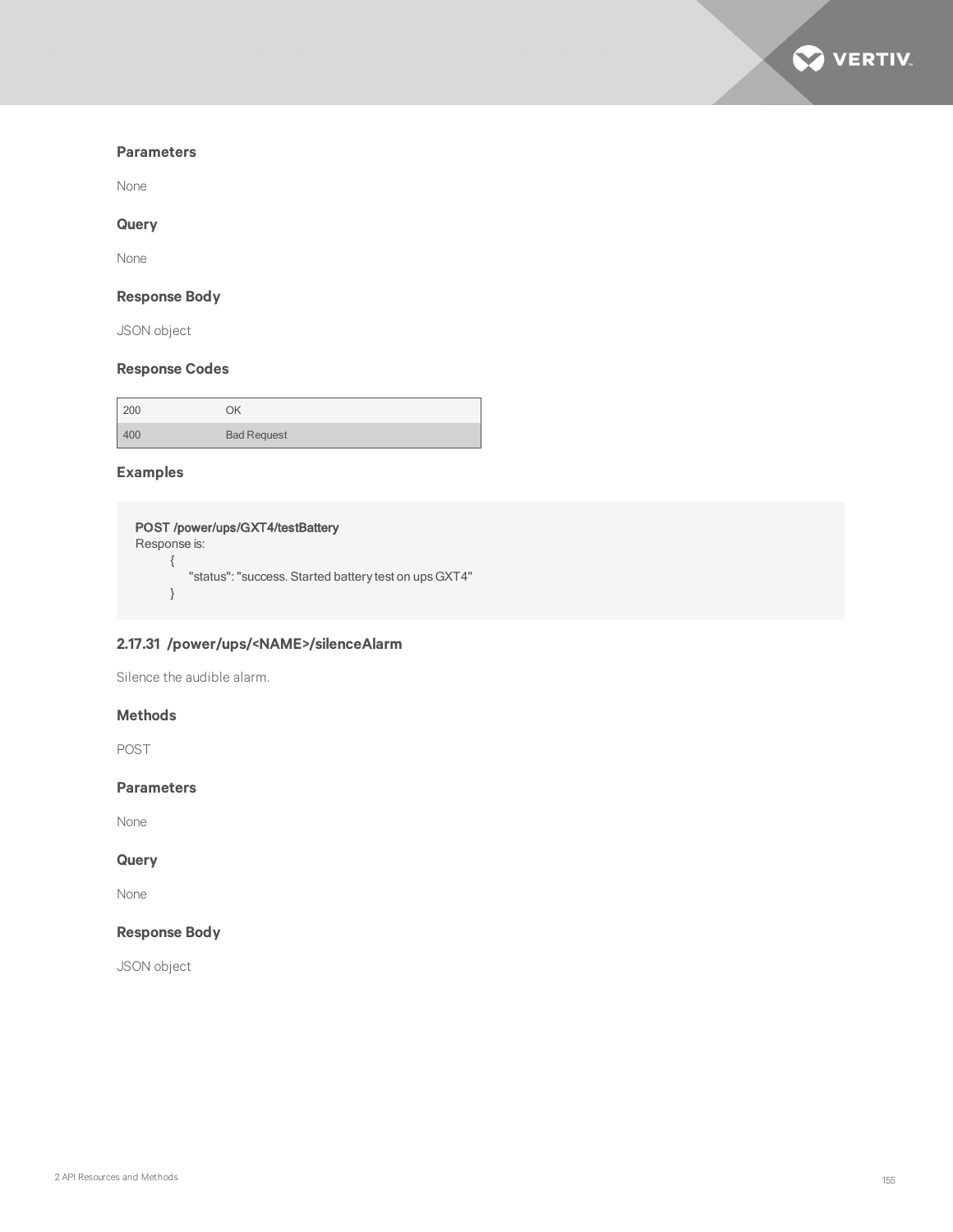| 200 | NС                 |
|-----|--------------------|
|     | <b>Bad Request</b> |

## **Examples**

# POST /power/ups/GXT4/silenceAlarm

Response is: {

"status": "success. alarm silenced on ups GXT4"

}

# **2.17.32 /power/ups/<NAME>/resetPowerStats**

Reset the power statistics.

#### **Methods**

POST

#### **Parameters**

None

#### **Query**

None

#### **Response Body**

JSON object

#### **Response Codes**

| 200 | ОK                 |
|-----|--------------------|
| 400 | <b>Bad Request</b> |

#### **Examples**

#### POST /power/ups/GXT4/resetPowerStats Response is: { "status": "success. Power statistics reset on ups GXT4" }

## **2.17.33 /power/ups/<NAME>/outletGroups[/<ID>]**

This resource provides the ability to view and control the controllable outlet groups on the UPS. Not all UPS devices have controllable outlet groups.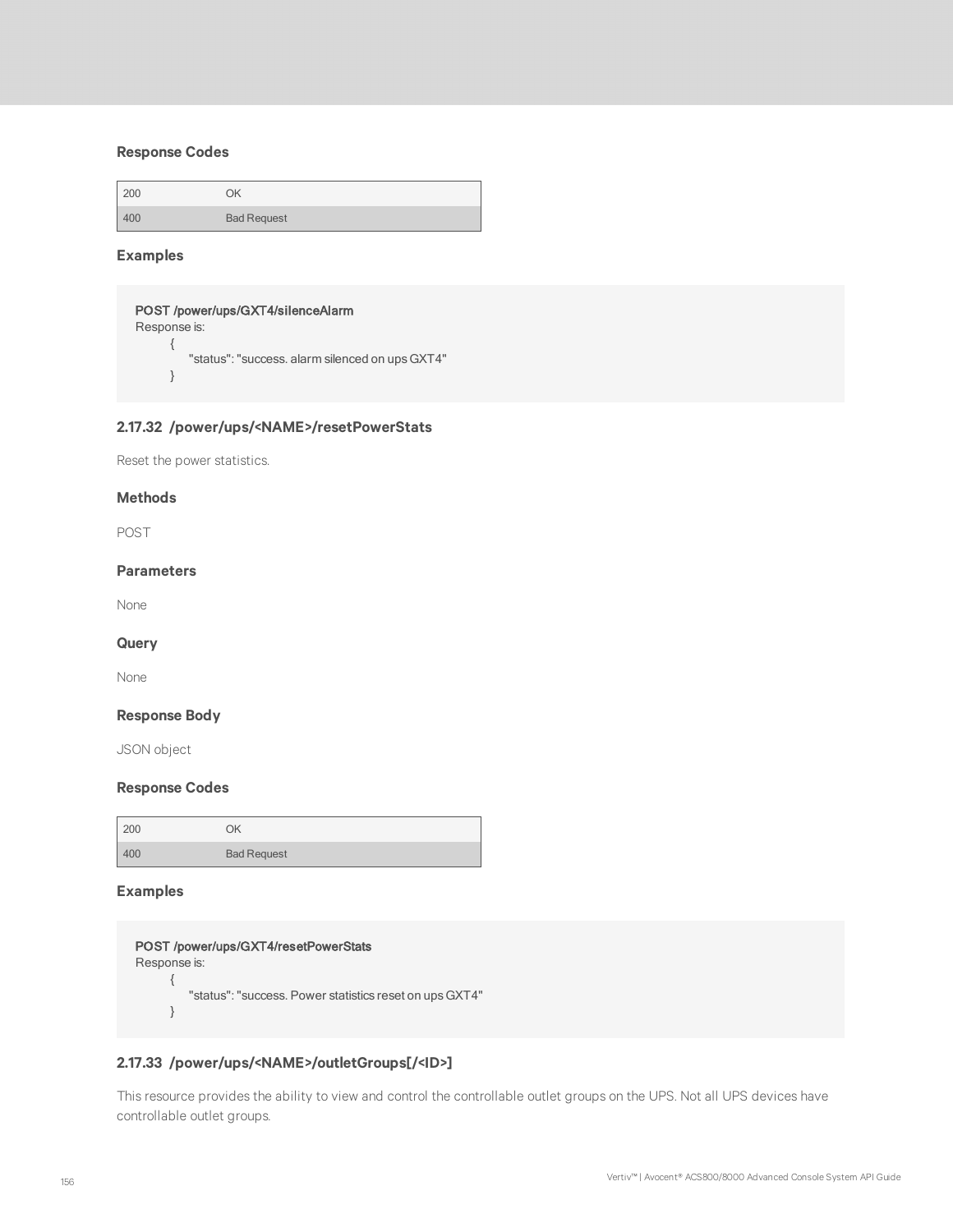

#### **Methods**

GET, PUT, PATCH

## **Parameters**

| <b>PARAMETER</b> | <b>DESCRIPTION</b>                                                                             |
|------------------|------------------------------------------------------------------------------------------------|
| outlet           | Read only integer index.                                                                       |
| name             | Read only UPS outlet group name.                                                               |
| status           | Read only UPS outlet group status: on/off/invalid/pending_on/pending_off/pending_cycle/pending |

## **Examples**

# GET /power/ups/GXT4/outletGroups

```
Response is:
{
  "outletGroups": [
     {
        "number": "1",
        "name": "GXT4_1",
        "status": "off"
     },
     {
         "number": "2",
         "name": "GXT4_2",
         "status": "off"
     }
  ]
}
```
## **2.17.34 /power/login**

This resource allows the user to configure passwords for the various brands of PDUs.

#### **Methods**

GET, PUT, PATCH

#### **Parameters**

| <b>PARAMETER</b>      | <b>DESCRIPTION</b>                                               |
|-----------------------|------------------------------------------------------------------|
| avocentPduUsername    | Read only username used to access Avocent-Cyclades PDUs. "admin" |
| avocentPduPassword    | Password used to access Avocent-Cyclades PDUs. Default "pm8".    |
| spcPduUsername        | Read only username used to access SPC PDUs. "admn"               |
| spcPduPassword        | Password used to access SPC PDUs. Default "admn".                |
| serverTechPduUsername | Read only username used to access ServerTech PDUs. "admn"        |
| serverTechPduPassword | Password used to access ServerTech PDUs. Default "admn".         |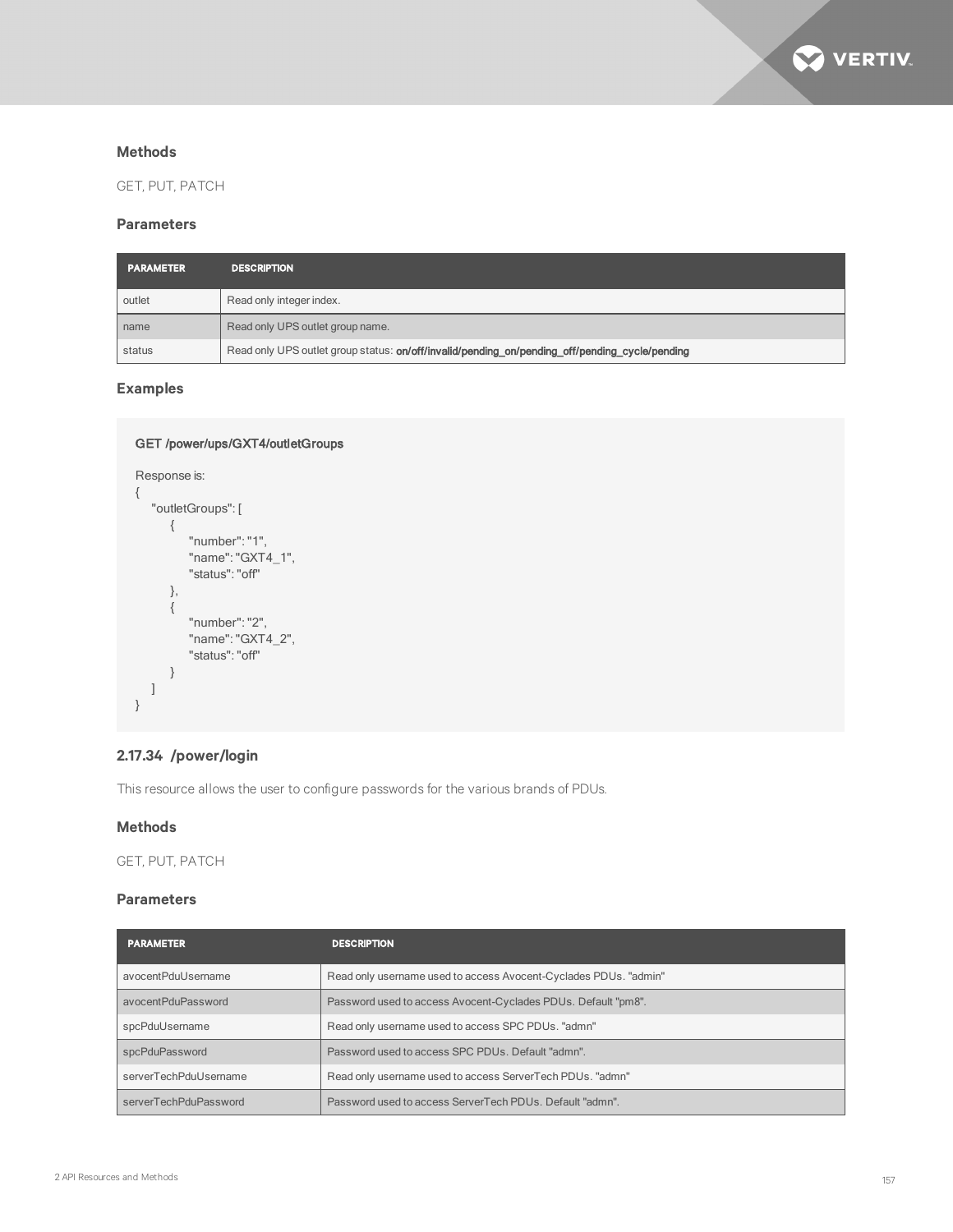| <b>PARAMETER</b>   | <b>DESCRIPTION</b>                                             |
|--------------------|----------------------------------------------------------------|
| raritanPduUsername | Read only username used to access Raritan PDUs. "admin"        |
| raritanPduPassword | Password used to access Raritan PDUs. Default "admin".         |
| eatonPduUsername   | Read only username used to access Eaton PDUs. "admin"          |
| eatonPduPassword   | Password used to access Eaton PDUs. Default "admin".           |
| apcPduUsername     | Read only username used to access APC PDUs. "apc"              |
| apcPduPassword     | Password used to access APC PDUs. Default "apc".               |
| vertivPduUsername  | Read only username used to access Vertiv PDUs. "admin"         |
| vertivPduPassword  | Password used to access Vertiv PDUs. Default "admin"           |
| geistPduUsername   | Username used to access Geist PDUs. There is no default value. |
| geistPduPassword   | Password used to access Geist PDUs. There is no default value. |

#### **Query**

Fields are supported for all parameters.

#### **Response Body**

JSON object

#### **Response Codes**

| 200 | ОK                                 |
|-----|------------------------------------|
| 204 | OK No Content (for a PUT or PATCH) |
| 400 | <b>Bad Request</b>                 |

#### **Examples**

#### GET /power/login

{

}

{

```
"avocentCycladesPduUsername": "admin",
        "avocentCycladesPduPassword": "",
        "spcPduUsername": "admn",
        "spcPduPassword": "",
        "serverTechPduUsername": "admn",
        "serverTechPduPassword": "",
        "raritanPduUsername": "admn",
        "raritanPduPassword": "",
        "eatonPduUsername": "admn",
        "eatonPduPassword": "",
        "apcPduUsername": "admn",
        "apcPduPassword": "",
        "vertivPduUsername": "admn",
        "vertivPduPassword": "",
        "geistPduUsername": "admn",
        "geistPduPassword": ""
PUT /power/login
```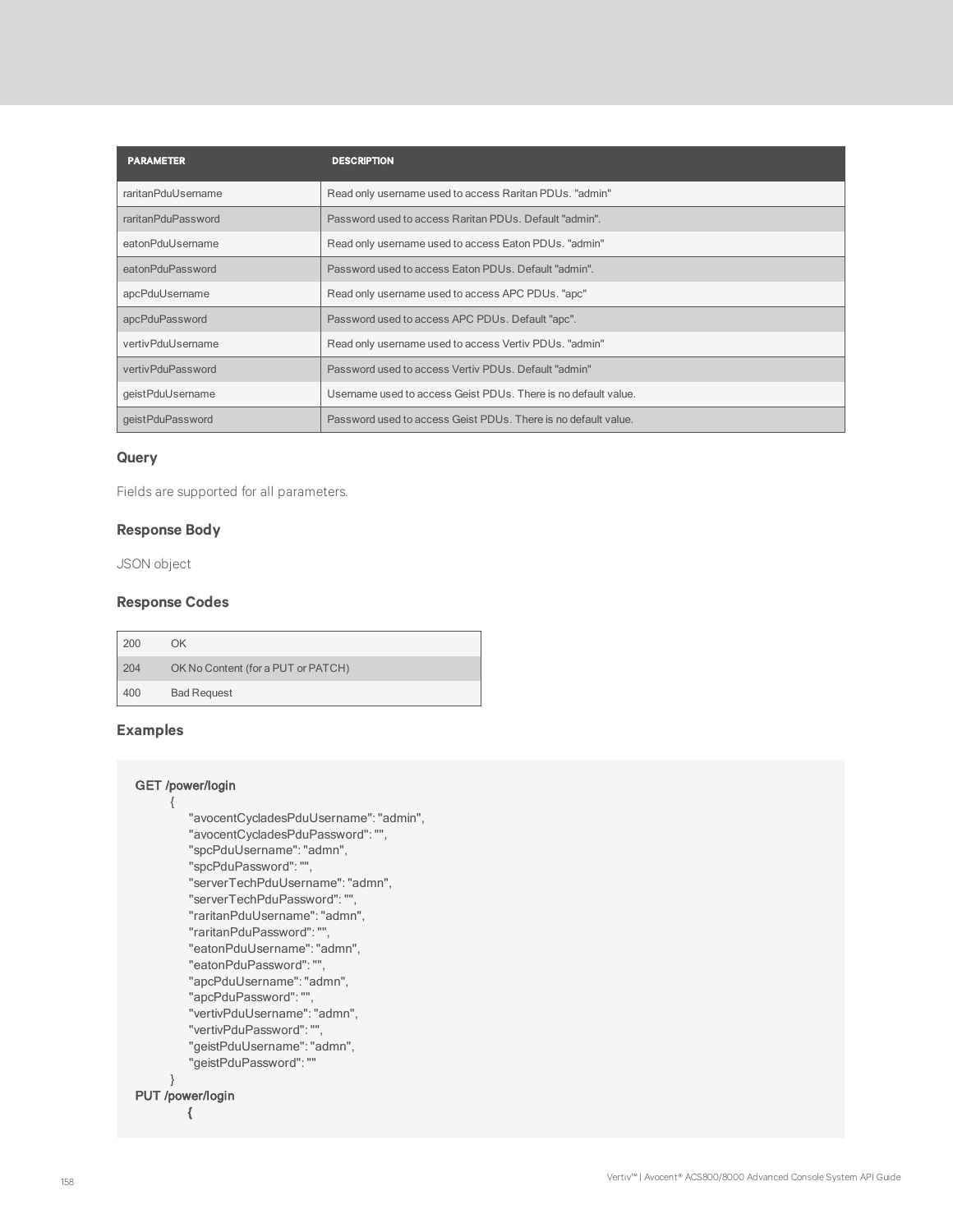

"avocentCycladesPduPassword": "password", "geistPduUsername": "test", "geistPduPassword": "testpassword"

#### **2.17.35 /power/outletGroups[/<NAME>]**

This resource provides the ability to view information about existing Outlet Groups, to create new Outlet Groups or delete existing Outlet Groups.

#### **Methods**

GET, POST, DELETE

}

## **Parameters**

| <b>PARAMETER</b> | <b>DESCRIPTION</b>                                                                                                                            |
|------------------|-----------------------------------------------------------------------------------------------------------------------------------------------|
| name             | Read-only name of the outlet group                                                                                                            |
| status           | Read-only outlet group status: on/off/on_fixed/on_locked/on_unlocked/on_pend_off/off_pend_on/on_pend_cycle/off_cycle/not_<br>set/unconfigured |
| outlets          | Read-only list of outlets in the group                                                                                                        |
| powerConsumption | Read-only power draw in watts for the group                                                                                                   |

#### **Query**

Fields are supported for all parameters.

#### **Response Body**

JSON object

#### **Response Codes**

| 200 | ОK                 |
|-----|--------------------|
| 400 | <b>Bad Request</b> |

#### **Examples**

| <b>GET /power/outletGroups</b><br>Response is:                                                                |
|---------------------------------------------------------------------------------------------------------------|
| "outletGroups": [                                                                                             |
| "name": "group1",<br>"status": "on".<br>"outlets": "MPX[17-18], PX2[5,7,19-20]",<br>"powerConsumption": "0.0" |
| },                                                                                                            |
|                                                                                                               |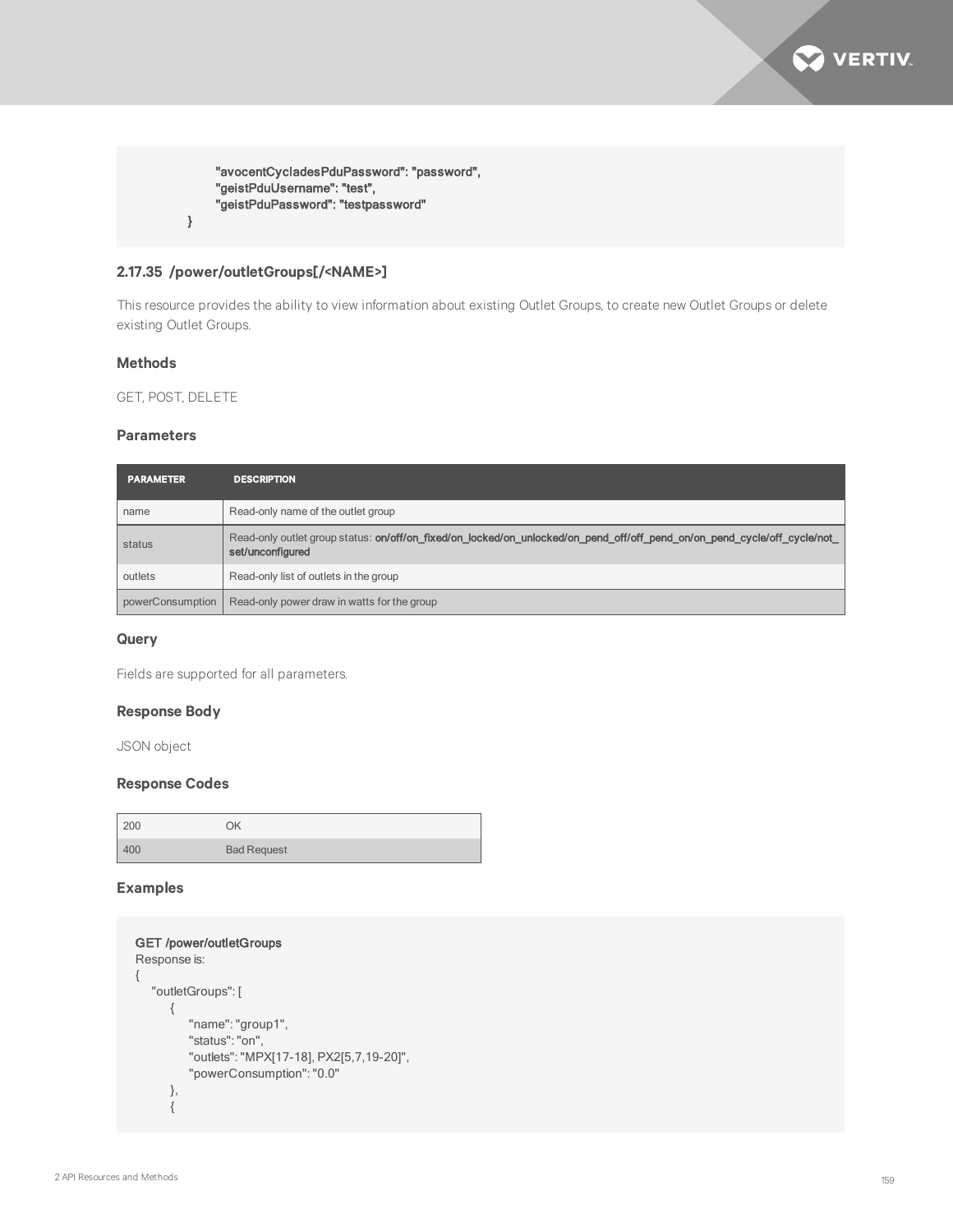```
"name": "group2",
         "status": "unconfigured",
         "powerConsumption": "N/A"
     },
  ]
}
To create a group:
         POST /power/outletGroups
         {
         "name" : "newGroup"
        }
      Response is:
      {
      "name": "newGroup"
      }
```

```
To delete a group:
DELETE /power/outletGroups/newGroup
```
## **2.17.36 /power/outletGroups/<NAME>/on**

Turns all the outlets in the outlet group on.

#### **Methods**

POST

#### **Parameters**

None

## **Query**

None

#### **Response Body**

JSON object

#### **Response Codes**

| 200 | ОK                 |
|-----|--------------------|
| 400 | <b>Bad Request</b> |

## **Examples**

#### POST /power/outletGroups/group1/on Response is: { "status": "success. outletgroup group1 turned on." }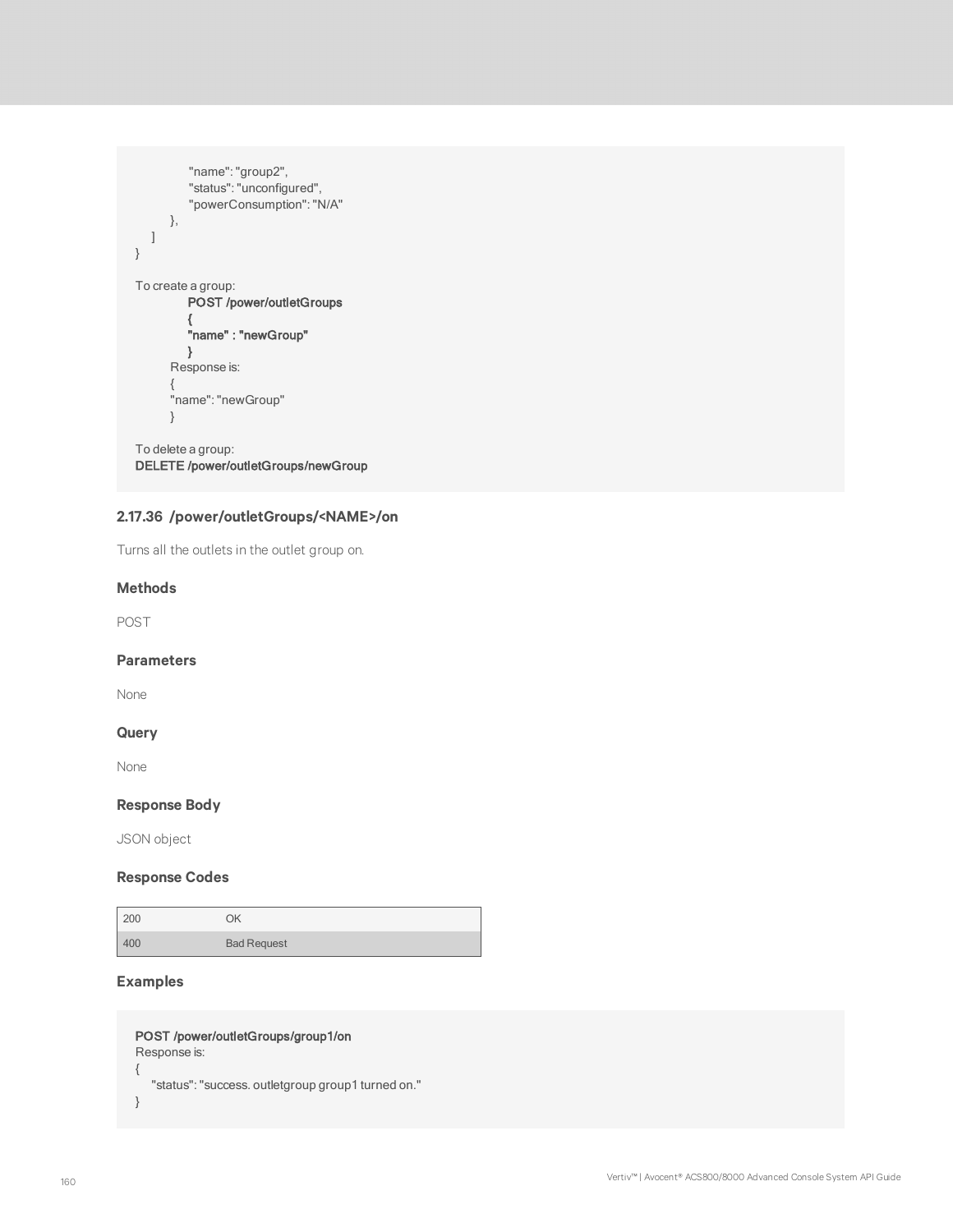

## **2.17.37 /power/outletGroups/<NAME>/off**

Turns all the outlets in the outlet group off.

#### **Methods**

POST

#### **Parameters**

None

## **Query**

None

#### **Response Body**

JSON object

#### **Response Codes**

| 200 | ОK                 |
|-----|--------------------|
| 400 | <b>Bad Request</b> |

#### **Examples**

```
POST /power/outletGroups/group1/off
Response is:
{
  "status": "success. outletgroup group1 turned off."
}
```
## **2.17.38 /power/outletGroups/<NAME>/cycle**

Cycles all the outlets in the outlet group off and back on. All outlets will be left in the on state.

#### **Methods**

POST

#### **Parameters**

None

## **Query**

None

#### **Response Body**

JSON object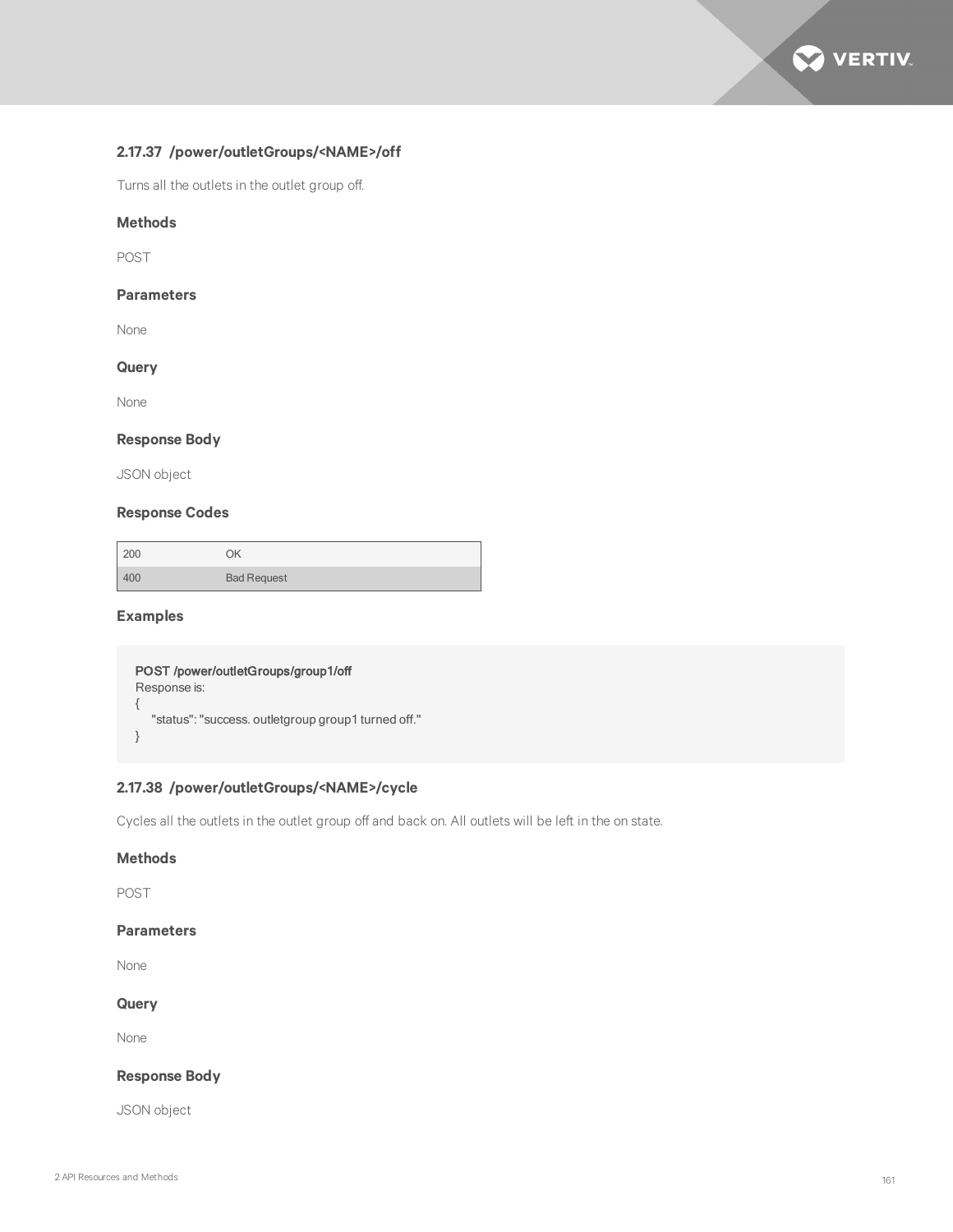| 200 | λK                 |
|-----|--------------------|
| 400 | <b>Bad Request</b> |

## **Examples**

## POST /power/outletGroups/group1/cycle Response is: { "status": "success. outletgroup group1 cycled." }

## **2.17.39 /power/outletGroups/<NAME>/outlets**

This resource provides the ability to view detailed information about the outlets in an Outlet Group, to add outlets to the group and to remove existing outlets.

#### **Methods**

GET, POST

## **Parameters**

| <b>PARAMETER</b> | <b>DESCRIPTION</b>                                                                                           |
|------------------|--------------------------------------------------------------------------------------------------------------|
| id               | Id for the outlet consisting of the PDU name and the outlet number                                           |
| pduld            | Name of the PDU for this outlet                                                                              |
| outlet           | Outlet number                                                                                                |
| status           | Outlet status: on/off/on_fixed/on_locked/on_unlocked/on_pend_off/off_pend_on/on_pend_cycle/off_cycle/not_set |
| powerConsumption | Read-only power draw in watts for the group                                                                  |

#### **Query**

Fields are supported for all parameters.

#### **Response Body**

JSON object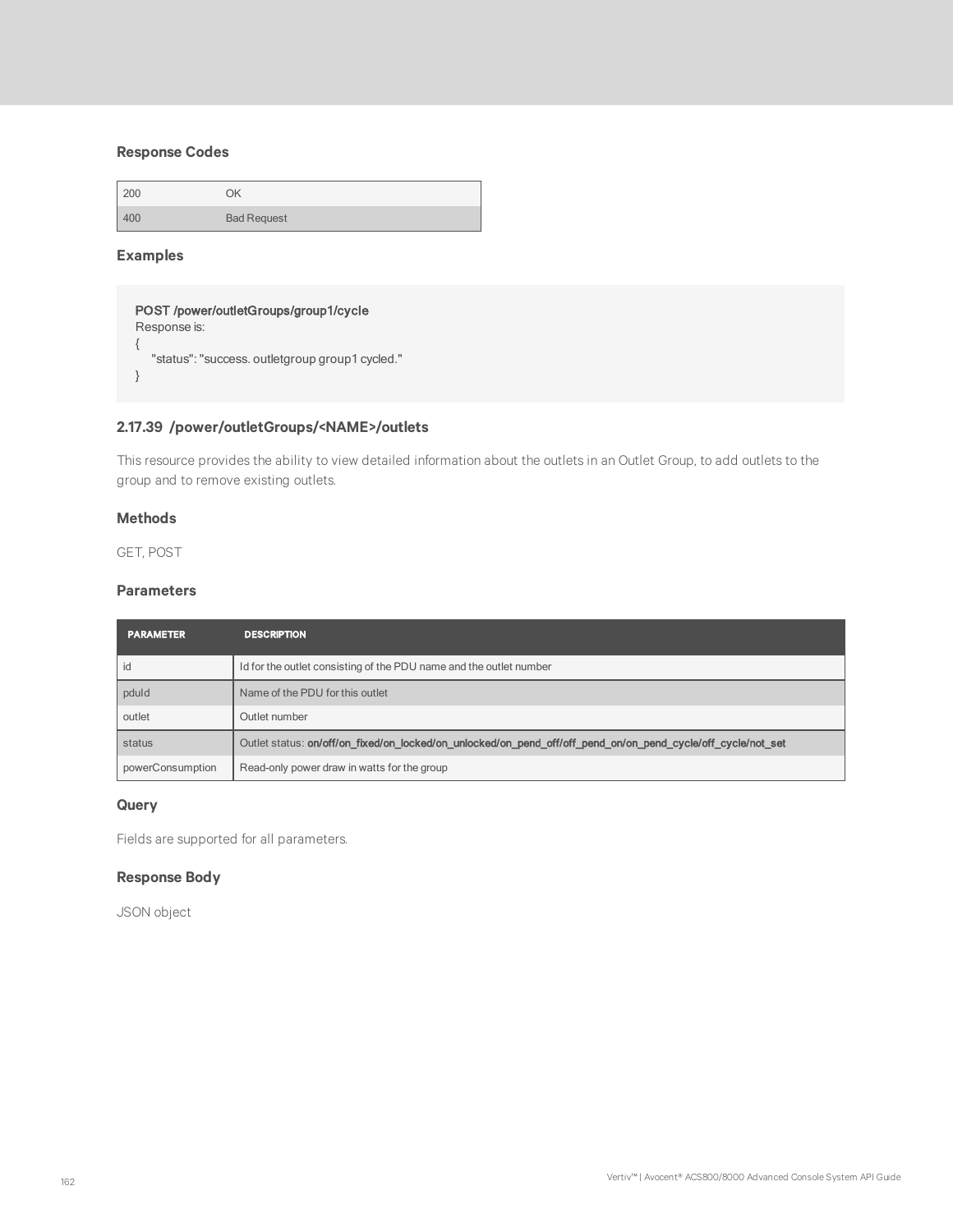

| 200 | OK                 |
|-----|--------------------|
| 400 | <b>Bad Request</b> |

## **Examples**

| GET /power/outletGroups/group1/outlets<br>Response is:                                                                                                  |
|---------------------------------------------------------------------------------------------------------------------------------------------------------|
| {<br>"outlets": [                                                                                                                                       |
| $\{$<br>"id":"PX2~5",<br>"pduld": "PX2",<br>"outlet": "5",<br>"status": "on",<br>"powerConsumption": "0.0"<br>},                                        |
| ł<br>"id": "MPX~5"<br>"pduld": "MPX",<br>"outlet": "5".<br>"status": "on",<br>"powerConsumption": "0.0"                                                 |
| }<br>l<br>ł<br>To add an outlet (or a range of outlets):<br>POST /power/outletGroups/group1/outlets<br>ſ<br>"pduld": "PX2",<br>"outlet": "7,12-15"<br>ł |
| Response is:<br>{<br>"pduld": "PX2",<br>"outlet": "7,12-15"<br>}                                                                                        |

## **2.17.40 /power/outletGroups/<NAME>/outlets/<ID>**

This resource provides the ability to delete an outlet from an existing outlet group. The ID should consist of the PDU name and the outlet number, in this format: "<pduname>~<outletnumber>".

## **Methods**

DELETE

#### **Parameters**

None

#### **Response Body**

None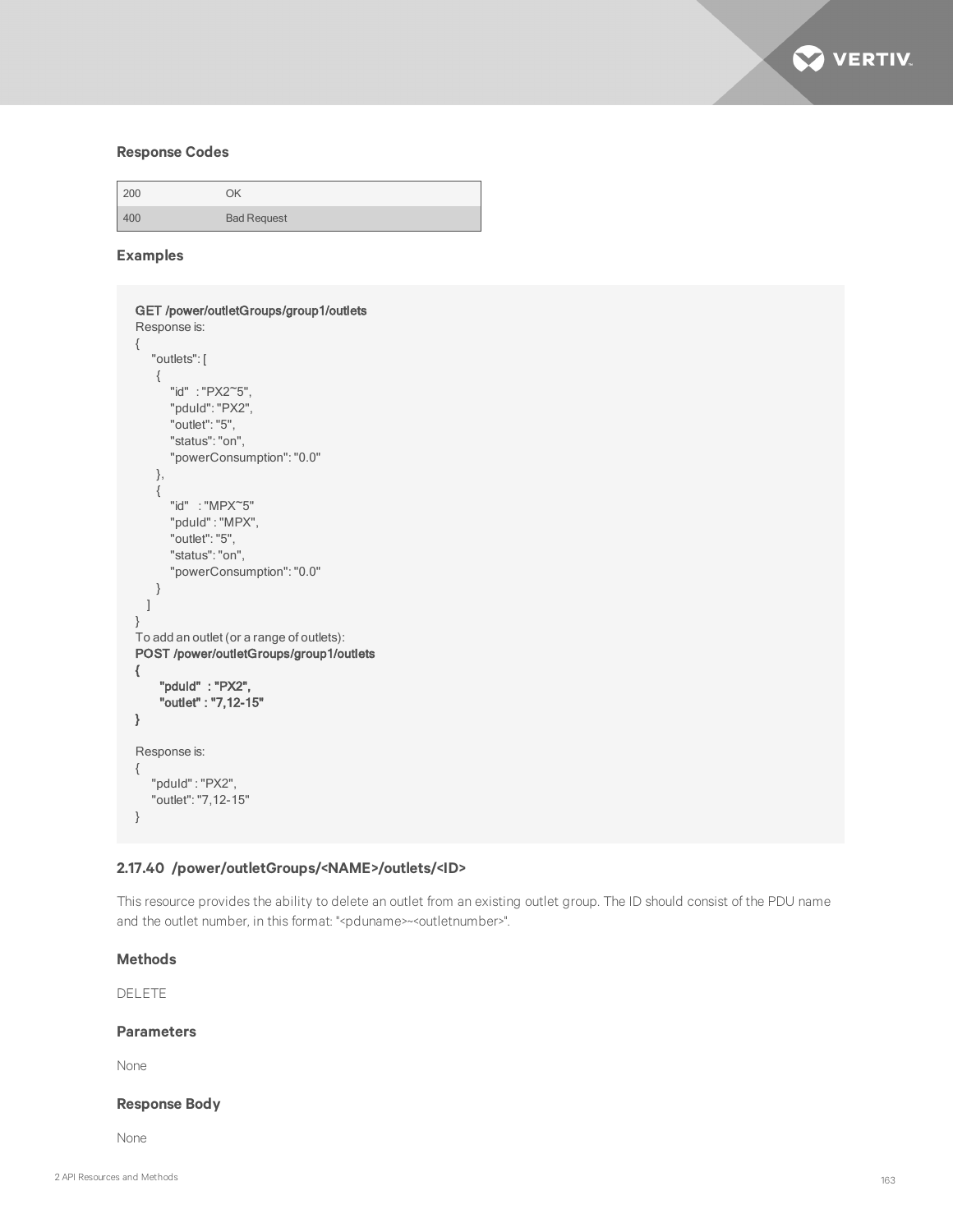| 200 | )k                 |
|-----|--------------------|
| 400 | <b>Bad Request</b> |

## **Examples**

## DELETE /power/outletGroups/group1/outlets/PX2~5

## **2.17.41 /power/networkPdus[/<ADDR>]**

This resource provides the ability to view information about all known Network PDUs, to add new Network PDUs, and to modify existing entries.

## **Methods**

GET, PUT, PATCH, POST, DELETE

#### **Parameters**

| <b>PARAMETER</b>  | <b>DESCRIPTION</b>                                                                                                                                                     |
|-------------------|------------------------------------------------------------------------------------------------------------------------------------------------------------------------|
| ipAddress         | IP Address of the PDU. Writeable only on a POST when the entry is created                                                                                              |
| pduType           | Type of the network PDU: net-mph-mpx / net-avocent-pmhd / net-geist / net-servertech / net-servertech-pro2 / net-eaton /<br>net-raritan / net-apc-rpdu / net-apc-rpdu2 |
| snmpVersion       | SNMP version: v1/v2c                                                                                                                                                   |
| snmpCommunityName | SNMP community name. Example: "public"                                                                                                                                 |
| pollingRate       | Polling rate of the network PDU in seconds                                                                                                                             |

## **Query**

Fields are supported for all parameters.

#### **Response Body**

JSON object

#### **Response Codes**

| 200 | ΟK                                 |
|-----|------------------------------------|
| 204 | OK No Content (for a PUT or PATCH) |
| 400 | <b>Bad Request</b>                 |

## **Examples**

GET /power/networkPdus {

"pdus": [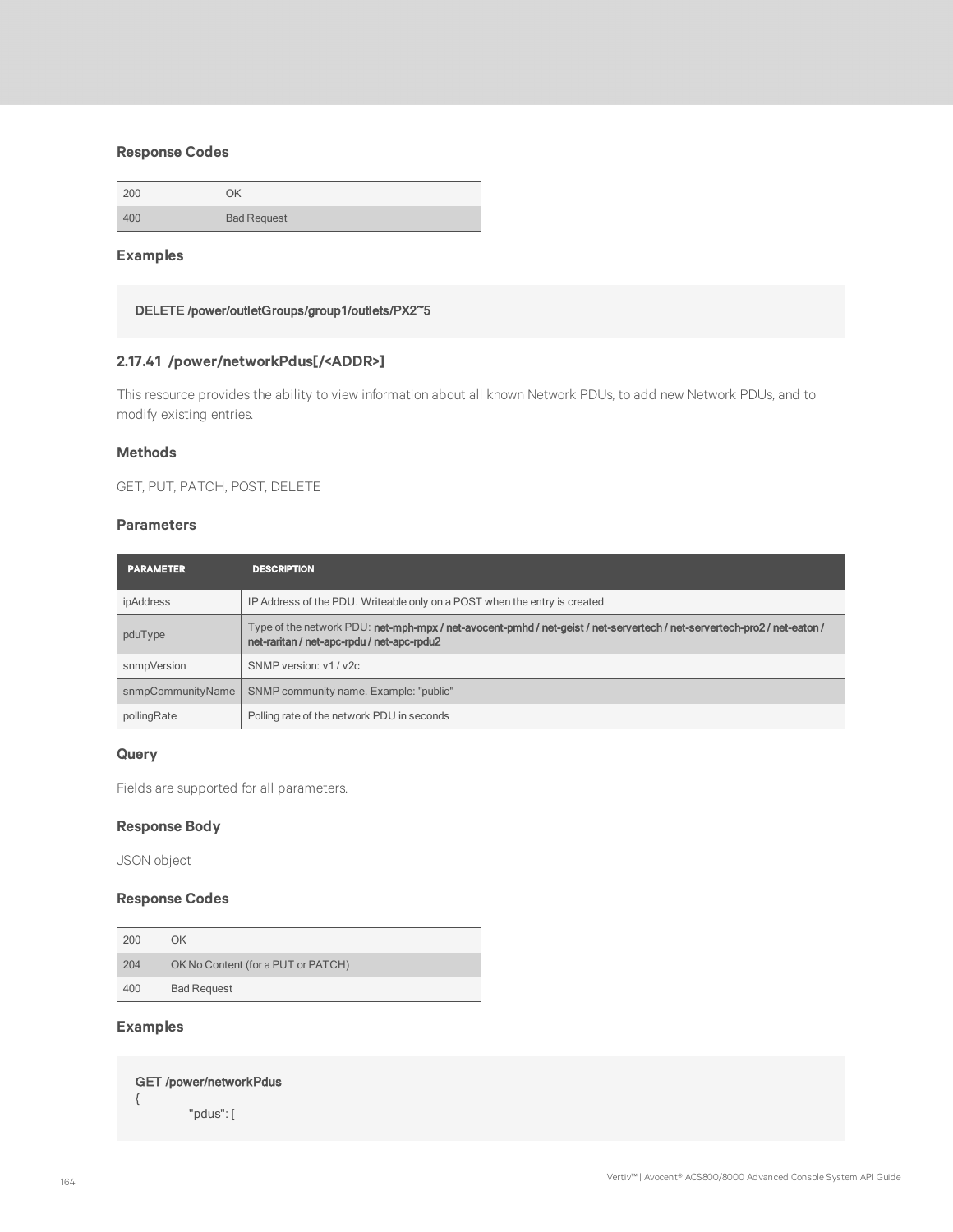

{ "ipAddress": "10.207.24.168", "pduType": "net-geist", "snmpVersion": "v2c", "snmpCommunityName": "private", "pollingRate": 60 }, { "ipAddress": "10.207.24.85", "pduType": "net-mph", "snmpVersion": "v2c", "snmpCommunityName": "VertivRackPDU", "pollingRate": 60 } ] } PUT /power/networkPdus/10.207.24.63 { "snmpVersion": "v2c", "snmpCommunityName": "private", "pollingRate": 30 } To add a Net-PDU: POST /power/networkPdus { "ipAddress": "10.20.30.42", "pduType": "net-geist", "snmpVersion": "2c", "snmpCommunityName": "public", "pollingRate": 60 } Response is: { "ipAddress": "10.20.30.40", "pduType": "net-geist", "snmpVersion": "2c", "snmpCommunityName": "public", "pollingRate": 60 } To remove a Net-PDU: DELETE /power/networkPdus/10.207.24.63

## **2.17.42 /power/networkUps[/<ADDR>]**

This resource provides the ability to view information about all known Network UPS devices, to add new Network UPS device, and to modify existing entries.

## **Methods**

GET, PUT, PATCH, POST, DELETE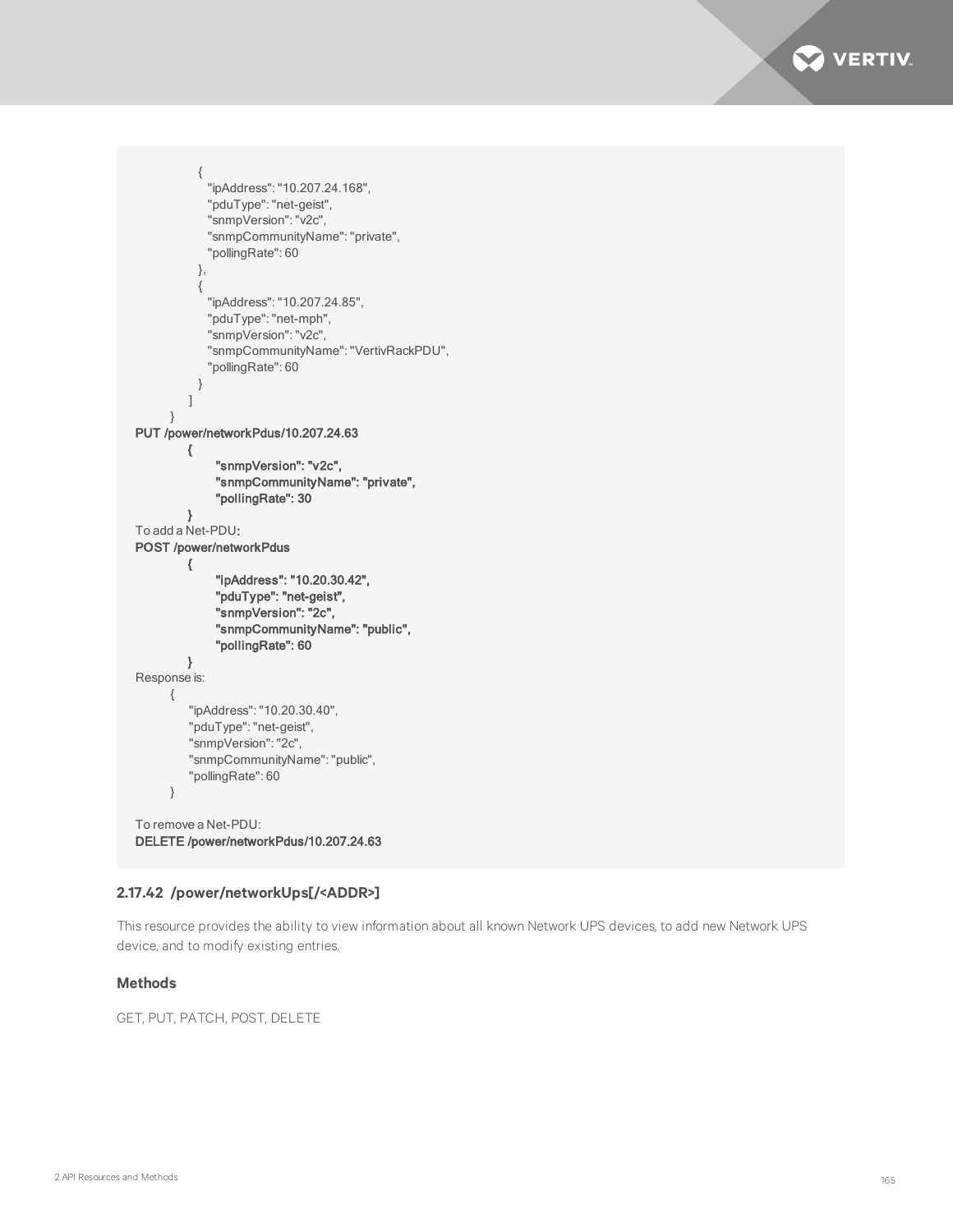#### **Parameters**

| <b>PARAMETER</b>  | <b>DESCRIPTION</b>                                                        |  |
|-------------------|---------------------------------------------------------------------------|--|
| ipAddress         | IP Address of the UPS. Writeable only on a POST when the entry is created |  |
| pduType           | Type of the network PDU: net-liebert                                      |  |
| snmpVersion       | SNMP version: v1/v2c                                                      |  |
| snmpCommunityName | SNMP community name. Example: "public"                                    |  |
| pollingRate       | Polling rate of the network UPS in seconds                                |  |

#### **Query**

Fields are supported for all parameters.

#### **Response Body**

JSON object

#### **Response Codes**

| 200 | ΩK                                 |
|-----|------------------------------------|
| 204 | OK No Content (for a PUT or PATCH) |
| 400 | <b>Bad Request</b>                 |

#### **Examples**

```
GET /power/networkUps
     {
        "ups": [
          {
            "ipAddress": "10.207.24.67",
            "upsType": "net-liebert",
            "snmpVersion": "v2c",
            "snmpCommunityName": "public",
            "pollingRate": 30
          },
          {
            "ipAddress": "10.207.24.81",
            "upsType": "net-liebert",
            "snmpVersion": "v2c",
            "snmpCommunityName": "public",
            "pollingRate": 60
          }
        ]
       }
PUT /power/networkUps/10.207.24.673
       {
                  "snmpVersion": "v2c",
                  "snmpCommunityName": "private",
                  "pollingRate": 30
           }
```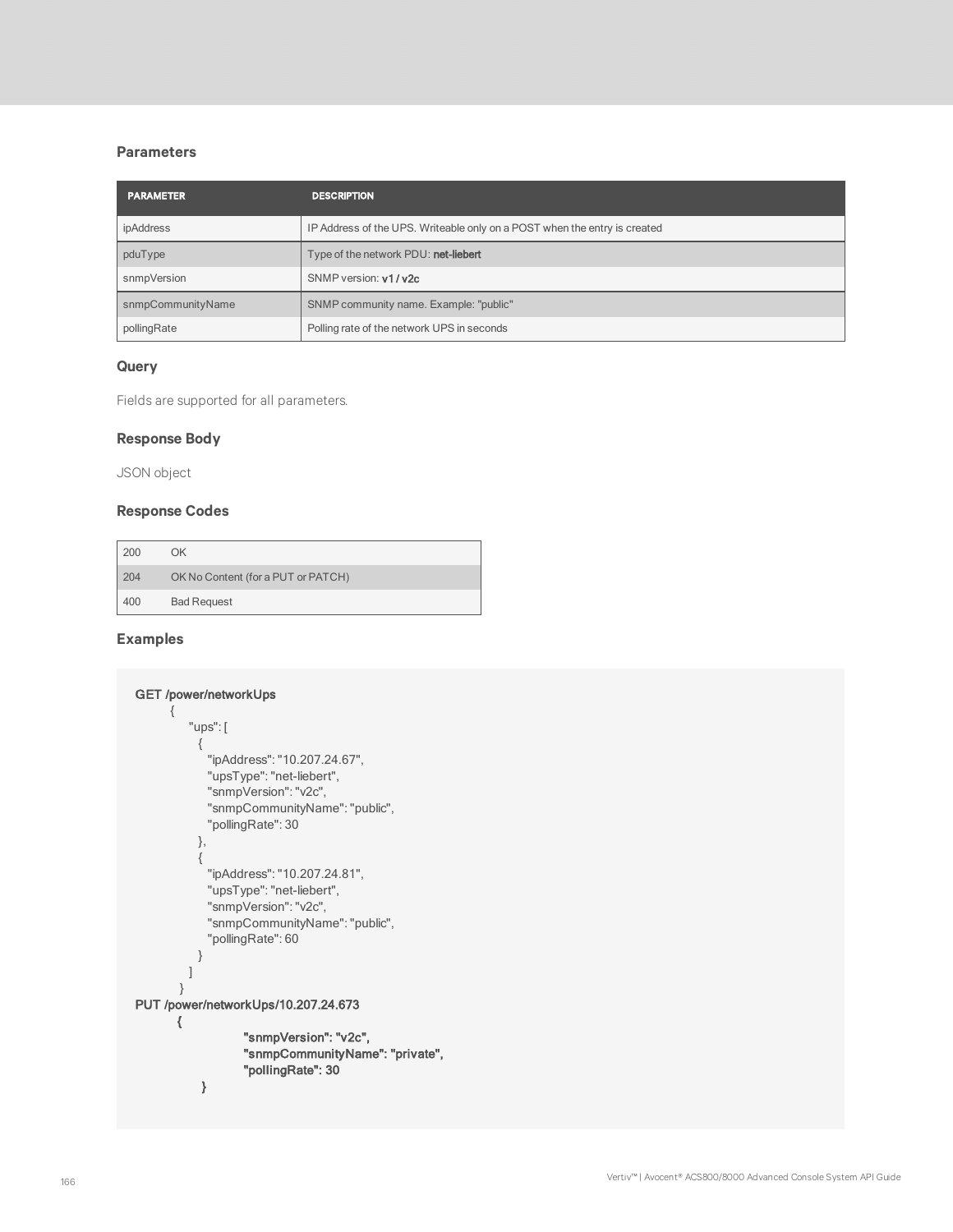

```
To add a Net-PDU:
POST /power/networkUps
           {
                  "ipAddress": "10.207.24.81",
                  "pduType": "net-liebert",
                  "snmpVersion": "2c",
                  "snmpCommunityName": "public",
                  "pollingRate": 60
           }
Response is:
       {
            "ipAddress": "10.20.24.81",
            "pduType": "net-liebert",
            "snmpVersion": "2c",
            "snmpCommunityName": "public",
            "pollingRate": 60
       }
To remove a Net-UPS:
DELETE /power/networkUps/10.207.24.81
```
## **2.18 Sensors**

#### **2.18.1 /sensors/internal**

This resource provides access to the internal temperature sensors and voltages of the appliance. Temperatures and voltages are read-only fields, but the minimum, maximum and threshold values can be set for triggering alerts.

## **2.18.2 Methods**

GET, PUT, PATCH

## **2.18.3 Parameters**

| <b>PARAMETER</b>                 | <b>DESCRIPTION</b>                                              |
|----------------------------------|-----------------------------------------------------------------|
| currentCPUTemperature            | Current temperature of the CPU in degrees Celsius. Read-only.   |
| maximumCPUTemperature            | Maximum CPU Temperature in degrees Celsius.                     |
| maximumCPUTemperatureThreshold   | Maximum CPU Temperature Threshold in degrees Celsius.           |
| minimumCPUTemperature            | Minimum CPU Temperature in degrees Celsius.                     |
| minimumCPUTemperatureThreshold   | Minimum CPU Temperature Threshold in degrees Celsius.           |
| currentBoardTemperature          | Current temperature of the board in degrees Celsius. Read-only. |
| maximumBoardTemperature          | Maximum Board Temperature in degrees Celsius.                   |
| maximumBoardTemperatureThreshold | Maximum Board Temperature Threshold in degrees Celsius.         |
| minimumBoardTemperature          | Minimum Board Temperature in degrees Celsius.                   |
| minimumBoardTemperatureThreshold | Minimum Board Temperature Threshold in degrees Celsius.         |
| voltagePSInternal                | PS Internal Supply [0.95v ~ 1.05v]. Float. Read-only.           |
| voltagePLInternal                | PL Internal Supply [0.95v ~ 1.05v]. Float. Read-only.           |
| voltagePSAuxiliary               | PS Auxiliary Supply [1.71v ~ 1.89v]. Float. Read-only.          |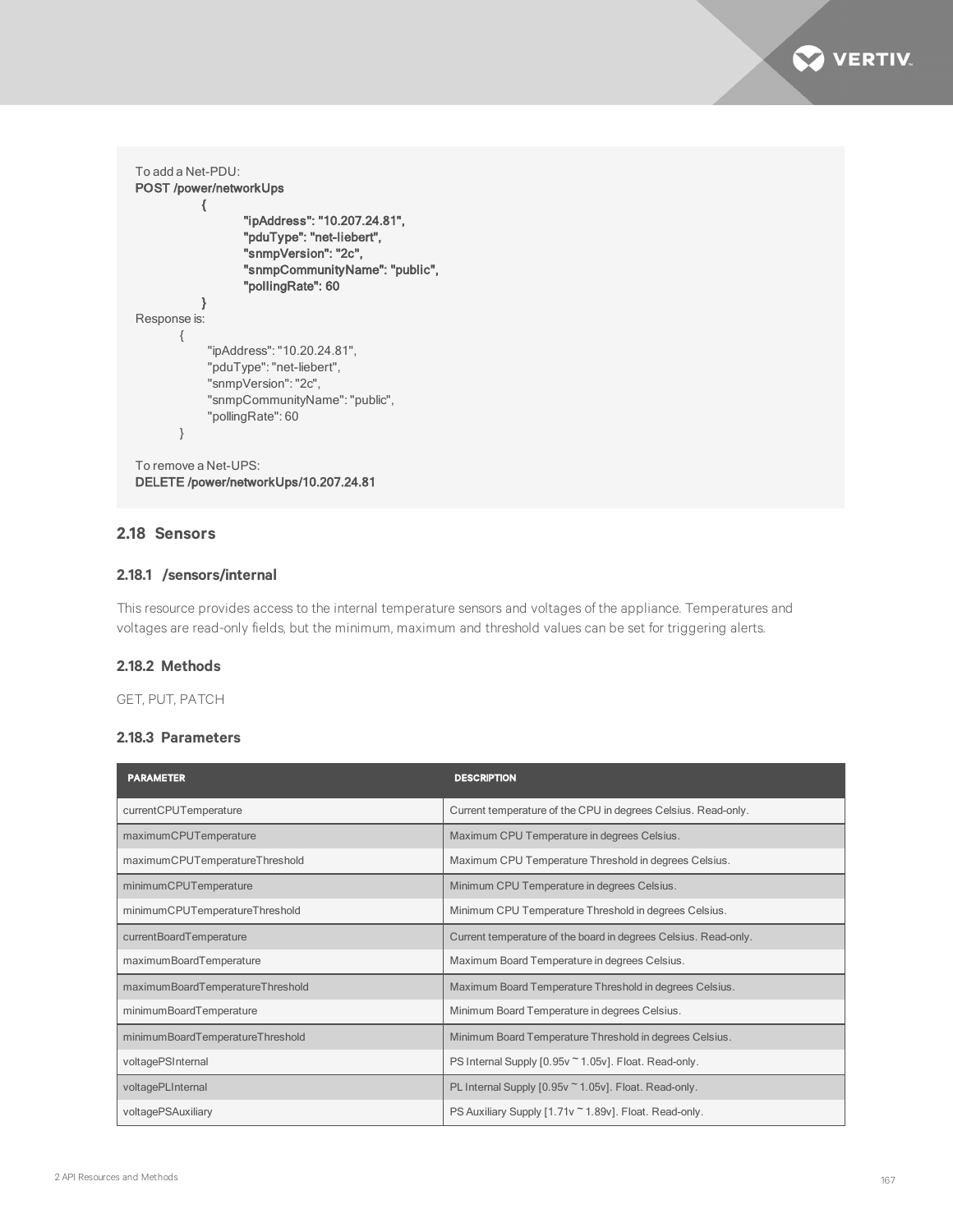| <b>PARAMETER</b>    | <b>DESCRIPTION</b>                                                       |
|---------------------|--------------------------------------------------------------------------|
| voltagePLAuxiliary  | PL Auxiliary Supply $[1.71v \times 1.89v]$ . Float. Read-only.           |
| voltagePSDDR3       | PS DDR3 Supply $[1.31v \approx 1.39v]$ . Float. Read-only.               |
| voltagePLBlockRam   | PL Block RAM Supply $[0.95v \approx 1.05v]$ . Float. Read-only.          |
| voltagePowerSupply1 | Power Supply 1 voltage [11.06v ~ 12.98v]. Float. Read-only.              |
| voltagePowerSupply2 | Power Supply 2 voltage [11.06y ~ 12.98y]. Float. Read-only (if present). |

#### **2.18.4 Query**

Fields are supported for all parameters.

#### **2.18.5 Response Body**

JSON object

#### **2.18.6 Response Codes**

| 200 | OK.                                |
|-----|------------------------------------|
| 204 | OK No Content (for a PUT or PATCH) |
| 400 | <b>Bad Request</b>                 |

## **2.18.7 Examples**

```
GET /sensors/internal
  {
     "currentCPUTemperature": 52,
     "maximumCPUTemperature": 0,
     "maximumCPUTemperatureThreshold": 0,
     "minimumCPUTemperature": 0,
     "minimumCPUTemperatureThreshold": 0
     "currentBoardTemperature": 32,
     "maximumBoardTemperature": 0,
     "maximumBoardTemperatureThreshold": 0,
     "minimumBoardTemperature": 0,
     "minimumBoardTemperatureThreshold": 0
     "voltagePSInternal": 0.97,
     "voltagePLInternal": 0.97,
     "voltagePSAuxiliary": 1.79,
     "voltagePLAuxiliary": 1.79,
     "voltagePSDDR3": 1.34,
     "voltagePLBlockRAM": 0.97,
     "voltagePowerSupply1": 11.66,
     "voltagePowerSupply2": 11.64
   }
PUT /sensors/internal
  {
        "maximumCPUTemperature": 54,
        "minimumCPUTemperature": 45
   }
```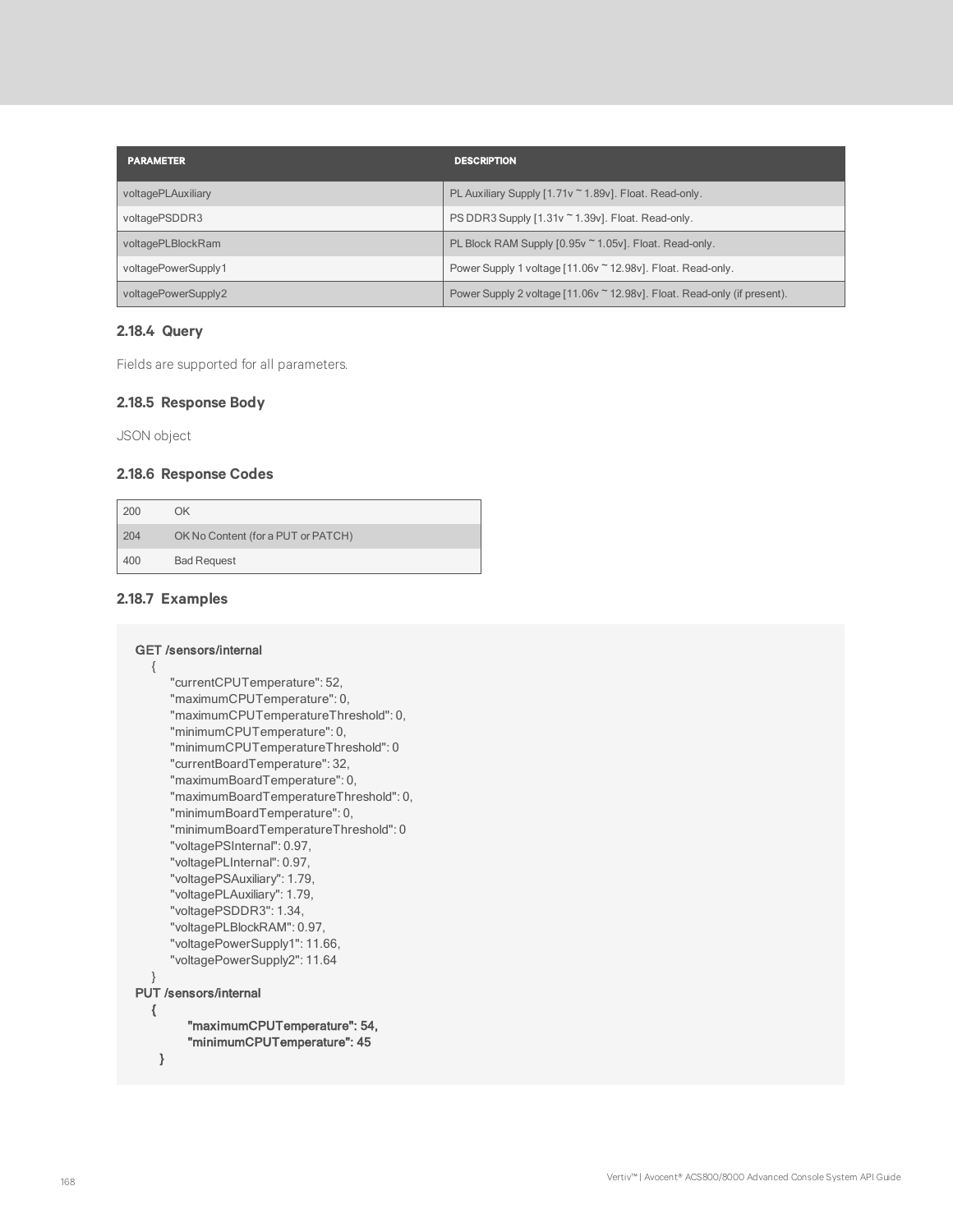

#### **2.18.8 /sensors/1Wire[/<ADDRESS>]**

This resource provides access to the attached 1-wire sensors.

#### **2.18.9 Methods**

GET, PUT, PATCH, POST, DELETE

#### **2.18.10 Parameters**

| <b>PARAMETER</b>      | <b>DESCRIPTION</b>                                                   |
|-----------------------|----------------------------------------------------------------------|
| address               | Physical 1-wire address. Read-only string.                           |
| name                  | User assignable name of the sensor.                                  |
| location              | User assignable location of the sensor.                              |
| type                  | Type of sensor. Read-only string.                                    |
| value1                | Read-only value of sensor element.                                   |
| value2                | Read-only value of sensor element. Contact sensors only.             |
| value3                | Read-only value of sensor element. Contact3 sensors only.            |
| maximum               | Maximum observed value. Analog sensors only. Read-only (if present). |
| minimum               | Minimum observed value. Analog sensors only. Read-only (if present). |
| average               | Average observed value. Analog sensors only. Read-only (if present). |
| unit                  | Sensor units, such as F or C for temperature. Analog sensors only.   |
| thresholdLowWarning   | Analog sensors only. Blank for none.                                 |
| thresholdLowCritical  | Analog sensors only. Blank for none.                                 |
| thresholdHighWarning  | Analog sensors only. Blank for none.                                 |
| thresholdHighCritical | Analog sensors only. Blank for none.                                 |
| alarm                 | Analog sensors only. enabled/disabled                                |
| alarm1                | Contact sensors only. disabled/alarm_when_open/alarm_when_closed.    |
| alarm <sub>2</sub>    | Contact sensors only. disabled/alarm_when_open/alarm_when_closed.    |
| alarm <sub>3</sub>    | Contact sensors only. disabled/alarm_when_open/alarm_when_closed.    |
| filterTime            | Leak sensors only. Integer 1 or a multiple of 15 up to 135.          |
| leakAlarm             | Leak sensors only. enabled/disabled.                                 |
| cableFailAlarm        | Leak sensors only. enabled/disabled.                                 |

## **2.18.11 Query**

Fields are supported for all parameters.

## **2.18.12 Response Body**

JSON object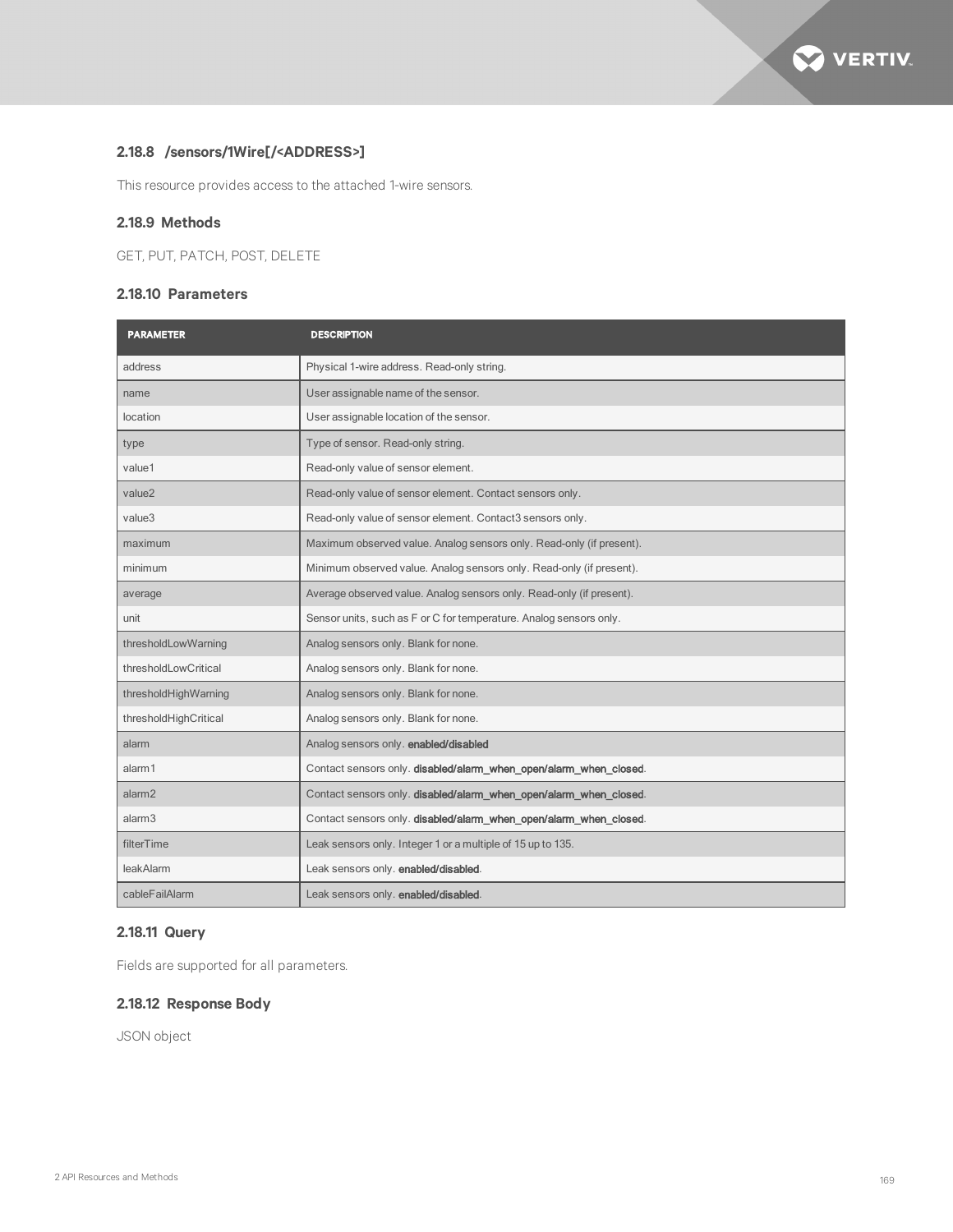#### **2.18.13 Response Codes**

| 200 | ΟK                                 |
|-----|------------------------------------|
| 204 | OK No Content (for a PUT or PATCH) |
| 400 | <b>Bad Request</b>                 |

#### **2.18.14 Examples**

```
GET /sensors/1Wire
        {
         "1wire": [
            {
                "address": "72390C000000",
                "name": "20.72390C000000",
                "location": "",
                "type": "Dry Contact SN-3C",
                "value1": "sensor_open",
                "value2": "sensor_open",
                "value3": "sensor_closed",
                "alarm1": "alarm_when_closed",
                "alarm2": "alarm_when_open",
                "alarm3": "disabled"
            },
            {
                "address": "E38BB0000000",
                "name": "outside_humidity",
                "location": "outside",
                "type": "External Humidity",
                "value1": "39.03 %",
                "maximum": 43.54,
                "minimum": 38.70,
                "average": 38.94,
                "unit": "%",
                "thresholdLowWarning": "",
                "thresholdLowCritical": "10.5",
                "thresholdHighWarning": "",
                "thresholdHighCritical": "85.0",
                "alarm": "disabled"
            },
             {
                "address": "730000003000",
                "name": "leak sensor",
                "location": "closet",
                "type": "LeakSN-L",
                "value1": "normal",
                "filterTime": 30,
                "leakAlarm": "enabled",
                "cableFailAlarm": "disabled"
            },
             …
         ]
   }
PUT /sensors/1Wire/72390C000000
    {
              "name": "mydoor",
              "alarm1": "alarm_when_open",
    }
```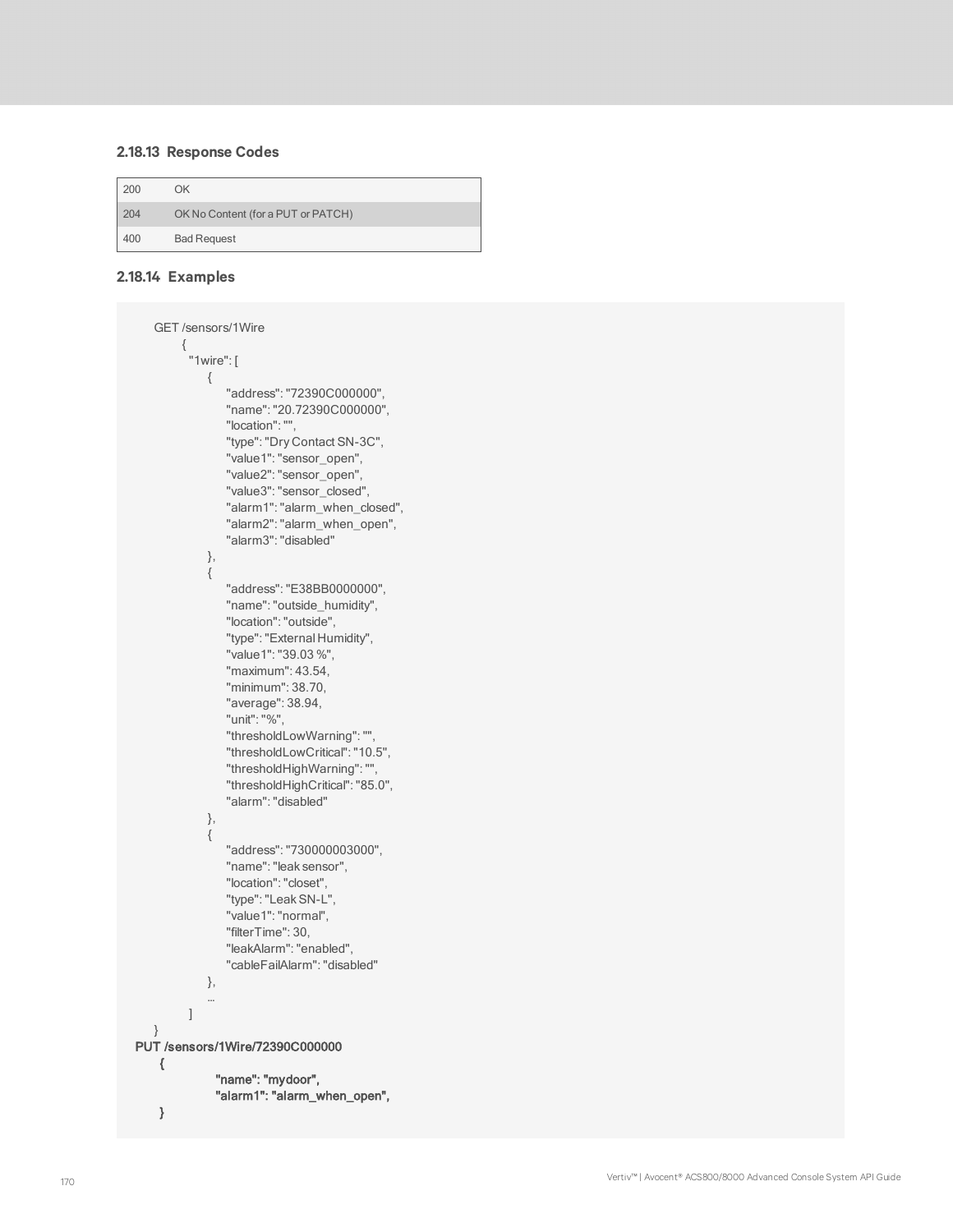

```
POST /sensors/1Wire/refresh
  {
         "status": "initiated 1-Wire update"
   }
```
This refreshes the list of sensors by purging the list and redetecting attached 1-wire devices.

#### DELETE /sensors/1Wire/72390C000000

This resets the values, if applicable, of the specified sensor.

#### **2.18.15 /sensors/digitalIn[/<ID>]**

This resource provides access to the attached Digital In sensors.

## **2.18.16 Methods**

GET, PUT, PATCH

#### **2.18.17 Parameters**

| <b>PARAMETER</b> | <b>DESCRIPTION</b>                                       |
|------------------|----------------------------------------------------------|
| position         | Digital In position, integer value 1-4. Read-only.       |
| name             | User assignable name of the digital in sensor.           |
| location         | User assignable location of the sensor.                  |
| type             | Type of sensor.                                          |
| alarm            | Alarm enable. disabled/alarm_when_open/alarm_when_closed |
| value            | Read-only value of sensor element.                       |

## **2.18.18 Query**

Fields are supported for all parameters.

#### **2.18.19 Response Body**

JSON object

#### **2.18.20 Response Codes**

| 200 | OK                                 |
|-----|------------------------------------|
| 204 | OK No Content (for a PUT or PATCH) |
| 400 | <b>Bad Request</b>                 |

#### **2.18.21 Examples**

```
GET /sensors/digitalIn
      {
         "digitalIn": [
             {
```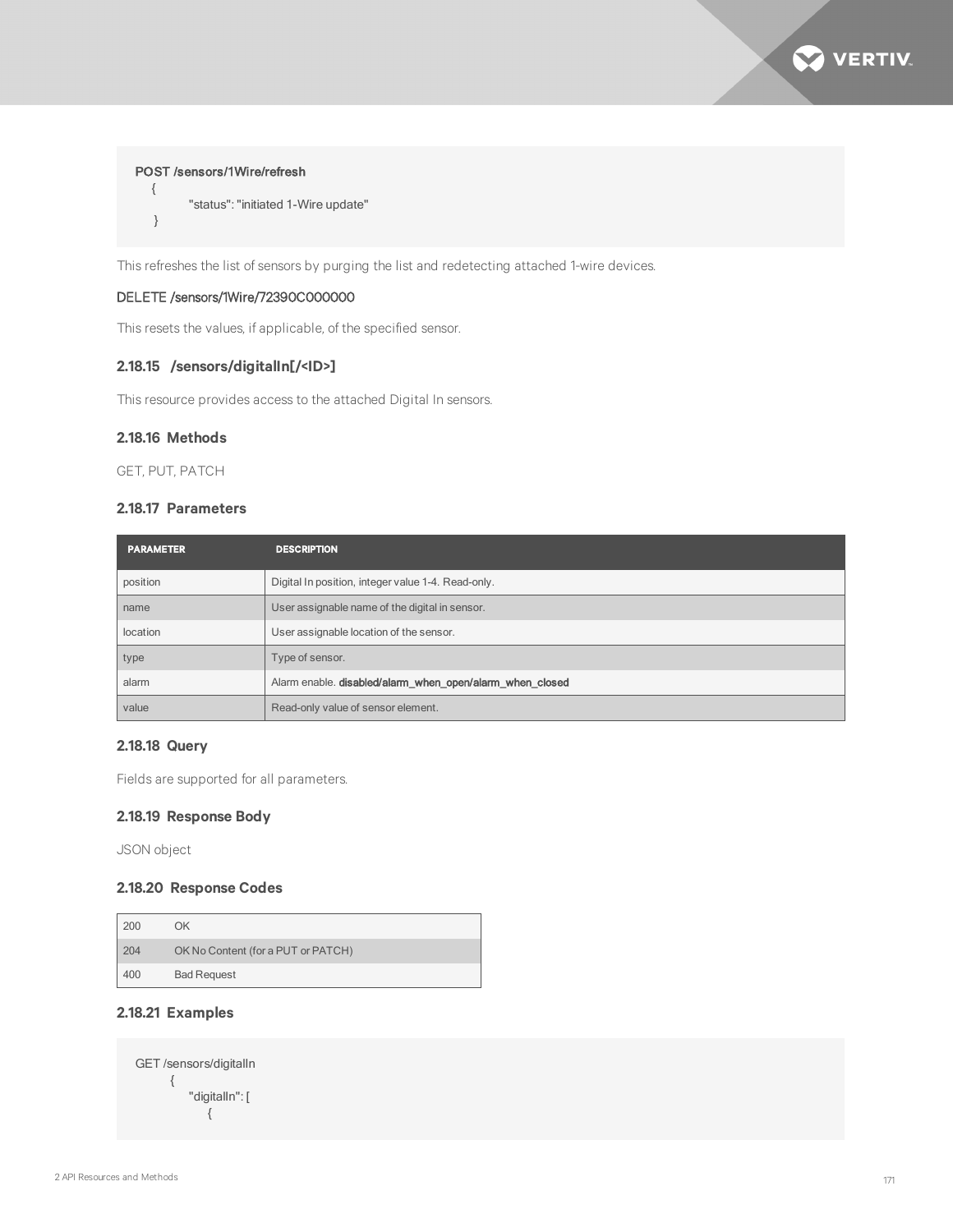```
"position": 1,
                 "name": "1",
                 "location": "",
                 "type": "vibration",
                 "alarm": "disabled",
                 "value": "sensor_open"
             },
                 "position": 2,
                 "name": "1",
                 "location": "",
                 "type": "vibration",
                 "alarm": "disabled",
                 "value": "sensor_open"
             },
                 "position": 3,
                 "name": "1",
                 "location": "",
                 "type": "vibration",
                 "alarm": "disabled",
                 "value": "sensor_open"
             },
                 "position": 4,
                 "name": "mymotionsensor",
                 "location": "myoffice",
                 "type": "motion_ad_im",
                 "alarm": "enabled_when_open",
                 "value": "sensor_closed"
             }
          ]
      }
GET /sensors/digitalIn/1
      {
          "position": 1,
          "name": "1",
          "location": "",
          "type": "vibration",
          "alarm": "disabled",
          "value": "sensor_open"
      }
PUT /sensors/digitalIn/2
         {
               "name": "mydoor",
               "location": "myoffice",
               "alarm": "alarm_when_open"
         }
```
# **2.18.22 /sensors/pdu**

This resource provides access to the sensors attached to PDUs.

## **Methods**

GET, POST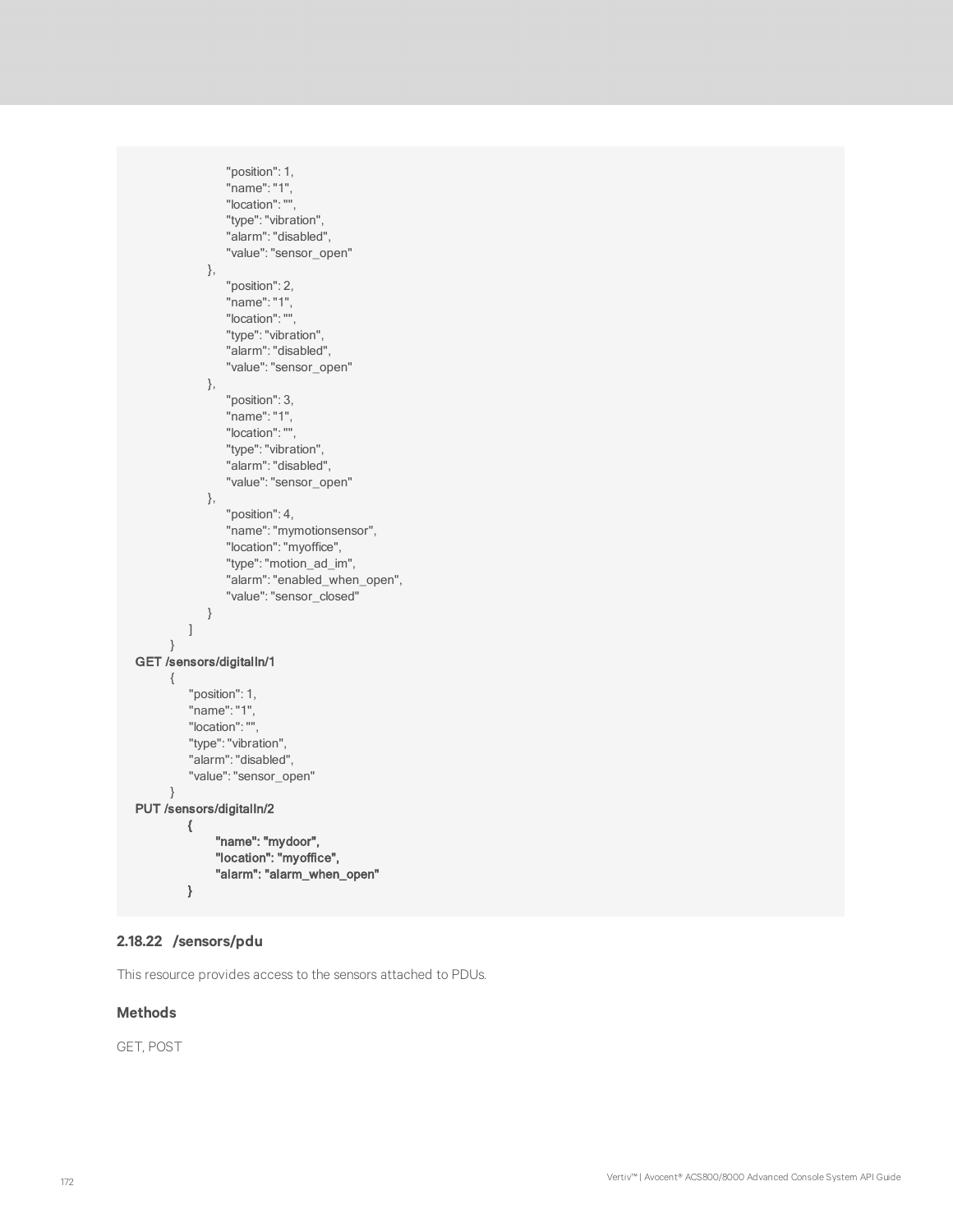

#### **Parameters**

| <b>PARAMETER</b> | <b>DESCRIPTION</b>                                                   |
|------------------|----------------------------------------------------------------------|
| name             | Read-only name of the sensor.                                        |
| pdu              | Read-only name of the PDU to which the sensor is connected.          |
| type             | Type of sensor.                                                      |
| value            | Read-only value of sensor element.                                   |
| maximum          | Maximum observed value. Analog sensors only. Read-only (if present). |
| minimum          | Minimum observed value. Analog sensors only. Read-only (if present). |
| average          | Average observed value. Analog sensors only. Read-only (if present). |

#### **Query**

Fields are supported for all parameters.

#### **Response Body**

JSON object

#### **Response Codes**

| 200 | OК                 |  |
|-----|--------------------|--|
| 400 | <b>Bad Request</b> |  |

```
GET /sensors/pdu
     {
        "sensors": [
           {
               "name": "T-SNSR-RCU-OD.1.1",
               "pdu": "RCU-OD",
               "type": "ExternalTemperature",
               "value": "27.0C (80.0F)",
               "maximum": "27.0C (80.0F)",
               "minimum": "27.0C (80.0F)",
               "average": "27.0C (80.0F)"
           },
           {
               "name": "H-SNSR-RCU-OD.1.2",
               "pdu": "RCU-OD",
               "type": "External Humidity",
               "value": "51.0%",
               "maximum": "51.0%",
               "minimum": "51.0%",
               "average": "51.0%"
           },
           {
               "name": "A-SNSR-RCU-OD.1.3",
               "pdu": "RCU-OD",
               "type": "Air Flow",
```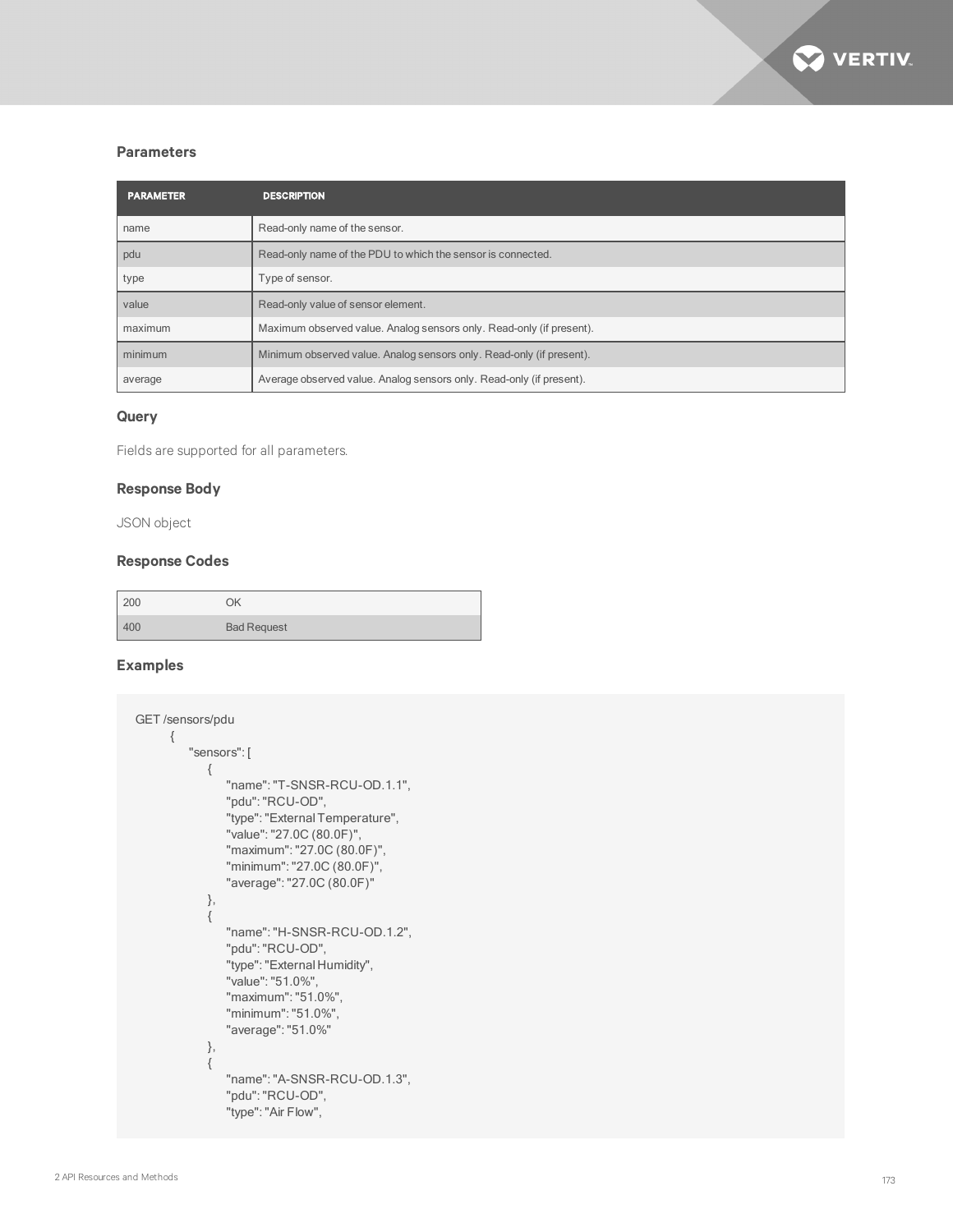```
"value": "46",
          "maximum": "46",
          "minimum": "46",
          "average": "46"
      },
      {
         "name": "W-SNSR-RCU-OD.1.4",
          "pdu": "RCU-OD",
          "type": "Dewpoint",
         "value": "16.0C (60.5F)",
         "maximum": "16.0C (60.5F)",
         "minimum": "16.0C (60.5F)",
         "average": "16.0C (60.5F)"
      }
   \, ]
}
```
#### **2.18.23 sensors/pdu/<NAME>/reset**

This resource provides the ability to reset the minimum/maximum/average values for a sensor.

#### **Methods**

GET, POST

#### **Parameters**

None

#### **Query**

Fields are supported for all parameters.

#### **Response Body**

JSON object

#### **Response Codes**

| 200 | OK                 |
|-----|--------------------|
| 400 | <b>Bad Request</b> |

```
POST /sensors/pdu/A-SNSR-RCU-OD.1.3/reset
Response is:
     {
        "status": "success. sensor reset."
     }
```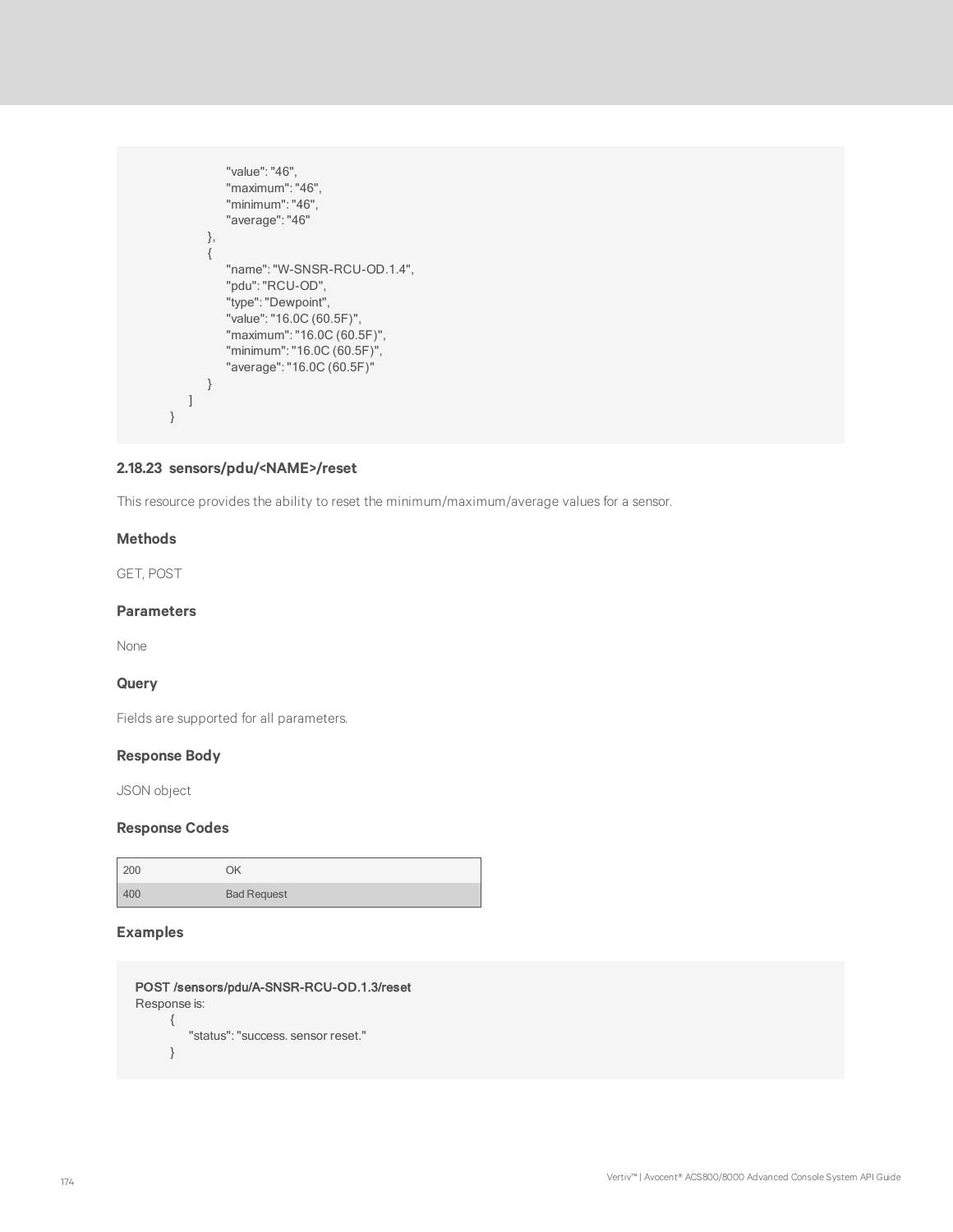

## **2.19 Digital Out**

## **2.19.1 /digitalOut**

This resource provides access to the digital out ports, if present, on the appliance. It allows for naming the ports, reading their current state, or changing the state.

### **Methods**

GET, PUT, PATCH

#### **Parameters**

| <b>PARAMETER</b> | <b>DESCRIPTION</b>                                        |
|------------------|-----------------------------------------------------------|
| position         | Integer position of the output, either 1 or 2. Read-only. |
| name             | Name assigned to the output.                              |
| state            | State of the output: on / off                             |

## **Query**

Fields are supported for all parameters.

#### **Response Body**

JSON object

## **Response Codes**

| 200 | ΩK                                 |
|-----|------------------------------------|
| 204 | OK No Content (for a PUT or PATCH) |
| 400 | <b>Bad Request</b>                 |

| <b>GET /digitalOut</b> |                   |
|------------------------|-------------------|
| {                      |                   |
|                        | "digitalOut": [   |
| {                      |                   |
|                        | "position": 1,    |
|                        | "name": "lights", |
|                        | "state": "on"     |
| },                     |                   |
| ∤                      |                   |
|                        | "position": 2,    |
|                        | "name": "alarm",  |
|                        | "state": "off"    |
| ł                      |                   |
| 1                      |                   |
| ł                      |                   |
| GET /digitalOut/1      |                   |
|                        |                   |
|                        |                   |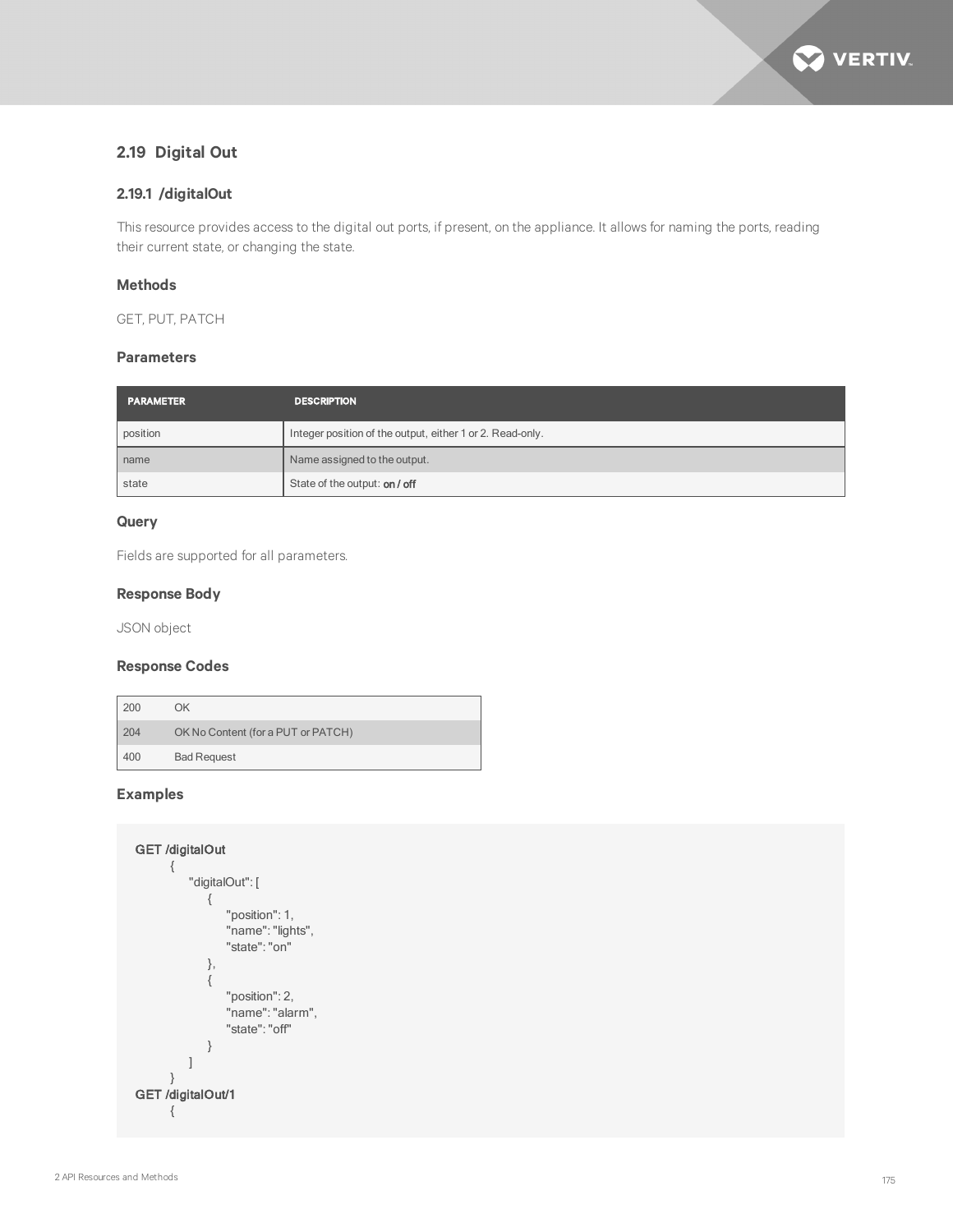```
"position": 1,
         "name": "lights",
         "state": "on"
      }
PUT /digitalOut/2 {
              "state": "on"
        }
```
## **2.20 Monitoring**

## **2.20.1 /monitoring/network/devices[/<INT>]**

This resource provides information about the network devices and their current IP addresses.

## **Methods**

GET

## **Parameters**

| <b>PARAMETER</b> | <b>DESCRIPTION</b>                                        |
|------------------|-----------------------------------------------------------|
| deviceName       | Device name: eth#, bond#                                  |
| status           | Current device status. enabled/disabled/plugged/unplugged |
| ipv4Address      | Current device IPv4 Address.                              |
| ipv4Mask         | Current device IPv4 Mask.                                 |
| ipv6Address      | Current device IPv6 Address.                              |

#### **Query**

Fields are supported for all parameters.

## **Response Body**

JSON object

#### **Response Codes**

| 200 | ОK                 |
|-----|--------------------|
| 400 | <b>Bad Request</b> |

```
GET /monitoring/network/devices
         {
            "devices": [
               {
                  "deviceName": "eth0",
                  "status": "enabled",
```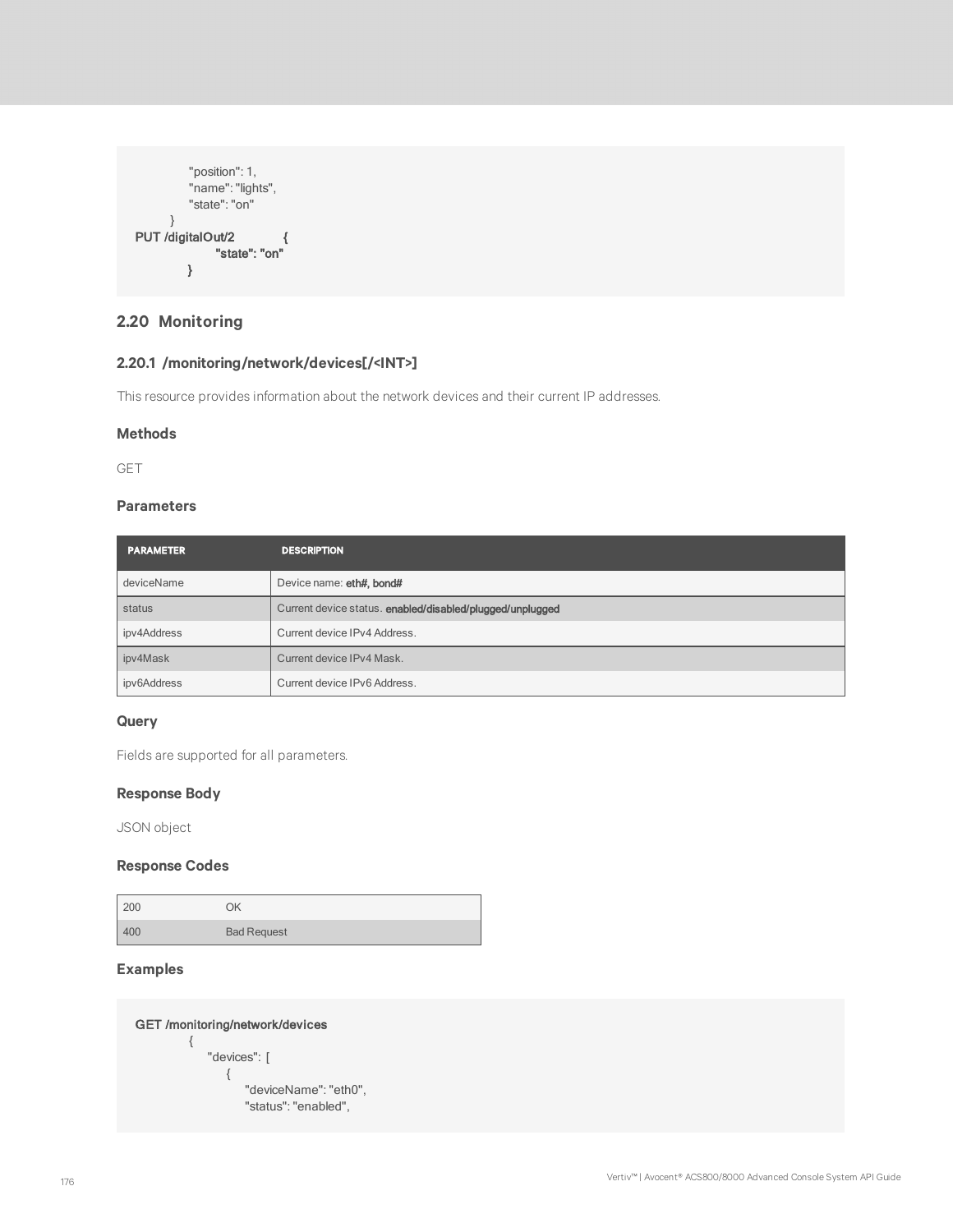

```
"ipv4Address": "10.20.30.40",
                     "ipv4Mask": "255.255.252.0",
                     "ipv6Address": "2001:cdba:0000:0000:0000:0000:5678:1234"
                 \},\\begin{array}{c} \hline \end{array}}
GET /monitoring/network/devices/eth2
          {
              "deviceName": "eth2",
              "ipv4Address": "10.20.30.42",
              "ipv4Mask": "255.255.255.0",
              "ipv6Address": ""
          }
```
## **2.20.2 /monitoring/network/routingTables/ipv4**

This resource returns the ipv4 routing tables.

### **Methods**

GET

### **Parameters**

| <b>PARAMETER</b> | <b>DESCRIPTION</b>        |
|------------------|---------------------------|
| table            | Multiple routing only.    |
| from             | Multiple routing only.    |
| destination      |                           |
| gateway          |                           |
| genmask          | Not for multiple routing. |
| flags            | Not for multiple routing. |
| metric           | Not for multiple routing. |
| ref              | Not for multiple routing. |
| use              | Not for multiple routing. |
| source           | Multiple routing only.    |
| iface            |                           |

#### **Query**

Fields and filtering are supported for all parameters.

## **Response Body**

JSON object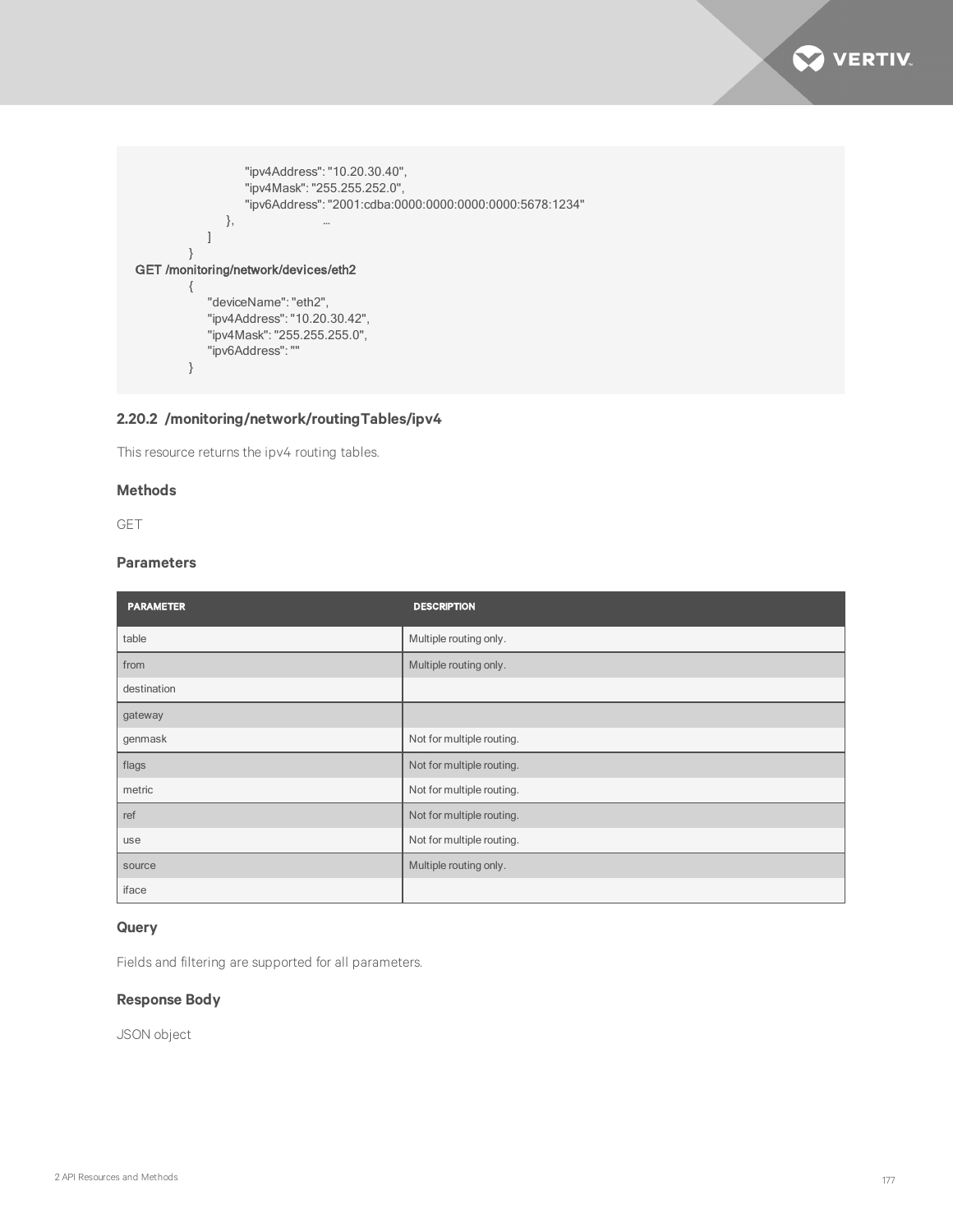#### **Response Codes**

| 200 | ЭK                 |
|-----|--------------------|
| 400 | <b>Bad Request</b> |

## **Examples**

GET /monitoring/network/routingTables/ipv4

```
{
"destination": "default",
"gateway": "*",
"genmask": "255.255.252.0",
"flags": "UG",
"metric": 0,
"ref": 0,
"use": 0,
"iface": "eth0"
}
```
When multiple routing tables are enabled (advanced routing):

```
GET /monitoring/network/routingTables/ipv4
{
"table": "default",
"from": "*",
"destination": "default",
"gateway": "*",
"source": "192.168.161.10",
"iface": "eth0"
}
```
#### **2.20.3 /monitoring/network/routingTables/ipv6**

This resource returns the ipv6 routing tables.

#### **Methods**

GET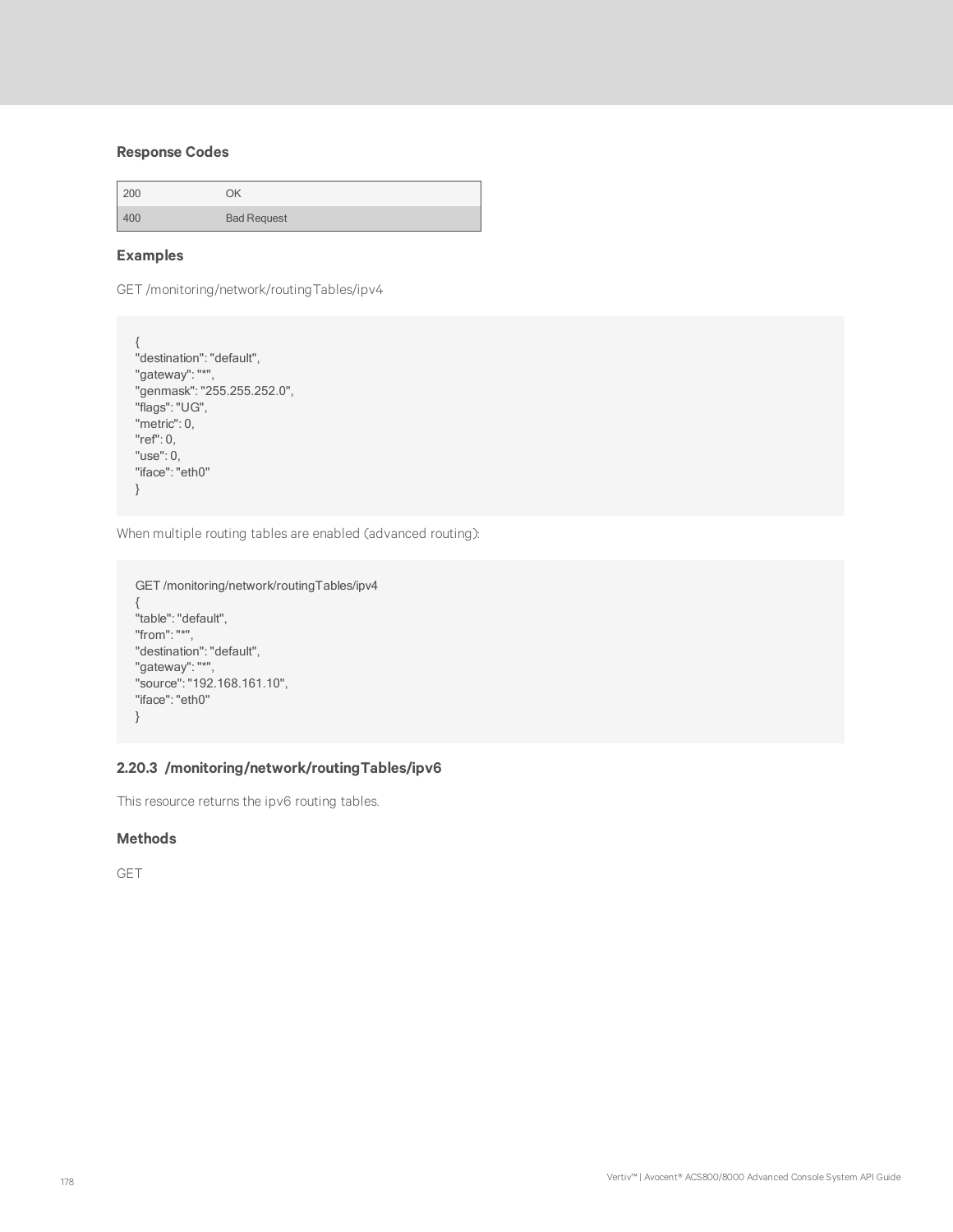

#### **Parameters**

| <b>PARAMETER</b> | <b>DESCRIPTION</b> |
|------------------|--------------------|
| destination      |                    |
| nexthop          |                    |
| flags            |                    |
| metric           |                    |
| ref              |                    |
| use              |                    |
| ifac             |                    |

#### **Query**

Fields and filtering are supported for all parameters.

#### **Response Body**

JSON object

#### **Response Codes**

| 200 | NС                 |
|-----|--------------------|
| 400 | <b>Bad Request</b> |

#### **Examples**

GET /monitoring/network/routingTables/ipv6

```
{
"destination": "::/0",
"nexthop": "::",
"flags": "UGDAe"
"metric": 1024,
"ref": 0,
"use": 0,
"iface": "eth0"
}
```
## **2.20.4 /monitoring/serialPorts[/<NUM>]**

This resource provides information about the current state of the serial ports including transmission counts.

The DELETE method is used on an individual serial port to clear the counters to zero.

## **Methods**

GET, DELETE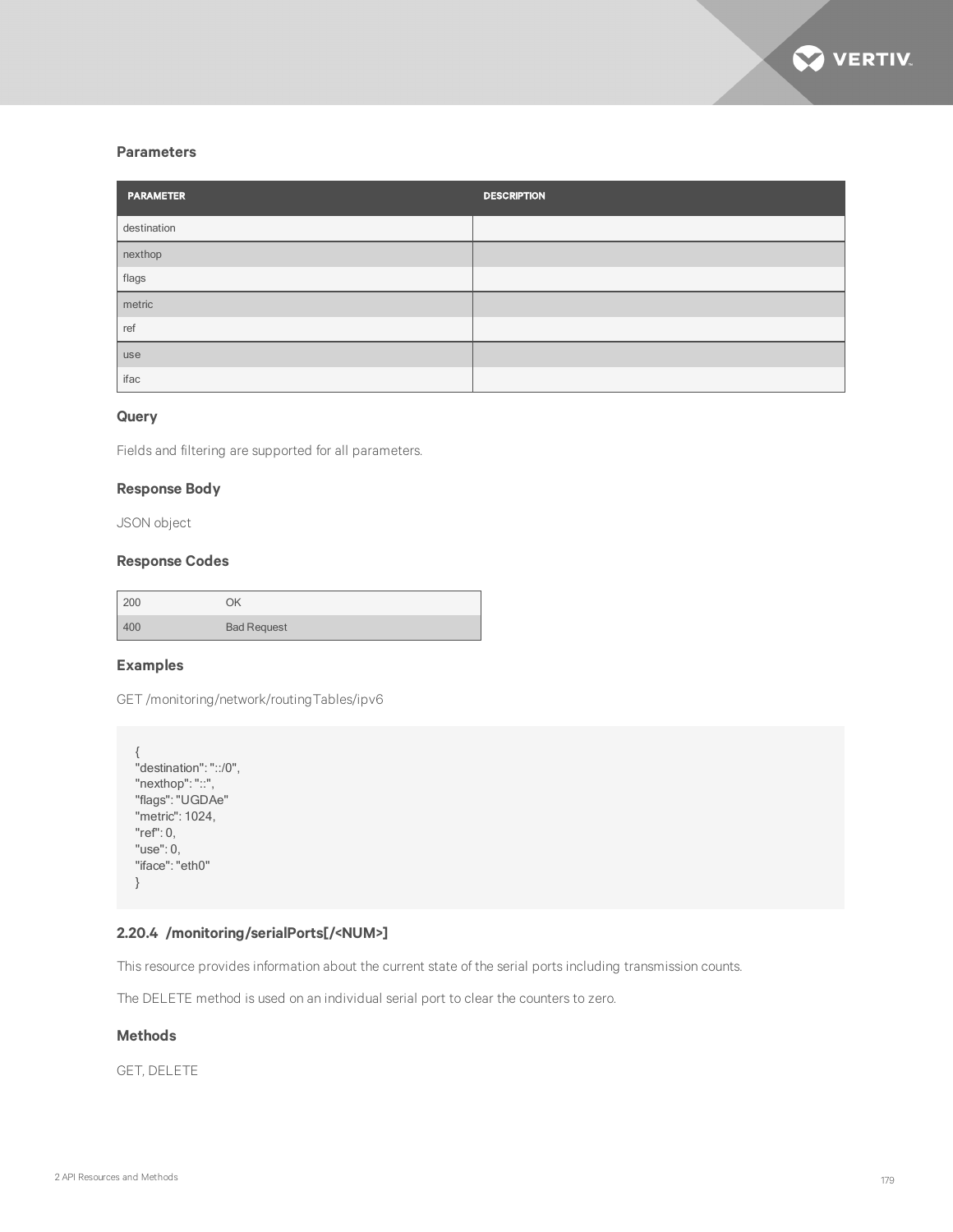#### **Parameters**

| <b>PARAMETER</b> | <b>DESCRIPTION</b>                                                       |
|------------------|--------------------------------------------------------------------------|
| port             | Serial port number. Integer. Read only.                                  |
| deviceName       | Serial port device name: Example: ttyS2                                  |
| profile          | Port profile: cas/power/dial_in/dial_out/socket_client/unconfigured      |
| settings         | Physical port settings including speed and parity. Example: 9600 8N1.    |
| signals          | Current serial signals potentially including: RTS, CTS, DTR, DSR, CD, RI |
| txBytes          | Number of transmitted bytes. Integer.                                    |
| rxBytes          | Number of received bytes. Integer.                                       |
| frameErrors      | Number of frame errors. Integer.                                         |
| parityErrors     | Number of parity errors. Integer.                                        |
| break            | Number of breaks. Integer.                                               |
| overrun          | Number of overruns. Integer.                                             |

#### **Query**

Fields are supported for all parameters.

## **Response Body**

JSON object

#### **Response Codes**

| 200 | ОK                 |
|-----|--------------------|
| 400 | <b>Bad Request</b> |

## **Examples**

GET /monitoring/serialPorts

```
{
"serialPorts": [
{
"port": "1",
"deviceName": "ttyS1",
"profile": "cas",
"settings": "9600 8N1",
"signals": "CTS|DSR|CD|RI",
"txBytes": 0,
"rxBytes": 967,
"frameErrors": 0,
"parityErrors": 0,
"break": 0,
"overrun": 0
},
{
"port": "2",
```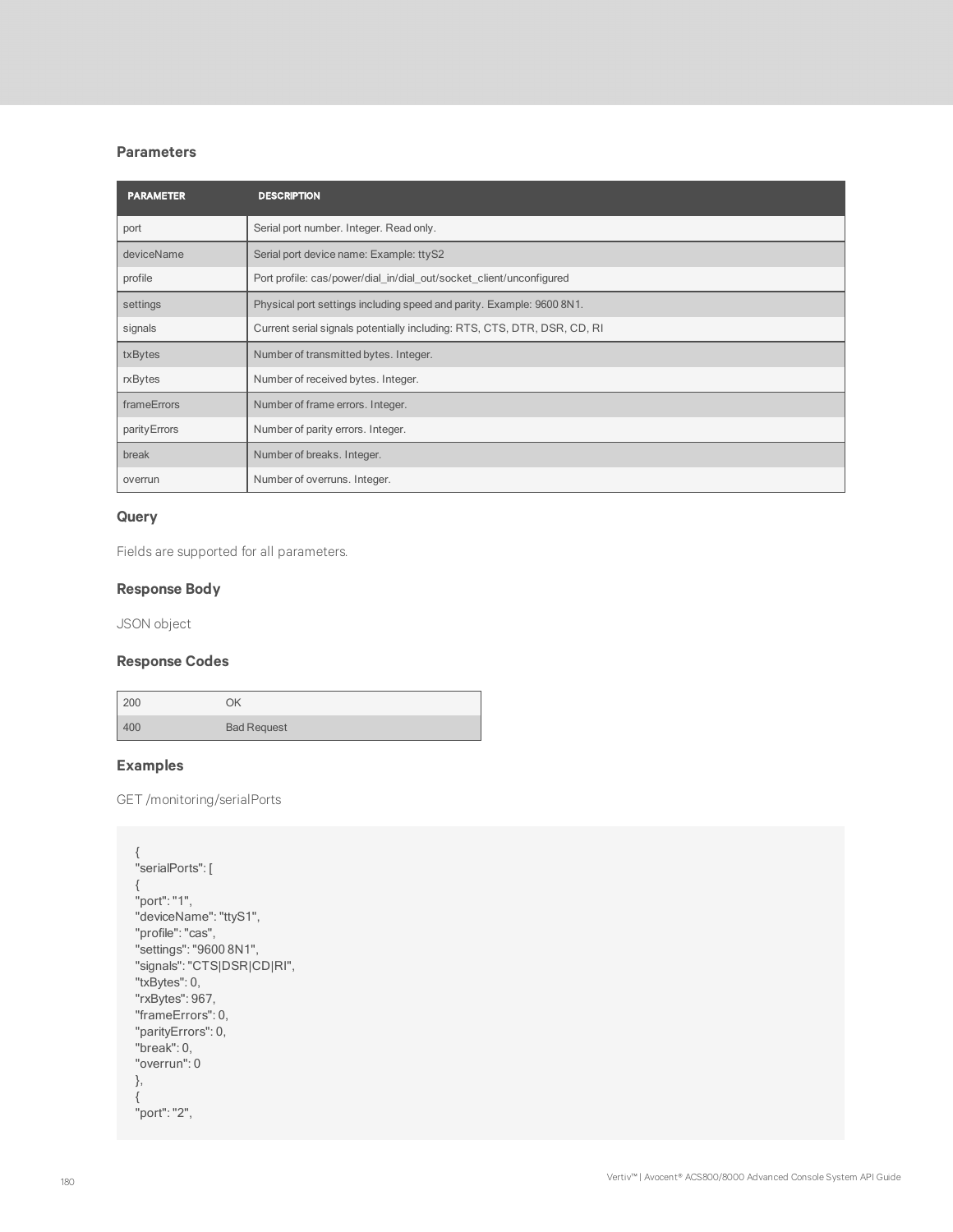

```
"deviceName": "ttyS2",
"profile": "power",
"settings": "9600 8N1",
"signals": "RTS|CTS|DTR|DSR|CD|RI",
"txBytes": 21,
"rxBytes": 510,
"frameErrors": 0,
"parityErrors": 0,
"break": 0,
"overrun": 0
},
…
\begin{array}{c} \hline \end{array}}
```
GET /monitoring/serialPorts/1

```
{
"port": "1",
"deviceName": "ttyS1",
"profile": "cas",
"settings": "9600 8N1",
"signals": "CTS|DSR|CD|RI",
"txBytes": 0,
"rxBytes": 967,
"frameErrors": 0,
"parityErrors": 0,
"break": 0,
"overrun": 0
}
```
DELETE /monitoring/serialPorts/2

#### **2.20.5 /monitoring/ipsec[/<NAME>]**

This resource provides information about the status of the IPsec connections and tunnel status.

#### **Methods**

GET

#### **Parameters**

| <b>PARAMETER</b> | <b>DESCRIPTION</b>                              |
|------------------|-------------------------------------------------|
| connectionName   | IPSec connection name.                          |
| status           | Connection status: down/connecting/established. |
| remotelpAddress  |                                                 |
| lifetime         |                                                 |
| establishedTime  |                                                 |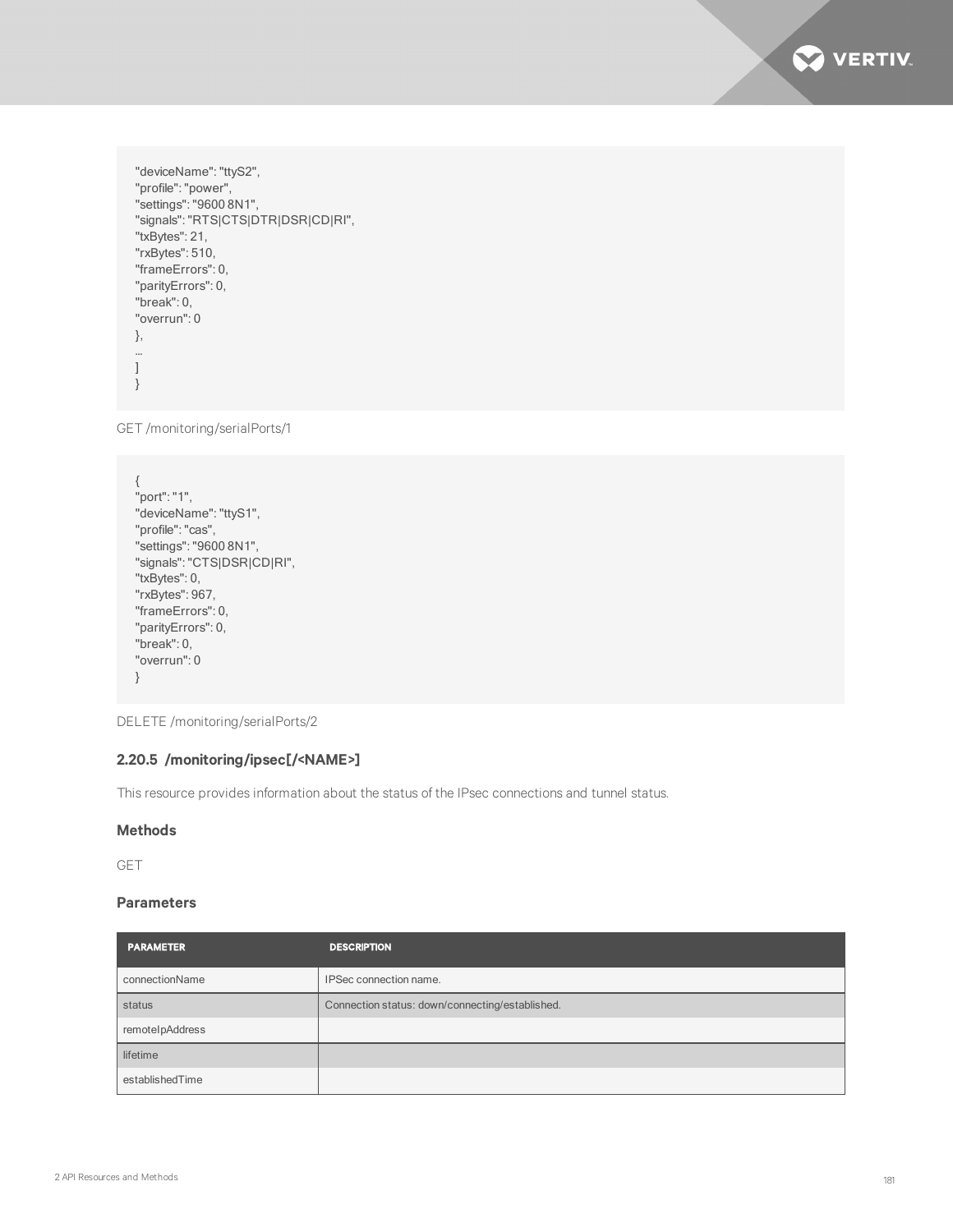| <b>PARAMETER</b> | <b>DESCRIPTION</b> |
|------------------|--------------------|
| phase1Algorithm  |                    |
| phase2Algorithm  |                    |
| certificateName  |                    |

#### **Query**

Fields are supported for all parameters.

#### **Response Body**

JSON object

#### **Response Codes**

| 200 | OК                 |
|-----|--------------------|
| 400 | <b>Bad Request</b> |

#### **Examples**

GET /monitoring/ipsec

```
{
"ipsecConnections": [
{
"connectionName": "testConnection",
"status": "DOWN",
"remoteIpAddress": "10.20.30.40",
"lifetime": "24h",
"establishedTime": "",
"phase1Algorithm": "",
"phase2Algorithm": "",
"certificateName": ""
},
…
]
}
```
GET /monitoring/ipsec/testConnection

```
{
"connectionName": "testConnection",
"status": "DOWN",
"remoteIpAddress": "10.20.30.40",
"lifetime": "24h",
"establishedTime": "",
"phase1Algorithm": "",
"phase2Algorithm": "",
"certificateName": ""
}
```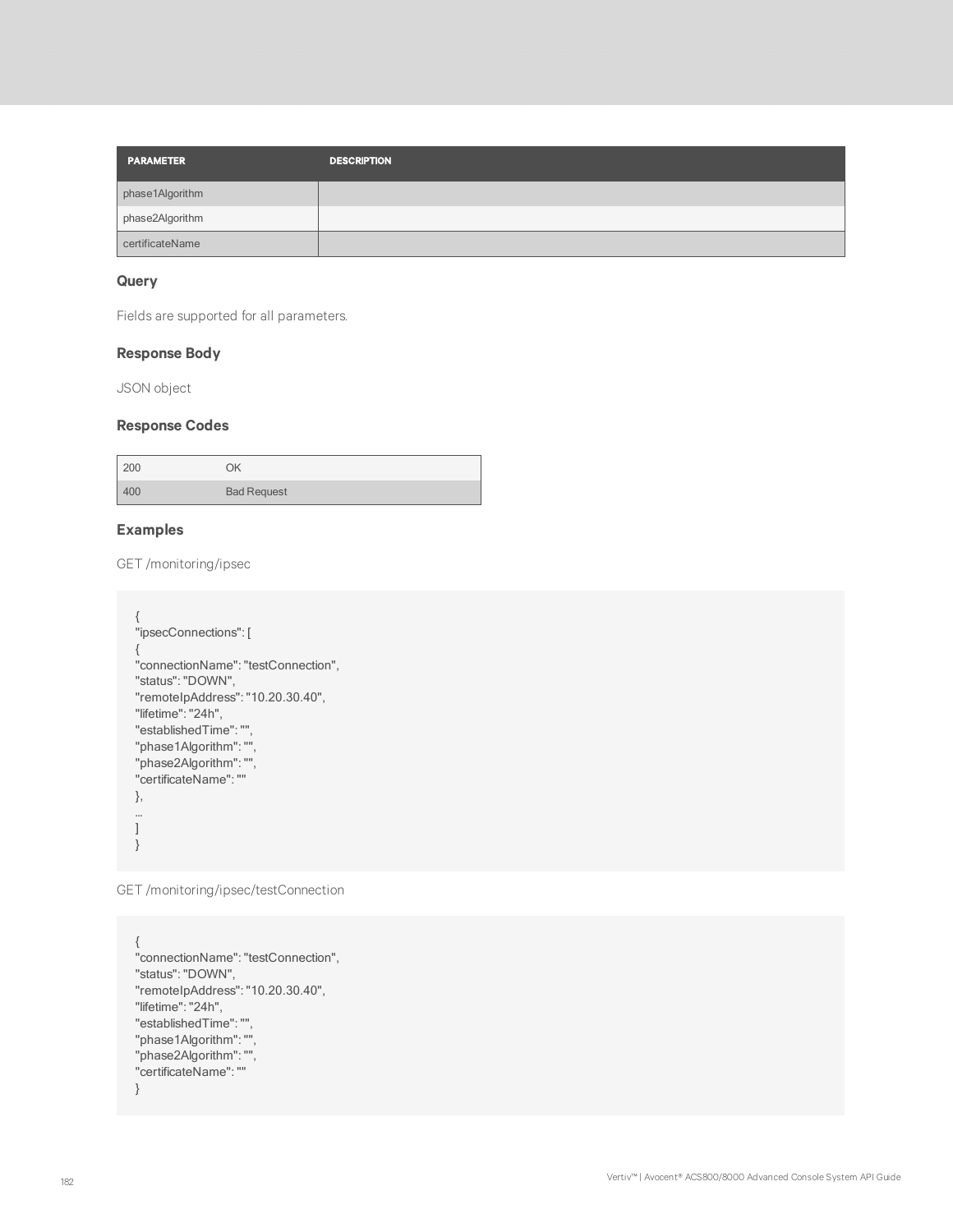

## **2.21 Access**

#### **2.21.1 /access/serialPorts[/PORT#]**

Returns a list of all serial ports which have a profile setting of CAS.

#### **Methods**

GET

## **Parameters**

| <b>PARAMETER</b> | <b>DESCRIPTION</b>                     |
|------------------|----------------------------------------|
| port             | Read-only port number                  |
| name             | Read-only name of the serial port      |
| status           | Status of the serial port: idle/in_use |

#### **Query**

Fields are supported for all parameters.

## **Response Body**

JSON object

## **Response Codes**

| 200 | ОK             |
|-----|----------------|
| 401 | Not Authorized |
| 40x | Failure        |

#### **Example**

| <b>GET</b> /access/serialPorts/1 |  |  |
|----------------------------------|--|--|
| Response is:                     |  |  |
|                                  |  |  |
| "port": "1",                     |  |  |
| "name": "port1",                 |  |  |
| "status": "idle"                 |  |  |
|                                  |  |  |

## **2.21.2 /access/serialPorts/<PORT#>/on**

Turns on the power outlets merged with this port.

## **Methods**

POST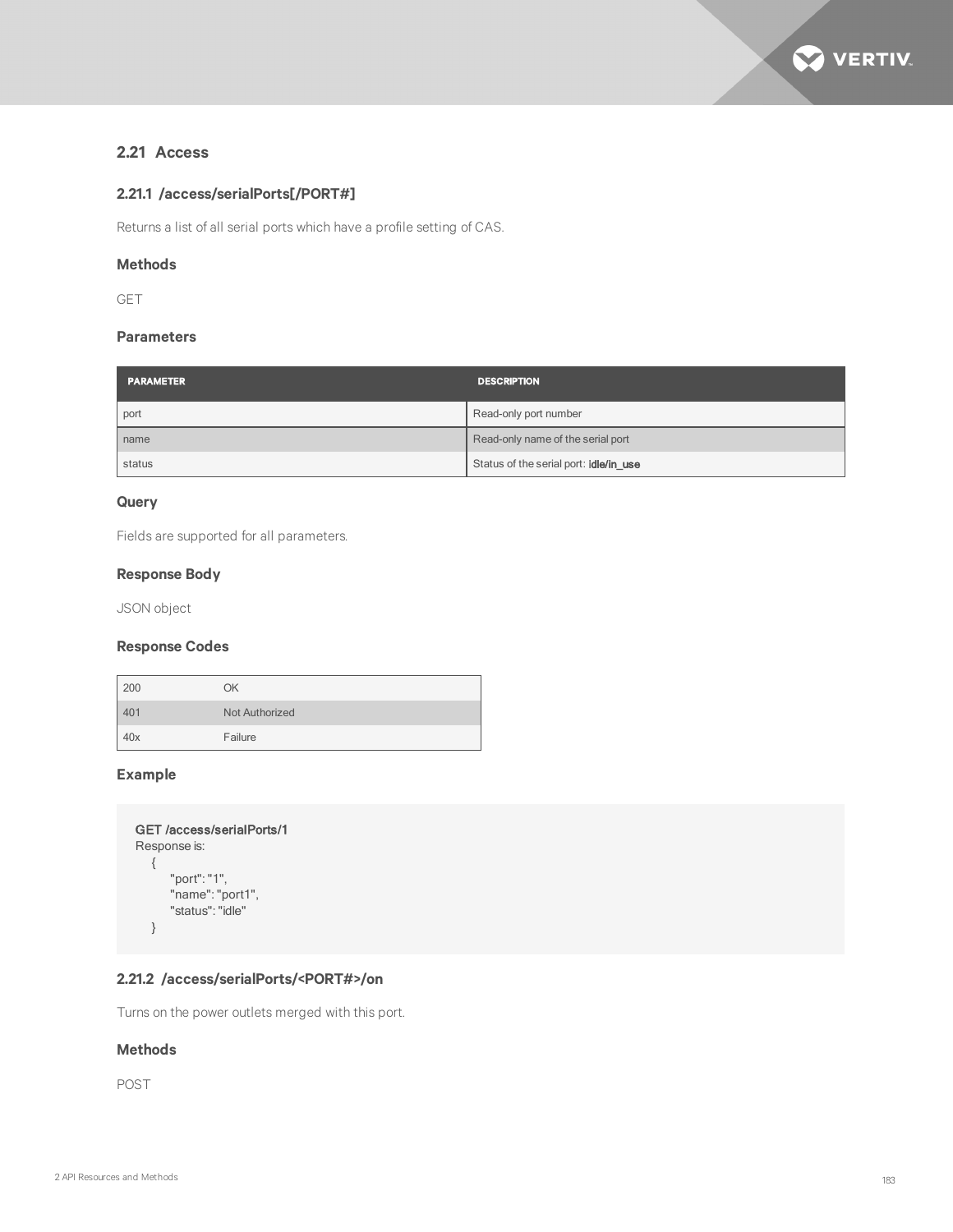#### **Parameters**

None

### **Query**

None

## **Response Body**

JSON object

## **Response Codes**

| 200 | OK                 |
|-----|--------------------|
| 400 | <b>Bad Request</b> |

## **Example**

## POST /access/serialPorts/1/on

Response is: {

"status": "success. target powered on" }

## **2.21.3 /access/serialPorts/<PORT#>/off**

Turns off the power outlets merged with this port.

### **Methods**

POST

## **Parameters**

None

## **Query**

None

## **Response Body**

JSON object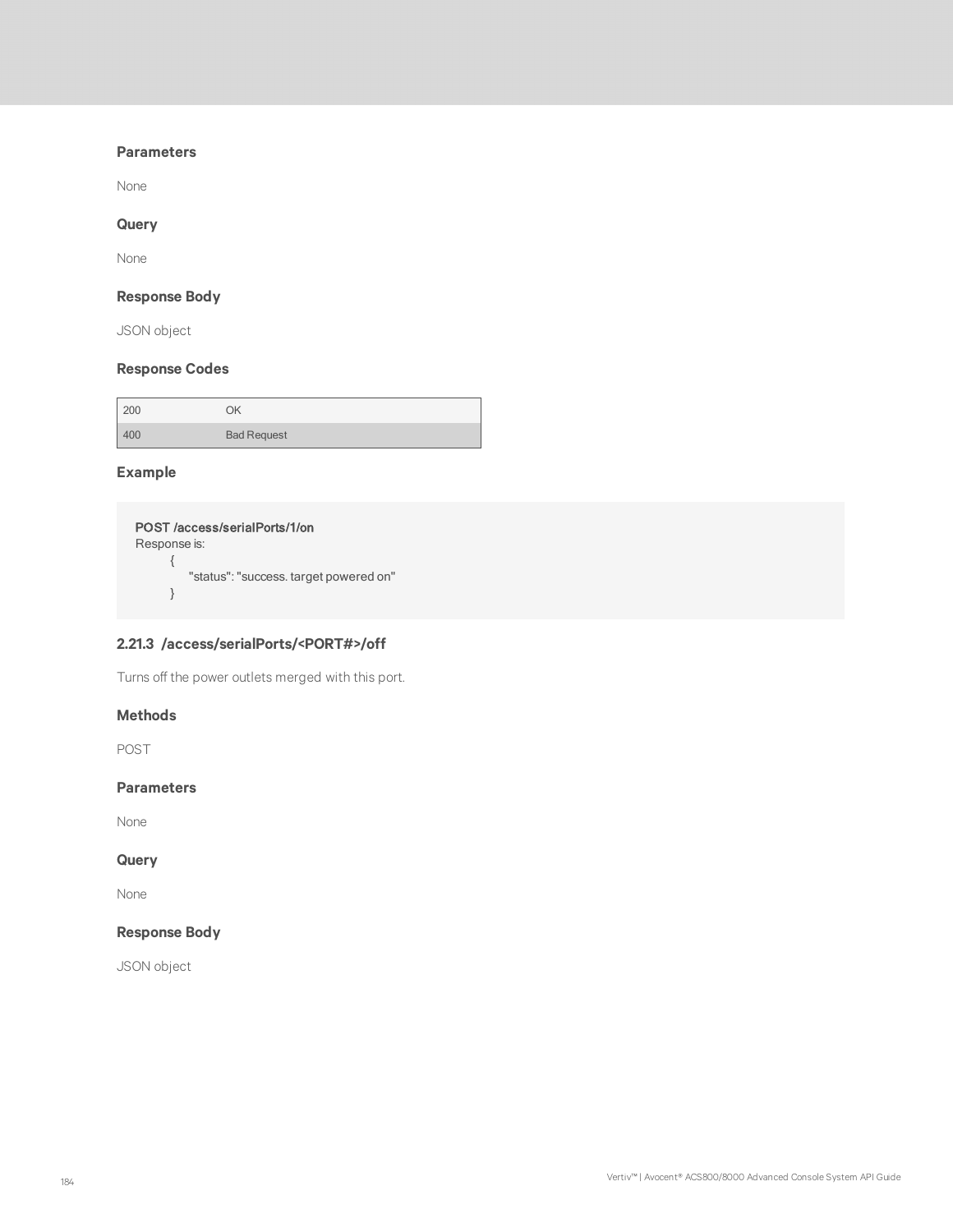

#### **Response Codes**

| 200 | ΩK                 |
|-----|--------------------|
| 400 | <b>Bad Request</b> |

## **Example**

## POST /access/serialPorts/1/off Response is:

{ "status": "success. target powered off" }

## **2.21.4 /access/serialPorts/<PORT#>/cycle**

Cycle power on the power outlets merged with this port.

#### **Methods**

POST

#### **Parameters**

None

#### **Query**

None

#### **Response Body**

JSON object

## **Response Codes**

| 200 | 7K                 |
|-----|--------------------|
|     | <b>Bad Request</b> |

#### **Example**

#### POST /access/serialPorts/1/cycleResponse is: {

"status": "success. target power cycled"

}

## **2.22 Miscellaneous Resources**

## **2.22.1 /resources**

This command provides a list of the available resources and methods.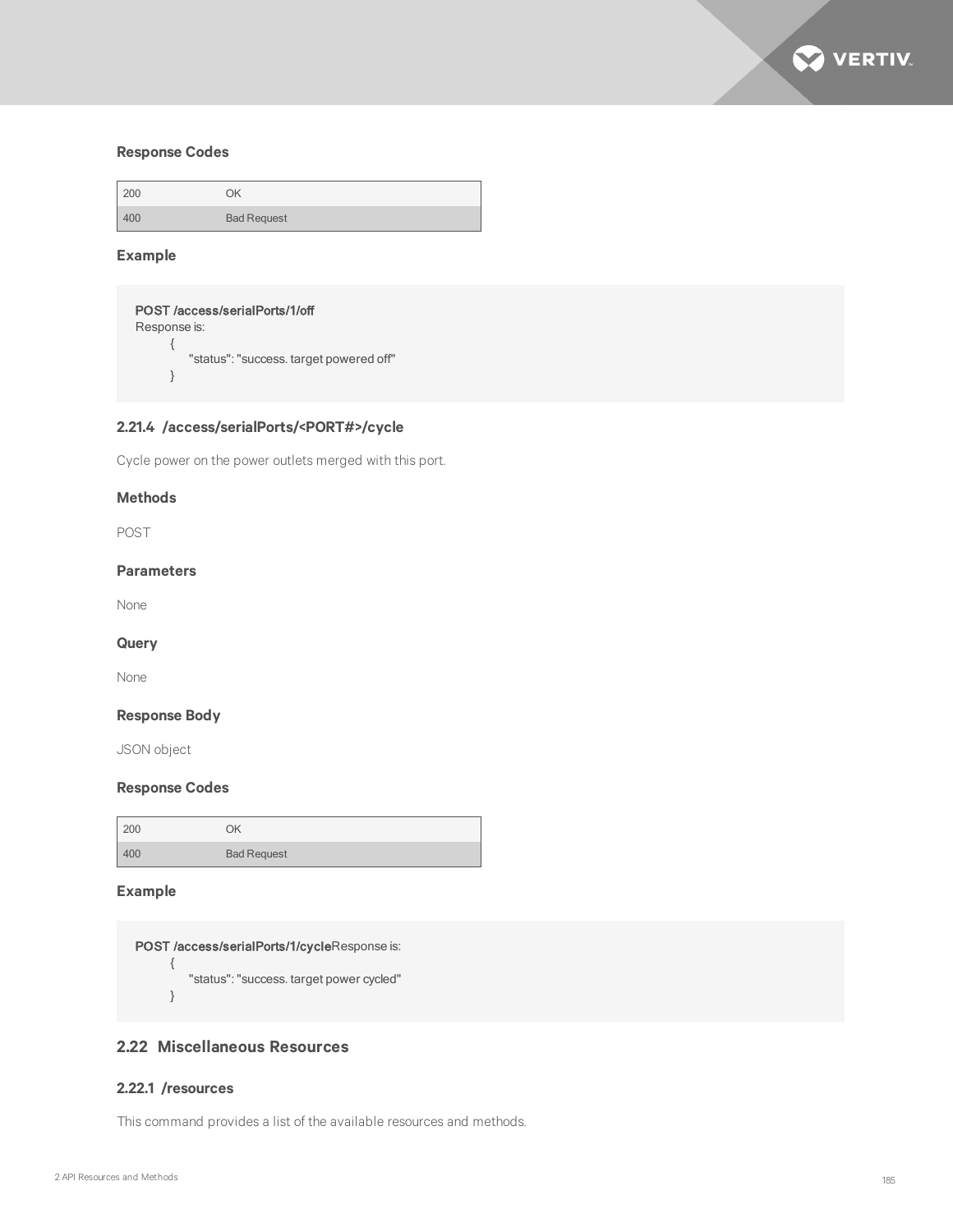#### **Methods**

GET

## **Parameters**

None

## **Query**

None

## **Response Codes**

| 200 | OK      |
|-----|---------|
| 40x | Failure |

## **Examples**

## GET /resources

| $\{$ |                                                         |
|------|---------------------------------------------------------|
|      | "resources": [                                          |
|      | "GET /access/serialPorts",                              |
|      | "GET /access/serialPorts/:PORT",                        |
|      | "POST /access/serialPorts/:PORT/cycle",                 |
|      | "POST /access/serialPorts/:PORT/off".                   |
|      | "POST /access/serialPorts/:PORT/on",                    |
|      | "GET /accessRights/:BASE/:NAME/appliance",              |
|      | "PATCH /accessRights/:BASE/:NAME/appliance",            |
|      | "PUT /accessRights/:BASE/:NAME/appliance",              |
|      | "GET /accessRights/:BASE/:NAME/outlets",                |
|      | "POST /accessRights/:BASE/:NAME/outlets",               |
|      | "DELETE /accessRights/:BASE/:NAME/outlets/:ID",         |
|      | "GET /accessRights/:BASE/:NAME/pdus",                   |
|      | "POST /accessRights/:BASE/:NAME/pdus",                  |
|      | "DELETE /accessRights/:BASE/:NAME/pdus/:ID",            |
|      | "GET /accessRights/:BASE/:NAME/serialPorts",            |
|      | "POST /accessRights/:BASE/:NAME/serialPorts",           |
|      | "DELETE /accessRights/:BASE/:NAME/serialPorts/:ID",     |
|      | "GET /accessRights/:BASE/:NAME/serialPorts/:ID",        |
|      | "PATCH /accessRights/:BASE/:NAME/serialPorts/:ID",      |
|      | "PUT /accessRights/:BASE/:NAME/serialPorts/:ID",        |
|      | "GET /accessRights/:BASE/:NAME/ups",                    |
|      | "POST /accessRights/:BASE/:NAME/ups",                   |
|      | "DELETE /accessRights/:BASE/:NAME/ups/:ID",             |
|      | "GET /accessRights/:BASE/:NAME/upsOutletGroups",        |
|      | "POST /accessRights/:BASE/:NAME/upsOutletGroups",       |
|      | "DELETE /accessRights/:BASE/:NAME/upsOutletGroups/:ID", |
|      | "GET /accessRights/dsview",                             |
|      | "PATCH /accessRights/dsview",                           |
|      | "PUT /accessRights/dsview",<br>"GET /authentication".   |
|      |                                                         |
|      | "PATCH /authentication",<br>"PUT /authentication".      |
|      | "GET /authentication/dsview".                           |
|      | "PATCH /authentication/dsview",                         |
|      |                                                         |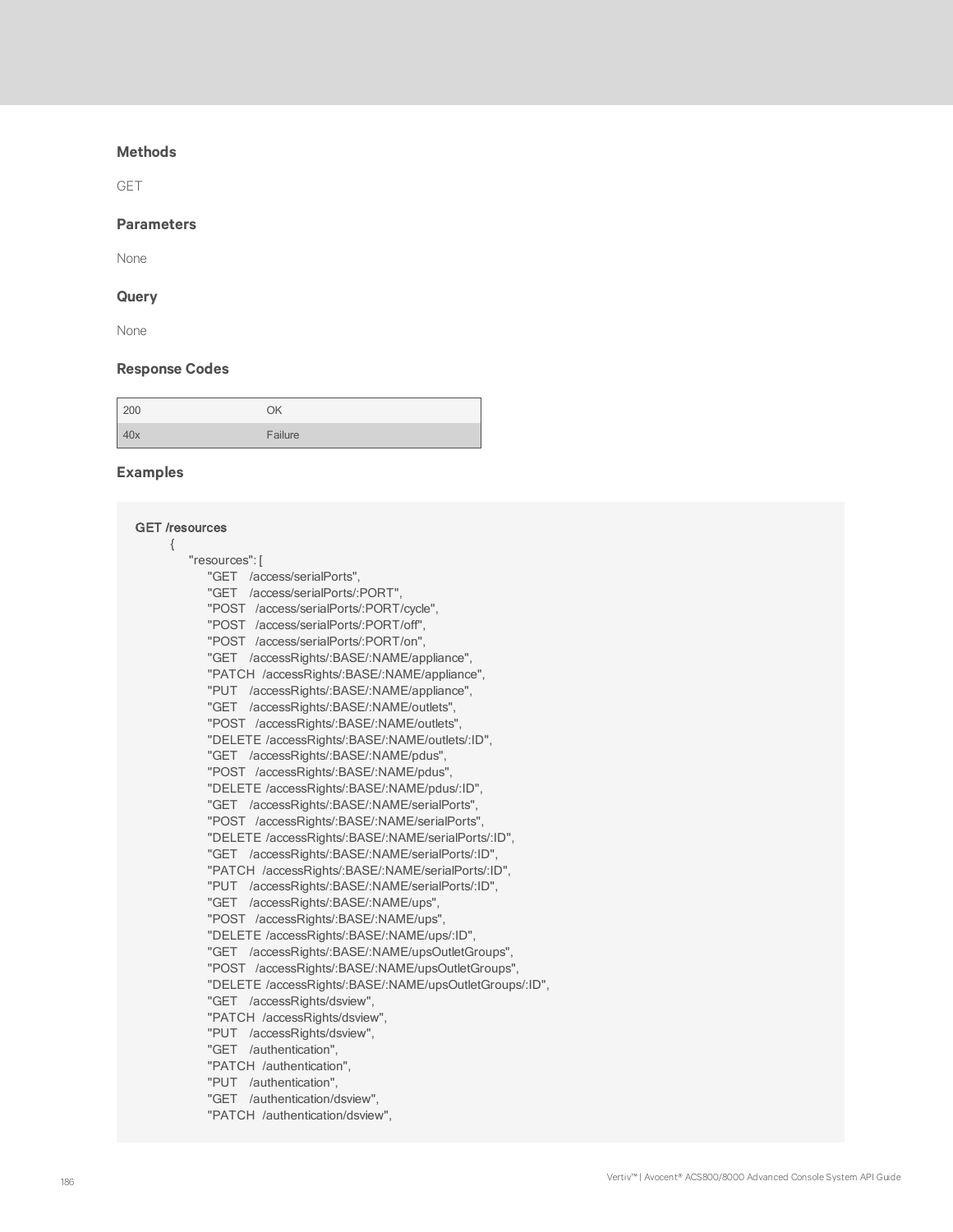

"PUT /authentication/dsview", "GET /authentication/kerberos", "PATCH /authentication/kerberos", "PUT /authentication/kerberos", "GET /authentication/ldap", "PATCH /authentication/ldap", "PUT /authentication/ldap", "GET /authentication/radius", "PATCH /authentication/radius", "PUT /authentication/radius", "GET /authentication/tacacs", "PATCH /authentication/tacacs", "PUT /authentication/tacacs", "GET /auxPorts", "GET /auxPorts/:PORT", "PATCH /auxPorts/:PORT", "PUT /auxPorts/:PORT", "GET /casProfile", "PATCH /casProfile", "PUT /casProfile", "GET /casProfile/autoAnswer", "POST /casProfile/autoAnswer", "DELETE /casProfile/autoAnswer/:ID", "GET /casProfile/autoAnswer/:ID", "GET /casProfile/matchStrings", "POST /casProfile/matchStrings", "DELETE /casProfile/matchStrings/:ID", "GET /casProfile/matchStrings/:ID", "GET /casProfile/probeStrings", "POST /casProfile/probeStrings", "DELETE /casProfile/probeStrings/:ID", "GET /casProfile/probeStrings/:ID", "GET /dialinProfile", "PATCH /dialinProfile", "PUT /dialinProfile", "GET /dialinProfile/callbackUsers", "POST /dialinProfile/callbackUsers", "DELETE /dialinProfile/callbackUsers/:NAME", "GET /dialinProfile/callbackUsers/:NAME", "PATCH /dialinProfile/callbackUsers/:NAME", "PUT /dialinProfile/callbackUsers/:NAME", "GET /dialinProfile/pppOtpUsers", "POST /dialinProfile/pppOtpUsers", "DELETE /dialinProfile/pppOtpUsers/:NAME", "GET /dialinProfile/pppOtpUsers/:NAME", "GET /digitalOut", "GET /digitalOut/:ID", "PATCH /digitalOut/:ID", "PUT /digitalOut/:ID", "GET /events", "GET /events/:ID", "PATCH /events/:ID", "PUT /events/:ID", "GET /events/applianceLogging", "PATCH /events/applianceLogging", "PUT /events/applianceLogging", "GET /events/dataBuffering", "PATCH /events/dataBuffering",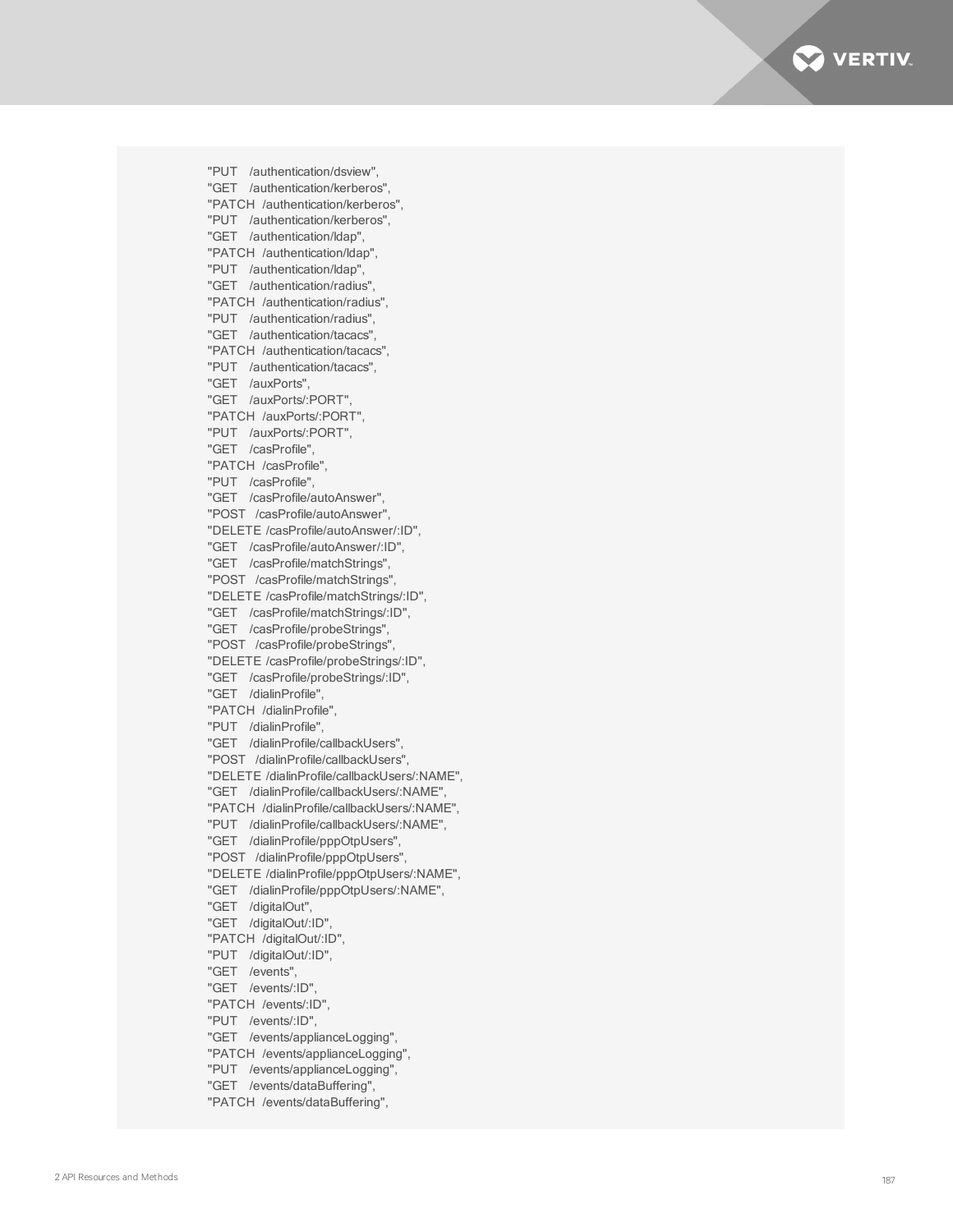"PUT /events/dataBuffering", "GET /events/dsview", "PATCH /events/dsview", "PUT /events/dsview", "GET /events/email", "PATCH /events/email", "PUT /events/email", "GET /events/sms", "PATCH /events/sms", "PUT /events/sms", "GET /events/snmp", "PATCH /events/snmp", "PUT /events/snmp", "GET /events/syslog", "PATCH /events/syslog", "PUT /events/syslog", "GET /events/trapForward", "POST /events/trapForward", "DELETE /events/trapForward/:ID", "GET /events/trapForward/:ID", "PATCH /events/trapForward/:ID", "PUT /events/trapForward/:ID", "GET /groups", "POST /groups", "DELETE /groups/:NAME", "GET /groups/:NAME", "PATCH /groups/:NAME", "PUT /groups/:NAME", "GET /modems", "GET /modems/:PORT", "PATCH /modems/:PORT", "PUT /modems/:PORT", "GET /monitoring/ipsec", "GET /monitoring/ipsec/:NAME", "GET /monitoring/network/devices", "GET /monitoring/network/devices/:INT", "GET /monitoring/network/routingTables/:TABLE", "GET /monitoring/serialPorts", "DELETE /monitoring/serialPorts/:ID", "GET /monitoring/serialPorts/:ID", "GET /network/devices", "GET /network/devices/:INT", "PATCH /network/devices/:INT", "PUT /network/devices/:INT", "GET /network/firewall/:TABLE", "POST /network/firewall/:TABLE", "DELETE /network/firewall/:TABLE/:NAME", "GET /network/firewall/:TABLE/:NAME", "PATCH /network/firewall/:TABLE/:NAME", "PUT /network/firewall/:TABLE/:NAME", "GET /network/firewall/:TABLE/:NAME/rules", "POST /network/firewall/:TABLE/:NAME/rules", "DELETE /network/firewall/:TABLE/:NAME/rules/:ID", "GET /network/firewall/:TABLE/:NAME/rules/:ID", "PATCH /network/firewall/:TABLE/:NAME/rules/:ID", "PUT /network/firewall/:TABLE/:NAME/rules/:ID",

"POST /network/firewall/:TABLE/:NAME/rules/:ID/move",

"GET /network/hosts",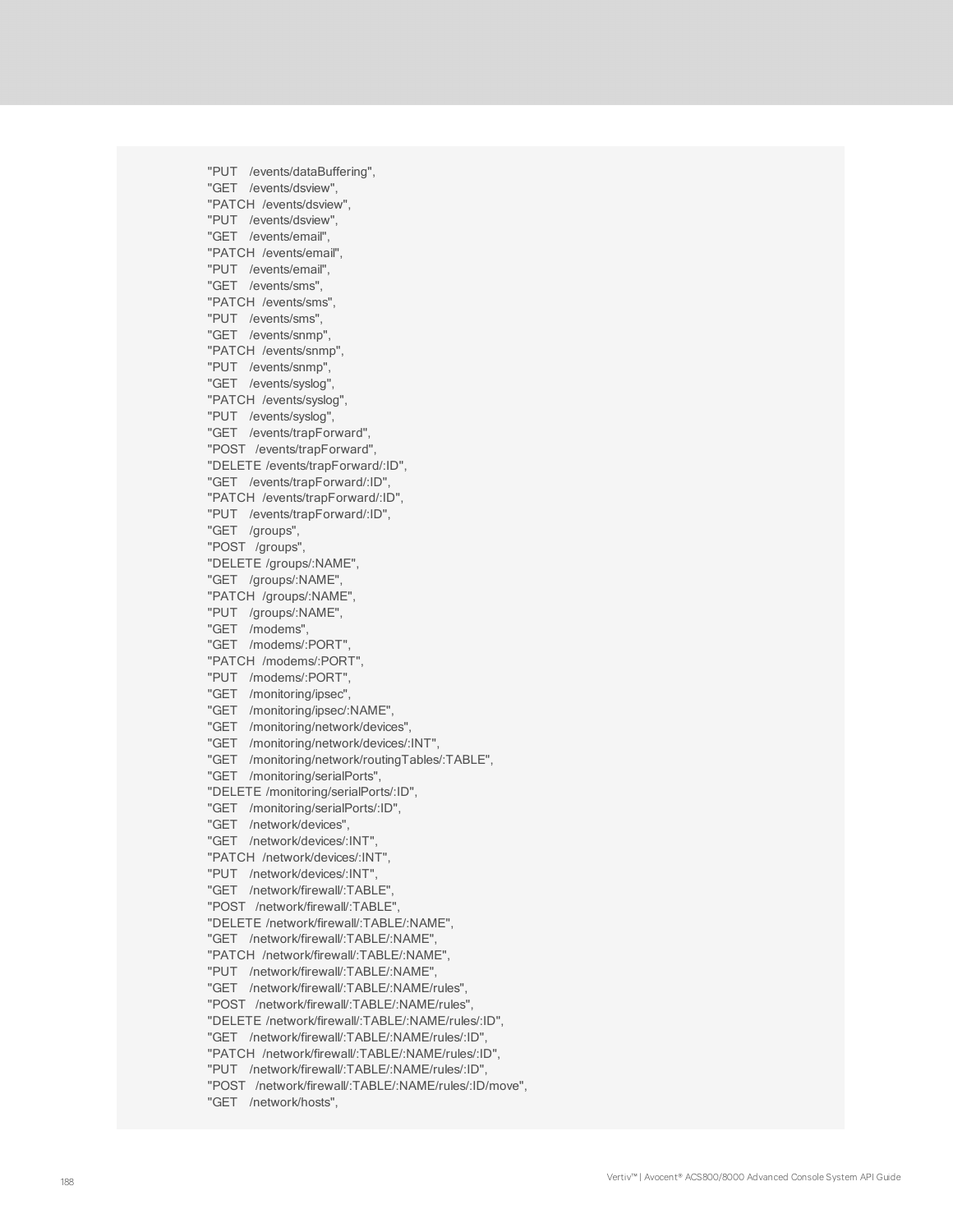

"POST /network/hosts", "DELETE /network/hosts/#ADDR", "GET /network/hosts/#ADDR", "PATCH /network/hosts/#ADDR", "PUT /network/hosts/#ADDR", "GET /network/ipsec/certificates", "DELETE /network/ipsec/certificates/#NAME", "POST /network/ipsec/certificates/download", "GET /network/ipsec/connections", "POST /network/ipsec/connections", "DELETE /network/ipsec/connections/:NAME", "GET /network/ipsec/connections/:NAME", "PATCH /network/ipsec/connections/:NAME", "PUT /network/ipsec/connections/:NAME", "GET /network/settings", "PATCH /network/settings", "PUT " /network/settings", GET /network/snmp", "POST /network/snmp", "DELETE /network/snmp/#ID", "GET /network/snmp/#ID", "PATCH /network/snmp/#ID", "PUT /network/snmp/#ID", "GET /network/snmp/system", "PATCH /network/snmp/system", "PUT /network/snmp/system", "GET /network/staticRoutes/:TABLE", "POST /network/staticRoutes/:TABLE", "DELETE /network/staticRoutes/:TABLE/\*ID", "GET /network/staticRoutes/:TABLE/\*ID", "PATCH /network/staticRoutes/:TABLE/\*ID", "PUT /network/staticRoutes/:TABLE/\*ID", "GET /pluggableDevices", "GET /pluggableDevices/:NAME", "POST /pluggableDevices/:NAME/delete", "POST /pluggableDevices/:NAME/eject", "POST /pluggableDevices/:NAME/setConsole", "GET /power/login", "PATCH /power/login", "PUT /power/login", "GET /power/networkPdus", "POST /power/networkPdus", "DELETE /power/networkPdus/#ADDR", "GET /power/networkPdus/#ADDR", "PATCH /power/networkPdus/#ADDR", "PUT /power/networkPdus/#ADDR", "GET /power/networkUps", "POST /power/networkUps", "DELETE /power/networkUps/#ADDR", "GET /power/networkUps/#ADDR", "PATCH /power/networkUps/#ADDR", "PUT /power/networkUps/#ADDR", "GET /power/outletGroups", "POST /power/outletGroups", "DELETE /power/outletGroups/:NAME", "GET /power/outletGroups/:NAME", "POST /power/outletGroups/:NAME/cycle", "POST /power/outletGroups/:NAME/off",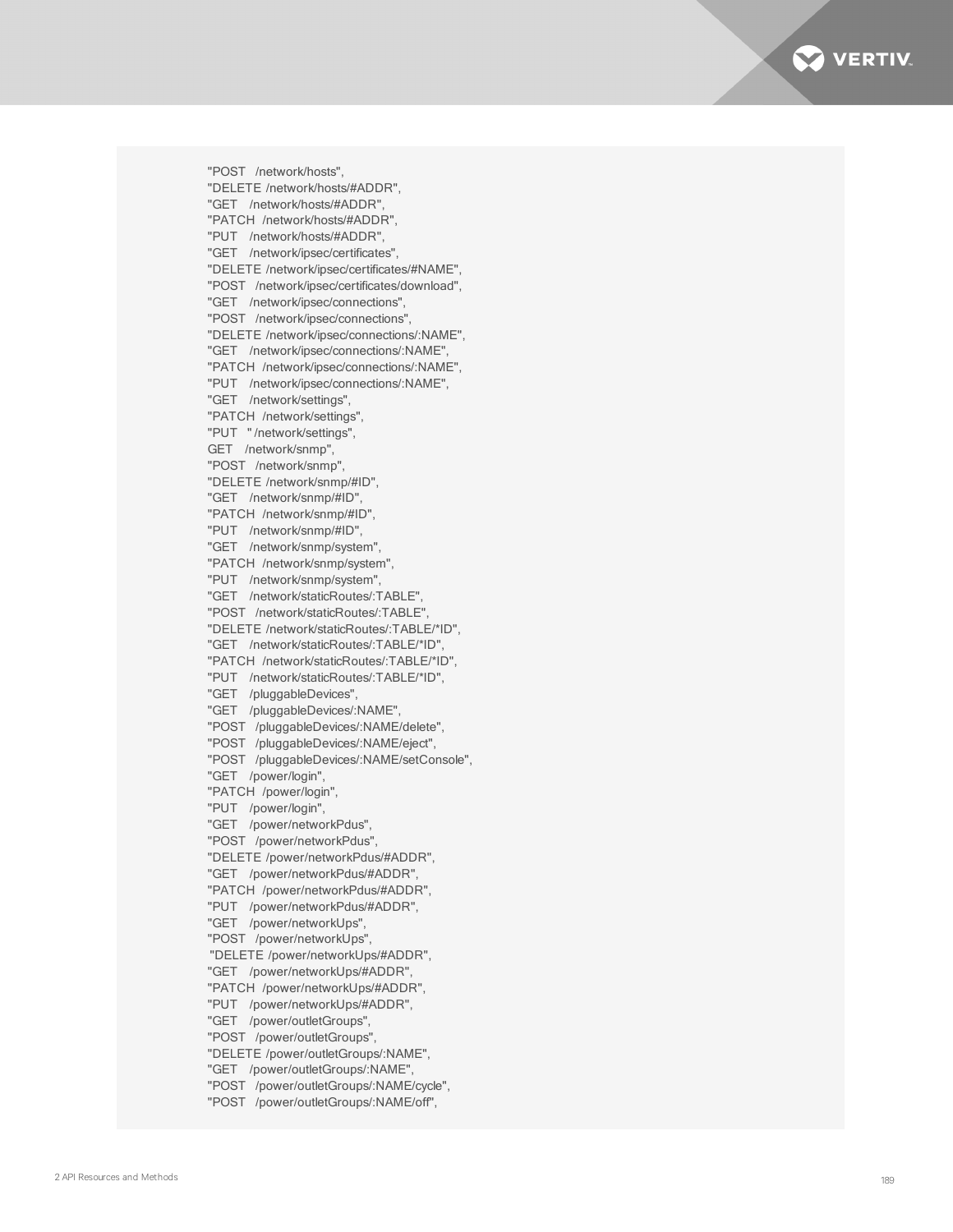"POST /power/outletGroups/:NAME/on", "GET /power/outletGroups/:NAME/outlets", "POST /power/outletGroups/:NAME/outlets", "DELETE /power/outletGroups/:NAME/outlets/:ID", "GET /power/pdus", "GET /power/pdus/:NAME", "PATCH /power/pdus/:NAME", "PUT /power/pdus/:NAME", "GET /power/pdus/:NAME/banks", "GET /power/pdus/:NAME/banks/:ID", "PATCH /power/pdus/:NAME/banks/:ID", "PUT /power/pdus/:NAME/banks/:ID", "POST /power/pdus/:NAME/banks/:ID/resetValues", "POST /power/pdus/:NAME/cycle", "POST /power/pdus/:NAME/factoryDefaults", "POST /power/pdus/:NAME/firmwareDownload", "POST /power/pdus/:NAME/firmwareInstall", "POST /power/pdus/:NAME/off", "POST /power/pdus/:NAME/on", "GET /power/pdus/:NAME/outlets", "GET /power/pdus/:NAME/outlets/:ID", "PATCH /power/pdus/:NAME/outlets/:ID", "PUT /power/pdus/:NAME/outlets/:ID", "POST /power/pdus/:NAME/outlets/:ID/cycle", "POST /power/pdus/:NAME/outlets/:ID/lock", "POST /power/pdus/:NAME/outlets/:ID/off", "POST /power/pdus/:NAME/outlets/:ID/on", "POST /power/pdus/:NAME/outlets/:ID/resetValues", "POST /power/pdus/:NAME/outlets/:ID/unlock", "GET /power/pdus/:NAME/phases", "GET /power/pdus/:NAME/phases/:ID", "PATCH /power/pdus/:NAME/phases/:ID", "PUT /power/pdus/:NAME/phases/:ID", "POST /power/pdus/:NAME/phases/:ID/resetValues", "POST /power/pdus/:NAME/reboot", "POST /power/pdus/:NAME/rename", "POST /power/pdus/:NAME/resetValues", "GET /power/pdus/:NAME/sensors", "GET /power/pdus/:NAME/sensors/:ID", "PATCH /power/pdus/:NAME/sensors/:ID", "PUT /power/pdus/:NAME/sensors/:ID", "POST /power/pdus/:NAME/sensors/:ID/resetValues", "GET /power/ups", "GET /power/ups/:NAME", "PATCH /power/ups/:NAME", "PUT /power/ups/:NAME", "GET /power/ups/:NAME/outletGroups", "GET /power/ups/:NAME/outletGroups/:ID", "PATCH /power/ups/:NAME/outletGroups/:ID", "PUT /power/ups/:NAME/outletGroups/:ID", "POST /power/ups/:NAME/outletGroups/:ID/cycle", "POST /power/ups/:NAME/outletGroups/:ID/off", "POST /power/ups/:NAME/outletGroups/:ID/on", "POST /power/ups/:NAME/outputCycle", "POST /power/ups/:NAME/outputOff", "POST /power/ups/:NAME/outputOn", "POST /power/ups/:NAME/rename", "POST /power/ups/:NAME/resetPowerStats",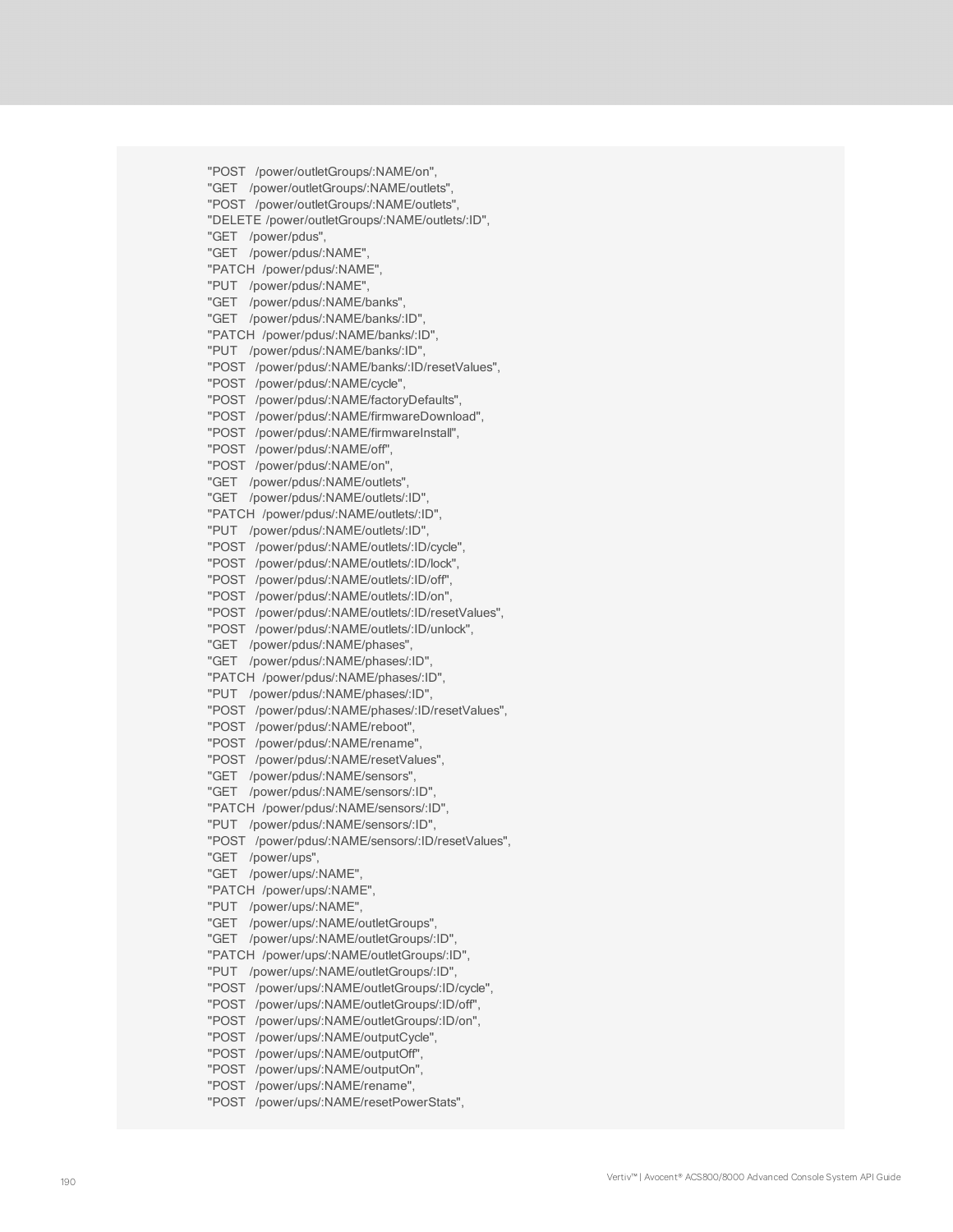

"POST /power/ups/:NAME/restoreName", "POST /power/ups/:NAME/silenceAlarm", "POST /power/ups/:NAME/testBattery", "GET /resources", "GET /security", "PATCH /security", "PUT /security", "GET /sensors/1Wire", "DELETE /sensors/1Wire/:ADDR", "GET /sensors/1Wire/:ADDR", "PATCH /sensors/1Wire/:ADDR", "PUT /sensors/1Wire/:ADDR", "POST /sensors/1Wire/refresh", "GET /sensors/digitalIn", "GET /sensors/digitalIn/:ID", "PATCH /sensors/digitalIn/:ID", "PUT /sensors/digitalIn/:ID", "GET /sensors/internal", "PATCH /sensors/internal", "PUT /sensors/internal", "GET /sensors/pdu", "POST /sensors/pdu/#NAME/reset", "GET /serialPorts", "GET /serialPorts/:PORT", "PATCH /serialPorts/:PORT", "PUT /serialPorts/:PORT", "GET /serialPorts/:PORT/alerts", "POST /serialPorts/:PORT/alerts", "DELETE /serialPorts/:PORT/alerts/:ID", "POST /serialPorts/:PORT/alerts/clear", "POST /serialPorts/:PORT/alerts/deleteAny", "GET /serialPorts/:PORT/power", "POST /serialPorts/:PORT/power", "DELETE /serialPorts/:PORT/power/:ID", "GET /sessions", "DELETE /sessions/:ID", "GET /sessions/:ID", "POST /sessions/login", "POST /sessions/logout", "GET /sessions/refresh", "GET /system/bootConfig", "PATCH /system/bootConfig", "PUT /system/bootConfig", "POST /system/certificate/apply", "POST /system/certificate/download", "POST /system/certificate/generate", "POST /system/config/restore", "POST /system/config/save", "GET /system/dateAndTime", "PATCH /system/dateAndTime", "PUT /system/dateAndTime", "GET /system/dateAndTime/timezone/custom", "PATCH /system/dateAndTime/timezone/custom", "PUT /system/dateAndTime/timezone/custom", "GET /system/dateAndTime/timezones", "POST /system/factoryDefault", "POST /system/firmware/download",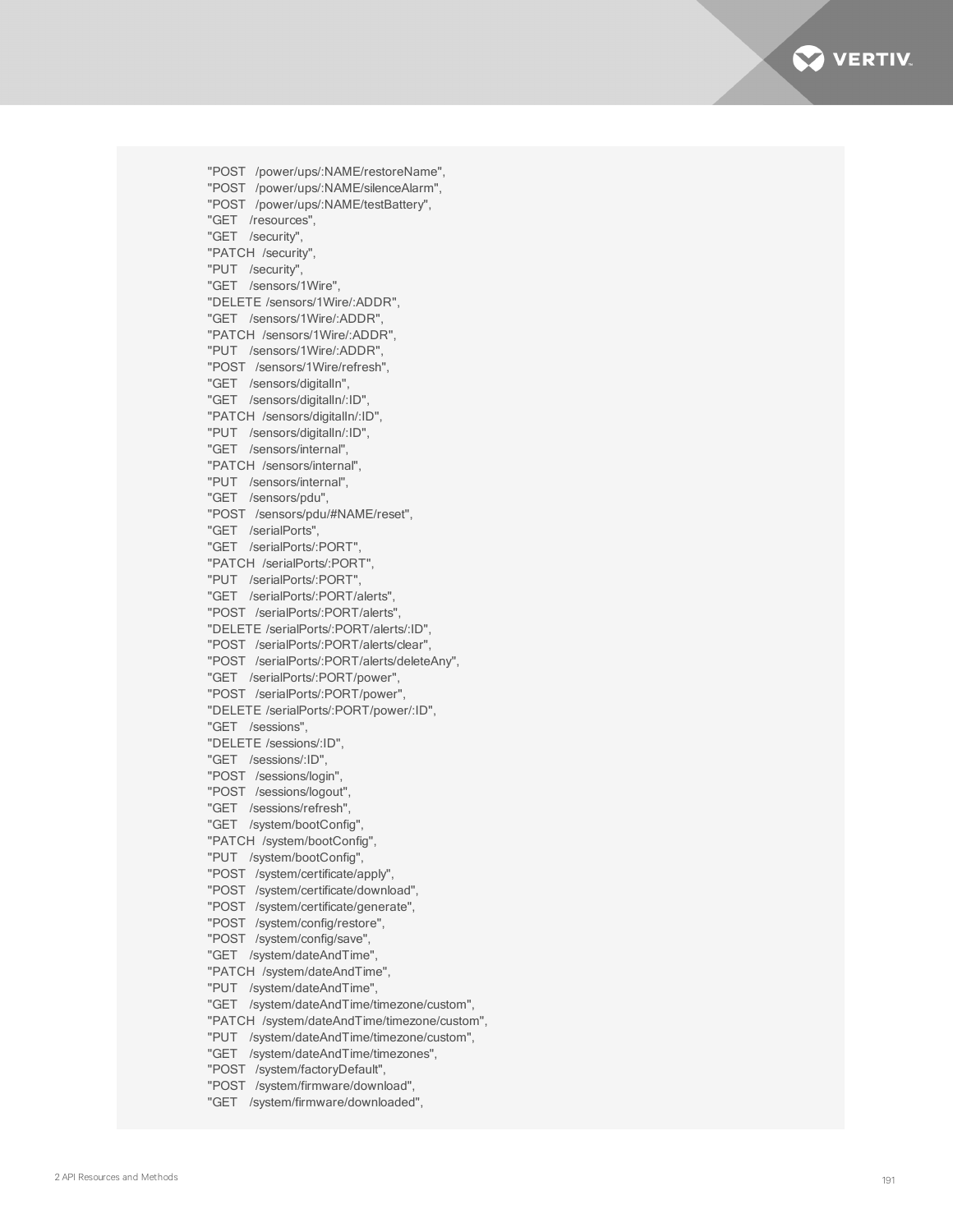"POST /system/firmware/install", "GET /system/firmware/version", "GET /system/general", "PATCH /system/general", "PUT /system/general", "GET /system/info", "POST /system/integrity/generate", "POST /system/integrity/verify", "POST /system/reboot", "POST /system/shutdown", "GET /system/usage/flash", "GET /system/usage/memory", "GET /users", "POST /users", "DELETE /users/:NAME", "GET /users/:NAME", "PATCH /users/:NAME", "PUT /users/:NAME", "POST /users/:NAME/unlock", "GET /users/passwordRules", "PATCH /users/passwordRules", "PUT /users/passwordRules"

] }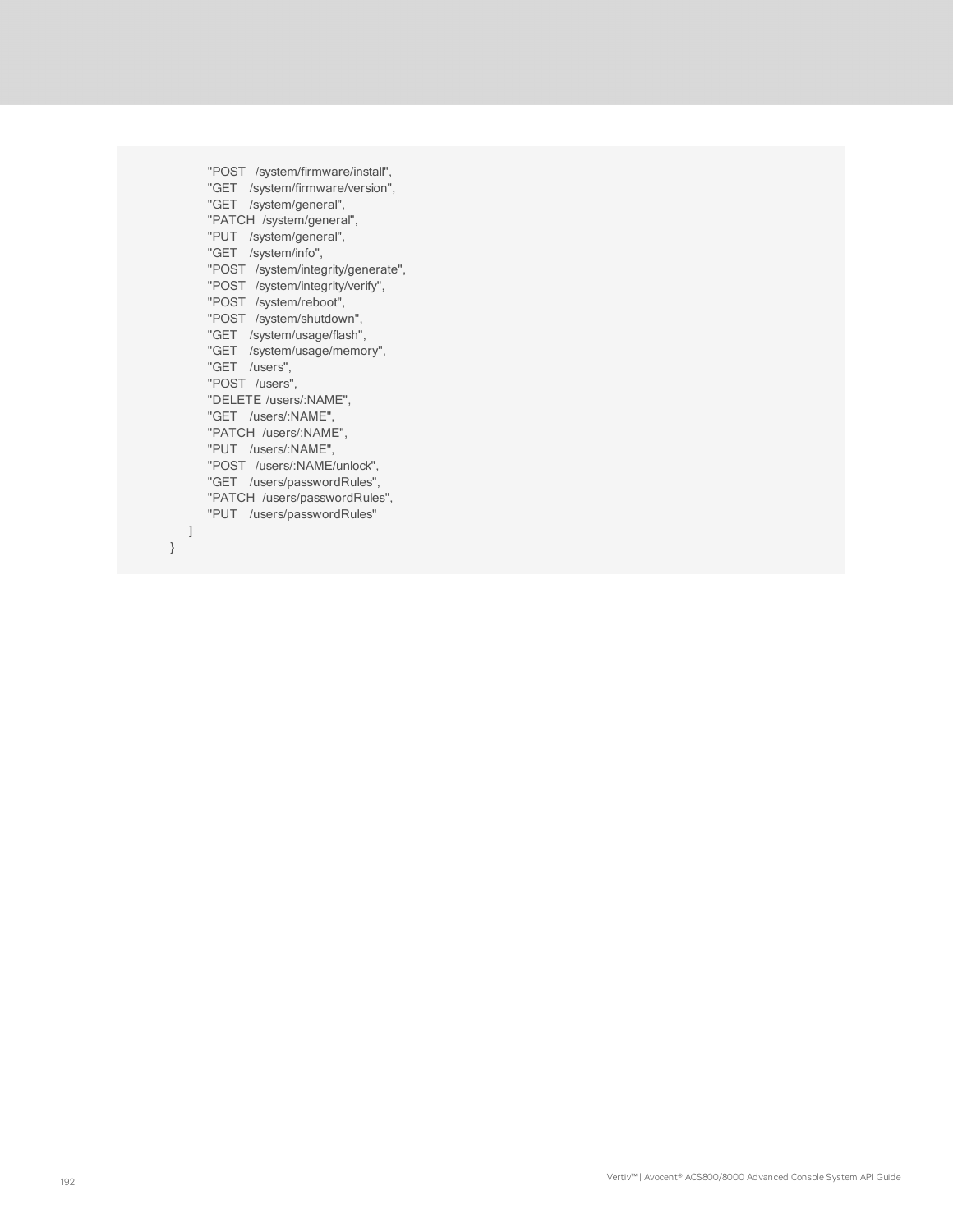

# **APPENDICES**

## **Appendix A: cURL**

The cURL command line utility is one method that can be used to communicate with the RESTful API.

| \$ curl -H "Content-Type: application/json" -H "Accept:application/json"<br>http://10.20.30.40:8080/api/v1/sessions/login-d<br>'{"username":"admin","password":"avocent"}'                                                                                                                                                       |  |
|----------------------------------------------------------------------------------------------------------------------------------------------------------------------------------------------------------------------------------------------------------------------------------------------------------------------------------|--|
| "token":<br>"eyJhbGciOiJIUzI1NiIsInR5cCI6IkpXVCJ9.eyJleHAiOjE1MDQxMTU2NzUsImlkIjoiYWRtaW4iLCJvcmlnX2lhdC<br>I6MTUwNDExMjA3NSwic2lkljo4fQ.UYGXje5lt2hAJryruP3etUaabSh5pfiPP_sXXZF37og"                                                                                                                                            |  |
| \$ curl -H "Content-Type: application/json" -H "Accept:application/json" -H<br>"Authorization: Bearer<br>eyJhbGciOiJIUzI1NiIsInR5cCl6lkpXVCJ9.eyJleHAiOjE1MDQxMTU2NzUsImlkljoiYWRta<br>W4iLCJvcmInX2IhdCl6MTUwNDExMjA3NSwic2Ikljo4fQ.UYGXje5lt2hAJryruP3etUaabSh5<br>pfiPP_sXXZF37og" http://10.20.30.40:8080/api/v1/system/info |  |
| "serialNumber": "0012345678",<br>"type": "ACS8048 with single power supply",<br>"bootcode": "1.17",<br>"firmware": "1.3.77.2909+551+28+11",<br>"bootedFrom": "hardware",<br>"powerSupply1": "on",<br>"cpu": "ARMv7 Processor rev 0 (v7l)",<br>"cores": 2                                                                         |  |
| ł                                                                                                                                                                                                                                                                                                                                |  |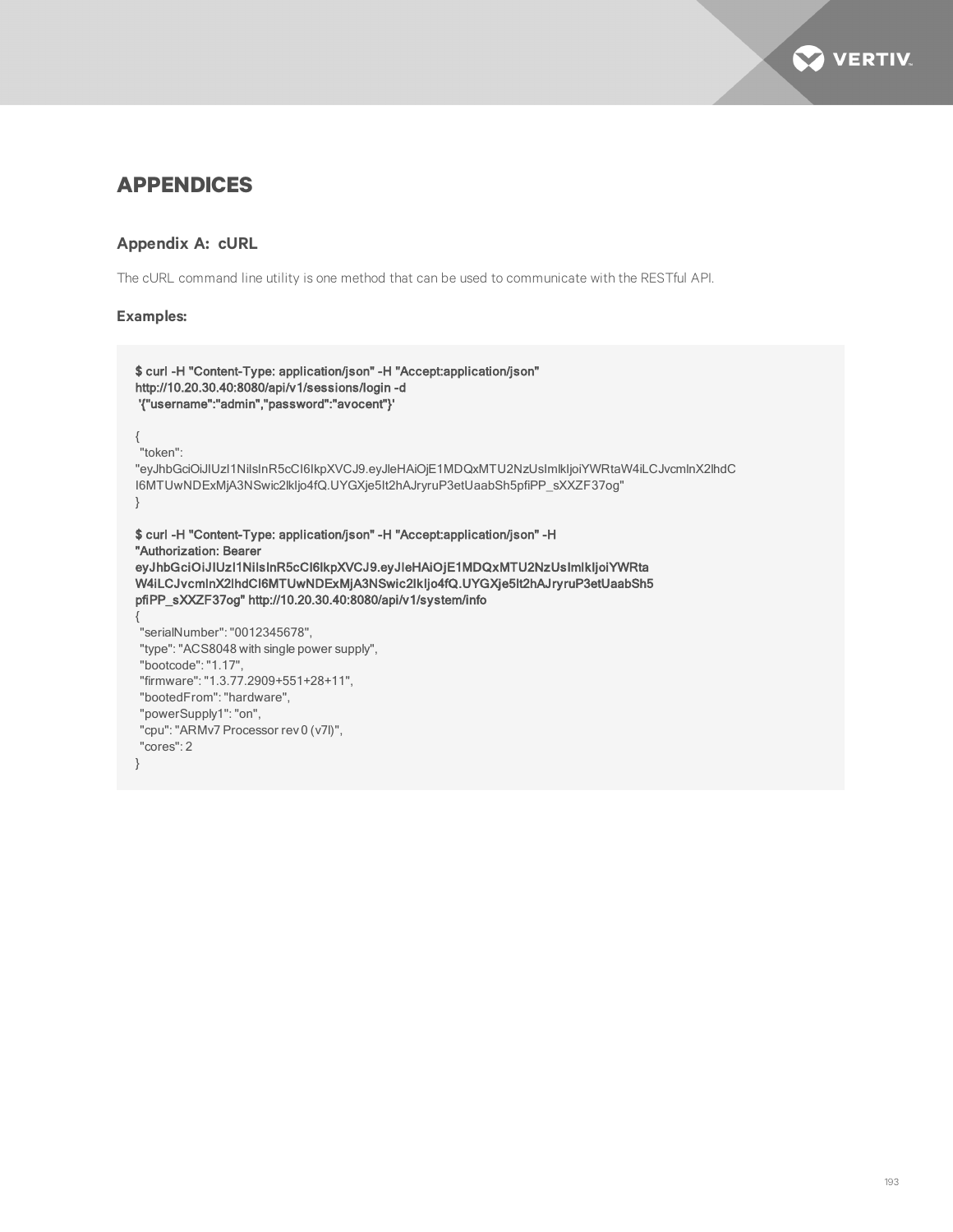## **Appendix B: Helper Script**

A bash shell helper script is provided in the ACS8000 root filesystem under the /usr/share/restapi/restapi-helper.sh path.

This helper script modifies the environment of the running shell to add GET/PUT/POST/PATCH/DELETE shell functions. These functions provide a simple command line interface to demonstrate the API. The shell functions utilize the 'curl' program, which must be installed on the system.

From a bash shell, the script must be "sourced" in order to make the necessary changes to the shell environment, which are shown as SETUP parameters and functions.

When sourcing the script, the last parameter is the IPv4 address of the ACS8000. In the following example, 10.20.30.40 is the console system IP address.

#### **Example**

| \$. restapi-helper.sh 10.20.30.40<br>Token for Basic Authentication saved in /home/root/.acsrestapi/Basic-token-127.0.0.1<br>SETUP parameters:                           |
|--------------------------------------------------------------------------------------------------------------------------------------------------------------------------|
| ACSHOST 127.0.0.1<br>ACSPROTOCOL http<br>ACSPORT 8180<br>ACSTOKENDIR /home/root/.acsrestapi<br>ACSTOKENTYP Basic (Basic Authentication)<br>ACSURL /api/v1<br>ACSDEBUG no |
| Change your ACSHOST parameter to the ACS IP Address. For example:<br>ACSHOST=192.168.161.10                                                                              |
| <b>GET</b> /resource<br>Example:<br><b>GET</b> /serialPorts/2                                                                                                            |
| PUT /resource '{json parameters}'<br>Example:<br>PUT /serialPorts/2 '{"physical": {"speed":38400}}'                                                                      |
| PATCH/resource '{json parameters}'<br>Example:<br>PATCH /security '{"idleTimeout":0}'                                                                                    |
| POST/resource '{json parameters}'<br>Example:<br>POST /sessions/login '                                                                                                  |
| {"username":"admin","password":"avocent"}'                                                                                                                               |
| DELETE/resource                                                                                                                                                          |

These functions automatically prepend '/acs/v1' to the /resource.

After running the helper script, the current shell environment can execute POST, GET and the other commands mentioned previously.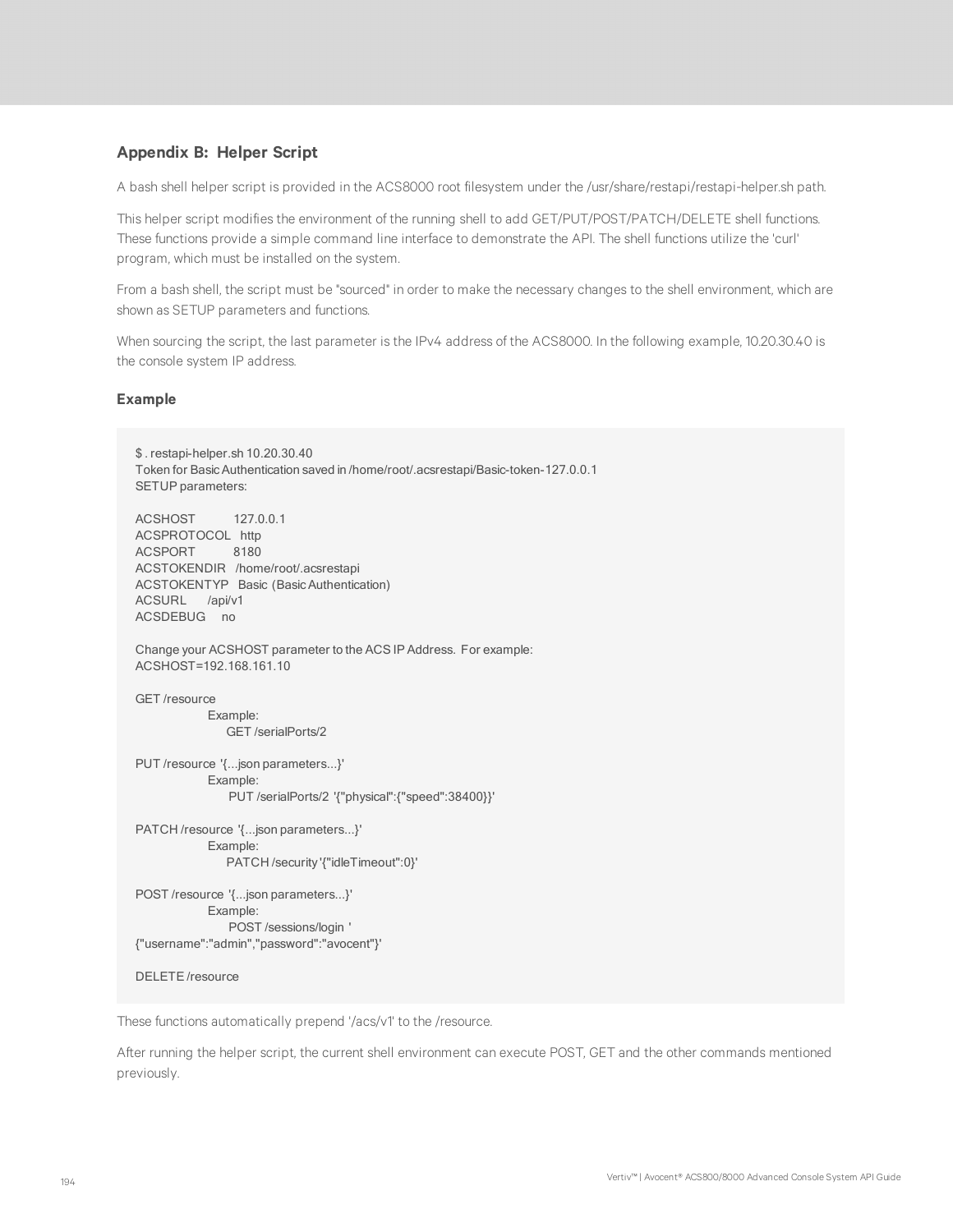

## **Example**

\$ GET /system/info

{ "serialNumber": "001234567", "type": "ACS8048 with single power supply", "bootcode": "1.18", "firmware": "1.3.77.2909+551+28+11", "firmwareDate": "Sep 20 2017 – 08:03:39", "bootedFrom": "hardware", "powerSupply1": "on", "cpu": "ARMv7 Processor rev 0 (v7l)", "cores": 2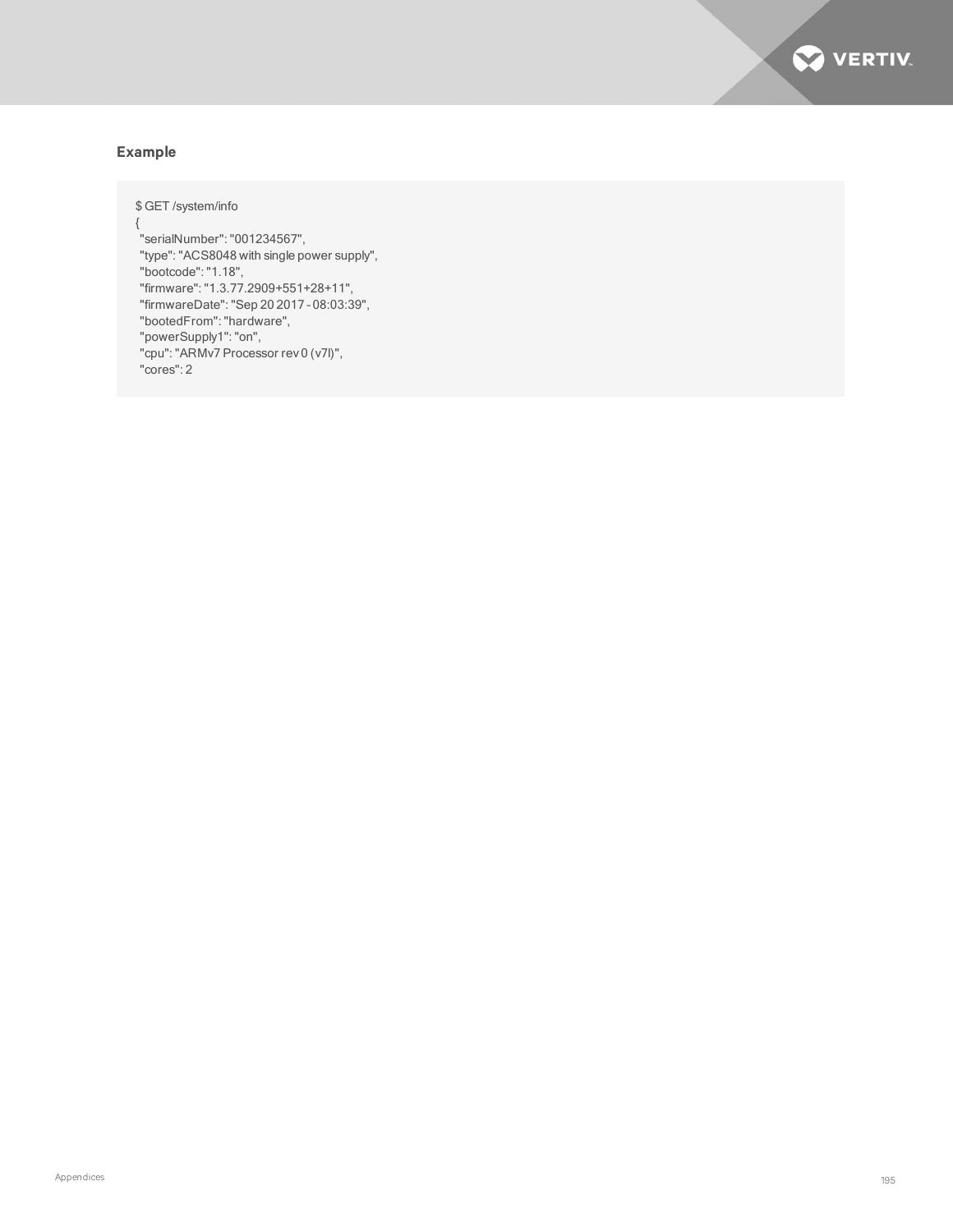## **Appendix C: Certificate Verification**

When using HTTPS, in order to avoid certificate verification warnings, the client should be set to ignore SSL certificate verification.

With the Python requests package, this is done by adding verify=False to the requests command.

### **Example**

>>> requests.get(URL, verify=False)

With cURL the -k option is used to disable certificate verification.

#### **Example**

\$ curl-k -H "Content-Type: application/json" -H "Accept:application/json" https://10.20.30.40:48048/api/v1/sessions/login -d '{"username":"admin","password":"avocent"}'

The restapi-helper script automatically includes the -k option on the underlying curl commands when using https.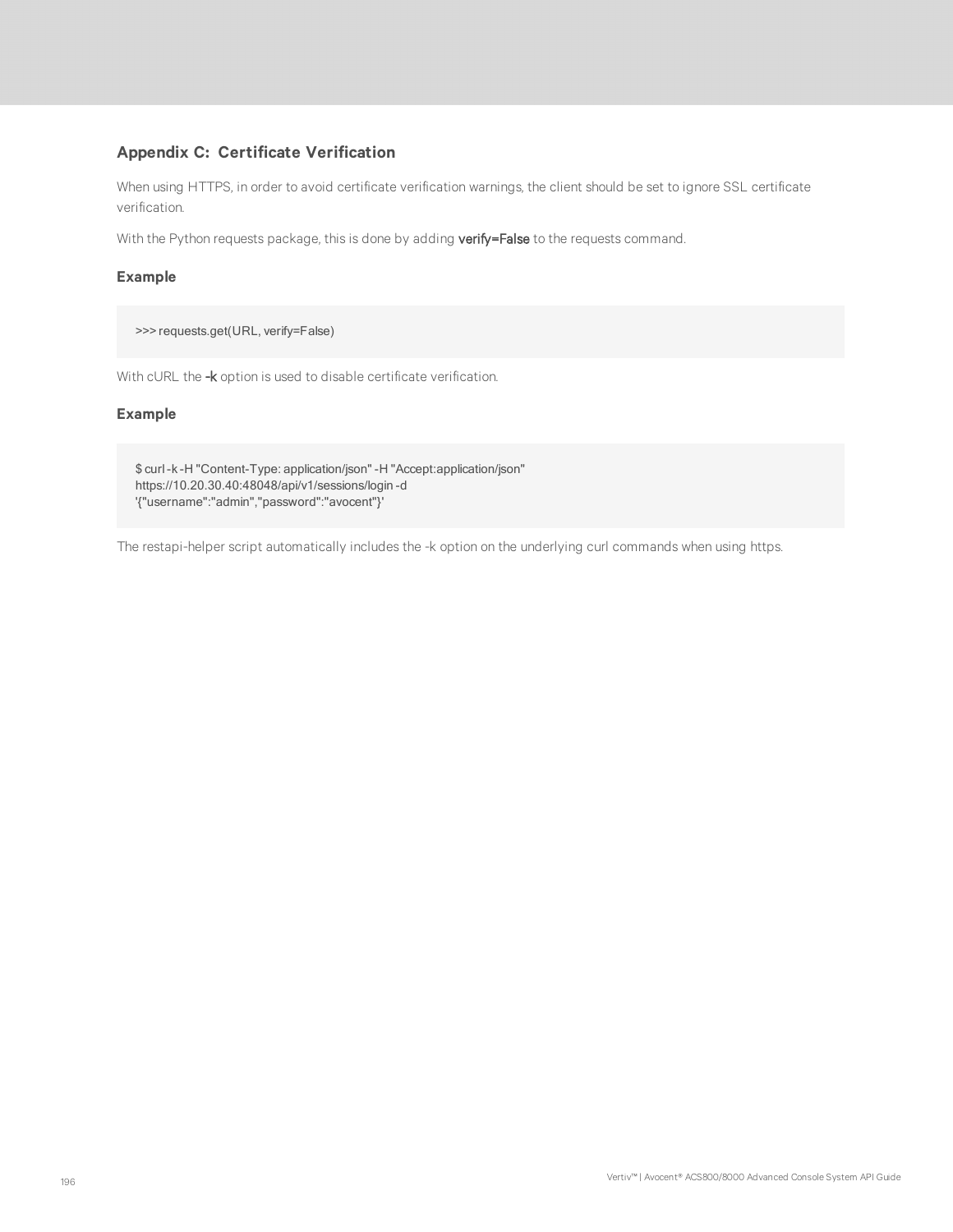